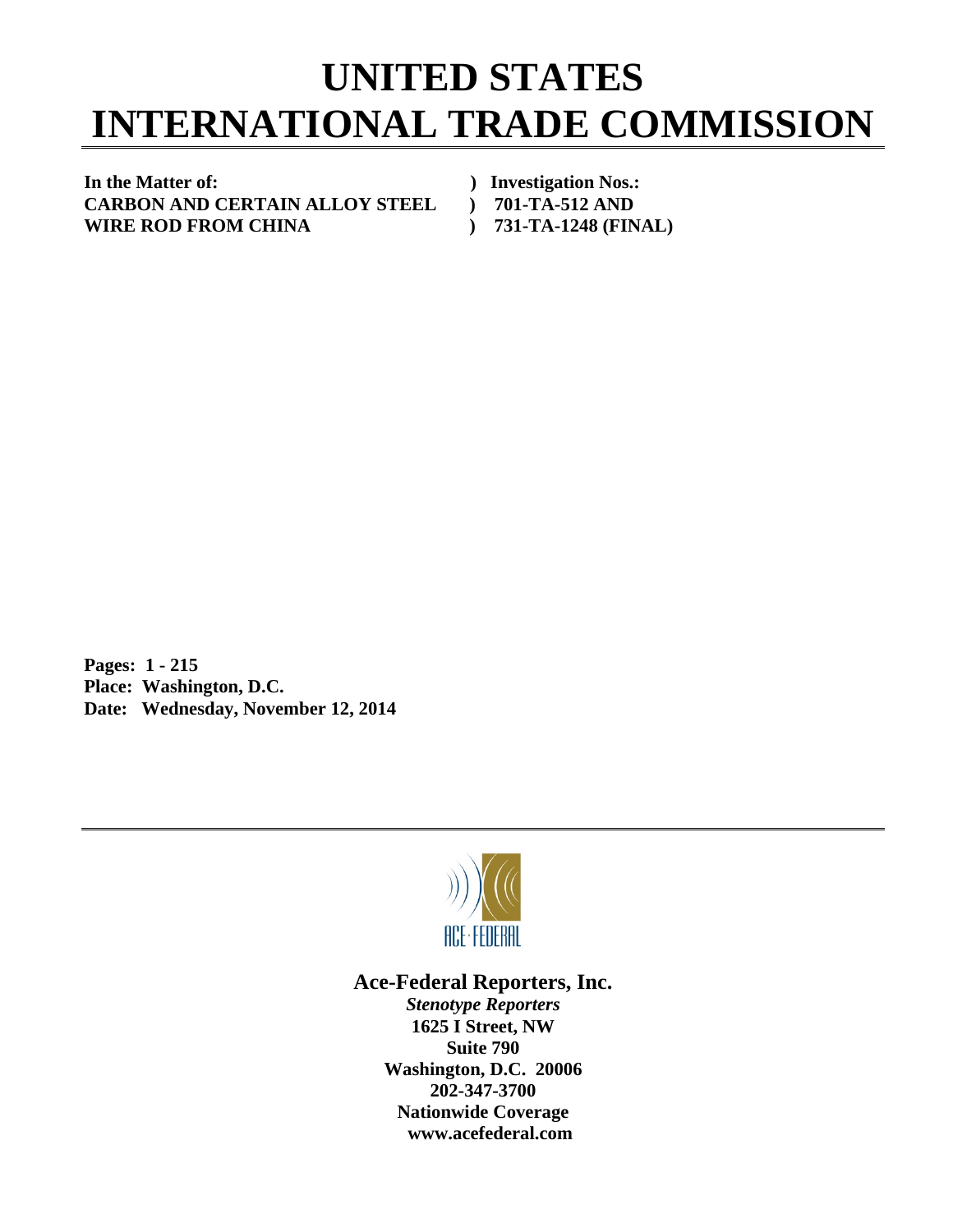| 1              |                                                 | THE UNITED STATES                                         |
|----------------|-------------------------------------------------|-----------------------------------------------------------|
| $\overline{c}$ |                                                 | INTERNATIONAL TRADE COMMISSION                            |
| 3              |                                                 |                                                           |
| 4              | IN THE MATTER OF: ) Investigation Nos.:         |                                                           |
| 5              | CARBON AND CERTAIN ALLOY ) 701-TA-512 AND       |                                                           |
| 6              | STEEL WIRE ROD FROM CHINA ) 731-TA-1248 (FINAL) |                                                           |
| 7              |                                                 |                                                           |
| 8              |                                                 |                                                           |
| 9              |                                                 |                                                           |
| 10             |                                                 |                                                           |
| 11             |                                                 | Wednesday, November 12, 2014                              |
| 12             |                                                 | Main Hearing Room (Room 101)                              |
| 13             |                                                 | U.S. International Trade                                  |
| 14             |                                                 | Commission                                                |
| 15             |                                                 | 500 E Street, SW                                          |
| 16             |                                                 | Washington, DC                                            |
| 17             |                                                 |                                                           |
| 18             |                                                 | The meeting commenced pursuant to notice at 9:30          |
| 19             |                                                 | a.m., before the Commissioners of the United States       |
| 20             |                                                 | International Trade Commission, the Honorable Meredith M. |
| 21             | Broadbent, Chairman, presiding.                 |                                                           |
| 22             |                                                 |                                                           |
| 23             |                                                 |                                                           |
| $2\sqrt{4}$    |                                                 |                                                           |
| 25             |                                                 |                                                           |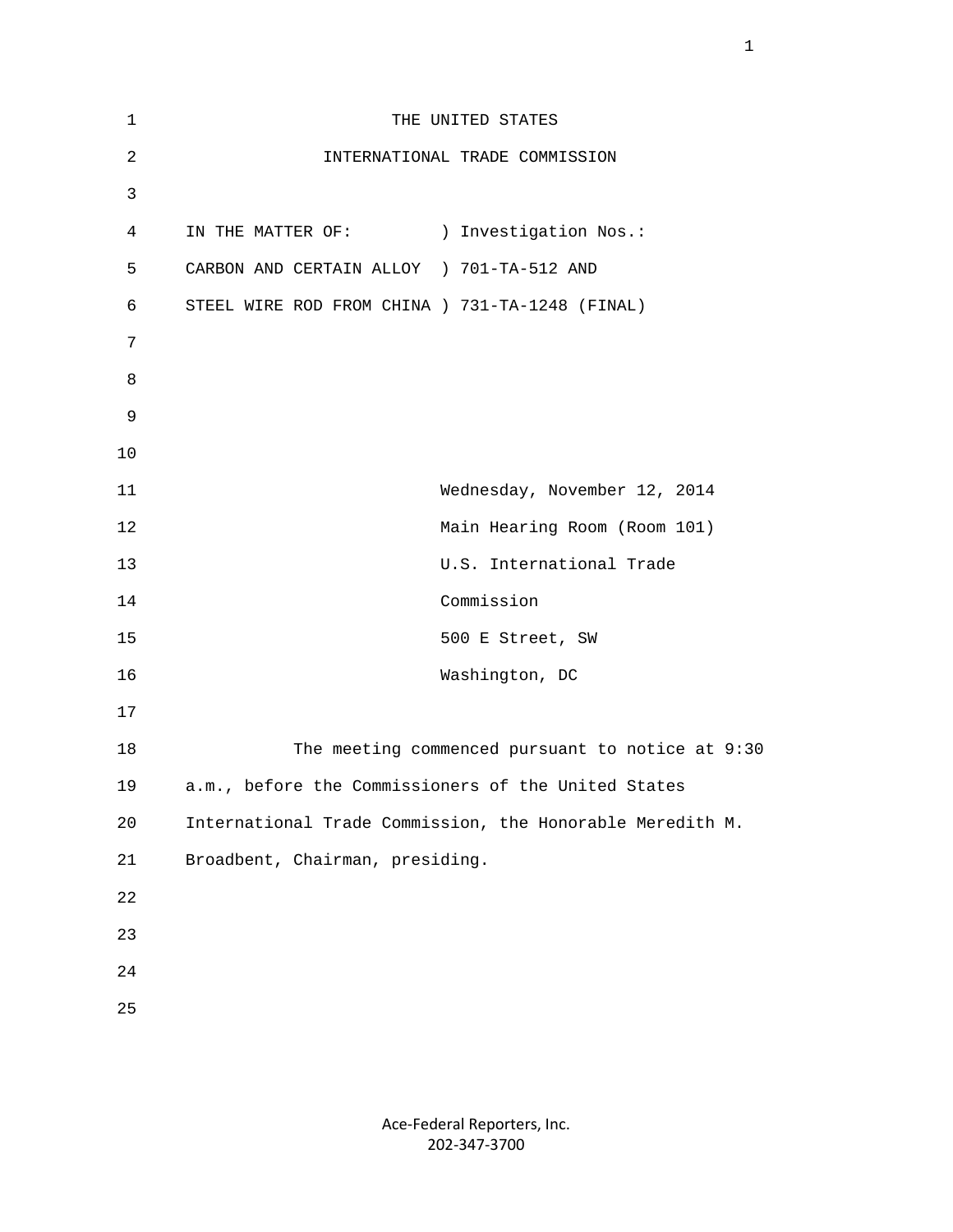1 APPEARANCES:

| $\overline{2}$ | On behalf of the International Trade Commission:        |
|----------------|---------------------------------------------------------|
| 3              | Commissioners Present:                                  |
| 4              | Chairman Meredith M. Broadbent (presiding)              |
| 5              | Vice Chairman Dean A. Pinkert                           |
| 6              | Commissioner Irving A. Williamson                       |
| 7              | Commissioner David S. Johanson                          |
| 8              | Commissioner F. Scott Kieff                             |
| 9              | Commissioner Rhonda K. Schmidtlein                      |
| 10             |                                                         |
| 11             | William R. Bishop, Supervisory Hearings and Information |
| 12             | Officer                                                 |
| 13             | Jennifer Rohrbach, Supervisory Attorney, Docket         |
|                |                                                         |
| 14             | Services                                                |
| 15             |                                                         |
| 16             | Carolyn Esko, Investigator                              |
| 17             | Karl Tsuji, International Trade Analyst                 |
| 18             | Samantha Day, Economist                                 |
| 19             | Charles Yost, Accountant/Auditor                        |
| 20             | Charles St. Charles, Attorney/Advisor                   |
| 21             | Douglas Corkran, Supervisory Investigator               |
| 22             |                                                         |
| 23             |                                                         |
| 24             |                                                         |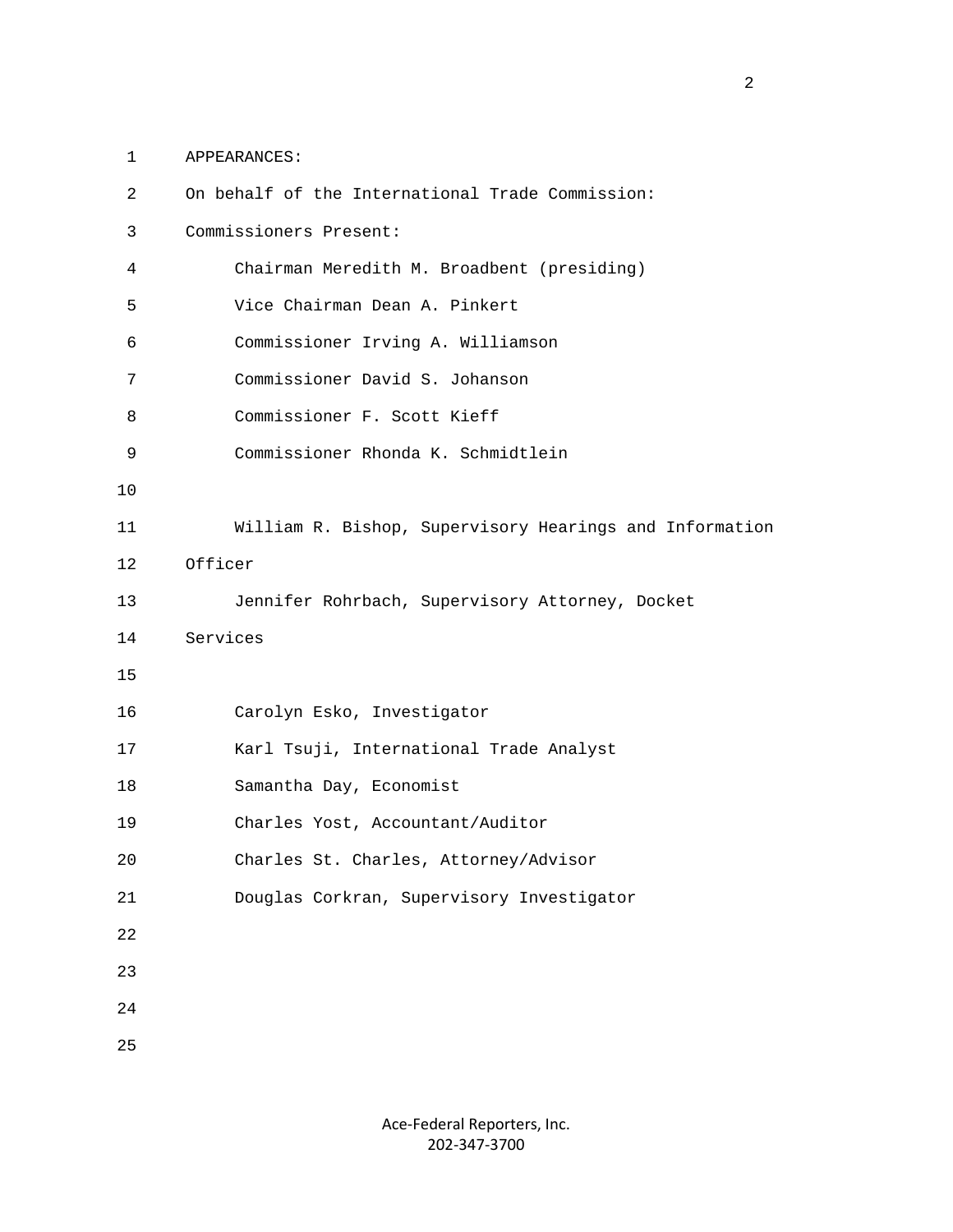- - 1 In Support of the Imposition of Antidumping and
- 2 Countervailing Duty Orders: 3 Kelley Drye & Warren LLP, Washington, DC on behalf of 4 ArcelorMittal USA LLC, Charter Steel, Evraz Pueblo, Gerdau 5 Ameristeel US Inc., Keystone Consolidated Industries, Inc. 6 Stephen Ashby, Director of Rod and Bar Sales, Evraz 7 Pueblo 8 Mark Brachbill, Vice President-Finance, Keystone 9 Consolidated Industries, Inc. 10 Daniel Fuller, Director of Wire Rod Sales, 11 ArcelorMittal USA 12 James Kerkvliet, Vice President of Sales and Marketing, 13 Gerdau Ameristeel US Inc. 14 James Sanderson, President USW Local 7898 15 Gina E. Beck, Economist, Georgetown Economic Services 16 Paul C. Rosenthal, Kathleen W. Cannon, R. Alan Luberda 17 and Benjamin Blase Caryl, Kelley Drye & Warren LLP 18 19 Wiley Rein, Washington, DC on behalf of Nucor Corporation 20 Eric Nystrom, Director, SBQ & Wire Rod, Nucor 21 Corporation 22 Alan H. Rice, Daniel B. Pickard, Maureen E. Thorson, 23 Derick G, Holt, Wiley Rein 24 25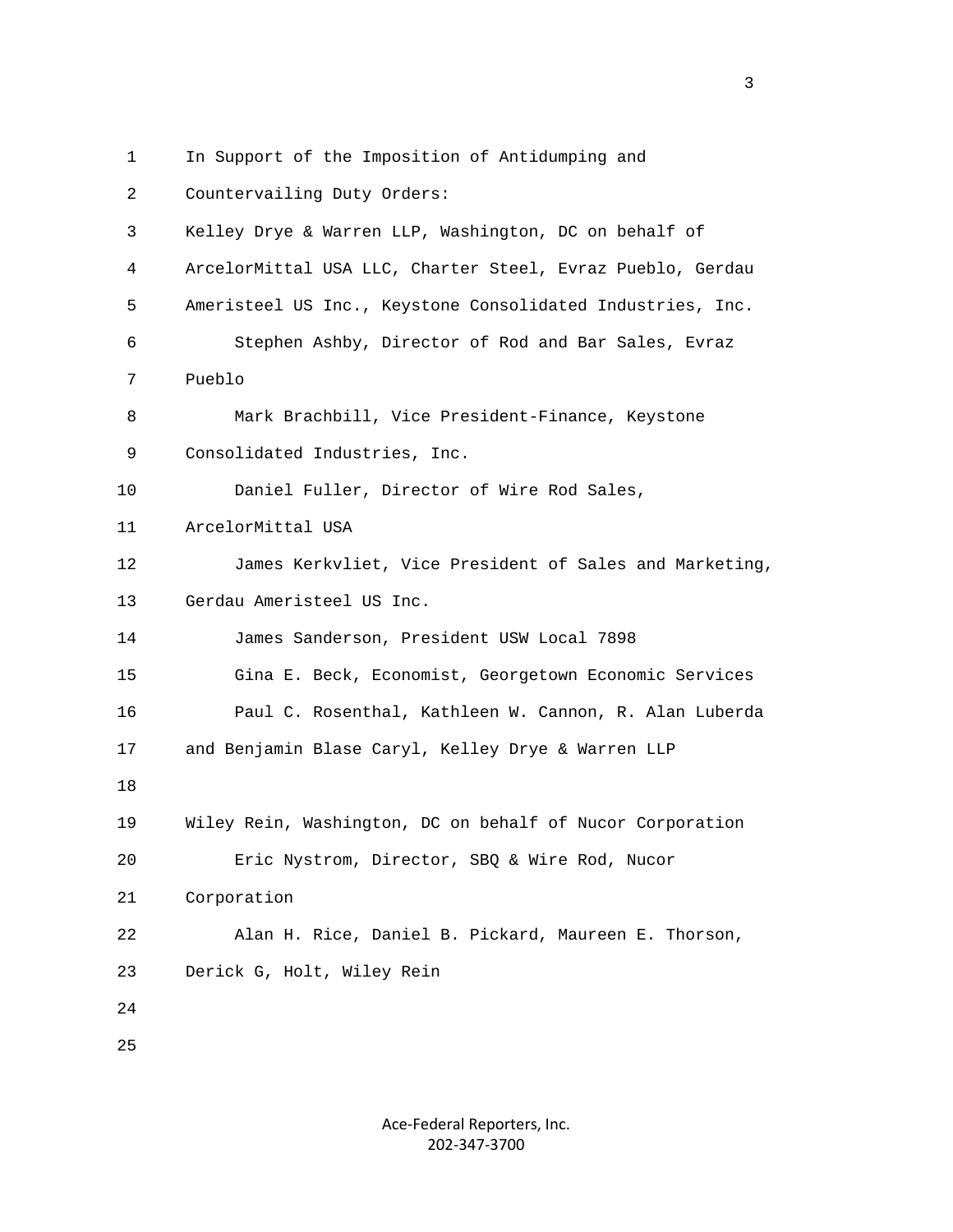1 In Opposition to the Imposition of Antidumping and 2 Countervailing Duty Orders: 3 Husch Blackwell, Washington, DC on behalf of China Iron & 4 Steel Association 5 Thomas (Jinghua) Yang, Vice President, Benxi Iron & 6 Steel America 7 Todd (Weizhong) Wang, President, Angang America, Inc. 8 Zhenqiang Chen, Sales Manager, Angang America, Inc. 9 James Dougan, Senior Economist, Economic Consulting 10 Services, LLC 11 12 Vorys, Sater, Seymour and Pease LLP, Washington, DC on 13 behalf of Macsteel International USA Corporation ("MIUSA"), 14 Stemcor USA Inc. ("Stemcor") 15 Frederick P. Waite, Kimberly R. Young, Vorys, Sater, 16 Seymour and Pease LLP 17 18 White & Case LLP, Washington, DC on behalf of Duferco Steel 19 Inc. ("Duferco") 20 Jay C. Campbell, White & Case LLP 21 22 23 24 25

> Ace‐Federal Reporters, Inc. 202‐347‐3700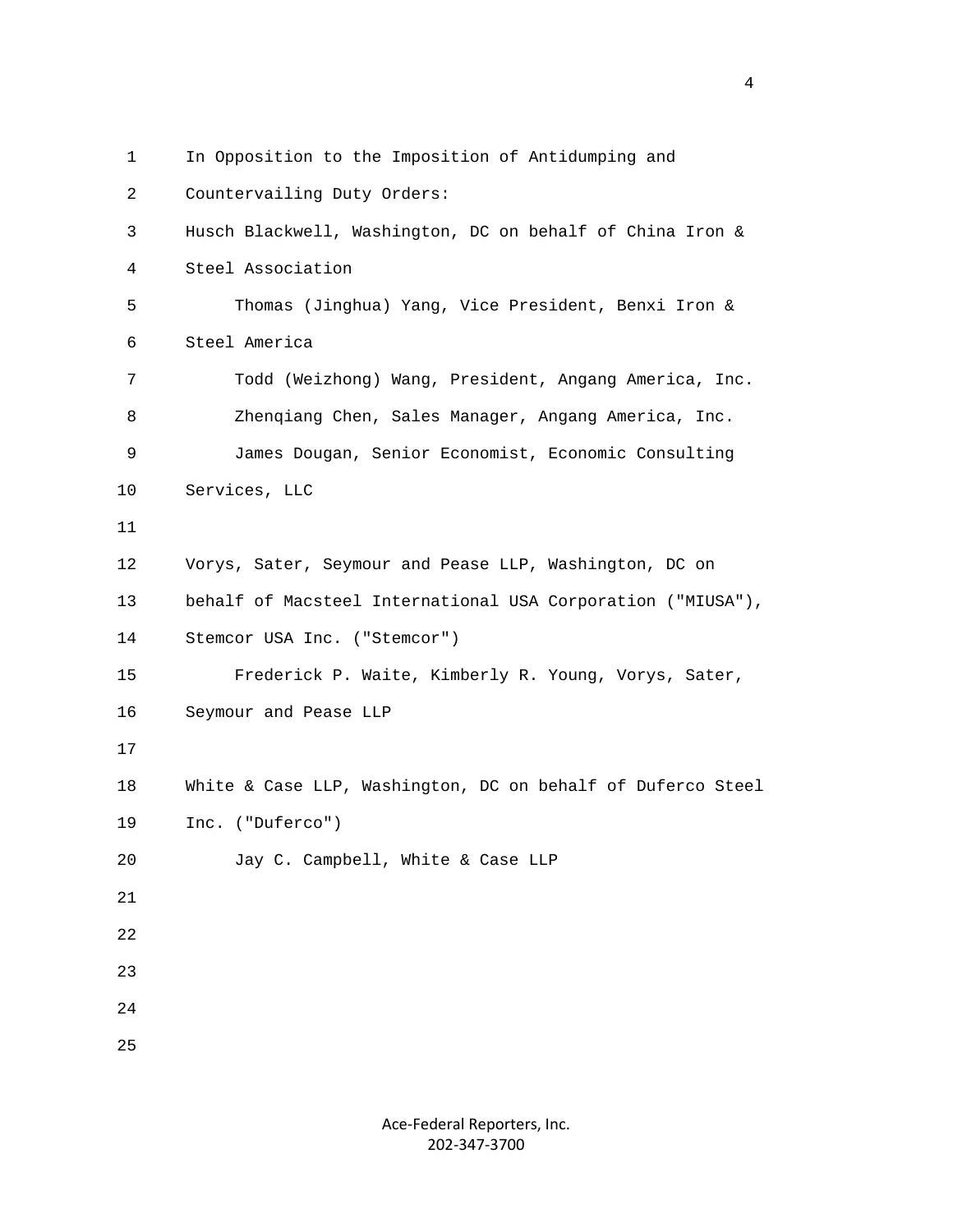1 I N D E X 2 **Page 12 Page 12 Page 12 Page 12 Page 12 Page 12 Page 12 Page 12 Page 12 Page 12 Page 12 Page 12 Page 12 Page 12 Page 12 Page 12 Page 12 Page 12 Page 12 Page 12 Page 12 Page 12** 3 Opening Remarks 4 Petitioners - Kathleen W. Cannon, Kelley 5 Drye & Warren LLP 8 6 7 Respondents - Jeffrey S. Neeley, Husch Blackwell 11 8 9 Paul C. Rosenthal - Kelley Drye & Warren LLP 15 10 11 James Sanderson, President USW Local 7898 22 12 13 James Kerkvliet, Vice President of Sales and Marketing, 14 Gerdau Ameristeel US Inc. 25 15 16 Mark Brachbill, Vice President-Finance, Keystone 17 Consolidated Industries, Inc. 30 18 19 Daniel Fuller, Director of Wire Rod Sales, 20 ArcelorMittal USA 35 21 22 Eric Nystrom, Director, SBQ & Wire Rod, 23 Nucor Corporation 38 24 25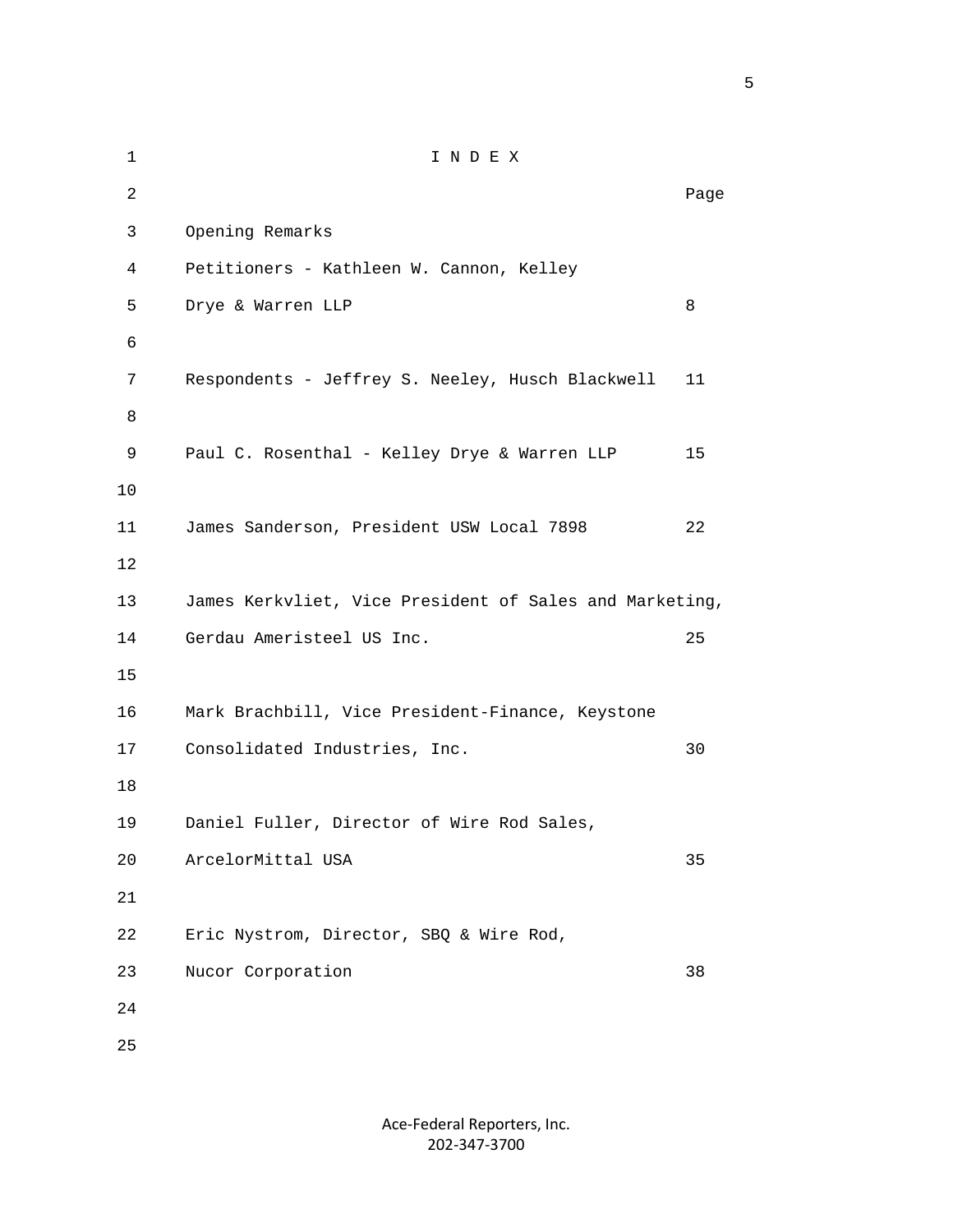| $\mathbf 1$    | INDEX                                               |      |
|----------------|-----------------------------------------------------|------|
| $\overline{a}$ |                                                     | Page |
| 3              | Stephen Ashby, Director of Rod and Bar Sales,       |      |
| $\overline{4}$ | Evraz Pueblo                                        | 43   |
| 5              |                                                     |      |
| 6              | James Dougan, Senior Economist, Economic Consulting |      |
| 7              | Services, LLC                                       | 122  |
| 8              |                                                     |      |
| 9              | Frederick P. Waite, Vorys, Sater and Pease LLP      | 139  |
| 10             |                                                     |      |
| 11             | Closing Remarks                                     |      |
| 12             | Pettitioners - Daniel B. Pickard, Kelley            |      |
| 13             | Drye & Warren LLP                                   | 201  |
| 14             | Paul C. Rosenthal, Kelley Drye & Warren LLP         | 205  |
| 15             | Respondents - Jeffrey S. Neeley, Husch Blackwell    | 209  |
| 16             |                                                     |      |
| 17             |                                                     |      |
| 18             |                                                     |      |
| 19             |                                                     |      |
| 20             |                                                     |      |
| $2\sqrt{1}$    |                                                     |      |
| 22             |                                                     |      |
| 23             |                                                     |      |
| 24             |                                                     |      |
| 25             |                                                     |      |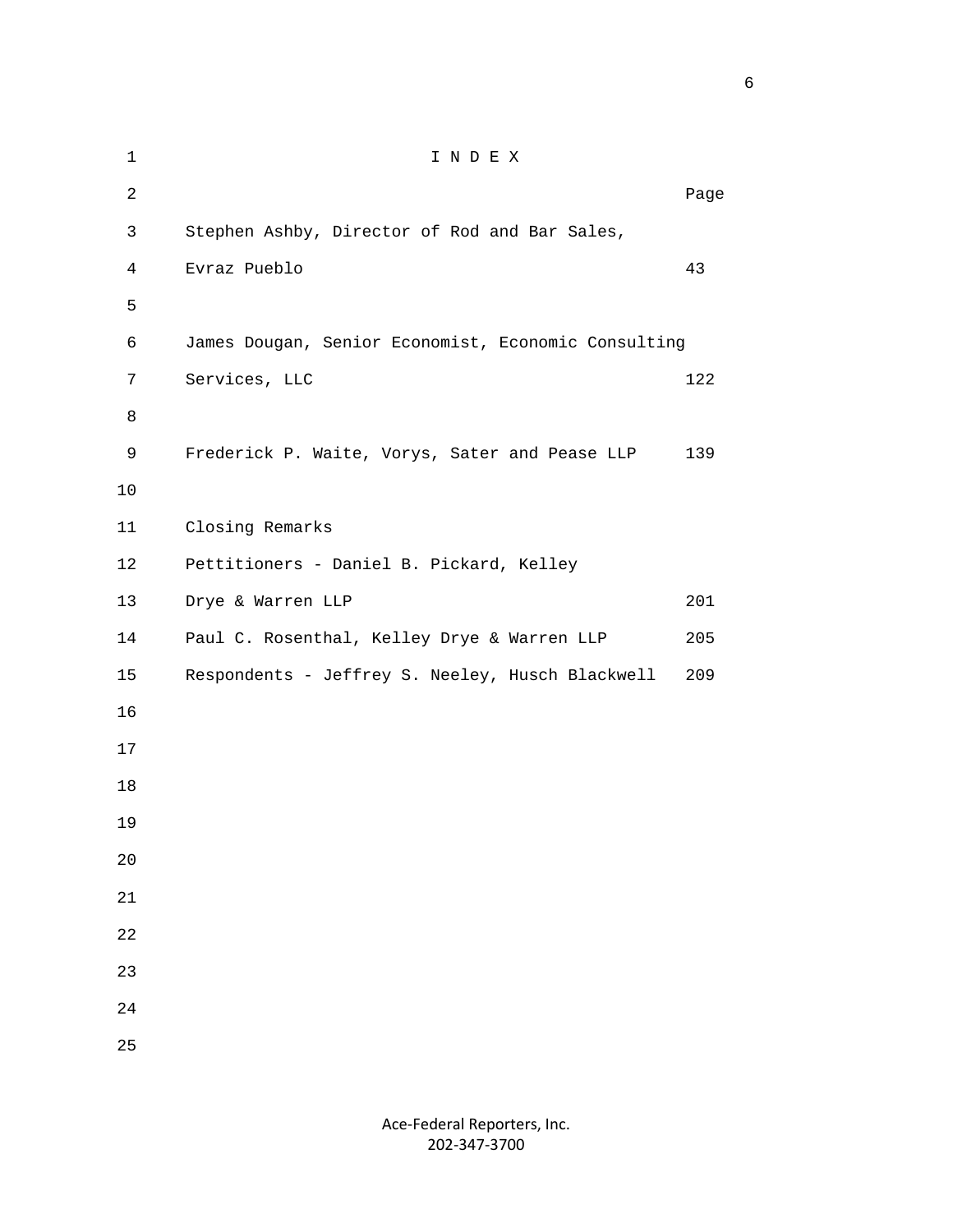| $\mathbf 1$ | PROCEEDINGS                                                  |
|-------------|--------------------------------------------------------------|
| 2           | CHAIRMAN BROADBENT: Good morning. On behalf                  |
| 3           | of the U.S. International Trade Commission, I welcome you to |
| 4           | this hearing on Investigation Nos. 701-512 and 731-1248,     |
| 5           | involving Carbon and Alloy Steel Wire Rod from China.<br>The |
| 6           | purpose of these investigations is to determine whether an   |
| 7           | industry in the United States is materially injured or       |
| 8           | threatened with material injury by reason of imports that    |
| 9           | are subsidized by the government of China, and by reason of  |
| 10          | imports from China that are sold at less than fair value.    |
| 11          | Documents concerning this hearing are                        |
| 12          | available at the public distribution table. Please give all  |
| 13          | your prepared testimony to the Secretary. Do not place it    |
| 14          | on the public distribution table. All witnesses must be      |
| 15          | sworn in by the Secretary before presenting testimony.       |
| 16          | I understand that parties are aware of the                   |
| 17          | time allocations, but if you have any questions about time,  |
| 18          | please ask the Secretary. Speakers are reminded not to       |
| 19          | refer to business proprietary information in their remarks   |
| 20          | and answers to questions. Please speak clearly into the      |
| 21          | microphone and state your name for the record, so that the   |
| 22          | court reporter knows who is speaking.                        |
| 23          | Finally, if you will be submitting documents                 |
| 24          | that contain information you wish classified as business     |
| 25          | confidential, you're requested to comply with Commission     |

Ace‐Federal Reporters, Inc. 202‐347‐3700

<u>2003: The contract of the contract of the contract of the contract of the contract of the contract of the con</u>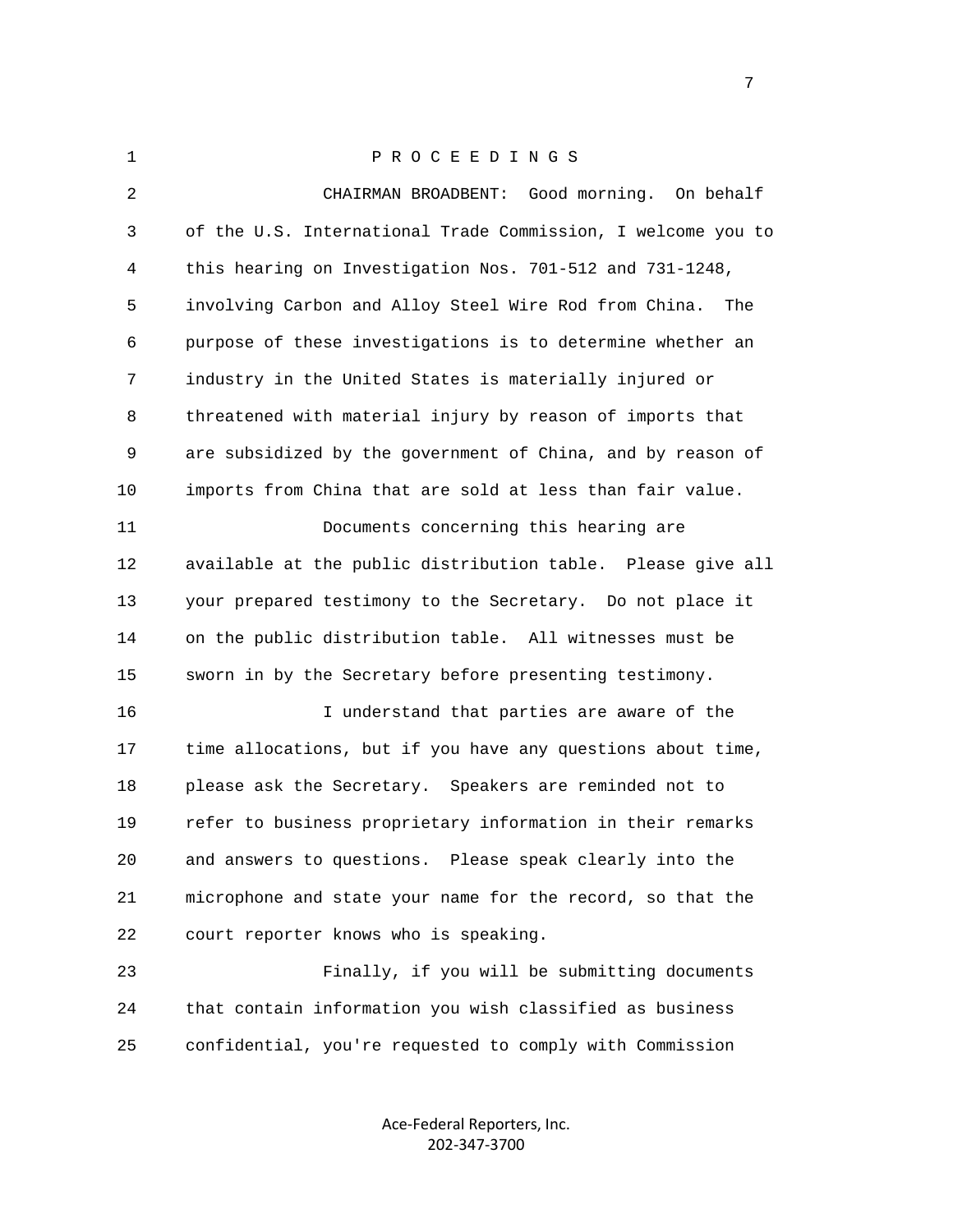1 Rule 201.6. Mr. Secretary, are there any preliminary 2 matters? 3 MR. BISHOP: No, Madam Chairman. 4 CHAIRMAN BROADBENT: Very well. Let's now 5 proceed with opening remarks. 6 MR. BISHOP: Opening remarks on behalf of 7 Petitioners will be given by Kathleen W. Cannon, Kelley Drye 8 and Warren. 9 CHAIRMAN BROADBENT: Welcome, Ms. Cannon. You 10 may begin when you're ready. 11 OPENING REMARKS BY KATHLEEN W. CANNON 12 MS. CANNON: Thank you, Madam Chairman. Good 13 morning to you and members of the Commission and staff. I 14 am Kathleen Cannon of Kelley Drye, appearing on behalf of 15 Petitioners, the domestic producers of wire rod. I have 16 participated in too many cases at the Commission to 17 characterize any case as simple. But as cases go, the facts 18 of record here are about as strong and straightforward and 19 demonstrating material injury caused by subject imports as 20 you will find in a trade remedy proceeding. 21 From virtually no imports in 2011, dumped and 22 subsidized imports from China surged into the U.S. market, 23 to become the largest single source of imported wire rod in 24 just two years. By 2013, imports from China exceeded 25 600,000 tons, and had captured 11.7 percent of the U.S.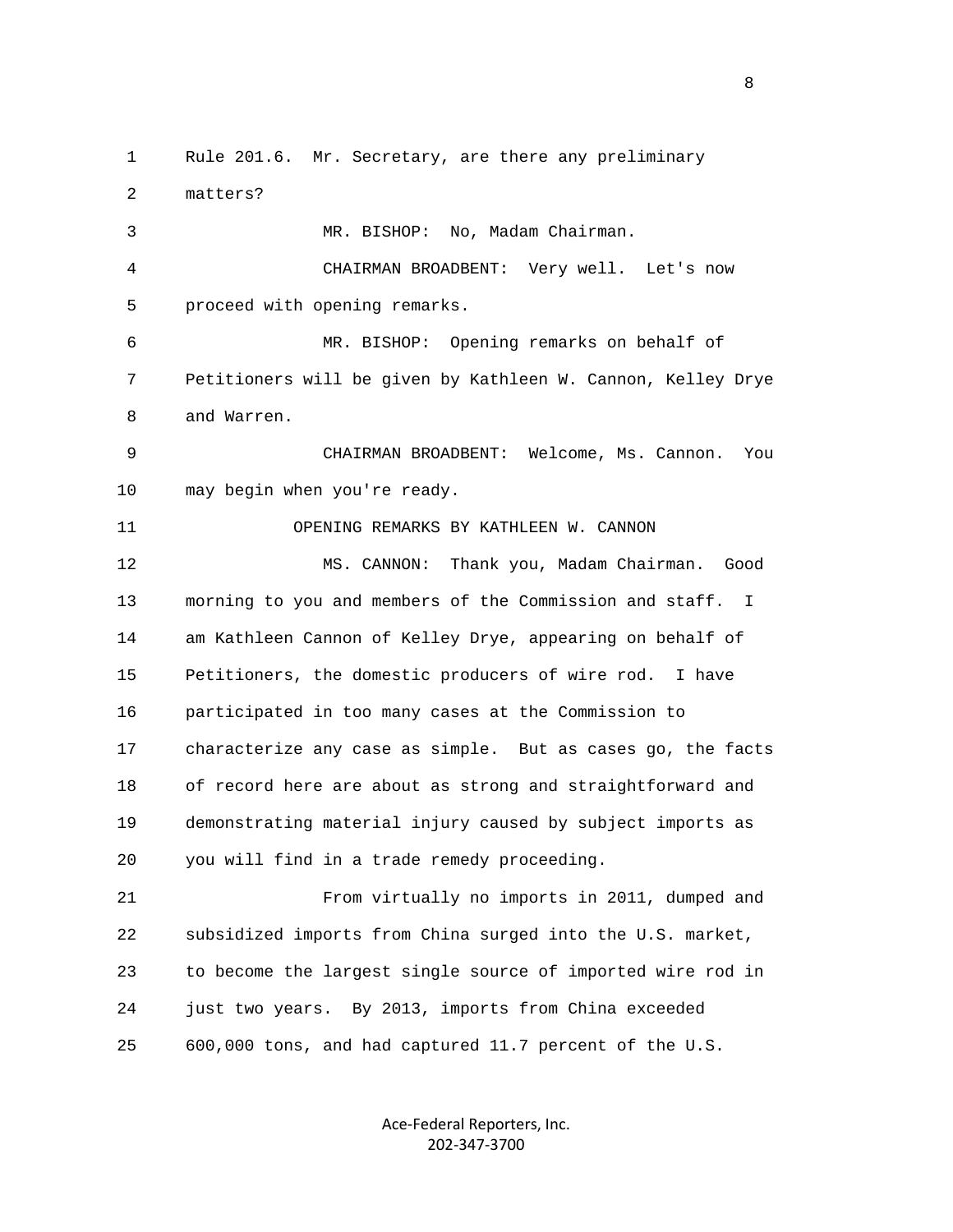1 market, most of that coming at the expense of the U.S. 2 industry.

 3 Even after we filed the case, the imports did 4 not back off. They grew even further in volume and market 5 share in the first half of 2014. As the staff report shows, 6 the imports compete directly with U.S. producers for sales 7 of the same types of wire rod at the same customer accounts, 8 and displace U.S. producer sales on the basis of price.

 9 The Commission has found in past cases and 10 purchasers reported in this case as well that wire rod is a 11 highly substitutable and price-sensitive product. Wire rod 12 imports gained market share by selling at prices below U.S. 13 producer prices. Quarterly price comparisons by your staff 14 show underselling by China in 36 of 38 instances, that is 95 15 percent of the time.

 16 Further, the frequency and degree of 17 under-selling intensified as import volumes and market 18 shares increased. As a result, domestic prices fell over 19 the past three years, along with domestic industry profits. 20 The unfair import behavior caused U.S. producers to suffer 21 declines in production, shipments and employment.

 22 Producers curtailed production and laid off 23 workers, despite rising demand for wire rod. In a growing 24 market, the domestic industry's operating profits plunged to 25 unsustainable levels. Non-subject imports cannot be blamed,

> Ace‐Federal Reporters, Inc. 202‐347‐3700

en de la provincia de la provincia de la provincia de la provincia de la provincia de la provincia de la provi<br>1900 : la provincia de la provincia de la provincia de la provincia de la provincia de la provincia de la prov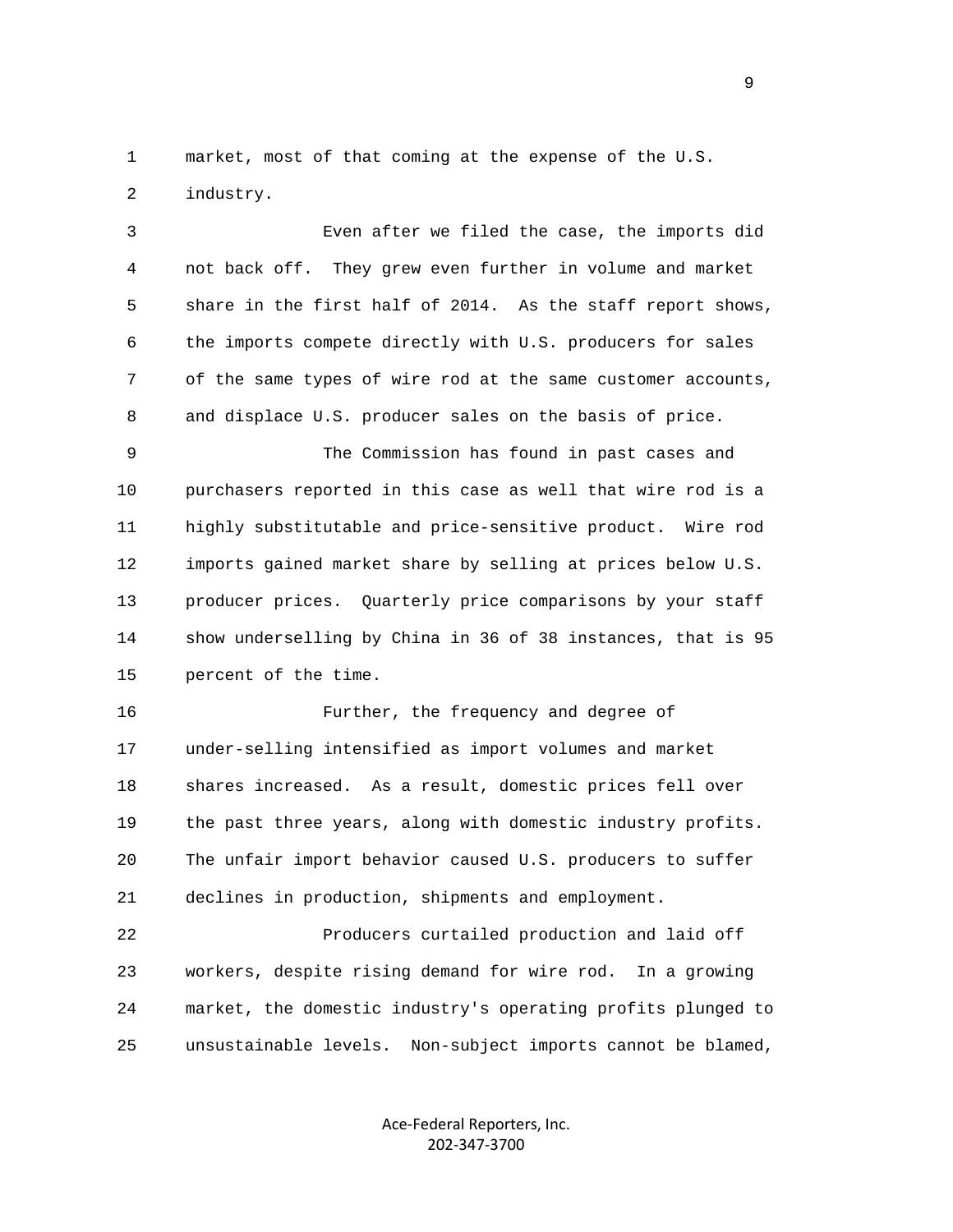1 as those imports generally declined and were priced much 2 higher than imports from China. These facts point to a 3 classic case of material injury caused by subject imports. 4 Although a threat analysis is unnecessary 5 here, the record also shows massive capacity and increased 6 idle capacity in China that could swamp the U.S. market if 7 left unchecked. The idle capacity of the few Chinese 8 producers that responded to questionnaires alone is enough 9 to capture almost half of the U.S. market. Weak whole 10 market demand and increasing Chinese exports makes this 11 scenario likely, absent relief. 12 Last, we urge you to find that critical 13 circumstances exist in this case. Chinese exports sent to 14 the U.S. market increased significantly in volumes after the 15 case was filed. Record evidence shows that they were trying 16 to beat the imposition of preliminary countervailing duties. 17 Purchasers stockpiled inventories in wire rod, preventing 18 U.S. producers from making much-needed sales, even after 19 preliminary duties were imposed. 20 In fact, as you will hear from our industry

 21 witnesses this morning, even today, purchasers continue to 22 have inventories of Chinese product that is limiting U.S. 23 producer sales in fourth quarter 2014 and into first quarter 24 2015.

25 As a result of this behavior, anticipated

Ace‐Federal Reporters, Inc. 202‐347‐3700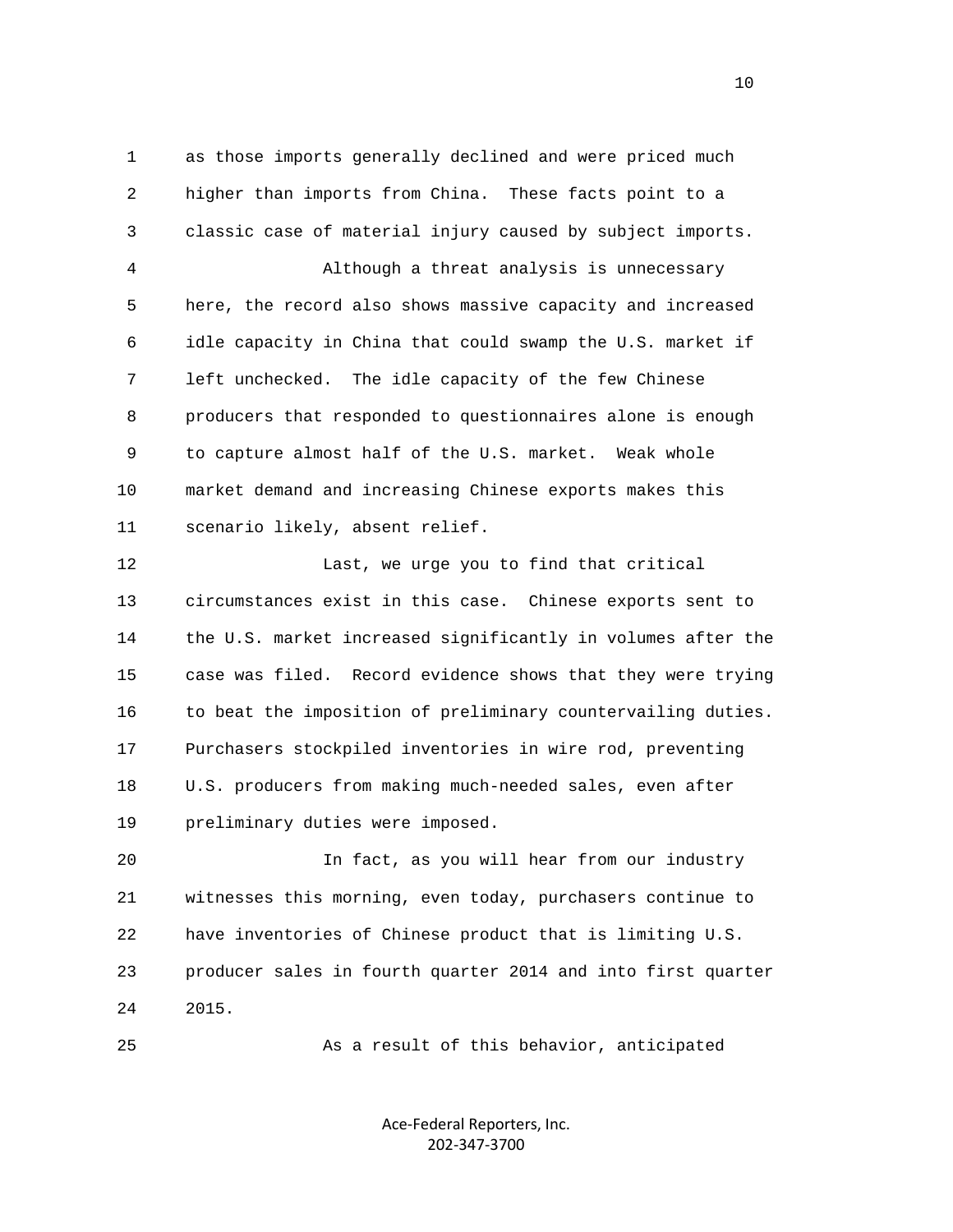1 price relief for U.S. producers did not occur. Instead, 2 aggressive underselling by China caused U.S. prices and 3 profits to fall even further in 2014, after the petition was 4 filed. These continued adverse price effects and the 5 inventory increases at purchaser accounts have seriously 6 undermined the effect of any resulting orders. 7 The Commission has not found critical 8 circumstances in most of its past cases. The precedent has 9 encouraged Chinese producers and their importers and 10 purchasers to act with impunity in increasing exports and 11 stockpiling product once this case was filed. 12 That is exactly what happened here, and 13 precisely what the critical circumstances provision was 14 intended to address. We urge you to apply this law as 15 Congress intended, and to reach an affirmative critical 16 circumstances finding to help remedy this behavior, and to 17 deter such action in the future. Thank you. 18 MR. BISHOP: Opening remarks on behalf of 19 Respondents will be given by Jeffrey S. Neeley, Husch 20 Blackwell. 21 CHAIRMAN BROADBENT: Welcome, Mr. Neeley. 22 OPENING REMARKS BY JEFFREY S. NEELEY 23 MR. NEELEY: Thank you. There we go. I'm 24 Jeffrey Neeley on behalf of Husch Blackwell, on behalf of 25 the China Iron and Steel Association and seven member

> Ace‐Federal Reporters, Inc. 202‐347‐3700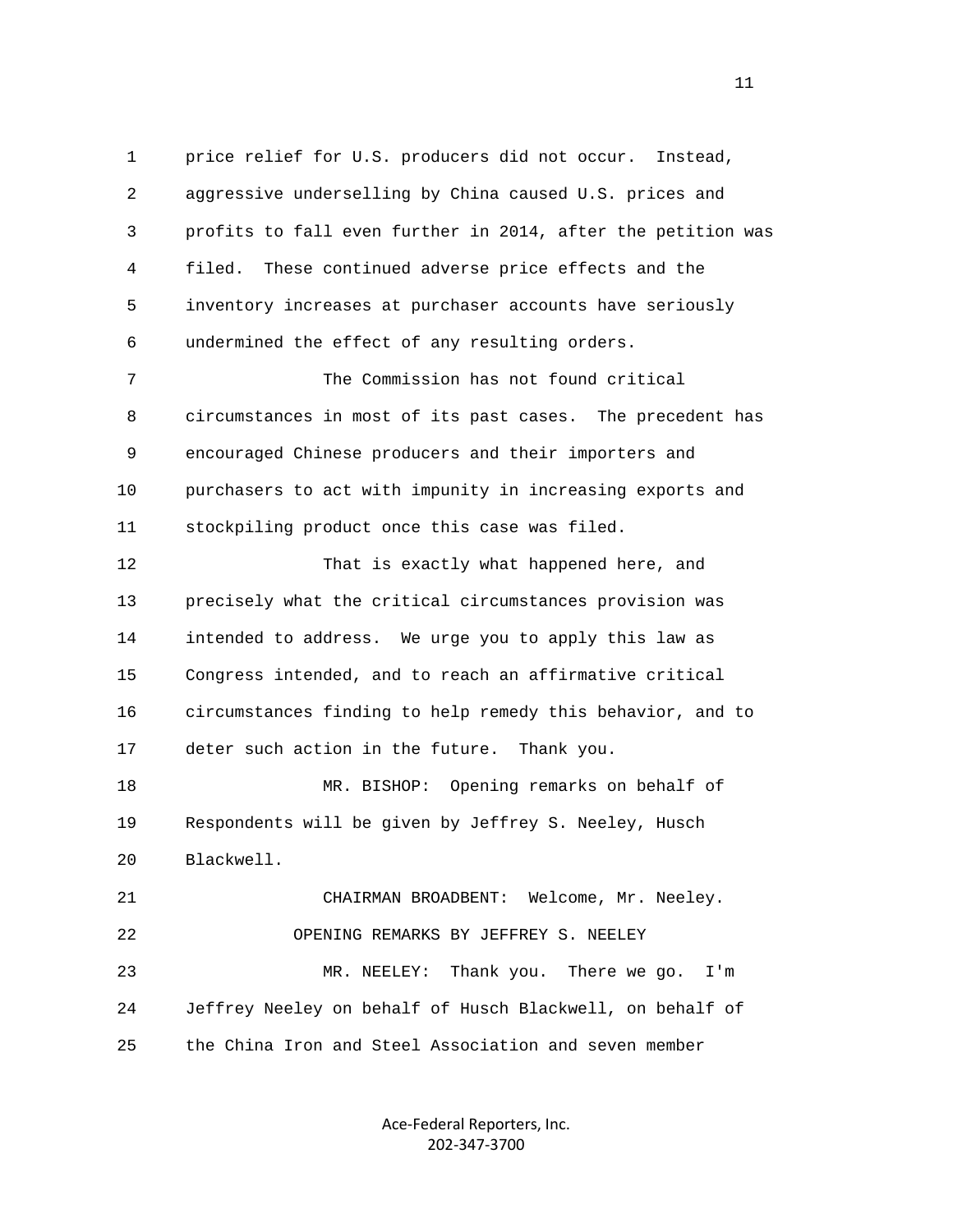1 companies. Those seven member companies constitute 2 virtually 100 percent of companies who export into the 3 United States during the Period of Investigation that the 4 Commission looked at.

 5 We think that's an important point. We'll 6 return to that several times during this -- during our 7 presentations. But it's interesting for us, because we know 8 that many times the Commission has problems in getting 9 Chinese companies to come and participate in these 10 investigations.

11 **Here, I think we have very good response**  12 rates. We've answered questions. We had some supplemental 13 questions I know from the Commission we will answer. All of 14 that is a bit unusual. Nevertheless, you know, what we hear 15 is -- and we found this kind of astounding, was that somehow 16 the Commission should take adverse inferences against the 17 Chinese, because of failure to cooperate.

18 I don't take that very seriously in one sense, 19 but I think it's significant for another sense. It's 20 certainly not surprising, it's certainly legitimate on the 21 part of domestic industry to argue there might be other 22 entrants into the market. That's fine. We can address 23 that.

 24 But it's something else entirely to talk about 25 adverse inferences, because what it really says to you, I

> Ace‐Federal Reporters, Inc. 202‐347‐3700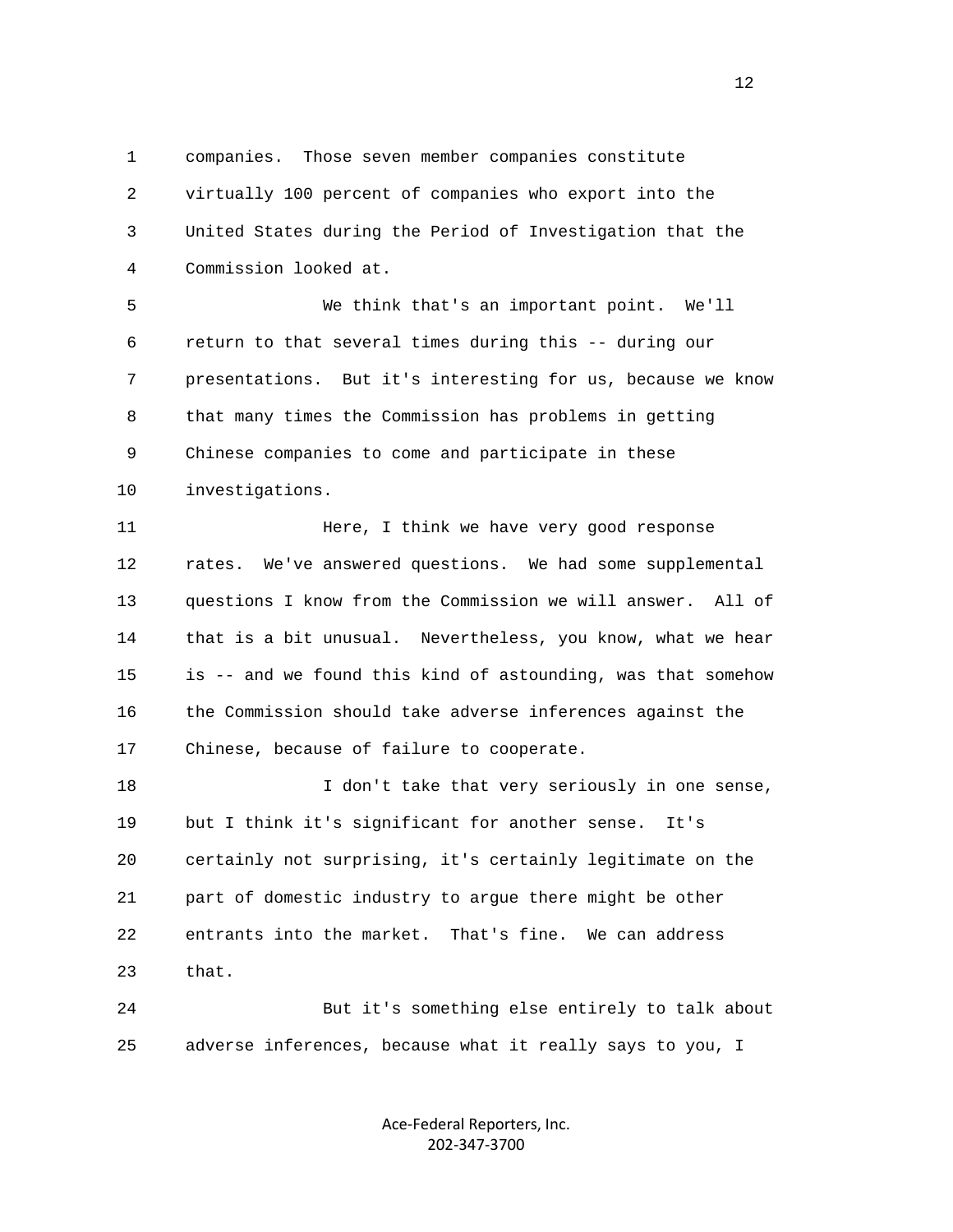1 think, is that we're talking about hyperbole and we're 2 talking about gross exaggeration, as to what the real 3 situation is here. Unfortunately, that has been a pattern 4 of the U.S. industry for many years in the wire rod cases. 5 Gross exaggeration we have seen, in the sense 6 that your predecessors on the Commission, and of course we 7 realize that each Commissioner looks at his or her -- has 8 his or her own approach and we're not saying this is 9 precedent, you have to rely on what people have done in the 10 past.

 11 But it is instructive, we think, that in the 12 past, since 1992, you've had 60 cases filed on wire rod by 13 the domestic industry, and half of those have resulted in 14 negatives. That's really an astounding number. I'm not 15 sure there's any other industry that has that sort of track 16 record.

 17 One of the things that's happened is in 18 January of 2006, a case was filed against China, Turkey and 19 Germany, and the Commission went negative at a preliminary 20 on the three countries, cumulating them, and at a time when 21 you had a 22 percent market share for those three countries, 22 China at that time, despite what we hear from the domestic 23 industry that China is some sort of new entrant, in fact 24 China's market share during the end of that period was 25 almost identical to what it is right now.

> Ace‐Federal Reporters, Inc. 202‐347‐3700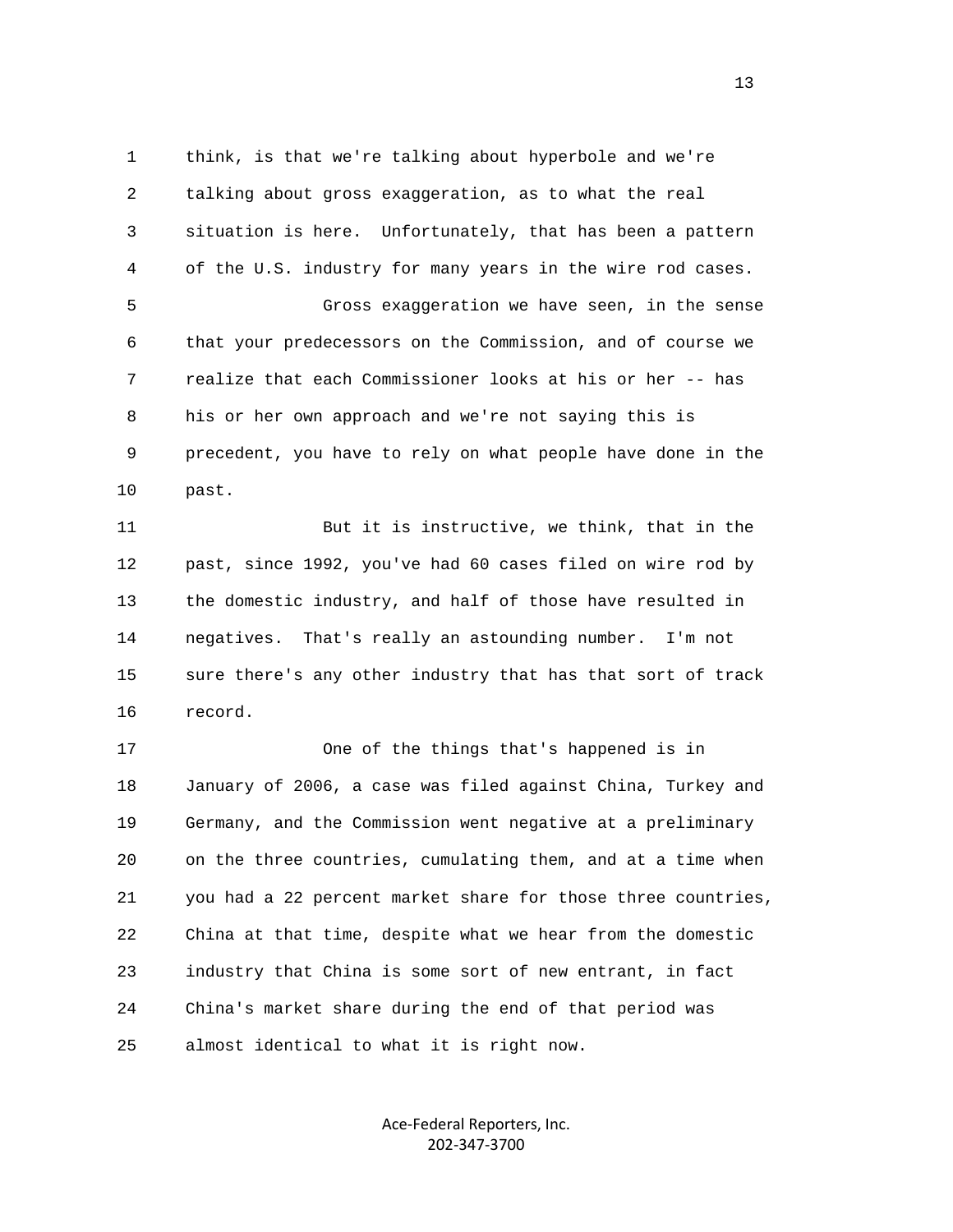1 What actually happened, if you look at all the 2 data and not cherry-pick it, is that China was in the 3 market. They exited when the market got bad. They've 4 returned. But we were at about the same level from China in 5 2005-2004, about 12 percent, 11-12 percent. 6 The overall market share of the three 7 cumulated countries is about 22 percent, and the Commission 8 went negative, not only went negative, but went negative on 9 a preliminary. So I think that it is a good exercise to say 10 what's changed? I mean you're certainly not bound by what 11 the Commission did in the past; we understand that. 12 But really, they haven't explained what's 13 changed if you couldn't win with 22 percent? You know, 14 maybe they have an answer. If they have an answer, it will 15 be interesting to hear it and we can address it. But they 16 really haven't addressed it so far. 17 What we have done is we have tried to rely on 18 data, hard data, data for many years, and we will, you know, 19 explain that data and be very glad to answer any questions 20 that the Commission has about the data. But what we won't 21 do is rely simply on speculation and hyperbole. There's a 22 lot of new theories that are coming out of the domestic 23 industry during this case. 24 But what there isn't, we think, is a very 25 clear explanation of why it is they win this time. It's

> Ace‐Federal Reporters, Inc. 202‐347‐3700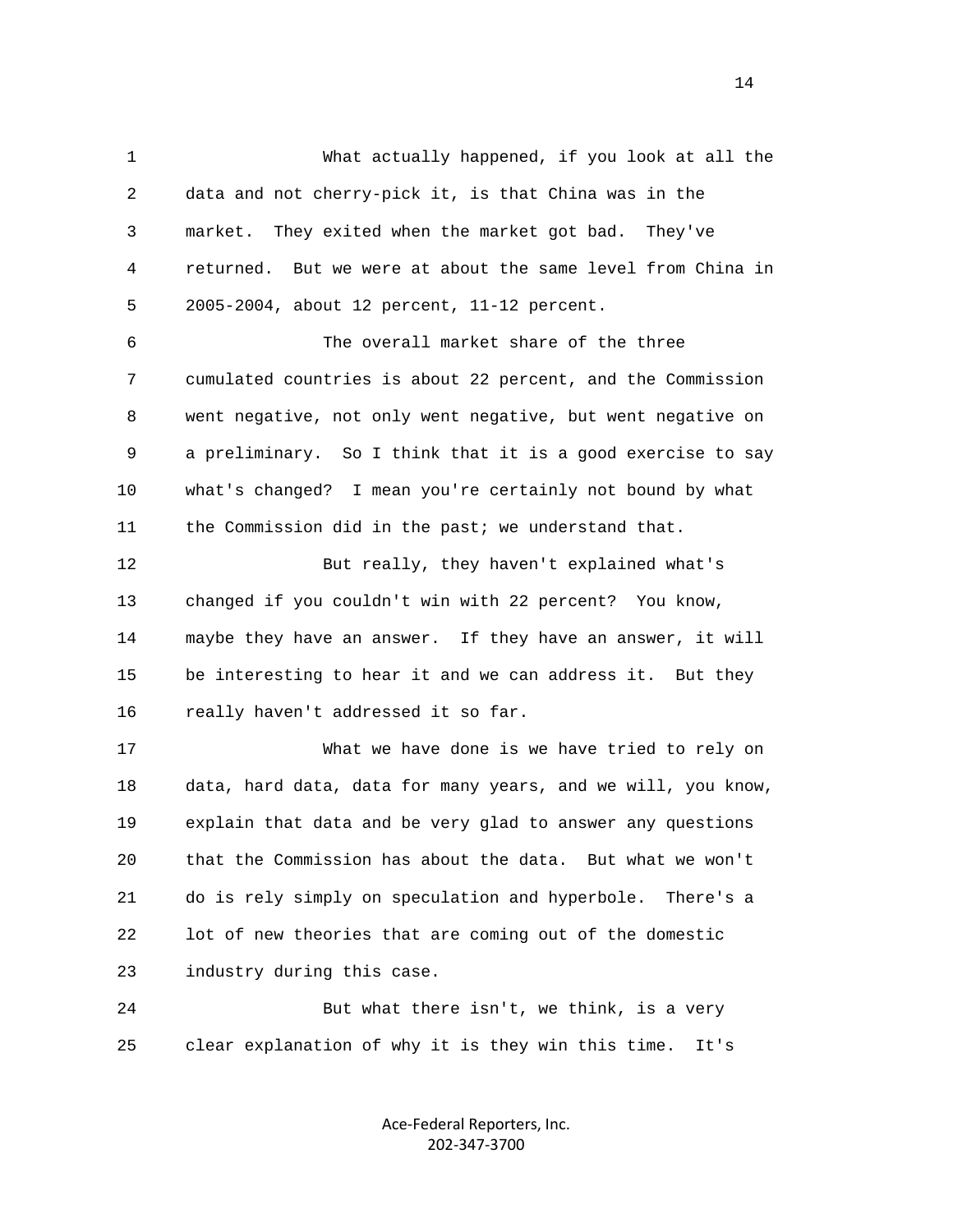1 more than imports are up, profits are down, we win. I think 2 there's a lot of data out there, and we will explain during 3 the course of our testimony why we think that results in a 4 negative determination. Thank you. 5 MR. BISHOP: Would the first panel, those in 6 support of the imposition of anti-dumping and countervailing 7 duty orders, please come forward and be seated. Madam 8 Chairman, all witnesses on this panel have been sworn in. 9 (Pause.) 10 CHAIRMAN BROADBENT: I want to welcome the 11 panel to the ITC. You may begin when you're ready. 12 STATEMENT OF PAUL C. ROSENTHAL 13 MR. ROSENTHAL: Good morning. I'm Paul 14 Rosenthal of Kelley Drye of Warren, appearing on behalf of 15 the Petitioners, the domestic producers of carbon and alloy 16 steel wire rod. The Commission has familiarity this 17 product, having been involved in several cases, including 18 the recent wire rod sunset review on multiple countries. 19 Some of you have toured the wire rod facility in the past 20 and have seen the product being made. 21 Of course in our cases, we talk about the 22 product, but it is the workers who are the ultimate focus of 23 the statute. The numbers we discussed, the products we 24 analyze matter, because they directly and indirectly reflect 25 the effects of imports on jobs and employment in the United

> Ace‐Federal Reporters, Inc. 202‐347‐3700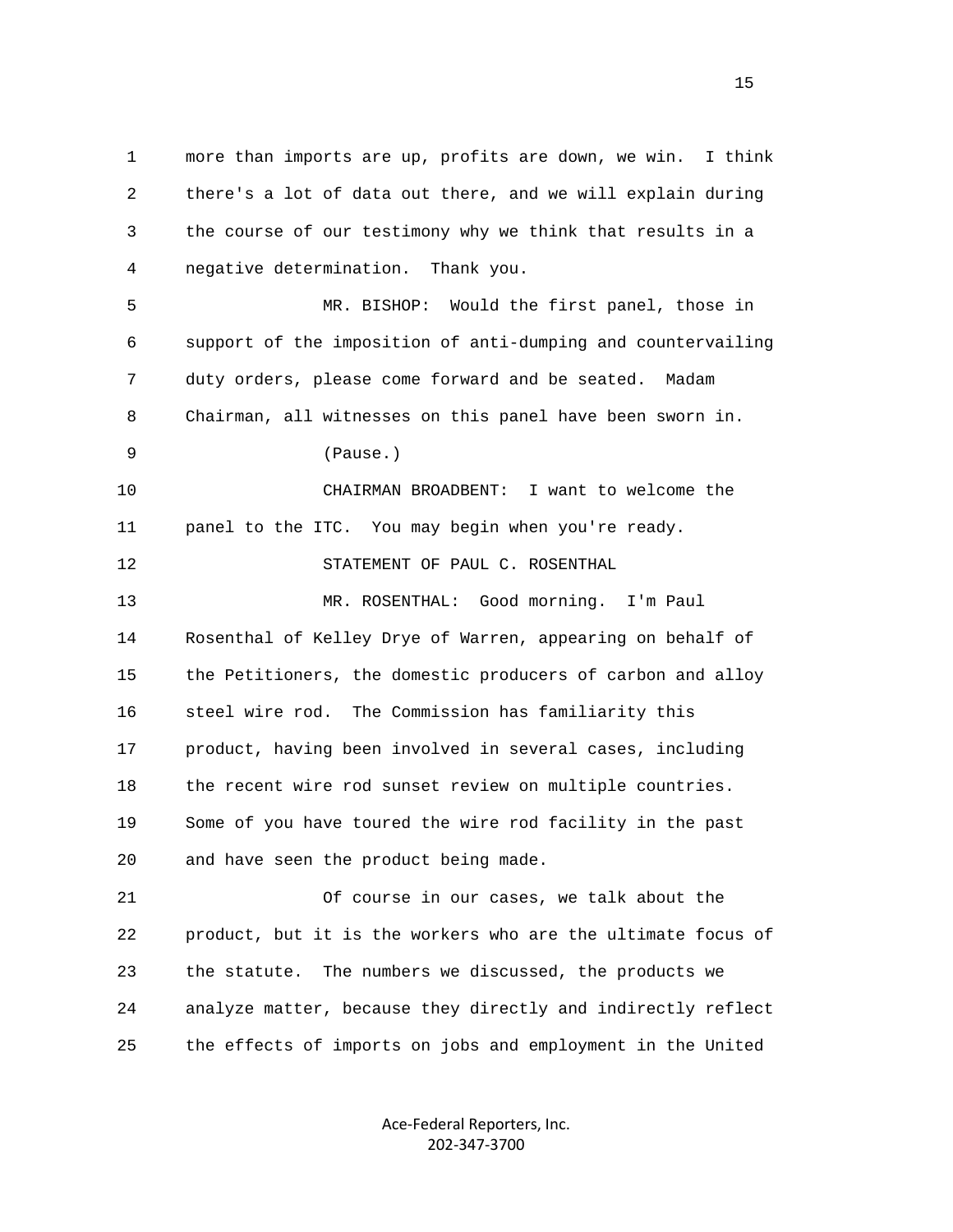1 States.

| 2  | As Ms. Cannon alluded to in her opening                      |
|----|--------------------------------------------------------------|
| 3  | statement though, the numbers tell a compelling story of how |
| 4  | imports from China have harmed the domestic industry and its |
| 5  | The first slide this morning depicts the rapid<br>workers.   |
| 6  | increase in imports from China.                              |
| 7  | As Slide 1 shows, imports from China                         |
| 8  | skyrocketed from a mere 144 short tons in 2011 to nearly     |
| 9  | 619,000 tons in 2013. That reflects a growth rate of         |
| 10 | 430,000 percent. Let me repeat that number: 430,000          |
| 11 | percent. Remember Carl Sagan, the astronomer who hosted the  |
| 12 | PBS show "The Cosmos" and whose famous and oft-repeated      |
| 13 | phrase "billions upon billions of stars." Well, I get to     |
| 14 | repeat 430,000 percent increase. There aren't many cases     |
| 15 | with numbers like that.                                      |
| 16 | Even more amazing, long after imports reach                  |
| 17 | launch velocity, and even after this case was filed, imports |
| 18 | continued to rise. Between interim 2013 and 2014, imports    |
| 19 | increased another 33 percent. Indeed, the surge continues,   |
| 20 | as you will hear further from Ms. Cannon, in order to beat   |
| 21 | the imposition of provisional duties.                        |
| 22 | Not surprising, as the absolute level of                     |
| 23 | imports from China increase, China's share of the U.S.       |
| 24 | market surged.<br>China's market share increase is even more |
| 25 | prominent and injurious, when the market for U.S. commercial |
|    |                                                              |

Ace‐Federal Reporters, Inc. 202‐347‐3700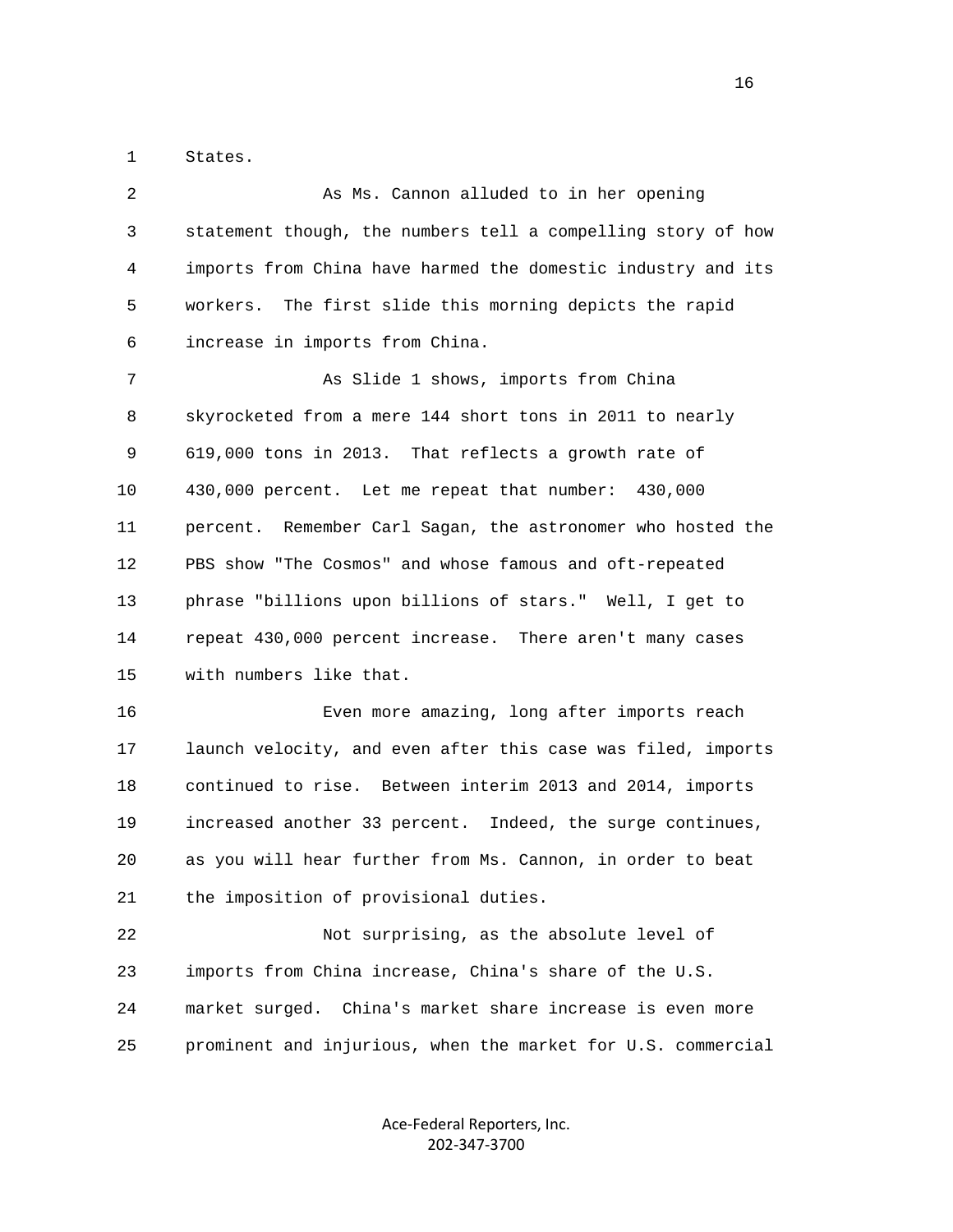1 shipments is examined. From a zero percent market share, 2 Chinese import penetration increased to 15.7 percent in 3 interim 2014.

 4 How were imports from China able to penetrate 5 the market so quickly? The old-fashioned way, cheap prices. 6 As the staff report shows, Chinese products undersold their 7 domestic competitors 95 percent of the time. The result of 8 the underselling was price depression and price suppression.

9

 10 In fact, when costs rose in late 2013 and 11 interim 2014, U.S. producers could not raise prices to cover 12 increased costs due to lower Chinese prices. Prices 13 actually dropped again in 2014, as imports of Chinese wire 14 rods surged into the market ahead of the countervailing duty 15 preliminary determination.

 16 As the purchasers told you in their 17 questionnaire responses, price is paramount in purchasing 18 decisions. The only thing that serves to differentiate 19 Chinese product is the low-prices at which they are offered. 20 So it is not surprising that China undersold U.S. producers 21 by large margins, as indicated in Slide 6. These are charts 22 from 2012. Slide 7, 2013 and the next slide for 2014.

 23 AUVs are used as a proxy for prices, given the 24 confidential pricing data, but the Commission's confidential 25 quarterly pricing data demonstrated the same underselling by

> Ace‐Federal Reporters, Inc. 202‐347‐3700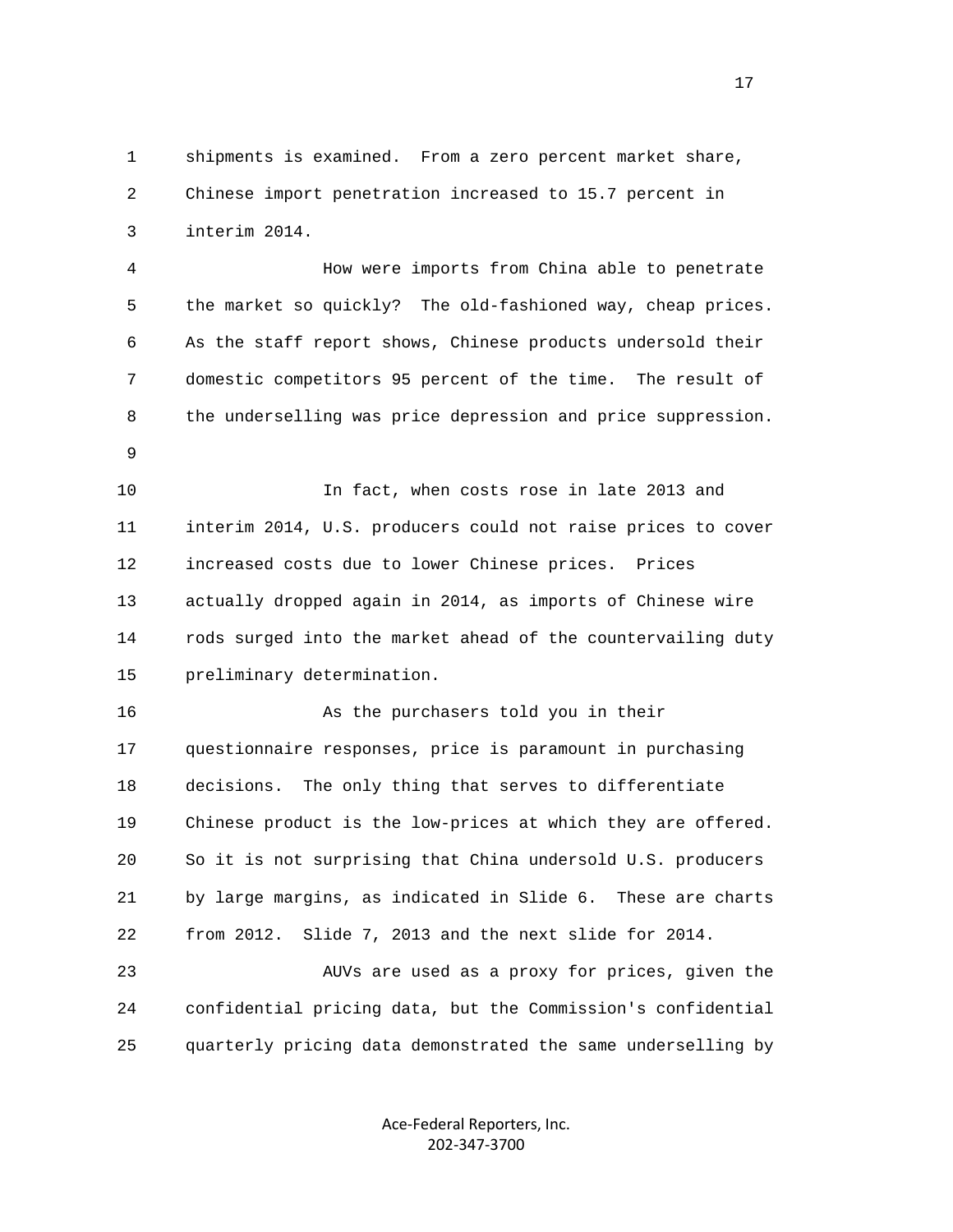1 large and growing margins over the Period of Investigation. 2 For all the products surveyed by the Commission, U.S. prices 3 declined from the first quarter of 2012 to the second 4 quarter of 2014, and you'll see for each product, there was 5 a decline in prices for the U.S. producers.

 6 This next slide graphs the data on U.S. 7 production, shipments and employment. As you can see, all 8 of those important indicators of industry health, or more 9 accurately lack thereof, declined. Production decreased by 10 more than seven percent over the three-year Period of 11 Investigation, and fall further in the interim period.

 12 Decline in production was felt by production 13 and related workers. Many workers lost their jobs and still 14 more suffered shift reductions and temporary layoffs. 15 Overall, there's a 6.4 percent reduction in hours worked, 16 and a 5.7 percent decline in wages over the POI. The union 17 and company representatives will explain more about these 18 curtailments, layoffs and shift reductions. 19 In 2011, capacity utilization was not 20 particularly robust coming out of the great recession. 21 Unfortunately, domestic capacity utilization dropped over 22 the POI, despite increasing domestic consumption and 23 declining capacity from 2011 to 2013. Capacity utilization 24 reached its lowest levels in the first half of 2014, 67 25 percent, when consumption growth was the strongest.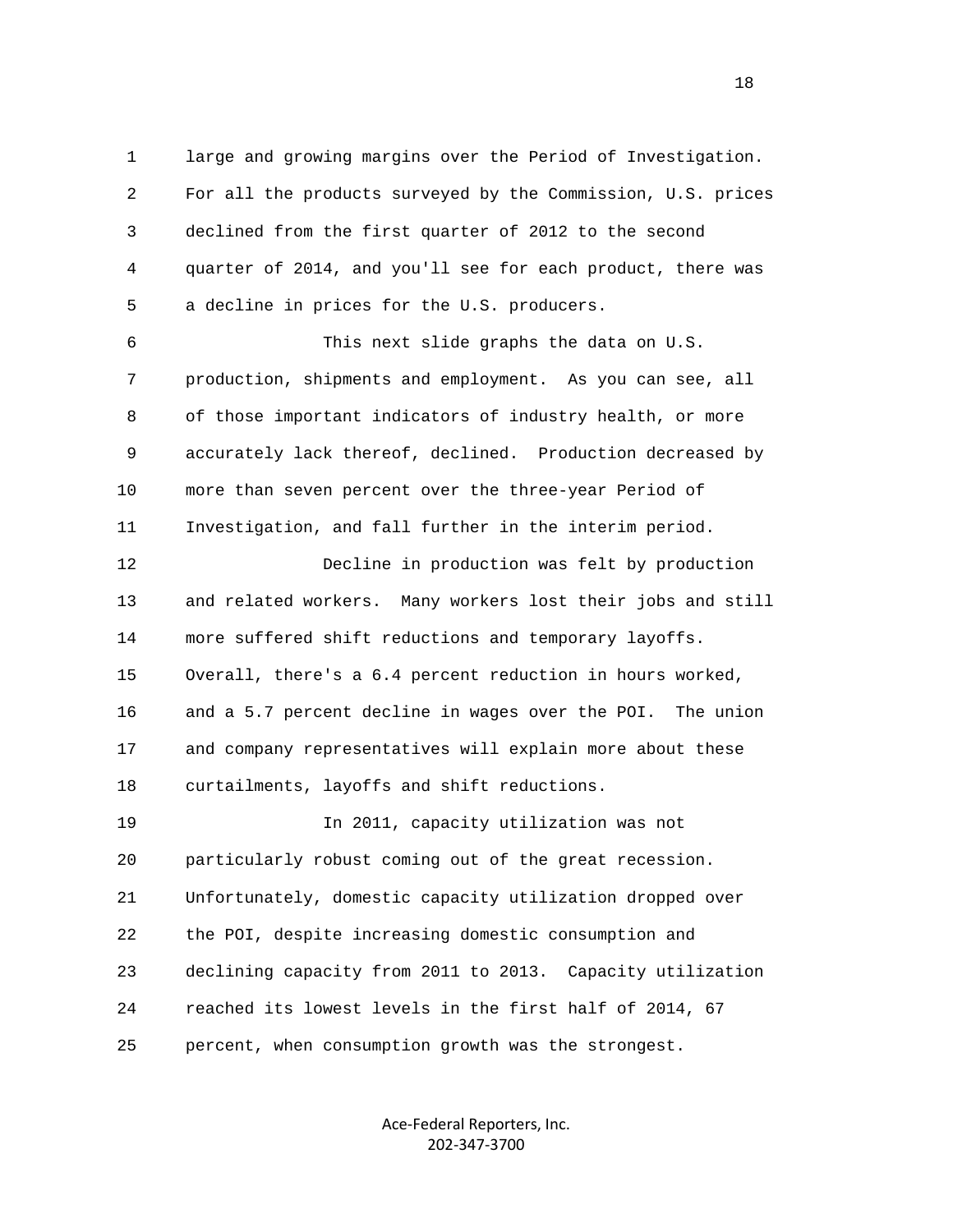1 As the next slide shows, U.S. producers' 2 operating income has declined significantly, from a not 3 particularly robust level at the beginning of the POI; after 4 all, the industry was still emerging from the Recession in 5 2011. The industry's operating income plummeted. 6 Beginning at \$214 million 2011, the industry's 7 operating income plunged to just \$47 million on an 8 annualized basis in 2014. On an operating income to net 9 sales basis, the industry's profits fell from seven percent 10 in 2011 to just 1.7 percent in interim 2014. 11 When merchant market sales alone are examined, 12 the industry's operating income to net sales ratio by 2014 13 is only 1.1 percent. This level is simply unsustainable. 14 As the Commission understands, a capital-intensive industry 15 needs income, in absolute and relative senses, to stay 16 modern and compete, as well as to attract capital from 17 outside investors and within large companies. 18 If a company or an industry does not make 19 money, especially in times of economic expansion, it cannot 20 survive. Workers and communities will suffer. So what 21 caused injury? I was intrigued by Mr. Neeley's opening 22 statement. He has lots of explanations about why you should 23 not pay attention to this record before you in this case, 24 and Respondents make a series of arguments that try to 25 explain away the obvious impact of the imports from China.

> Ace‐Federal Reporters, Inc. 202‐347‐3700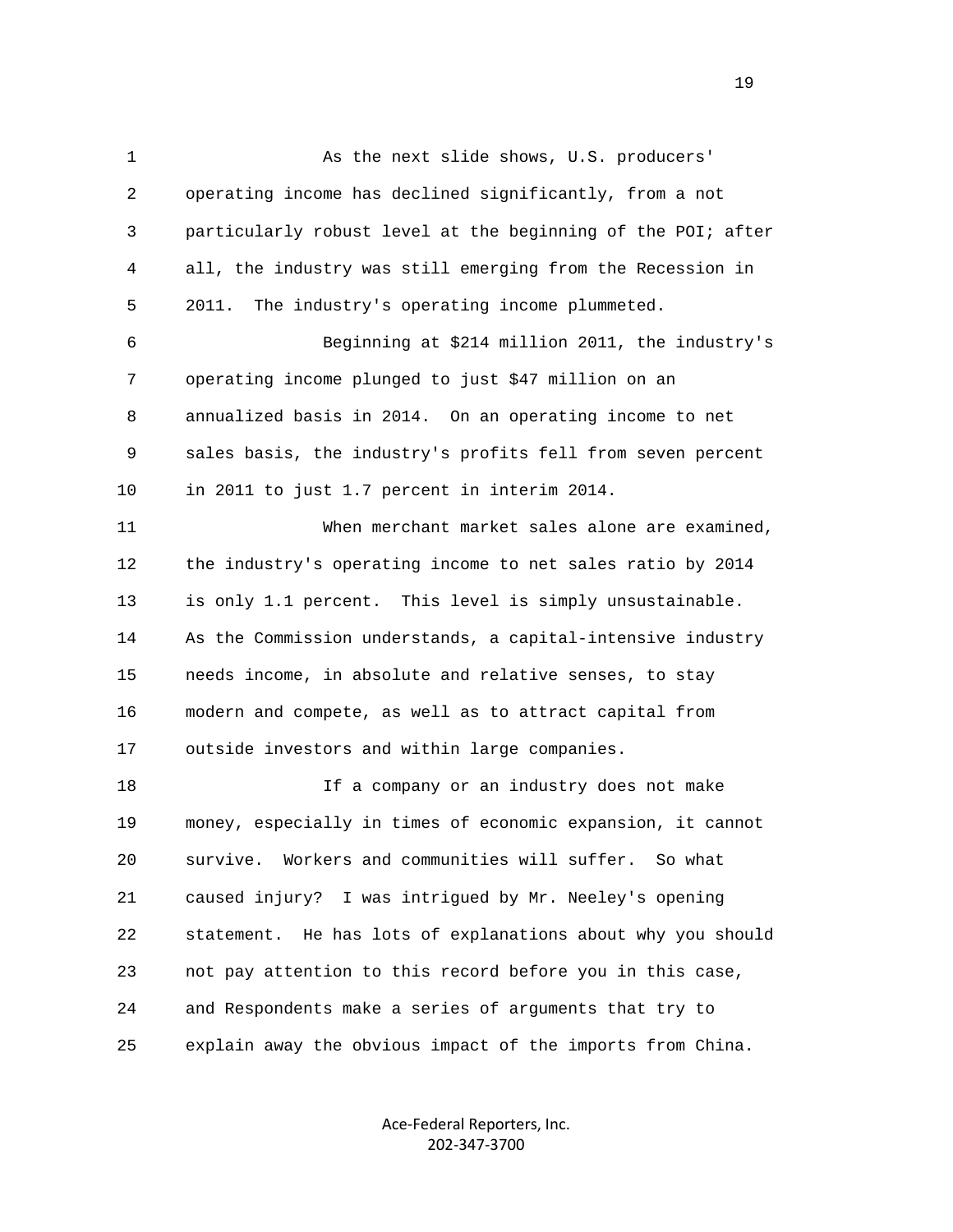1 They're all unsupported.

| $\overline{2}$ | Take a look at this record, this record before                   |
|----------------|------------------------------------------------------------------|
| 3              | you for this case. We know the industry's problems were not      |
| 4              | demand.<br>Demand has been increasing in 2013 and 2014.<br>We    |
| 5              | know the problems were not caused by the volume of               |
| 6              | non-subject imports, because non-subject import volumes have     |
| 7              | been decreasing.                                                 |
| 8              | It was not the price of non-subject imports,                     |
| 9              | because those prices were well above Chinese import prices       |
| 10             | in 2013, as well as in 2014. Let's take a look at one slide      |
| 11             | overlaying the market share change of imports from China and     |
| 12             | the U.S. industry.                                               |
| 13             | The Chinese Respondents claim that there are,                    |
| 14             | and I quote from their brief, "no adverse effects of Chinese     |
| 15             | imports on U.S. producer volumes." How are we to understand      |
| 16             | this chart? It is obvious that the Chinese and U.S.              |
| 17             | producers had almost a one for one swap of market share.         |
| 18             | Specifically, the Chinese producers gained                       |
| 19             | 12.8 percent of the U.S. market, while U.S. producers lost       |
| 20             | 10.8 percent of their home market. Yet Respondents               |
| 21             | inexplicably claim that this dramatic shift in market share      |
| 22             | has not caused material injury?<br>That's their argument?<br>All |
| 23             | the Respondents' other claims for alternative causes of          |
| 24             | injury lack any record support.                                  |
| 25             | We'll be happy to discuss their claims, their                    |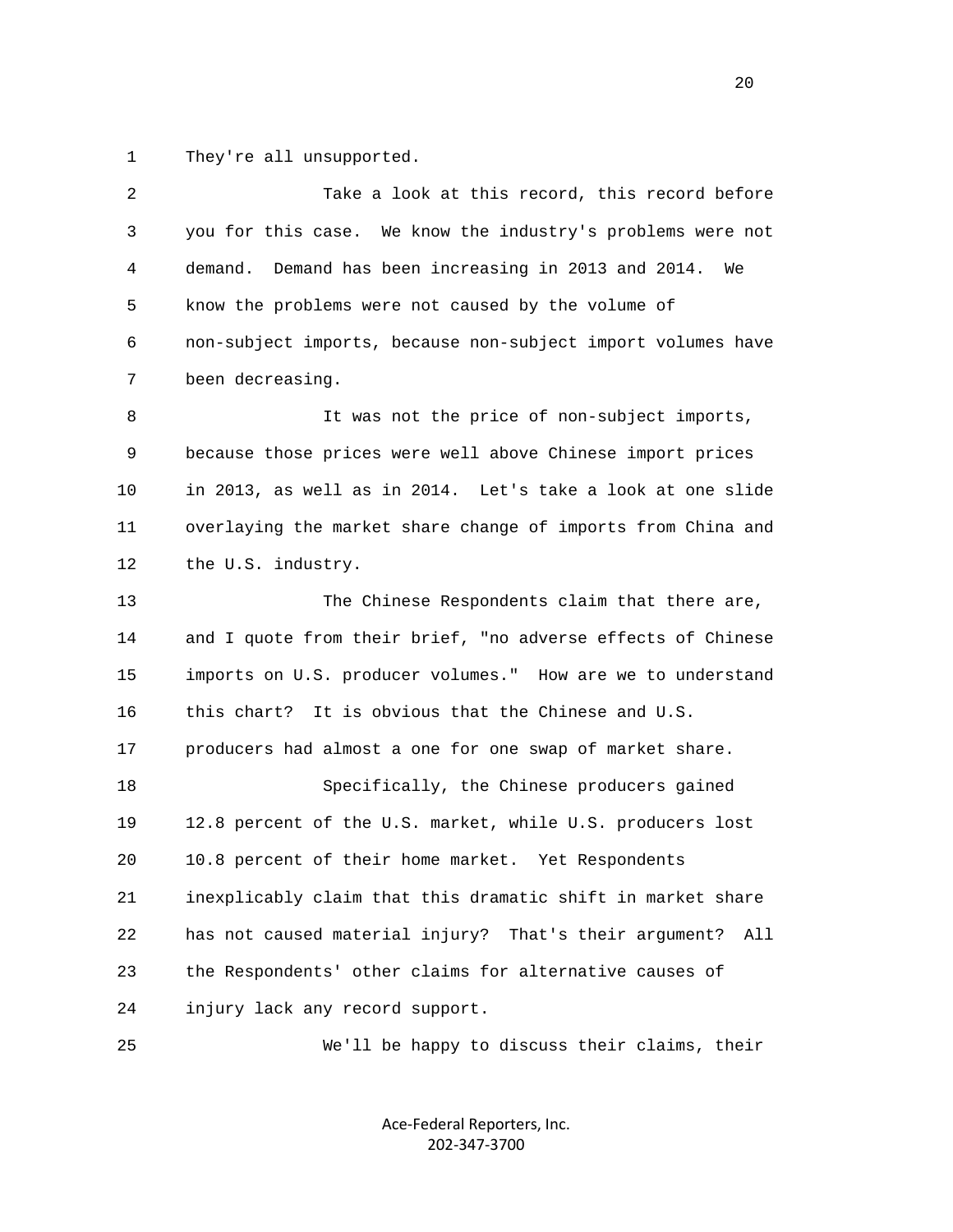1 alternative theories in response to your questions later. 2 But for now, I will just repeat that the Respondents' 3 strained efforts to explain away the obvious lack any basis 4 in the record. Their entire analysis is based on, to use 5 Mr. Neeley's words, cherry-picking particular data and 6 misinterpreting the facts of record before the Commission 7 today.

 8 We stand on this record and it's a strong one. 9 I hesitate to even discuss threat this morning, because I 10 don't think we need to go there. But you need to at least 11 have in the back of your mind some important data. This 12 first slide, detailing threat, makes it clear that since 13 their imports surged, while the Chinese have pretty much 14 disappeared from the market, they are simply lying in wait. 15 There is -- unless there's an affirmative

 16 injury determination in this case, the Chinese producers are 17 well poised to come back and surge in this market once 18 again. There's massive unused capacity in China. Indeed, 19 the unused capacity of just the responding producers in this 20 case could capture half of the market. Just the responding 21 producers could capture half of the market.

 22 Unfortunately, the responding producers are 23 just a small portion of the overall Chinese industry. The 24 total unused capacity in China is even more daunting and 25 more frightening if you're a domestic producer or worker, as

> Ace‐Federal Reporters, Inc. 202‐347‐3700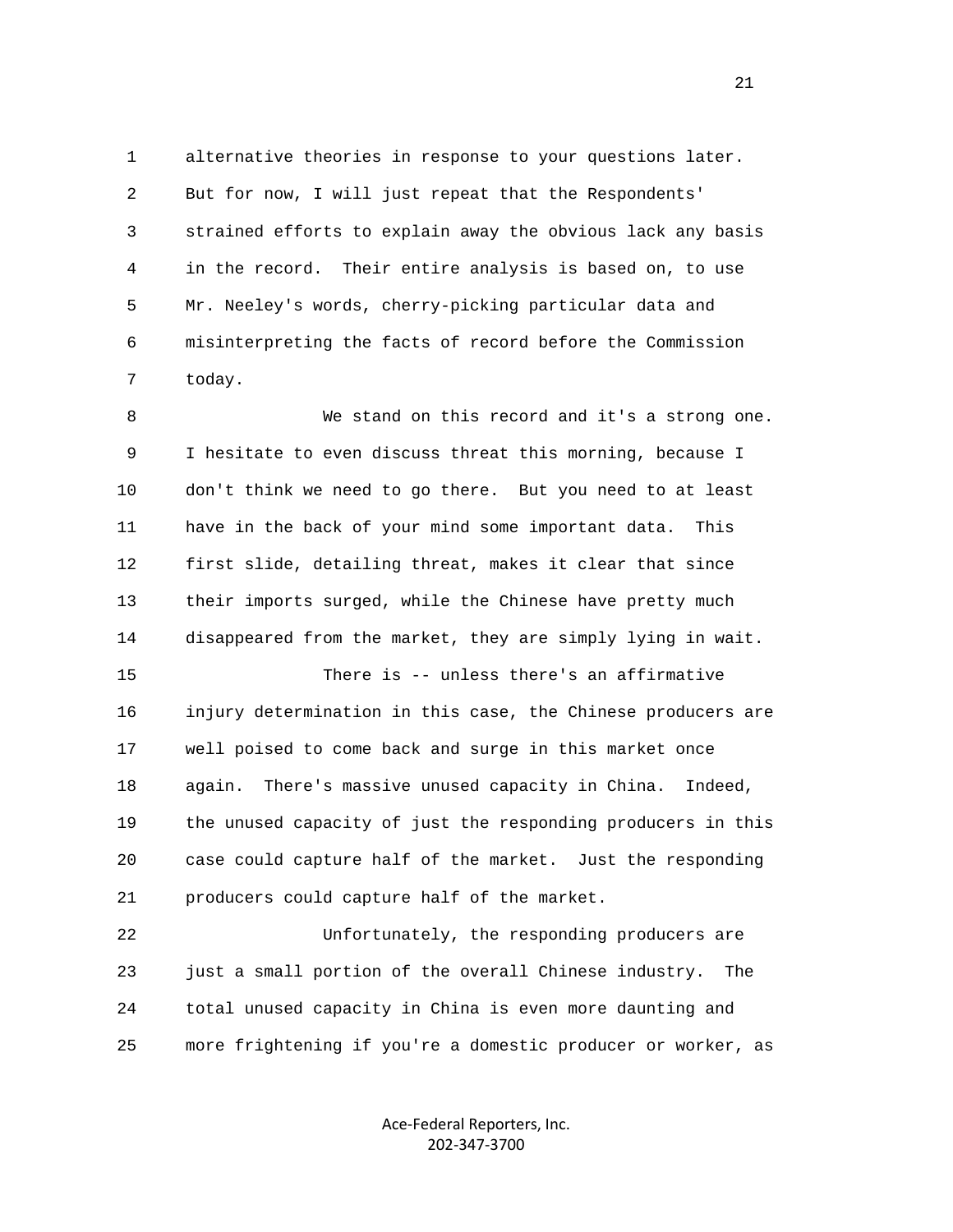1 this next slide shows. Unused capacity in China is a 2 multiple of U.S. demand. We cannot discuss the capacity 3 estimate that this slide is derived from because it's from a 4 proprietary source.

5 But if you look at our prehearing brief, 6 you'll see that a massive amount of unused capacity that can 7 be directed to the U.S. market. And make no mistake: 8 despite what you hear from Respondents later, exports from 9 China continue to grow to destinations around the world, and 10 will return to the U.S. market in massive quantities not 11 subject to an order in this case.

 12 In sum, the record supports an affirmative 13 determination in this case, and you will hear more detail of 14 why that's so from our witnesses this morning. Now I'm 15 going to turn the microphone over to Mr. James Sanderson of 16 the USW.

17 STATEMENT OF MR. JAMES SANDERSON

 18 MR. SANDERSON: Good morning Madam Chairman 19 and members of the Commission. My name is James Sanderson, 20 and I am president of the United Steelworkers, Local 7898 in 21 Georgetown, South Carolina. I have been a steelworker for 22 four years at what is now is the ArcelorMittal Georgetown 23 mill, and I have been president of the Local since 1988. 24 The USW is the largest industrial union in 25 North America, with more than 850,000 active members. I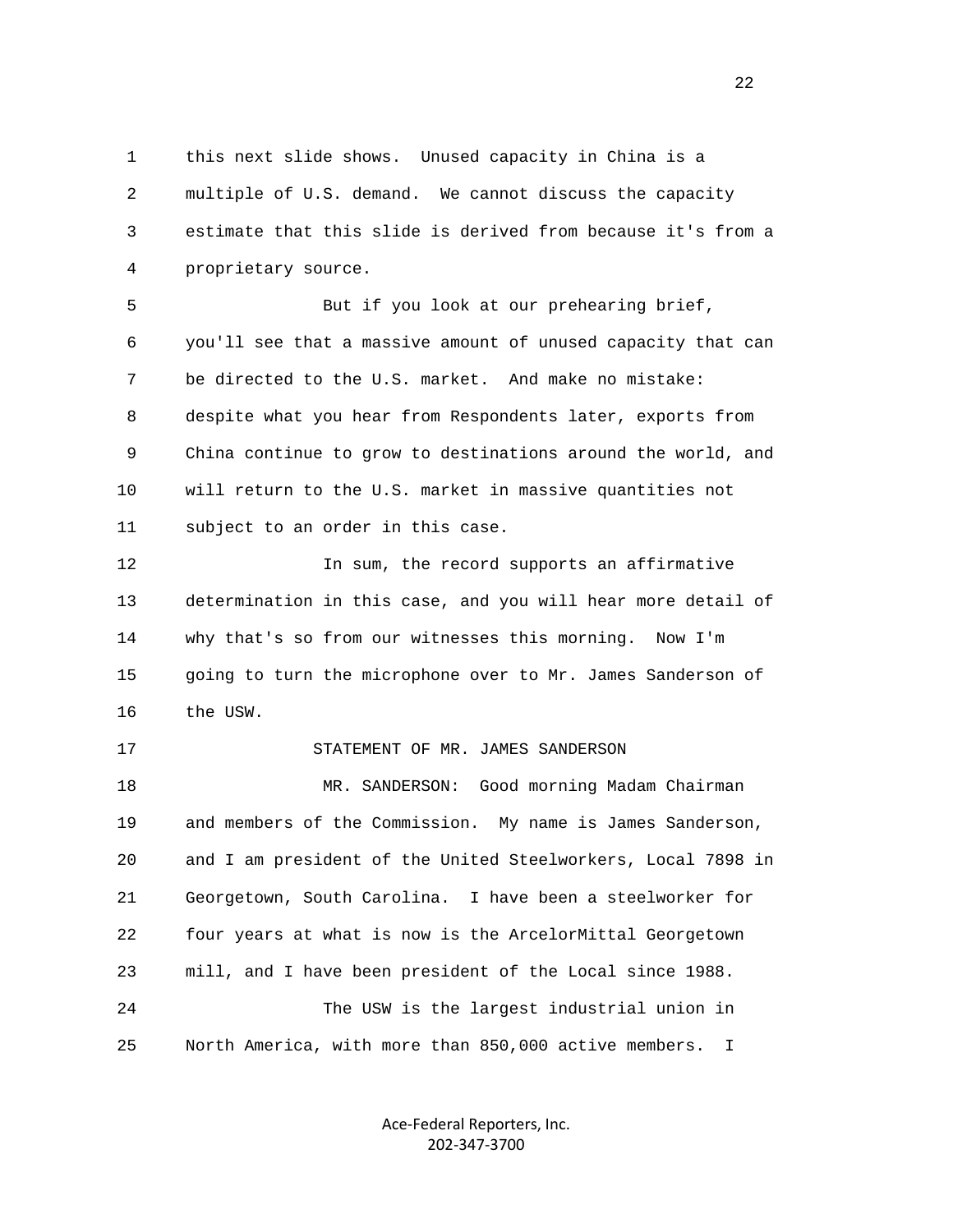1 appreciate the opportunity to testify before you again. I 2 am here proudly representing steelworkers at the 3 ArcelorMittal Georgetown mill, but I also speak today on 4 behalf of the United Steelworker members producing wire rod 5 at AcelorMittal in Indiana; Cascade Steel Rolling Mills in 6 Oregon; Evraz, Pueblo in Colorado; Gerdau Ameristeel U.S. in 7 Texas; Republic Engineered Products in Ohio and Sterling 8 Steel Company in Illinois.

 9 It is essential to the well-being of our 10 steelworker members, retirees and their families that the 11 Commission provide relief from the unfair imports of steel 12 wire rod from China. As you consider this case, please keep 13 in mind that the wire rod industry is more than a collection 14 of companies, shareholders and balance statements.

 15 All the data you have before you represents 16 the lives and livelihood of the American steelworkers that 17 produce wire rod, and the families and communities that 18 depend on the continued viability of the U.S. steel wire rod 19 industry to survive. When unfair trade hurts the U.S. 20 industry, often it is the workers who are likely to feel it 21 the hardest in the form of layoffs, job loss, reduced 22 benefits and lost salaries.

 23 This is why our union has for years been 24 fighting against foreign governments and companies, seeking 25 to gain an unfair advantage by violating trade rules at the

> Ace‐Federal Reporters, Inc. 202‐347‐3700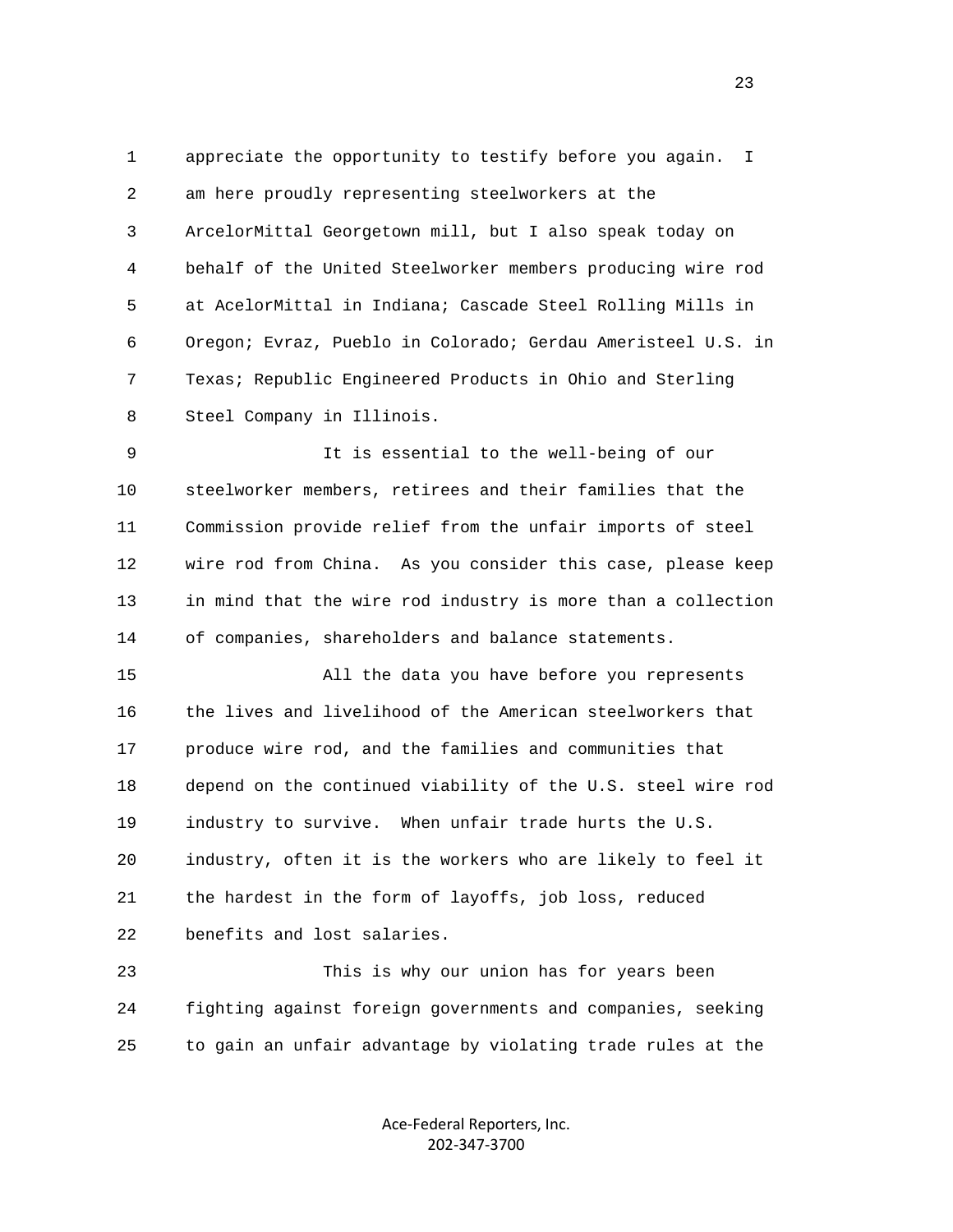1 expense of the nation's manufacturers and workers. The 2 collapse of the wire rod demand in the Great Recession of 3 2008 and 2009 led to the closing of the Georgetown mill from 4 2009 until January 2011.

 5 This closure put 307 steelworkers out of work 6 for an extended period, and it put a strain on the 7 Georgetown community, because our jobs also support many 8 other businesses in the surrounding area. It was a great 9 relief for the workers and their families when the mill 10 finally reopened in January 2011, as the economy improved 11 again.

 12 Unfortunately, just after Georgetown restarted 13 operations, Chinese products also began to attack this 14 market. By the end of 2012, unfairly traded imports of wire 15 rod from China were flooding the United States. As a 16 result, the company was forced to again lay off an entire 17 production shift of 40 steelworkers at Georgetown. Many of 18 those workers are still not back to work.

 19 Other American wire rod industry workers have 20 suffered reduced work hours, shrinking paychecks, as their 21 employers cut back production. If the Chinese companies are 22 allowed to continue to sell dumped and subsidized wire rod 23 in the United States, I worry we are going to lose a lot 24 more than 40 jobs at Georgetown and elsewhere in the 25 industry.

> Ace‐Federal Reporters, Inc. 202‐347‐3700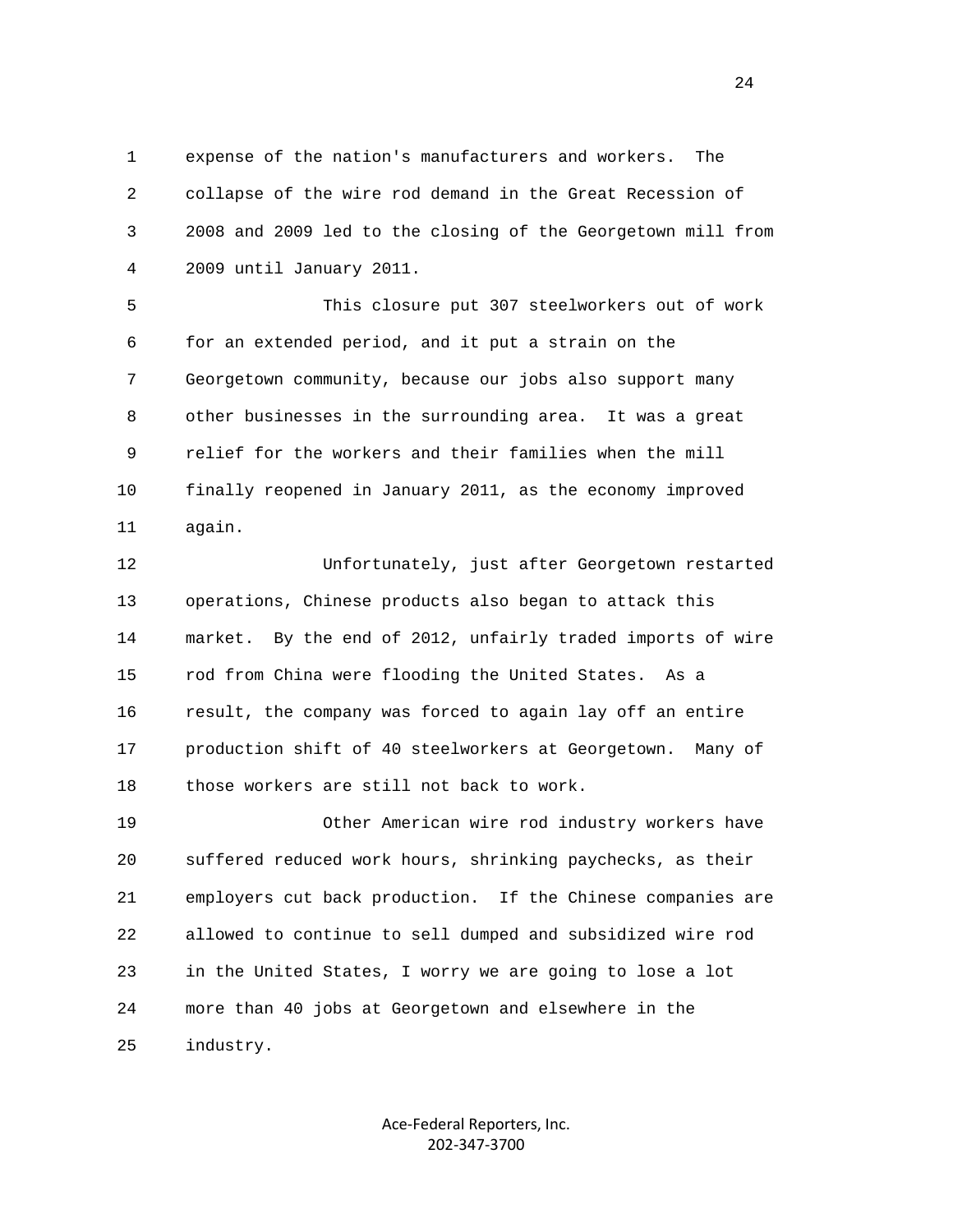1 Based on history, we always worry that the 2 next plant closure will be permanent. American steelworkers 3 continue to do everything we can to insure the viability of 4 the industry, and we've done our part in that effort at 5 Georgetown, and endured a lot in the process. 6 It is extremely important to the men and women 7 at Georgetown, and across the wire rod industry, that you do 8 your part to stop the injury caused by an import surge 9 driven by the massive overcapacity, government subsidies and 10 unfair pricing of Chinese wire rod. 11 No U.S. steelworker producing wire rod should 12 have to lose a job because unfairly traded steel is allowed 13 into our country. On behalf of our U.S. steelworker 14 members, retirees and their families all over the country, I 15 urge the Commission not to allow unfairly traded wire from

16 China to continue to injure the domestic wire rod industry,

17 and to put the jobs of my fellow steelworkers at risk.

18 Thank you very much.

19 STATEMENT OF MR. JAMES KERKVLIET

 20 MR. KERKVLIET: Good morning, Madam Chairman and 21 Commissioners. My name is Jim Kerkvliet. I am the Vice 22 President of sales and marketing for Gerdau Ameristeel U.S. 23 I have served in this capacity for over seven years and have 24 been involved in the wire rod industry for over 29 years. 25 Gerdau is a major supplier of long steel products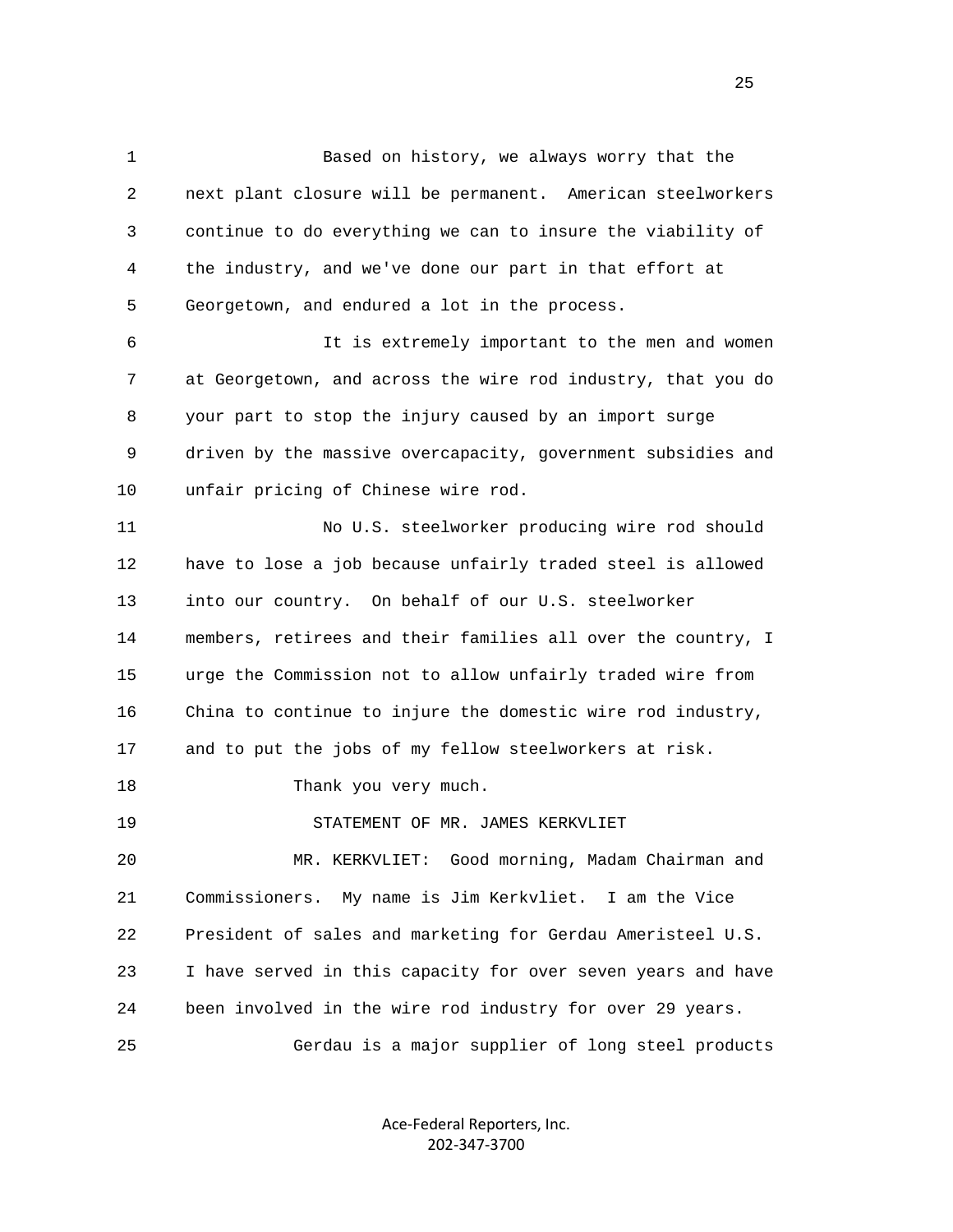1 including carbon wire rod in the United States. We produce 2 wire rod in Beaumont, Texas and Jacksonville, Florida. We 3 also have a currently idled wire rod production facility in 4 Perth Amboy, New Jersey. Our industry has struggled over 5 the years with injury inflicted by a variety of unfairly 6 trading countries.

 7 In 2002 Gerdau joined a coalition that 8 successfully pursued trade cases against dumped and 9 subsidized wire rod imports from multiple countries that 10 were costing us sales and hurting us financially.

 11 Imposition of those trade remedies provided the 12 industry a much-needed level playing field for sales in our 13 market. In June of this year you found that revocation of 14 the orders on wire rod from five countries would result in 15 material injury to the domestic industry and continue those 16 orders for another five years. That decision ensures 17 continued fair trading behavior and prevents injury from 18 those countries. While U.S. demand for wire rod has slowly 19 but steadily recovered from the great recession over the 20 past three years, U.S. wire rods producers recovery was 21 short-lived due to the surge of unfairly traded imports from 22 China.

 23 Instead of increased sales in line with improving 24 demand, we were stopped dead in our tracks and experienced 25 declining sales volumes. The primary reason for this is

> Ace‐Federal Reporters, Inc. 202‐347‐3700

<u>26</u>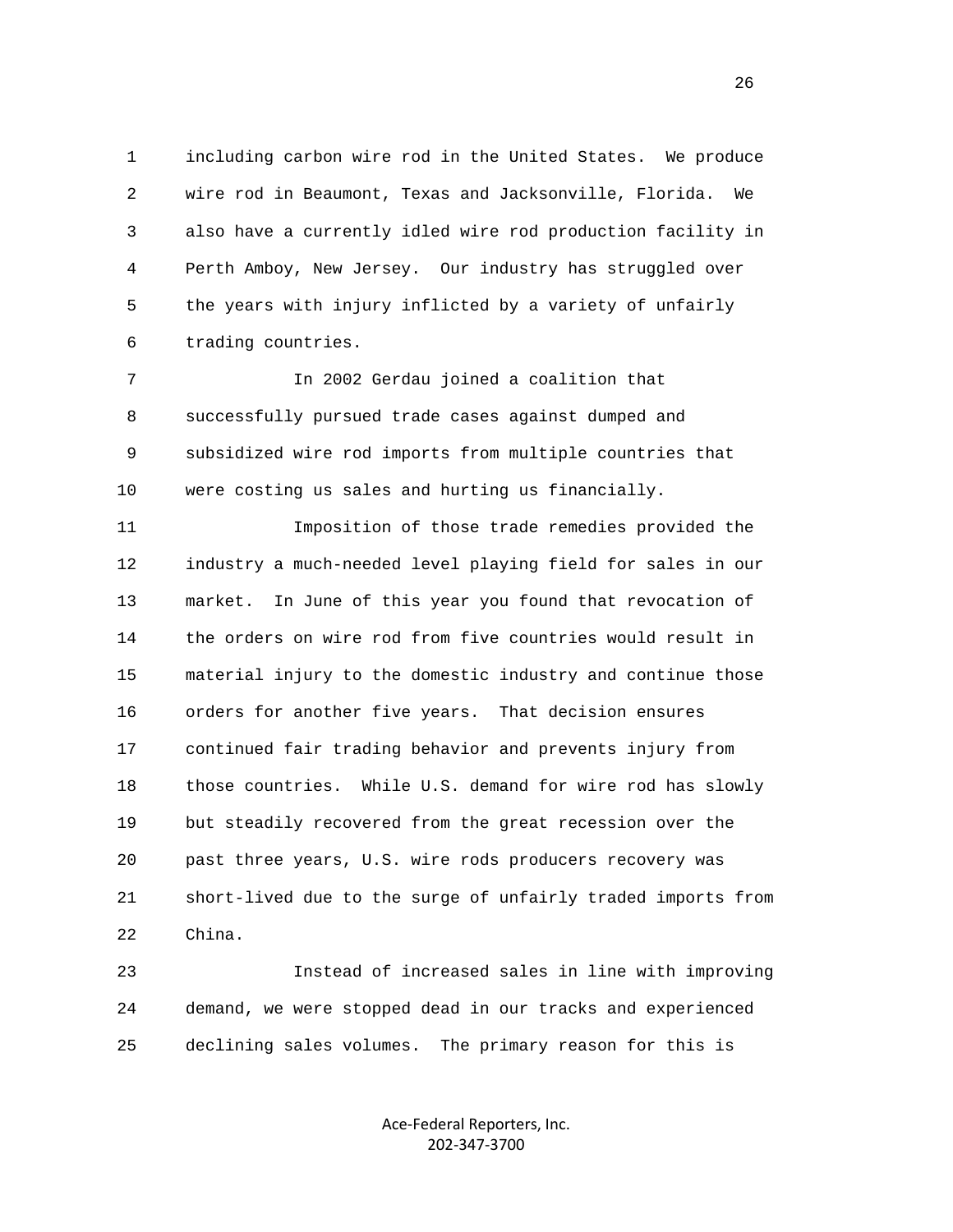1 dumped and subsidized imports from China that captured 2 virtually all of the increased consumption during the 3 period. We can and do compete every day with imports from 4 other countries, but those imports, like U.S. shipments 5 declined over the past three years as imports from China 6 grew.

 7 What is truly disturbing about China is the 8 unbelievable rapid pace in which its producers have 9 aggressively penetrated the U.S. wire rod market. From 10 virtually no imports in 2011, China came roaring into the 11 United States in 2012 with over 240,000 tons of imports and 12 then more than doubled that to a level of over 618,000 tons 13 last year making China the largest foreign supplier of wire 14 rod to this market.

 15 Despite filing this case in January of this year, 16 Chinese wire rod imports were 33 percent higher in the first 17 half of 2014 compare to the first half of 2013. Importers 18 and purchasers raced to stockpile Chinese wire rod before 19 the imports became liable for the preliminary countervailing 20 duties.

 21 My experience over the past few months is that 22 many of our customers still have inventories of Chinese wire 23 rod which continues to depress our ability to sell wire rod. 24

25 During meetings with customers at the AWA

Ace‐Federal Reporters, Inc. 202‐347‐3700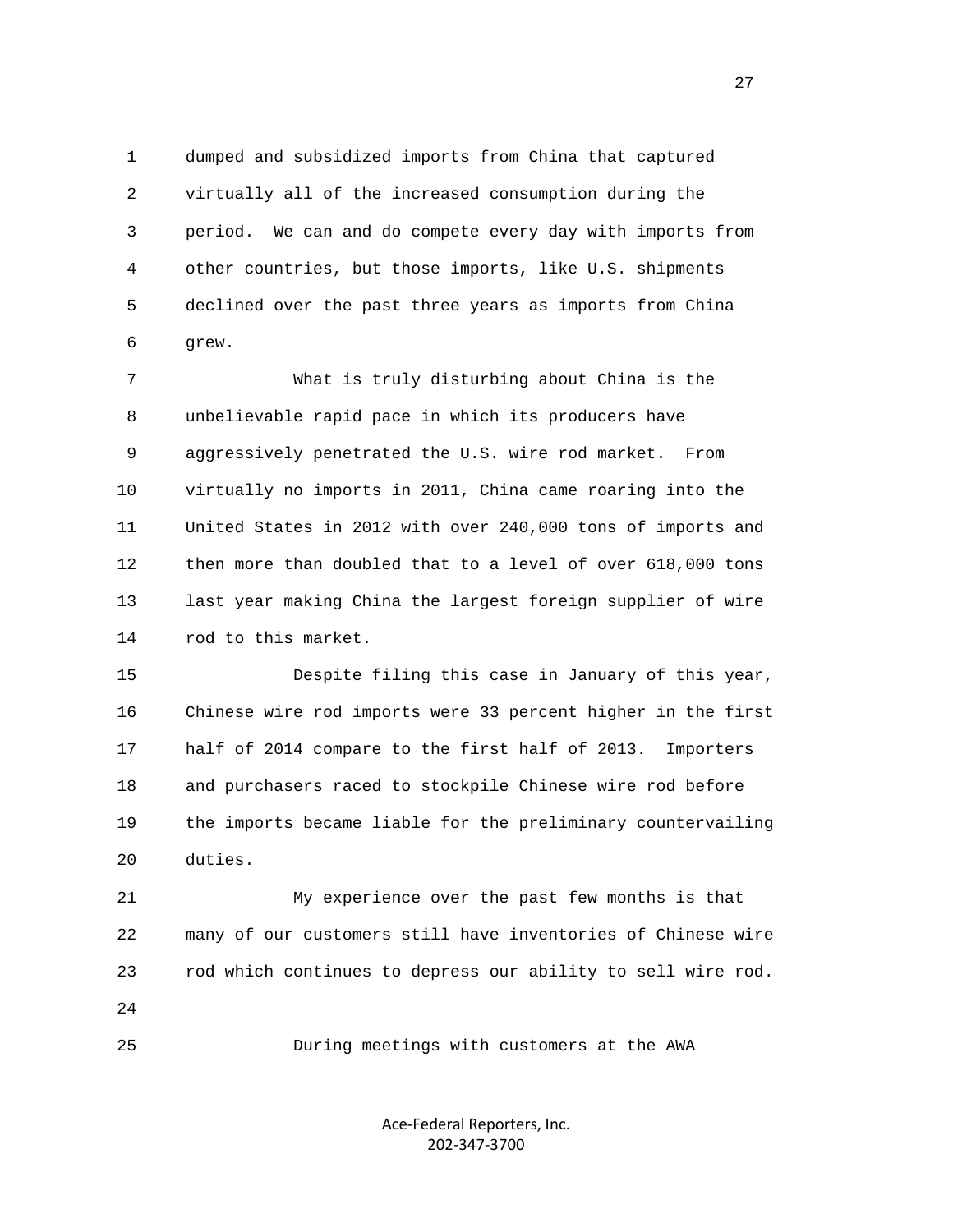1 conference in Washington this fall, most, if not all 2 customers indicated that their need for wire rod from Gerdau 3 would be less than anticipated due to excess inventory 4 either at their facilities or for their account at a 5 terminal due to the last round or Chinese rod arrivals in 6 April and May.

 7 The continued Chinese import surge after the 8 petition filing at rock-bottom prices has resulted in the 9 first half of 2014 being the worst financial performance 10 during your investigation period for the United States 11 industry. These inroads by China in the U.S. market are 12 taking place solely due to unfairly traded imports. The 13 Chinese product competes head to head with the product 14 Gerdau and other U.S. producers sell. The imports from 15 China are not obtaining sales based on a better quality or 16 special type of product needed by U.S. purchasers.

 17 Gerdau Ameristeel has world-class operations and 18 highly skilled employees. We produce a high-quality wire 19 rod in a wide variety of types ranging from low to high 20 carbon, welding, cold heading quality, and many others. We 21 service our customers very well.

 22 The only reason we are not able to win sales in 23 today's market is that we cannot compete with Chinese rod 24 producers' unfairly low prices. It's really that simple. 25 We have documented for the Commission many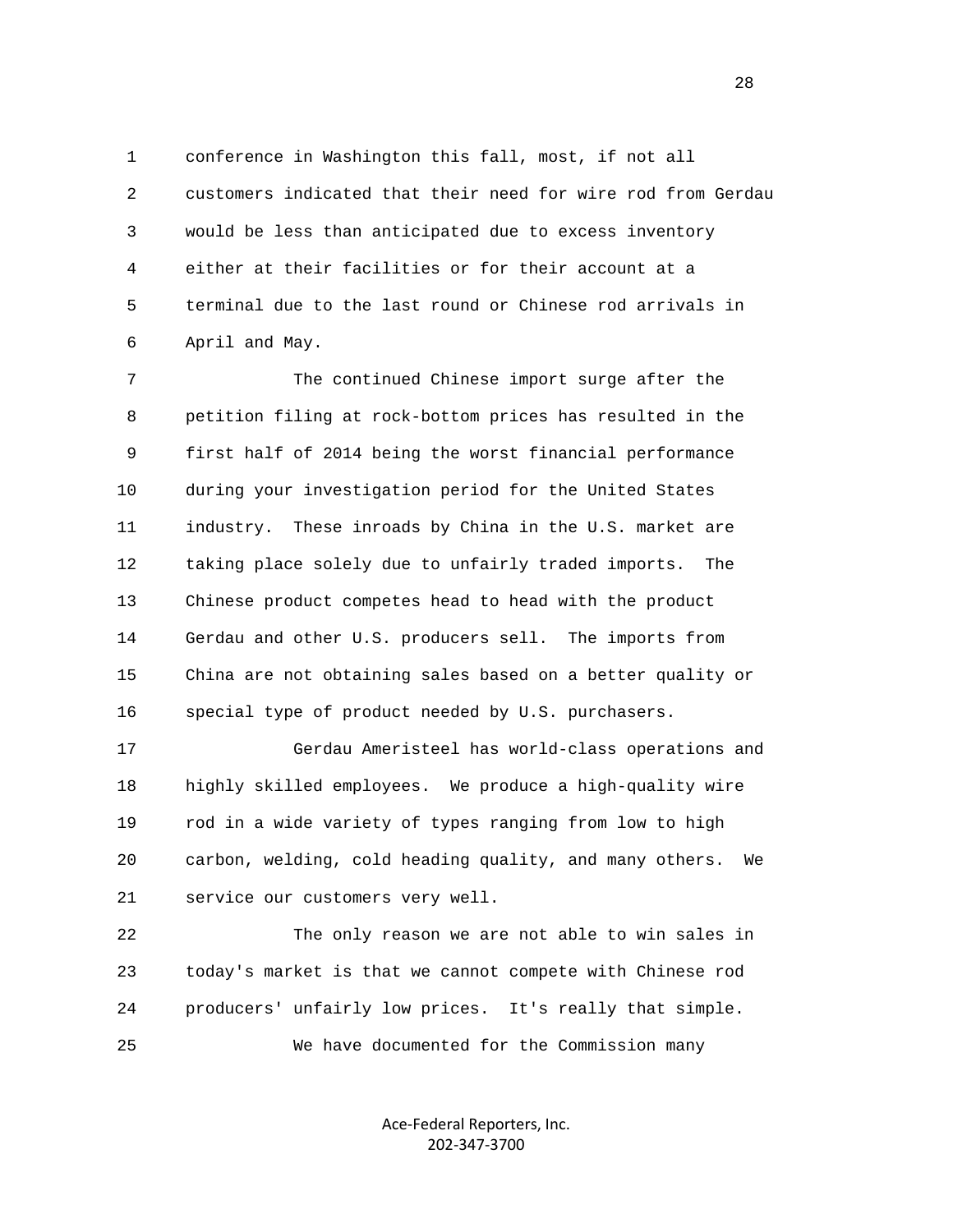1 examples of sales that Gerdau has lost to U.S. customers due 2 to lower-priced imports from China. The price differential 3 is often substantial and requires to sell at prices that are 4 below cost to compete with Chinese product in most cases. 5 Gerdau has reduced prices in a number of instances to try to 6 keep sales when confronted with lower competing prices from 7 China, but we do so at a cost to our bottom line.

 8 This practice is not sustainable for our company. 9 But this surge into our market at this volume and price 10 levels left us little choice. And what makes the surge all 11 the more concerning is it may well just be the tip of the 12 iceberg for China.

 13 Chinese capacity to produce write rod is massive 14 by any measure. Our understanding is that Chinese rod 15 producers are faced with substantial overcapacity and 16 weakening domestic demand.

 17 To make matters worse, the Chinese government 18 provides its producers subsidies and other incentives to 19 export wire rod, including a VAT rebate. The large and open 20 U.S. market is a very attractive outlet for the massive 21 excess capacity.

 22 Due to increasing volumes of dumped and 23 subsidized Chinese imports, Gerdau has curtailed production, 24 lost market share, laid off workers, cut prices, and 25 suffered financially. We have been forced to cancel planned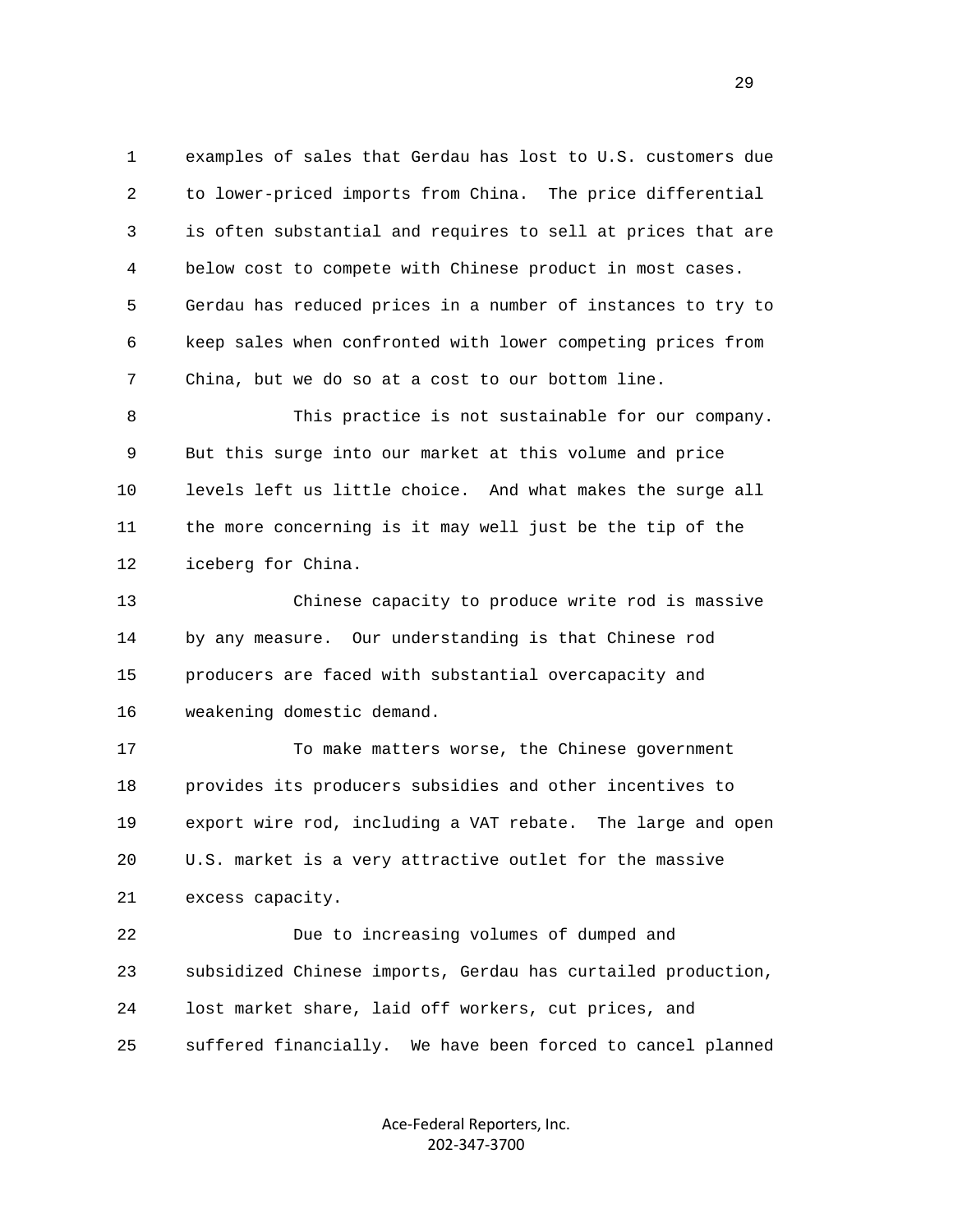1 investments. Not only is our Perth Amboy facility idle, but 2 we've struggled to keep our Beaumont and Jacksonville 3 facilities fully operational. The size of the Chinese 4 industry is so great compared to U.S. demand that the 5 Chinese producers will basically wipe out our entire 6 industry if they continue to export their significant excess 7 capacity here.

 8 The only thing standing in the way of that 9 happening is remedial relief that an affirmative decision in 10 this case would provide.

 11 Gerdau joined the coalition that filed this trade 12 case to remedy the effects of the injurious practices in 13 which the Chinese producers have engaged. We did not bring 14 these cases lightly, but here we had no choice.

 15 Absent a remedy there is no question in my mind 16 that the rapid market penetration China has accomplished in 17 the past three years will continue and accelerate at the 18 expense of Gerdau and other U.S. rod producers. Relief and 19 restoration of fair trade conditions are badly needed in our 20 market.

 21 On behalf of Gerdau's employees and families, 22 thank you very much.

23 MR. ROSENTHAL: Mr. Brachbill.

24 STATEMENT OF MR. MARK BRACHBILL

25 MR. BRACHBILL: Good morning. My name is Mark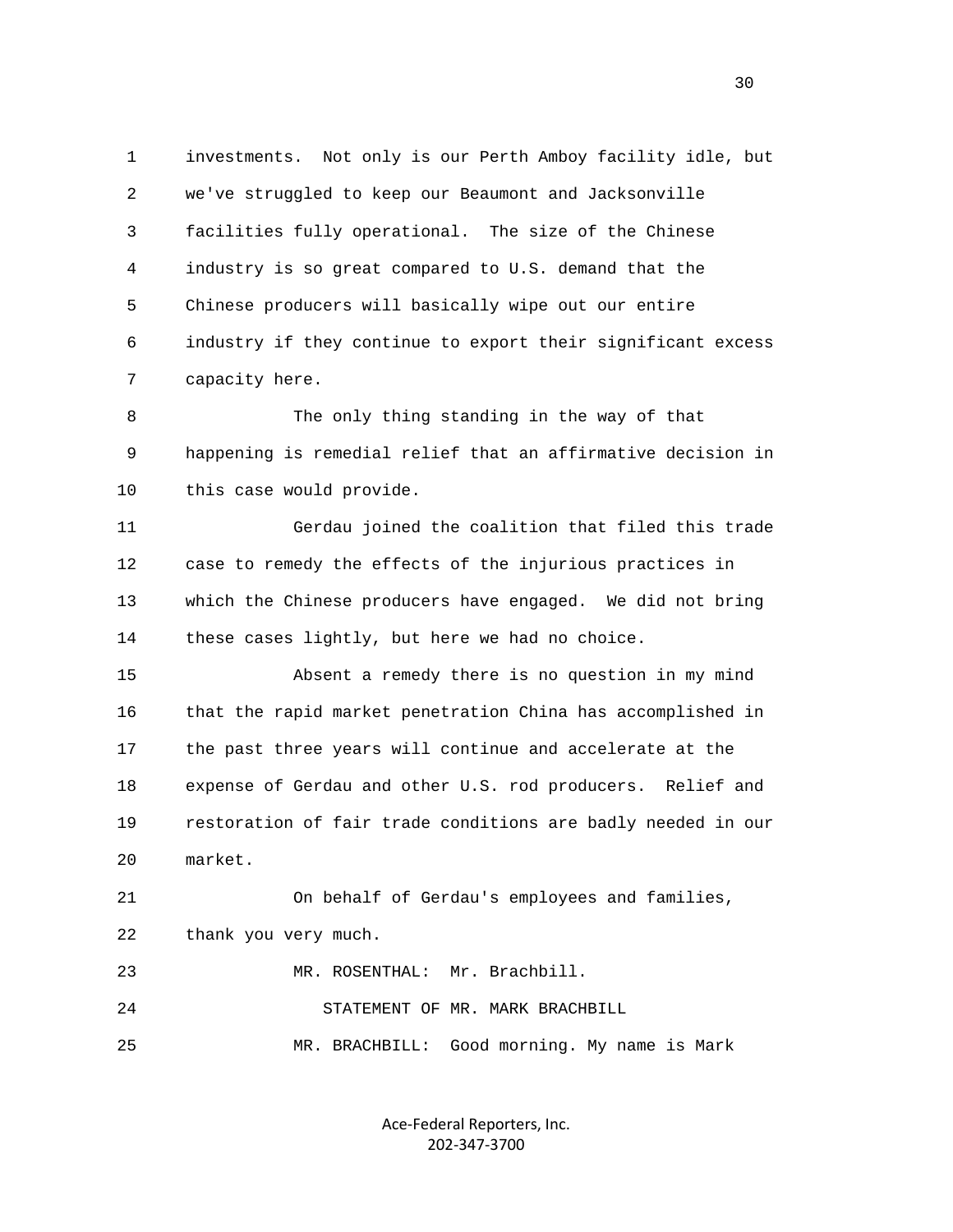1 Brachbill, I am Vice President and Financial --

 2 I'm sorry. Good morning. My name is Mark 3 Brachbill. I'm Vice President of Finance for Keystone 4 Consolidated Industries. I've served in Keystone senior 5 management since 1998 and have been involved in the steel 6 wire industry for over 16 years. 7 I would like to address the negative effects that 8 dumping and subsidized imports of steel wire rod from China 9 have had on Keystone and our workers. 10 We produce steel wire rod at our manufacturing 11 facility in Peoria, Illinois. At Keystone we maintain 12 control over every step of our wire rod production process 13 from scrap through final packaging. 14 Our fully integrated capabilities enable us to 15 efficiently produce the finest steel possible and then 16 process that to match stringent customer specifications. 17 However, the bottom line for our customers is always price. 18 Over the past two and a half years, surging 19 imports of unfairly traded steel wire rod from China have 20 seriously hurt our ability to sell wire rod in our home 21 market. Quite frankly it is frightening how quickly Chinese 22 import volumes have penetrated the U.S. market and displaced 23 our sales. Almost overnight China has become the largest 24 supplier of imported wire rod in the U.S. market solely on 25 the basis of very low, aggressive pricing.

> Ace‐Federal Reporters, Inc. 202‐347‐3700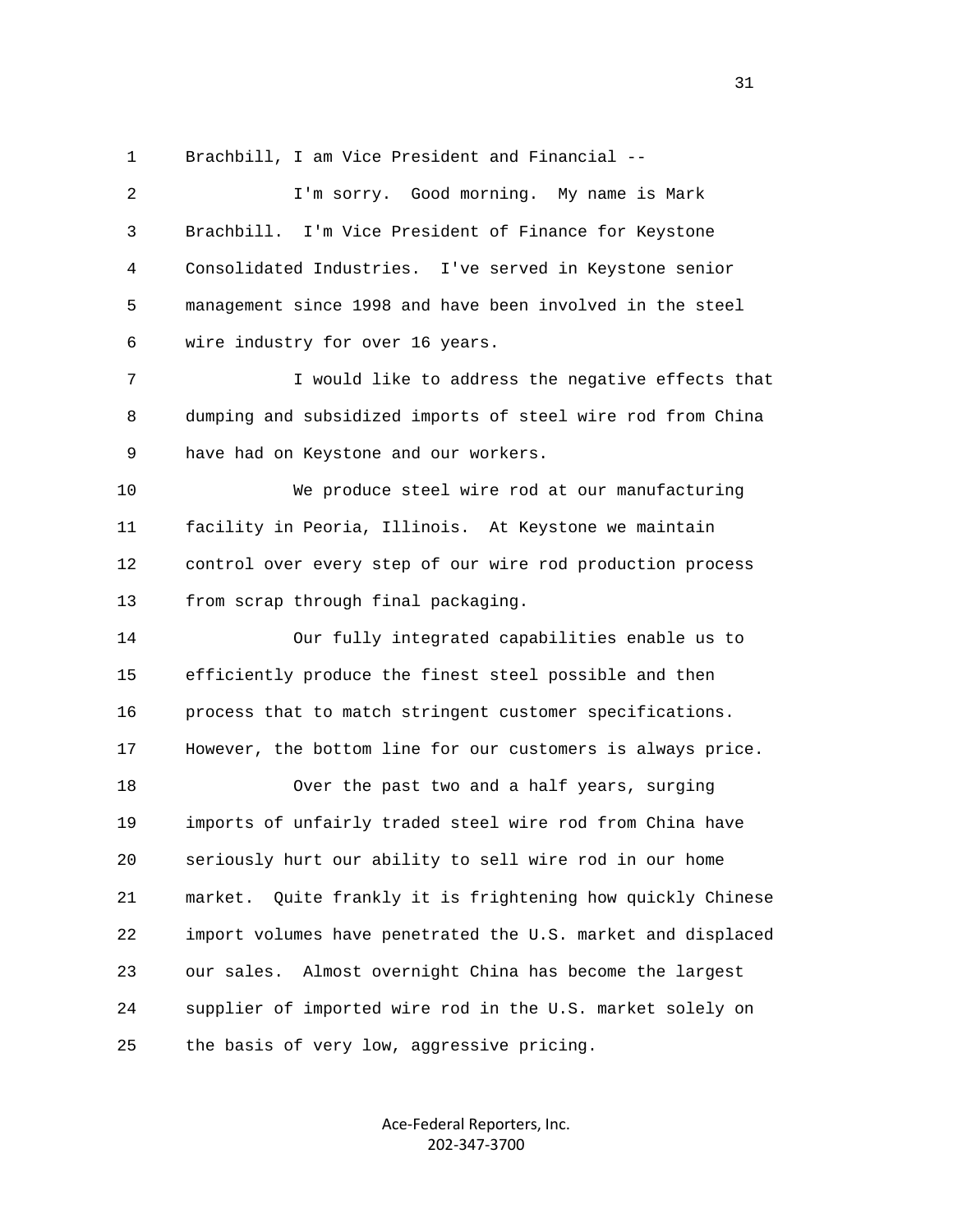1 Nothing else differentiates China wire rod from 2 U.S. produced wire rod. While Keystone must try to take 3 into account changes in raw material costs, utilities, and 4 other production costs when making pricing decisions for 5 wire rod, Chinese producers do not appear to consider costs 6 at all when setting prices. Keystone cannot compete with 7 Chinese prices that consistently undersell as no matter what 8 is happening in the cost markets or demand in the 9 marketplace. These extremely low prices are obviously 10 attractive to our purchasers. Since late 2011, we have seen 11 our customers increasingly shift from Keystone product 12 towards Chinese imports because of the low prices.

 13 As a fully, vertically integrated steel producer 14 we internally consume some of the wire rod that we produce 15 for our downstream industrial and wire products. We sell 16 industrial and wire products that compete in the market with 17 similar products that our wire rod customers produce as 18 well. The flood of cheap Chinese wire imports has hurt us 19 in two ways.

 20 First, when the Chinese producers undersell us on 21 the wire rod products, we lose commercial wire rod sales to 22 our wire rod business customers.

 23 Secondly, as we transfer wire rod from internal 24 consumption at market prices because our downstream products 25 must compete against products made from the low-priced

> Ace‐Federal Reporters, Inc. 202‐347‐3700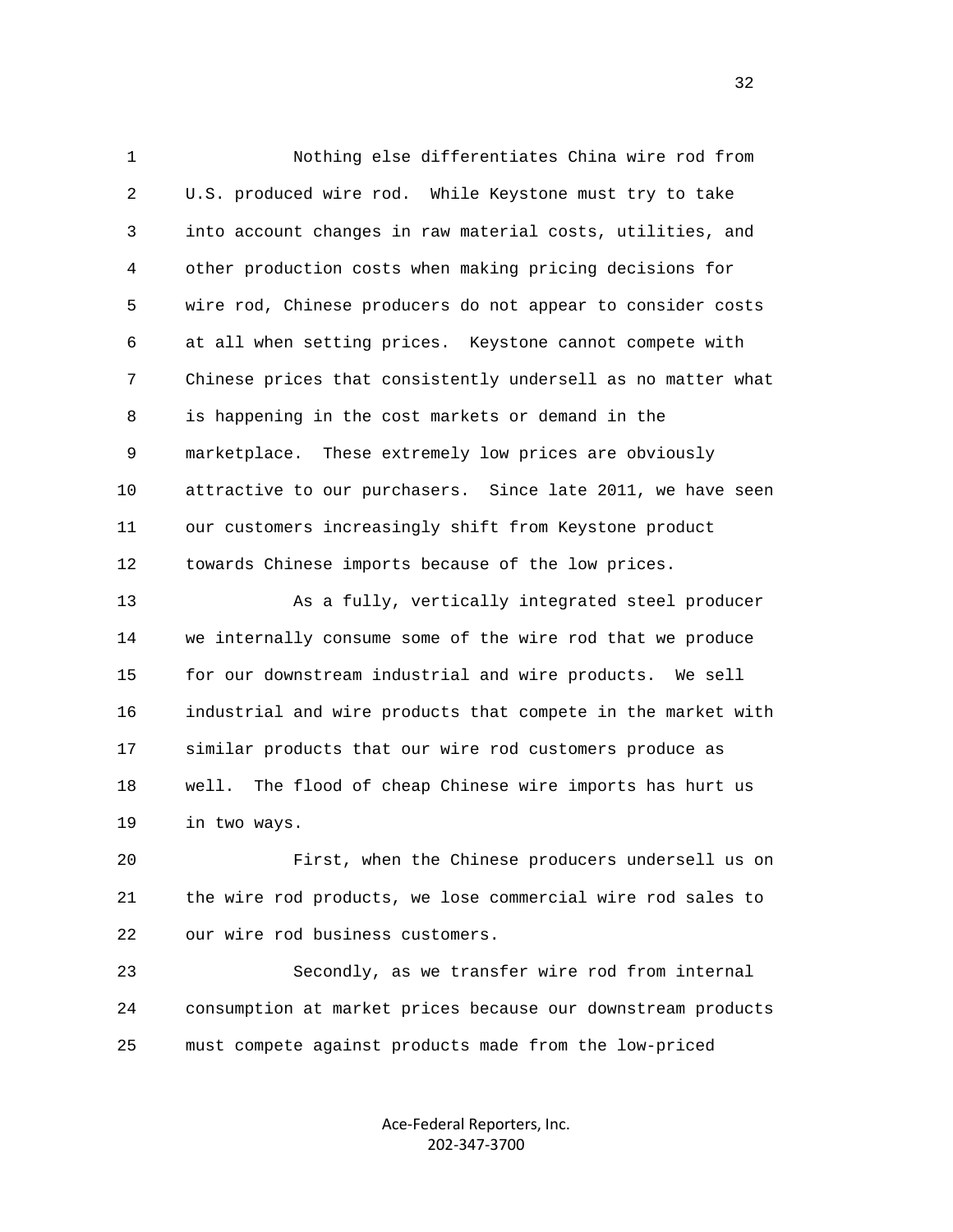1 Chinese rod. As a result our internal consumption of wire 2 rod does not insulate us from the negative effects of the 3 unfairly traded Chinese rod.

 4 The surging imports from China have caused our 5 wire rod production to plummet over the past three years 6 leaving us with significant idle capacity.

 7 Last year, as imports from China soared, Keystone 8 was forced to take multiple week-long shutdowns. We had 9 four one-week rolling mill shutdown, and nine one-week melt 10 shop shutdowns in 2013. During these shutdowns Keystone had 11 to lay off all of our workers who make wire rod.

 12 In 2014, the filing of the case, Chinese wire rod 13 was still being offered in large volumes and at the same 14 rock bottom prices for delivery through the end of May 2014. 15 During that time, we had half-week rolling mill shutdowns in 16 February and March and one-week rolling mill shutdowns in 17 April, a period historically that has been our strongest 18 utilization of production.

 19 Imports from China stopped in June only because 20 traders were concerned about the anticipated preliminary 21 countervailing duty decision and the resulting duty 22 liability. By then, however, the damage was done. Many of 23 our customers had stockpiled Chinese wire rod and had no 24 need for additional purchases from Keystone. Thus, we were 25 forced to incur additional production shutdowns and layoffs.

> Ace‐Federal Reporters, Inc. 202‐347‐3700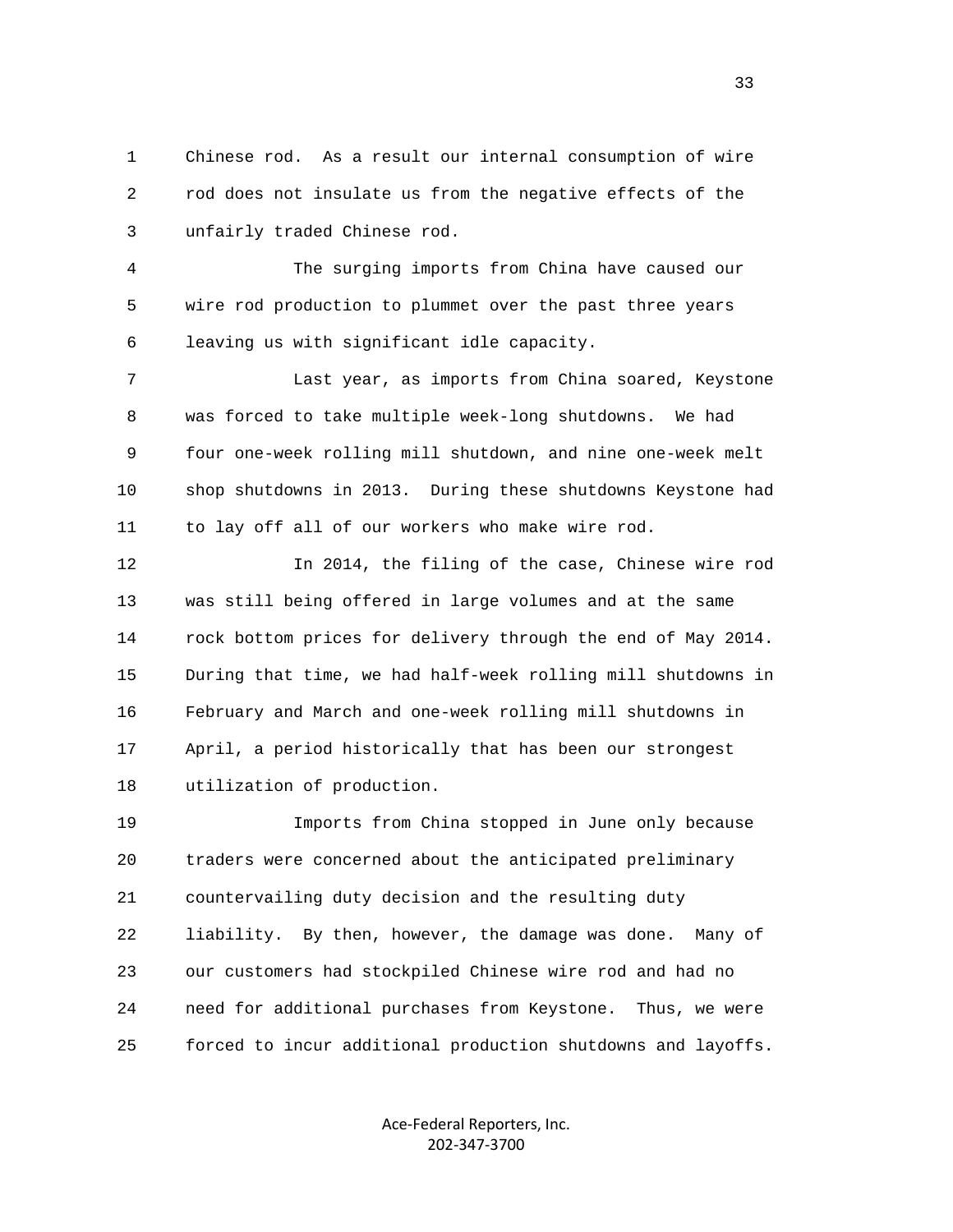1 We had to shut down both our melting and rolling operations 2 for four weeks, one in July, one in September, and two of 3 them in October, laying off workers during each of those 4 times.

 5 Without trade relief, we will likely have to 6 implement additional shutdowns and layoffs. Such outages 7 and layoffs are devastating to our workers and their 8 families that depend on Keystone to put food on the table.

 9 Unfortunately, given the effects of the imports 10 in the market, we had no choice. With trade relief we hope 11 to be able to quickly ramp up our idle capacity and serve 12 the many wire rod customers that have been sourcing wire rod 13 from China.

 14 This year, Keystone will celebrate its 125th year 15 of doing business. We would like to continue our company's 16 great tradition of providing quality steel rod and wire 17 products for another 125 years. To do that, however, the 18 Chinese producers must be forced to play by the rules. They 19 must cease dumping and receiving government subsidies that 20 enable them to sell at such low prices in the U.S. market.

 21 No more Keystone workers should have to lose 22 their job to keep the wire rod mills in China running. On 23 behalf of my company and all our workers in Keystone, I urge 24 you to give us the trade relief from imports of wire rod 25 steel from China.

> Ace‐Federal Reporters, Inc. 202‐347‐3700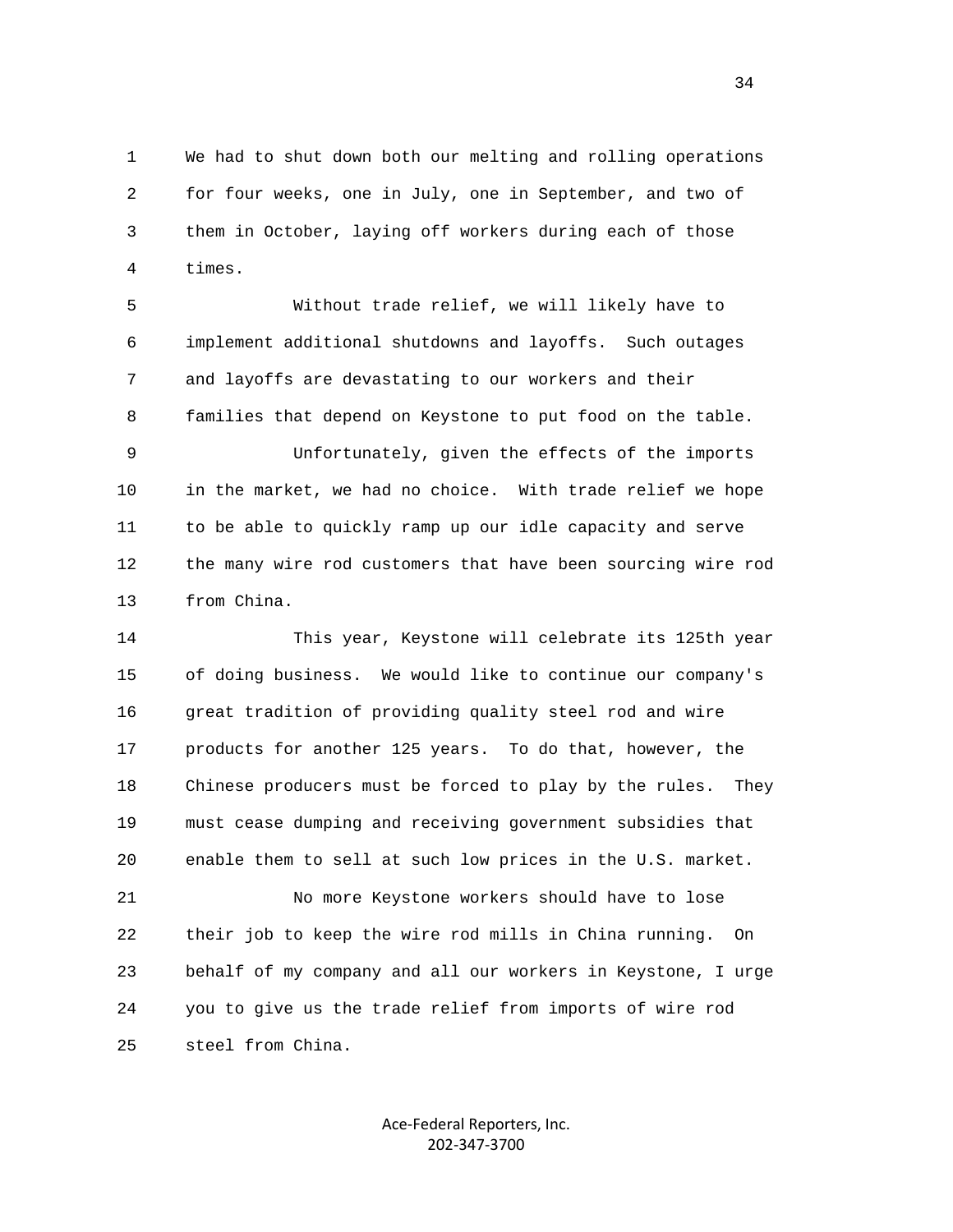1 Thank you very much.

 2 STATEMENT OF MR. DANIEL FULLER 3 MR. FULLER: Good morning. My name is Dan Fuller 4 and I'm the Director of wire rod sales for ArcelorMittal, 5 USA. I've held this position for nine years and I've been 6 involved in the wire rod industry for over 25 years. 7 ArcelorMittal, USA's primary wire rod production facility is 8 located in Georgetown, South Carolina. We also produce wire 9 rod at our long product facility in East Chicago, Indiana. 10 ArcelorMittal, USA has excellent production 11 facilities and employs some of the best and most experienced 12 steel workers in the industry. We make a wide variety of 13 wire rod grades at our facilities including low, medium, and 14 high carbon, tire cord, tire bead, and welding wire rod. 15 If you look at the capabilities of the list of 16 petitioned companies in this case, the domestic wire rod 17 industry is capable of supplying high quality wire rod to 18 the entire U.S. market regardless of end use. 19 As you heard from Mr. Sanderson, ArcelorMittal, 20 USA closed its Georgetown facility for a period of about 18 21 months beginning in July of 2009 when demand for wire rod 22 crashed during the great recession. This was a difficult 23 decision for the company and it was very tough on the 24 workers, their families, and the entire Georgetown 25 community. When we reopened the plant in early 2011, the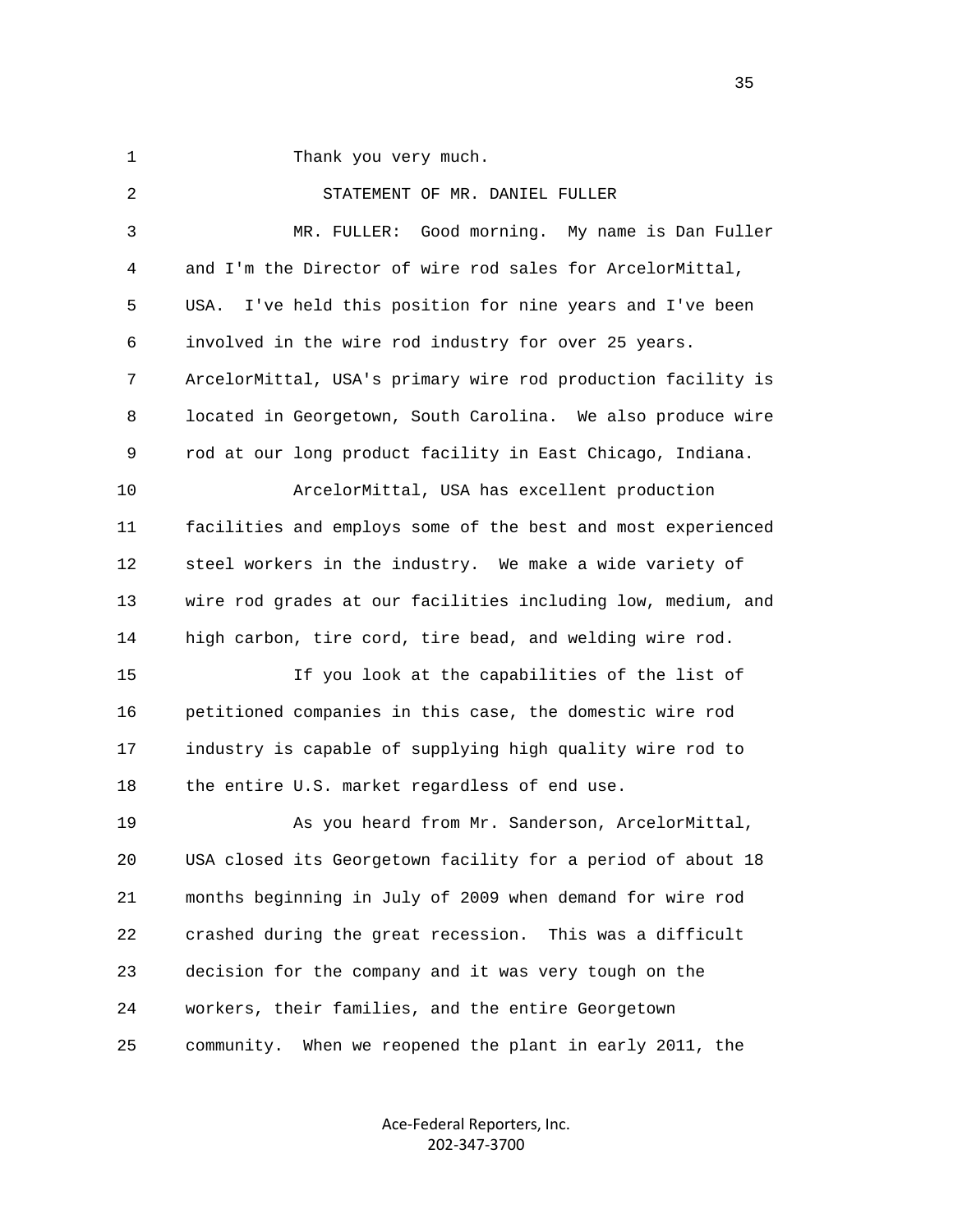1 economy and the demand for wire rod had improved

 2 sufficiently to support that decision given our established 3 customer base and the reputation for quality products. It 4 is important to understand that at that time there was 5 virtually no imports of Chinese wire rod in the U.S. market. 6 That all changed in 2012 when a flood of low-priced wire rod 7 from China hit the market almost overnight.

 8 In 2012 we were suddenly faced with nearly a 9 quarter of a million tons of imported Chinese wire rod at 10 prices well below those ArcelorMittal USA was offering. 11 Price is the most important factor driving wire rod 12 purchasing decisions because Chinese prices have been the 13 lowest prices in the market by far during the past three 14 years, Chinese wire rod fast became the low price setter in 15 the United States.

 16 Our customers are rational business people who 17 like us want to make a profit. Some of these customers have 18 their own problems with pricing pressure from imports from 19 China in their sales of downstream wire products. These 20 customers will not pay more than they have to for wire rod 21 and they're not going to turn down low Chinese prices.

 22 Add to that the fact that their available supply 23 of Chinese wire rod at these low prices appears to be 24 essentially limitless. We either have to meet the Chinese 25 prices or lose the business.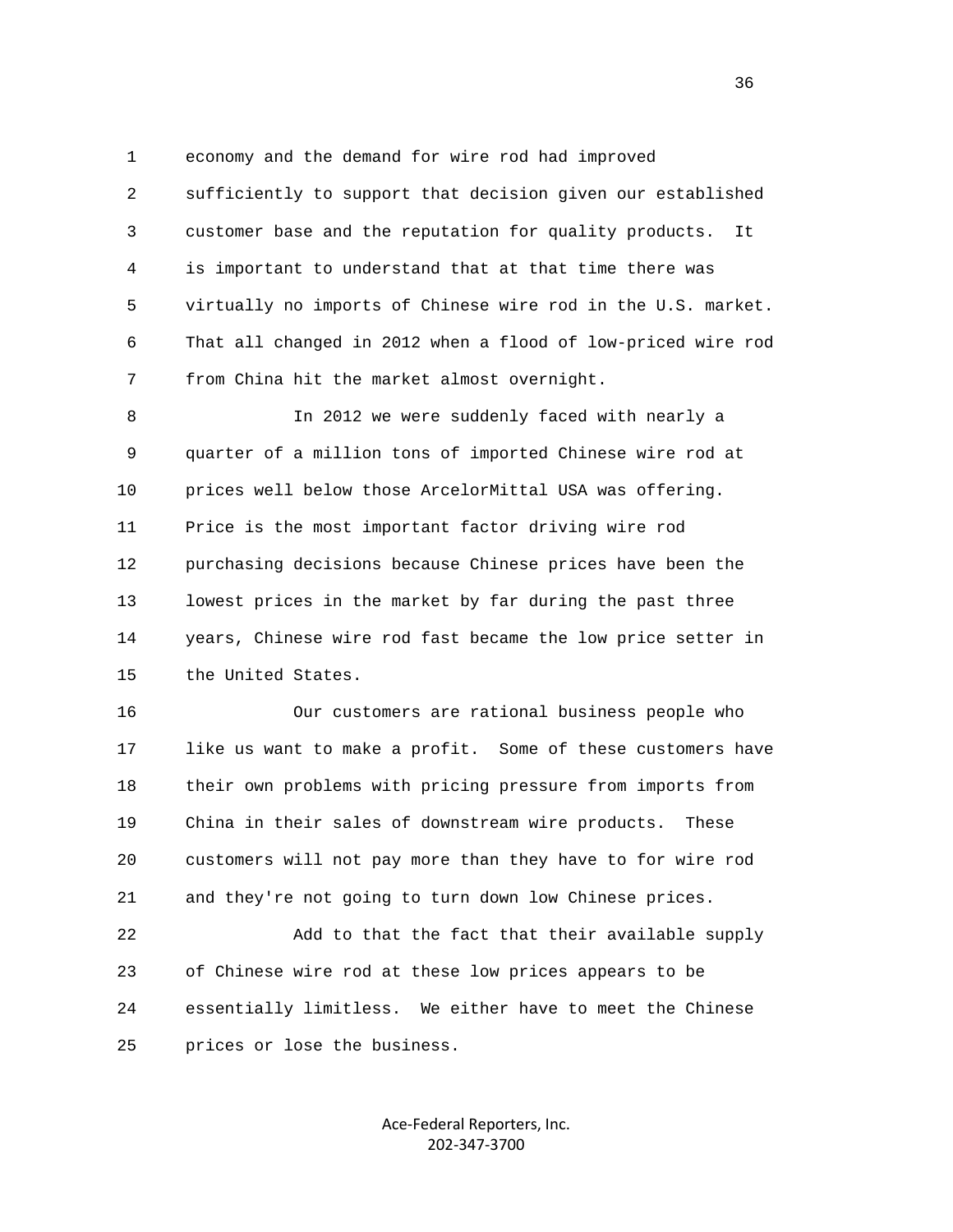1 Over the course of 2013, and into the first half 2 of 2014, things have gotten worse for our industry. The 3 imports of wire rod from China continue to increase rapidly 4 and the level of underselling has intensified. Even after 5 we filed the case, the volumes of Chinese wire rod actually 6 increased as purchasers sought to bring in as much of this 7 cheap, dumped, and subsidized rod as possible.

 8 Our customers have stockpiled such large 9 inventories of Chinese rod they prevented ArcelorMittal from 10 increasing sales or recovering from the injury as we had 11 anticipated in the third quarter of 2013. In fact, these 12 inventories are continuing to affect our sales in the fourth 13 quarter of 2014 as well.

 14 As our customers' inventories of Chinese rod 15 increased we have been forced to live with this continuing 16 negative effect of unfairly traded rod for some time. That 17 has meant that price increase attempts have often not fully 18 been effective even though our costs were rising. The 19 negative effects of that inventory of unfairly traded rod 20 continued to be felt in market pricing and order levels 21 today. The effects of competing with dumped and subsidized 22 wire rod from China has been devastating to our wire rod 23 business. Despite the economy improving and consumption 24 rising, we have not been able to achieve the kind of volume, 25 prices, and profitability that we had anticipated when the

> Ace‐Federal Reporters, Inc. 202‐347‐3700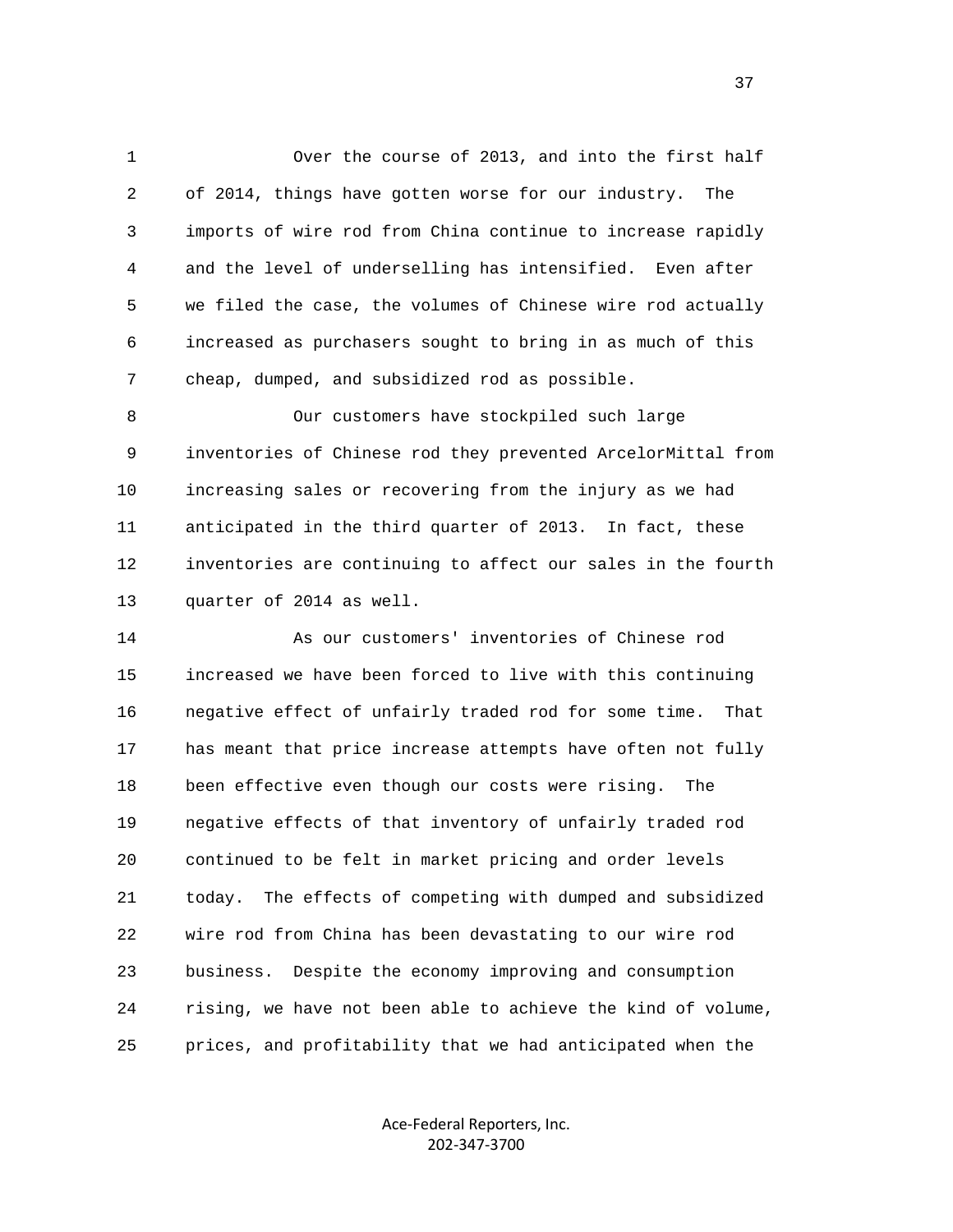1 decision was made to reopen Georgetown.

| 2  | As you heard from Mr. Sanderson, we were forced              |
|----|--------------------------------------------------------------|
| 3  | to cut back production from three shifts to two shifts in    |
| 4  | the fourth quarter of 2012. That resulted in the lay off of  |
| 5  | 40 steel workers.<br>The United States is Georgetown mills'  |
| 6  | main market and we have been able to obtain prices and we    |
| 7  | have to be able to obtain prices that cover our costs and    |
| 8  | provide a reasonable return to the company. Our experience   |
| 9  | in 2014 proved that as long as the market has unfettered     |
| 10 | access to the huge amounts of Chinese wire rod at such low   |
| 11 | prices, we will not be able to do that. If the Chinese       |
| 12 | producers are permitted to export their huge overcapacity at |
| 13 | extremely low prices in this market, we will continue to     |
| 14 | face severe pricing pressure, lost sales volume and injury   |
| 15 | to our bottom line.                                          |
| 16 | It is critical to the long-term viability of                 |
| 17 | ArcelorMittal USA's wire rod operations that we obtain       |
| 18 | relief from the dumped and subsidized imports of wire rod    |
| 19 | from China.                                                  |
| 20 | Thank you.                                                   |
| 21 | STATEMENT OF MR. ERIC NYSTROM                                |
| 22 | Good morning. My name is Eric<br>MR. NYSTROM:                |
| 23 | Nystrom and I'm the director for SBQ & Wire Rod for Nucor    |
| 24 | I've been employed with Nucor for 14 years.<br>Corporation.  |
| 25 | Nucor has four wire rod facilities in Nebraska, Connecticut, |

Ace‐Federal Reporters, Inc. 202‐347‐3700

and the state of the state of the state of the state of the state of the state of the state of the state of the state of the state of the state of the state of the state of the state of the state of the state of the state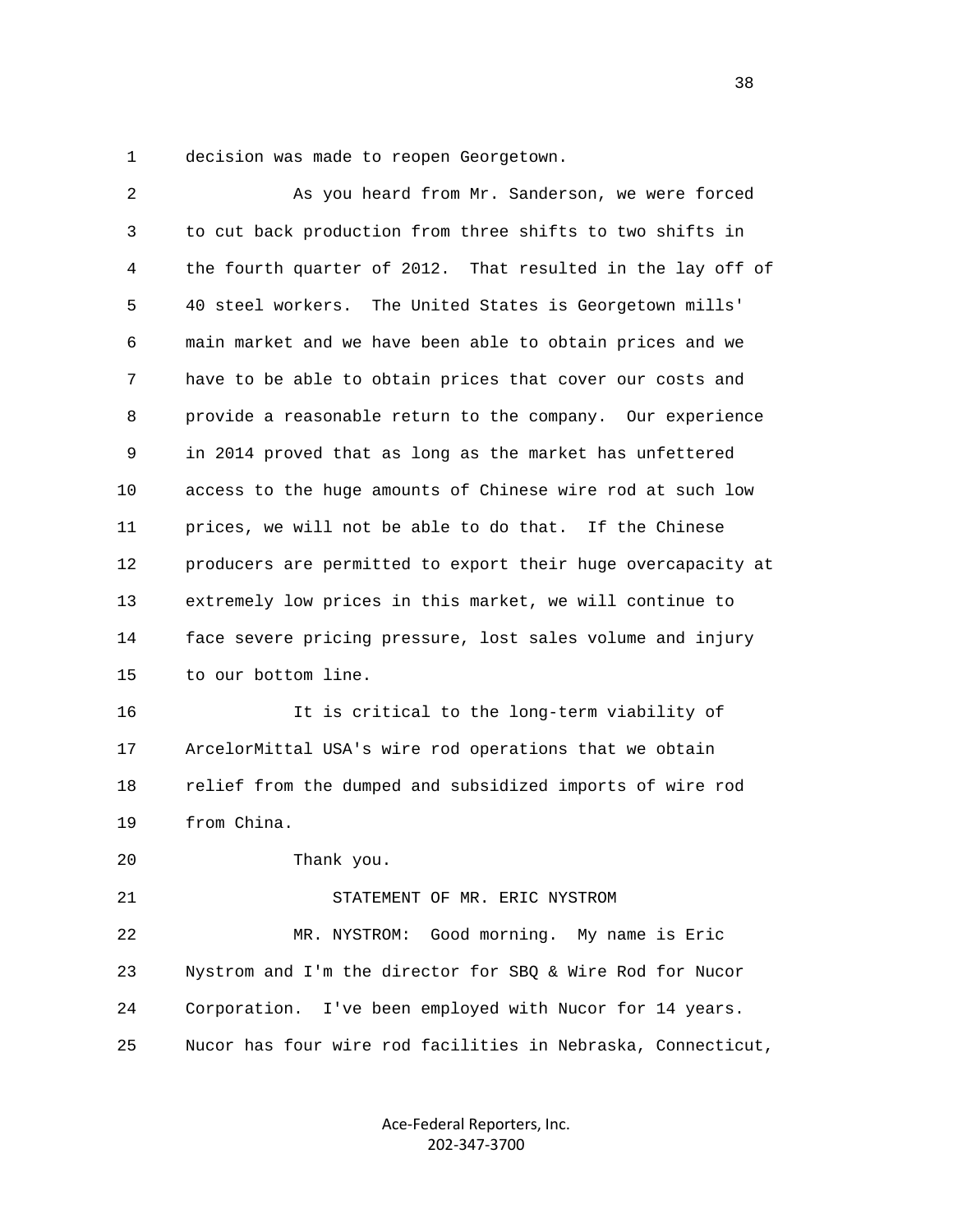1 Arizona, and one in South Carolina which just started 2 production late last year. I appreciate the opportunity to 3 speak with you today.

 4 Over the past three years Chinese imports have 5 increased significantly and have showed no sign of letting 6 up since this case was filed. In 2011 the U.S. wire rod 7 industry was recuperating from the effects of the great 8 recession and we expected a gradual recovery in demand. 9 With this positive demand picture in mind, Nucor made 10 several investments intended to support our wire rod 11 customer base.

 12 In particular after restarting our Kingman, 13 Arizona rod mill we decided to install a new wire rod 14 rolling facility for our Darlington, South Carolina mill. 15 We anticipated that when our Darlington mill came on line in 16 late 2013, it would help satisfy increased demand and ensure 17 that our customers would have plenty of supply. However, 18 Chinese producers had a different plan in mind. Just after 19 we announced our new mill in late 2011, economic growth in 20 China began to slow and we started to see massive volumes of 21 low-priced Chinese wire rod surge into the domestic market. 22 These imports entered the United States with one goal, to 23 steal market share.

 24 The Chinese producers' strategy of aggressively 25 underselling domestic wire rod worked. Chinese prices were

> Ace‐Federal Reporters, Inc. 202‐347‐3700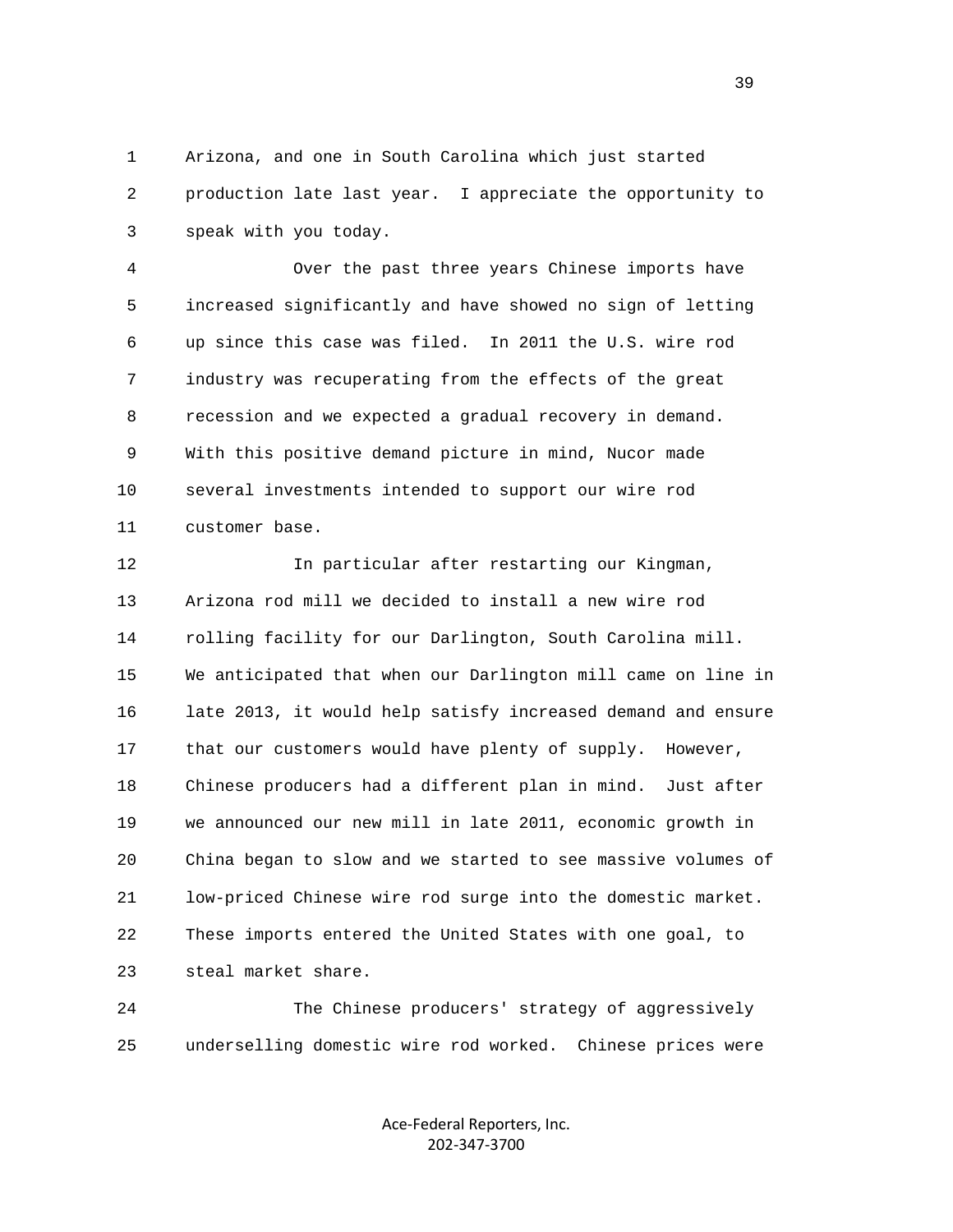1 incredibly low and kept declining as the year went on. We 2 dropped our prices in an attempt to remain competitive but 3 Chinese prices kept falling to the point where we were 4 unable to match their prices and recover our costs of 5 production. By the end of 2012, Chinese imports had taken 6 significant market share away from the domestic industry. 7 And because we decreased our prices to compete with the 8 Chinese imports, our profitability decreased too.

 9 But 2012 was merely a preview of the even greater 10 flood of Chinese imports that was to come. Chinese import 11 volumes in 2013 were over 150 percent greater than in 2012. 12 These massive volumes snatched additional market share from 13 domestic producers. The devastating impact of rapidly 14 increasing volumes of low-priced Chinese imports caused the 15 domestic wire rod industry to file trade cases. With 16 potential duties looming, we expected that Chinese imports 17 would slow. Instead the opposite occurred. In the months 18 immediately following the petition, Chinese producers 19 shipped enormous amounts of low-priced wire rod to evade 20 potential preliminary duties. This has caused a significant 21 overhang of Chinese wire rod in the market and our customers 22 have reduced their orders as they continue to work through 23 inventory.

 24 Chinese imports were able to quickly penetrate 25 the domestic market by offering exceptionally low prices.

> Ace‐Federal Reporters, Inc. 202‐347‐3700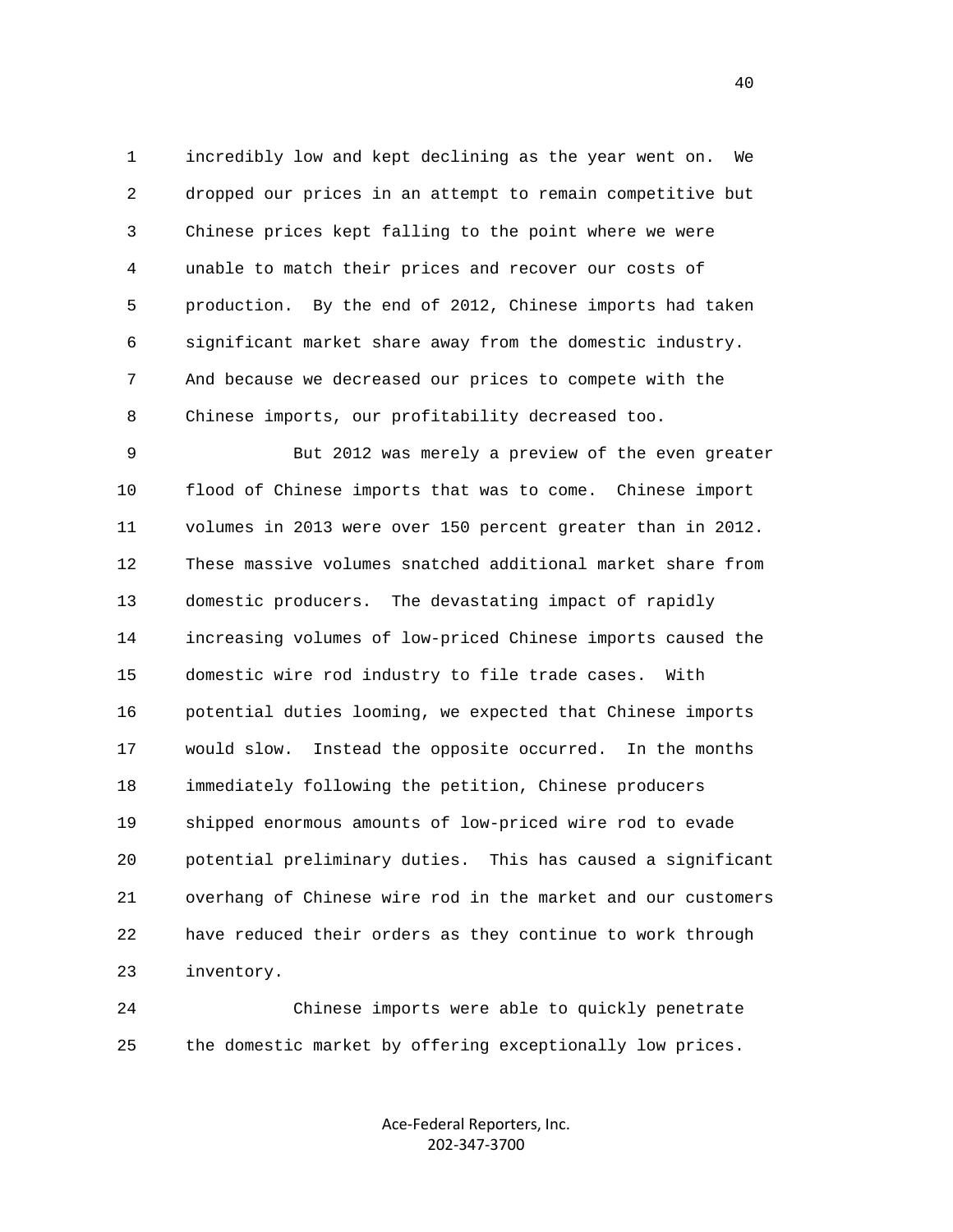1 Although we lowered our prices, we could not match the 2 Chinese import price and cover our costs. As a result 3 customers simply stopped buying U.S. rod, instead turning to 4 Chinese imports. In many cases the price gaps caused by 5 Chinese underselling were so large that customers went ahead 6 and bought the cut-rate Chinese imports without even asking 7 us for quotes.

 8 Because we could no longer drop our prices, we 9 lost sales and market share our profitability plummeted. 10 Our production and shipments also declined. Our Nucor 11 teammates worked less hours and took home less pay. 12 Currently Nucor and other domestic producers are operating 13 at very low levels of capacity utilization. We have not 14 seen the increased orders that we normally would expect with 15 increasing demand or even the bump that would be typical 16 once petitions are filed. Instead, our customers stocked up 17 on Chinese wire rod before preliminary duties could be 18 imposed. This has significantly reduced their sales orders, 19 delaying the benefits of a potential order.

 20 The domestic industry has more than enough 21 capacity to supply the domestic market. We certainly could 22 have produced every ton that's been lost to Chinese imports. 23 But let's be clear, Chinese wire rod is not in the market 24 because the domestic industry cannot supply its customers. 25 It is here because the Chinese government subsidizes excess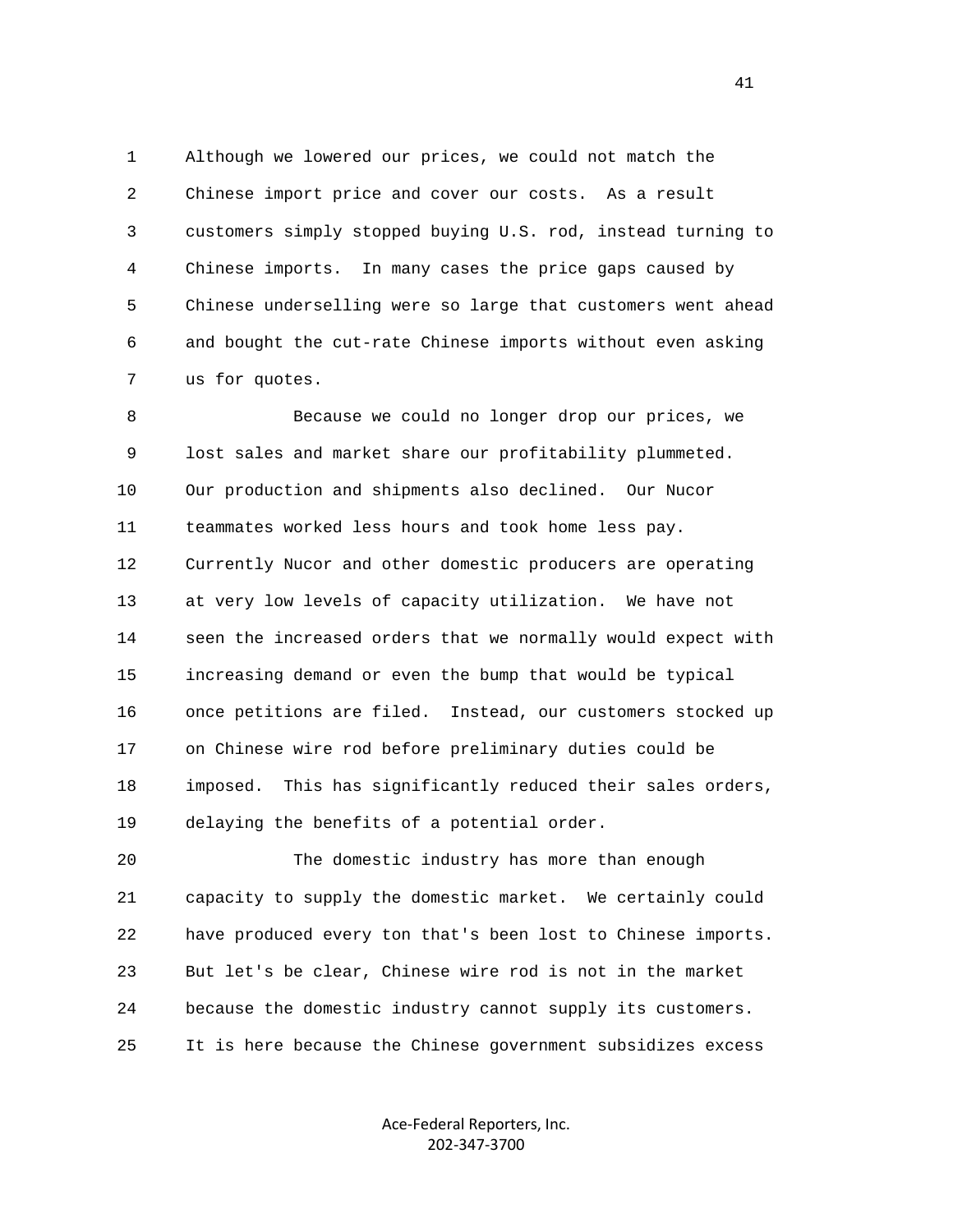1 wire rod production and Chinese wire rod producers are 2 dumping it in our market at extremely low prices.

 3 Furthermore, domestic industry can produce 4 essentially any grade of wire rod including boron added wire 5 rod. U.S. customers are not asking for boron. Instead the 6 added boron in Chinese wire rod serves two main purposes. 7 One, to obtain a vat tax rebate for exporting alloy steel; 8 and two, to evade and circumvent antidumping orders around 9 the world. The small amount of boron that most Chinese 10 producers place in their wire rod is commercially 11 insignificant. It certainly does not make Chinese wire rod 12 a specialty product. Rather imported Chinese wire rod is 13 generally industrial quality, highly substitutable, and 14 competes directly with the wire rod produced by the domestic 15 industry.

 16 To prevent further damage to the domestic 17 industry caused by wire rod from China, trade relief is 18 necessary. Otherwise Chinese producers will continue to 19 ship massive quantities of wire rod to the United States 20 preventing the domestic industry from benefitting from 21 increased demand and taking away established market share. 22 Without the discipline of an order, Chinese producers will 23 use their massive excess capacity to continue to increase 24 their exports to the U.S. market.

25 There is no doubt in my mind without trade

Ace‐Federal Reporters, Inc. 202‐347‐3700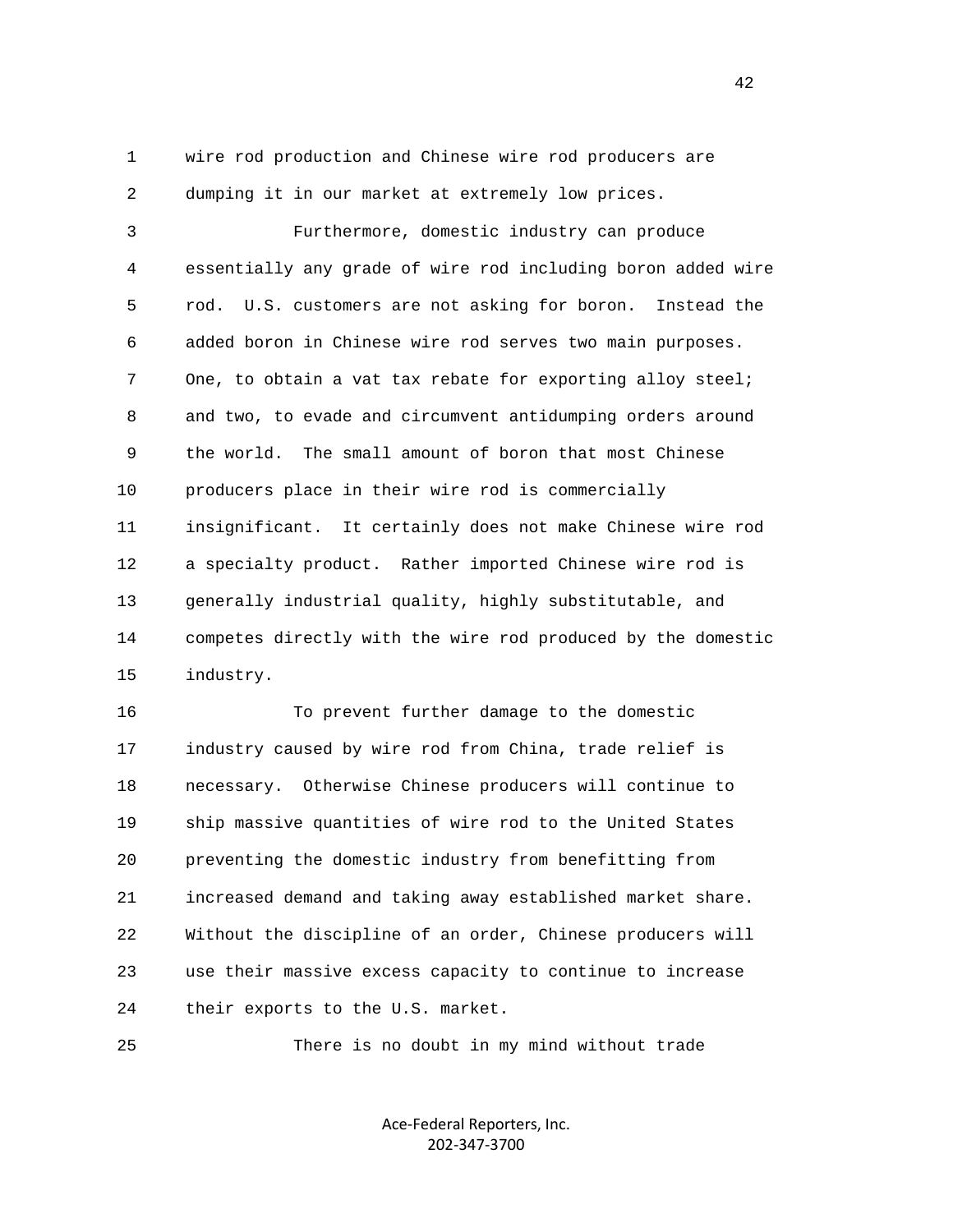1 relief, the domestic industry will continue to lose orders 2 and eventually shut down capacity. American workers will 3 suffer. Nucor prides itself on providing stable, 4 well-paying jobs that are important to local communities. 5 But without trade relief Nucor and its teammates will 6 continue to lose ground to unfairly traded -- unfairly 7 priced imports. 8 On behalf of Nucor I urge the Commission to find 9 injury by reason of wire rod imports from China. 10 Thank you. 11 STATEMENT OF STEPHEN ASHBY 12 MR. ASHBY: Good morning my name is Stephen 13 Ashby. I'm Director of Rod and Bar Sales for Evraz Pueblo, 14 a domestic producer of carbon and alloy steel wire rod. 15 I've held this position for two years and prior to joining 16 Evraz I held wire rod and wire sales positions with 17 ArcelorMittal USA. I have been involved in the rod and wire 18 businesses for over 30 years. 19 I'm here today to describe the injury caused by 20 imports of wire rod from China. Evraz is a major wire rod 21 production facility in Pueblo, Colorado and we produce a 22 wide range of wire rod products in numerous grades and 23 sizes. Evraz produces low carbon mesh industrial grade rod 24 and our product mix is weighted heavily toward high and 25 medium carbon wire rod.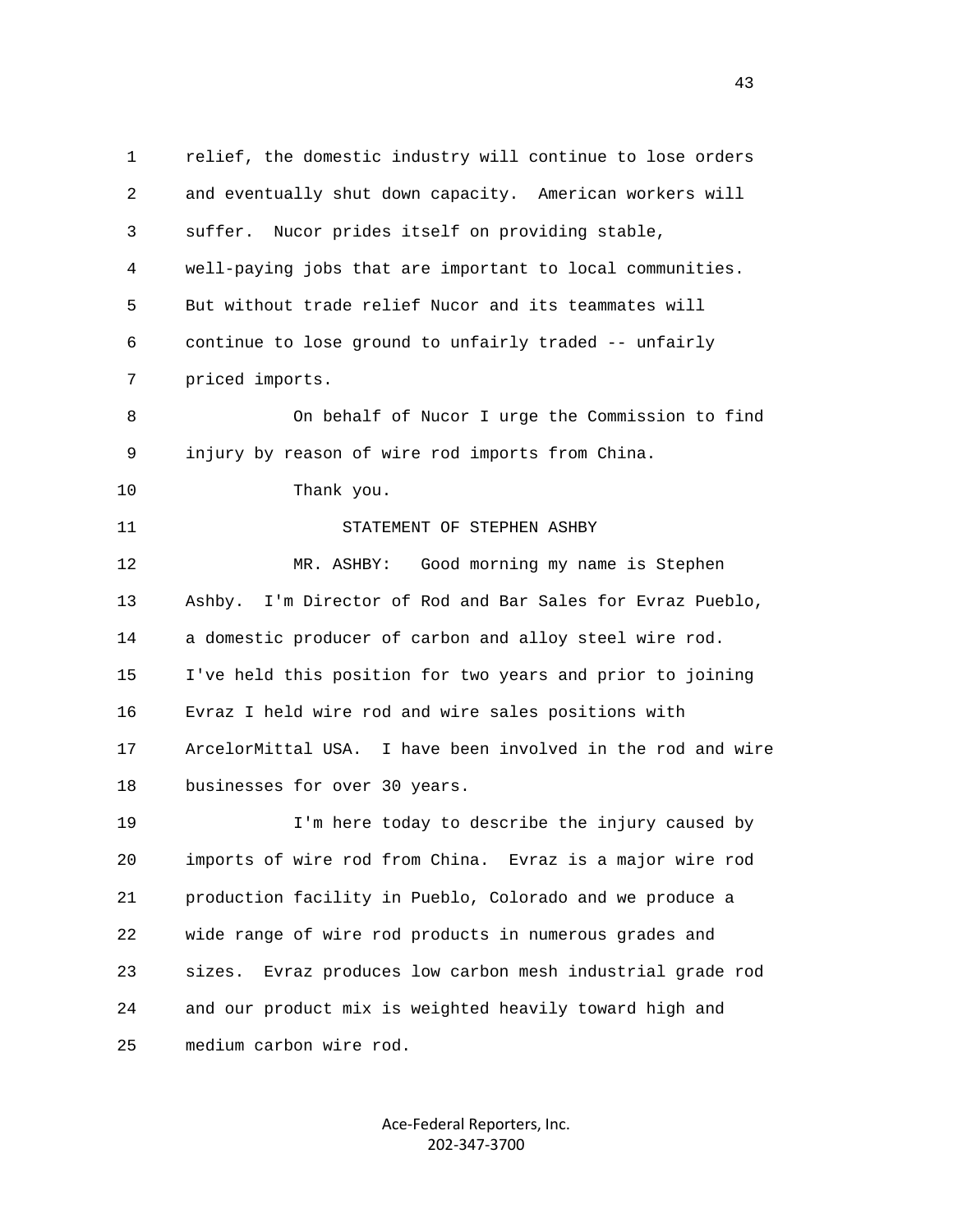1 Our medium grades of wire rod are used for 2 furniture and bedding spring wire, while high carbon rod is 3 used for products such as PC strand and wire rope. Evraz 4 also produces welding quality wire rod. Unfortunately we 5 are being injured by dumped and subsidized imports from wire 6 rod from China across all of our product lines. The first 7 significant influx of low-priced wire rod from China in 2012 8 appeared to be primarily in low carbon and mesh grades.

 9 But over the course of the last two years we have 10 seen the imported Chinese wire rod moving into medium and 11 high carbon grades as well. The Chinese producers have 12 been selling wire rod to our customers and competing with us 13 head to head for our sales. They have targeted in 14 particular the high carbon PC strand market which is an 15 important market for Evraz.

 16 The Chinese wire rod industry has established 17 itself as making a product that meets the standards of U.S. 18 customers including some of the largest purchasers of wire 19 rod in the United States.

 20 Imported Chinese wire rod is interchangeable with 21 domestic and other import sources in the eyes of our 22 customers. The Chinese producers have established that 23 they can meet the quality requirements of the large U.S. 24 purchasers. The 600,000 plus tons of wire rod they pumped 25 into the U.S. market last year shows that they have a large

> Ace‐Federal Reporters, Inc. 202‐347‐3700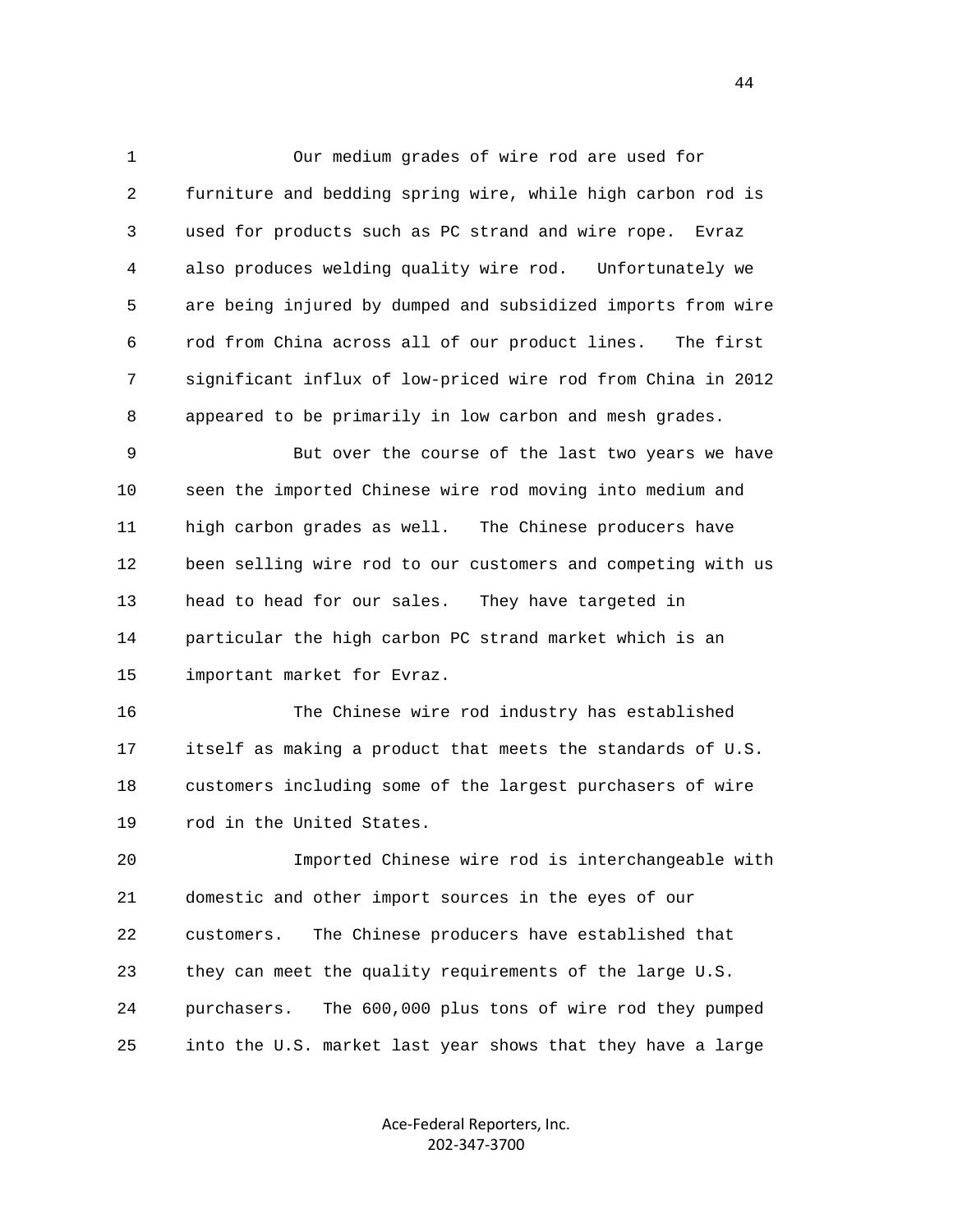1 and expanding customer base here.

| 2  | Unfairly traded Chinese wire rod has consistently            |
|----|--------------------------------------------------------------|
| 3  | oversold Evraz by very significant margins over the past     |
| 4  | The low Chinese pricing has held to both<br>three years.     |
| 5  | lower prices and lost sales to Evraz. When Evraz loses a     |
| 6  | sale to dumped and subsidized Chinese wire rod or takes a    |
| 7  | smaller share of a customer's needs at a lower price that's  |
| 8  | not because the customer's prefer the quality, delivery or   |
| 9  | service associated with Chinese wire rod, what the           |
| 10 | purchasers want are much lower prices.                       |
| 11 | If the Chinese producers are not forced to trade             |
| 12 | fairly, purchasers will resume buying as much low priced     |
| 13 | Chinese wire rod as they can. As it is we are still having   |
| 14 | difficulty competing with huge stockpiles of Chinese wire    |
| 15 | rod in U.S. purchasers inventories. As the director of rod   |
| 16 | sales for Evraz, I cannot overstate my concern of what will  |
| 17 | happen to our industry if unfairly traded Chinese wire rod   |
| 18 | is permitted to resume flooding the U.S. markets.            |
| 19 | We face Chinese competitors with the ability to              |
| 20 | increase shipments to the United States by millions of tons  |
| 21 | The effects we felt in 2013 when Chinese<br>each year.       |
| 22 | imports grew to 600,000 tons were severe and grew even worse |
| 23 | this year as imports from China accelerated at an even more  |
| 24 | We make every type of wire rod that Chinese<br>rapid pace.   |
| 25 | producers export here, so it all blows down to price.        |
|    |                                                              |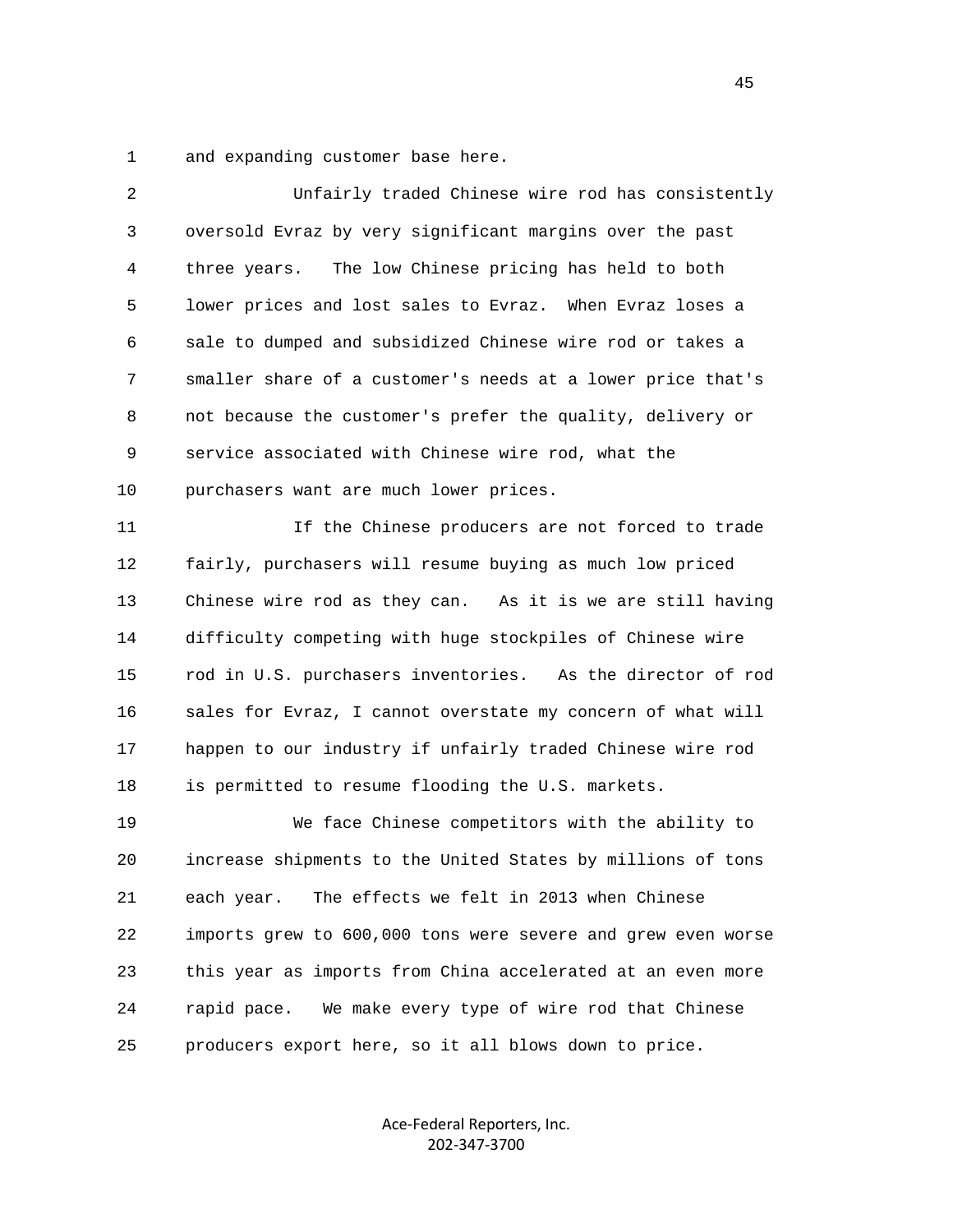1 Our customers told us they cannot afford to 2 ignore the lower prices offered for Chinese wire rod and I 3 cannot afford to match them. This continued unfair pricing 4 behavior is a recipe for disaster at Evraz and the domestic 5 wire rod industry overall.

 6 On behalf of Evraz Pueblo, its workers, families 7 and the entire Pueblo community, I urge the Commission to 8 grant us relief from injury being caused by dumped and 9 subsidized Chinese wire rod. Thank you.

 10 MS. CANNON: For the record I am Kathleen Cannon 11 and I will conclude our panel's presentation by addressing 12 one issue critical circumstances. Respondents have argued 13 that critical circumstances cannot be found in this case 14 because the import volumes and the importer's inventories 15 declined in the six months following the Petition filing. 16 Those arguments reflect a misunderstanding of the law, its 17 purpose and the facts of record.

 18 Congress enacted the critical circumstances 19 provision to deter exporters subject to an investigation 20 from circumventing the intent of the dumping and subsidy 21 laws by increasing exports to the United States during the 22 period between the initiation of the case and the Commerce 23 preliminary determination.

 24 As the record here shows, Chinese rod exports 25 increased significantly after the case was initiated but

> Ace‐Federal Reporters, Inc. 202‐347‐3700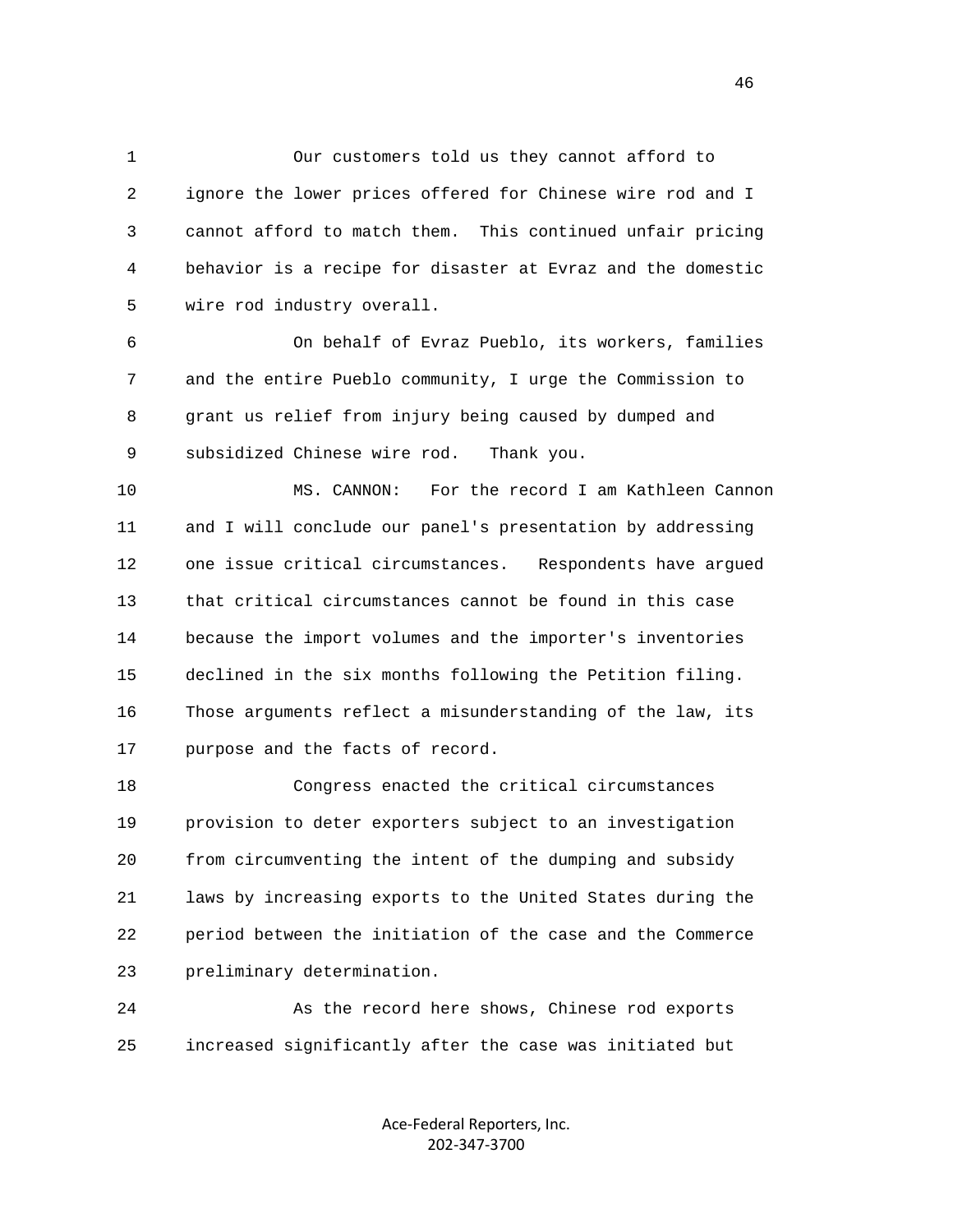1 prior to the agency's preliminary countervailing duty 2 decision. They took exactly the action that this provision 3 was designed to deter. Let me preface my discussion of the 4 facts by emphasizing that we are only urging the Commission 5 to find critical circumstances in the countervailing duty 6 case.

 7 Given the extended time period for a dumping case 8 at Commerce, imports have largely ceased in the 90 days 9 preceding the preliminary dumping decision because of the 10 significant countervailing duty liability they were already 11 facing. The importers reaction to the Petition filing and 12 the effort to evade countervailing duty liability here, 13 however, satisfied the statutory test for retroaction duty 14 application.

 15 First let's look at import volumes, Commerce 16 found that import volumes had surged massively in the three 17 months after the Petition filing. The significant volume 18 increase that Commerce cited is even more pronounced within 19 four months after the Petition filing are compared to the 20 prior four months.

 21 In fact, imports in the month of April, 2014 were 22 more than double import volumes in almost every month 23 preceding the Petition filing. New record information 24 indicates that the post-Petition import volumes were even 25 higher than we originally calculated. Press reports and

> Ace‐Federal Reporters, Inc. 202‐347‐3700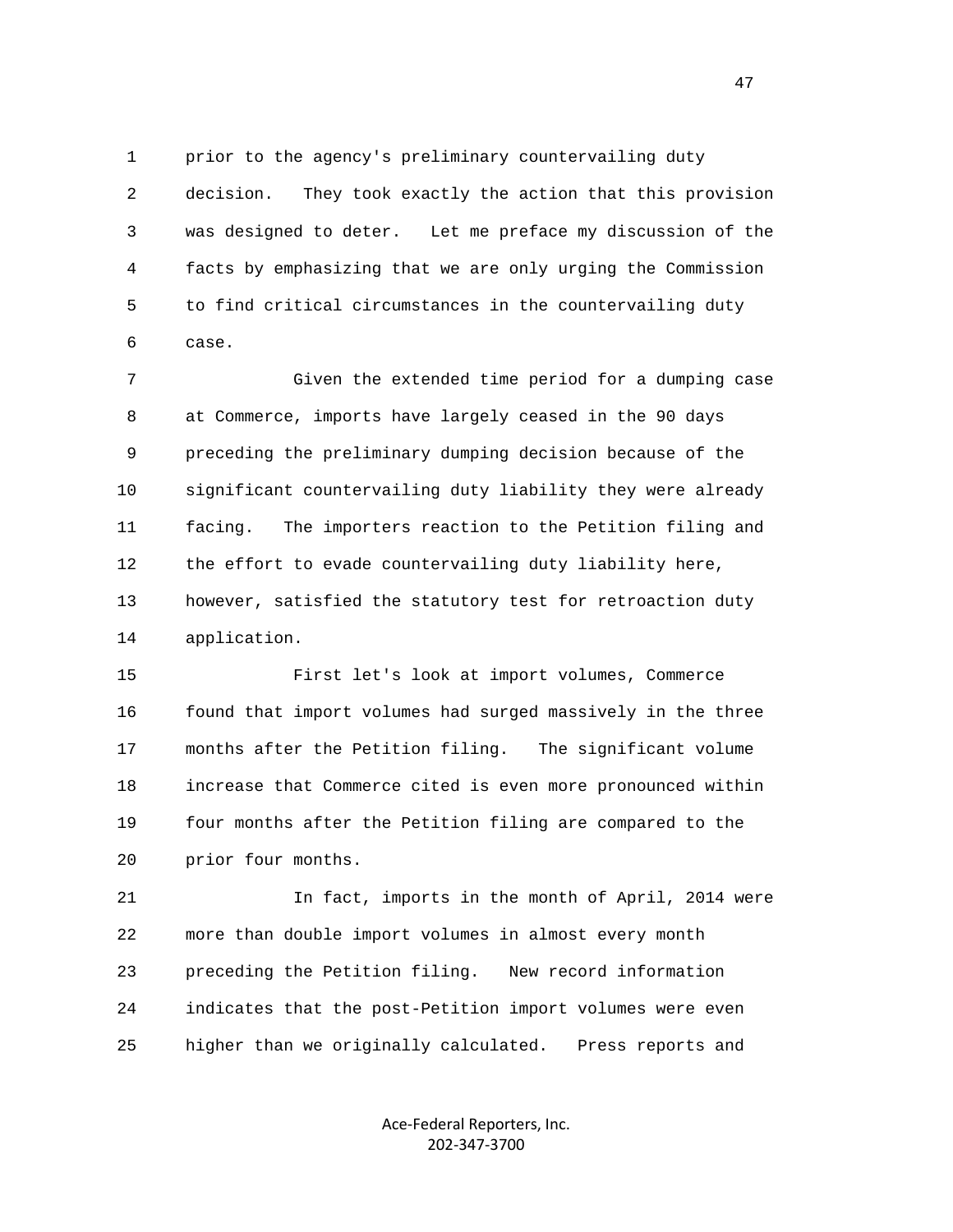1 statements of purchasers indicate that this surge was no 2 accident. It was a deliberate effort to get as much 3 Chinese rod into the United States before duty liability 4 accrued.

 5 Respondents cite declining import volumes during 6 the six months following the Petition filing and urging a 7 negative decision here. During part of that six month 8 period however, importers would have potentially been on the 9 hook for countervailing duties. They stopped importing rod 10 in June as the date for potential duty liability grew closer 11 to avoid the risk of having to pay very high potential 12 duties.

 13 When you look at the import volume period you 14 cannot include July, that is the month after preliminary 15 countervailing duties were announced. The law clearly 16 contemplates only looking at imports prior to the 17 preliminary decision. Even the month of June is 18 inappropriate for inclusion given record evidence that 19 traders did not want to risk importing Chinese product that 20 close to potential duty liability.

 21 The dramatic drop off in Chinese imports from 22 June forward following their surge in the proceeding four 23 months is strong evidence that importers were reacting to 24 the looming duty liability and were not in the business as 25 usual mode. The post-Petition surging imports as properly

> Ace‐Federal Reporters, Inc. 202‐347‐3700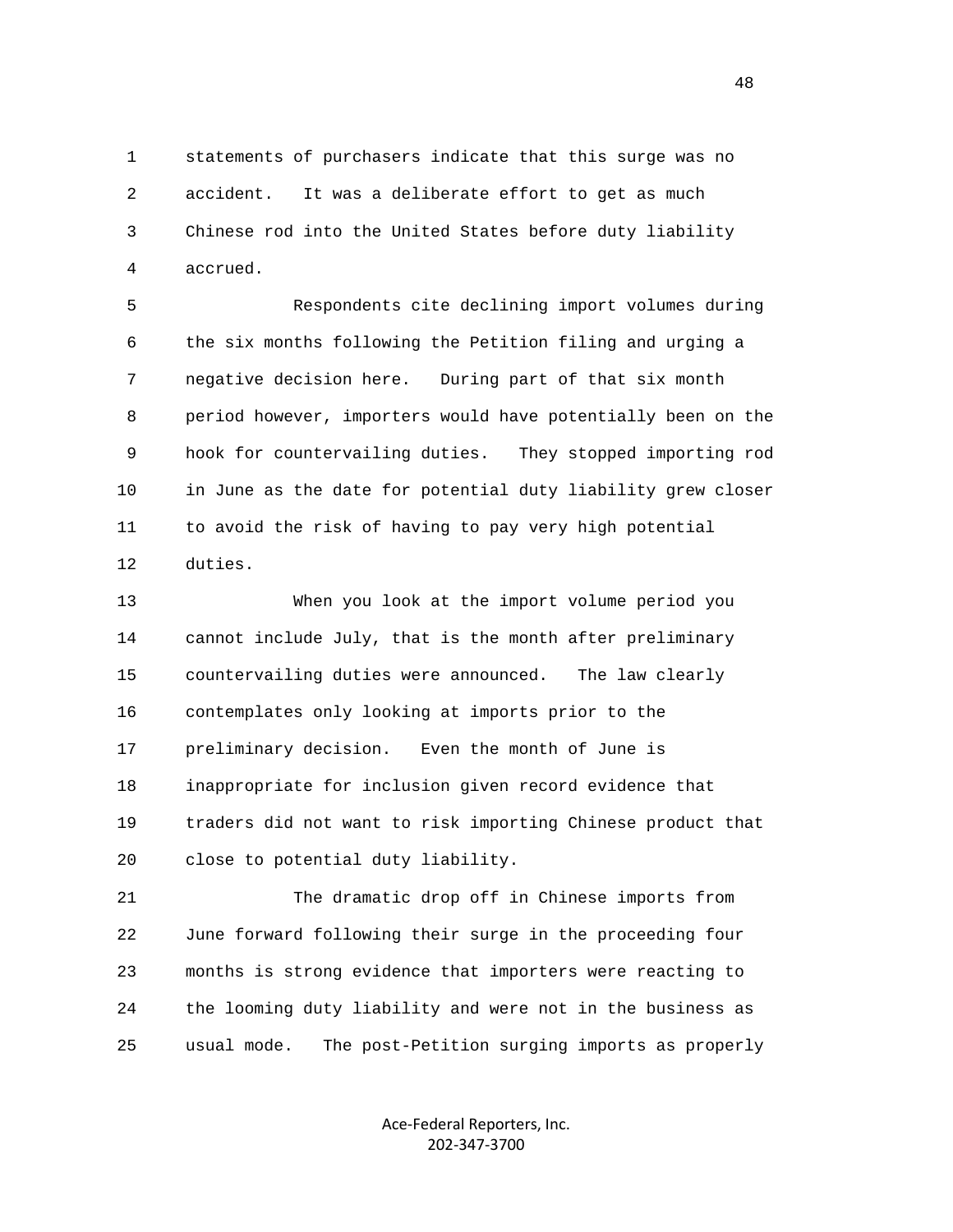1 calculated based on the data of record the revised data of 2 record was substantial.

 3 A second statutory factor is a rapid increase in 4 inventories. Importantly, the statute does not direct the 5 Commission to consider only importer inventories, the 6 statute simply says inventories. Here there was a rapid 7 increase in purchaser inventories. Those inventories 8 undermine relief to the domestic industry just as much as 9 importer inventories.

 10 You heard testimony just now from U.S. producers 11 that purchasers were telling them they would not buy 12 domestic product even after the provisional duties went into 13 effect because they had stockpiles of low priced Chinese 14 wire rods sitting in their facilities. Other confidential 15 record evidence corroborates this testimony and we will 16 provide some additional specifics in our post-hearing brief.

 17 As our industry witnesses stated, those purchaser 18 inventories of the Chinese product were so large that U.S. 19 producers struggled now in November of 2014 to sell wire rod 20 in the U.S. market despite the preliminary duties that were 21 imposed. When they should have been able to increase sales 22 of wire rod, U.S. producers were forced instead to curtail 23 production due to this huge inventory overhang.

 24 This rapid increase in inventories as the statute 25 indicates and as the U.S. producers have attested from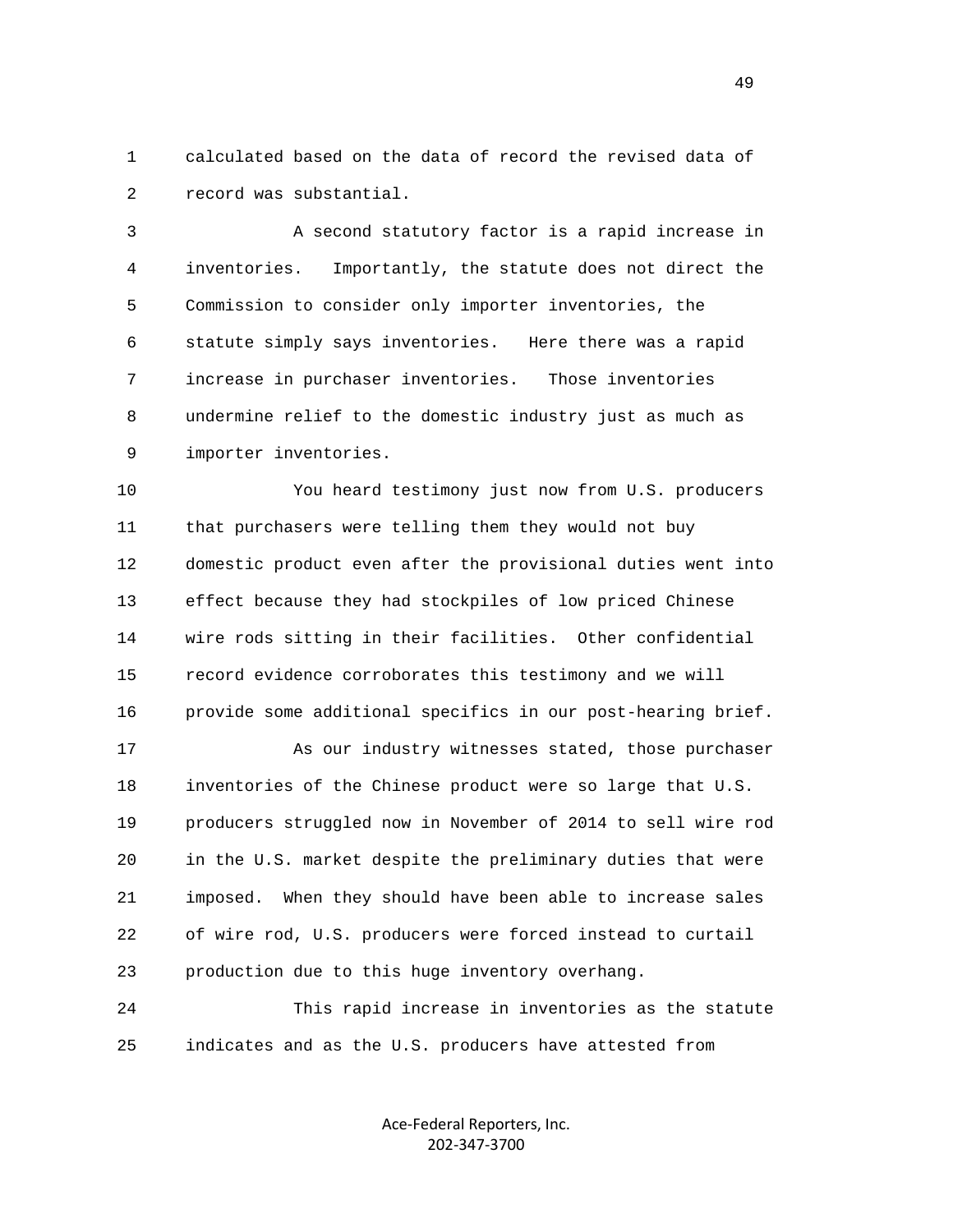1 personal experience seriously undermines the order's effect 2 and we urge the ITC staff to instruct purchasers to report 3 inventories of wire rod as of June 2014 in comparison to 4 June 2013 to further document for the record this inventory 5 buildup.

 6 Finally the statute instructs the Commission to 7 consider any other circumstances that undermine the remedial 8 effect of the trade case filing. The aggressive Chinese 9 pricing behavior that occurred after this case was filed is 10 such a circumstance. Record data show intensified 11 underselling in the first half of 2014. As price 12 undercutting worsened, the domestic industries prices 13 actually declined in the face of rising costs and its 14 already precarious financial condition became even more 15 dire.

 16 This is not a case where the domestic industry 17 saw immediate benefits from the Petition filing as you may 18 have seen in other contexts. Instead, subject imports 19 seized the opportunity to capture all the U.S. sales that 20 they could with aggressive underselling before the 21 preliminary duties were imposed.

 22 The Commission has recognized such import pricing 23 behavior after Petition filing as supported as a critical 24 circumstances finding in other cases. In some the facts 25 relevant to the application of the critical circumstance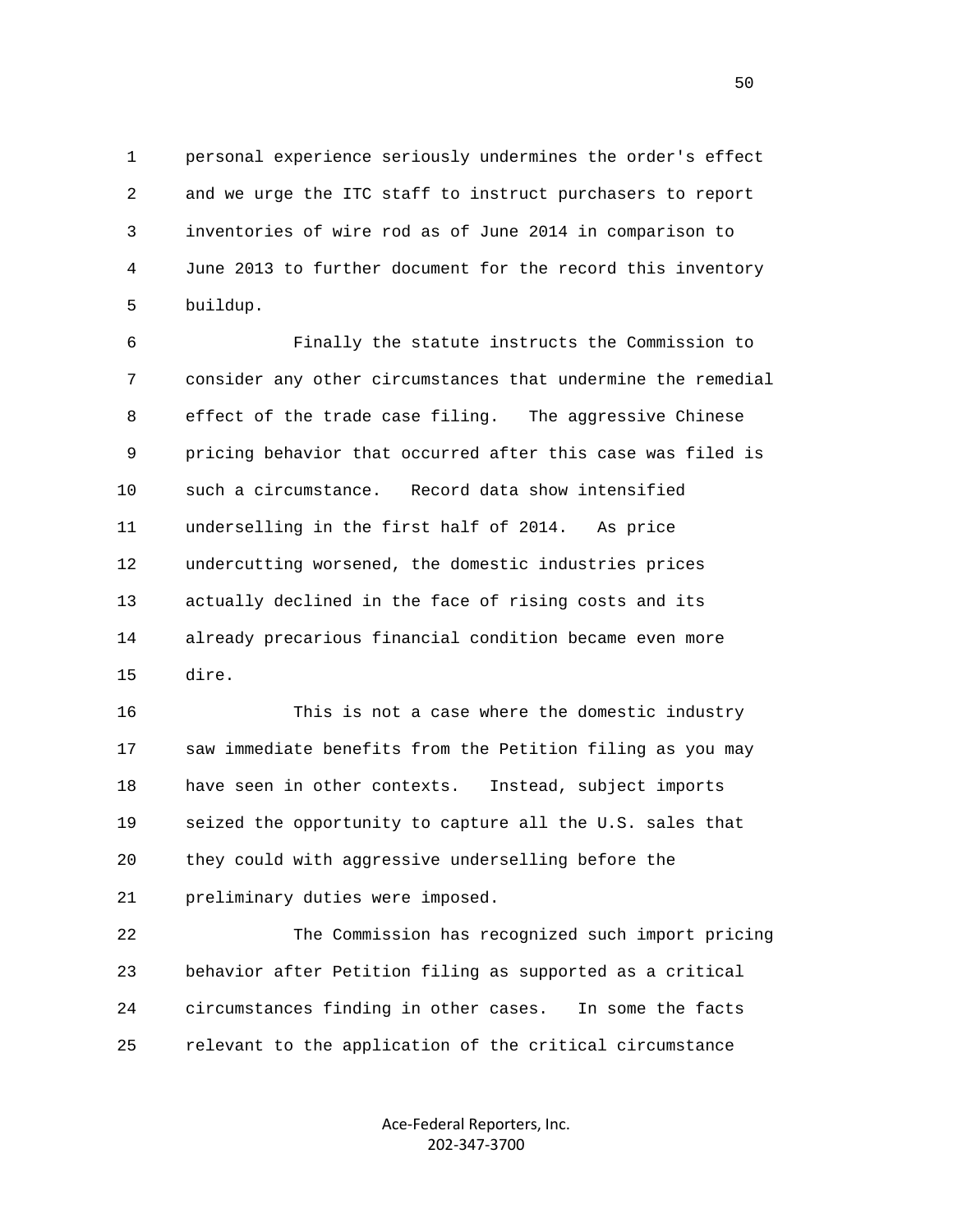1 provision here are not nearly as simplistic as Respondent's 2 suggest. The Commission's reluctance to issue affirmative 3 critical circumstances, findings, in any past cases 4 unfortunately has encouraged the very actions that this 5 provision was meant to deter, namely the buying and 6 stockpiling of large volumes of subject imports after cases 7 filed, but before the preliminary duties go into effect. 8 We urge you to recognize that this behavior has 9 undermined the intended benefit of the law and to remedy it 10 here, thank you very much. 11 MR. ROSENTHAL: That concludes our direct 12 presentation. We would be happy to answer questions. 13 CHAIRMAN BROADBENT: Thank you, I want to thank 14 the witnesses for coming today and taking time from their 15 businesses to be with us. This morning we will begin our 16 questioning with Commissioner Johanson. 17 COMMISSIONER JOHANSON: Thank you Commissioner 18 Broadbent and I would also like to thank all of the 19 witnesses and their counsel for being here today. Mr. 20 Nystrom, you spoke of Nucor bringing new capacity online I 21 believe, could you perhaps speak a bit more on that? The 22 staff report indicates that the domestic industry has 23 increased wire rod capacity albeit not greatly, in comparing

25 C1 of the staff report.

Ace‐Federal Reporters, Inc. 202‐347‐3700

24 interim 2014 data to interim 2013 data, and that's at table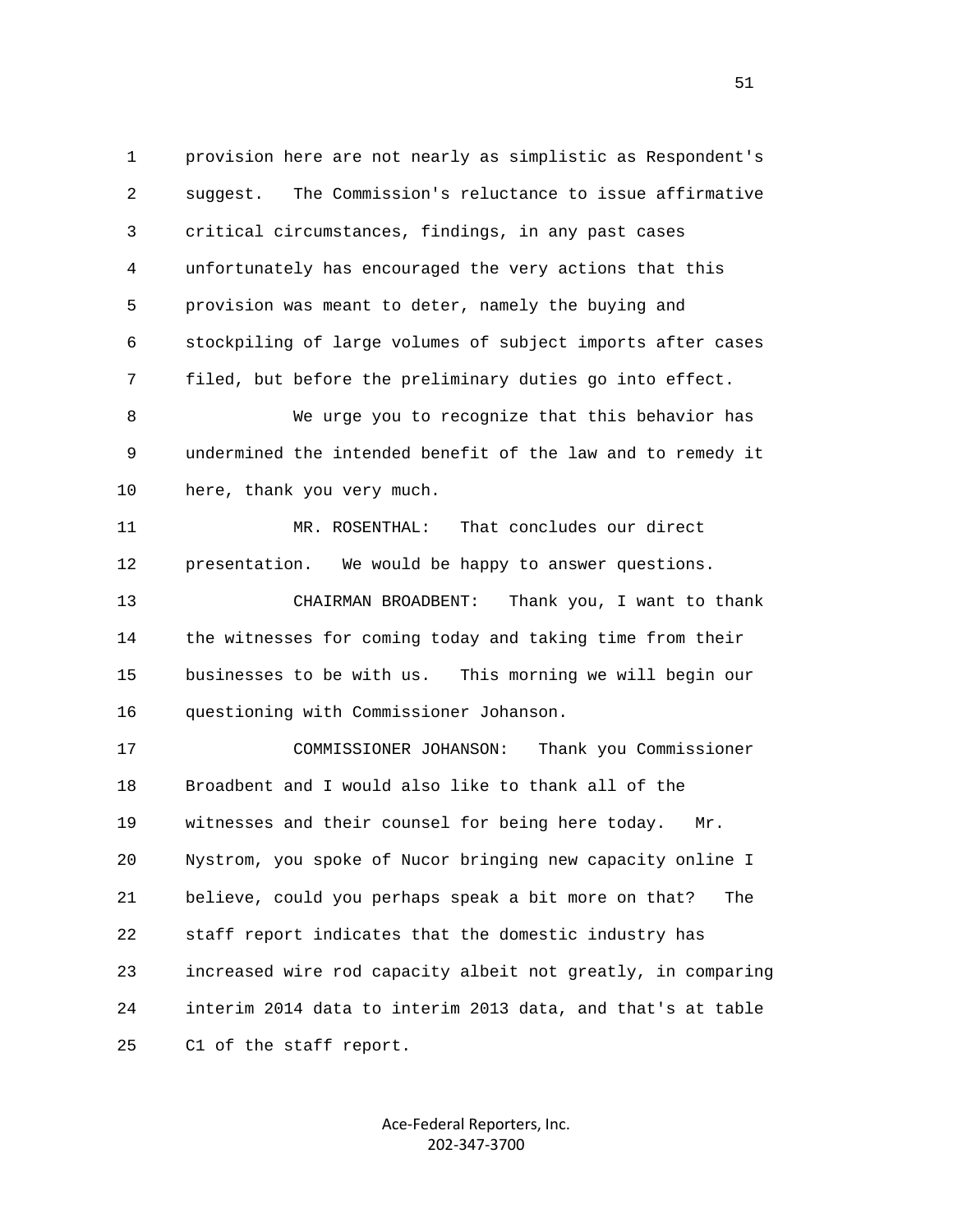1 Given the industry's concern about injury from 2 the imports, why is there any increase in capacity? 3 MR. NYSTROM: At the time when we were making 4 our decisions and going for a decision making process, we 5 expected a gradual market recovery and we had made the 6 business decision to go ahead and lets add capacity to 7 support our customer base, to make sure we could basically 8 respond to their requests. 9 And it was shortly thereafter that the Chinese

 10 imports started coming to the United States, so clear when 11 we went through our business case, you know steel is a 12 challenging business and we saw that we had an opportunity 13 to generate a return, and we made this investment to support 14 our customers and our own teammates and it was not long 15 thereafter that the imports starting coming and they started 16 coming at such low prices that you know, had we been in the 17 middle of that type of an environment, the decision may have 18 been different.

 19 Certainly with the types of prices that were 20 being offered in the market it would change your return 21 profiles.

 22 COMMISSIONER JOHANSON: And was that decision 23 made in light of the expanding overall U.S. economy? 24 MR. NYSTROM: Absolutely, you know we had come 25 out of a pretty tough time in 2009 and we saw things

> Ace‐Federal Reporters, Inc. 202‐347‐3700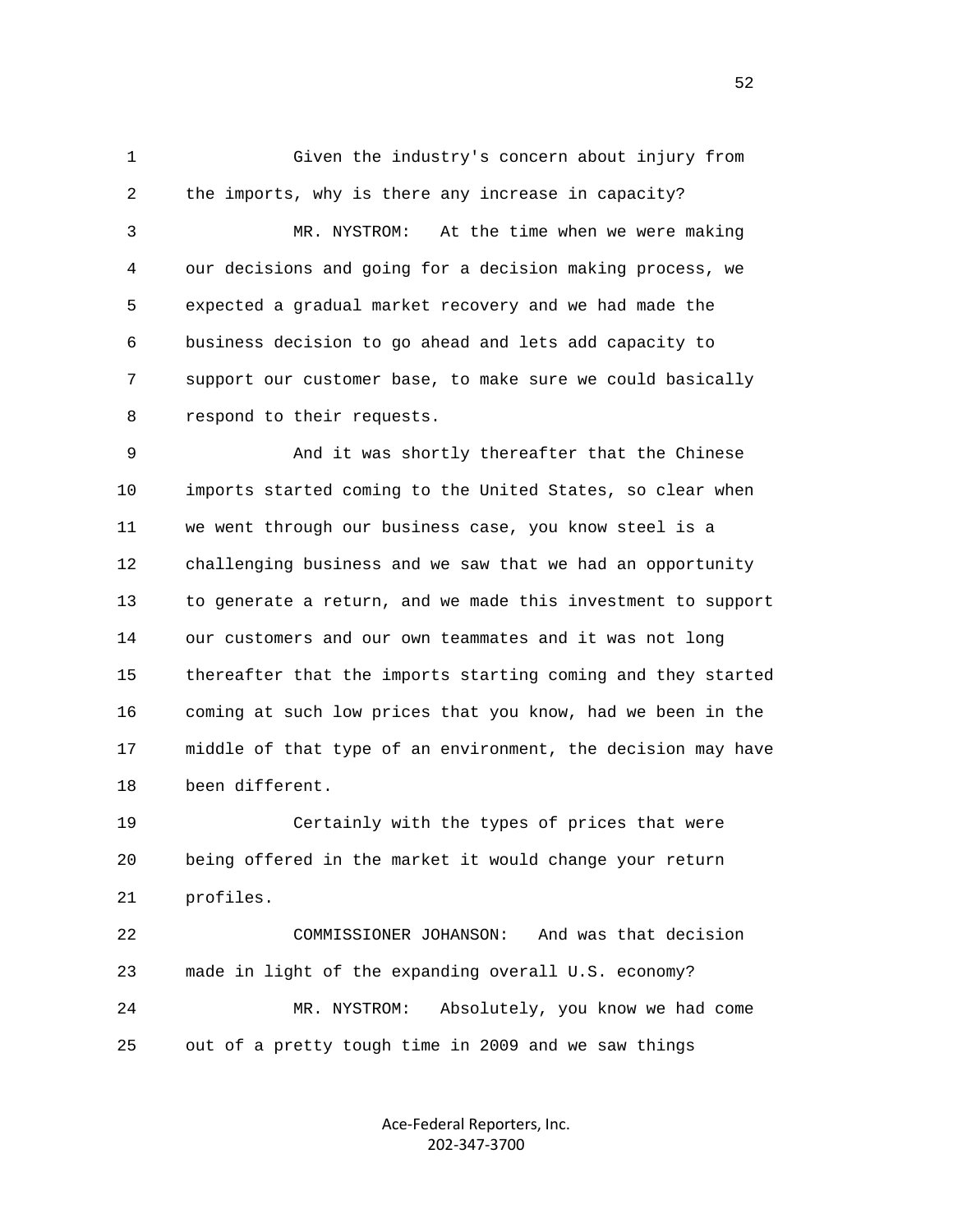1 expanding. We do see some potential for re-shoring, we 2 hear about it, we read about it all the time and we see that 3 the U.S. is a great manufacturing country and we expect that 4 manufacturing base to continue to grow so it's Nucor's 5 position, we are trying to establish ourselves in a broader 6 sense to support our manufacturing customers for our growth 7 opportunities for the future.

 8 COMMISSIONER JOHANSON: Thank you for your 9 response Mr. Nystrom and Mr. Kerkvliet, my next question is 10 something that you could answer and it follows somewhat in 11 line of my previous question for Mr. Nystrom but what is the 12 status of your idle Perth Amboy facility? Is it expected 13 to produce wire rod in the near future?

 14 MR. KERKVLIET: The facility in Perth Amboy 15 remains idle. We have provided data in the pre-hearing 16 brief to the staff about what we are spending on a month, 17 annual basis to keep it viable but based upon where the 18 market conditions are now today, with the level of operating 19 income that we have with our existing facilities, which is 20 paltry as an industry standpoint, 1.1% until we see a more 21 favorable market condition, the likelihood that we will 22 bring that capacity back on will be very unlikely.

 23 COMMISSIONER JOHANSON: Thank you for your 24 response. My next question deals with scrap which is 25 something I have learned a whole lot about since I've been

> Ace‐Federal Reporters, Inc. 202‐347‐3700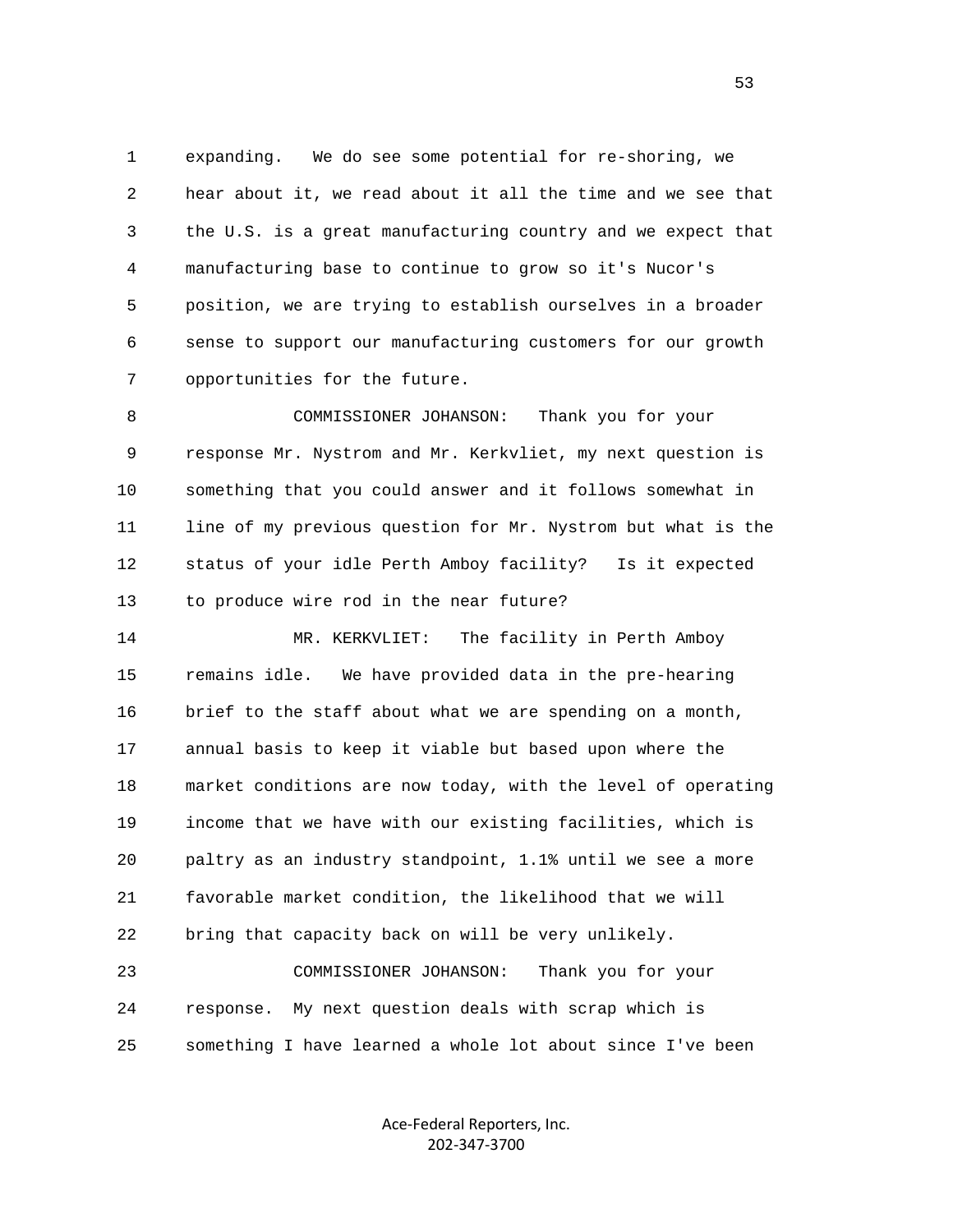1 here, something I didn't know about -- well actually I knew 2 about it, but did not know a great deal about prior to 3 becoming a Commissioner. In figure 5-1 of the pre-hearing 4 staff report presents prices for steel scrap and shows that 5 these prices have fluctuated since 2011 and stabilized in 6 recent months in 2014.

 7 Do you anticipate that scrap prices will be 8 relatively stable going forward or return to the fluctuating 9 pattern seen over much of the period?

 10 MR. KERKVLIET: Jim Kerkvliet from Gerdau. The 11 scrap market is a globally traded commodity and so it's 12 difficult to really project as to what the outlook is going 13 to be for scrap going forward. I kid our scrap guys and 14 say what our forecast is going to be for next months and 15 their response is typically on one hand it could go up on 16 the other hand it might go down, or it might stay the same.

17

 18 So to give a longer term forecast of what is 19 going to happen on scrap is difficult. The belief is 20 however, that scrap is just one component of cost for us and 21 it's very clear on the record that while scrap could be up 22 or down, our overall costs have gone up because we have been 23 unable to fully utilize the capacity of the mills. Our 24 costs have gone up because we have had to invest in two of 25 the facilities to make sure that we are environmentally and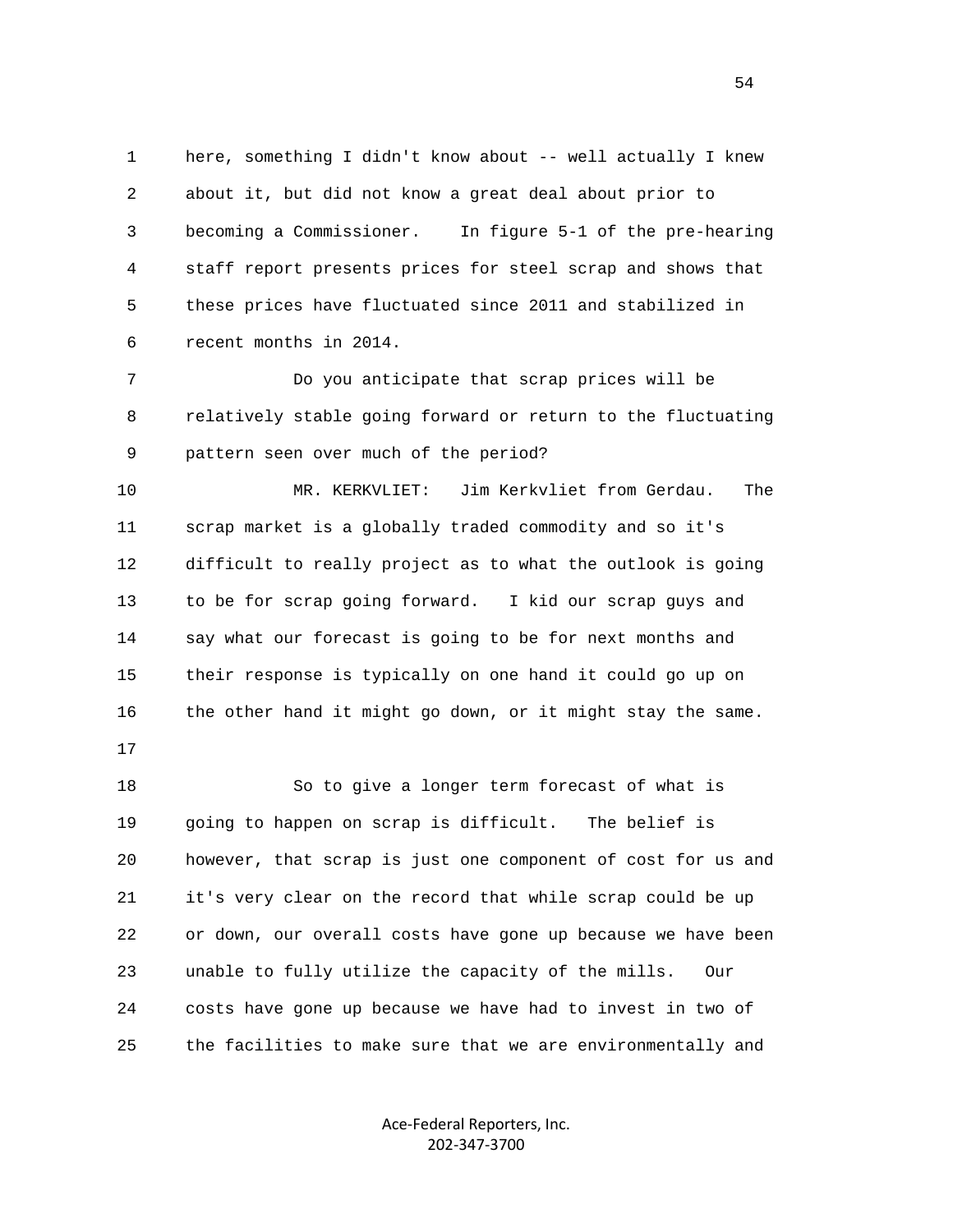1 safety conscious relative to the safety standards that we 2 have in the United States so to answer the question on scrap 3 it's a long term and it's hard to pinpoint but scrap is just 4 one component of our overall cost basis.

 5 COMMISSIONER JOHANSON: I know that scrap has 6 been described as somewhat constrained, I know in recent 7 case, not necessarily constrained but exports of U.S. scrap 8 have been fairly high, is that still the situation?

 9 MR. KERKVLIET: Again, Jim Kerkvliet from 10 Gerdau. I don't know that I would agree with your statement 11 that scrap has been constrained. Scrap, it's on the record 12 from the data from the custom's department, the scrap 13 exports in this year are lower than what they have been in 14 the past. I think in 2012 I think it reached 22 million 15 tons and I think it's pacing something like 14 or 15 million 16 tons for this year, just off the top of my head.

 17 COMMISSIONER JOHANSON: Okay, thanks for your 18 response. China's Respondents have had made several 19 arguments that there are product mix differences that impact 20 competition between subject imports and the domestic 21 industry, including the U.S. producers selling further 22 processed higher priced products and that Chinese exporters 23 have moved away from traditional industrial quality 24 products.

25 Is competition limited by product mix?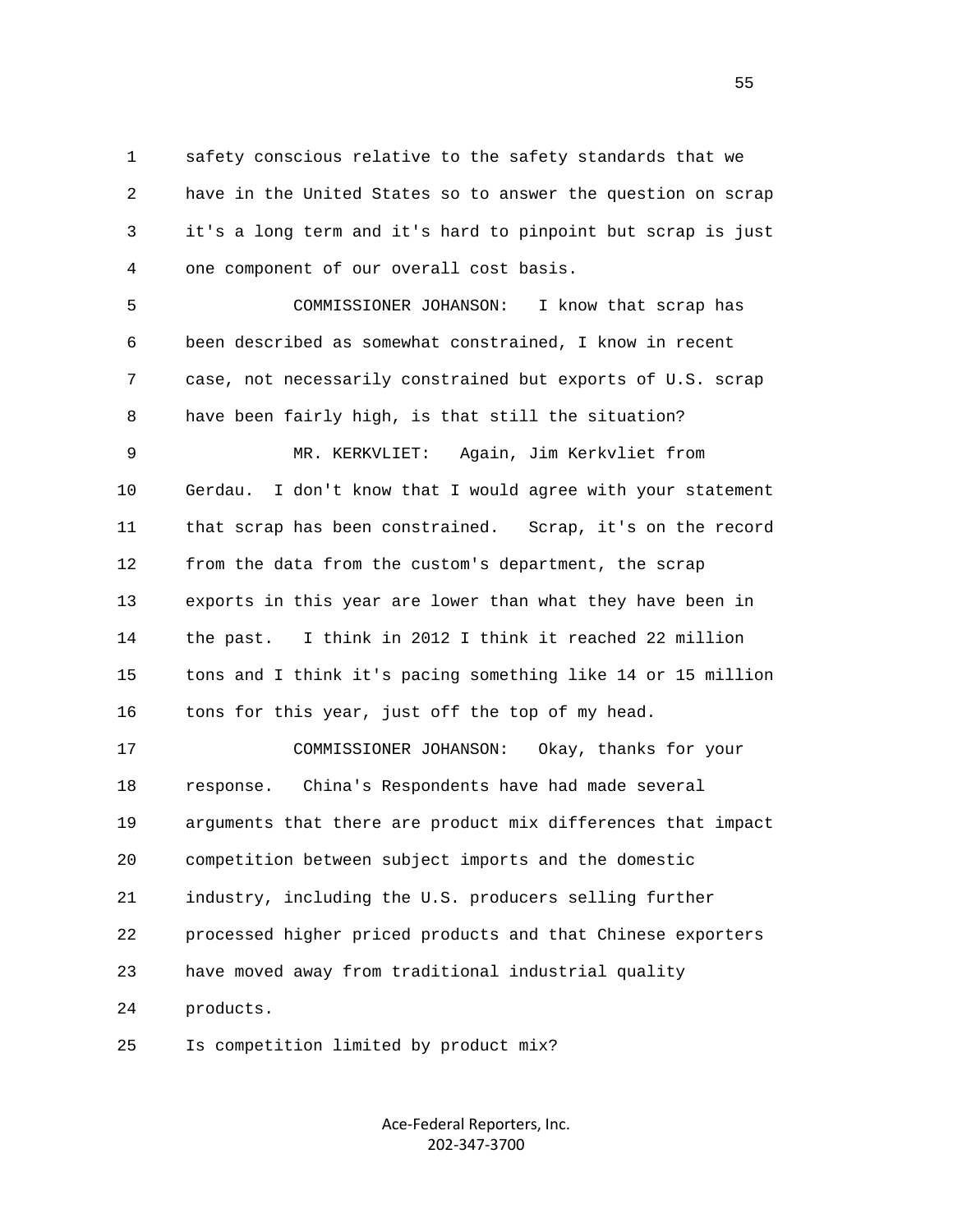1 MR. ASHBY: This is Steve Ashby from Evraz. 2 Certainly again in my testimony we talked about the initial 3 imports coming it, low carbon or low grade steel but I can 4 tell you that we compete on every level with China. We 5 make every product that they make and the only reason they 6 continue to import in the U.S. are lower prices so we make 7 every product that they make here and there's nothing that 8 they can make that we don't make here domestically.

 9 MS. CANNON: Commissioner Johanson if we could 10 just address the Respondent argument. If you look at the 11 brief they cite that they have based their argument on 12 product mix from a survey that they conducted independently 13 and not from the data in your staff report and if you look 14 at your staff report specifically, comparing pages 4-9 and 15 pages 3-12 which have U.S. producer product mix and the 16 product mix as reported by importers, you will see a 17 substantial overlap in the types of wire rod that are sold, 18 so we think it's simply a reclassification by them in terms 19 of the products that they have identified.

 20 COMMISSIONER JOHANSON: Thank you Miss Cannon, 21 that helps out. 27 of the 55 producers reported that U.S. 22 produced product was required by law for at least some of 23 their wire rod purchases, how large a part of the market are 24 Buy America or Buy American sales? What had been the 25 demand during the period of investigation for this part of

> Ace‐Federal Reporters, Inc. 202‐347‐3700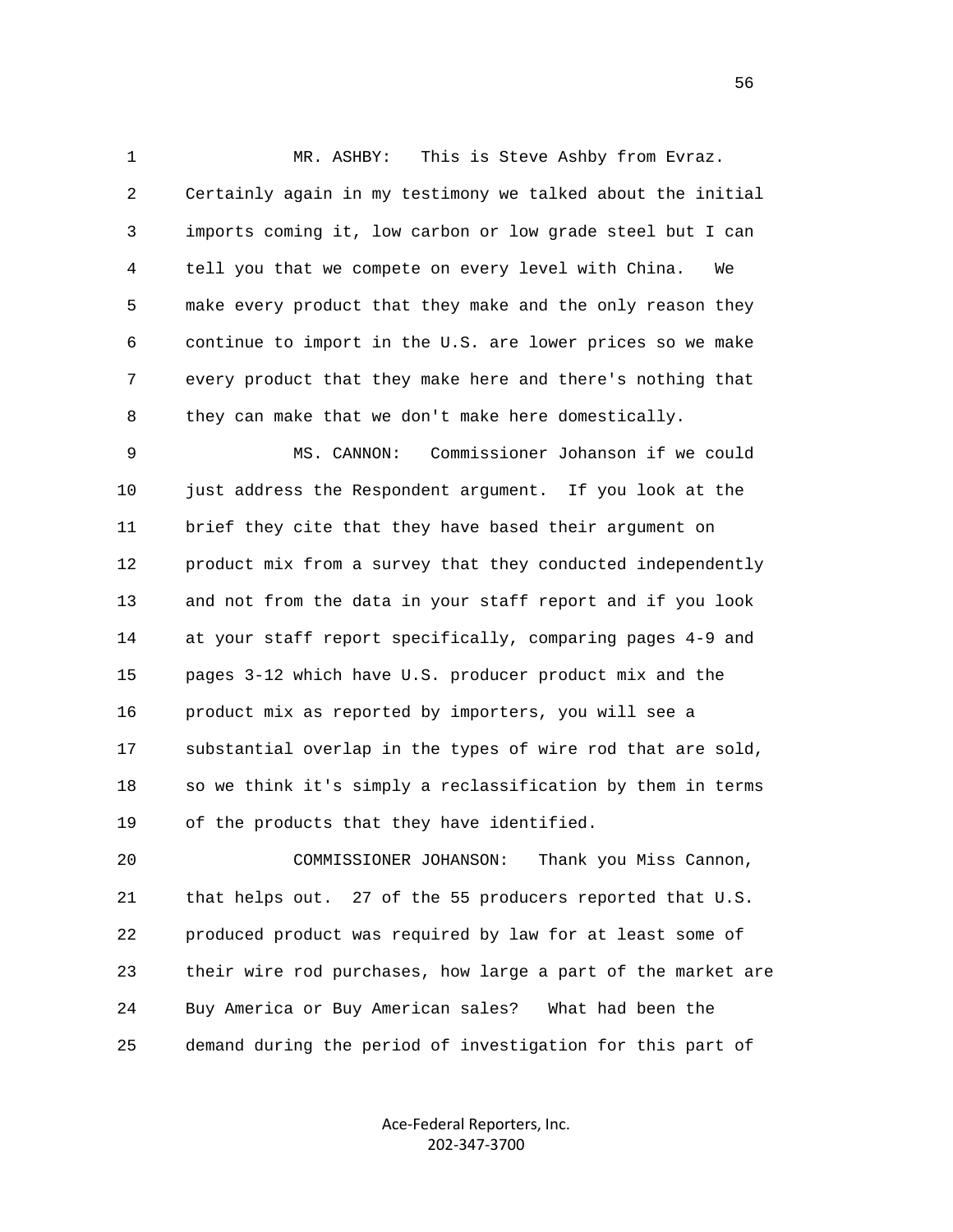1 the market and where do you see demand for Buy America or 2 Buy American sales heading, looking towards the future? 3 MR. NYSTROM: Eric Nystrom with Nucor. Our 4 customers don't necessarily come to us and tell us projects 5 that they need Buy American for and projects that they don't 6 so we don't necessarily have good information. It is my 7 understanding and belief that not a large amount of our 8 product does go into Buy American, but when we sell our 9 products to our customers, it's basically you know, they are 10 not going to volunteer this has to be for a Buy American 11 project and they are coming to us basically with very low 12 pricing competitive offers that we must compete with.

 13 MR. BRACHBILL: Mark Brachbill from Keystone 14 Consolidated. Essentially we see the same thing that Eric 15 and his group does. We price a product with a customer's 16 specification, and what the final usage of that product is 17 we really don't know.

 18 MR. KERKVLIET: Jim Kerkvliet from Gerdau. 19 Echoing the comments from both Mark and Eric, customers will 20 seldom tell them specifically that it has to be made in the 21 United States or for Buy America, but to answer your 22 question further about the outlook for the market, you know, 23 based upon our experience in other products that we produce, 24 infrastructure spent in the United States has basically from 25 the Great Recession has not recovered at all.

> Ace‐Federal Reporters, Inc. 202‐347‐3700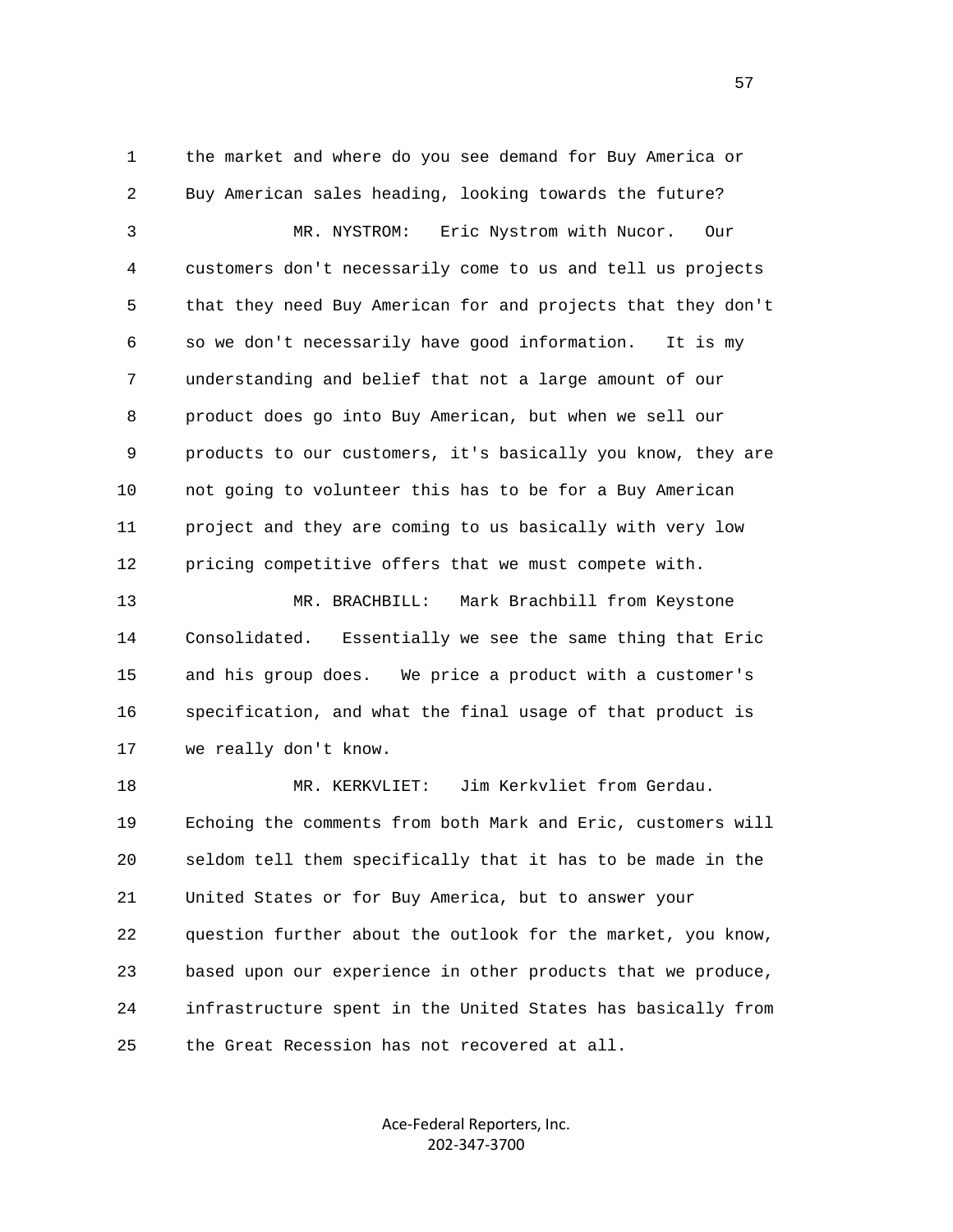1 The Surface Transportation Act has not been 2 re-established and so other markets have grown, albeit very 3 small, the infrastructure built in the United States has 4 stayed relatively flat to even declined like 1 l/2% so as a 5 percentage overall, the made in America continues to be a 6 very, very small piece and it's a declining piece of the 7 overall market base. 8 COMMISSIONER JOHANSON: Yes Mr. Ashby? 9 MR. ASHBY: Steve Ashby at Evraz. I would just 10 say that we have tried to identify it as well and had 11 similar experiences with the rest of the group here, but 12 it's relatively insignificant in terms of customers actually 13 coming to us and asking us to Buy America. 14 COMMISSIONER JOHANSON: All right thank you for 15 your responses, my time has expired. 16 CHAIRMAN BROADBENT: Commissioner Kieff? 17 COMMISSIONER KIEFF: Thank you Madame Chairman. 18 Let me begin by thanking both the morning panel and the 19 afternoon panel for coming today. It's very helpful to us 20 to have the participation by both Petitioners and 21 Respondents and we greatly benefit from the input from both 22 sides. I personally won't be here for the rest of the day 23 but I really look forward to the information that will be 24 gathered during the hearing from my colleagues here on the

25 panel as well as from the two panels out there and I look

Ace‐Federal Reporters, Inc. 202‐347‐3700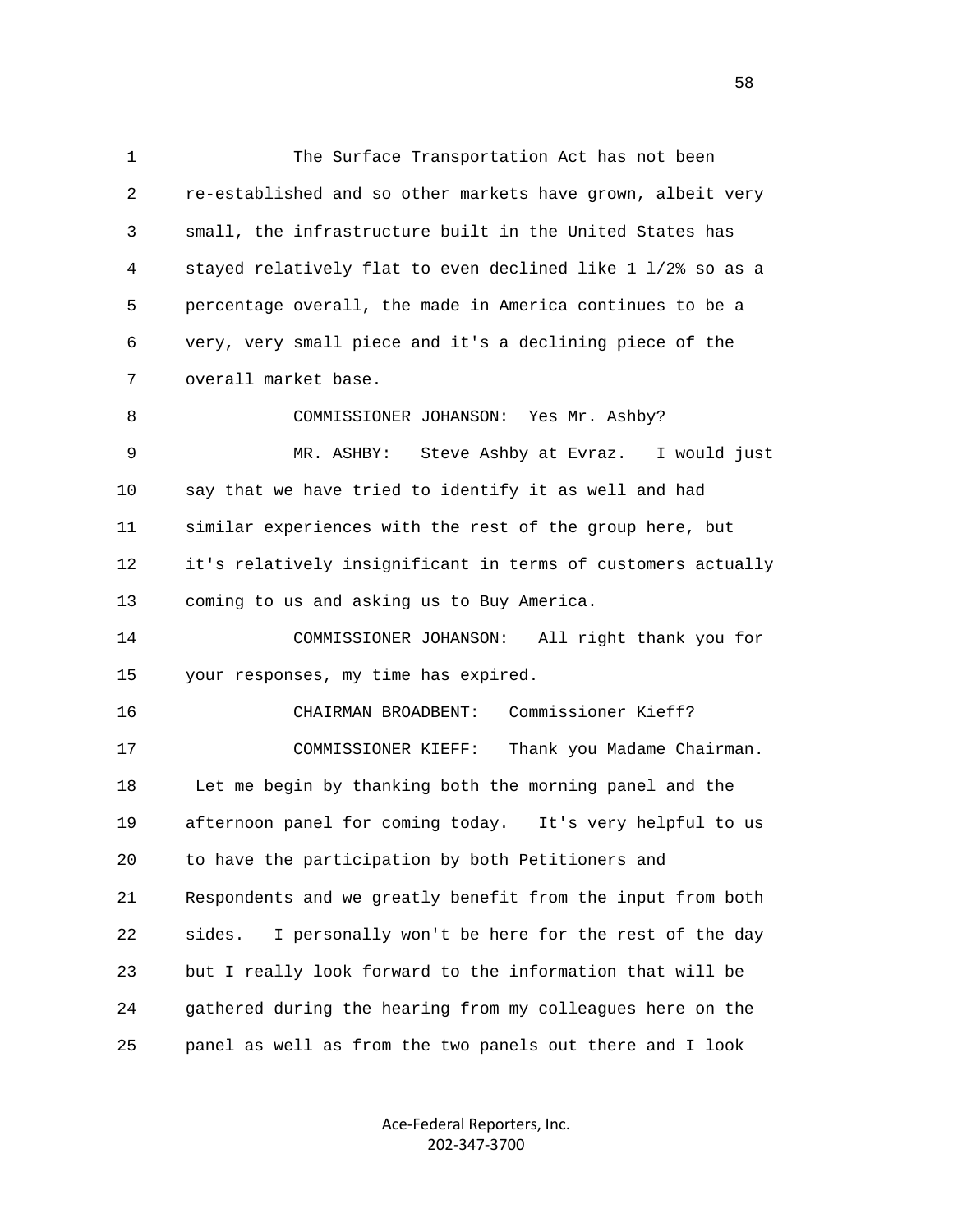1 forward to reading the transcript as well as to reading the 2 post-hearing submissions that each side will be providing. 3 We try hard to work together up here to use the day to 4 elicit as much helpful information as we can from both 5 sides, so in my few minutes here right now let me just ask 6 some questions that might not otherwise be asked and I look 7 forward to the excellent questions that my colleagues will 8 be asking and the excellent answers and information that 9 both sides will be providing and again I look forward to 10 reading that in the transcript as well as in the 11 post-hearing submissions.

 12 One very down in the weeds detailed question that 13 again I would like not to spend time on the answer now but 14 in the interest of just moving forward let me ask now to ask 15 about is related to Exhibit 3 in the brief pre-hearing brief 16 filed by the Respondent China Iron and Steel Association 17 where there are a set of least square regression results. 18 Maybe it's my many years at a technical school but I love 19 math and data, the Respondent takes from this math that in 20 effect there is no meaningful correlation between various 21 conditions and the overall profitability of the Petitioners, 22 the domestic industry and I think it would help me a lot if 23 the Respondents could provide in the post-hearing as much of 24 the data that they rely on to do these regressions and then 25 if both sides could provide as much analysis as possible so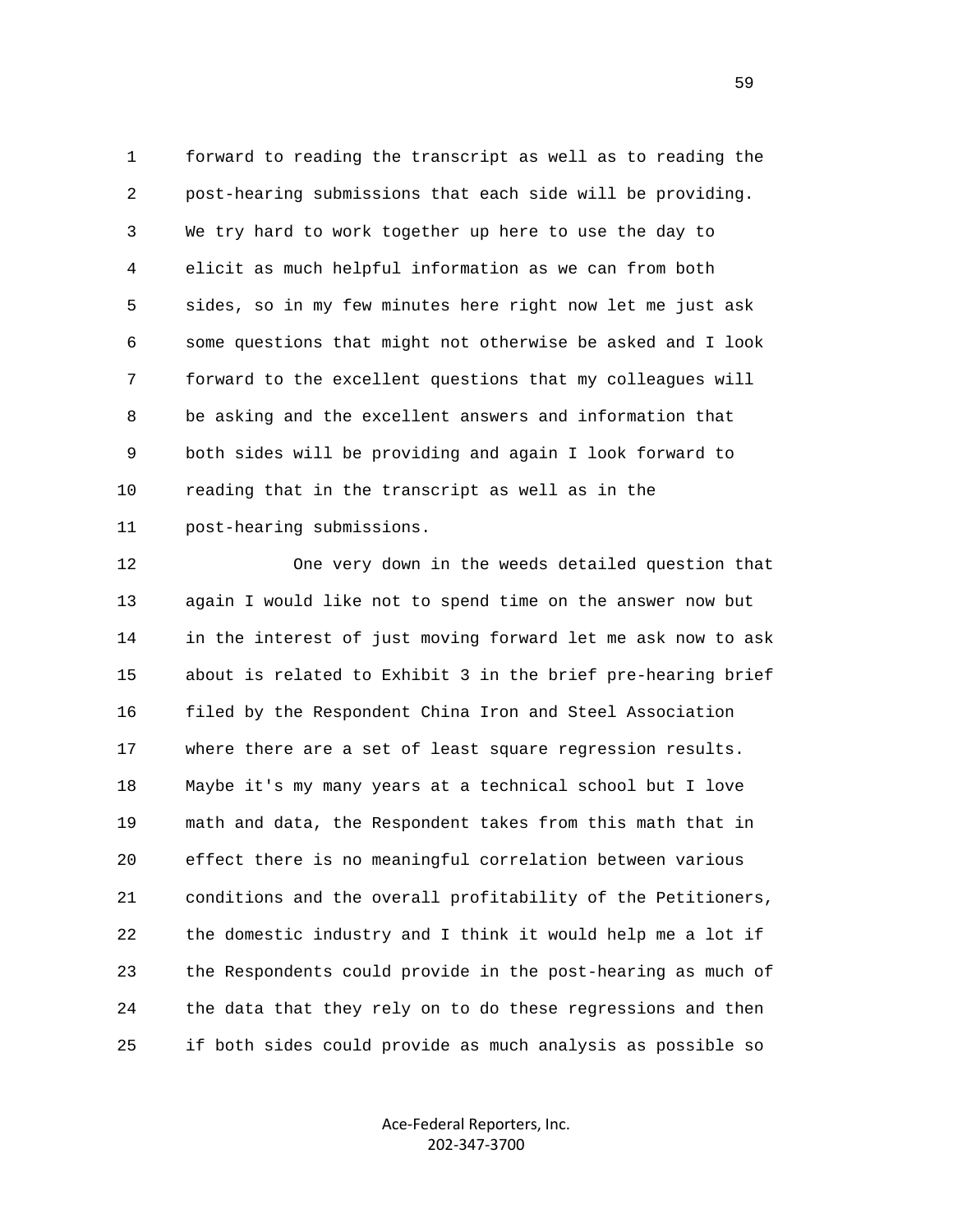1 that we can best understand whether this set of regressions 2 tells us anything and if so, what we should take from it.

 3 So in particular, it might help to know what the 4 Respondent's think would be data -- sorry, would be results 5 that would justify conclusion about a causal link and why 6 you think these results don't meet that threshold and from 7 the Petitioners the opposite side if you will.

 8 Another somewhat down in the weeds question, this 9 one is really directed actually at the Respondents Duferco 10 and Macsteel. The arguments you seem to make are largely 11 focused on critical circumstances and not about material 12 injury or a threat of material injury, this is a fairly 13 technical legal question but do you concede injury? Again 14 you don't have to -- please don't answer that now, but 15 please during the post-hearing if you could let me know more 16 about that.

 17 And then for both of the parties the Respondent 18 China Iron and Steel Association makes a point about the 19 so-called typically low profits that the domestic industry 20 has had for a low period of time and it would help me to 21 hear from both sides how and why that matters and what 22 factual or economic market reasons there are to think that 23 conditions of yesterday are relevant or not for conditions 24 today and what legal significance if any, we should draw 25 from that.

> Ace‐Federal Reporters, Inc. 202‐347‐3700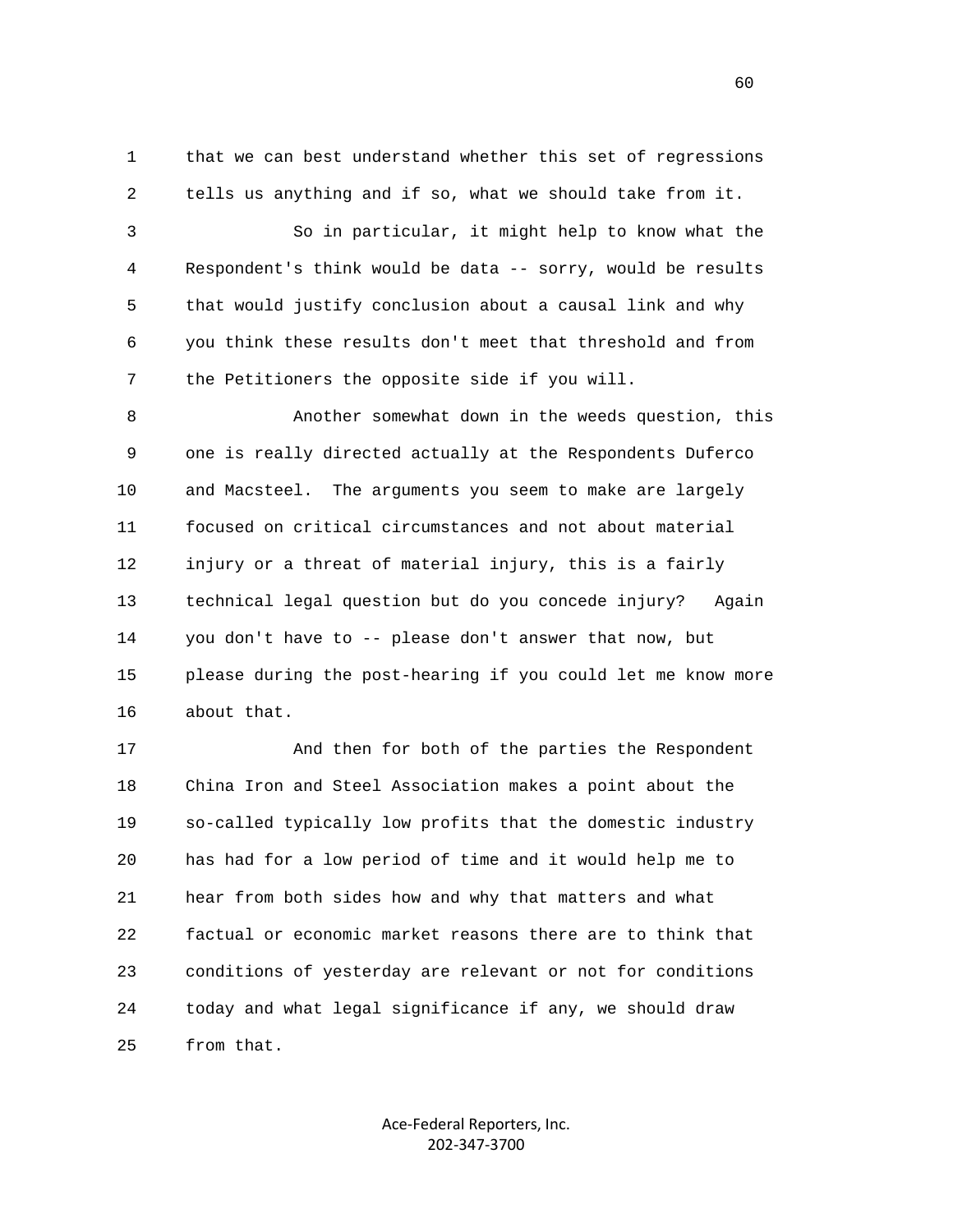1 Put it differently, even if it turns out that the 2 domestic industry ordinarily has a low profit margin so 3 what. Is that relevant in the face of at least what looks 4 like a significant decline in whatever the margins were 5 during the period of investigation?

 6 Let me conclude there by just re-iterating that I 7 greatly appreciate the questions from my colleagues and the 8 answers from each of you and I look forward to reading them 9 in the transcript and in the post-hearing submissions and 10 again reiterate how helpful it is that the Respondents have 11 come in some cases, travelled a long distance and come, but 12 also that detailed information you have provided it is very 13 helpful to have it.

14 Thank you all very much.

 15 CHAIRMAN BROADBENT: Commissioner Schmidtlein? 16 COMMISSIONER SCHMIDTLEIN: All right. Thank you 17 very much. I also want to thank the witnesses for appearing 18 here today.

19 19 I want to focus on -- because I know my 20 colleagues will focus on, I think, different questions, but 21 I want to make sure I understand the critical circumstances 22 argument. So, maybe it's helpful if I just ask you to -- 23 let's start with the time period that you're arguing for, 24 and can you just walk me through -- you're asking for us to 25 consider a shorter time period than what the ITC normally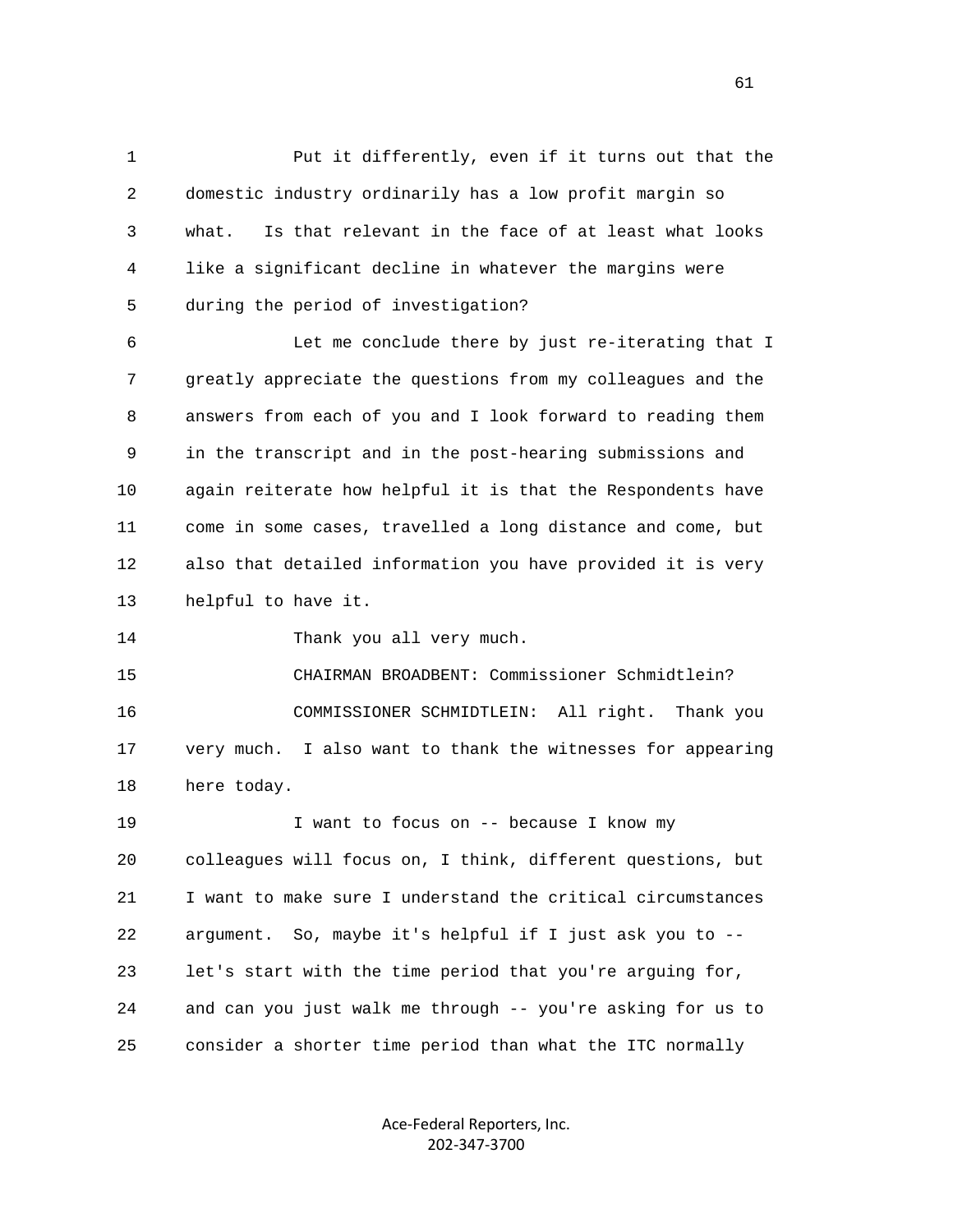1 does, my understanding, six months.

| 2  | So, what would differentiate this case for                   |
|----|--------------------------------------------------------------|
| 3  | looking at a different time period? And then, if you could   |
| 4  | talk about how that affects how we look at the Commerce      |
| 5  | Department's determination, and the time period that they    |
| 6  | look at and how they came up with their greater than 15      |
| 7  | percent surge and so forth. We'll start there.               |
| 8  | MS. CANNON: Certainly. The Commission has                    |
| 9  | looked at six months, but as we set forth in our brief, it   |
| 10 | has not looked exclusively at six months.                    |
| 11 | In many cases in the past, the Commission has                |
| 12 | looked at shorter period. So, I would first put that out     |
| 13 | that we're not asking for something that's extremely         |
| 14 | aberrational. The Commission, in a number of cases, has      |
| 15 | looked at periods as short as three months or four months,   |
| 16 | and we've cited those cases in our brief.                    |
| 17 | Here, you look at, I believe, as a starting                  |
| 18 | point, the Statement of Administration Action, which         |
| 19 | explains what the critical circumstances provision was       |
| 20 | And it says, specifically, that what we're looking<br>about. |
| 21 | at is what happens in the period between the time when the   |
| 22 | case was initiated and where the preliminary Commerce        |
| 23 | decision was issued.                                         |
| 24 | Well, here, the preliminary Commerce decision                |
| 25 | came out at the end of June of this year. So, by July, if    |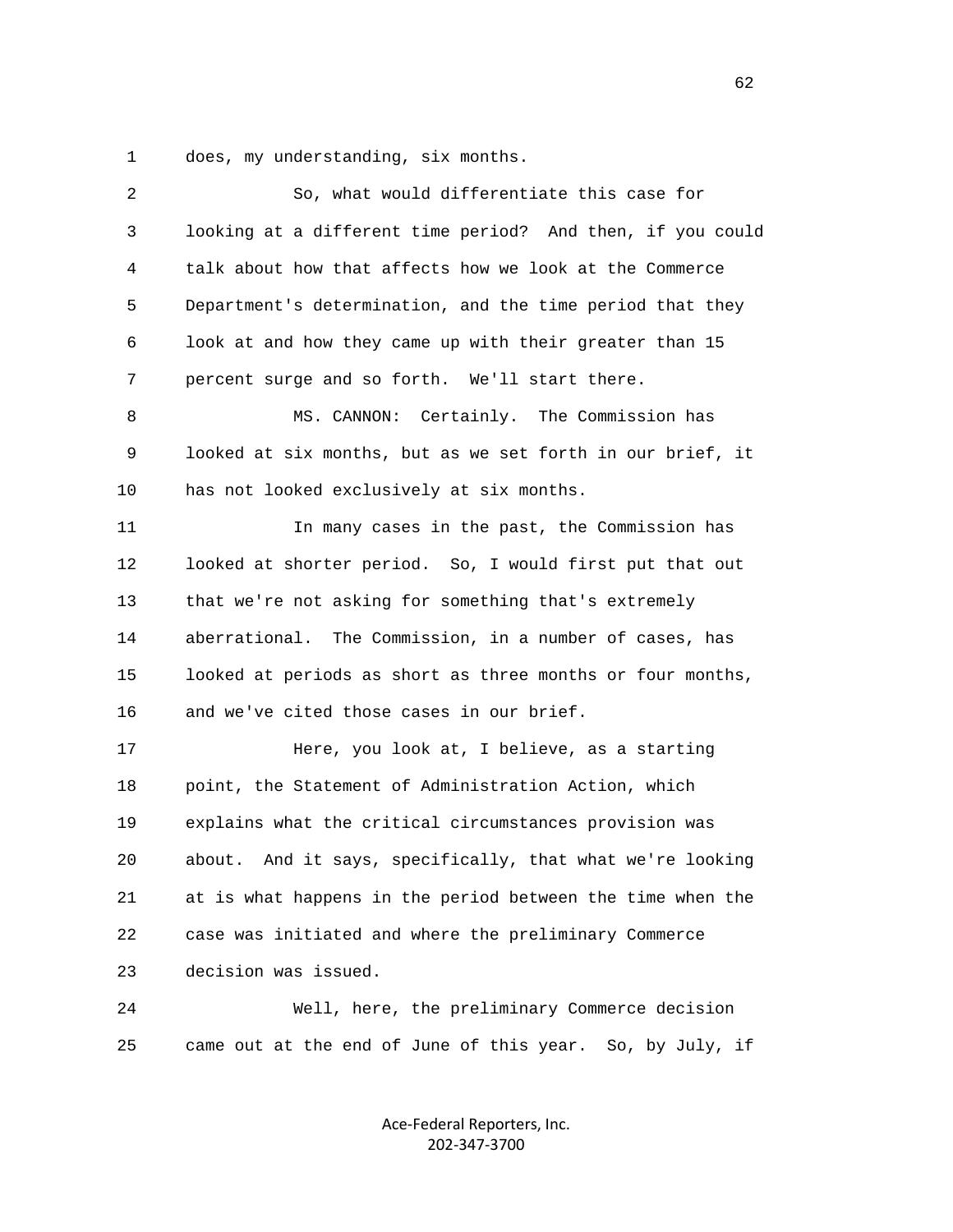1 you are looking at imports and measuring them to see if 2 there's been this import surge, of course, you wouldn't see 3 it. That's after the preliminary decision. And that 4 Statement of Administration Action has been cited by the 5 Appellate Court and recognized as a proper statutory purpose 6 in a case that we cite in your brief.

 7 So, I think that's the first factor you have to 8 take into account is that looking at a six-month period when 9 you know that part of that period is after the preliminary 10 decision, which they're trying to beat, would be directly 11 inconsistent with the purpose that the statute was designed 12 to address. Then the question becomes what about June? 13 June is before -- most of June is before the preliminary 14 decision. It came out at the very end of June, the Commerce 15 countervailing duty decision. But we have record evidence 16 from the trader saying we got to stop this as the beginning 17 of June because we're worried about it.

 18 They're always worried about, you know, you put 19 something on the water when is it actually going to come in? 20 So, they're trying to get it in as quickly as they can to 21 make sure they're not going to run that liability. It was 22 all very carefully designed to get product into this country 23 in that time period right before they were going to face 24 what they fully expected, and were right to expect, were 25 going to be substantial countervailing preliminary duties.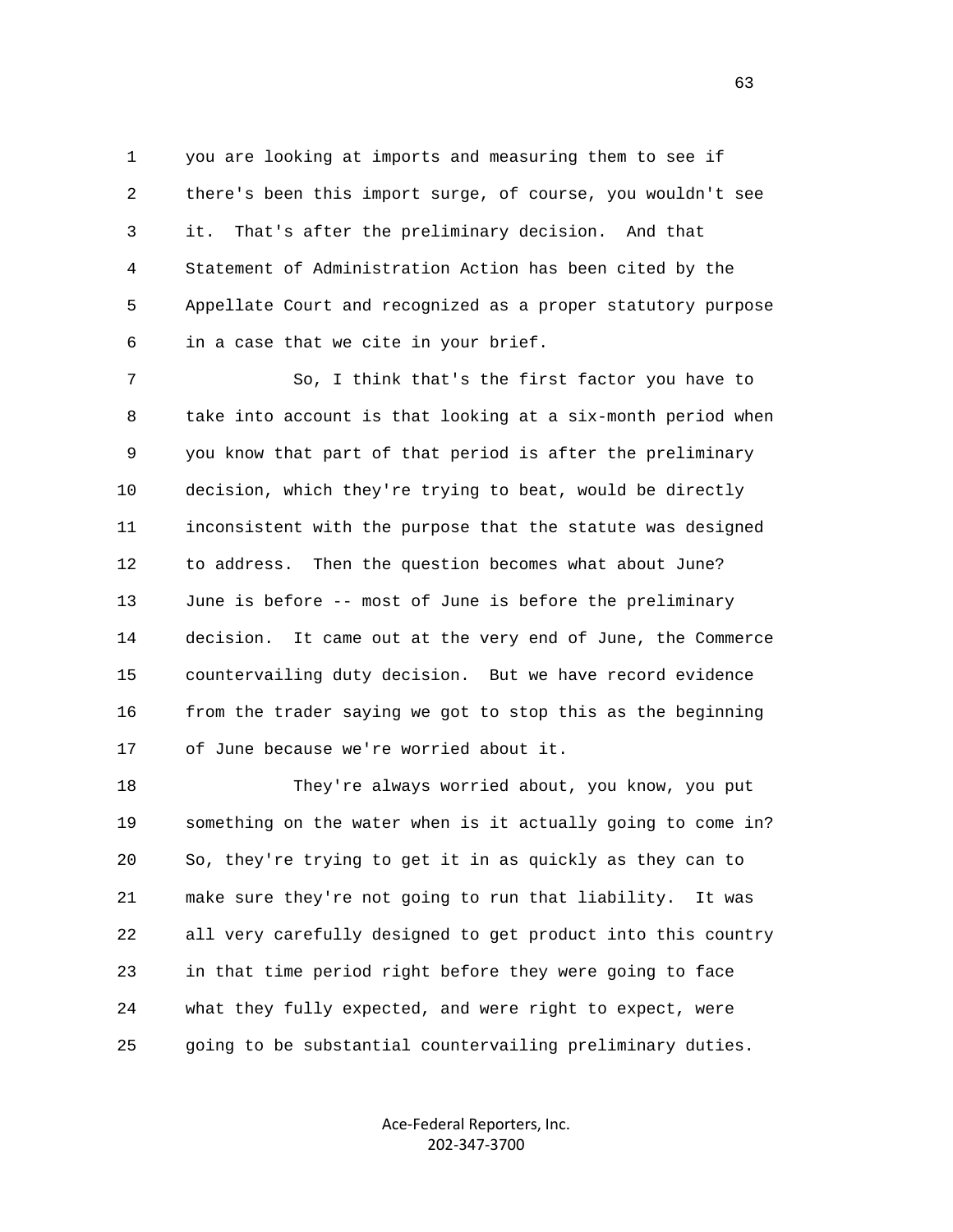1 So, that's why, consistent with the statutory 2 purpose, we're focusing on that four-month period. And I 3 think that's exactly consistent with the purpose of the law, 4 and also with Commission precedent in other cases where 5 you've looked at a narrower period that pre-dates the 6 preliminary decision and that focuses on the period when the 7 imports are pumping the product in to beat the provisional 8 duties, just the volume.

 9 MR. ROSENTHAL: I just want to add one more point 10 about that.

 11 COMMISSIONER SCHMIDTLEIN: Who's talking? 12 MR. ROSENTHAL: Paul Rosenthal. So, we didn't 13 emphasize this overly in our brief, but the record shows, 14 and there is a reference in tab 2 of our pre-hearing brief 15 to the fact that the traders, the importers heard rumors 16 about this case well before it was filed, and even before it 17 was filed began to ramp up the volume of the imports that 18 they were bringing into the country.

 19 So, that argues again for a shorter time period 20 after the filing of this case for the Commission to focus on 21 because, honestly, there is an increase that even began 22 prior to the filing and just accelerated after the filing, 23 and that has to be taken into account.

 24 COMMISSIONER SCHMIDTLEIN: So, have there been 25 other cases where the preliminary determination date falls

> Ace‐Federal Reporters, Inc. 202‐347‐3700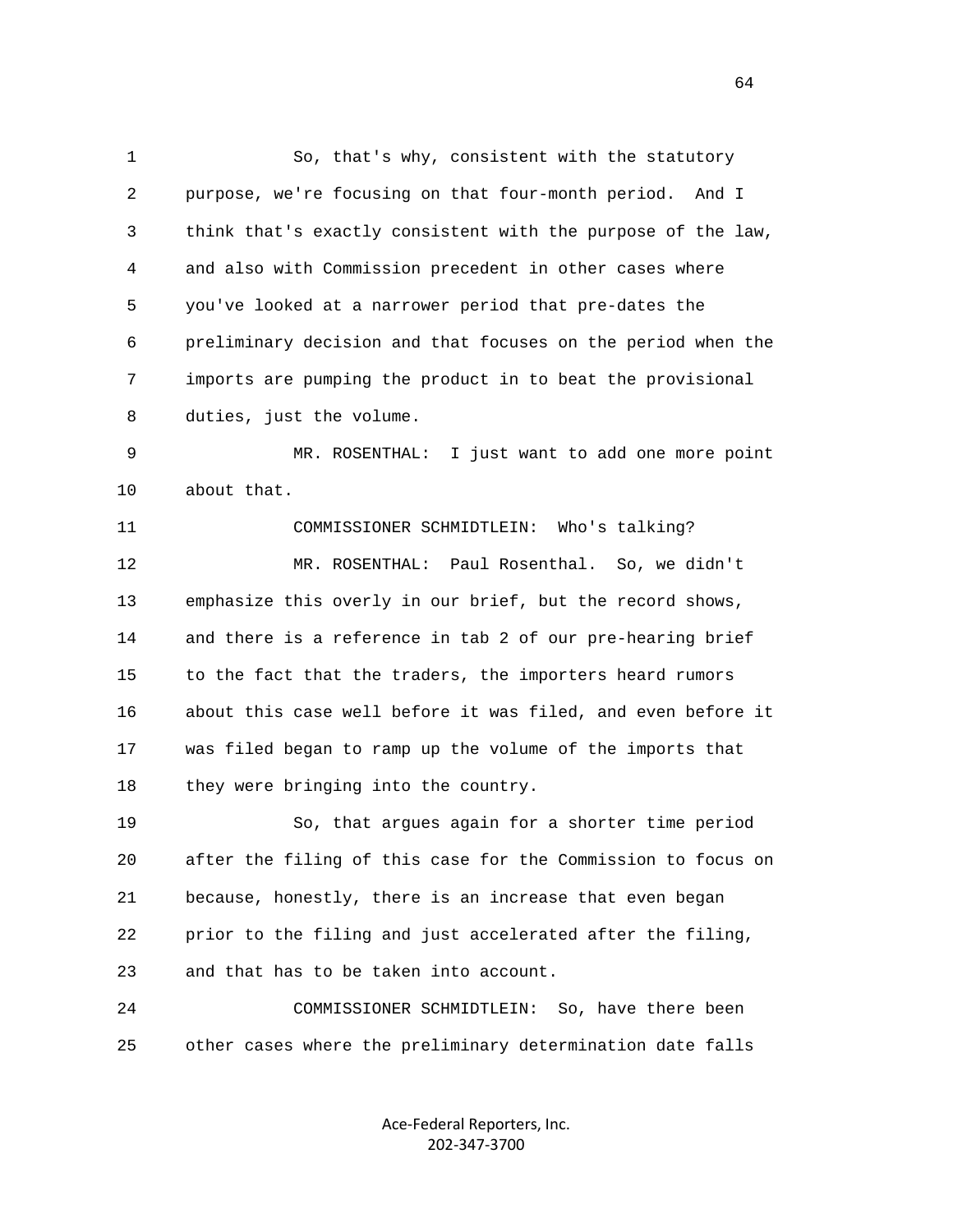1 before that six-month period that the Commission has said, 2 well, we're not going to look at those others -- you know, 3 if they'd reached a negative critical circumstance that they 4 can explain the time period we were looking at that they've 5 said it's more appropriate to look at the shorter time 6 period because of where that determination fell? 7 MS. CANNON: I believe so. I'll need to look 8 back at some of the cases, but I believe that that was part 9 of the reason that the Commission was looking at the

 10 narrower time period. 11 11 In a lot of cases, of course, you have a dumping 12 timetable, not a countervailing duty timetable. And when 13 you have a dumping timetable, which is extended, this issue 14 doesn't arise because you don't have provisional duties for 15 a while. So, it's only in these contexts of a 16 countervailing duty case where you're going to get that 17 earlier provisional measure, and that's what we see here. 18 COMMISSIONER SCHMIDTLEIN: Okay. 19 MR. HOLT: Derick Holt, Wiley Rein. Indigo from 20 China, the Commission used a three-month period, so there's 21 been cases that the Commission have used the shorter time 22 period.

 23 And we also would like to emphasize that the 24 Commerce can impose CVD duties within 85 days of initiation, 25 so what you'll see is that importers, to minimize their risk

> Ace‐Federal Reporters, Inc. 202‐347‐3700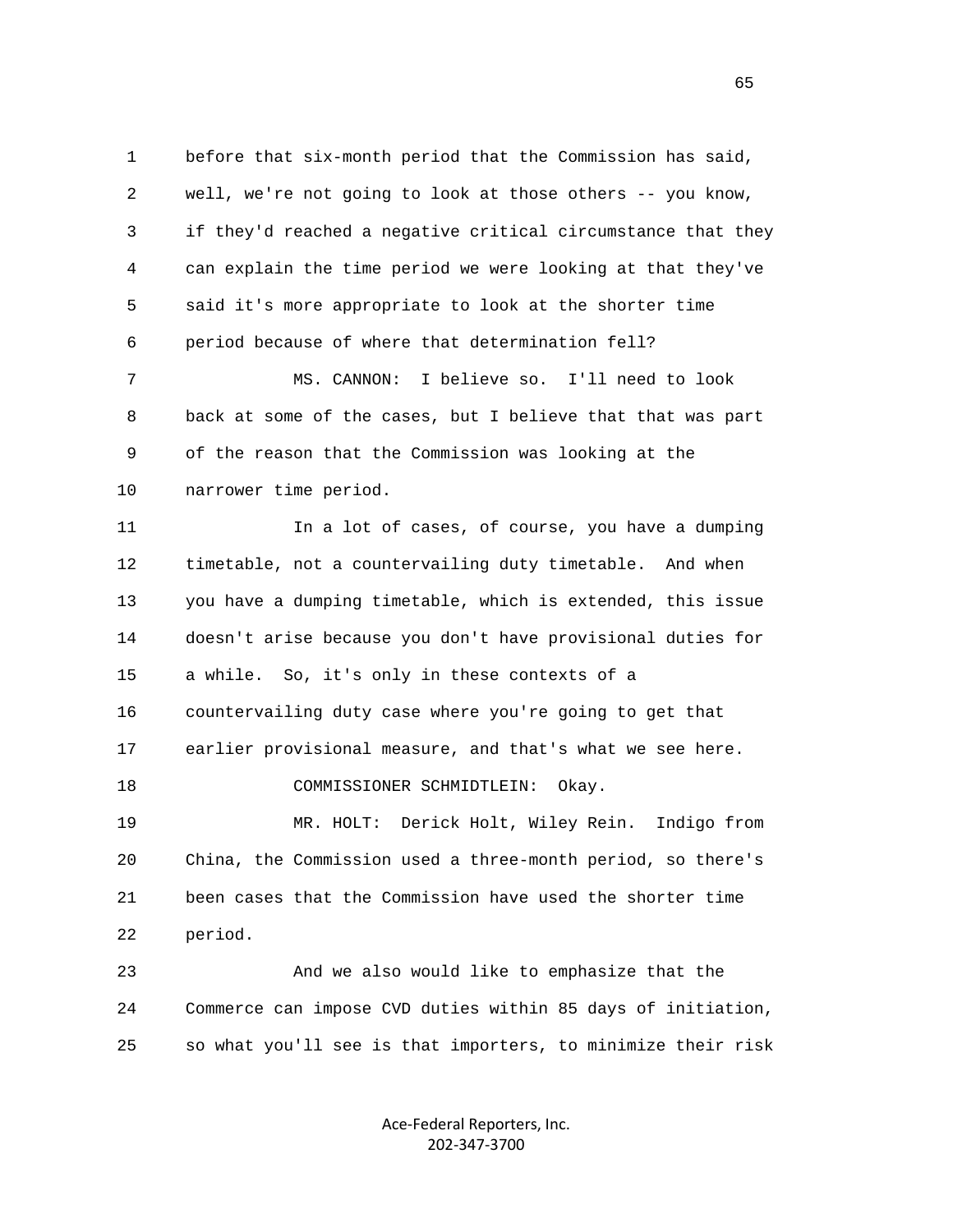1 of having the shipments arrive after the preliminary 2 determination that they cease shipping or cut it back in 3 June.

 4 COMMISSIONER SCHMIDTLEIN: All right. Thank you. 5 And I was going to ask this question with Nucor's 6 counsel, which, I guess, Wiley Rein, Nucor argues that we 7 should just take the Commerce Department's determination, 8 their surge determination and make that our surge 9 determination; is that right? And can you discuss -- I 10 assume that this -- whoever would like to respond that -- 11 MR. PRICE: We were going to ask Mr. Holt to 12 respond to that. 13 COMMISSIONER SCHMIDTLEIN: Okay. Is there a 14 precedent for that? Surely, that seems like a legal 15 question that's come up before. 16 MR. PICKARD: Good morning, Commissioner. This 17 is Dan Pickard. Why don't I start it off and then probably 18 Mr. Holt will follow up. 19 I don't think we specifically argued that you 20 necessarily don't conduct your timing and volume analysis. 21 As a matter of fact, you're required to do that under the 22 statute. What we were suggesting is that the Department has 23 already made a finding of a massive surge of imports, and 24 that there's not a need for the Commission to duplicate

25 that.

Ace‐Federal Reporters, Inc. 202‐347‐3700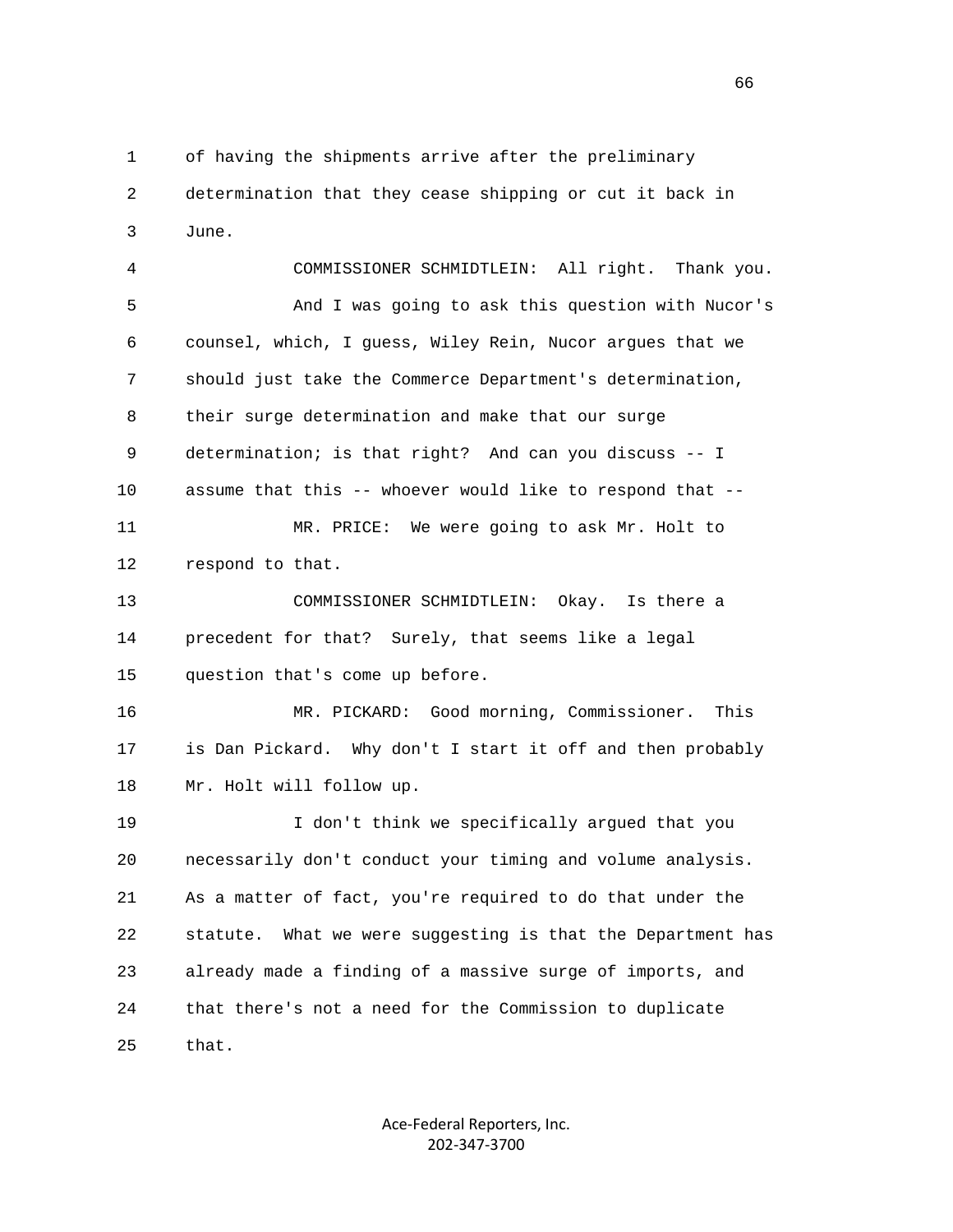1 Then it becomes kind of the traditional analysis 2 that the Department has heard that the Commission has 3 conducted before is whether to examine whether there's been 4 a surge of imports that is really going to delay the 5 effects, the beneficial effects of the antidumping order. 6 And that's what we were arguing, not to turn a blind eye to 7 the surge, but to recognize that the Department has already 8 made that finding and not to do a duplicative determination.

 9 And I think it bears repeating or bears emphasis 10 in this case, at least, that perhaps the most probative 11 piece of evidence that the importers did surge imports in to 12 intentionally delay the beneficial effects of the order we 13 know that happened because they stated publicly that the did 14 so, and you've got that evidence in the record, that there 15 are public statements by larger purchasers saying that they 16 knew the case was coming. They felt the case was going to 17 be successful, so the intentionally made a decision to 18 stockpile Chinese rod.

19 I don't know if you want to add to it.

 20 COMMISSIONER SCHMIDTLEIN: In doing our analysis, 21 if we were to accept that there is a surge, you know we have 22 to consider the volume, so how would that -- so, you would 23 say, well, we're going to label that, whatever that volume 24 is since the Commerce Department has found it's a massive 25 surge that we're labeling it different. Can you explain to

> Ace‐Federal Reporters, Inc. 202‐347‐3700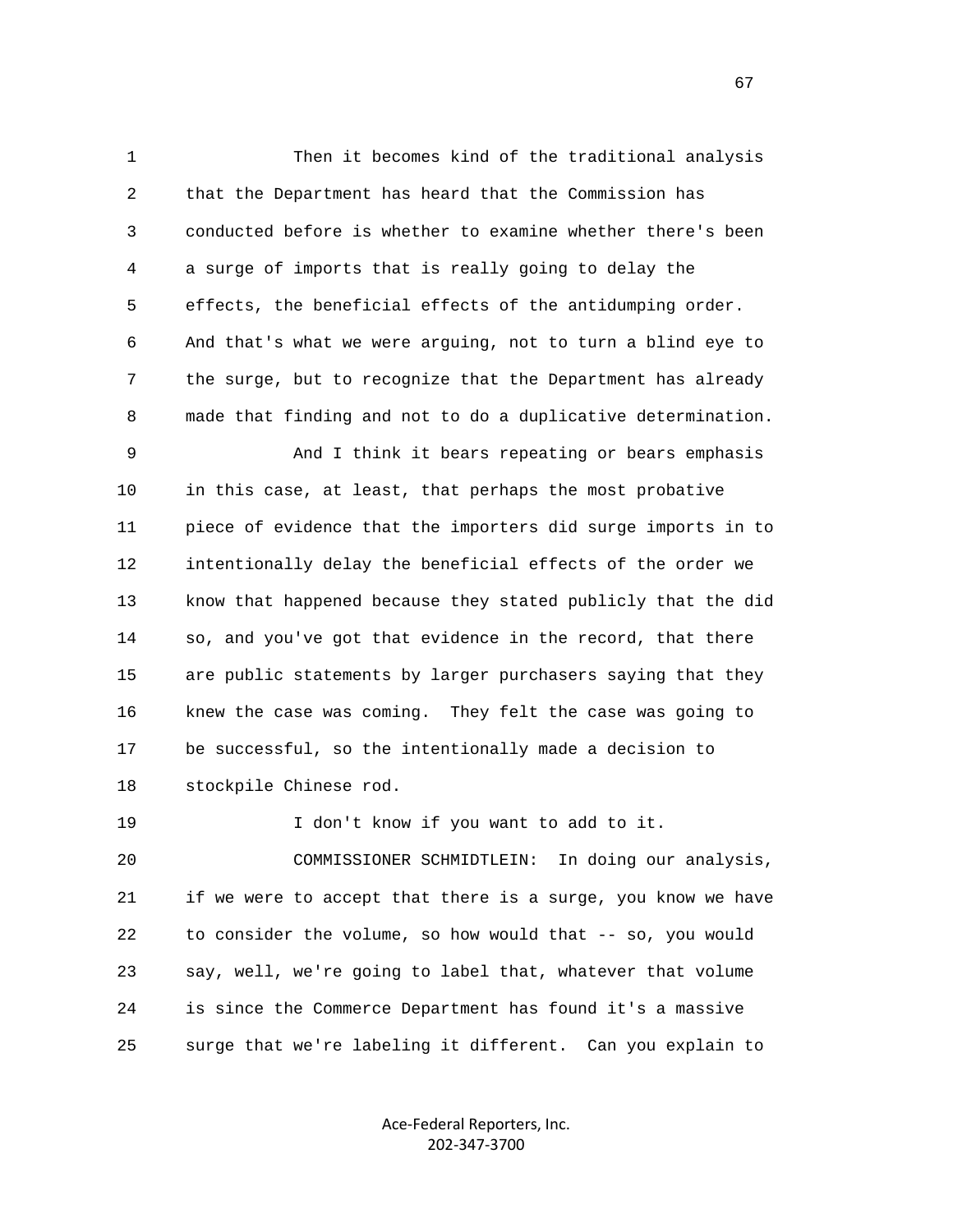1 me how does that effect the analysis as you acknowledge that 2 we have to do under the statute?

 3 MR. HOLT: Well, the Commission can also look at 4 the time period and the timing of the value, so you can also 5 look at the time period after the petition was filed, 6 whether imports the volume had doubled. The Commission has 7 done that in the past, looking at whether the imports from, 8 let's say, the first month to the second month to the third 9 month had doubled, tripled. So, the Commission has another 10 way to look at the timing and volume, if it's possible.

 11 MR. PICKARD: Just to follow up, Commissioner -- 12 again, this is Dan Pickard.

 13 We were just suggesting that perhaps the starting 14 point for the Commission's analysis should be a recognition 15 of the Department of Commerce's determination that there's 16 been a large surge, and then the Commission would continue 17 to do its more traditional analysis, as far as looking at 18 the significance of that surge, the timing of that surge, 19 what that's done as far as imports, and also, consistent 20 with the third prong of the statute, look at the other 21 relevant and economic factors in regard to the evidence that 22 in regard to whether that large surge is going to delay the 23 beneficial effects of the order.

 24 MR. LUBERDA: Commissioner, Schmidtlein, this is 25 Alan Luberda from Kelly Drye. I just want to build on one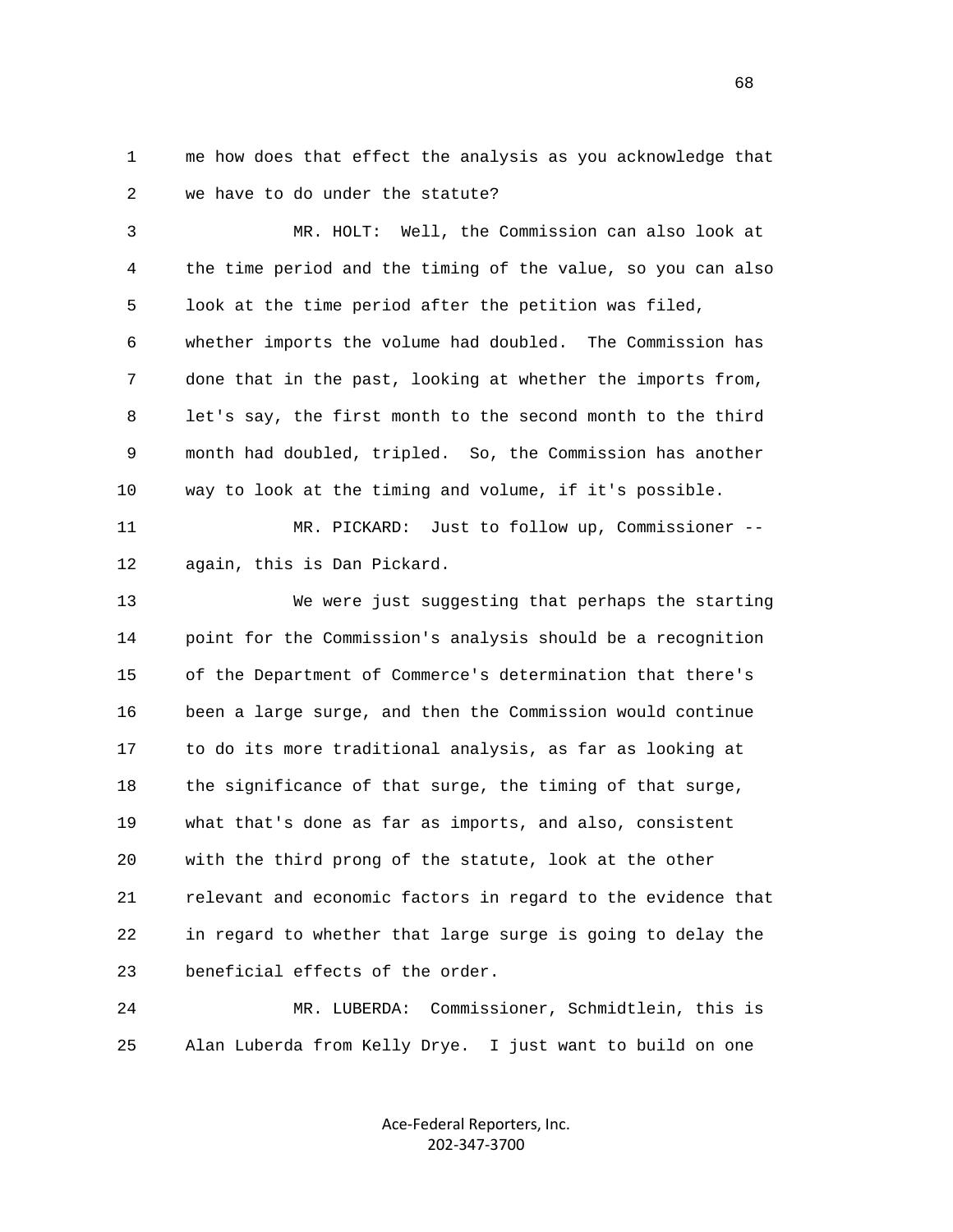1 point that Mr. Holt made, and that was the 85 days, which is 2 the initial time for the preliminary determination, but this 3 got extended. And when you ask for an extension, it doesn't 4 come right at the beginning. You have to wait a month or 5 so. I'm not sure what the exact days we put in our brief, 6 but there was a time period between when we filed the 7 petition and when we requested the extension. 8 That's going to factor into the importers' 9 decision on how far out they can go to order ahead to bring 10 product in. And because of that, I mean, that's what I 11 think argues for a shorter time period than six months. 12 They had to make a decision based on not knowing if we're 13 going to get that extension or not. 14 COMMISSIONER SCHMIDTLEIN: All right, thank you. 15 My time is up. 16 CHAIRMAN BROADBENT: Mr. Rosenthal, I was looking 17 at your public submission, this very cute rocket you've got 18 up here. What kind of rocket is that? 19 MR. ROSENTHAL: I don't know, but I know some 20 people who are rocket scientists. You might check with 21 them. 22 MR. Price: It was intended to be a domestically 23 produced rocket. 24 CHAIRMAN BROADBENT: Every part, right? 25 All right, I'm just trying to understand volume a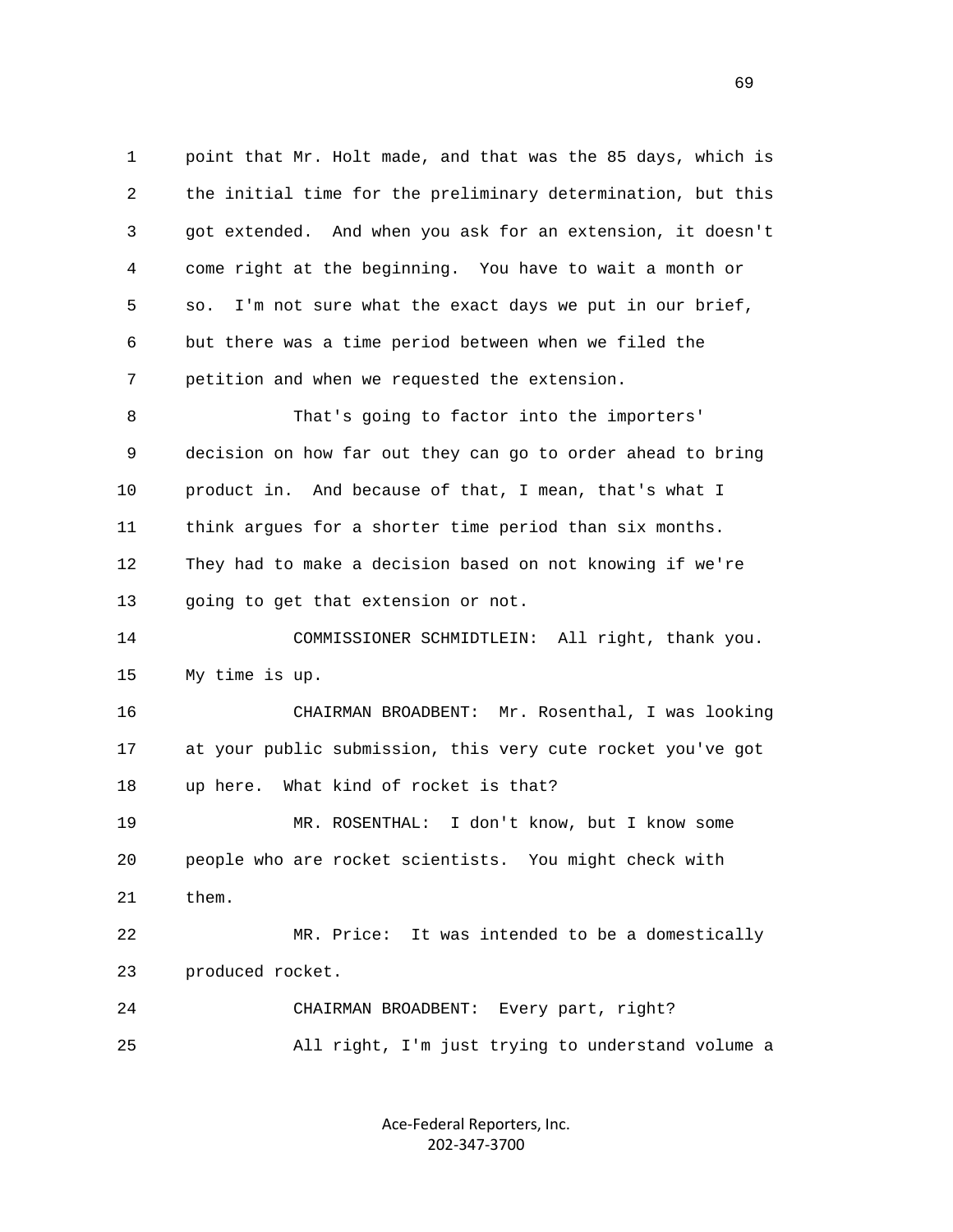1 little bit more. What is the timeframe that we ought to 2 look at volume in this case? I mean we're kind of coming 3 out of a recession, volumes are very low, and I think at the 4 end of the period they aren't even close to where they were 5 pre-recession levels. So, could you give me a little 6 context for evaluating the surge in volume?

 7 MR. ROSENTHAL: Well, you're talking about the 8 import volume to focus on. I don't see any reason why you 9 would differ from your normal period of investigation.

 10 What's interesting here is that we were coming 11 out of the recession. As you heard, Nucor made some 12 investment decisions based on the belief that consumption 13 would increase, demand would increase. And at that time 14 when we were emerging, the imports from China were 15 negligible, so I think that's the appropriate starting 16 period in 2011, and you can see what's happened since then. 17 But I don't see any reason to alter the traditional period 18 of investigation in this case. No facts that argue for 19 doing so.

 20 CHAIRMAN BROADBENT: I'm thinking that any 21 increase, since they started at such a low level, would be  $22 - -$ 23 MR. ROSENTHAL: That may be true, but it's not

 24 just any increase. It was, as you saw from that rocket 25 ship, an incredible acceleration of increase. And it's not

> Ace‐Federal Reporters, Inc. 202‐347‐3700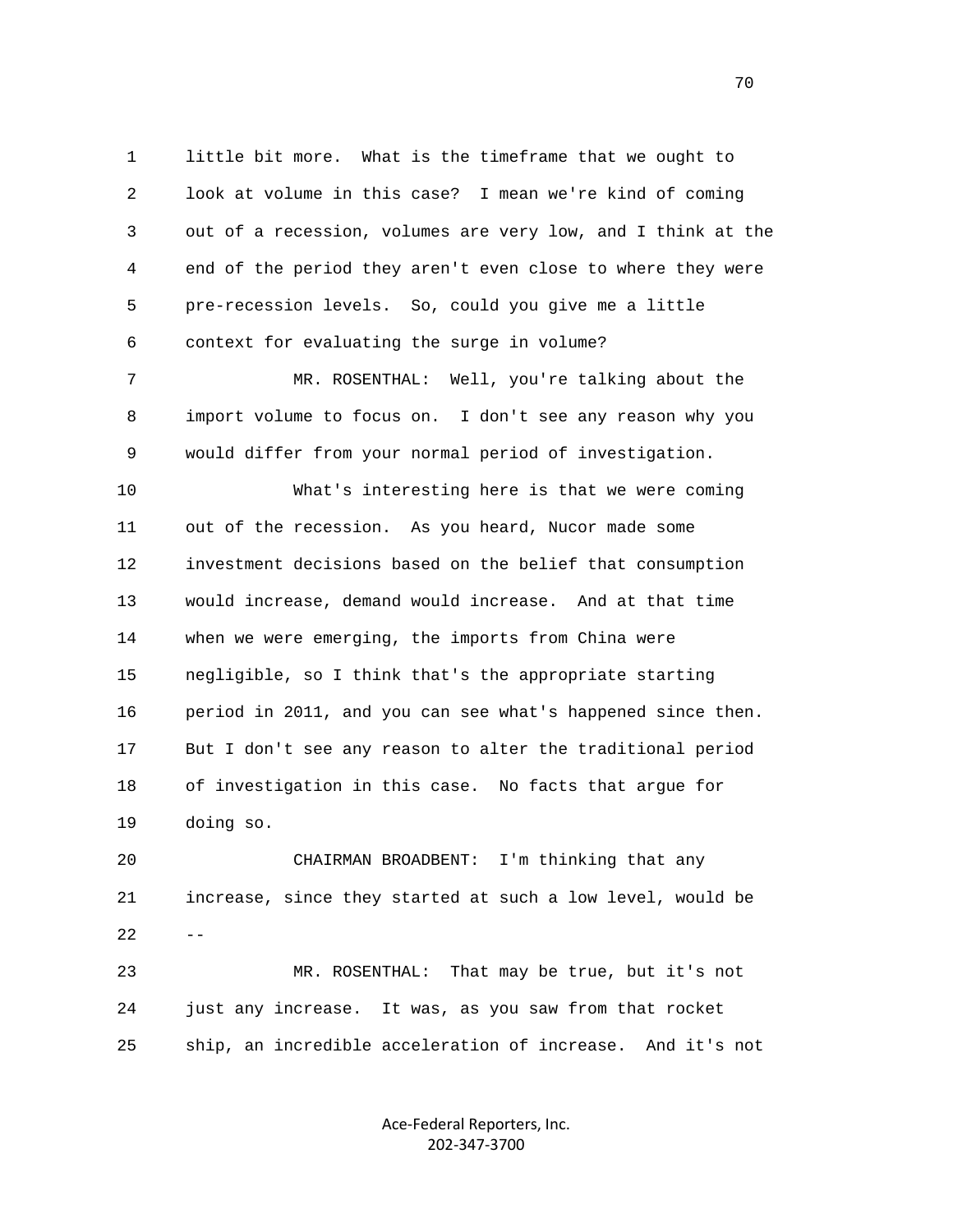1 just an increase; it's how they did it. They didn't just 2 displace other imports. They did a little bit of that. 3 What they did was displace the domestic industry shipments, 4 as I said, almost a one-for-one basis.

 5 And by the way, as we're looking at volume, we 6 cannot forget the efforts by this industry to maintain 7 volume, and do so, they reduced price. So it's not just the 8 volume issue, although volumes are phenomenal and point to 9 injury. It's the price underselling, which lead to price 10 suppression and depression that's also resulted in the 11 rapidly declining incomes. And again, I know you're asking 12 simply about volume, but you can't disassociate all these 13 factors together from one another because there's nothing 14 else that explains why the operating income went down as 15 rapidly as it did, other than the increased import volumes 16 at very, very low prices.

 17 MS. CANNON: Madam Chairman, if I could also 18 supplement that. I mean, the 430,000 percent increase 19 sounds really great, and I know my colleague loves to say 20 it, but I find just as compelling the fact that they went 21 from nothing to the largest supplier in the market in two 22 years.

 23 When you go from nothing to become the largest 24 supplier, I mean that is a surge. That's an awfully fast 25 penetration of a market with a lot of other subject or

> Ace‐Federal Reporters, Inc. 202‐347‐3700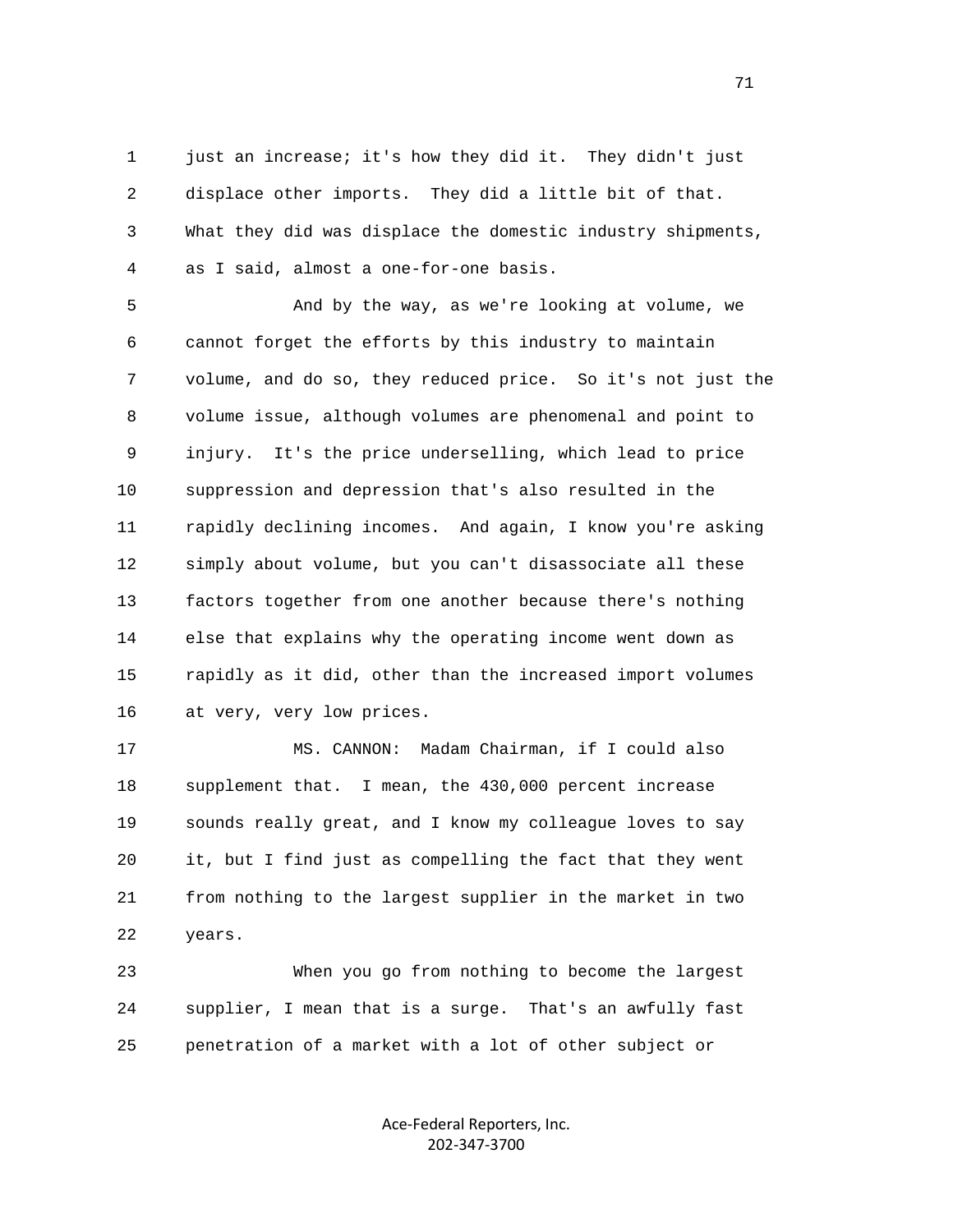1 non-subject sources competing as well, and the only way you 2 do that is by the low prices that they used here. So, that 3 phenomenon, to go from nothing to being the largest, single 4 supplier on a volume basis I think is a very compelling fact 5 for our case as well.

 6 MR. PRICE: Alan Price, Wiley Rein on Behalf of 7 Nucor.

 8 Each case is saegenerous. This is a period where 9 the industry is operating at low levels of capacity 10 utilization. This volume of imports with this level of 11 capacity utilization captured, and the imports captured 12 their share and entered the market solely by underselling 13 was devastating. This is a significant volume of imports.

 14 Volume of imports in each case can be very 15 different, depending on the economic circumstances. If 16 you're in a period of booming demand, the same volume of 17 imports might not be significant. In a period of limited 18 demand, while improving at a very low base, this volume of 19 imports was very significant and devastating to the 20 industry.

 21 CHAIRMAN BROADBENT: You know I was interested to 22 hear, and this is a little farther afield than some of the 23 things we look at, but on the Buy America restrictions that 24 none of the companies at this table talked to their 25 customers about this as an advantage of their product. I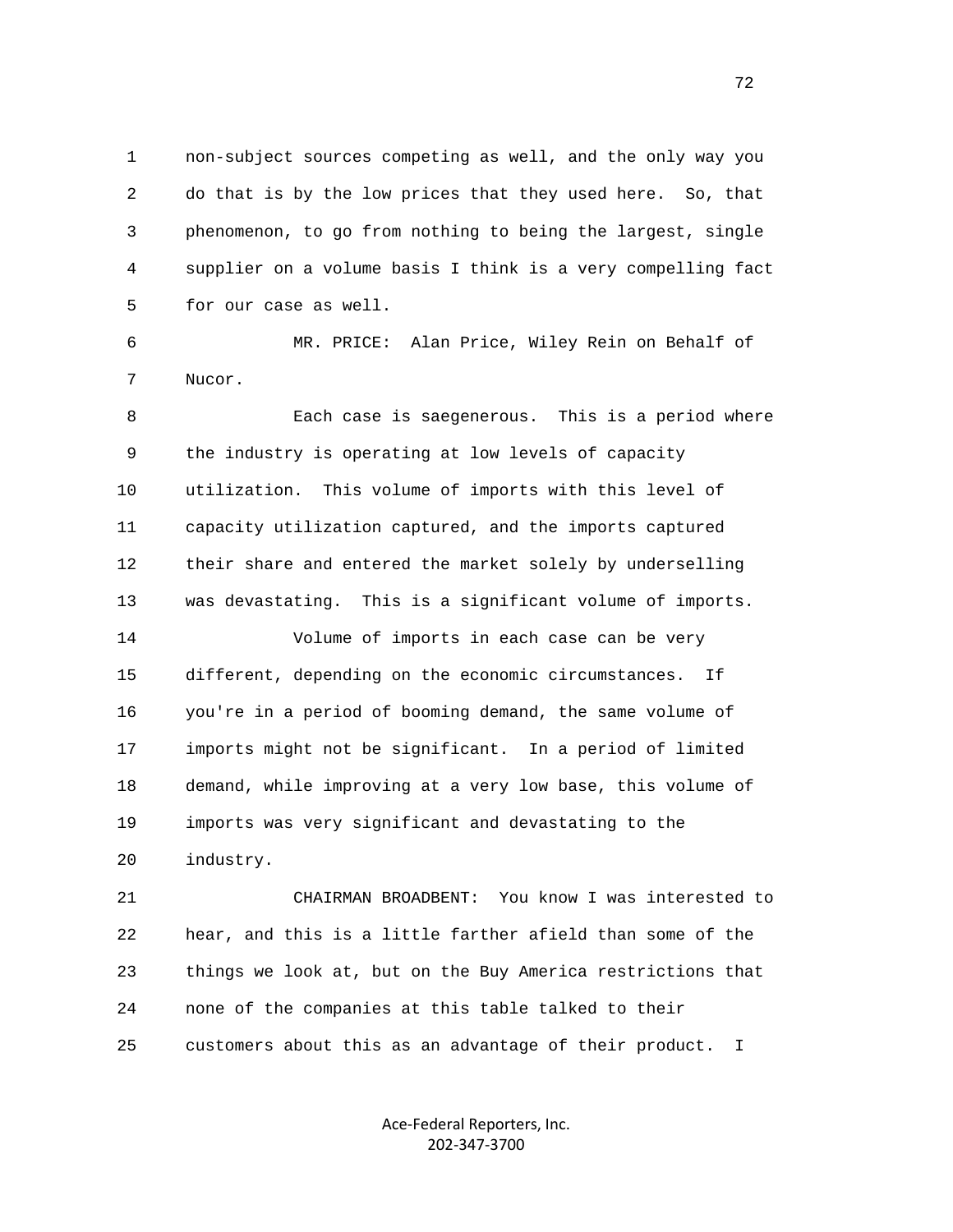1 mean isn't this something that you should be marketing,

 2 solving their concerns about getting cross-wise with the Buy 3 America restrictions you can assure them that they won't by 4 using your product? It was just interesting to me that no 5 one discusses this with customers.

 6 MR. NYSTROM: Eric Nystrom with Nucor. 7 You know, it's not that we don't necessarily 8 discuss it with the customer, but from their perspective 9 when they're buying raw materials for their business they're 10 not going to share with you when exactly they need it, and 11 they're not going to be willing to offer up premiums, per 12 say. So, it's not that we don't try to figure out what 13 percentage of their business is going to Buy America, but 14 it's very difficult to get hard and fast figures.

 15 And again, in our experience, as we mentioned 16 earlier, it does not appear that a lot of their volume is 17 going to be dedicated to "Buy America" type projects.

 18 MR. ROSENTHAL: One of the interesting things 19 since we represent a number of downstream wire industries, 20 they'll tell you that their Buy America percentages are 21 relatively small, and as a negotiating tactic they don't 22 want to tell their suppliers, well gee, I need this for a 23 Buy America project because they'll think, well gee, I can 24 expect to pay more. They'll just say I know you're 25 producing in the United States. I will buy your product if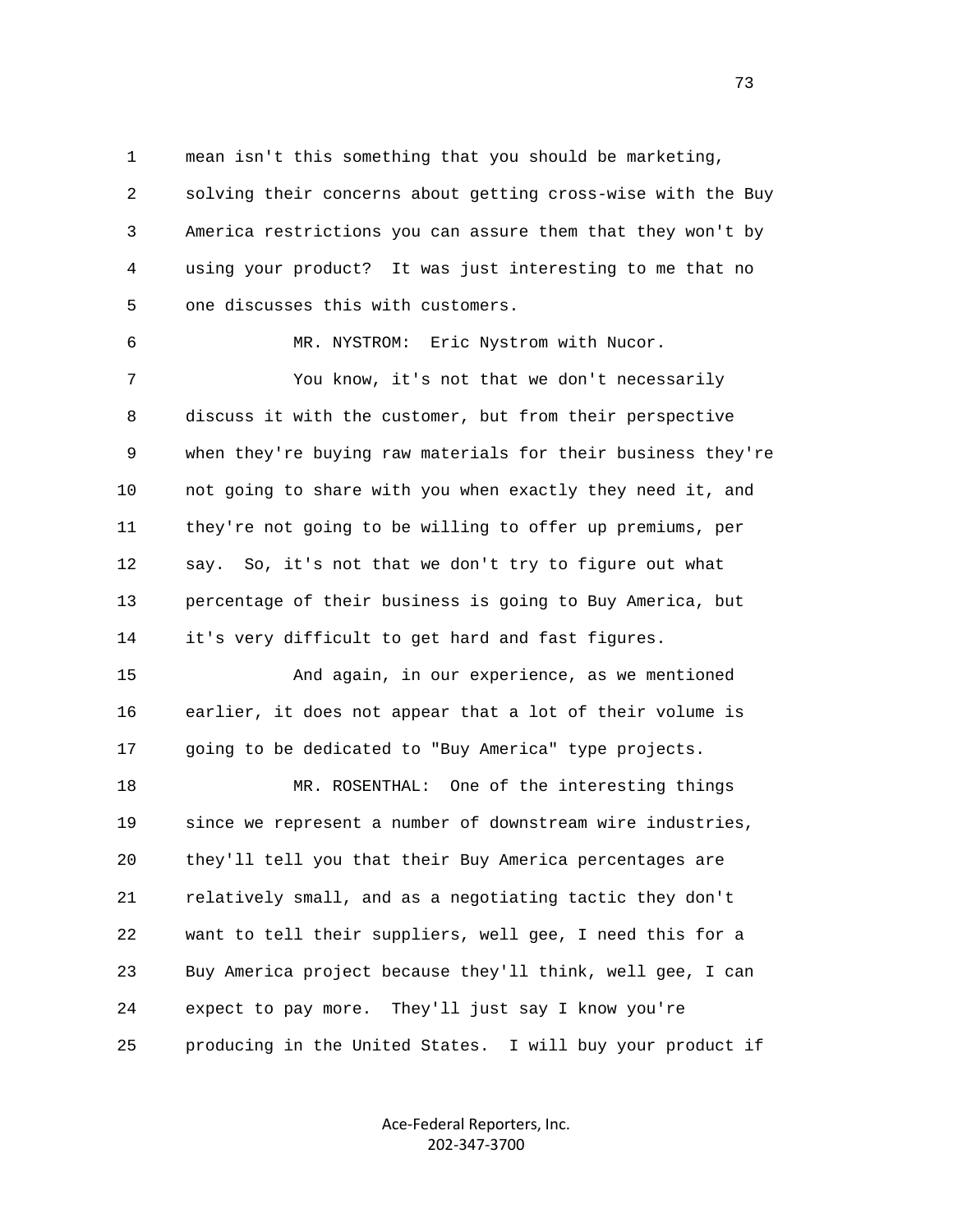1 it's at the right price. But we k now that, overall, the 2 percentage of sales that go into Buy America are relatively 3 small and it's, as these guys are back as an intermediate 4 product producer, they don't have a lot of visibility into 5 the exact number.

 6 MR. SANDERSON: James Sanderson, Georgetown. 7 One thing that we have done jointly, the 8 companies and the union, we have got together and we have 9 put "Made in USA" on the labels on every call that we ship 10 from our Georgetown plant, but we don't see any type of 11 increase in sales because of that.

12 MR. PRICE: Alan Price, Wiley Rein.

 13 The Commission explored this "Buy America" issue 14 and similar issues in the very recent rebar investigation 15 against Mexico and Turkey.

 16 I would say that "Buy America" is even less 17 important factor in this market. We don't think it's a 18 significant issue. Certainly, it is a small portion of the 19 market share. As Mr. Kierkvliet testified, it's a shrinking 20 portion of the market. And as you heard, the customers 21 don't say charge me a premium because this is a Buy America 22 project. They intentionally don't tell the industry that. 23 So, it's small. It's shrinking. And we don't know selling 24 into it. The customers don't say charge us more. So, at 25 the end of the day, it is not an insulating factor in terms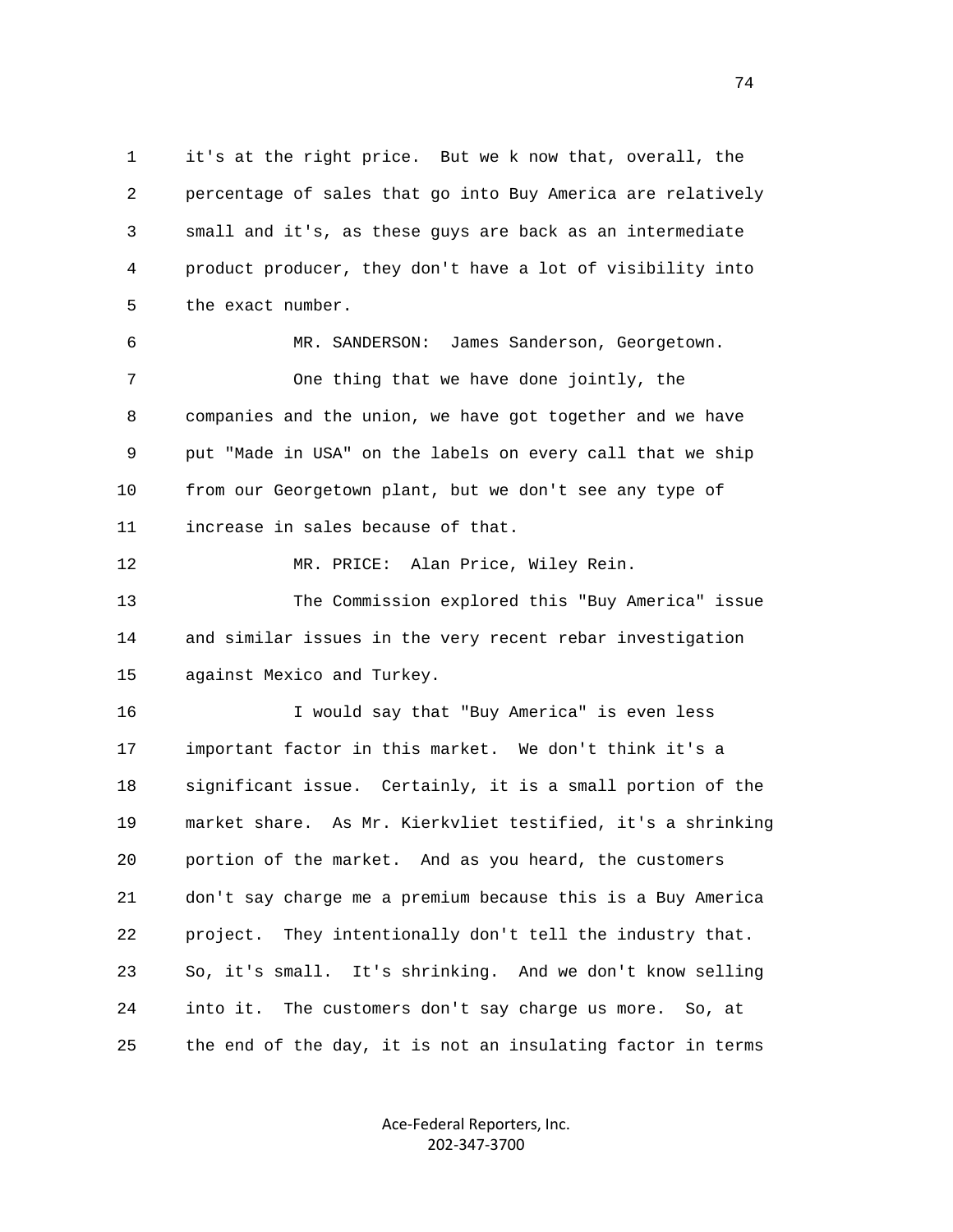1 of competition, certainly not on the price side and not much 2 on the volume side either.

 3 CHAIRMAN BROADBENT: Okay. 4 Mr. Sanderson, thanks for your statement. I 5 thought it was very well done. How would you compare the 6 experience of the steel workers producing wire rod during 7 the 2011 to 2013 period of the investigation as compared 8 with 2002 to 2004?

 9 MR. SANDERSON: We have found it very difficult. 10 We are up and down. We had an extended period of layoff at 11 our facility in the year of 2009 because of the imports that 12 we felt like was eating away out our job security. And we 13 are very much insecure in Georgetown right now because of 14 these influx of imports coming in from China. And if 15 something is not done, we don't know exactly how much longer 16 we're going to be able to survive, to be honest with you.

 17 CHAIRMAN BROADBENT: Okay. And what's going on 18 with wages at this point?

 19 MR. SANDERSON: Wages are stagnant. We had to 20 take a \$3 and something an hour wage cut in order to be able 21 to at least hold our own, and that's in addition to cutting 22 back a full shift, one in the rolling mill and one in the 23 steel-making end. So, we have taken a reduction in wages 24 and benefits in order to try to address these issues.

25 CHAIRMAN BROADBENT: Okay.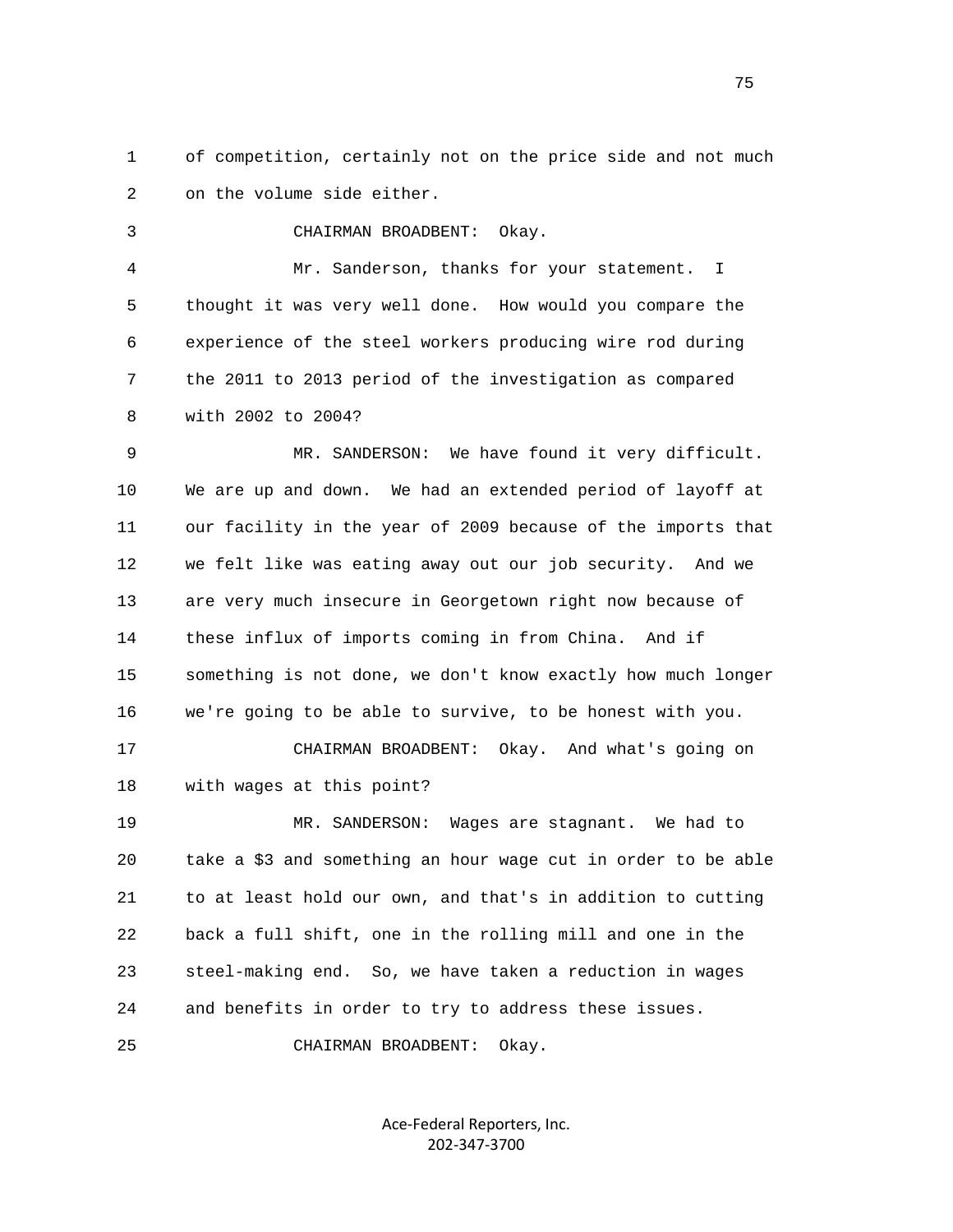1 Ms. Cannon, did U.S. prices for wire rod track 2 scrap during the period of investigation, the prices for 3 scrap?

 4 MS. CANNON: The Respondent's metal margin 5 analysis, I think, is what you're referring to, maybe, in 6 the scrap analysis where they're trying to compare scrap 7 with U.S. prices. And I'd like, actually, to ask my 8 colleague, Gina Beck, to address that more specifically.

 9 The one thing I would want to say from a legal 10 vantage is that you're not really looking just at one -- 11 that analysis looks at just one variable, which is a scrap 12 cost. And as you heard Mr. Kerkvliet testified, you really 13 have to look at the total cost for the industry when you're 14 trying to see how costs track prices. But let me turn to 15 Ms. Beck and ask her to address specifically the scrap issue 16 and the metal margin.

 17 CHAIRMAN BROADBENT: Okay, I don't have much time 18 on this, but go ahead.

 19 MS. BECK: Okay, this is Gina Beck from 20 Georgetown Economic Services.

21 1 If I could just briefly state that in response to 22 the Respondents' metal margin analysis, there are several 23 shortcomings, including the time period they picked. They 24 looked at one quarter; the first quarter of 2012 compared it 25 to fourth quarter or second quarter 2014. No mention of any

> Ace‐Federal Reporters, Inc. 202‐347‐3700

76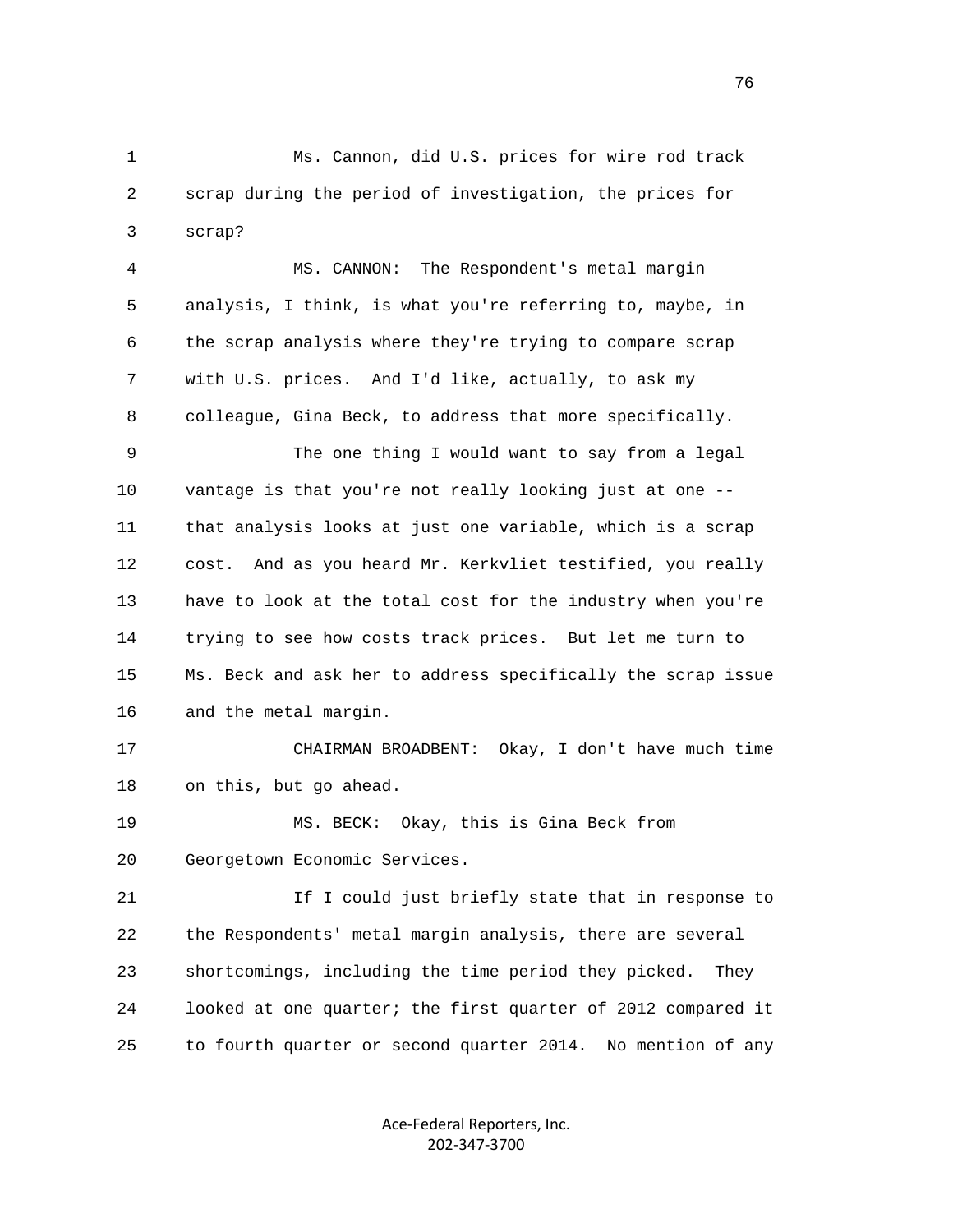1 quarters in between or on an annual basis.

| $\overline{2}$ | If you actually look, on a quarterly basis, using            |
|----------------|--------------------------------------------------------------|
| 3              | their own data, which is presented in their Exhibit 5, you   |
| 4              | will see from the second quarter 2013 to second quarter 2014 |
| 5              | the metal margin going down every single quarter. If you     |
| 6              | look at it on an annual basis, from 2012 to 2013 al declines |
| 7              | and further declines in 2014. Their analysis completely      |
| 8              | ignores other costs.                                         |
| 9              | And if you look at the metal margin from 2012 to             |
| 10             | first quarter 2014, the cost of which the metal margin it's  |
| 11             | quite actually increased, whereas all other costs --         |
| 12             | CHAIRMAN BROADBENT: Thank you very much.                     |
| 13             | Commission Pinkert.                                          |
| 14             | VICE CHAIRMAN PINKERT: Thank you, Madame                     |
| 15             | Chairman. And I'd like to thank this panel for being here    |
| 16             | today to help us understand these issues.                    |
| 17             | I want to begin with a question for the domestic             |
| 18             | producers on the panel. To what extent are you competing     |
| 19             | with your customers for sale of the end use products         |
| 20             | produced by your customers?                                  |
| 21             | MR. BRACHBILL: Mark Brachbill, with Keystone                 |
| 22             | Consolidate.                                                 |
| 23             | We compete with our downstream. We sell rod and              |
| 24             | then turn around and compete with our downstream customers   |
| 25             | to the tune of 200,000 tons a year in varying products from  |
|                |                                                              |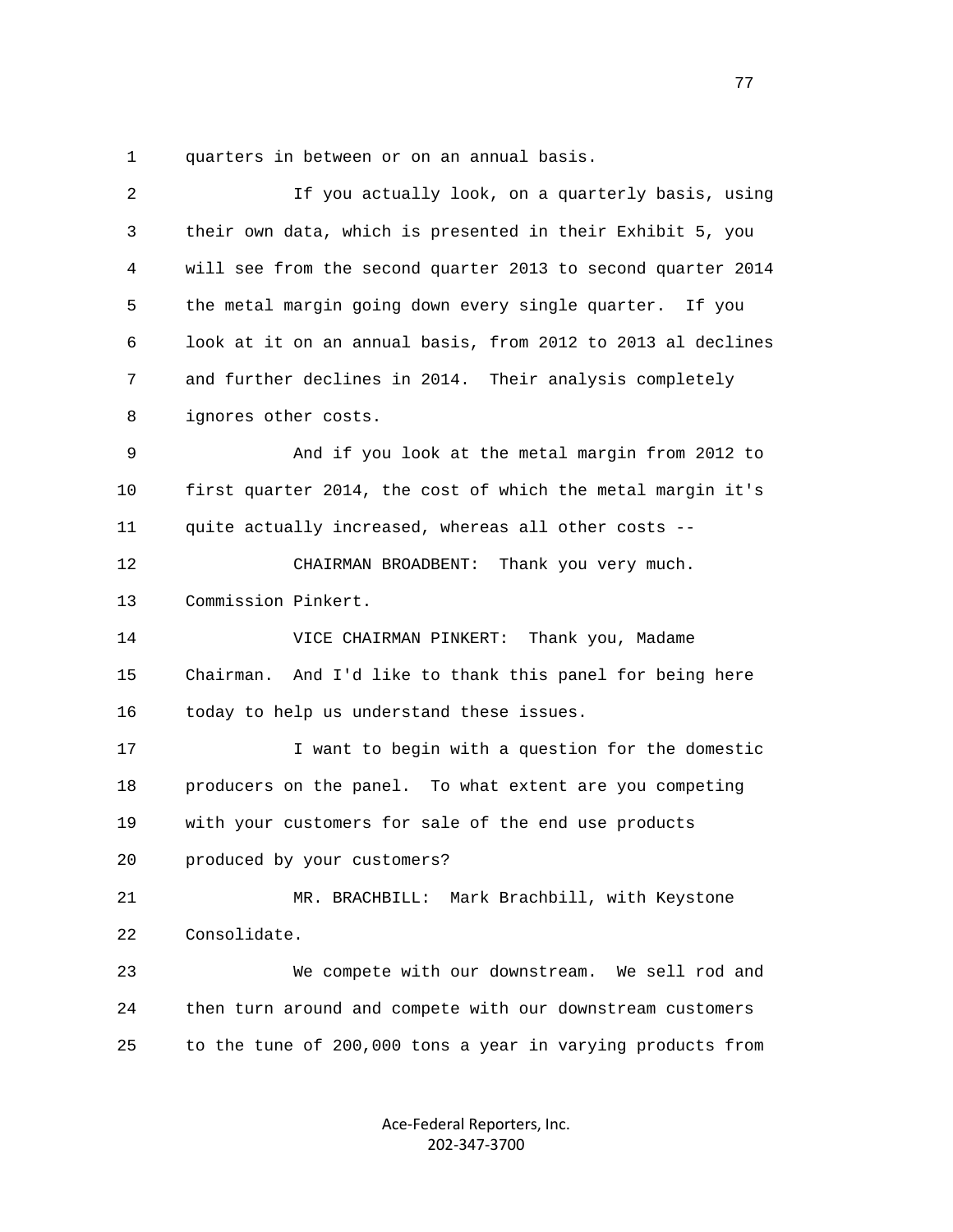1 industrial wire, wire products, and mesh products.

| 2  | MR. KERKVLIET: This is Jim Kerkvliet from                     |
|----|---------------------------------------------------------------|
| 3  | We compete with our external customers, I think is<br>Gerdau. |
| 4  | the terminology in the filing as merchant customers. Our      |
| 5  | downstream piece is a very small piece of our overall         |
| 6  | business portfolio, but we compete with them head-to-head,    |
| 7  | and we compete with them based upon the same asset cost or    |
| 8  | purchase cost that they have, based upon the imported         |
| 9  | material that's coming in. So, we have to compete based       |
| 10 | upon what they're buying -- with our downstream from what     |
| 11 | they're buying fro imports coming in from China. So, it's a   |
| 12 | level playing field across the board.                         |
| 13 | MR. ASHBY: Steve Ashby from Evraz.                            |
| 14 | We don't have any downstream operations, so                   |
| 15 | everything we sell is right to market.                        |
| 16 | MR. BRACHBILL: Mark Brachbill of Keystone                     |
| 17 | Consolidated.                                                 |
| 18 | Just to follow up, we've seen similar margin                  |
| 19 | compressions in the downstream products as we've experienced  |
| 20 | in wire rod because of the import costs from wire rod in      |
| 21 | China.                                                        |
| 22 | Eric Nystrom from Nucor.<br>MR. NYSTROM:                      |
| 23 | We do have some downstream processing.<br>It is a             |
| 24 | fairly small percentage at Nucor, so we will compete to some  |
| 25 | degree with the customers. The vast majority of the           |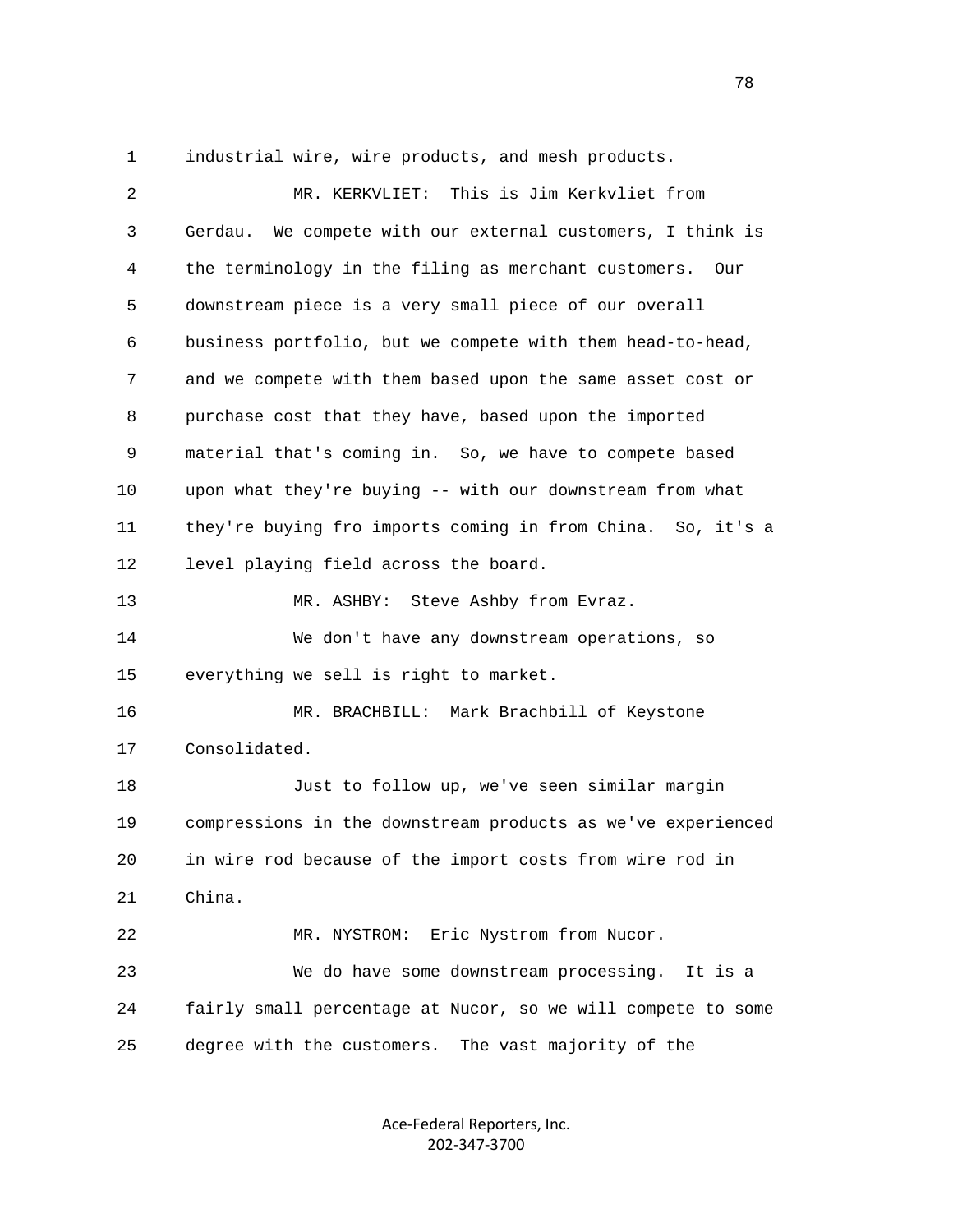1 business we do not. And what's also important to remember 2 is, again, we're having to make sure those downstream 3 operations are able to compete effectively in the market and 4 our transfer of pricing between our wire rod to those 5 customers has to match market pricing as well. So, those 6 downstream products are directly affected by the price of 7 cheap imports.

 8 MR. FULLER: Dan Fuller, Arcelor Mittal. 9 Today we do not have any downstream, but during 10 the POI we did have a very small downstream account, very 11 small volume.

 12 MR. ROSENTHAL: Vice Chairman Pinkert, I think 13 it's important to note that the amount of captive 14 consumption or in turn, downstream competition is relatively 15 small, and the vast of majority of sales in this industry 16 are in the merchant market.

 17 VICE CHAIRMAN PINKERT: I though you would try to 18 put in context for us, and I want to ask you an additional 19 contextual question. To what extent does this competition, 20 albeit limited competition, with the customers affect the 21 customer's desire to purchase from other sources than 22 domestic producers? 23 MR. ROSENTHAL: I will tell you since I represent

 24 folks on both ends of this. They don't care. They want to 25 get -- the downstream customers want to get the cheapest

> Ace‐Federal Reporters, Inc. 202‐347‐3700

79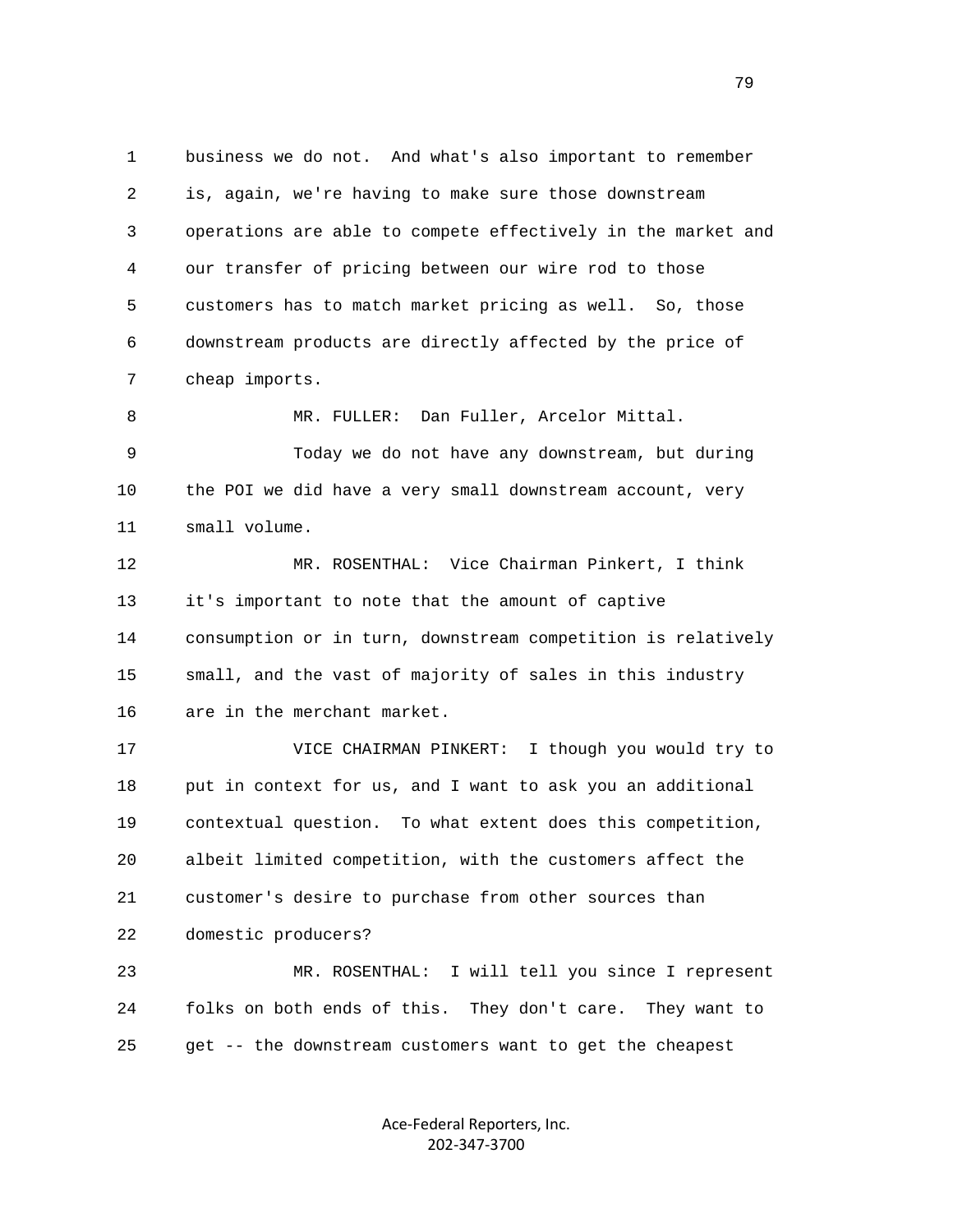1 wire rod from whomever they can get it. And I've heard this 2 from my colleagues or clients sitting at this table, and 3 I've heard it from the downstream wire producers, and it's 4 not I don't want to buy from them because they're my 5 competitors. Many say I don't want to buy from them because 6 they cost more than what I can get in China. They're very 7 honest about it, and I love them anyway.

 8 VICE CHAIRMAN PINKERT: Got to love your 9 purchasers, right? Mr. Price?

 10 MR. PRICE: One of the things we do in our brief 11 is actually we document the overlap in customers in our 12 brief. And you'll see, if you look at the top Chinese 13 customers, they're all purchasers of the domestic industry, 14 so there's no difference in product from what you see has 15 been shipped as prices of Chinese rod goes lower and lower 16 and lower they ship more and more volume to underselling 17 Chinese rod. And we show it in very specific account bases. 18 So, what you have is a classic story of underselling wire 19 rod just capturing sales, sales directly at the expense of 20 the domestic industry.

 21 And it's all driven by what they keep on telling 22 you, and it's pretty straightforward in this record. It's 23 price, price, price, not Alan Price or Alayna Price, my 24 daughter. It's because of the lower import prices.

25 VICE CHAIRMAN PINKERT: Thank you. Let's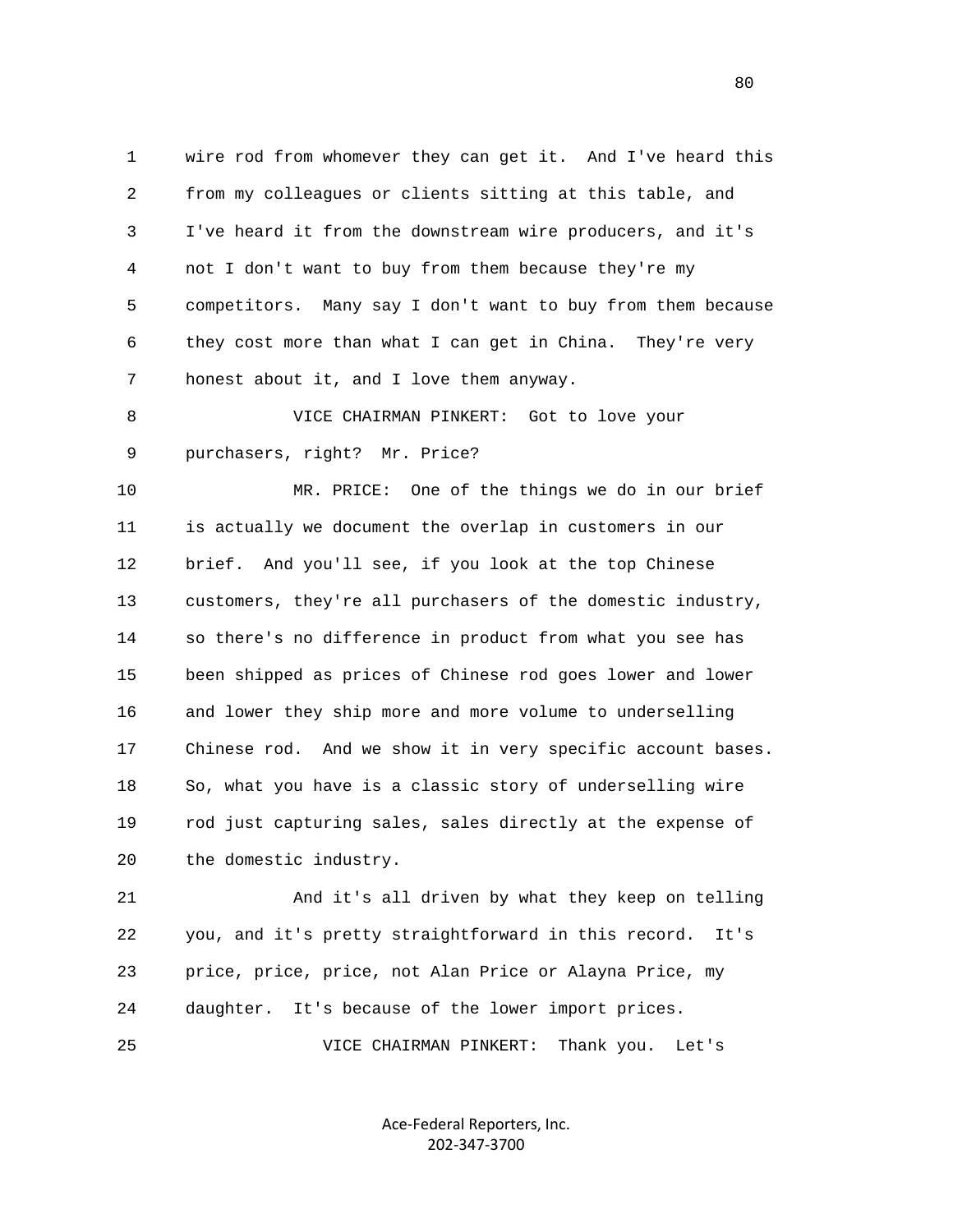1 stick with the purchasers for a moment, and as you know, a 2 number of purchasers reported experiencing significant 3 supply constraints, and eight reported being refused, 4 declined or unable to make purchases from domestic 5 producers. 6 Do purchasers need an import supply from China 7 in order to deal with the supply constraint? 8 MR. ROSENTHAL: I'd like for each of the 9 companies to respond to this, but I believe that having seen 10 what you're referring to, I don't believe those are accurate 11 representations as to what's been happening in the 12 marketplace during this Period of Investigation, because 13 there's been ample supply. 14 I think there's been a lot more that's gone on 15 then has been reported, so I'd like the actual industry 16 members who dealt with the purchasers to tell you what their 17 experience has been please. 18 MR. BRACHBILL: This is Mark Brachbill from 19 Keystone Consolidated. Other than credit issues, we have 20 not refused any orders in the last three to four years, for 21 any other purpose than selling price and margin. 22 MR. FULLER: Dan Fuller with ArcelorMittal. 23 Again, the industry's running at 67-1/2 percent capacity 24 utilization. So from a total volume perspective we can -- 25 the entire domestic industry can meet the volume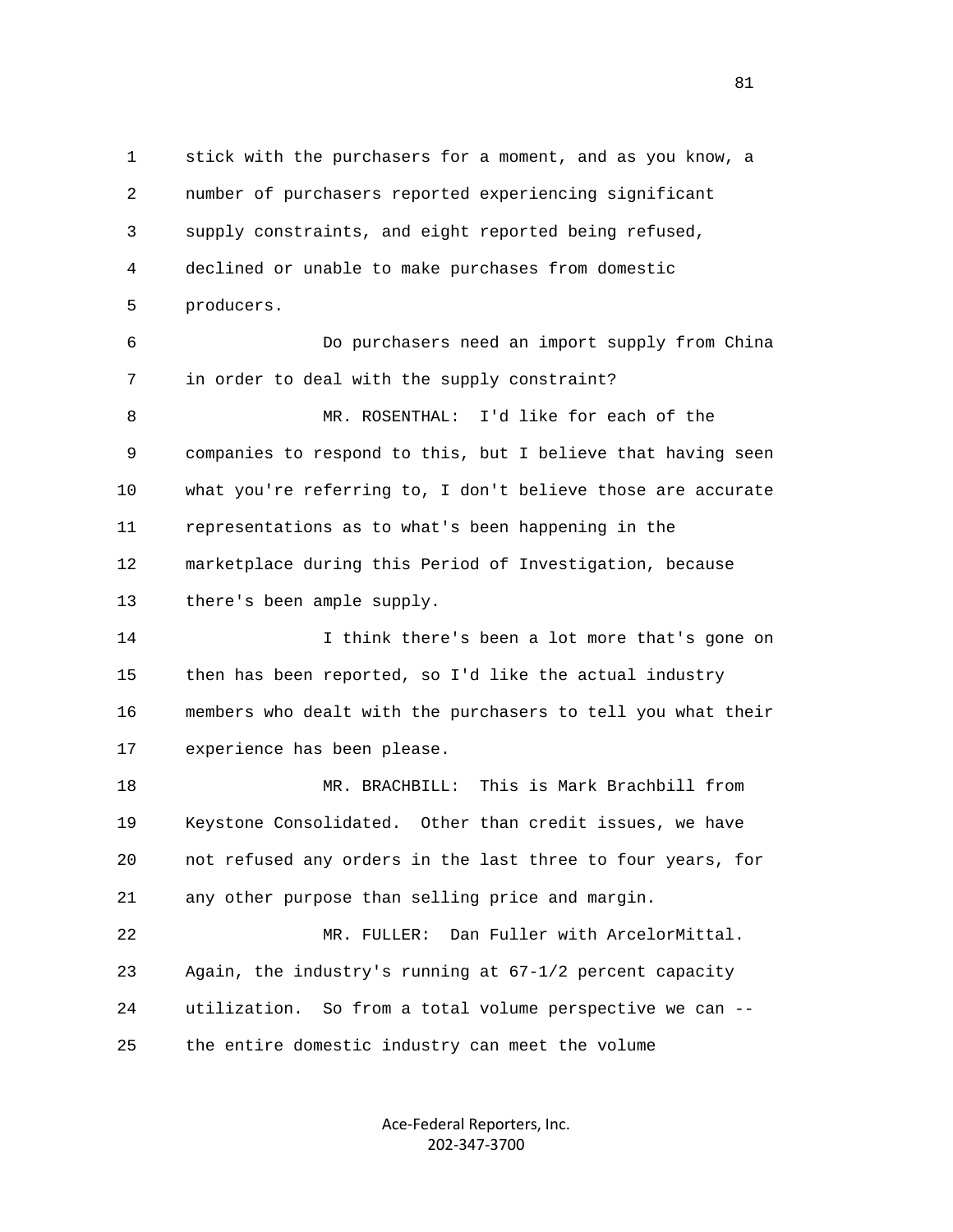1 requirements. As far as the quality and grades,

 2 ArcelorMittal Georgetown can make everything that's come in 3 from China. But no different than we cannot meet their 4 pricing level. 5 MR. ROSENTHAL: Have you refused to supply 6 anybody because of capacity constraints? I think that's the 7 important thing. 8 MR. FULLER: No, no. No refusal to supply. 9 MR. ASHBY: Steve Ashby from Evraz. I'd like 10 to be here to tell you that we're going to have a couple of 11 shifts at our rod mill, but today I can't do that. We 12 haven't turned down any orders at all from any customers, 13 unless we happen to be competing with China for a particular 14 job with a customer. 15 And in those cases, sometimes I don't even get 16 a chance to compete, because their prices are so low. So in 17 those cases, yes we have had -- we don't even get the 18 opportunity to bid those jobs because of the low, low 19 cheap-priced Chinese steel that's coming into our country. 20 MR. NYSTROM: Eric Nystrom from Nucor, and you

 21 know at some point, decisions have been made not to match a 22 competitive Chinese import prices. But since 2011, Nucor 23 has always had wire rod capacity in the United States to 24 supply in any request. It just may not have been locally at 25 a particular price, as requested.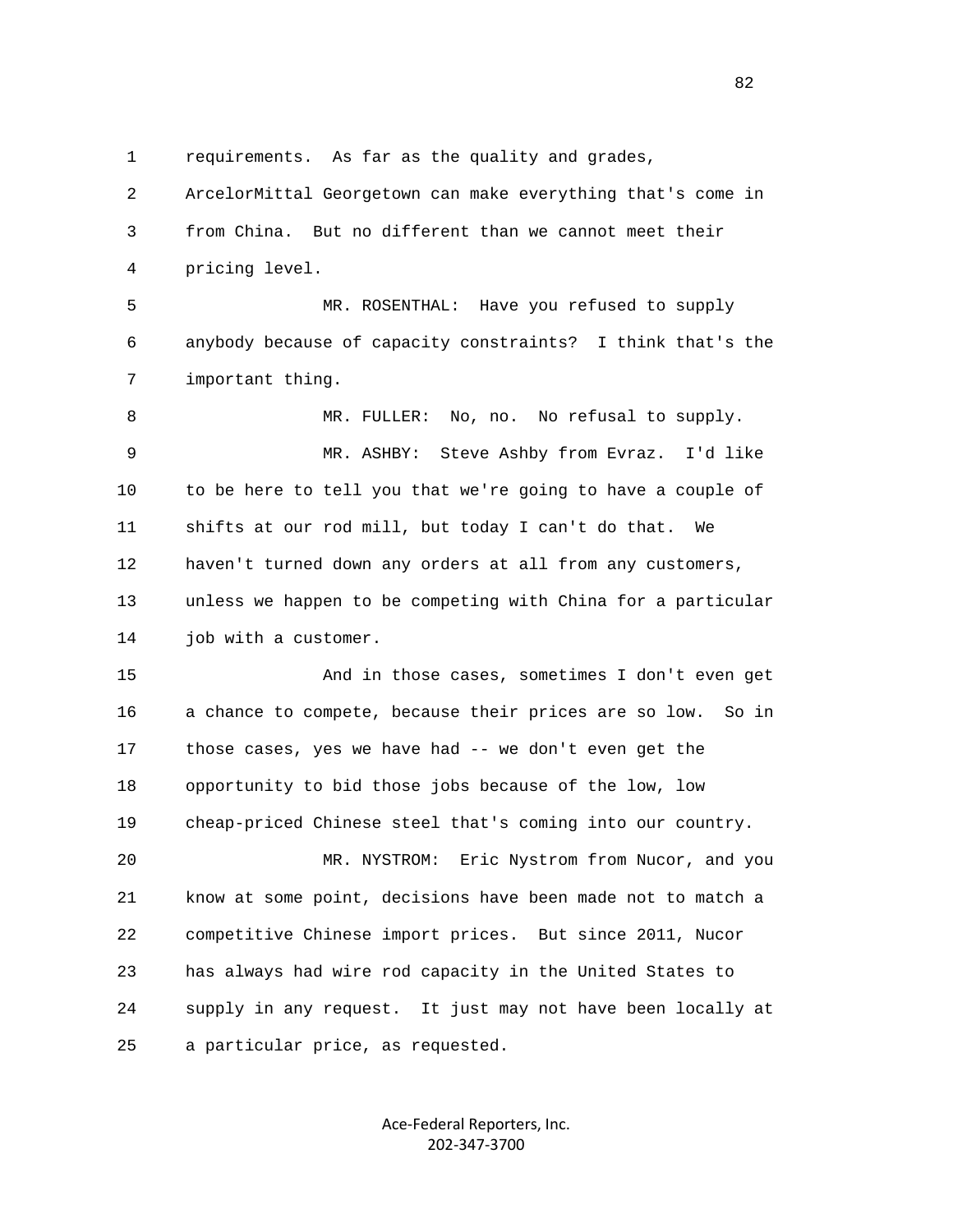1 MR. KERKVLIET: This is Jim Kerkvliet from 2 Gerdau. Echoing the comments from my peers on the panel, 3 basis availability, Gerdau has not turned down any 4 opportunity. Basis price, there have been occasions where 5 we have elected not to meet the offer at hand because it was 6 below our cost. 7 During the Period of Review, we went through 8 an implementation of SAP, and even during the implementation 9 of SAP, we made arrangements with customers to make sure 10 that they were fully covered, that we did not have any 11 supply interruptions with any customers. 12 So the statement that the Respondents are 13 seeing, that we have not been able to supply our customer 14 base in the North American market, is simply not true. 15 VICE CHAIRMAN PINKERT: Okay. So now we have 16 a conflict in the evidence. Is there something that counsel 17 can do in post-hearing, to look at those eight purchasers, 18 and tell us what's wrong with their answers to those 19 questions? 20 MR. PRICE: Yeah, we will -- Alan Price, Wiley 21 Rein. We will be happy to address those in the post-hearing 22 brief. I will echo one thing Mr. Rosenthal said, that in 23 certain cases we looked at some of those, and it was almost 24 -- it appeared to be cut and paste from periods long ago and

25 far away in some of those statements, that things are just

Ace‐Federal Reporters, Inc. 202‐347‐3700

<u>83</u>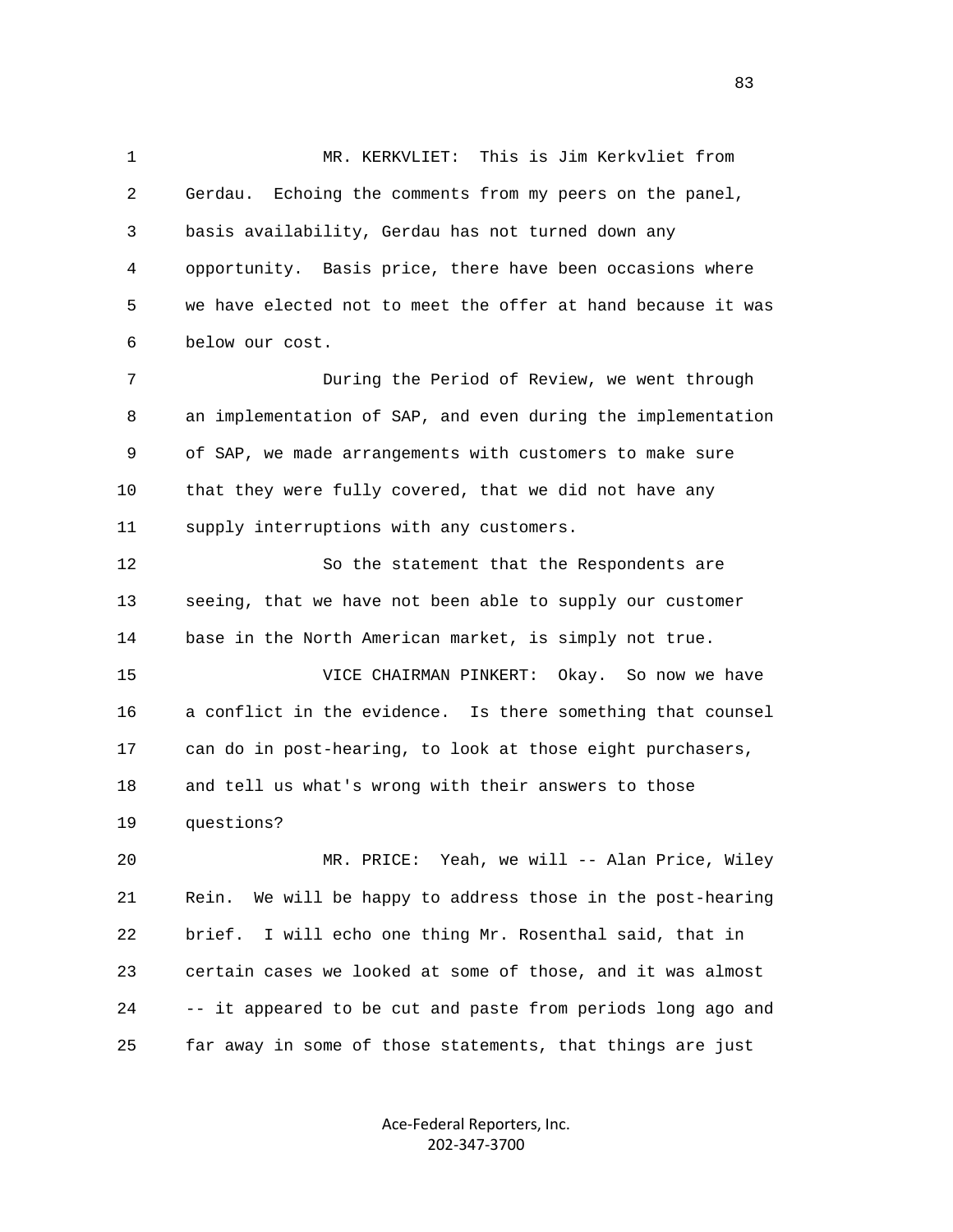1 not -- don't make any sense.

| $\overline{2}$ | And I'll add one other thing to that, which is               |
|----------------|--------------------------------------------------------------|
| 3              | as we -- as we looked at wire rod cases, there have been     |
| 4              | periods where there have been bills shut down for labor      |
| 5              | disputes and issues along those lines a long time ago, and   |
| 6              | the customers were banging down the doors here, saying we    |
| 7              | couldn't get it because of price, okay. We couldn't get it   |
| 8              | because of availability. We couldn't get it because of       |
| 9              | availability issues.                                         |
| 10             | You know, you might point to hey, there was a                |
| 11             | one week blip because of a furnace somewhere or something    |
| 12             | like that. This is not this record. This is not this time    |
| 13             | period. We don't have customers knocking down the door       |
| 14             | here, saying "My God, we're going to be out of business      |
| 15             | because there's just no available capacity." There's tons    |
| 16             | of capacity here.                                            |
| 17             | MR. ROSENTHAL: We'll do our best to parse                    |
| 18             | through that. Some of this obviously is proprietary, so      |
| 19             | we're constrained. But I would have believed some of those   |
| 20             | statements in 2004. I can't believe those in 2014.           |
| 21             | VICE CHAIRMAN PINKERT: Thank you very much.                  |
| 22             | Thank you, Madam Chairman.                                   |
| 23             | Commissioner Williamson.<br>CHAIRMAN BROADBENT:              |
| 24             | Okay, thank you.<br>COMMISSIONER WILLIAMSON:<br>I            |
| 25             | also want to thank the witnesses for their testimony.<br>Mr. |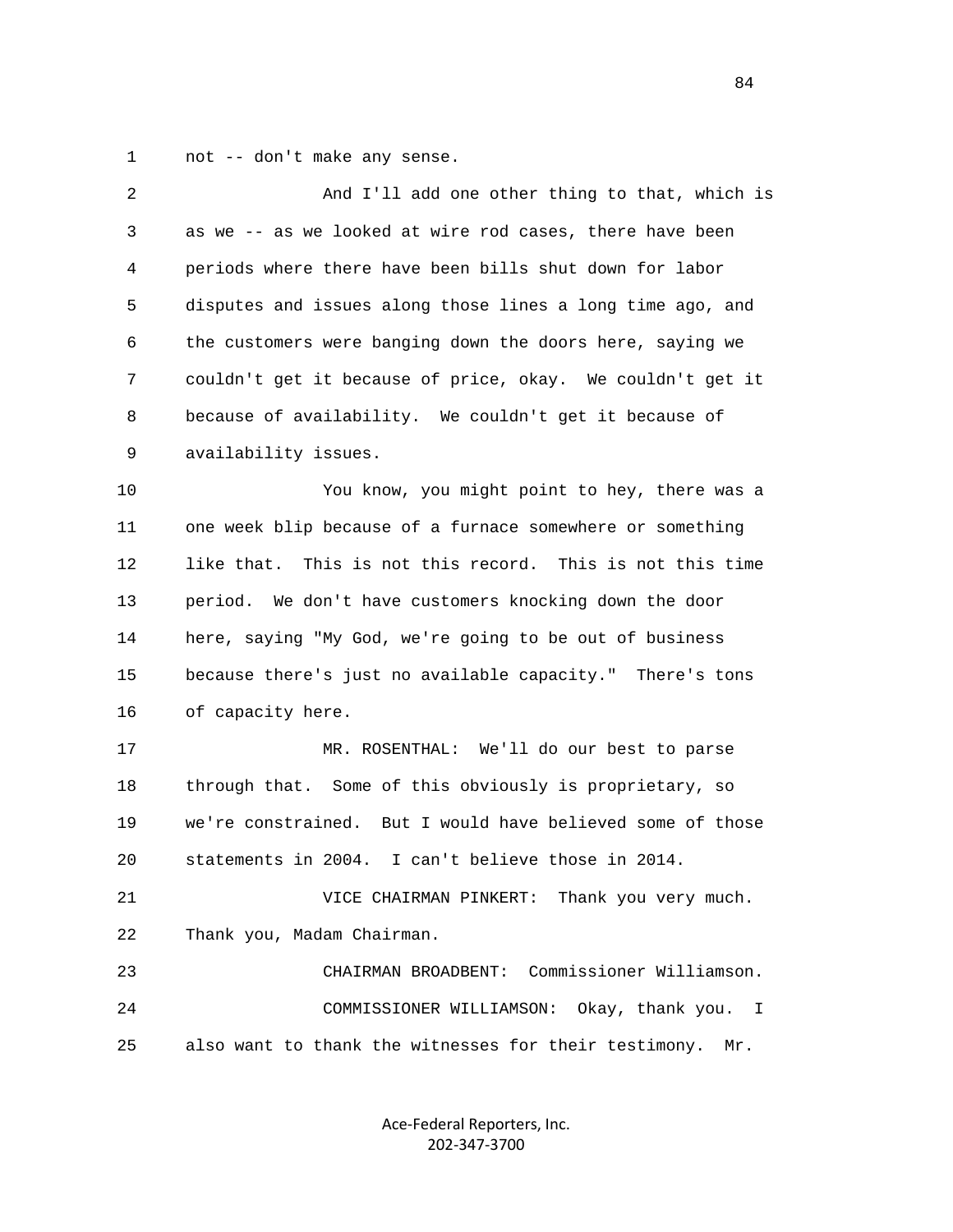1 Sanderson, do the employees of any of the UAW wire rod -- at 2 any of the UAW wire rod companies have profit-sharing 3 arrangements? 4 MR. SANDERSON: We have gain sharing at our 5 facility, and right now it currently isn't doing what we 6 think it should be doing, because we don't have the 7 production that we need in order to sustain gain-sharing. 8 COMMISSIONER WILLIAMSON: How is gain-sharing 9 different from profit-sharing? 10 MR. SANDERSON: You've got different factors 11 that make up the gain-sharing, other than just the financial 12 EBITDA of a plant. 13 COMMISSIONER WILLIAMSON: Okay. So this is a 14 broader -- 15 MR. SANDERSON: Different factors, exactly. 16 COMMISSIONER WILLIAMSON: Good, okay. Thank 17 you. 18 MR. KERKVLIET: Commissioner, this is Jim 19 Kerkvliet from Gerdau. At our facility in Beaumont, they 20 have what's called Partners in Performance, and it's based 21 upon certain factors, on productivity, etcetera. But 22 there's also a piece that's based upon profitability, the 23 EBITDA from the mill. 24 So there is a piece about if we're not making 25 money, a piece of the variable compensation, which is the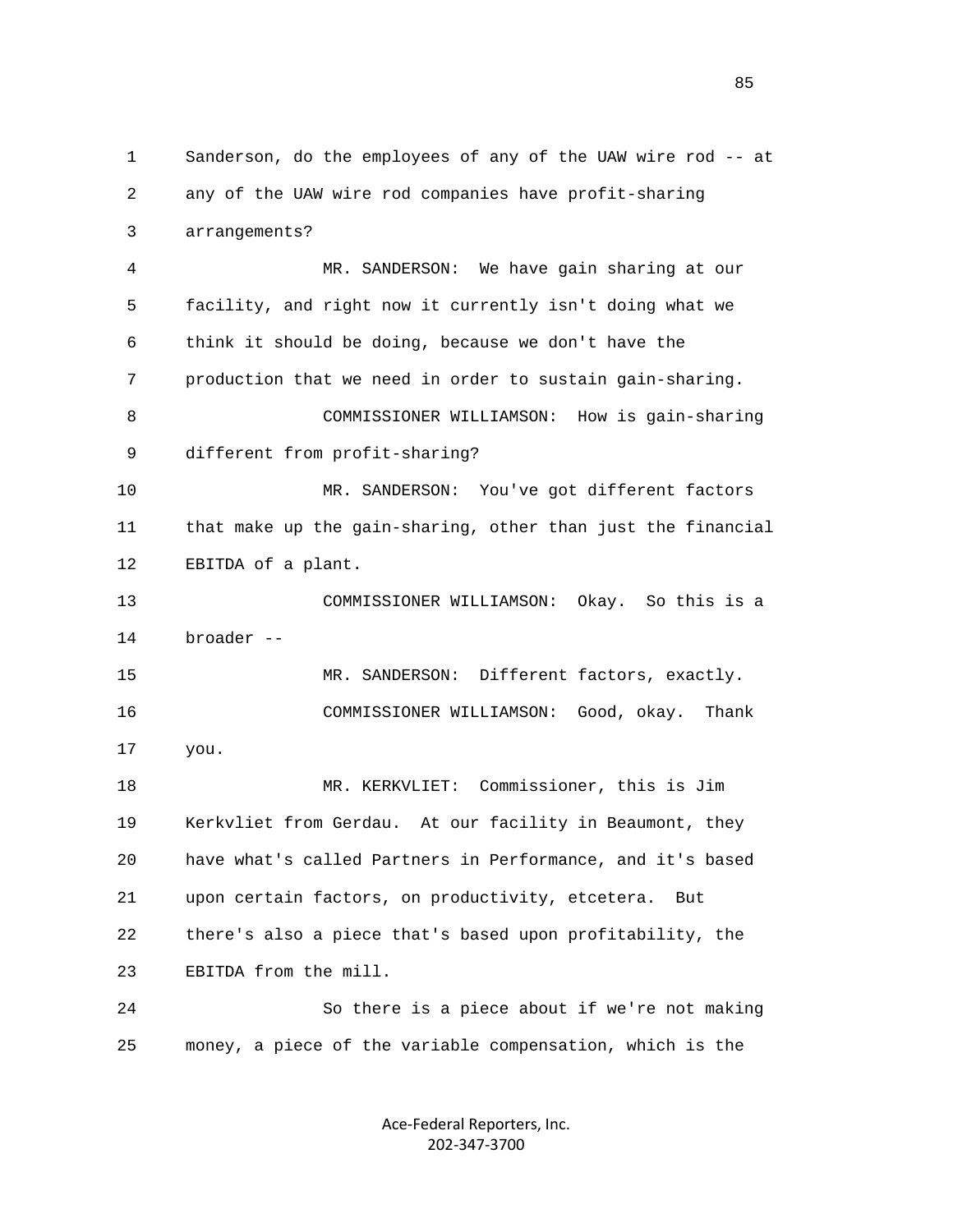1 case today, goes to zero.

| 2  | COMMISSIONER WILLIAMSON: Okay, thank you.                      |
|----|----------------------------------------------------------------|
| 3  | Also, Mr. Sanderson, when are the collective bargaining        |
| 4  | agreements up for renewal at the UAW wire rod companies?       |
| 5  | MR. SANDERSON: We have a master agreement                      |
| 6  | coming up next year, and September of 2015 is when it          |
| 7  | expires. We'll probably start some time in the period of       |
| 8  | June of 2015 negotiating the contracts.                        |
| 9  | COMMISSIONER WILLIAMSON: Okay, thank you.<br>$\mathbb{I}$      |
| 10 | wondered about that. There's a question I have here by         |
| 11 | recent history -- if you look at the recent history of the     |
| 12 | imports from China, and Mr. Neeley made reference to this,     |
| 13 | you know, there were imports 2005, 2006 and there were --      |
| 14 | from China and they were substantial. Yet imports were very    |
| 15 | minor in 2011 and then we had this surge in 2012 and '13.      |
| 16 | What explains this up and down trend of                        |
| 17 | imports from China over the last ten years? We often have      |
| 18 | Respondents coming in and talking about we've been a stable,   |
| 19 | steady supplier to the U.S. market. This doesn't seem to be    |
| 20 | the case.                                                      |
| 21 | I cannot explain the Chinese<br>MR. ROSENTHAL:                 |
| 22 | behavior.<br>It's not exactly economically rational.<br>But we |
| 23 | know they have a tremendous amount of excess capacity and      |
| 24 | have been building up to irrational levels over the last few   |
| 25 | We could spend a lot of time talking about the 2004,<br>years. |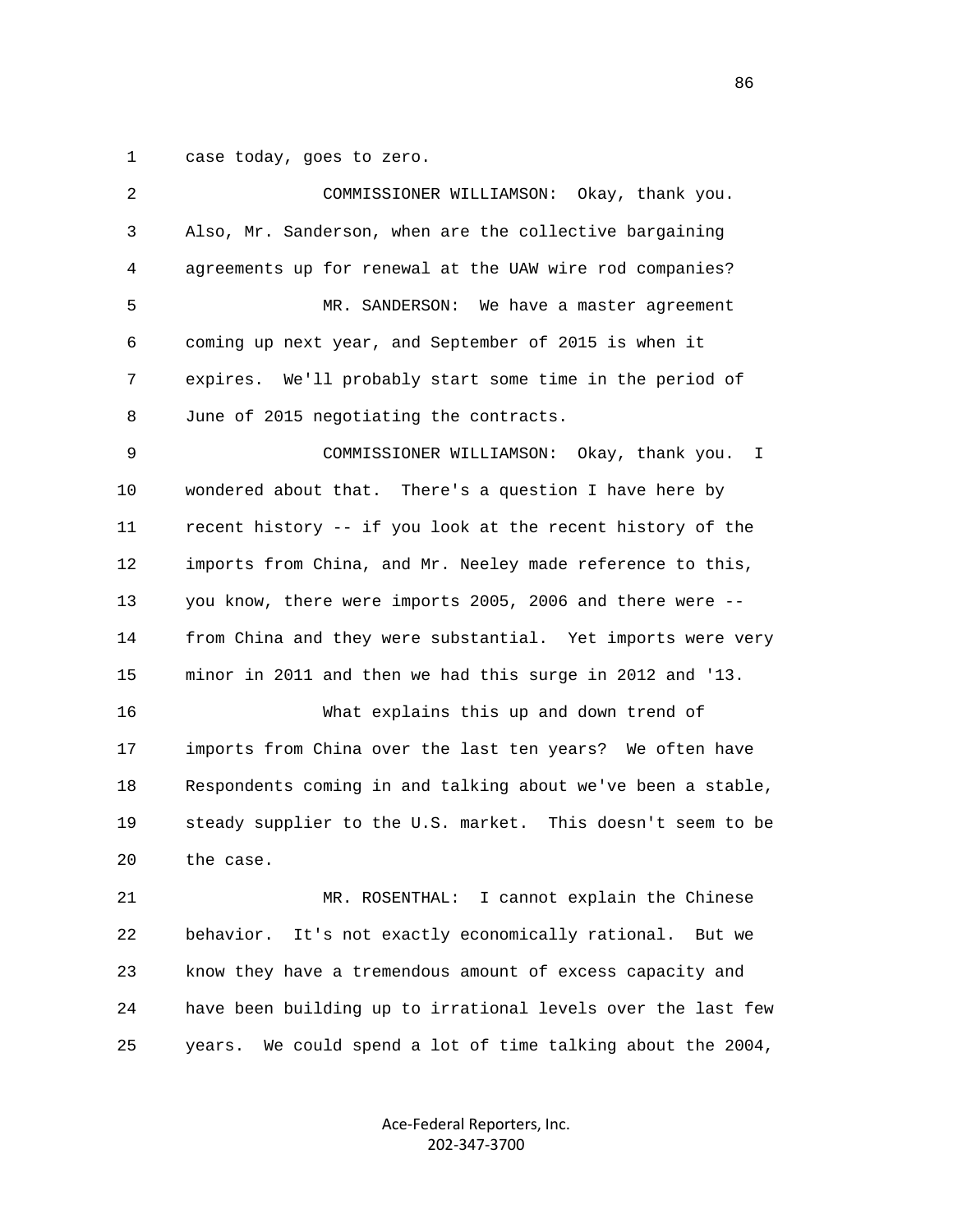1 2005, 2006 period. I don't think it's really productive, 2 because it's a totally different set of facts in those 3 cases. 4 But I'd be happy to do that, including 5 explaining why the Commission's decision was wrong at that 6 time period. 7 (Laughter.) 8 COMMISSIONER WILLIAMSON: You don't have to do 9 that now. 10 MR. ROSENTHAL: But I figured we could wait 11 for another time. In any event, the record now is what 12 matters. The record in the last few years is what matters, 13 and the behavior, the capacity, the pricing in the last 14 three years has been devastating. Whether it wasn't 15 devastating before because we were coming out of that period 16 of constraints on domestic supply and a booming economy, is 17 something else again. Looking at the facts of this record 18 is what you need to do. 19 COMMISSIONER WILLIAMSON: I understand that. 20 But sometimes understanding the dynamic of what was going 21 on, just well helps you. 22 MR. ROSENTHAL: I will say it was a totally 23 different situation. There were shortages. There was a 24 booming demand at that earlier time period. There was one 25 phenomenon, which I think the Commission missed totally at

> Ace‐Federal Reporters, Inc. 202‐347‐3700

87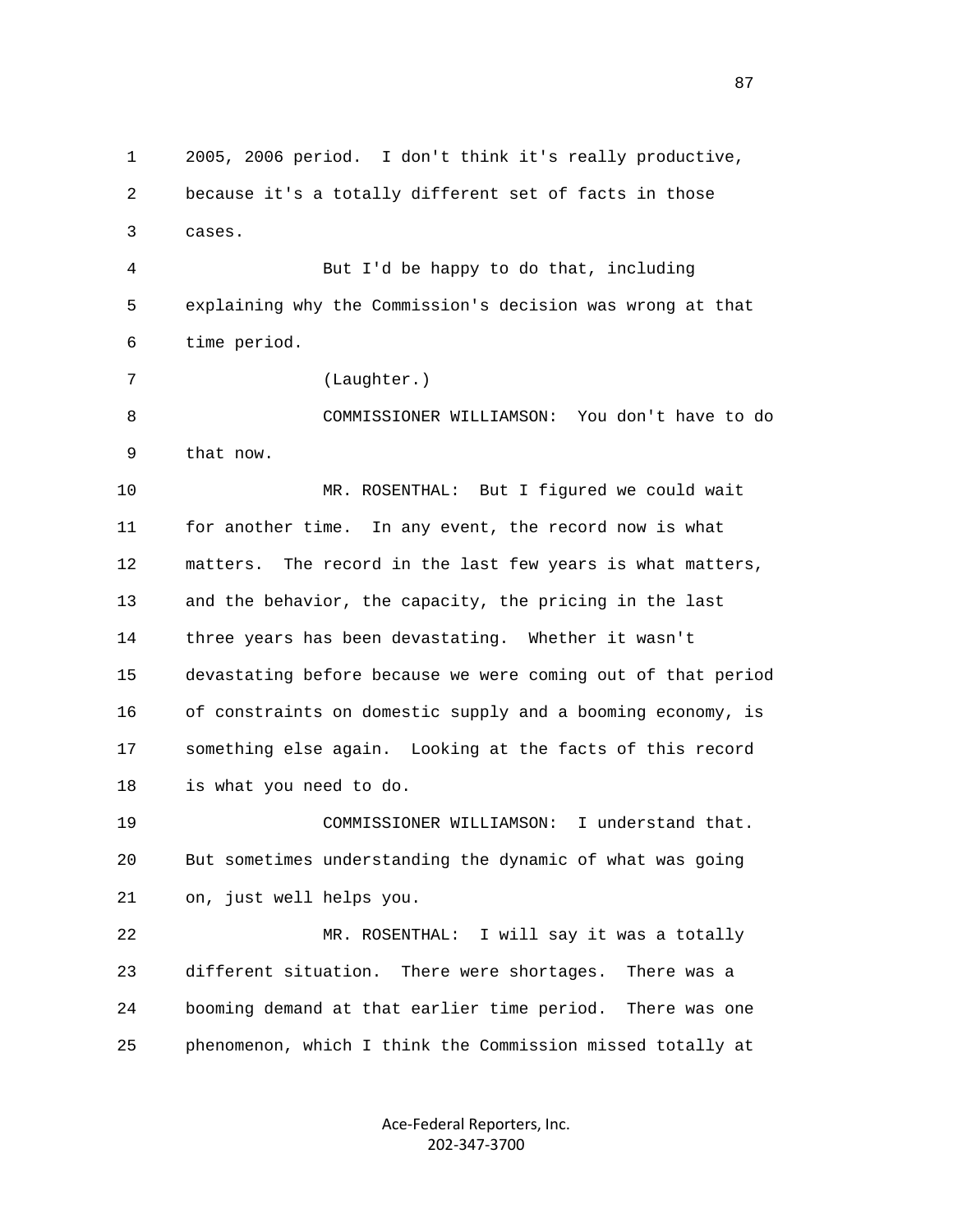1 the time, was when the Chinese increased dramatically, 2 because of their supply constraints back in those days. 3 They pumped in a tremendous amount of 4 inventory which overhung the market in 2005. That is what 5 honestly hurt the domestic industry the most, because of the 6 previously-supplied product. The Commission didn't really 7 focus on that unfortunately. 8 We have that problem now. Fortunately, it's 9 not as bad as it was before, but it is a major factor in our 10 critical circumstance analysis, and I hope you will focus on 11 that in the current time period. Mr. Price wanted to add 12 something. 13 COMMISSIONER WILLIAMSON: Okay. 14 MR. PRICE: Alan Price, and I have an exhibit 15 here. We were not part of the 2005 case. It was part of my 16 hiatus from wire rod, part of my hiatus from wire rod cases. 17 But we're handing something out to you now, Wiley Rein 18 Exhibit 1. You know, the Commission -- there were some vast 19 differences in circumstances, huge demand explosion, and you 20 had imports coming in. 21 Import prices increasing sharply, domestic 22 prices increasing sharply. There were labor situations in 23 2004, which led to a whole variety of issues, unique set of 24 facts. We could talk about that. But one of the things 25 that happened, and you've got to remember when we talked

> Ace‐Federal Reporters, Inc. 202‐347‐3700

en and the state of the state of the state of the state of the state of the state of the state of the state of the state of the state of the state of the state of the state of the state of the state of the state of the sta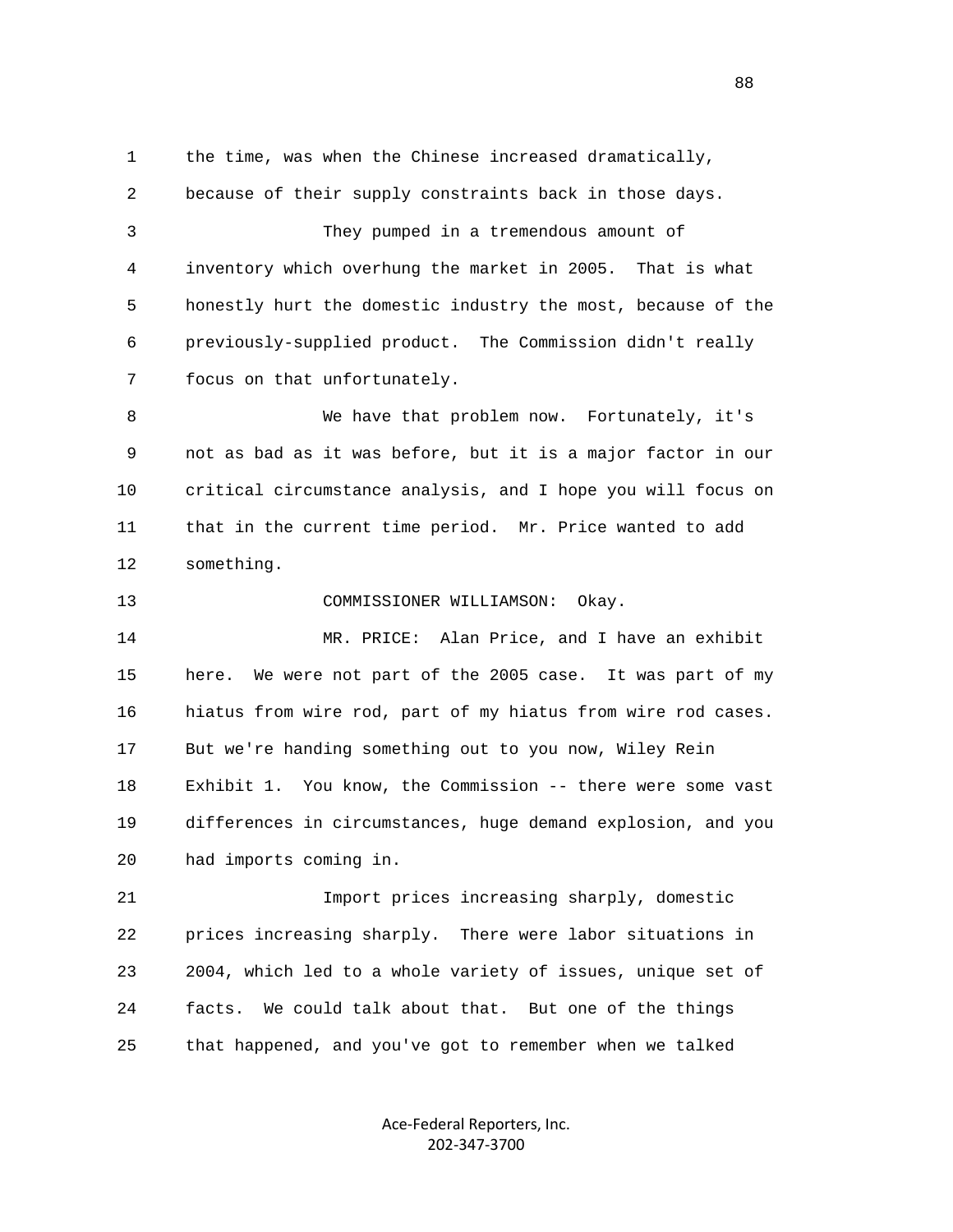1 about that 2006 case, it was really a decision in December 2 2005, based upon 2004 and 2005 data.

 3 As you looked at that period, the Chinese -- 4 an issue that came up on threat, and we think this is a 5 pretty clear injury case, was what's going to happen with 6 Chinese volume? We said Chinese volume's exploding. 7 Massive volumes of Chinese product were coming in. I think 8 that was the case that you presented. 9 The Commission relied on statements of Chinese 10 counsel and Chinese respondents, many of which are the same 11 companies here, that said they would not ship any more tons

12 in. If you go to the --

 13 COMMISSIONER WILLIAMSON: Okay. I don't want 14 to waddle in this issue.

 15 MR. PRICE: Right, but if you go to page 32 16 and 33 of that decision, that was the basis for the negative 17 threat determination on China. It turns out they doubled 18 imports again, and we've shown this, by the way, in the rod 19 case and the rebar cases. You've seen this.

 20 What happened by the way? You go to the 21 sunset, next sunset case and the result of that research, a 22 huge, huge collapse in domestic industry profitability. So 23 that increase -- so there's massive volumes, and this market 24 is tremendously responsive to large and growing volumes of 25 Chinese imports.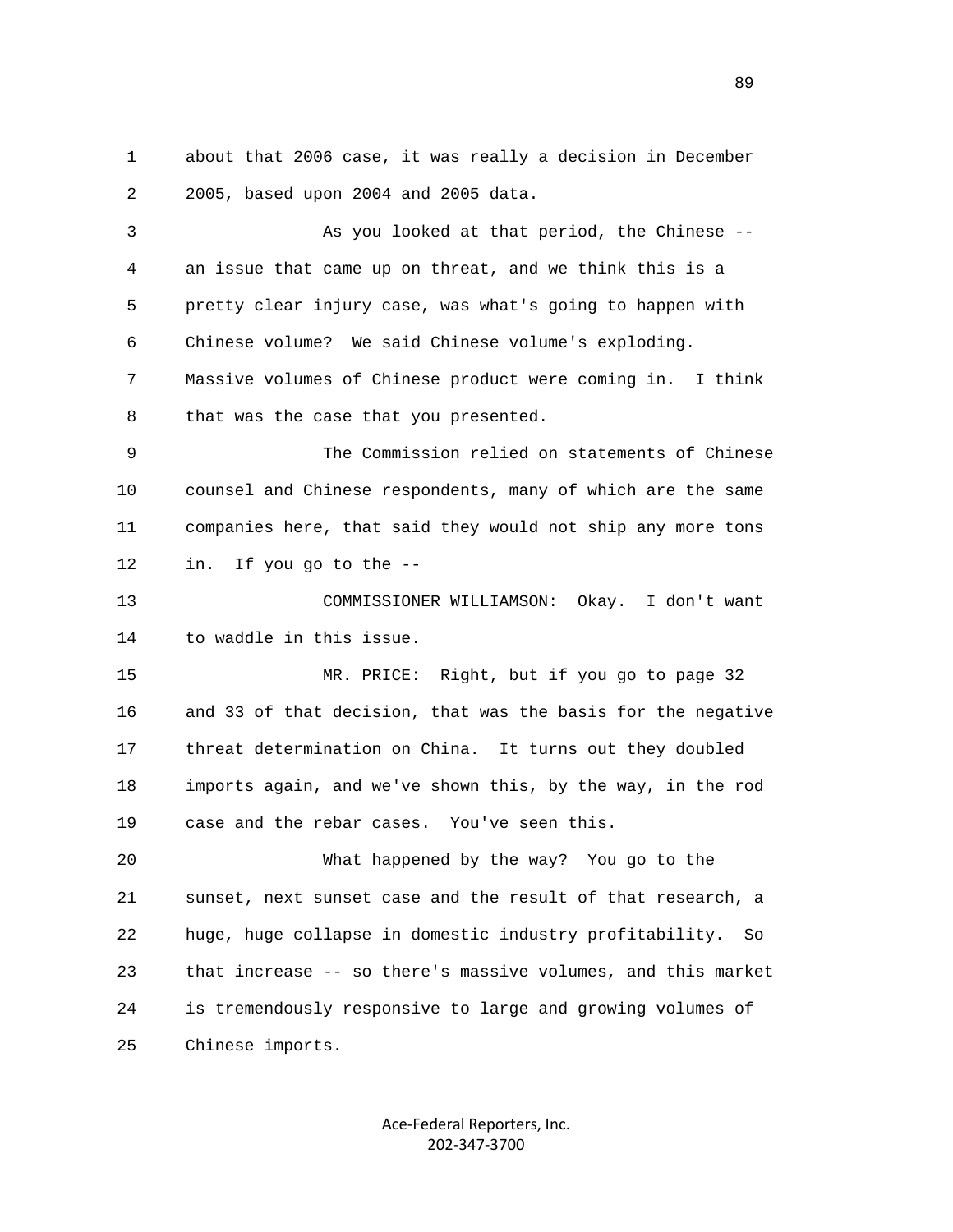1 Now what volumes it responds at, how its 2 impact is dependent on the facts and the demand, the supply 3 and demand dynamics at any given time in this supply and 4 demand dynamic, obviously we have material injury going on 5 in that supply and demand dynamic. 6 What I would say is that the Chinese were not 7 forthright in characterizing their intentions in the market 8 and their ability to surge huge volumes into the U.S. 9 market. 10 COMMISSIONER WILLIAMSON: Okay. Thank you for 11 those answers. 12 MR. ROSENTHAL: Are you sorry you asked? 13 COMMISSIONER WILLIAMSON: Yes. 14 (Laughter.) 15 COMMISSIONER WILLIAMSON: Okay. Let's turn -- 16 Ms. Beck, I just wanted to check. On the metal margin, did 17 you have any points to add to that, because that was 18 excellent. 19 MS. BECK: Oh yeah. I can add a couple of 20 more points, and then also just to address, or perhaps maybe 21 the best place to start is just specifically with scrap. 22 I mean if you are asking about the correlation 23 between the two, I think 2013 is one of the best periods to 24 look at, when you had the height of the import volume from 25 China, and you had decreasing scrap prices from third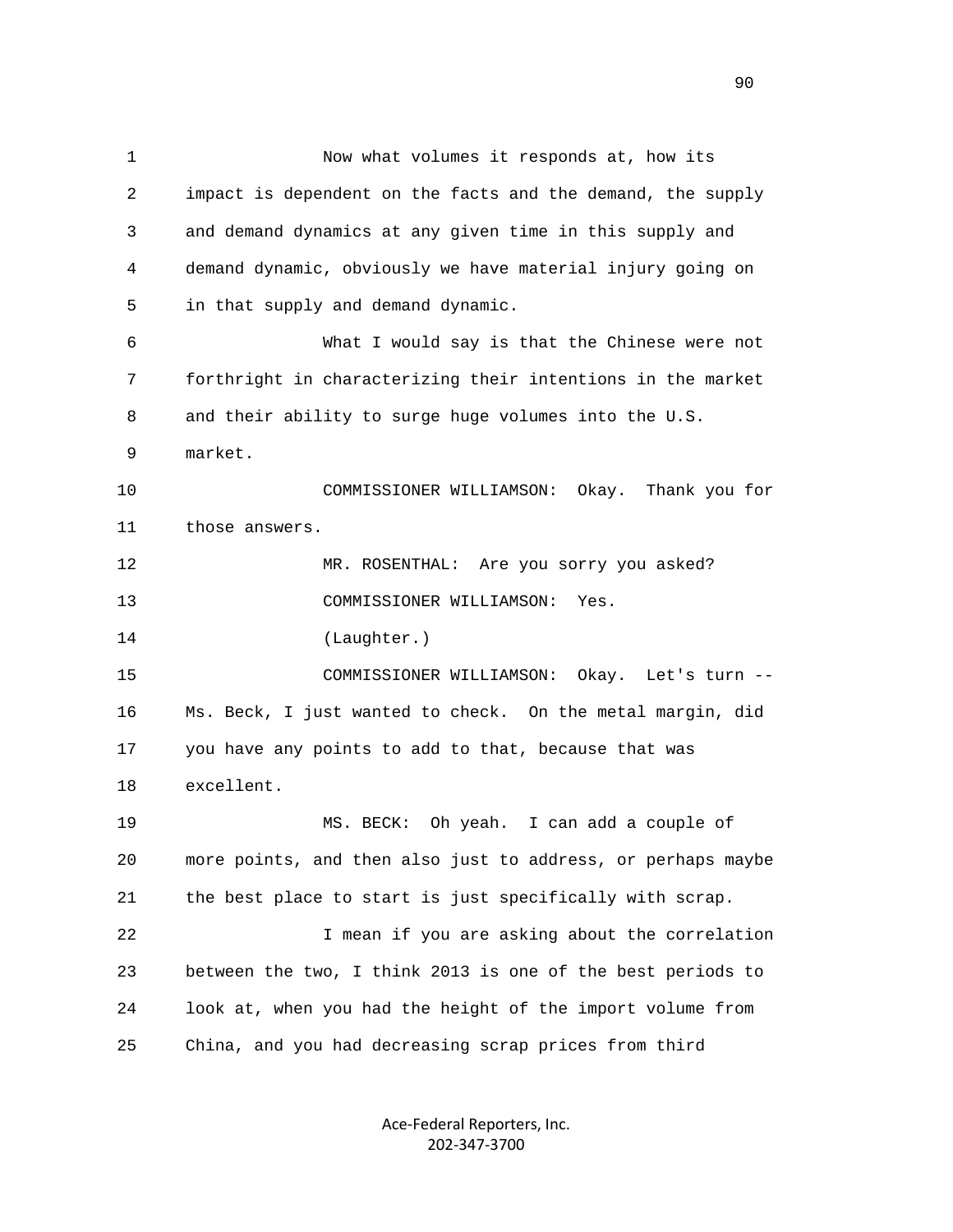1 quarter -- or excuse me, increasing prices of scrap from 2 third quarter to fourth quarter 2013, and at the same time 3 falling U.S. prices, and even throughout 2013, you had 4 falling U.S. prices.

 5 So I think that's very significant. But also 6 just a concluding point to some of my comments on the metal 7 margin, is I think the Respondents not taking into 8 consideration all of their costs is also something that 9 needs to be done. When you have costs increasing each year 10 in the interim period, and you had falling prices, basically 11 when costs exceed price, U.S. producers cannot increase 12 prices, and that's what's happened here.

 13 You not only had price depression, but you've 14 also had price suppression. So frankly if you look -- just 15 one closing point is if you look at Respondents' own data, 16 they're basically reinforcing U.S. industry's arguments 17 about the price suppression/depression and the resultant 18 profitability declines.

 19 COMMISSIONER WILLIAMSON: Okay, thank you. 20 Good. I wanted to turn to critical circumstances. The DOC 21 preliminary decision was scheduled for April 28. Why were 22 traders willing to bring product in as late as the end of 23 May?

 24 MS. BECK: Because even though the preliminary 25 decision was scheduled, the traders are very familiar with

> Ace‐Federal Reporters, Inc. 202‐347‐3700

91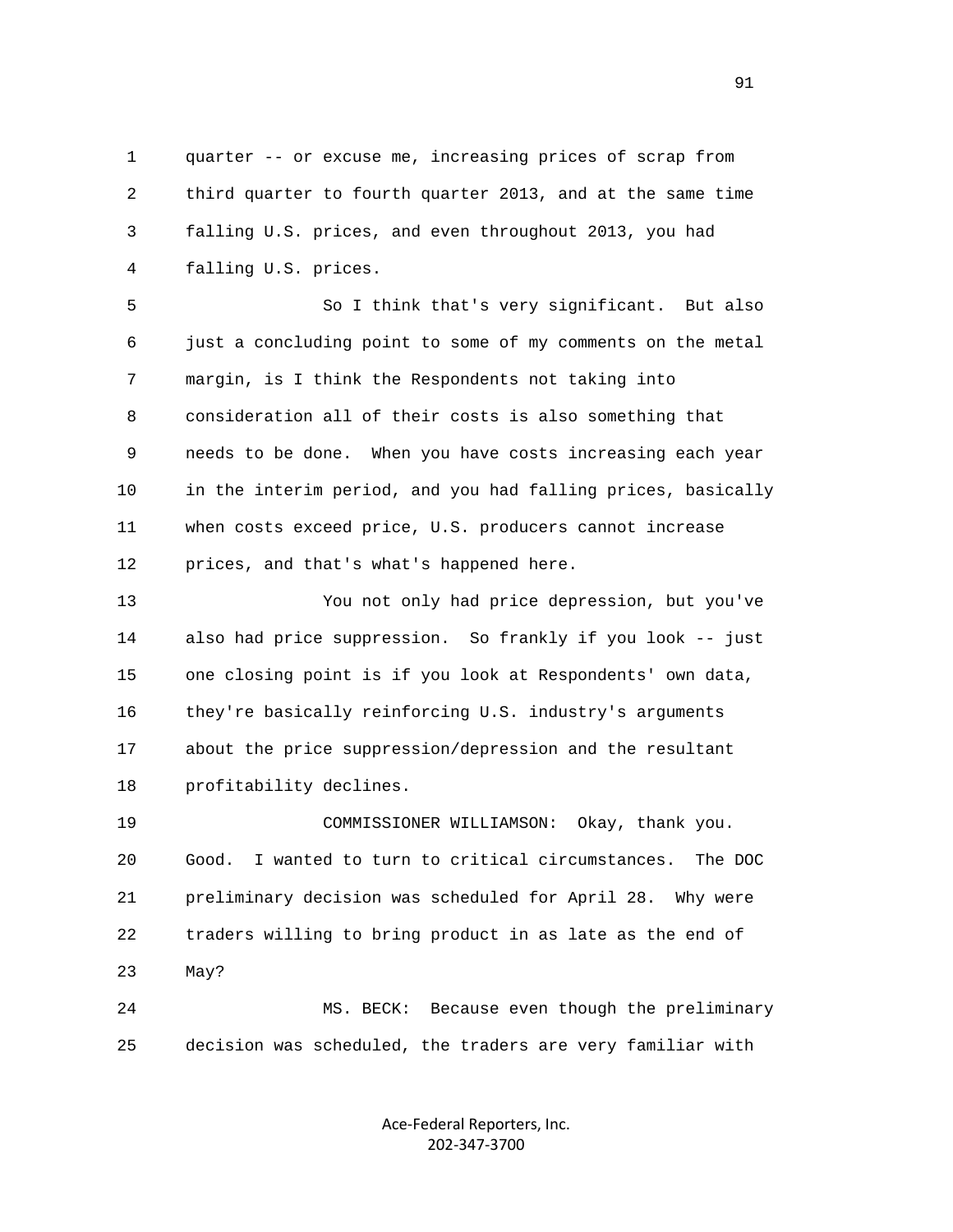1 the Commerce practice. I cannot recall a case where the 2 Commerce Department has not extended a preliminary decision. 3 Commerce basically talks to us very early in the case as 4 petitioners, and says "we need more time." 5 They barely, in a countervailing duty case, 6 can get the questionnaires out before that deadline is 7 looming. And so it's a common practice. You can look at 8 virtually every case, it happens. 9 MR. PRICE: I would -- Alan Price, Wiley Rein. 10 I would also add that, you know, it's when I can get one 11 more shipment. So about 45 days out, you get an extension 12 in, and they can get one more rolling cycle in in May. They 13 realize once we get that extension, and boom. Let's get one 14 more cycle in. Let's get it on the ship. Let's get it in. 15 Let's surge it in. 16 COMMISSIONER WILLIAMSON: Thank you. Let's 17 see. This falls in the middle. Nucor argues that because 18 the wire rod market is generally slower in winter months and 19 therefore seasonal, the Commission could measure the import 20 volume increase by comparing interim periods. Do you agree? 21 MR. FULLER: Dan Fuller with ArcelorMittal. 22 We see some seasonality in the wire rod, but I think it's a 23 function of product range. If you're into agriculture or 24 highway or certain products, we may not have as much as 25 Nucor. But we see a very slight seasonality in wire rod.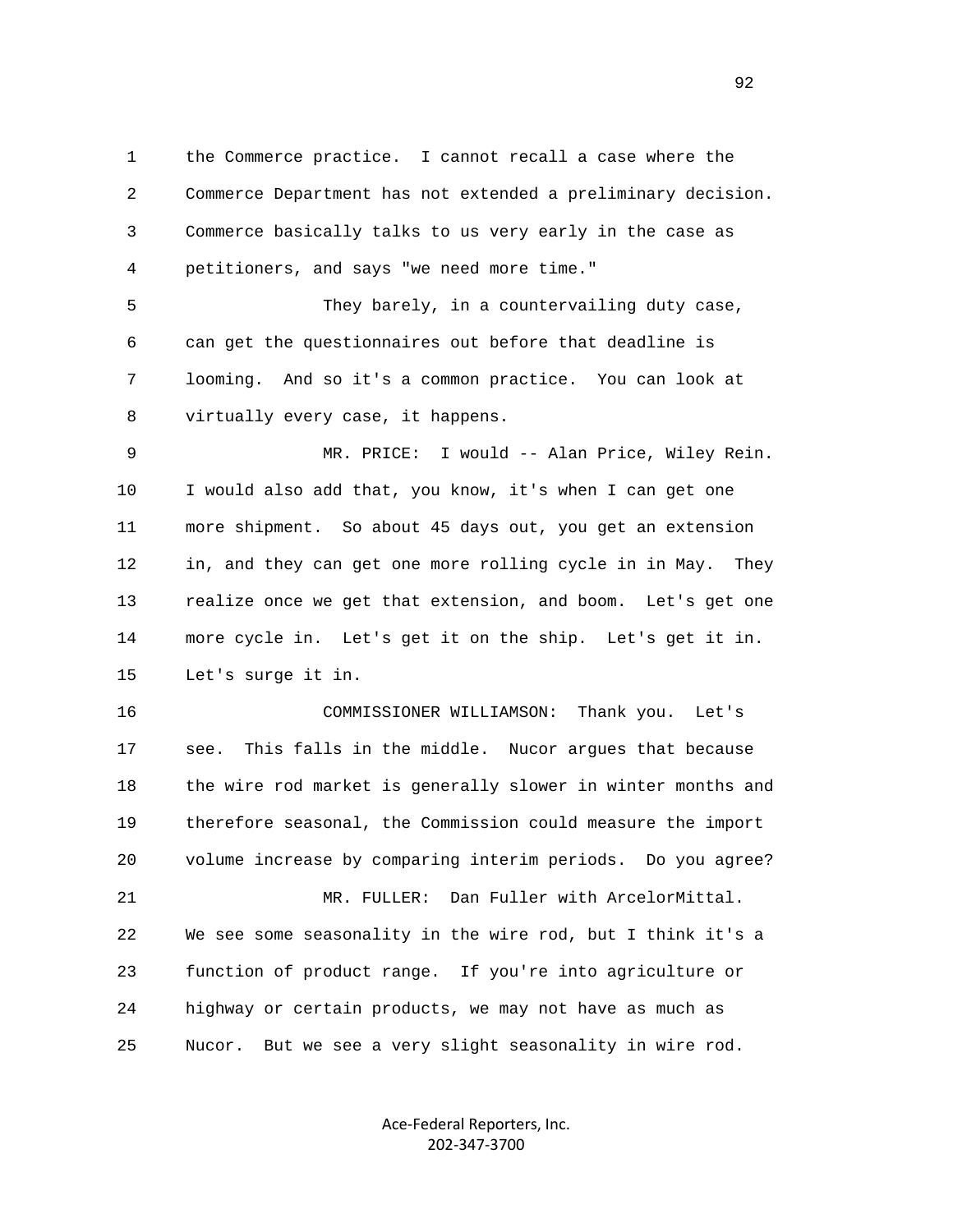1 COMMISSIONER WILLIAMSON: Okay, thank you. Am 2 I over? I'm sorry, okay. 3 CHAIRMAN BROADBENT: Sorry. Commissioner 4 Johanson. 5 COMMISSIONER JOHANSON: Thank you, Chairman 6 Broadbent, and I'd also like to compliment you all on the 7 rockets you have in your chart. It's very pretty. 8 MR. ROSENTHAL: Didn't have Russian engines. 9 COMMISSIONER JOHANSON: Anyway, it looks very 10 nice. But no, I liked it. I figured Chairman Broadbent 11 talked about it, so that gave me license to do the same, 12 right. The Chinese respondents contend that lead times for 13 subject imports are much greater than for domestic 14 producers, and that this results in purchasers being willing 15 to pay a premium for domestic product. 16 What is the significance of lead times of 17 purchased decisions from your perspective, and how does this 18 impact pricing? 19 MR. FULLER: Dan Fuller with ArcelorMittal. I 20 mean for sure there's a lead time differential, but as far 21 as decisions, the price was so -- to be very blunt, it was 22 so cheap, I don't think there's a decision to be made by a 23 purchaser. They just bought it. 24 MR. ASHBY: Steve Ashby from Evraz. Our 25 purchasers require a number of large quantities of product

> Ace‐Federal Reporters, Inc. 202‐347‐3700

93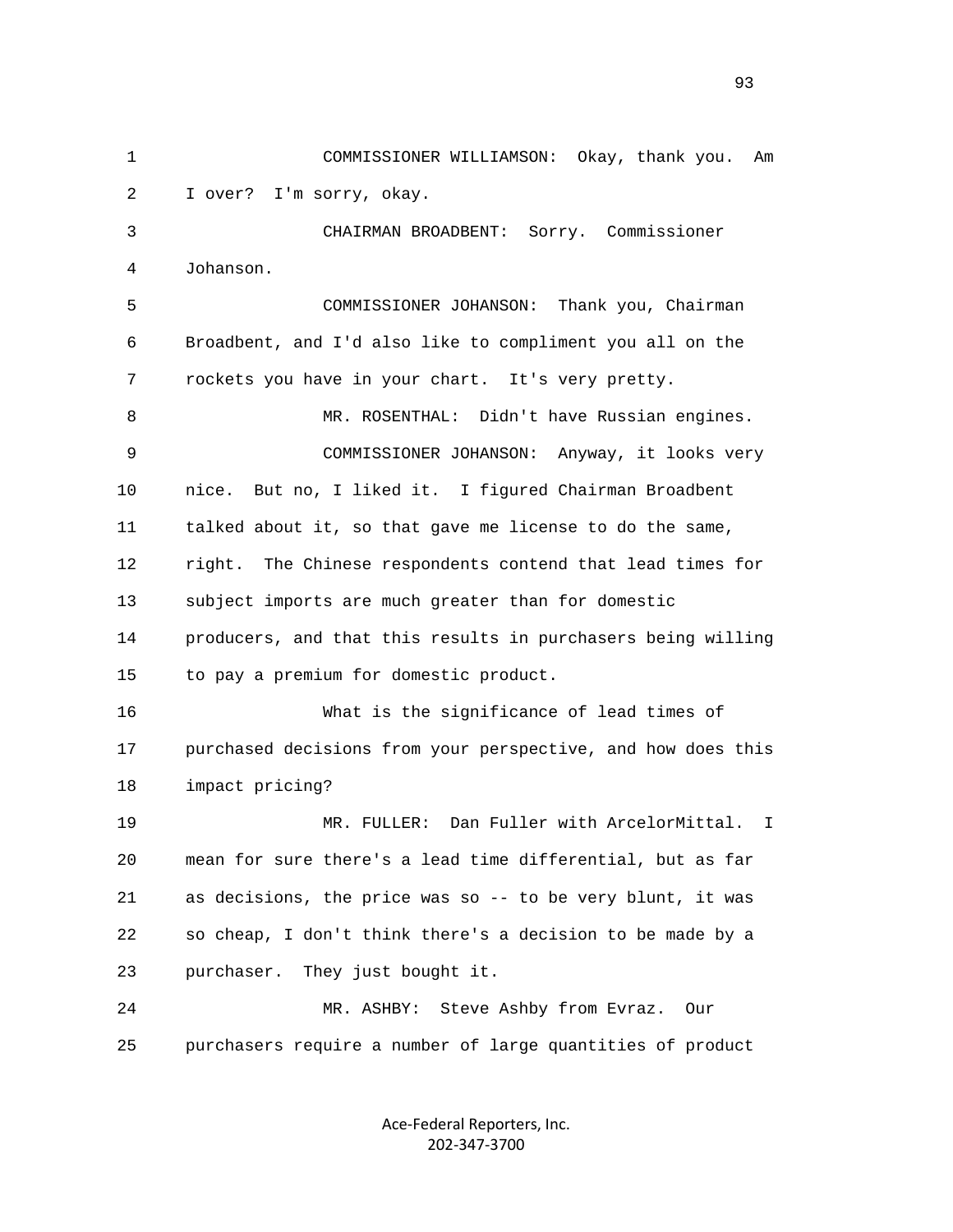1 on a regular basis, and because of that, they're able to 2 plan out far in advance what they need for their individual 3 plants. So they could decide we're going to bring in 50 4 percent of our product from overseas, and they always do 5 that, and then unfortunately we get what's left over. 6 MR. BRACHBILL: Mark Brachbill, Keystone 7 Consolidated. Our lead times are essentially what our 8 rolling cycle is. So because our rolling cycles aren't 9 fully utilized, aren't fully at capacity, we have the 10 ability to put in additional quantities into any rolling 11 cycle. That rolling cycle never exceeds six weeks. 12 To the extent that it's common products across 13 multiple customers, we keep inventory on the ground to 14 satisfy any customer needs on a shorter time basis. 15 COMMISSIONER JOHANSON: Could you explain the 16 rolling cycle a bit more? 17 MR. BRACHBILL: It's the grades and sizes that 18 optimize the efficiency of the mill. So we group products 19 that are like to be more efficient in the rolling process. 20 MR. NYSTROM: Eric Nystrom at Nucor. The only 21 thing I would add is that our rolling cycles and deliveries 22 do have shorter lead times than what imports do. The real 23 insurance with the imports comes with the prices being so 24 drastically different, that there really isn't much risk, 25 from their standpoint, to bring it in.

> Ace‐Federal Reporters, Inc. 202‐347‐3700

94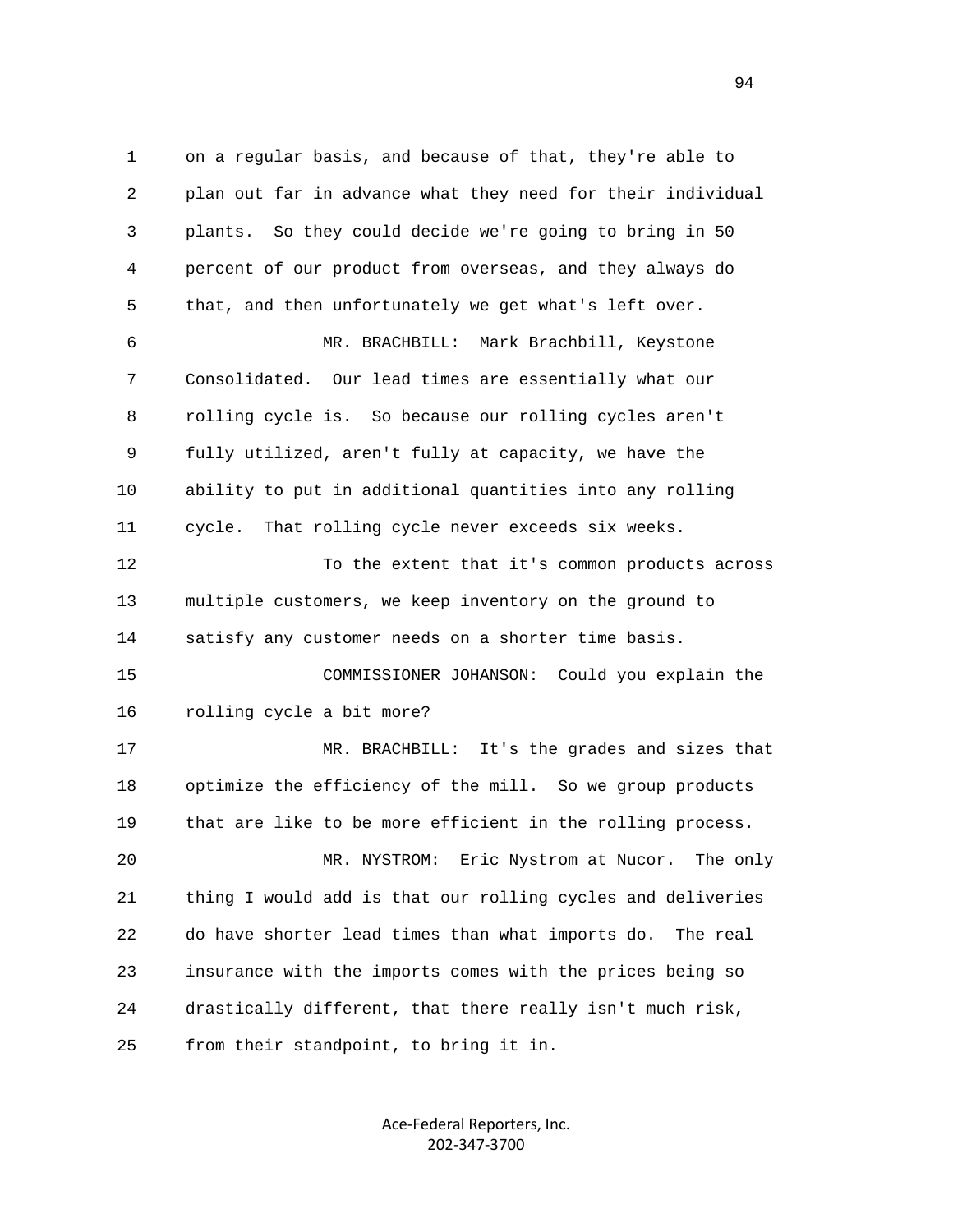1 The benefits you might have with the domestic 2 supply is, you know, those prices can be variable. But when 3 the import pricing that's being discussed is so drastically 4 lower, then you're able to place some of these longer lead 5 time orders, which really aren't that much longer than lead 6 times than what some of the domestic mills are. 7 MR. KERKVLIET: Jim Kerkvliet from Gerdau. 8 I'll build on Steve's comments a little bit. I think the 9 rolling cycle or the lead time is important, but it has 10 become much less important because the purchasers have 11 become much more sophisticated and have become much more 12 adept at bringing more inventory in. 13 So that our rolling cycles, our lead times are 14 really the fill-in, rather than being the primary supplier. 15 So they've been able to, because of the cost of capital, and 16 because of their ability to take advantage of these 17 significantly lower prices, that they can put that material 18 into their inventory, and then they utilize the domestic 19 mills as a fill-in basis. 20 MR. PRICE: Alan Price, Wiley Rein. Just as 21 an economic matter, we don't believe there's a price 22 premium. But to the extent you have a price premium 23 argument, it actually concedes that there's price 24 competition going on head to head here, and once there's 25 price competition going on, the imports are under-selling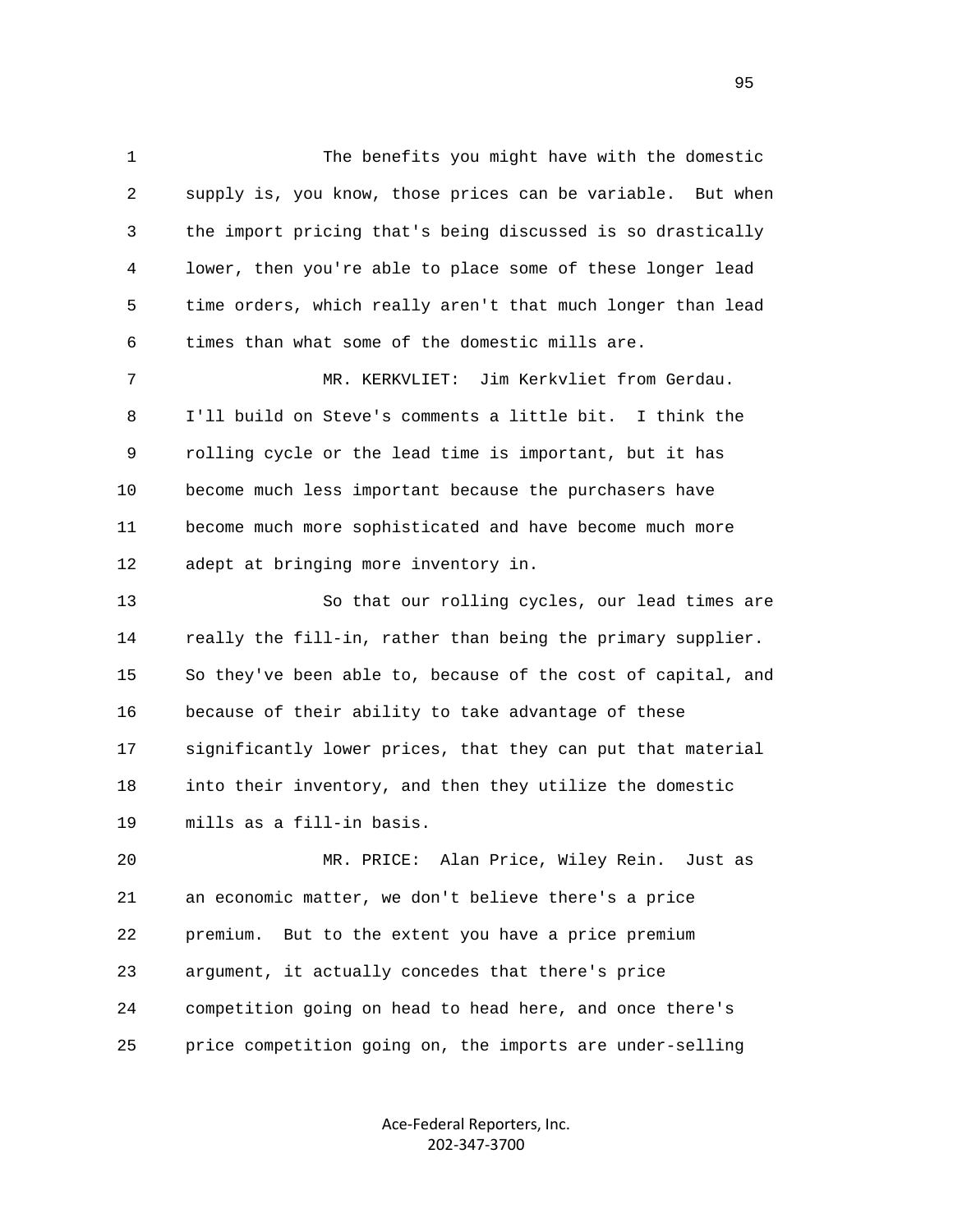1 capturing market share. It goes a long way to saying 2 they're the cause of injury.

 3 COMMISSIONER JOHANSON: Thanks for your 4 responses. How do you all respond to the Chinese 5 respondents' argument that U.S. producers' internal 6 consumption or transfers to related firms are insulated from 7 import competition?

8 MR. BRACHBILL: Mark Brachbill, Keystone 9 Consolidated. Because of our downstream operations, we sell 10 our wire rod to internal consumption and a small quantity to 11 sister companies. Because those selling prices to internal 12 consumption are at market prices, we see the same 13 deterioration in the rod selling prices to our internal 14 customers as we do to the market.

 15 In addition, we're seeing the same margin 16 compression as we take those finished goods products, if you 17 will, to the marketplace, and competing with our competitors 18 that are using the low-priced Chinese import wire rod.

 19 COMMISSIONER JOHANSON: Yes, Mr. Kerkvliet? 20 MR. KERKVLIET: We had testified just a little 21 bit earlier to a similar question that, you know, we compete 22 in the marketplace against our customers who are buying that 23 product on an imported basis. So because we have to compete 24 at that same level, there is really no insulation that we 25 have from the downstream, the limited downstream piece that

> Ace‐Federal Reporters, Inc. 202‐347‐3700

<u>96</u>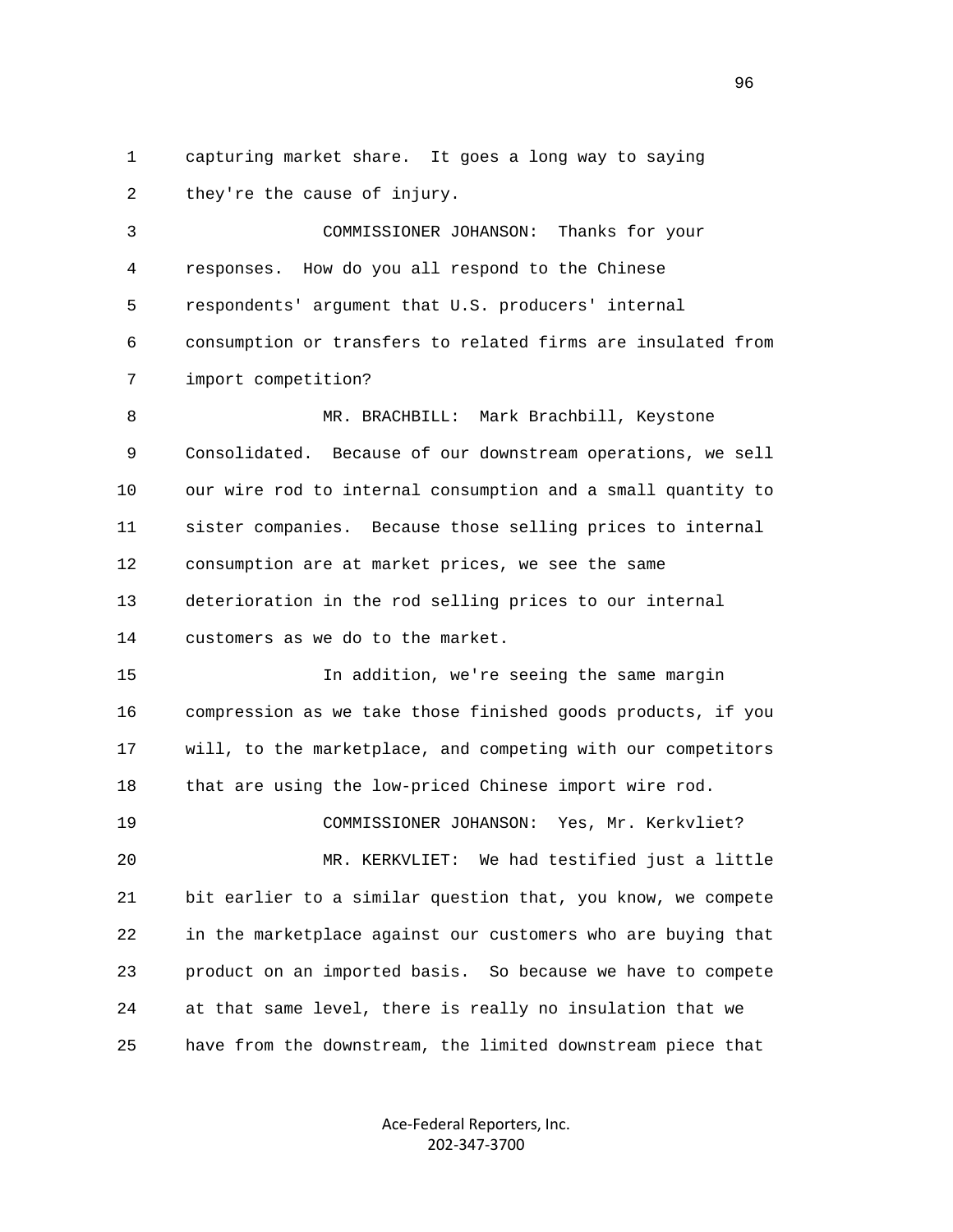1 we have at Gerdau.

| $\overline{2}$ | MR. ROSENTHAL: Commissioner Johanson, if you                  |
|----------------|---------------------------------------------------------------|
| 3              | take a look at the Slide No. 19 in my presentation, you see   |
| 4              | a comparison between the operating income for what amounts    |
| 5              | to captive consumption and merchant market sales, and you'll  |
| 6              | see there is a slight difference. But there's a decline in    |
| 7              | operating income for captive sales as well, to pretty awful   |
| 8              | levels.                                                       |
| 9              | So there really isn't any hiding from the                     |
| 10             | effect of the low prices from China, whether you're selling   |
| 11             | captively or in the merchant market.                          |
| 12             | COMMISSIONER JOHANSON:<br>Thanks for your                     |
| 13             | This morning, Mr. Neeley, the Respondents'<br>responses.      |
| 14             | counsel, referred to past investigations involving this       |
| 15             | product.                                                      |
| 16             | Chinese respondents argue that no adverse                     |
| 17             | volume effects have been demonstrated on this record, and     |
| 18             | that instead, imports from China have simply reverted to the  |
| 19             | position they held at the time of the January 2006 wire rod   |
| 20             | investigations involving China and Germany and Turkey.<br>How |
| 21             | do you all respond to this?                                   |
| 22             | I'll try to give you the short<br>MR. ROSENTHAL:              |
| 23             | version this time. We've had a volume decline directly        |
| 24             | caused by the imports from China. There have been price       |
| 25             | declines directly caused by imports from China and price      |
|                |                                                               |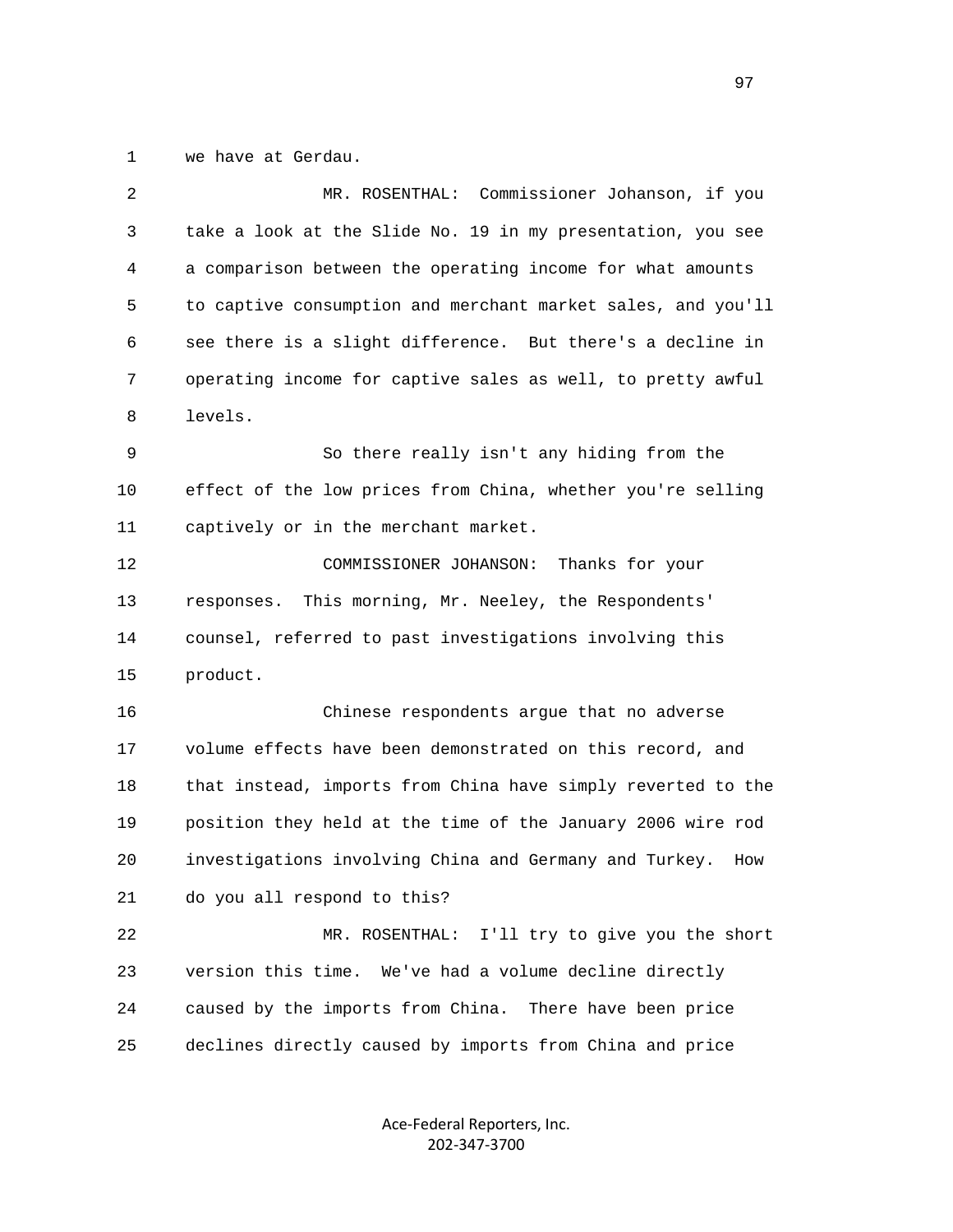1 suppression and depression. Purchasers have told you they 2 bought from China based on price, and there are numerous 3 lost sales and lost revenue allegations that have been 4 verified. Those are direct impacts of the low prices 5 offered by the Chinese product.

 6 That is an inescapable case of material injury 7 caused by the imports from China. You don't have to compare 8 this to any other time period. Just look at those facts and 9 you have to find a material injury caused by those imports.

 10 MR. PRICE: Alan Price. So I'll just agree 11 and just say each case is sui generis. There is no historic 12 right to a market. There's no historic right to export. 13 This set of facts basically -- with this set -- on this 14 record dictates, I think, or supports an affirmative final 15 -- an affirmative determination.

 16 MS. BECK: Commissioner Johanson, just 17 something to add on the 2005 case. Forgetting whether we 18 think anybody's right or wrong, if you look at just what the 19 Commission said about the volumes, they said they weren't 20 significant, given the supply and demand conditions that 21 they saw at the time.

 22 So it was very much in the context of that 23 case. When you look at the volumes here, you have to look 24 at the context of this case, and these conditions are quite 25 different. You don't have anything like what was going on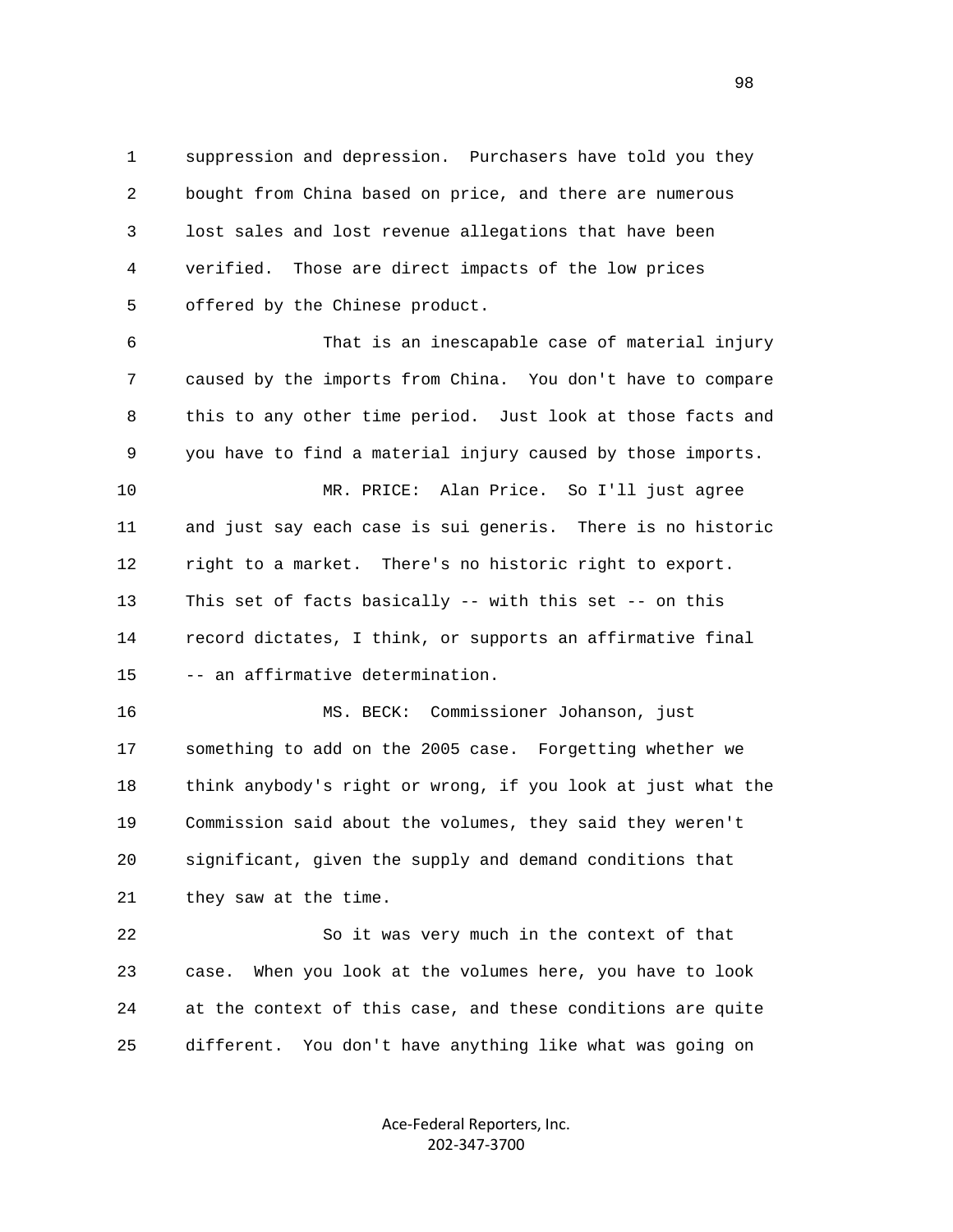1 at that time. So for the Chinese to come in and say well 2 gee, we've just returned to our historic levels, and 3 effectively we're entitled to be at that level is wrong. 4 Nobody's entitled to anything if they're 5 selling dumped and subsidized product and undercuts U.S. 6 product, and that's how they're getting the market 7 penetration. Other non-subject countries are in this 8 market. Canada. Canada's a big source of supply. We 9 didn't target Canada in this case because they are not 10 engaging in those practices. That's the difference. That's 11 the reason that China is a problem here under these facts. 12 MR. HOLT: Derick Holt, Wiley Rein. 13 COMMISSIONER JOHANSON: Oh yes. Okay, I see 14 you back there. 15 MR. HOLT: I would like to also add that the 16 AWPA in the staff conference also conceded that the facts in 17 2006 are different from this case. 18 COMMISSIONER JOHANSON: All right, thanks. 19 That helps out. Thanks for your responses. My time is 20 about to expire. 21 CHAIRMAN BROADBENT: Commissioner Schmidtlein. 22 COMMISSIONER SCHMIDTLEIN: Thank you. So I 23 had a few more questions on the critical circumstances that 24 are probably legal questions. There was mention of the 25 evidence on the record about the intent of some of the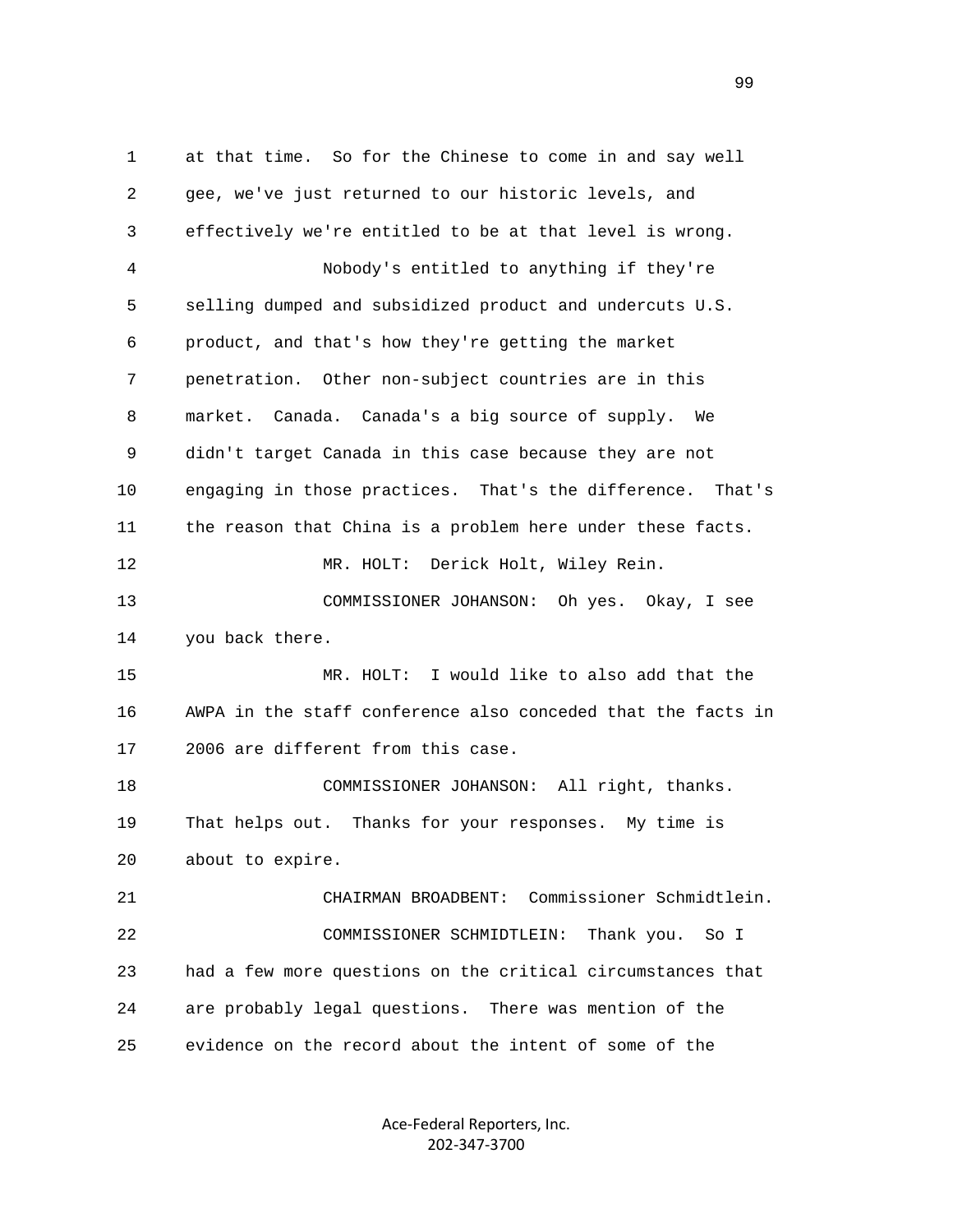1 importers, in terms of bringing product in during this time 2 period and so forth.

 3 So my question is is intent an element for the 4 Commission to consider, and -- bless you -- and if there 5 were evidence on the record that the Respondents place, that 6 say some companies are unaware of the investigation, you 7 know, how would we consider that?

 8 So you know, maybe that doesn't apply in this 9 case. But I'm thinking about just more broadly, in terms of 10 precedent. There's no element of intent in the statute. 11 The statute does not require intent. It just says are they 12 -- look at the timing and volume of the imports. Look at 13 the rapid increase in inventories, which we have here at the 14 purchaser accounts, and then look at any other factors.

 15 So we're trying to have you look broadly at 16 what was going on, because what you're really looking at is 17 trying to capture the essence of what was that provision 18 designed to deter. Where you have evidence that the 19 purchasers are saying we're trying to bring this product in, 20 because we know that this case is going on and we're trying 21 to beat it, that we think is a very compelling indication 22 for your last factor, to say what happened in the market, 23 why was this going on, and is this what critical 24 circumstances is about.

25 You may not have that in other cases. In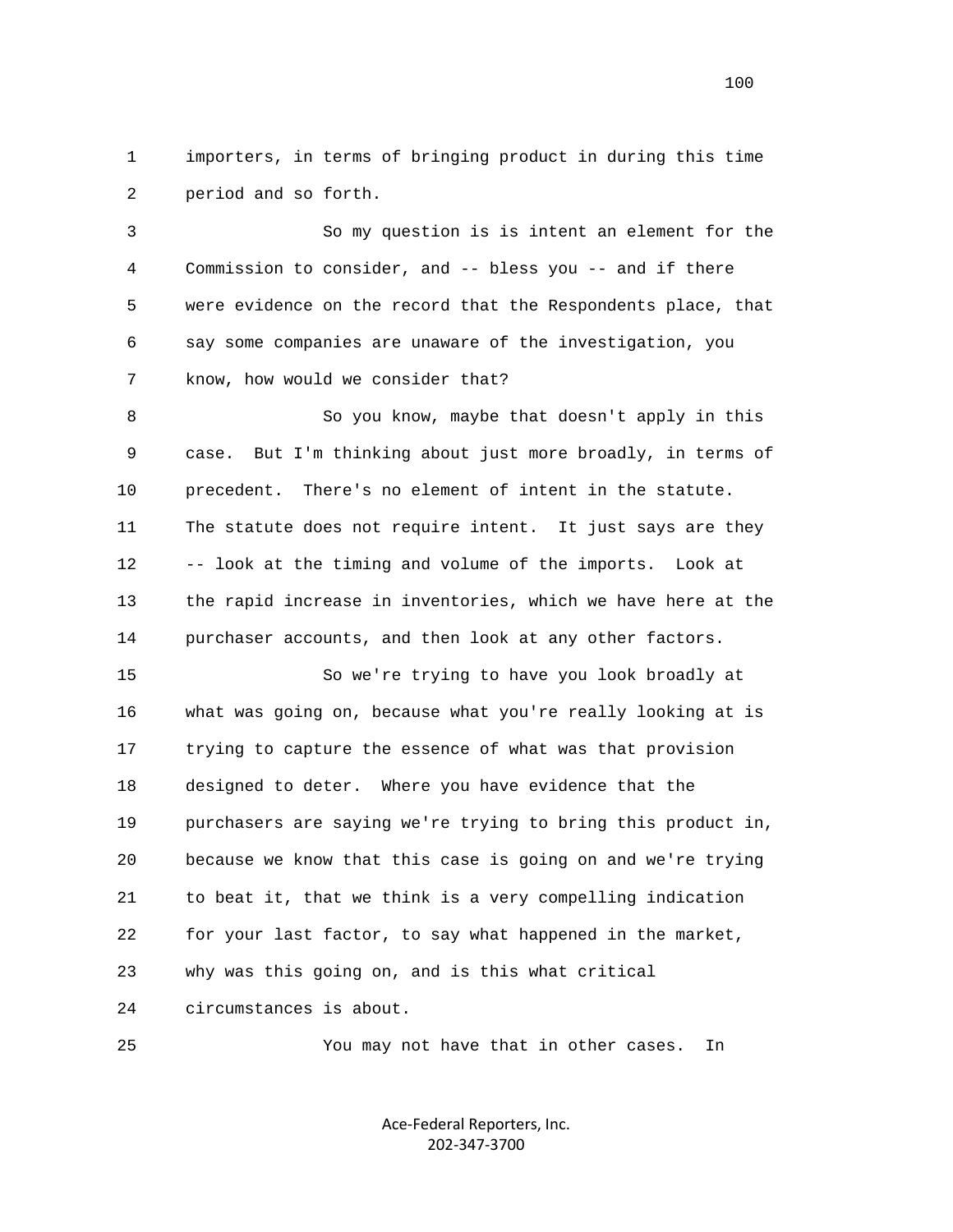1 other cases, you may simply have objective facts. So a 2 surge in imports that show a buildup in inventories and 3 that's enough. The statute doesn't say you have to go 4 beyond that. Here, I think we have a very compelling 5 record, where we are able to go beyond that and point to 6 purchaser statements saying hey, we're so worried about 7 this, we're going to bring this in and stockpile it. 8 So the third element of the statute that

 9 allows you to look broadly at other circumstances, that's 10 where we're pointing to that factor here.

 11 COMMISSIONER SCHMIDTLEIN: I guess -- and this 12 sort of dovetails with my second question, because it kind 13 of gets at, what is the point of the provision? Because 14 obviously if the company -- if there are companies out there 15 who aren't aware of the investigation, then it's hard to 16 deter those types of companies with this type of provision 17 or this type of finding.

 18 So it's kind of similar to my second question 19 which is the notion of whether retroactive application -- 20 that we are looking at whether this buildup would seriously 21 undermine the remedial effect of the order or delay it. And 22 so the question is, and you've asked us to look at purchaser 23 inventory, how would the remedial -- how would the 24 retroactive application of the order -- and I understand 25 you're talking about delay and the remedial effect because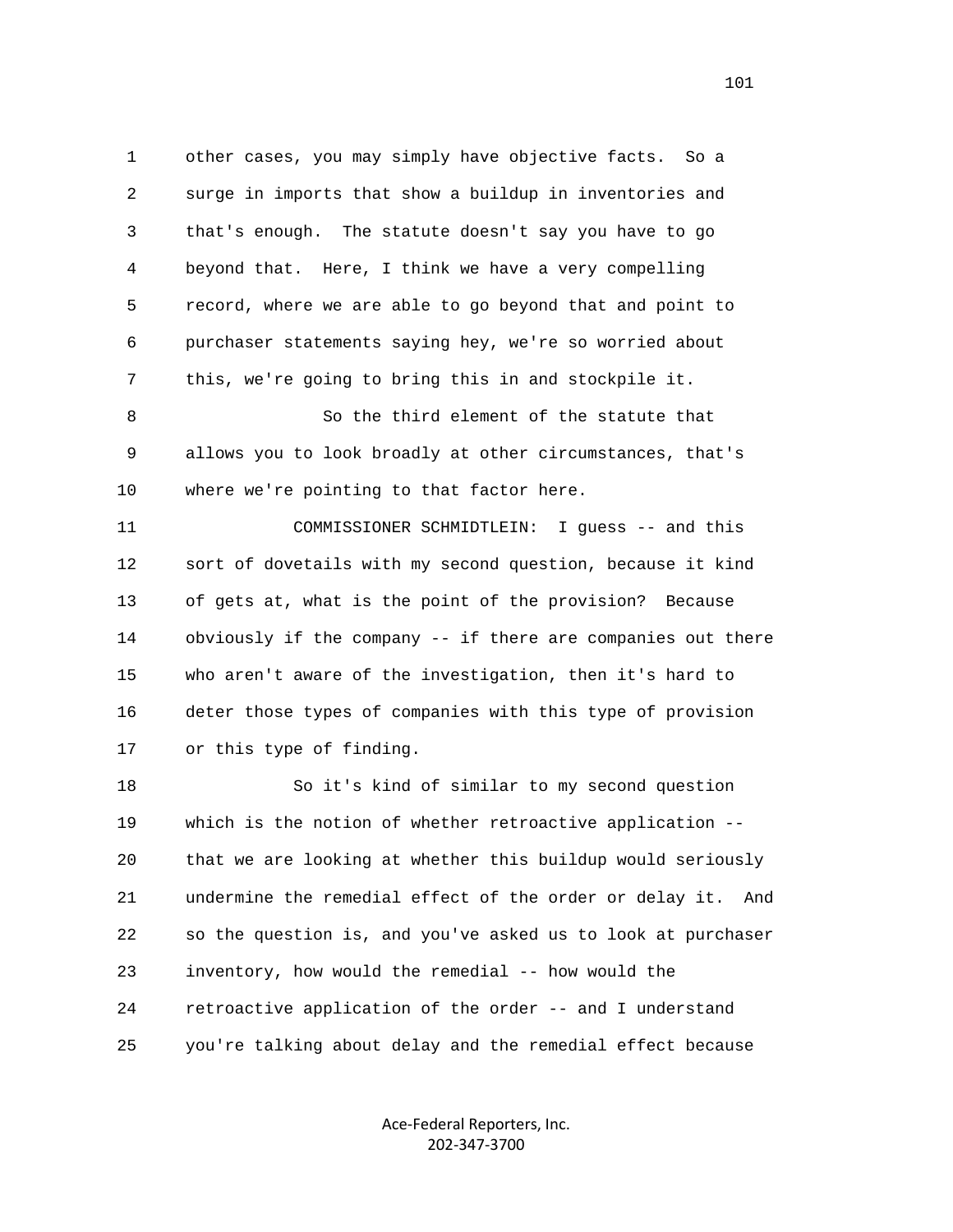1 that's still affecting the company as they're competing with 2 those products setting in purchaser inventory, but how would 3 retroactive application of an order fix that problem? Since 4 the purchasers are now holding inventory, they're not going 5 to get the bill for those duties. Do you see what I'm 6 saying? And so that goes to, well, is the purpose of this 7 really to fix a potential remedial -- you know, undermining 8 the remedial effect? Or is it to deter? And I understand 9 there's language in the legislative history about both of 10 those aspects.

 11 MS. CANNON: Right. It's a good question because 12 ideally you would like to be able to fix a problem and say, 13 here we're putting duties going back 90 days, and now you 14 all are okay. We're not okay. I mean, there's nothing that 15 you can do by putting on the duties that fixes everything. 16 But what it does do is accomplish the purpose of the 17 statute. They said, we want you to have this provision so 18 that importers are aware that if this happens, and 19 purchasers are aware, and foreign producers are aware, that 20 if they do this, and they bring the product in, they're 21 going to be subject to retroactive duties to deter them. It 22 says specifically, "to deter them".

 23 That's what we're trying to do here. We know 24 they've come in. We know it's seriously undermined in the 25 order. You heard the testimony that right now they're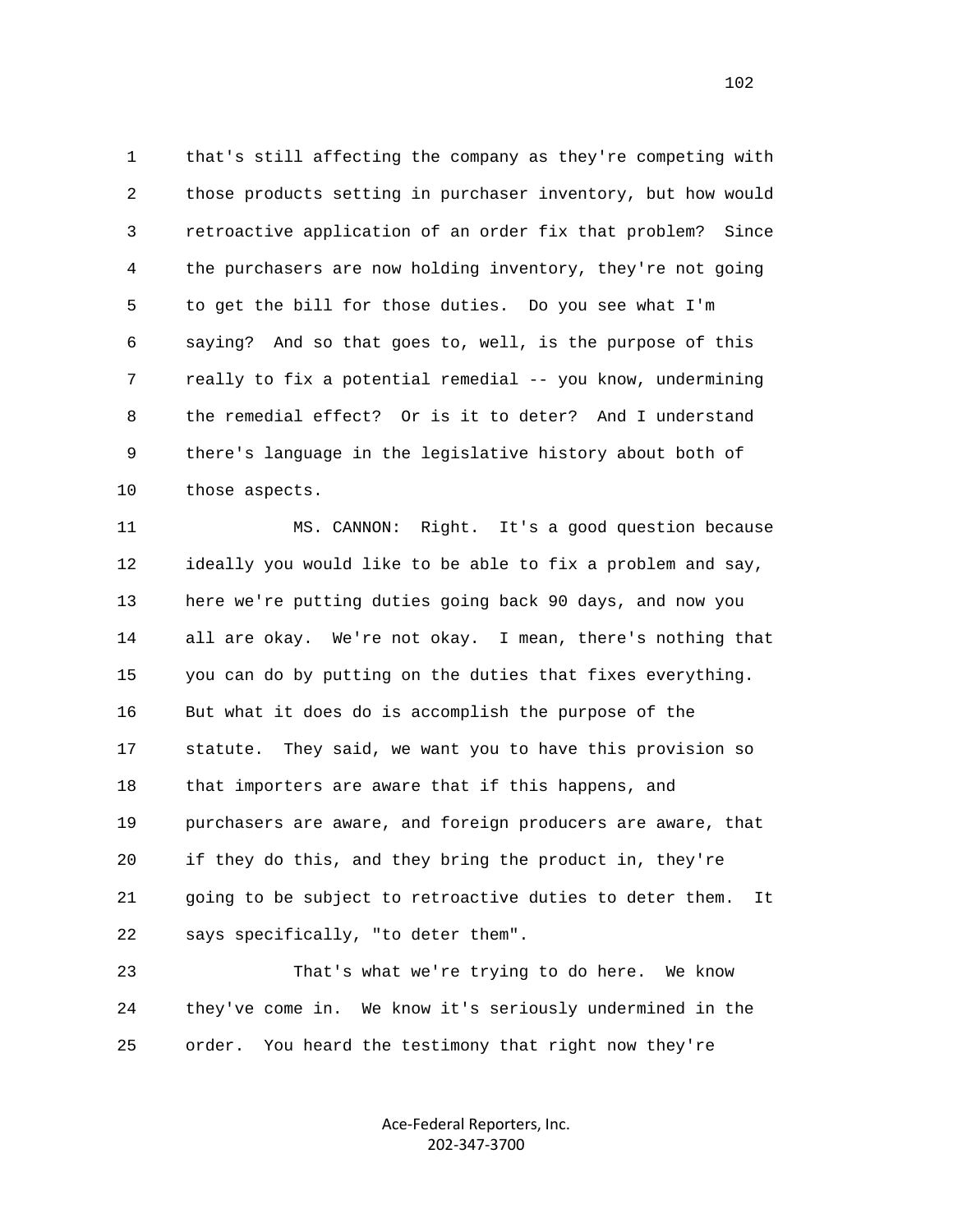1 struggling to sell product. We should be, you know, in a 2 great position now, having provisional duties imposed that 3 were very high -- the subsidy duties were very high, 4 provisional dumping duties were very high. But instead the 5 product is sitting at the purchasers and so we're still 6 struggling after the case was filed and that's exactly what 7 the provision was designed to address.

 8 So by issuing an affirmative decision, the 9 Commission sends a message that, yes, we are going to apply 10 this provision as it was intended to and you all are going 11 to get caught up in this. So don't do it. That will deter 12 people in the future. It's exactly why the critical 13 circumstances provision was enacted.

 14 MR. ROSENTHAL: Commission Schmidtlein, obviously 15 our clients are not going to be helped by retroactive 16 application immediately. But one of the problems that we 17 are acknowledging here is that this provision has fallen 18 into misuse or hasn't been an effective deterrent up until 19 now. And one of the questions I think about is if you don't 20 find critical circumstances here, when will you find 21 critical circumstances? When will this provision ever been 22 seen as effective or is this just going to become a 23 vestidual provision of the law which won't have any 24 effectiveness going further.

25 So I think it is important under these facts to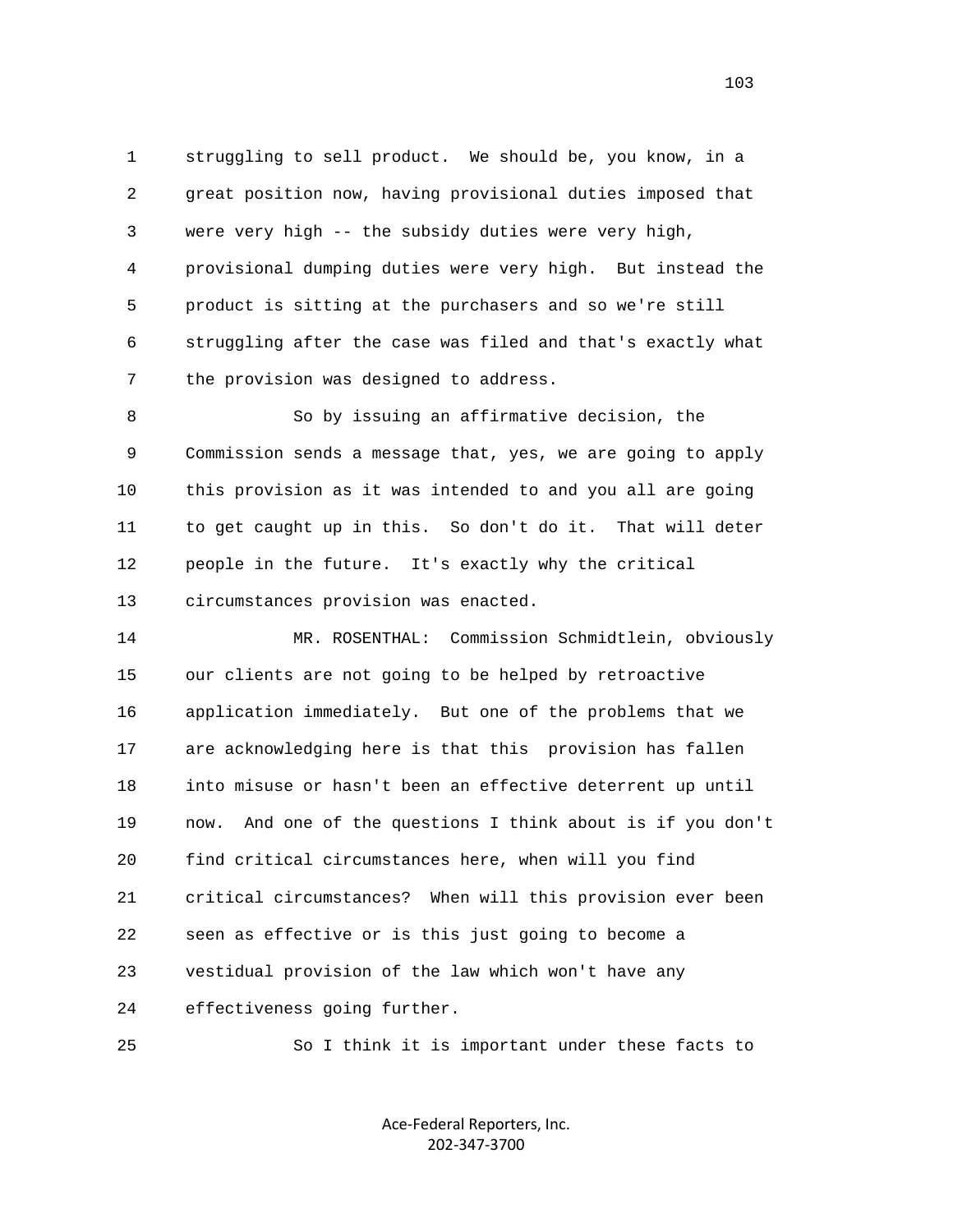1 make an affirmative determination so that in the future -- 2 and I hope it won't be the wire rod industry, but other 3 importers will be deterred going forward and they'll 4 recognize that, you know what, this provision does work. 5 The Commission is willing to apply it in appropriate 6 circumstances.

 7 MR. LUBERDA: This is Alan Luberda from Kelley 8 Drye. There's also record evidence that there is some 9 importer inventory there. So clearly those would be 10 affected. And Mr. Kerkvliet testified that there's material 11 on the dock for the account of certain customers and I think 12 those would be also affected if the duties were imposed. So 13 there is some benefit, direct benefit by imposing critical 14 circumstances now, even if we can't make up for the things 15 that are in inventory of our customers.

 16 MR. PRICE: Alan Price, Wiley Rein. So as we 17 look at this and as I talk to my clients, I have a lot of 18 steel executives that are incredibly frustrated that we file 19 cases and what happens is the imports come in. And actually 20 things get worse rather than better because it's, you know, 21 let's get it in and let's see that -- and therefore as a 22 result of the importers bringing all this in and putting it 23 in inventories and delaying relief, their finances are 24 adversely affected, market pricing actually gets worse short 25 term than better. You see it in this record where you get a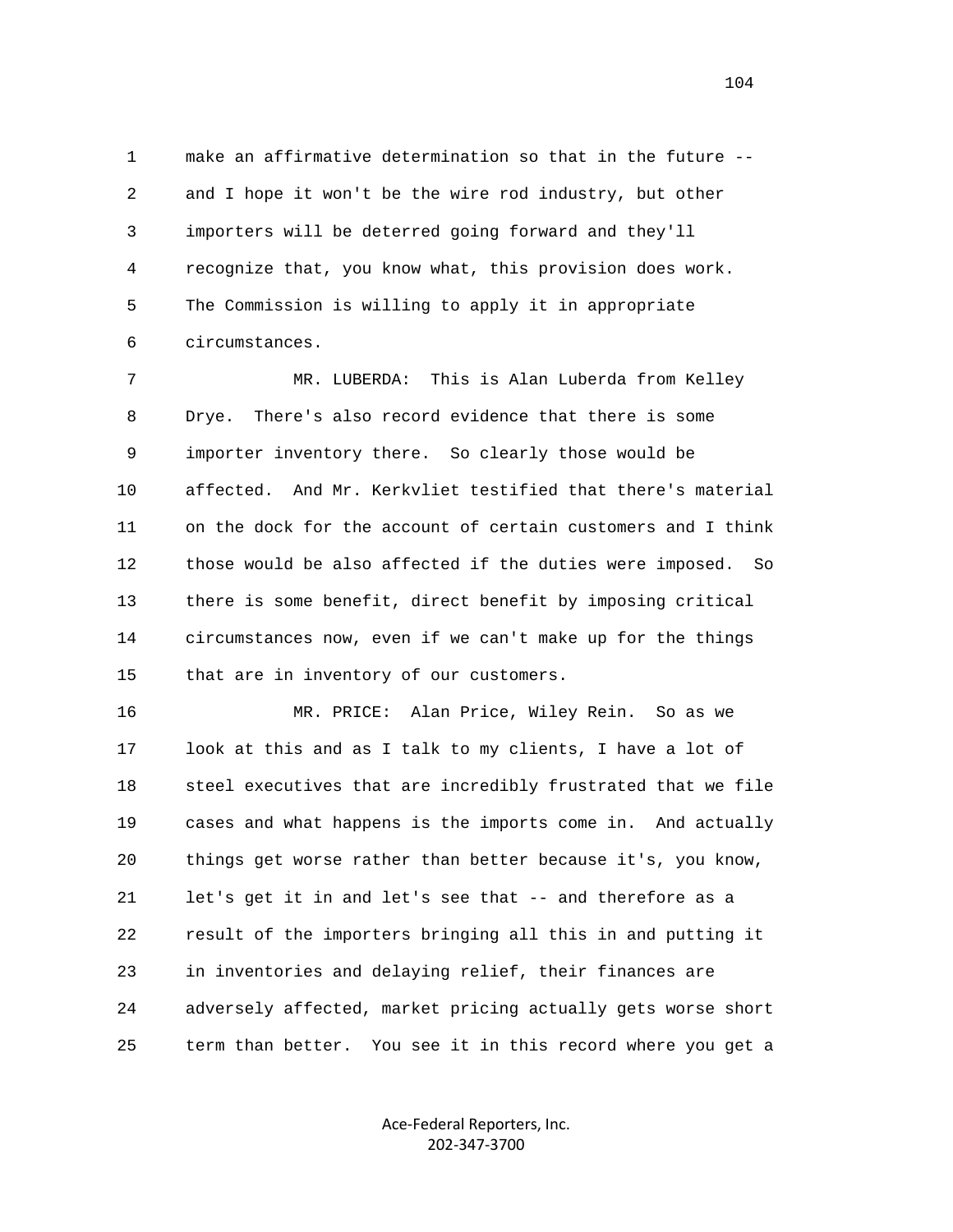1 first-half -- dramatic first-half collapse in financial 2 performance as we see this import surge come in, completely 3 undercut the market which has long-term implications on 4 raising capital, on your financial effects, so it is 5 important to help remedy the harm both as a deterrent, but 6 because additional harm did occur in this case as a result 7 of this surge.

8 MS. CANNON: Could I just add one final point? 9 COMMISSIONER SCHMIDTLEIN: Yes.

 10 MS. CANNON: You asked me whether it would be 11 somehow unfair if this was applied to the importers who 12 would have to pay the retroactive duties when the purchasers 13 had stocked all the inventories. And to that I would say, 14 the importers were the ones that brought it in. That's 15 where the product came in. They were the ones surging it 16 into the market. The fact that instead of sitting on their 17 floor, the product happens to be sitting on the purchasers' 18 floor doesn't really matter. It has the same effect, and 19 they were the ones responsible for the initial behavior that 20 led to this situation.

 21 MR. KERKVLIET: Jim Kerkvliet from Gerdau. 22 Appreciate the comments from our esteemed counsel, but the 23 -- and Alan said it to a certain extent, but the real world 24 is, as I said in our testimony, we don't take these matters 25 lightly. We don't come up willy-nilly in filing trade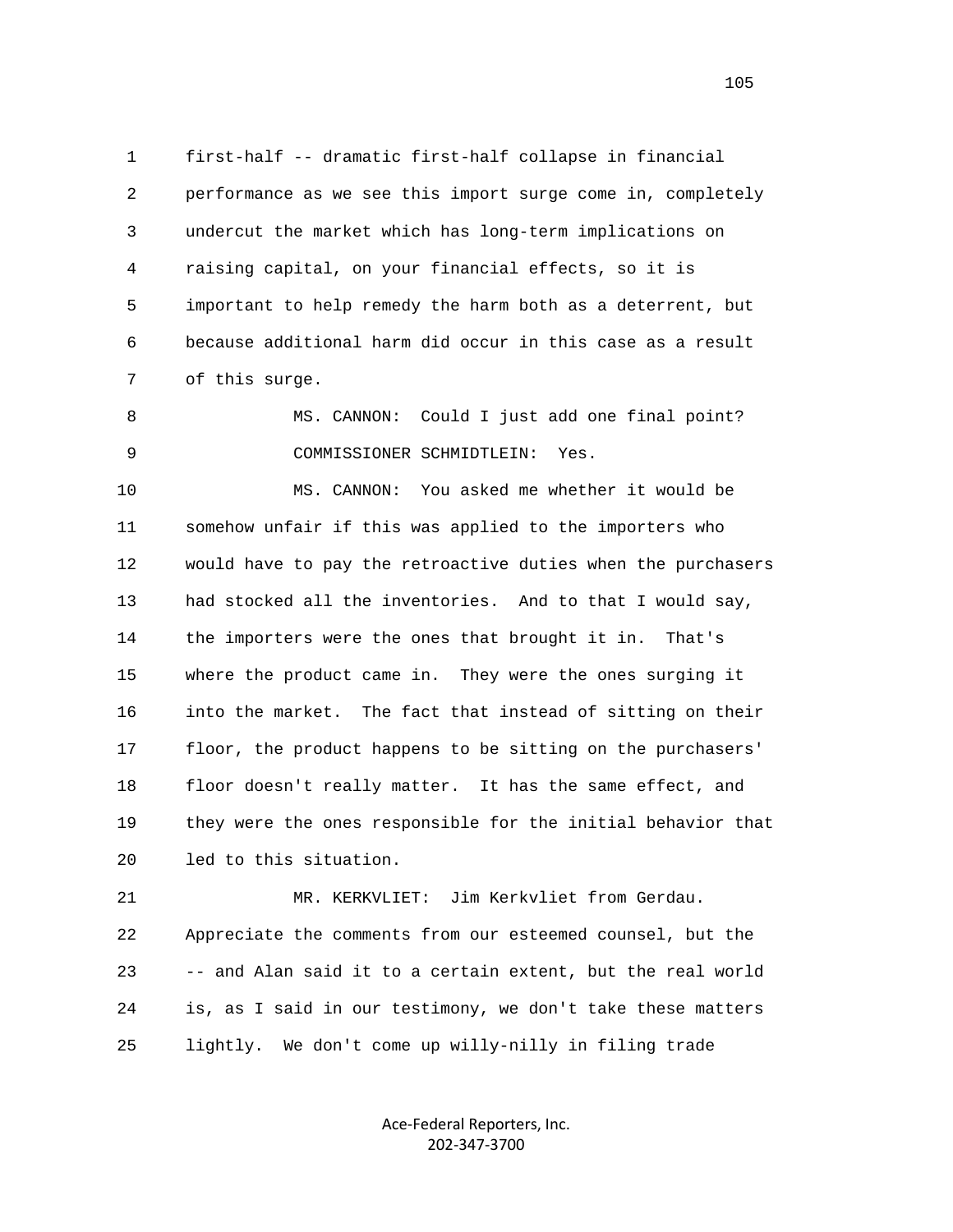1 cases. And the critical circumstances were filed because we 2 wanted to make sure that we had protection, we had the 3 ability to trade fairly in the marketplace. And because 4 these imports came in specifically just to try to get ahead 5 of the duty, undermined our ability to compete in the 6 marketplace post order. So our order book, our level of 7 income, our ability to provide the necessary return for our 8 company, has been undermined by the importers have brought 9 in a tremendous amount of material just to beat the order 10 and we're still suffering because of that today. 11 MR. PRICE: And let me just add one thing. The 12 importers in this case are sophisticated, well financed 13 companies. This is a risk they decided to take here. This 14 is not an accident here. 15 COMMISSIONER SCHMIDTLEIN: All right. Thank you 16 very much for that helpful discussion. So I had to switch 17 gears a little bit and ask a different -- about the other 18 unique issue in this case, captive production. And, again, 19 this is sort of a legal question, I guess. If we find that

 20 the provision doesn't apply, how does that impact our 21 analysis if we want to consider the performance of the 22 merchant market as a condition of competition? Does it 23 affect it at all?

 24 MS. CANNON: It does. I mean, I would encourage 25 the Commission to do here what it has done in past cases

> Ace‐Federal Reporters, Inc. 202‐347‐3700

106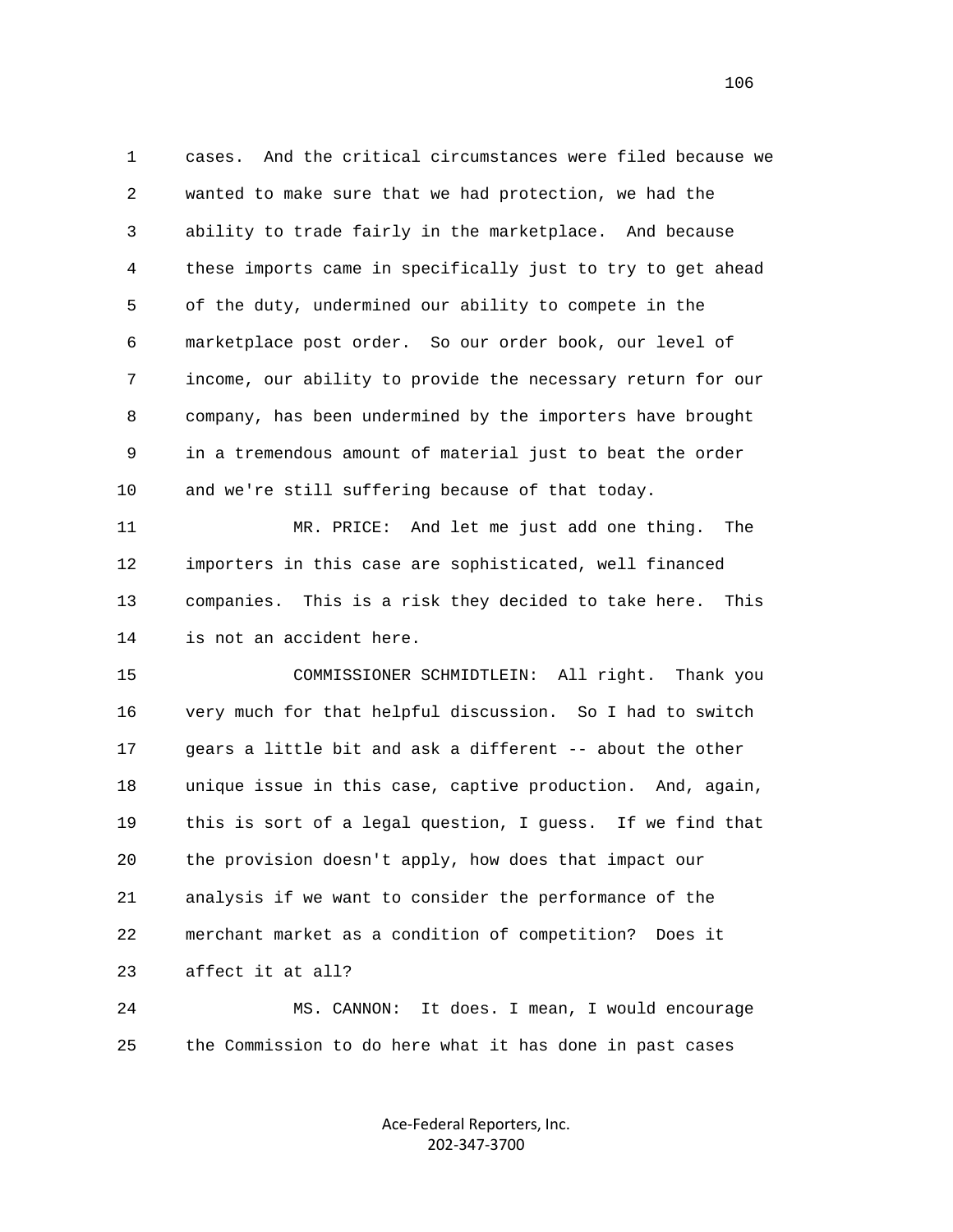1 when it found that the technical provisions of the statute 2 were not all complied with so that it wasn't exclusively 3 looking at captive production, it was looking at captive 4 production and the merchant market specifically in addition 5 to the total market.

6 COMMISSIONER SCHMIDTLEIN: Uh-huh.

 7 MS. CANNON: So that's what the Commission did 8 preliminarily here, it said, we're starting with the total 9 market because that provision wasn't met, but beyond that, 10 let's also look, as a condition of competition, at how 11 directly it affected the merchant market sales. And when 12 you do that, you see what you would expect to see, which is, 13 even though it affected everybody, and you heard testimony 14 this morning that it does affect producers that internally 15 consume negatively as well, you get an even more direct and 16 injurious effect on the merchant market alone, and that's 17 exactly what the financial condition of the industry shows. 18 So I think by doing that two-step analysis, you accomplish 19 what the statute was intended to do, and can focus on that, 20 but only as a condition of competition taking into account 21 the overall market as well.

 22 COMMISSIONER SCHMIDTLEIN: Okay. All right. 23 Thank you, my time is up.

 24 CHAIRMAN BROADBENT: Okay. Thanks, I just wanted 25 to go back just for a minute to the boron issue to make sure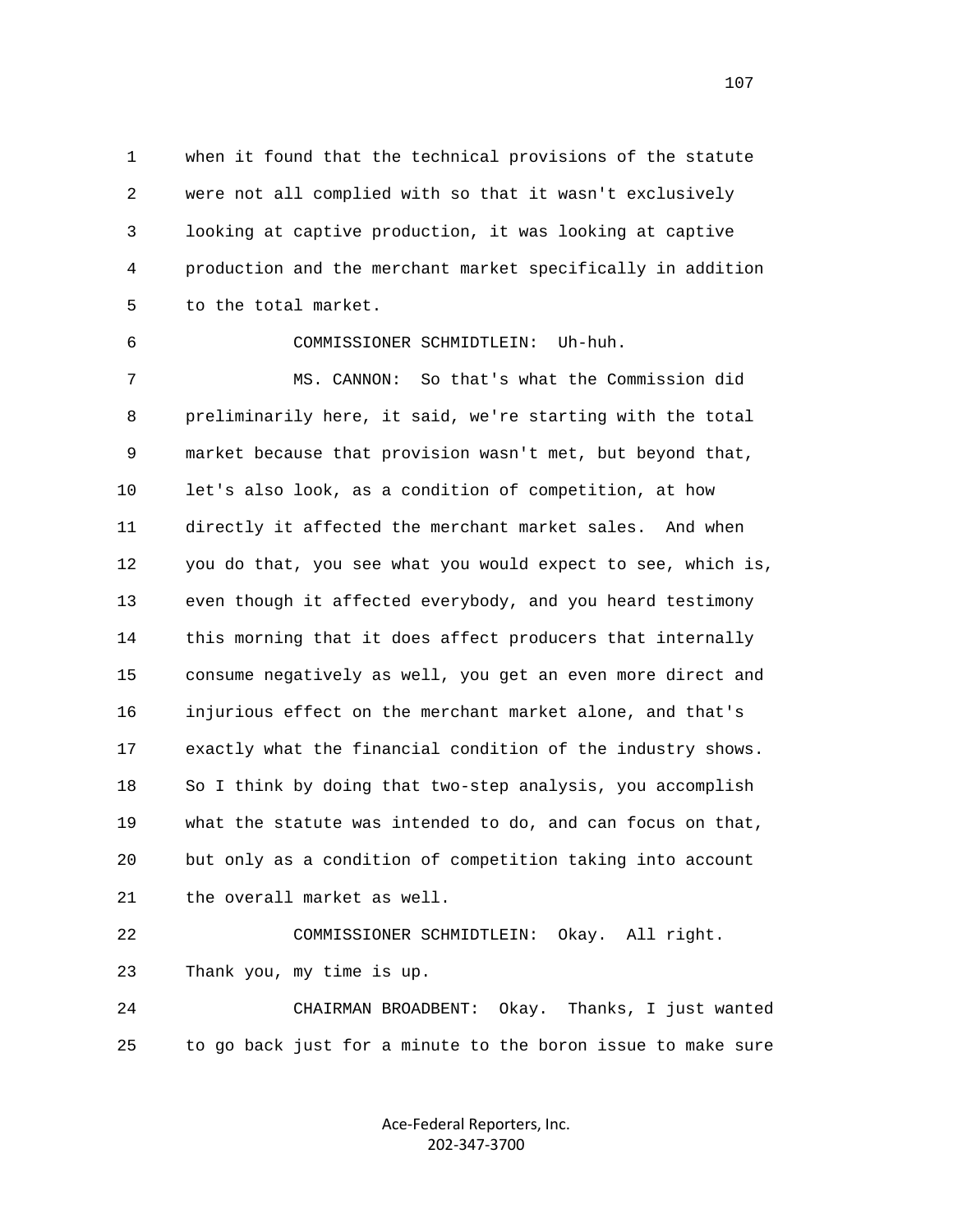1 I understand what's going on there. The exporters 9 percent 2 VAT rebate on exports if they add boron to it in China; is 3 that correct?

 4 MR. KERKVLIET: Jim Kerkvliet from Gerdau. There 5 is a value added tax rebate for the inclusion of alloys. 6 And as Mr. Nystrom commented in his testimony the amount of 7 boron that's added is negligible. It's trace, it doesn't do 8 anything for the product itself. The only reason why 9 they're putting the boron in is to either get around a 10 certain trade case or to qualify for the VAT rebate. 11 CHAIRMAN BROADBENT: Okay. So that's an 12 additional incentive to export, I assume. Yeah. 13 Okay. And then we did an HTS change, is that 14 correct, relative to boron? Can someone tell me about that? 15 MR. LUBERDA: There hasn't been an HTS change 16 relative to boron in particular that I'm aware of. 17 CHAIRMAN BROADBENT: Okay. I thought I had seen 18 something in here, but I can't find it at this point. 19 MR. LUBERDA: We made an HTS change that had to 20 do with sort of bar and rod sizes in the alloy portion of 21 the HTS to break out, as it is in the carbon portion to 22 break out larger diameter product which is bar and coil and 23 is outside our scope so that it would be easier to track. 24 Because much -- what was happening is much of the imports 25 that were coming in really being sold as carbon material was

> Ace‐Federal Reporters, Inc. 202‐347‐3700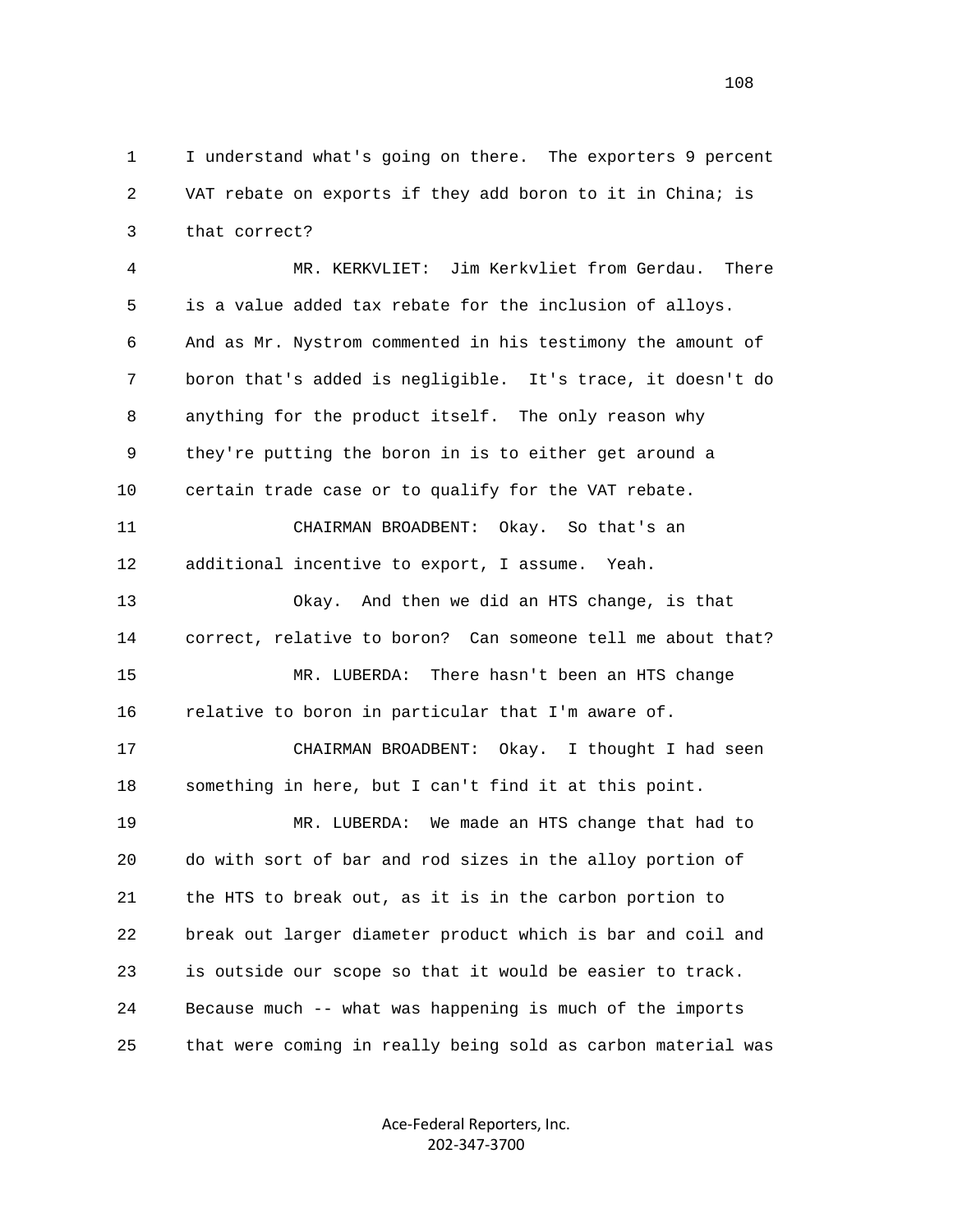1 being sold with a little boron, so it was alloy and it was 2 masking what the total import volumes would be. But that 3 all got picked up in this case. The staff did a good job of 4 that and with our change. So now we don't have that issue. 5 CHAIRMAN BROADBENT: Got it. Thanks. 6 Okay. Let's see, Mr. Price, on page 20-21 of your 7 prehearing brief for Nucor, you had an interesting quote by 8 the executive vice secretary general of Sisa in China about 9 over capacity in the steel sector. And he said, "It's 10 probably beyond our imagination, a mere fraction of China's 11 current excess wire rod capacity can completely destroy the 12 entire domestic industry." What domestic industry was he 13 referring to there; can you explain that? 14 PARTICIPANT: (Off microphone.) 15 CHAIRMAN BROADBENT: That's his domestic 16 industry. 17 MR. PRICE: (Off microphone.) The quote is -- I 18 think the quote is as to you can't imagine the -- I'll 19 double check the quote. 20 CHAIRMAN BROADBENT: Yeah. 21 MR. PRICE: I don't have my brief right in front 22 of me at this point. But the quote is the general quote of 23 their capacity is just enormous. And a mere fraction of 24 that excess is -- well, then our character -- yeah. 25 CHAIRMAN BROADBENT: He's talking about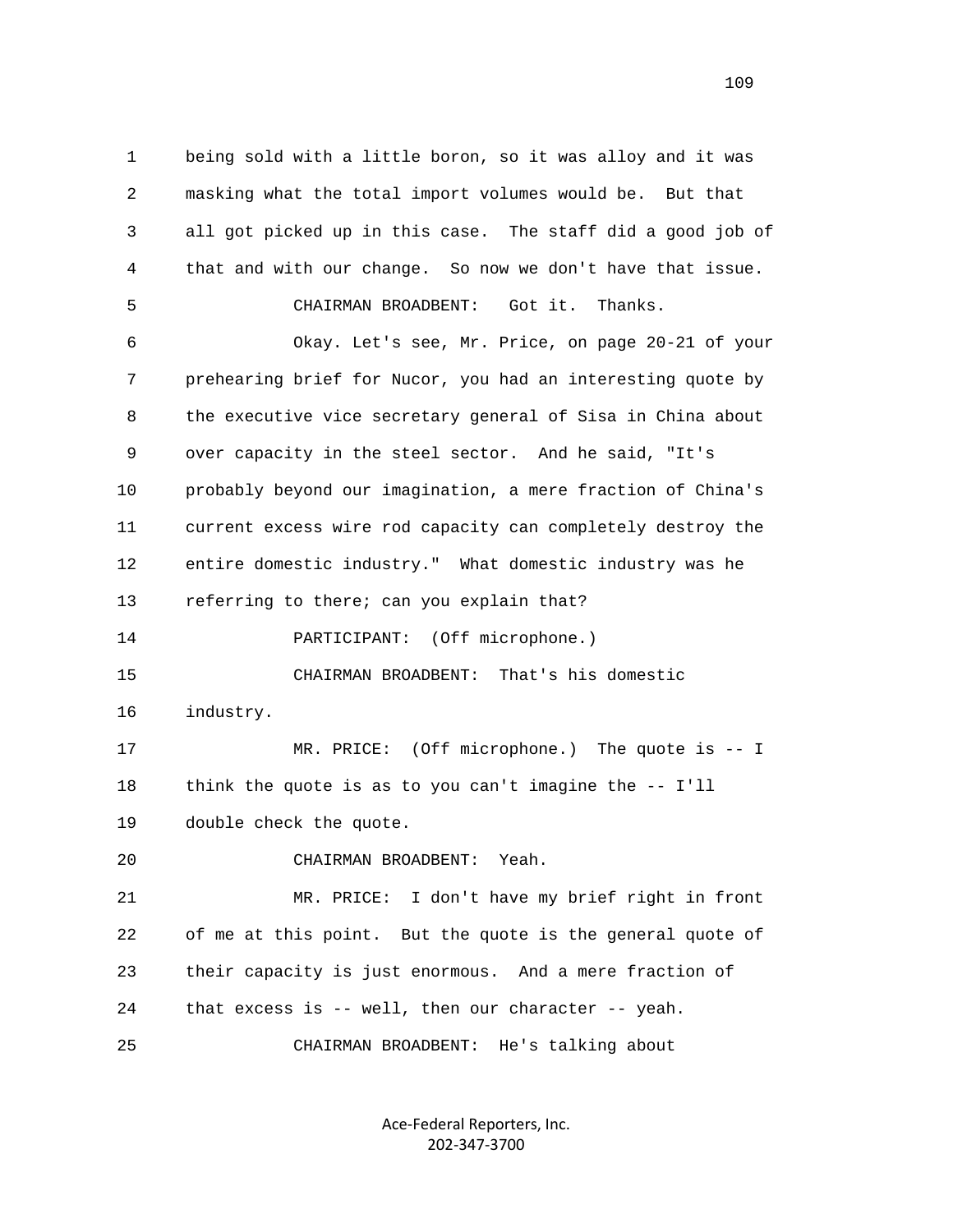1 destroying his own domestic industry?

 2 MR. PRICE: Yeah, the quote ends after 3 "imagination." 4 CHAIRMAN BROADBENT: Oh, okay. So my question -- 5 MR. PRICE: So it's our error. And what we're 6 saying is that a fraction of that will destroy -- it's our 7 characterization that it says a mere fraction of that will 8 destroy. 9 CHAIRMAN BROADBENT: Oh, I see. Okay. I got it, 10 yeah. It was a little -- got it. 11 MR. PRICE: That's what I thought, I just didn't 12 have it in front of me. 13 CHAIRMAN BROADBENT: Yeah, that's great. 14 A question for ArcelorMittal. On page 3-3 of the 15 staff report it states that a major Chinese steel producer 16 is a materials associate of ArcelorMittal. What does that 17 mean? And does it have any effect on your analysis of 18 related parties? 19 MR. FULLER: I don't believe it has any effect on 20 your analysis. We have a very small share of a company 21 called Hunan Valan that does produce wire rod. I think our 22 share today is 15 percent. And we have no decisionmaking of 23 Hunan Valan whatsoever. 24 MR. ROSENTHAL: Sorry, that was 1-5? 25 MR. FULLER: Yeah, 15, yeah, 1-5.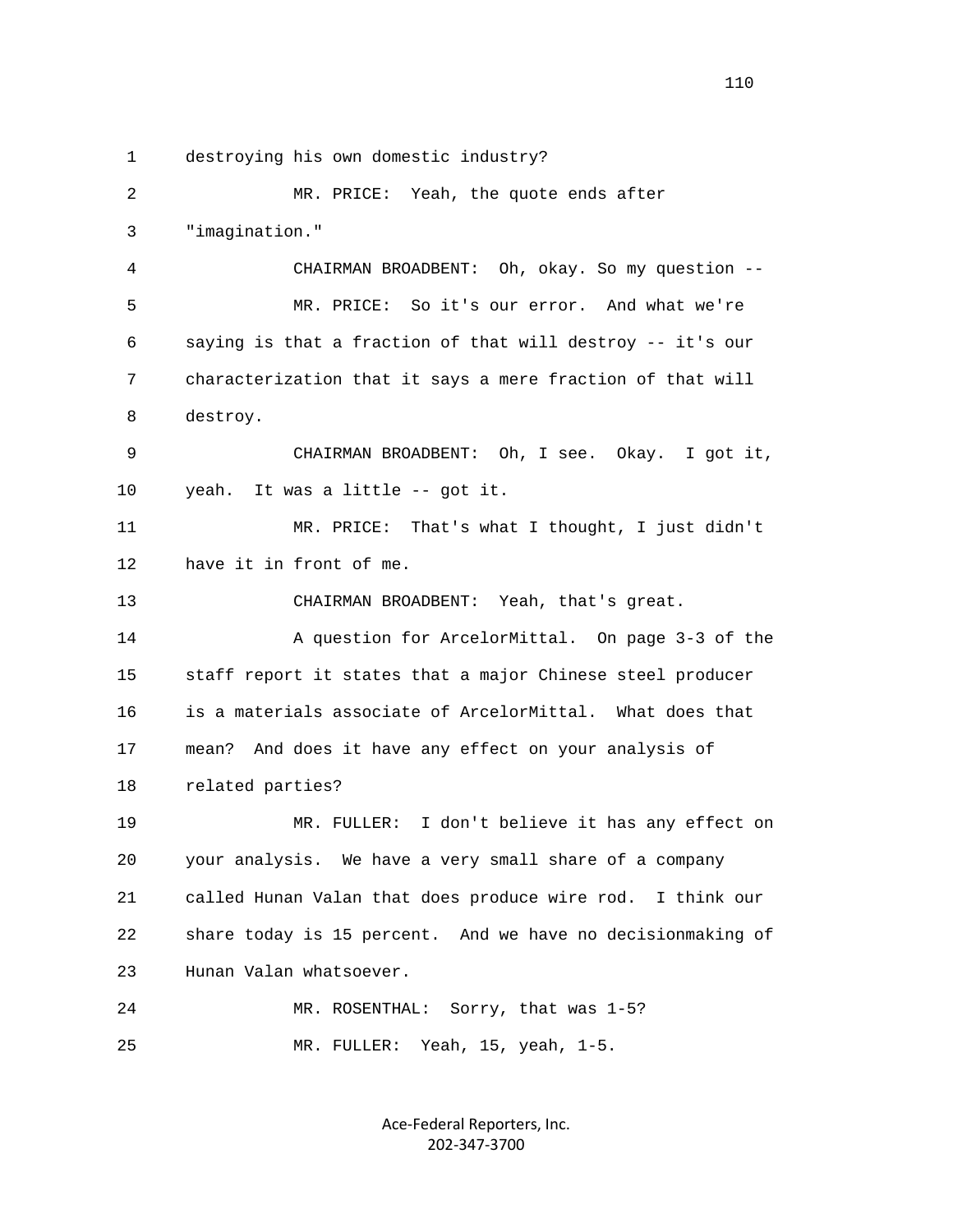1 MR. ROSENTHAL: And going to ten, I believe? 2 MR. FULLER: I can't predict, but it continues to 3 get lower every year. 4 MR. ROSENTHAL: I think that's in the public 5 record. 6 CHAIRMAN BROADBENT: Okay. All right. In 7 post-hearing briefs, I would request both sides to consider 8 the Commission's findings in the investigation we just did 9 on rebar from Mexico and Turkey and specifically to address 10 any similarity that had to do with the -- that has to do 11 with the current case on wire rod looking at price 12 depression and suppression. So if you could look at the 13 Mexico/Turkey case and our tax before us in this case with 14 respect to price depression and price suppression. 15 I think I'm getting to the end of my questions. 16 So I'm going to yield to Commissioner Pinkert at this point. 17 VICE CHAIRMAN PINKERT: Thank you, Madam 18 Chairman. 19 How common is it for domestically produced wire 20 rod to be sold through contracts rather than on the spot 21 market? 22 MR. BRACHBILL: Mark Brachbill, Keystone 23 Consolidated. Ninety-nine percent of our wire rod is sold 24 on the spot market. We have little or no contracts in place 25 on a long-term basis.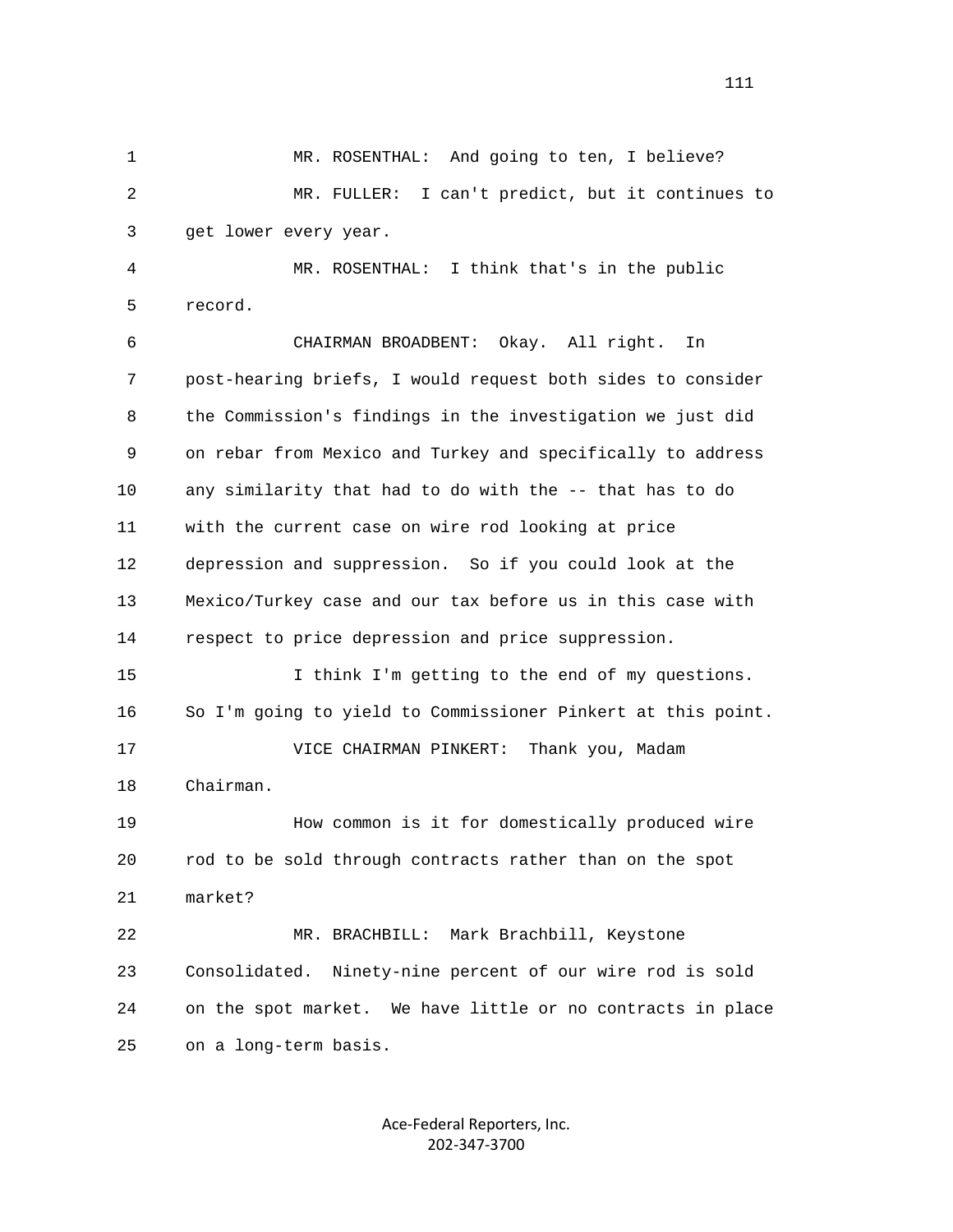1 MR. NYSTROM: Eric Nystrom from Nucor. Similar 2 to what was just mentioned, that majority of our product is 3 sold on the spot basis. And where there may be some piece 4 of contractual business, it tends to be in the much 5 different quality levels than what the imported material 6 from China has been. So in summary we rely very much on 7 basic spot pricing in the market where we're competing with 8 this Chinese product. 9 MR. ASHBY: Steve Ashby, Evraz. Almost 95 10 percent of our product is spot market position. So very 11 little contract business and we compete month to month for 12 our business. 13 MR. FULLER: Dan Fuller with ArcelorMittal. The 14 vast majority of our sales are spot or monthly pricing. 15 MR. KERKVLIET: Jim Kerkvliet from Gerdau. 16 Echoing the comments from my peers, the vast majority of our 17 business is on spot with very little business being on 18 contract whether long-term or short-term contracts. 19 VICE CHAIRMAN PINKERT: Okay. Well, this is for 20 post-hearing. If you could look at the situations where the 21 product is being sold on contract, does that insulate the 22 domestic industry from the impact of import competition. 23 MR. ROSENTHAL: We'll answer it in the 24 post-hearing. 25 VICE CHAIRMAN PINKERT: Thank you. Now, I know

> Ace‐Federal Reporters, Inc. 202‐347‐3700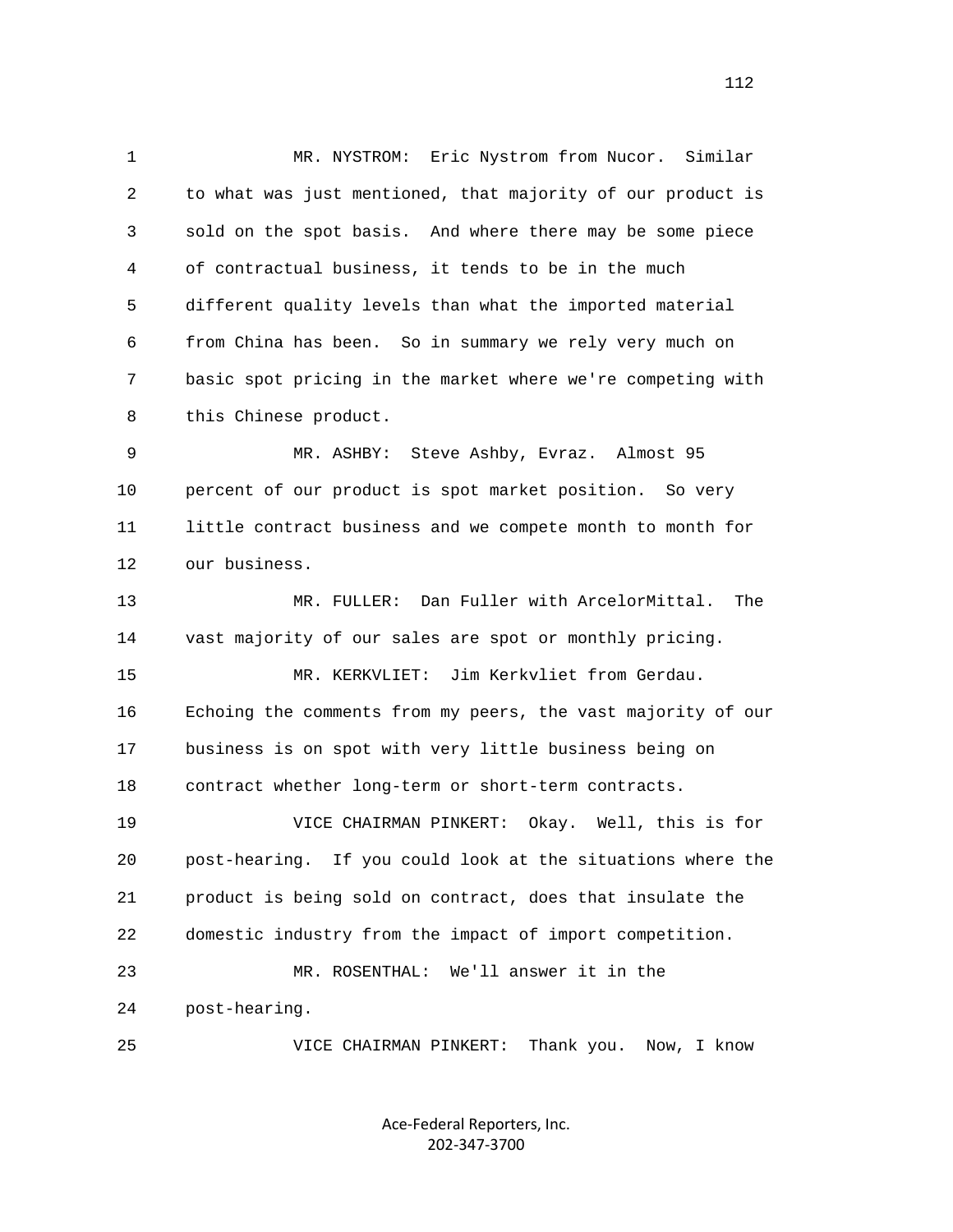1 that you're probably loaded up to respond to this question. 2 There's a suggestion in the Respondent's brief that there is 3 a neutral level of underselling that is non-injurious 4 because the customer is willing to pay more for the domestic 5 product, has a preference for the domestic product, and 6 therefore the underselling is not injurious. Can you 7 respond to that argument?

 8 MS. CANNON: Yes, Commission Pinkert. The 9 Respondents start by referring you to the OCTG case as the 10 basis for that argument. And when I read the brief because 11 I was not involved in OCTG I was rather astonished to see 12 that that's what the Commission found. But when I actually 13 read what you found, you did not find what they've 14 contended. You did not find that there was a price premium 15 and you should discount a bunch of the underselling for that 16 reason. Instead you said, "we're not persuaded by their 17 argument and we aren't finding any record evidence of any 18 such price premium" and you just concluded by saying, 19 nonetheless, even if we looked at this 7.5 percent premium 20 that they say exists, there's still plenty of underselling. 21 So Respondents first mischaracterized the case and then they 22 tried to take the 7.5 percent margin from OCTG and 23 extrapolate it into this case without any basis in the 24 record. There's nothing in the record here of what a rod 25 purchaser is saying there's a price premium at all, let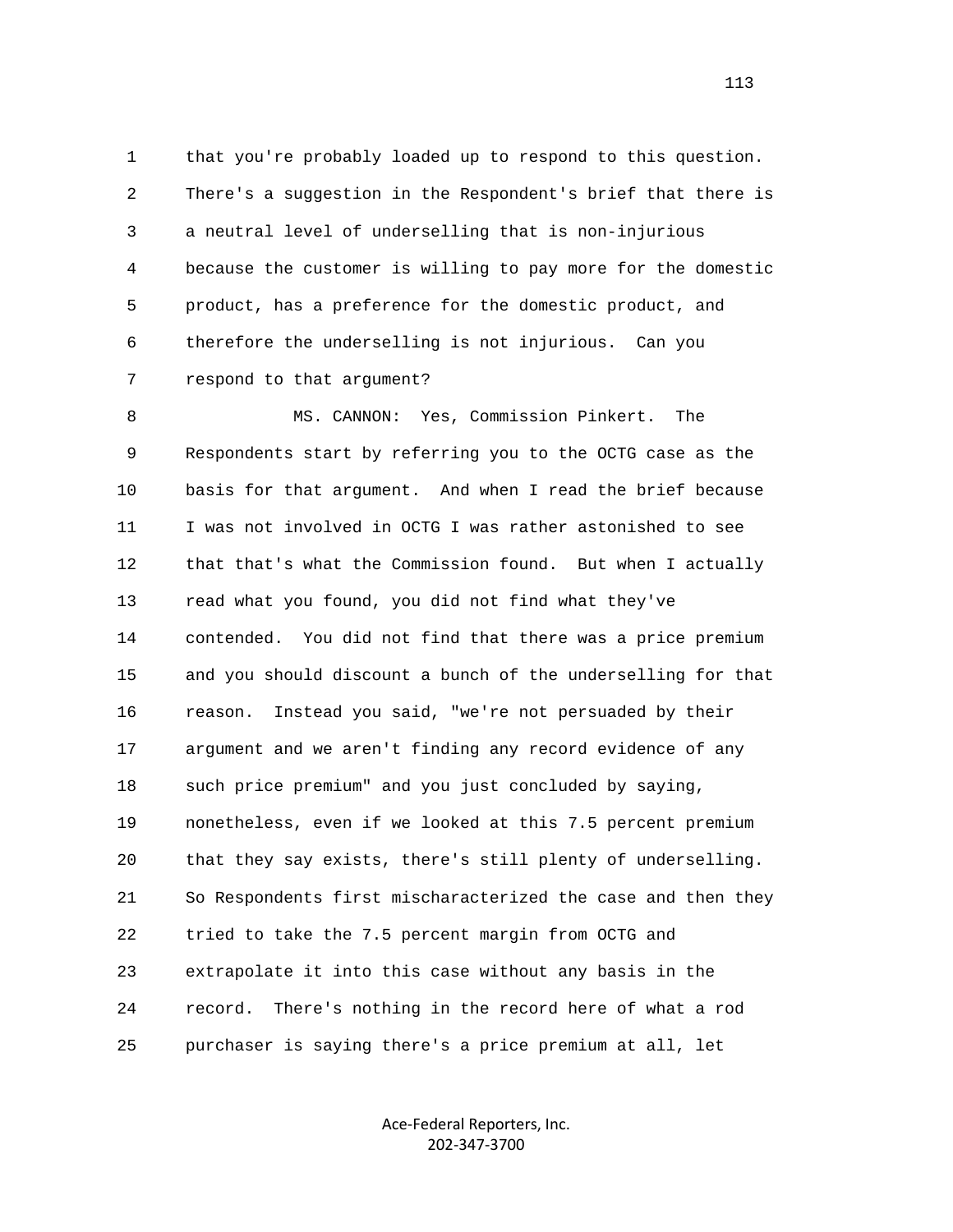1 alone saying there's a 7.5 percent price premium.

 2 So to then try to have you discount all of the 3 underselling that falls below that level, has no 4 substantiation in the record whatsoever. So we very much 5 disagree with basically the fundamental premise. It doesn't 6 characterize the Commission's practice at all. And as 7 you've heard from the industry witnesses, the underselling 8 at whatever level it occurs is taking their sales. Whether 9 it be a small percentage or a large percentage and 10 increasingly it's a large percentage. 11 MS. BECK: Commissioner Pinkert, this is Gina 12 Beck from GES, if I could just add one point from the 13 purchasers' questionnaires and that's the bulk of the 14 responding purchasers which actually make up a large 15 percentage of the purchasers of industry. Their data 16 actually shows a shift right from a certain level of Chinese 17 imports to an even greater and an even greater by the end of 18 the POI. And the reason for that, if you look at their 19 responses, was the price. 20 VICE CHAIRMAN PINKERT: So then what do we do 21 with evidence in the record that suggests that purchasers 22 may be willing to pay a little bit more for the domestic

 24 MR. ROSENTHAL: I don't think it should impact 25 your analysis at all because of the following. Most of the

23 product? How should that impact our analysis?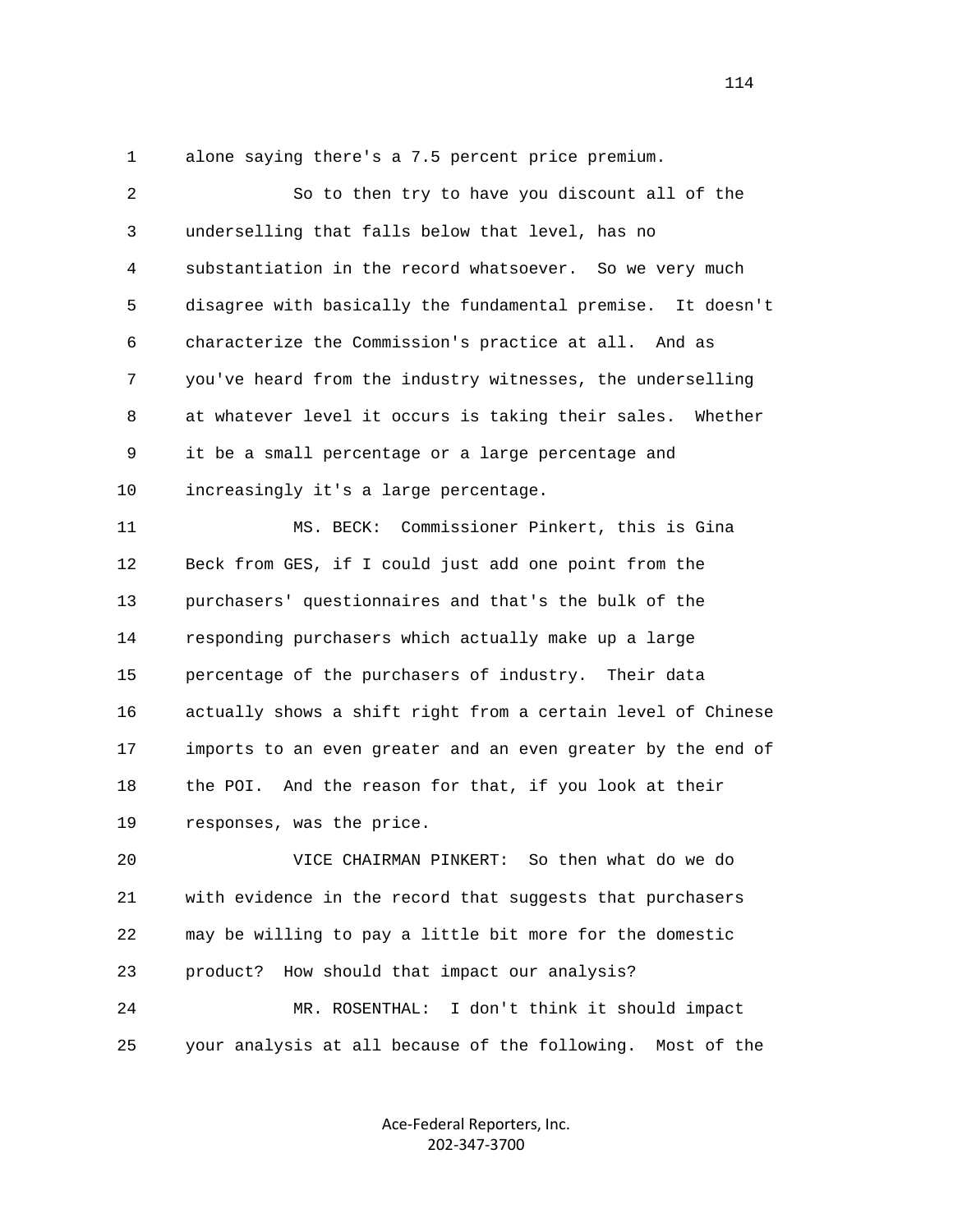1 purchasers have said, we are buying on price or price is the 2 most important factor. And they have actually put their 3 money and their purchases where their words are. They've 4 bought higher volumes of domestic product. They've 5 negotiated with the domestic -- sorry, higher volumes of the 6 imported product, they've negotiated with the domestic 7 industry to get them to reduce their prices, and so if there 8 were some purchasers who were willing to buy at a higher 9 price from the domestic industry, they haven't had much 10 impact on the ability of the industry to make money. What 11 you have in this record is most purchasers saying, I want to 12 buy on price. I do buy on price. The result is what you 13 see which is lower operating income, lower volumes, lower 14 capacity utilization, and a whole plethora of indicators of 15 injury. 16 So whatever people might say doesn't matter. 17 What's happening is price is going down because of the 18 imports and the domestic industry is suffering. 19 VICE CHAIRMAN PINKERT: I see some folks in the 20 back row that are shaking their heads. Any comments on 21 that, Mr. Luberda? 22 MR. LUBERDA: I'm not quite the back row, but -- 23 (Laughter.)

 24 MR. LUBERDA: -- yeah, I mean, it strikes me as 25 odd that somebody could argue, well, if I'm a domestic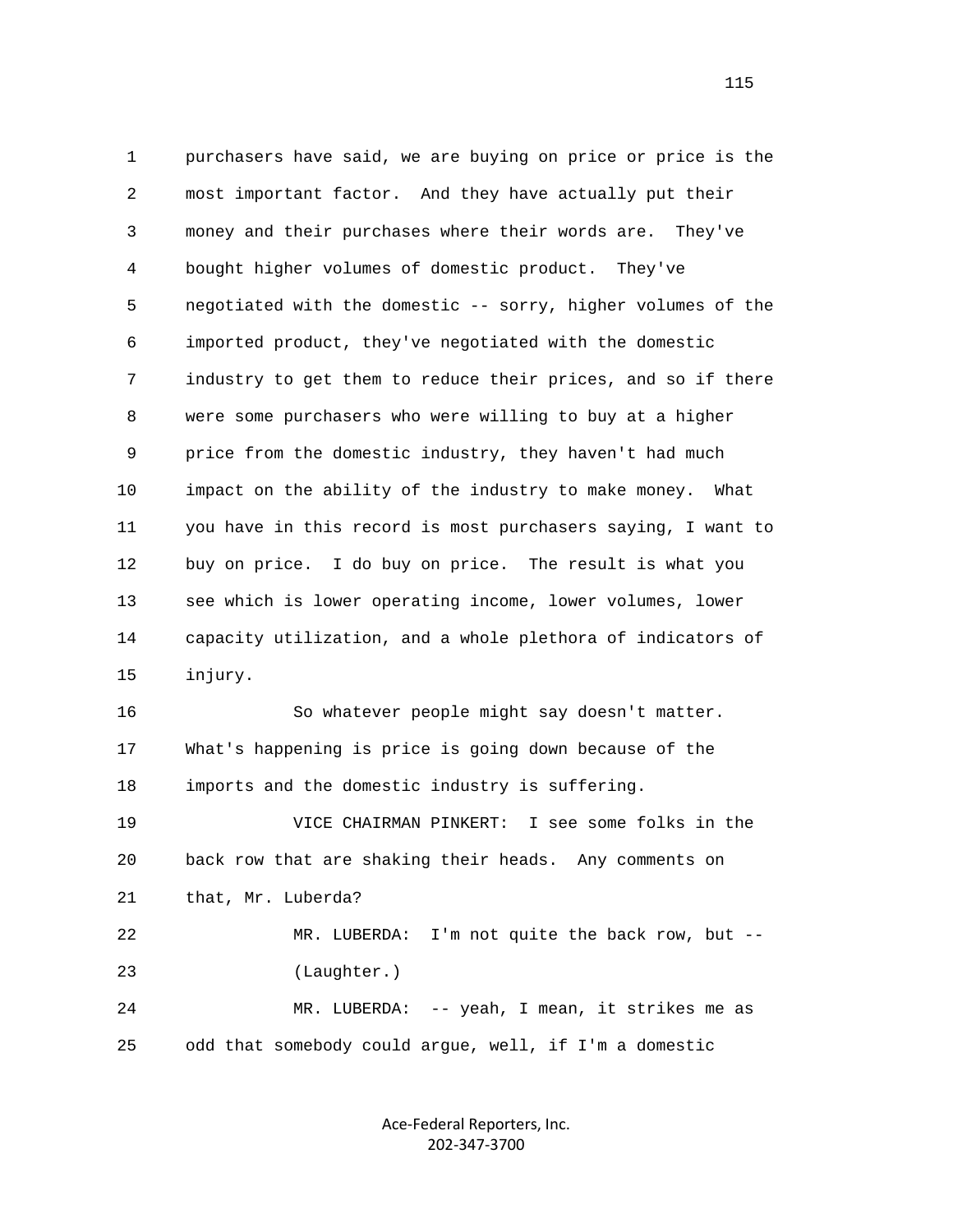1 producer selling at \$500 a ton and the Chinese come in at 2 \$400 a ton, if the purchaser comes to me and says, if you 3 get 5 percent above 400 maybe I'll give you some tons, then 4 I'm not being injured by that. They're still underselling 5 me by a lot, they're still forcing prices down. I mean, in 6 this record when our costs were going down, prices fell by 7 more than costs. When our costs were going up, prices did 8 not rise as much as our costs. So, they're exerting price 9 pressure downward that, you know, whatever the margin of 10 underselling is, they're exerting that price pressure, that 11 the record shows it was hurting us.

 12 VICE CHAIRMAN PINKERT: Mr. Sanderson, I saw you 13 were shaking your head as well.

 14 MR. SANDERSON: (Off microphone.) I just find it 15 hard to believe that somebody would honestly say that they 16 would pay more, but yet they buy less. They've got a record 17 of what they're doing and I agree with what Paul Rosenthal 18 said. Action speaks louder than what anybody would say. 19 VICE CHAIRMAN PINKERT: Thank you. Mr. Price. 20 MR. PRICE: Thank you. I concur with this whole 21 set of statements here. But I'd also take a slightly 22 broader view of this. 23 Imports here are not competing on quality in some

 24 parallel universe where they're going to oversell and 25 therefore get sales anyway. Or where there's immense unmet

> Ace‐Federal Reporters, Inc. 202‐347‐3700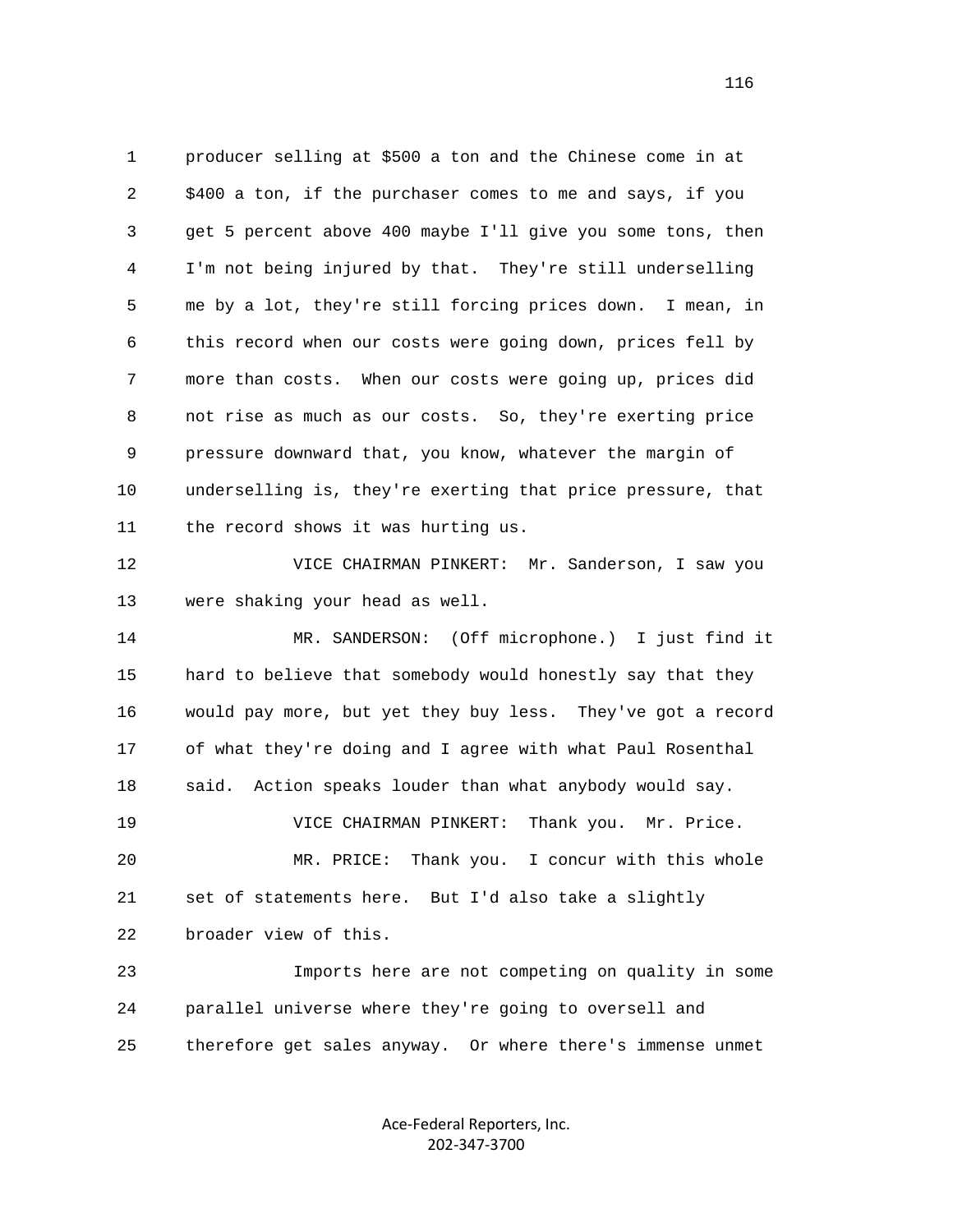1 demand and therefore not having -- and therefore not 2 necessarily having a harmful impact on prices and volumes of 3 the domestic industry.

 4 The concession in essence of an argument that 5 there is some price premium, even if you were to buy that, 6 and we don't buy that and we don't believe that, but even if 7 there was some interaction at some customers, there's still 8 a price interaction going on. So they've admitted they're 9 competing on price. That is in fact an implicit admission 10 against interest by the respondents that price is material. 11 I don't think there's any question in this case that if you 12 impose these dumping margins, these imports will be out of 13 this market. These imports will -- and as a result the 14 domestic industry will be doing better.

 15 I realize that this is not necessarily a "but 16 for" analysis for you, Commissioner Pinkert, but in essence 17 this is whole argument on price premiums is an admission 18 that price counts. And so there is competitive impacts on 19 pricing. And so I find this whole argument that's been out 20 there that respondents keep in trying in all of these cases 21 not relevant to the Commission inquiry of whether there is a 22 significant price impact. If there's a significant price 23 impact, if there's no price premium or 10 percent price 24 premium, that dictates an affirmative determination.

25 MR. KERKVLIET: This is Jim Kerkvliet from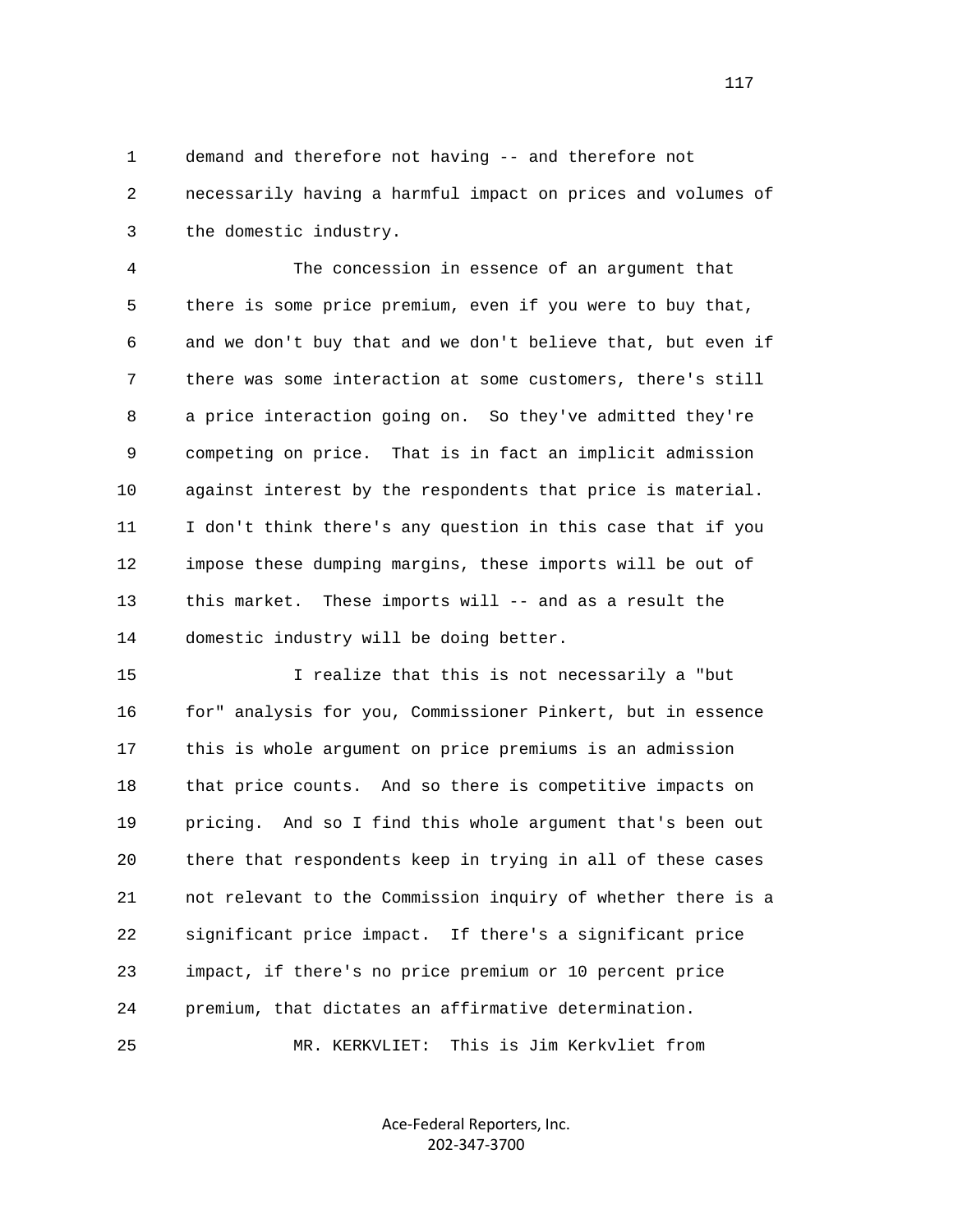1 Gerdau. And I want to build on Alan's comments. I think it 2 was very much spot on. The only thing I would add to that 3 as well, sometimes we don't even get the opportunity. The 4 price is so low that our customers will say, and we'll learn 5 about it afterwards, hey what happened with our orders for 6 last month? Well, I knew you couldn't meet it, so I just 7 bought it from X, Y, Z importer.

 8 MR. ASHBY: Steve Ashby, Evraz. I think the 9 difference here just from a practical standpoint is that I'm 10 currently not meeting my volume targets. Forget about 11 capacity utilization. Maybe this goes back to critical 12 circumstance, but I'm not meeting volume targets today with 13 the number of shifts that we have on our plant and it has to 14 do with cheap prices and the surge of Chinese volume that's 15 coming into this country.

 16 VICE CHAIRMAN PINKERT: Thank you very much. 17 CHAIRMAN BROADBENT: Commissioner Williamson. 18 COMMISSIONER WILLIAMSON: Thank you. Going back 19 to critical circumstances and the question of purchaser 20 inventories. And I was just wondering, has the Commission 21 examined purchaser inventories in prior cases with respect 22 to critical circumstances?

 23 MS. CANNON: Not to my knowledge. But I don't 24 know whether the issue has been presented. I think the 25 issue normally, or the normal situation is that the

> Ace‐Federal Reporters, Inc. 202‐347‐3700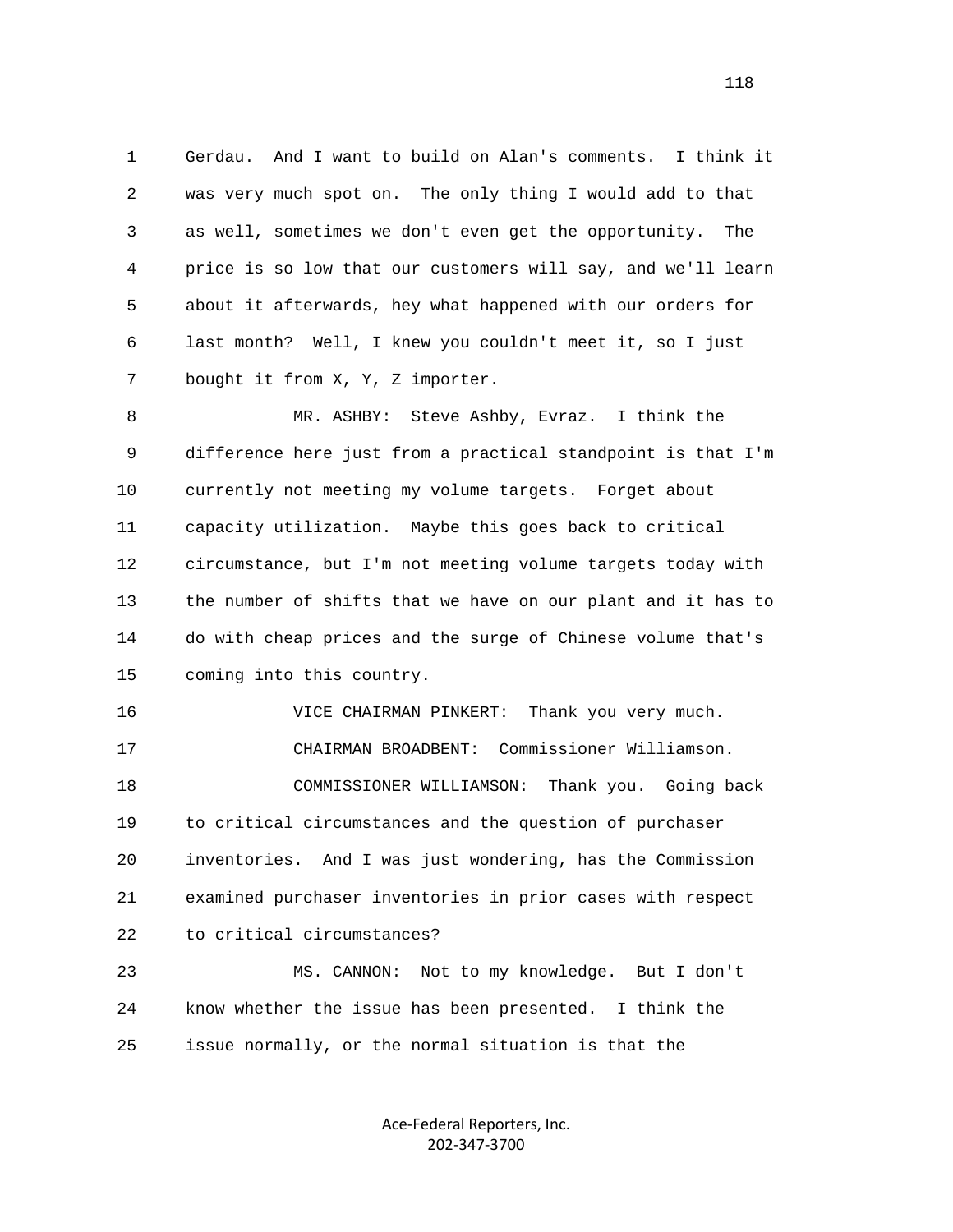1 importers have the inventories sitting on their floors and 2 so that's what the Commission has looked at. But the 3 important thing is the statute just says inventories. It 4 doesn't ask where the inventories are. So I think under the 5 statute, under the law either one is consistent with what 6 the statute requires, which is a rapid increase in 7 inventories.

 8 COMMISSIONER WILLIAMSON: I think you suggested 9 that we should now question the purchasers about that. And 10 I was sort of wondering why it wasn't done earlier if it's 11 relevant?

 12 MS. CANNON: Why the request was not made sooner? 13 COMMISSIONER WILLIAMSON: Yeah. Uh-huh. 14 MS. CANNON: We had heard that the inventory had 15 built up. Frankly, I was assuming it was at the importer 16 accounts more than the purchaser accounts, and it was only 17 as we developed the case and talked with the industry 18 witnesses further, because we were surprised to not see an 19 inventory build up. Honestly when I saw your staff report 20 that we realized that almost all of this was at the 21 purchaser locations. And so that's why we've now asked at 22 this point. And I think that it's a fairly simply request. 23 You're looking at importer inventories in June of this year 24 compared to what they were in June of last year. That would 25 be two numbers for the purchaser to provide.

> Ace‐Federal Reporters, Inc. 202‐347‐3700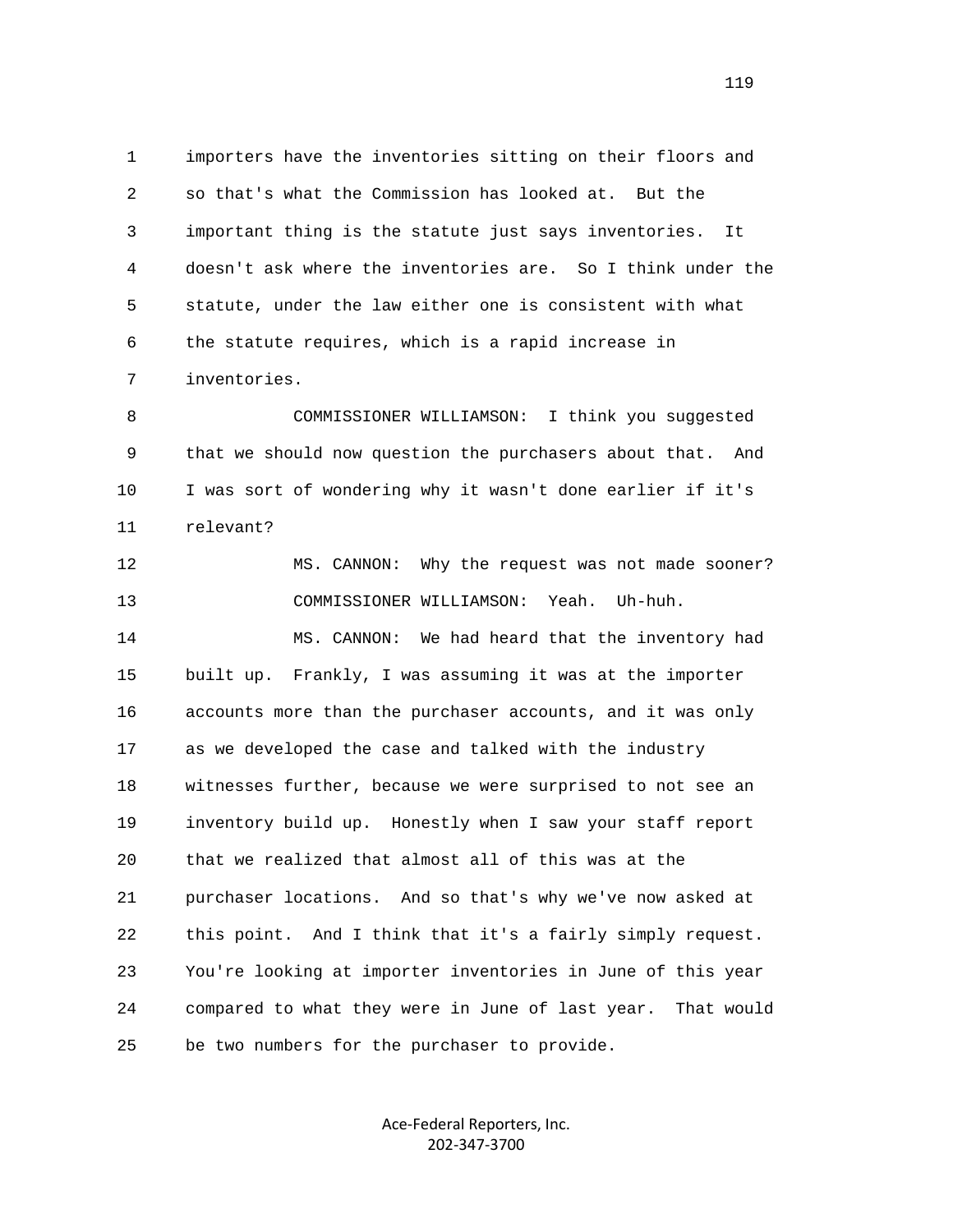1 COMMISSIONER WILLIAMSON: Okay. Good. Thank 2 you. And with that I thank the panel for their responses. 3 CHAIRMAN BROADBENT: Commission Johanson? 4 COMMISSIONER JOHANSON: Nothing. 5 CHAIRMAN BROADBENT: Any other questions? 6 (No response.) 7 CHAIRMAN BROADBENT: If Commissioners have no 8 further questions, does the staff have any questions for 9 this panel? 10 MR. CORKRAN: Douglas Corkran, Office of 11 Investigations. Thank you, Madam Chairman, staff has no 12 additional questions. 13 CHAIRMAN BROADBENT: Do respondents have any 14 questions for this panel? 15 (No response.) 16 CHAIRMAN BROADBENT: Thank you. I don't see any. 17 Okay. In that case I think it's time for our lunch break. 18 We will resume at 1:20, in an hour. 19 The hearing room is not secure, so please do not 20 leave confidential business information out. And I want to 21 thank all the witnesses for coming today. 22 (Whereupon, at 12:20 p.m., the hearing was 23 recessed to be reconvened at 1:20 p.m.) 24 25

> Ace‐Federal Reporters, Inc. 202‐347‐3700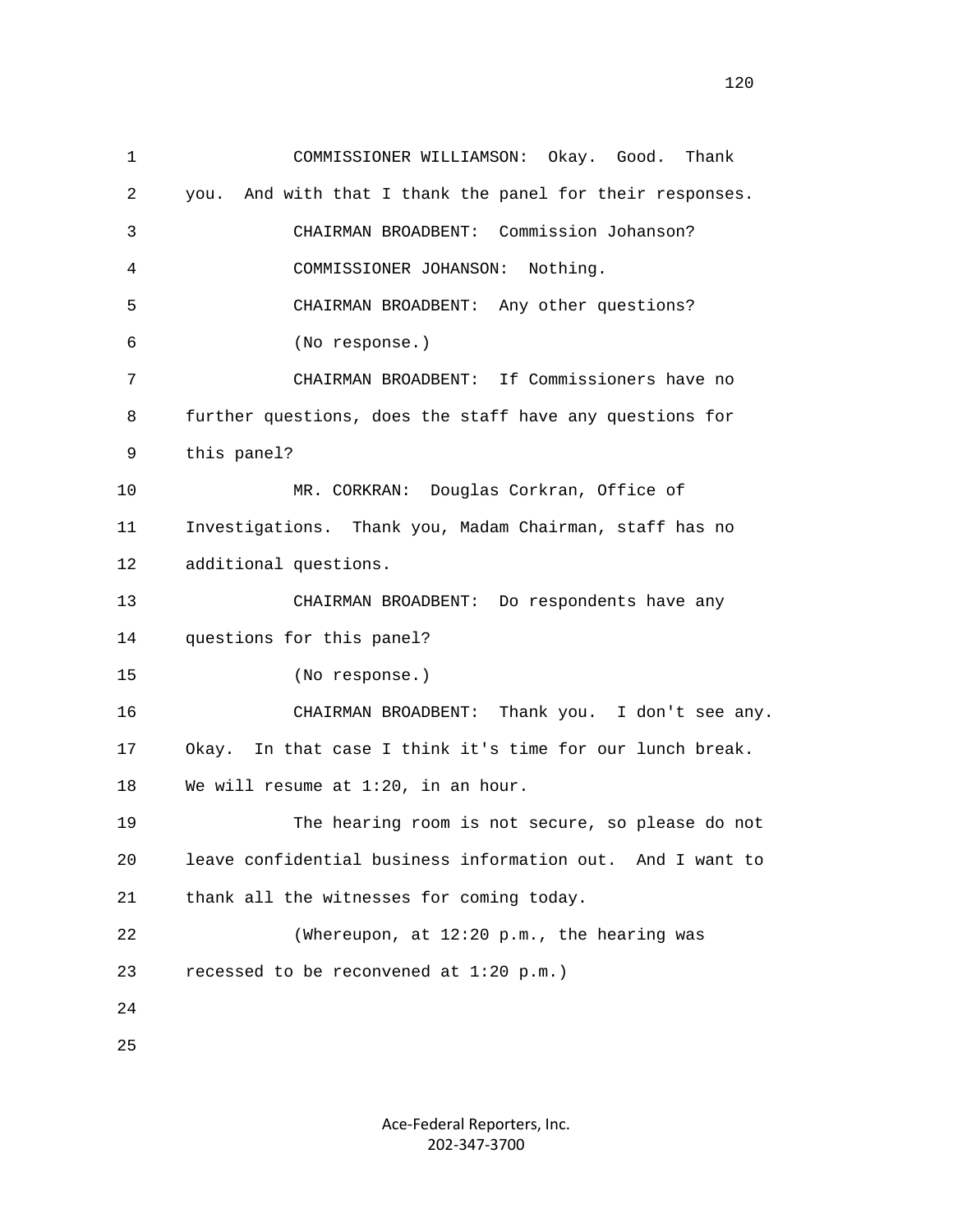1 AFTERNOON SESSION 2 MR. BISHOP: Will the room please come to order. 3 CHAIRMAN BROADBENT: Mr. Secretary are there any 4 preliminary matters for the afternoon session? 5 MR. BISHOP: Madam Chairman the panel in 6 opposition to the imposition of anti-dumping countervailing 7 duty orders have been seated. All witnesses have been 8 sworn. 9 CHAIRMAN BROADBENT: Thank you Mr. Secretary. 10 I want to welcome the afternoon panel to the ITC and I would 11 like to remind our witnesses to please state your name for 12 the record and speak clearly into the microphones. You may 13 begin when you are ready. 14 MR. NEELEY: All right I'm again Jeff Neeley 15 from Husch Blackwell and I'll just do a very quick 16 introduction of the panel and how we are going to proceed 17 and then turn it over to the other folks. We are here today 18 with Jim Dougan from Economic Consulting Services who serves 19 as our economist. He's done a lot of the economic analysis 20 and he's going to take up the primary part of our testimony. 21 We are going to try not to repeat you know, just everything 22 in our brief, we don't think that's a very good way to 23 proceed. We would rather wait and get questions from each 24 of you because we are sure that you have some so we will try 25 to make this fairly short.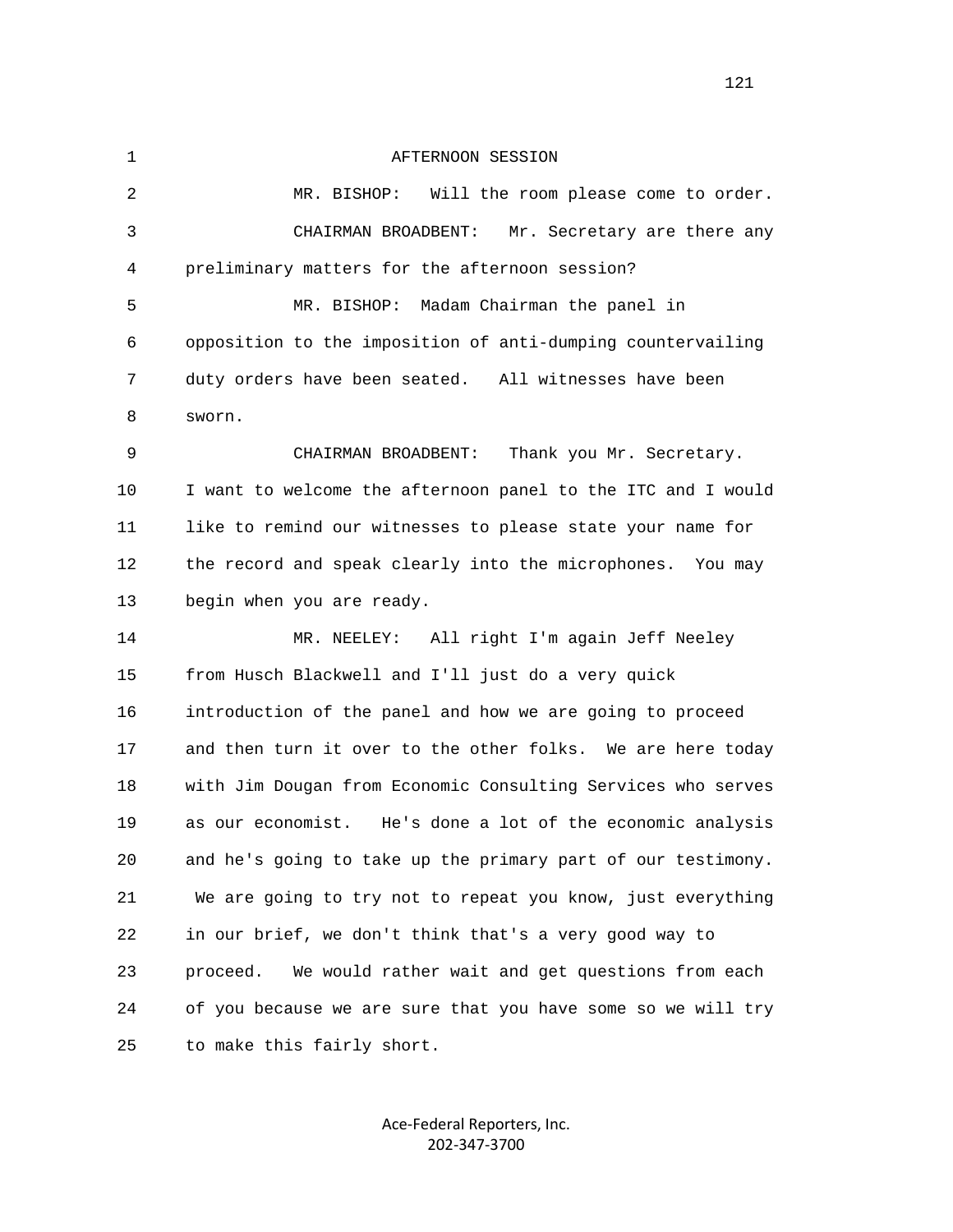1 Also here today after we do our main presentation 2 on injury and threat of injury and I'll say a few words 3 about threat. Fred Waite from the Vorys firm is going to 4 talk about the critical circumstances issue and maybe joined 5 by Jay Campbell from White & Case on that same issue both 6 take the lead on those issues.

 7 We have with us also today a couple of people 8 have been sworn as witnesses, Thomas Yang from Benxi and 9 Todd Wang who is from Angang America. Both of these 10 individuals are in the U.S. operations of those companies 11 and they are here to kind of help us out if there are 12 questions that come up. Some of those questions that you 13 had this morning and they had this afternoon might be better 14 directed at some people in China and if that is the case, we 15 will just do that and get back to you in the post-hearing 16 but we will do the best we can to answer everything we can 17 now.

 18 So with that I will turn it over to Jim who can 19 go through the economic analysis that we have presented.

20 STATEMENT OF JAMES DOUGAN

 21 MR. DOUGAN: Thank you, good afternoon. Madam 22 Chairman and members of the Commission my name is Jim Dougan 23 from ECS testifying on behalf of Chinese Respondents. In 24 these investigations there can be a big difference between 25 arguments that are based on simple descriptions like subject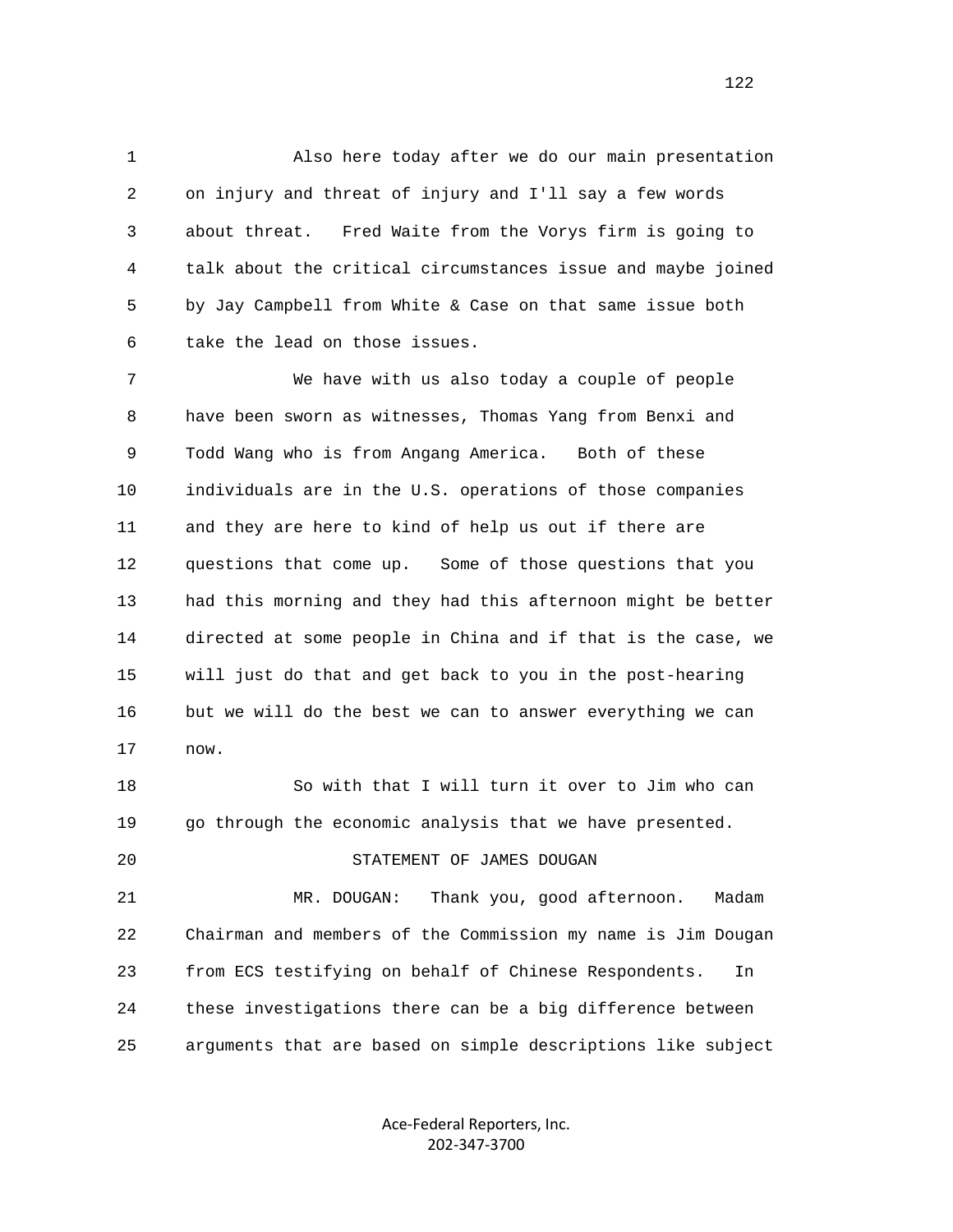1 imports went up and domestic profits went down and those 2 that are based on more serious analysis.

 3 We submit that Petitioner's case is based on the 4 former and ours is based on the later. The analysis in our 5 pre-hearing briefs is set forth in a relatively small number 6 of textual pages, but is supported by abundant evidence on 7 the record. I will first summarize our affirmative points 8 and then draw for the Commission a roadmap of how they 9 negate every one of the arguments offered by counsel for the 10 domestic industry.

 11 This case is not taking place in a vacuum. 12 Petitioner's applied well-worn arguments hoping that the 13 Commission will not recall or consider the numerous past 14 occasions in which it voted negatively. And as Mr. Neeley 15 said we understand that you not bound by prior decisions but 16 the Commission most recently voted to dismiss this case at a 17 preliminary stage in 2005 when faced with facts very similar 18 to those in this case and it should do the same here.

 19 On page 2 of Respondent's pre-hearing brief we 20 note how the domestic industry largely has failed to prove 21 its case in numerous past investigations, including the one 22 in 2005. And this unfavorable record calls into question 23 the credibility of its well-worn claims in this case, even 24 apart from their reliance on unsupported ascertains and 25 surface deep readings of the data. And I might add that I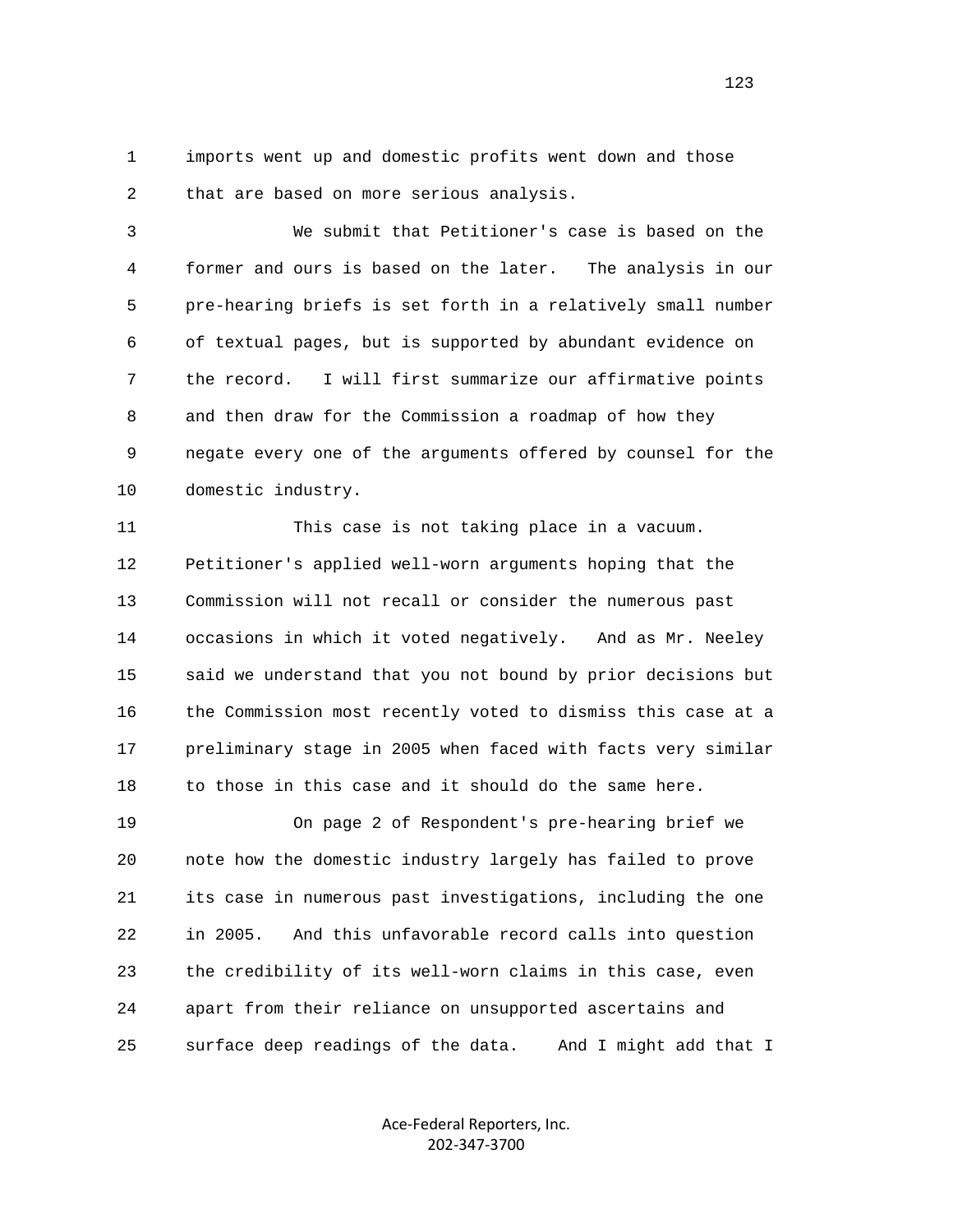1 will point out a few places where statements of the 2 Petitioner's panel this morning are refuted directly by 3 evidence on the record and on the public record so I can 4 discuss it.

 5 On pages 2 to 5 of our brief we discussed the 6 various factors that show that subject imports are not 7 causing injury to the domestic industry. They include the 8 fact that the industry primarily exists to produce high 9 valued bar and downstream wire products with wire rod 10 representing incremental sales revenue. As shown at table 11 3-4 of the public pre-hearing report by 2013 rebar and other 12 bar or rod products accounted for over 40% of the production 13 output on the capacity shared with wire rod.

 14 When the volumes of wire rod consumed internally 15 are transferred to related parties for downstream wire 16 production are included, this figure is much greater. 17 Unfortunately the exact figures are confidential but we will 18 provide them in our post-hearing brief. This is important 19 because it means that the production and investment 20 decisions are driven by markets other than wire rod and that 21 the profit expectations for wire rod are lower.

 22 One interesting example of this focus is by 23 Cascade Steel. On November 5, 2014 there appeared an 24 article in American Metal Market entitled Cascade Chases 25 Shift in Demand to Capture Rebound in Rebar. We will

> Ace‐Federal Reporters, Inc. 202‐347‐3700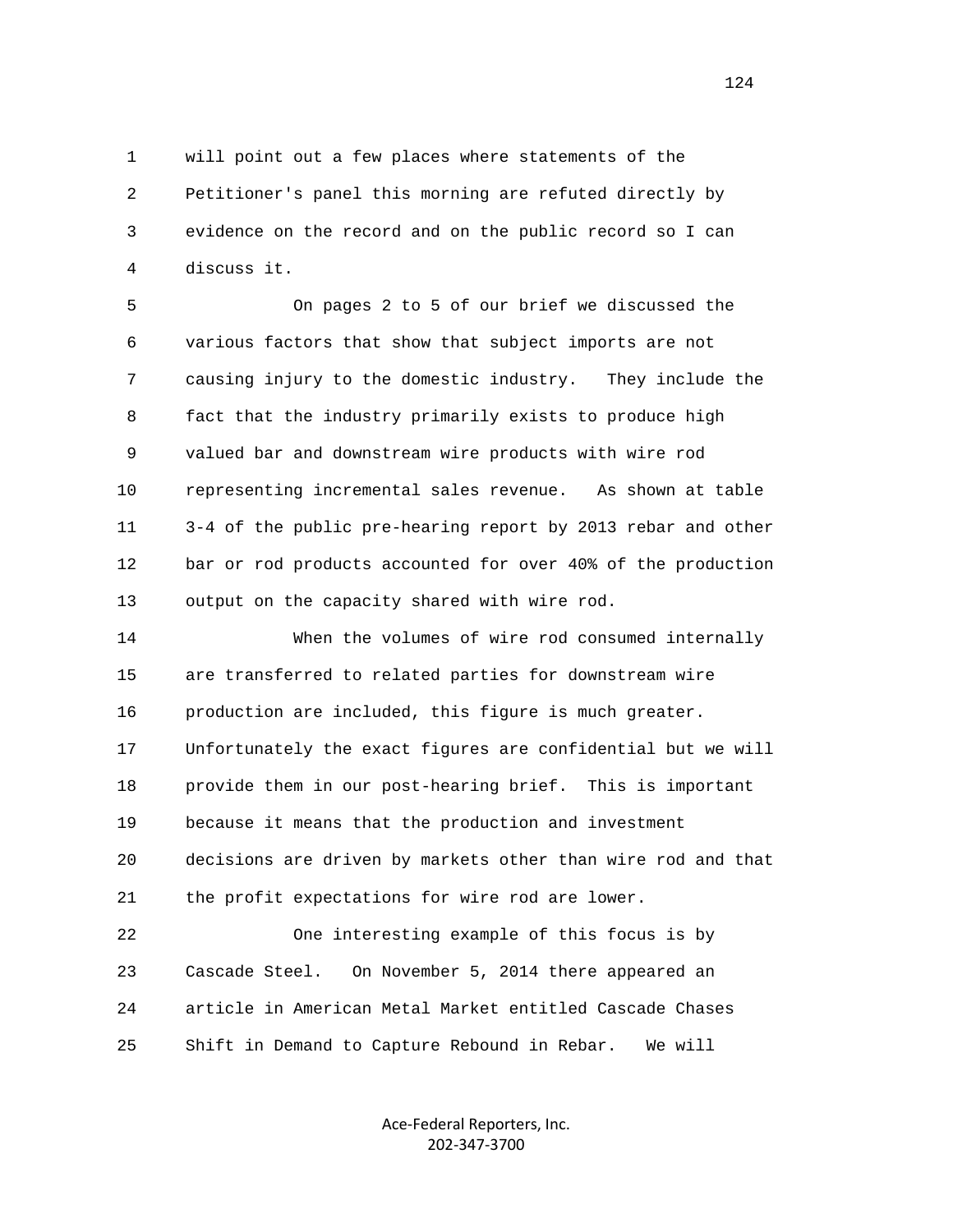1 provide the full text of the article in our post-hearing 2 brief but in general it discusses how Cascade has taken 3 advantage of strong demand for rebar to improve its 4 performance of its mill where production is shared between 5 rebar and wire rod.

 6 In the words of Cascade President, Jeff Dyck "We 7 are a combination mill for long products, both rebar and 8 wire rod so as markets strengthen in those different 9 products we try to take advantage of that". Another key 10 quote from Mr. Dyck credits west coast construction demand, 11 especially in the private and non-residential sector with 12 helping drive Cascade's strong performance. The electric 13 arc furnace mill reported its best quarterly performance and 14 capacity utilization since fiscal 2008 with sales tonnage up 15 9.2% in fiscal year 2014 versus the year ago period.

 16 While this is just one recent example, the data 17 and aggregate point to similar trends among other domestic 18 rod producers, given the large expansions in domestic 19 capacity at these combination mills and shifts in production 20 share to non-wire rod products.

 21 The other part of the equation is the fact that a 22 substantial and growing share of domestic rod production is 23 captively consumed by its rod producers, especially among 24 Petitioners. The implication is that this production is 25 insulated from import competition.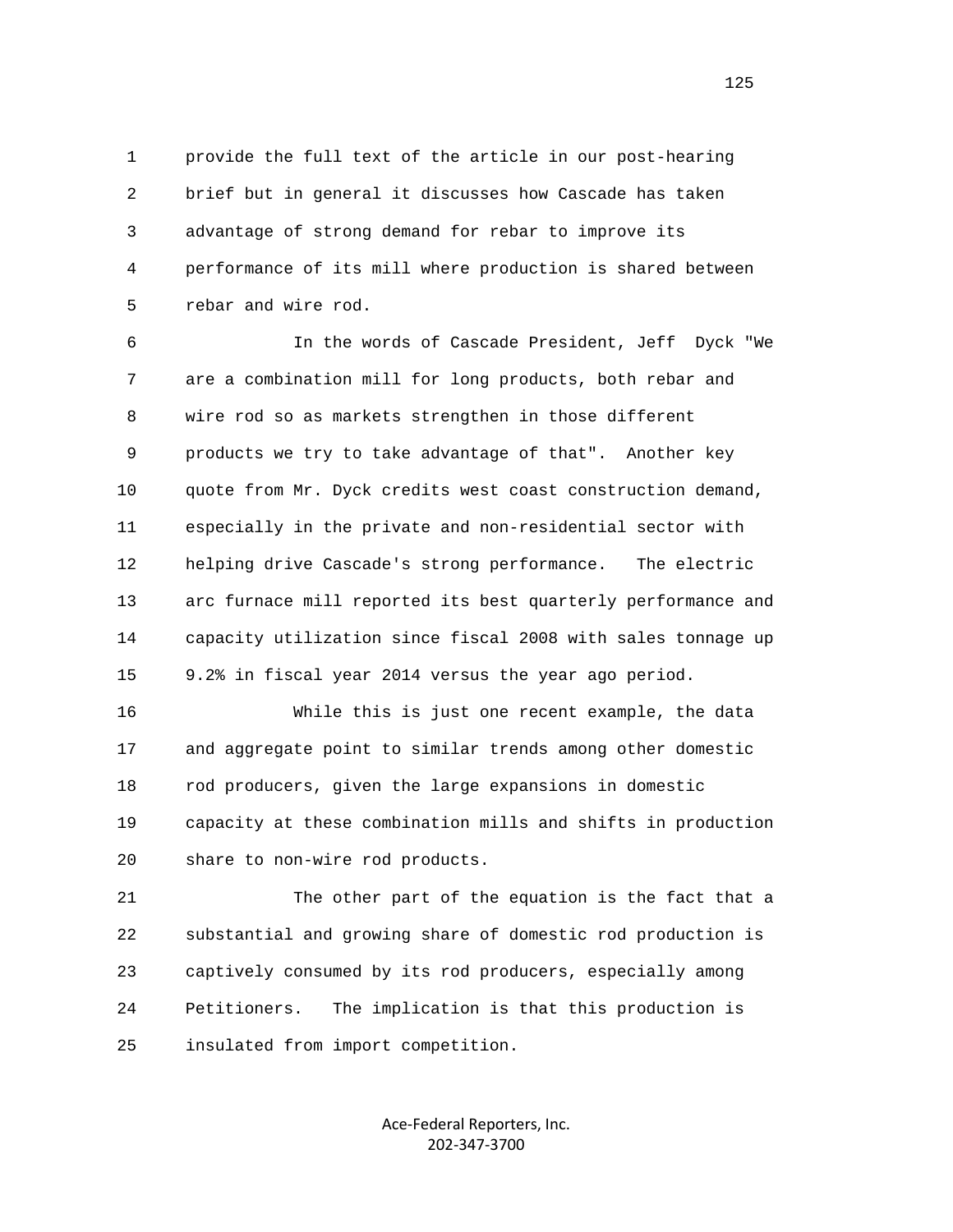1 The Commission and other administering 2 authorities have long accepted that captive consumption is 3 insulated from import competition.

 4 Number three, there are legal and other Buy 5 American requirements that further insulate domestic 6 production from import competition. As detailed in the 7 pre-hearing report at page 2-23, 27 of 55 purchasers 8 reported that U.S. produced product was required by law for 9 at some of their wire rod purchases. 19 of these 27 firms 10 reported that U.S. produced products were required by law 11 for up to 15% of their purchases while 3 reported it was 12 required by law for 60 to 80% of the purchases.

 13 In addition as noted on the pre-hearing report 14 page 2-19, 8 purchasers reported a preference for U.S. 15 produced wire rod, thus whether or not companies have formal 16 Buy American provisions, there are other practices that have 17 the same effect. This morning Mr. Kerkvliet characterized 18 the share of Buy American sales as tiny and threw out a 19 figure of 1.5%.

 20 Petitioner's counsel likewise downplayed the 21 significance of this program but again there's evidence on 22 the record for the Commission from purchaser's 23 questionnaires at 3-8. The data are confidential so I 24 can't discuss them here but I can tell you that it's not 25 tiny and it's not 1.5%, it's not even close so keep that in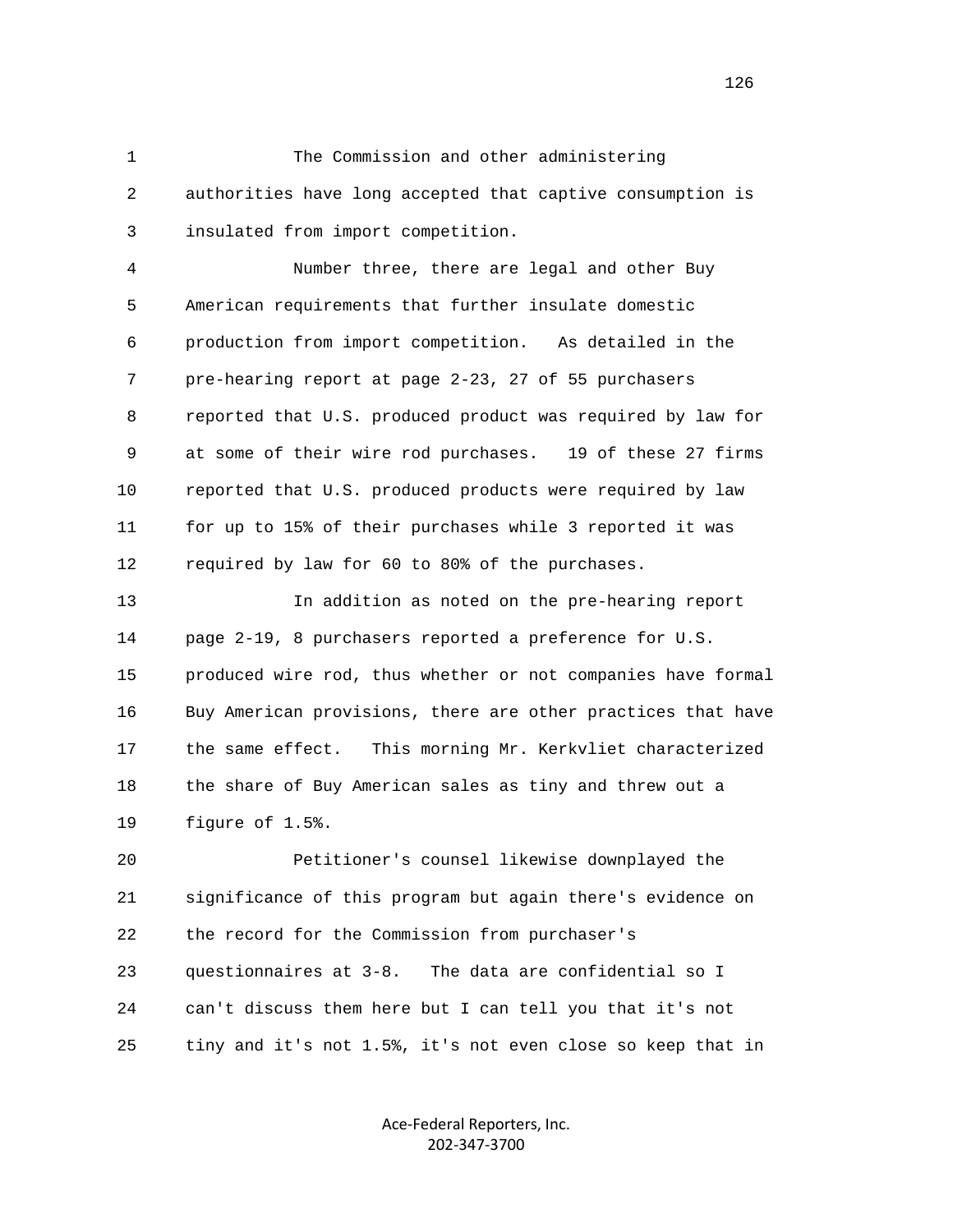1 mind.

 2 Number four -- statistical analysis based on more 3 than two decades of published ITC data from successive 4 investigations shows no correlation between the domestic 5 industry's profitability and such key variables as 6 production, capacity utilization and apparent domestic 7 consumption. These results break any arguable causal link 8 between key indicia volume effects and the domestic 9 industry's overall condition and per Commissioner Kieff's 10 request we will be happy to discuss further and provide 11 additional data in post-hearing.

 12 Number five -- trends in the domestic industry's 13 metal margin reveal an absence of significance adverse price 14 effects from subject imports. Analysis of point to point 15 comparisons of price changes from the beginning to the end 16 of the period provide little insight in this case yet 17 strangely this morning Ms. Beck accused us of doing just 18 that, relying on a point-to-point two quarter comparison but 19 then referred specifically to our Exhibit 5 where we present 20 every quarter of metal margin over the period so I'm not 21 sure of the context for that criticism but without getting 22 into confidential data, the metal margin fluctuated over the 23 period but within a narrow range, and didn't display any 24 trend that would be related to subject imports.

25 We note also that as shown on pre-hearing report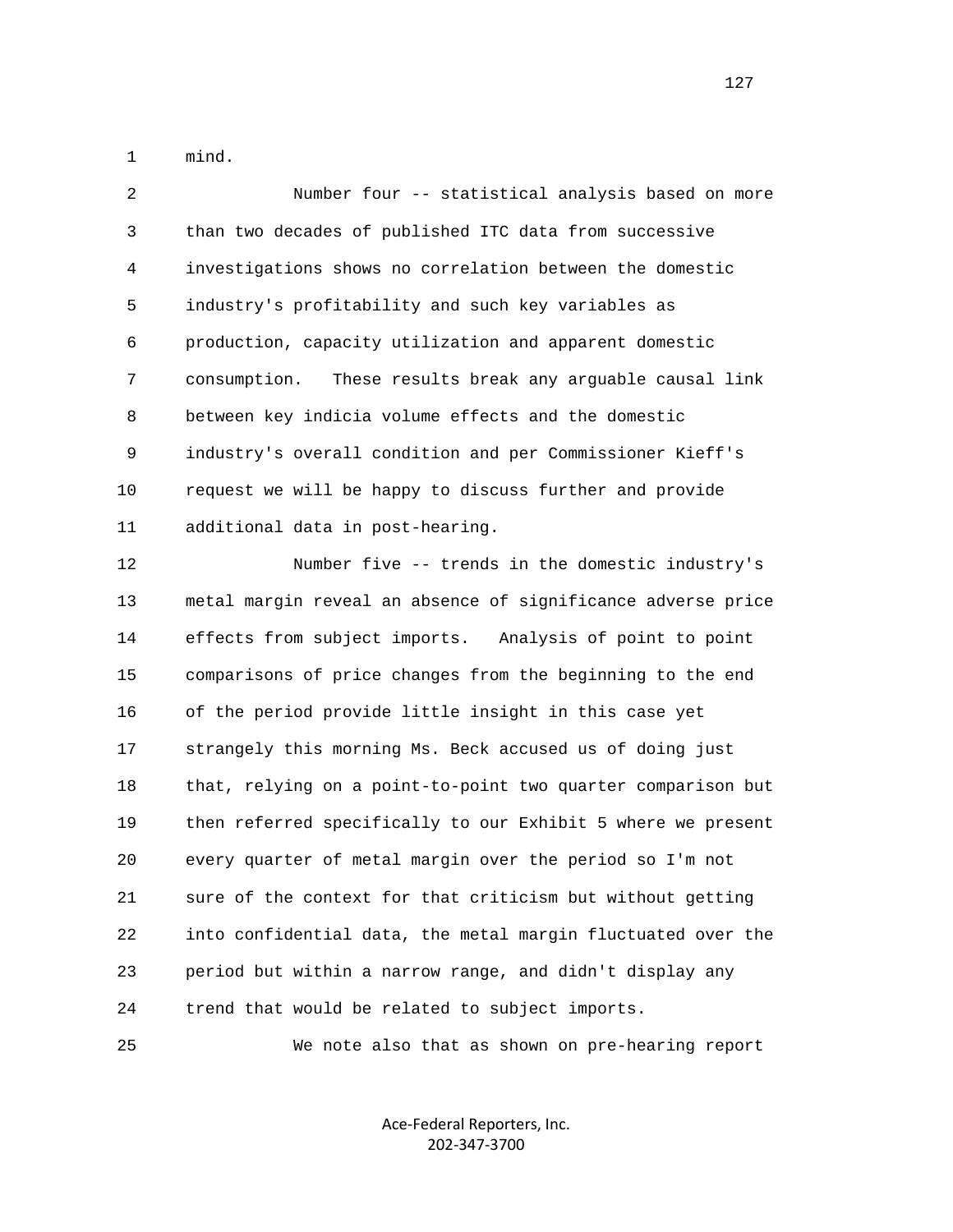1 table 6-1, the industry's raw materials to sales ratio, 2 which is usually an indicator of cost price squeeze, 3 declined over the POI from 64.8% in 2011 to 61.9% in 2013 4 which runs directly counter to the usual picture of injury 5 presented to the Commission.

 6 Number six -- subject imports in this case may 7 have arithmetically undersold domestic prices. The great 8 majority of these underselling margins are within a neutral 9 range that we argued did not product significant adverse 10 price effects. When the Commission viewed the underselling 11 data and the comparatively small margins which average 9.2% 12 per the table 5-9 of the pre-hearing report it should keep 13 in mind the particular terms of sale for this product.

 14 As discussed at pre-hearing report 2-16 virtually 15 all wire rod is produced to order. 97% of U.S. producer 16 shipments and 99.6% of imports from China were produced to 17 order. This isn't a product that was imported and then 18 piled on the docks looking for customers. The domestic 19 producer lead times when producing to order ranged from 15 20 to 75 days. Importers lead times range from 60 to 150 days 21 that is two to four times as long.

 22 It is not at all surprising that customers would 23 pay a premium for product that they can get within half or 24 even one quarter of the lead time and the single digit 25 underselling margins seem to be a reasonable reflection of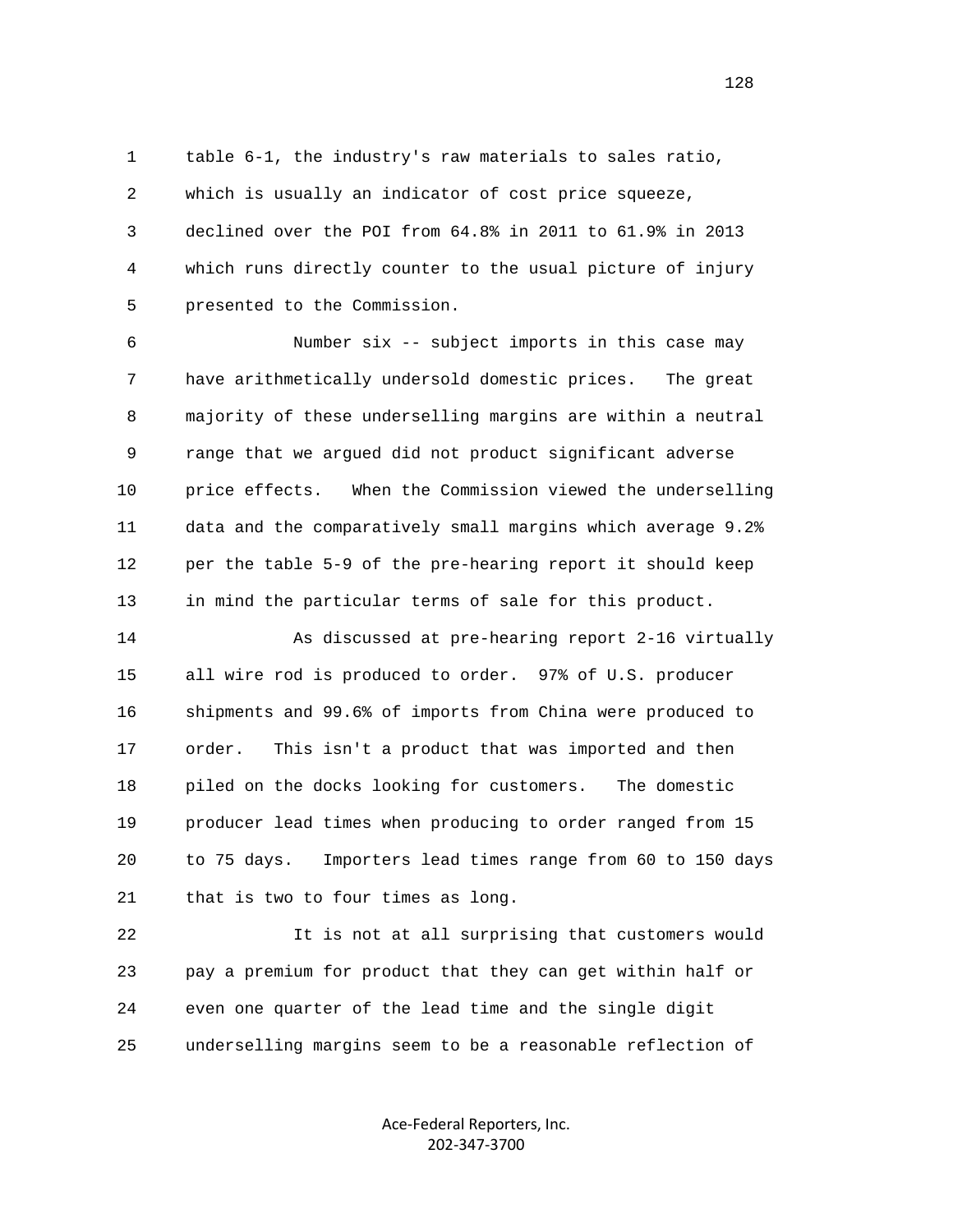1 that premium. Moreover, counsel for Petitioners this 2 morning I believe it was Miss Cannon, said that prices in 3 2014 declined because of the alleged surge in imports but 4 again look at the record.

 5 Domestic producer's net sales average unit value 6 increased. The price of all 7 pricing products increased 7 in 2014. Petitioner's statements are not supported by the 8 record.

 9 Another important condition of competition is 10 that this is an industry in which the U.S. producers compete 11 with their customers in downstream products. At 12 pre-hearing report 2-12, 16 of 50 purchasers reported that 13 their suppliers also produced the same end use product. 10 14 of those 16 purchasers indicated that this effected up to 15 15% of their 2013 purchases while 3 firms reported in effect 16 that 75% or more of their 2013 purchases. Given the 17 substantial and growing share of domestic rod production 18 that's captive, this is bound to have an impact on 19 availability for domestic rod customers. In fact, 18 to 55 20 purchasers reported experiencing supply constraints over the 21 POI with 8 specifically mentioning that they were refused, 22 declined or unable to purchase wire rod from a U.S. 23 producer.

 24 Moreover, at tables 3-2 of the pre-hearing report 25 presents a number of instances of production curtailment by

> Ace‐Federal Reporters, Inc. 202‐347‐3700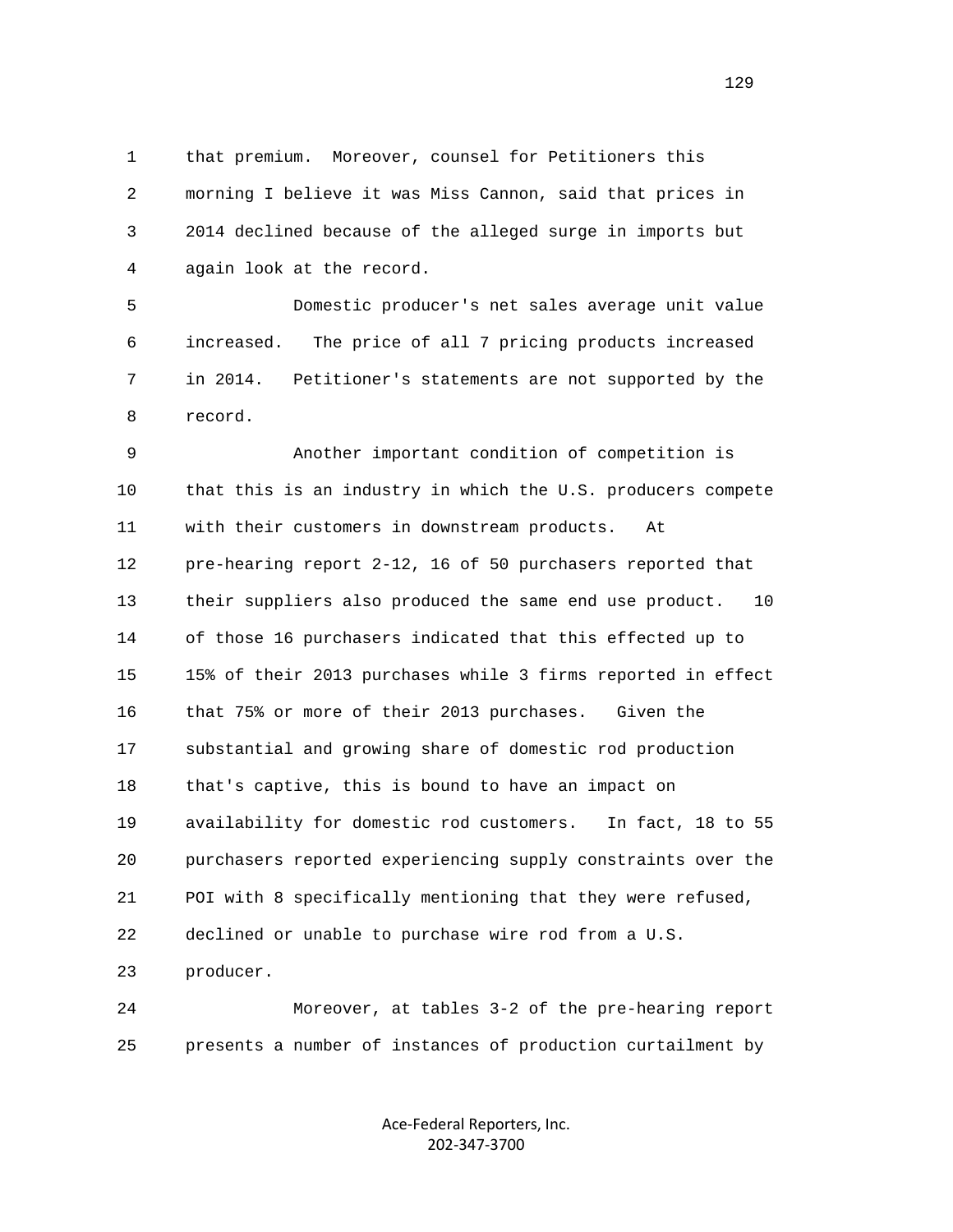1 U.S. producers. Given this context, it is important to 2 note that the product mix of Chinese imports over the POI 3 shows that much of the net increase in volume was in 4 products of comparatively lesser significance to the 5 domestic industry and relatively little was in products of 6 greater significance to the domestic industry.

 7 It's important to remember that despite the 8 statement of someone on the panel this morning that domestic 9 producers are not the fill-in producers. They have 70% of 10 the market. It's the Chinese producers that if anything, 11 are filling in. Respondent's pre-hearing brief otherwise 12 demonstrates that subject imports did not cause significant 13 adverse effects on the industry's volume prices and overall 14 condition and we direct you to please see pages 11 to 15 of 15 the brief for details.

 16 I respectfully suggest that these analyses and 17 Respondent's pre-hearing brief effectively refute the same 18 affirmative points of Petitioner's economic arguments. In 19 the pre-hearing brief of Kelley, Drye & Warren, these points 20 are contained in the introduction excuse me of pages 1 to 3. 21 The first point is that "imports of dumped and subsidized 22 Chinese wire rod have surged into the U.S. market increasing 23 from virtually non-existent levels in 2011 to over 600,000 24 tons in 2014."

25 This point is effectively refuted in section 3,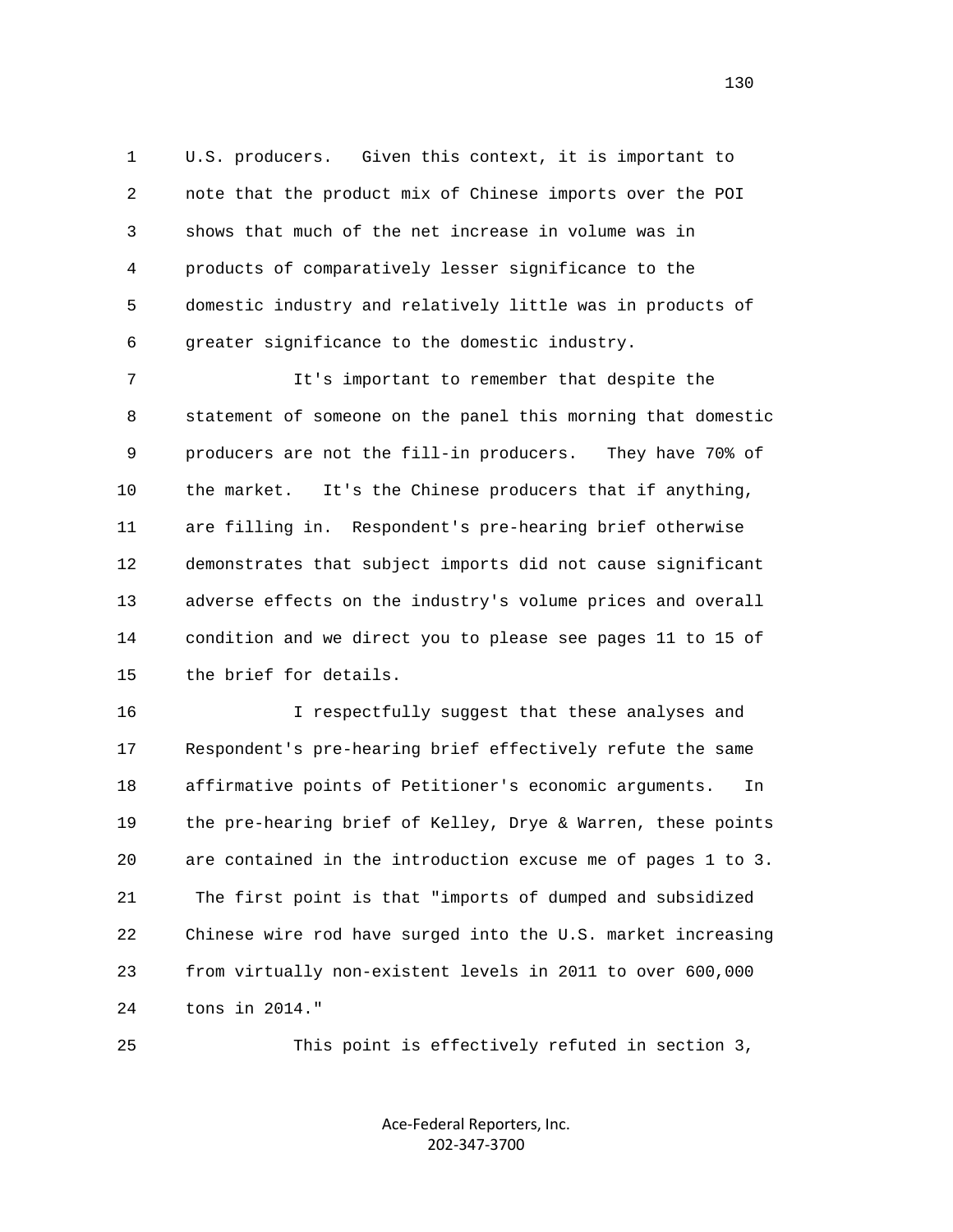1 pages 11 to 15 of Respondent's pre-hearing brief. In 2 essence, the Kelley Drye brief ignores recent history. In 3 the 2005 case which also involved China, the Commission 4 dismissed the case at the preliminary stage and what is 5 different here. Respondent's brief demonstrates a 6 comparison on page 12. This table shows that during the 7 POI in this case, volume and market share of subject imports 8 from China are very consistent with corresponding numbers in 9 the previous case.

 10 In fact, the cumulated share of subject imports 11 in the 2005 case was almost double the subject import market 12 share in this case. We submit that if those volumes and 13 that market penetration were not viewed as significant then 14 they are not significant now. Petitioner's next salient 15 point focused on a rogue recitation of instances of 16 arithmetic underselling and point to point comparisons of 17 price trends.

 18 Their conclusion is that subject imports 19 suppressed and/or depressed domestic prices, but such simple 20 recitation provides at best no analytical insight in this 21 case and worse can be highly misleading. Instead we submit 22 the more substantial insight is provided at pages 7 to 10 23 and 14 to 15 of Respondent's brief which demonstrates an 24 absence of significant adverse price effects.

25 The third and final salient point in the Kelley

Ace‐Federal Reporters, Inc. 202‐347‐3700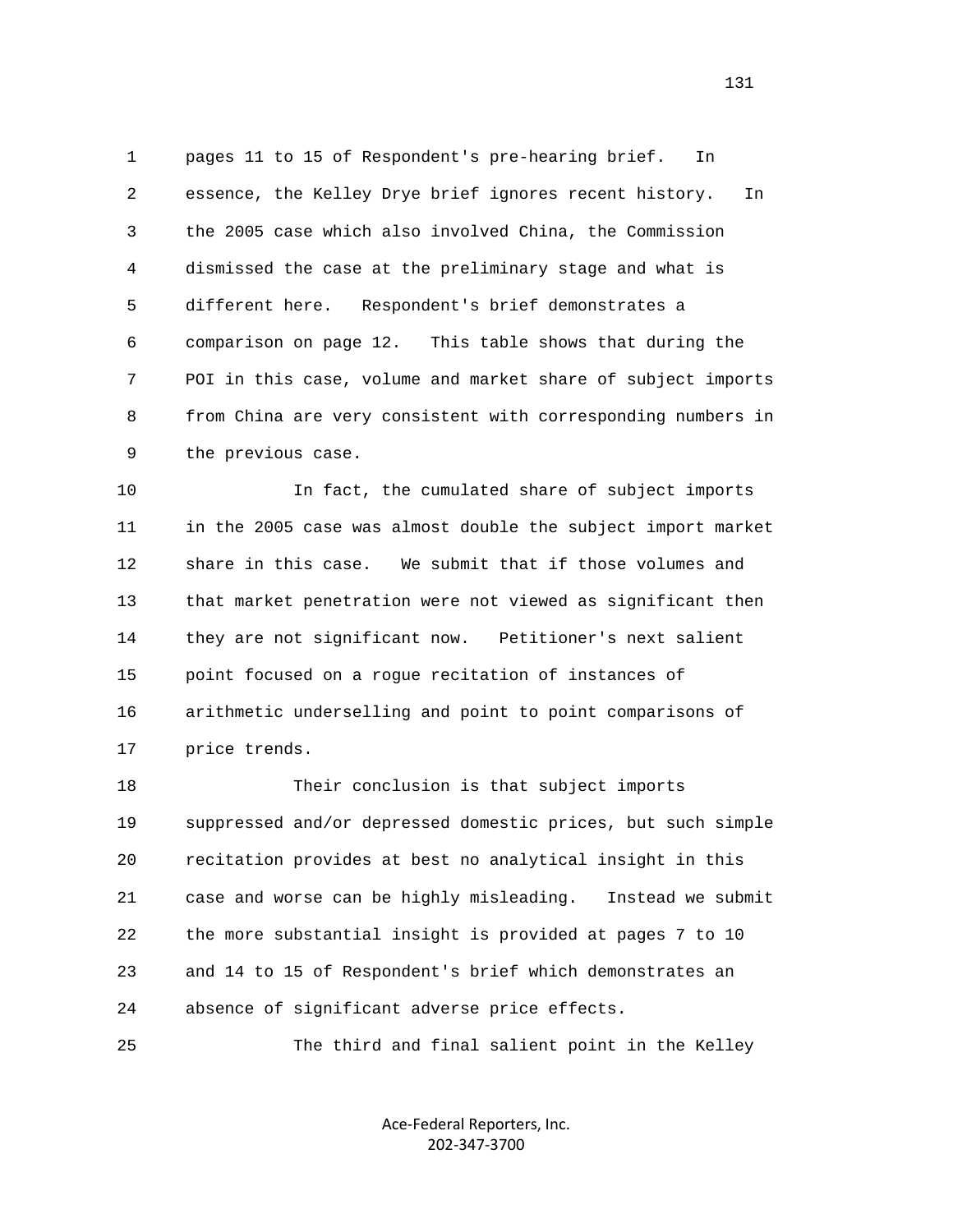1 Drye brief asserts that "no other factor accounts for their 2 precipitous decline in the domestic industry's condition". 3 We submit that this ascertain is effectively refuted at 4 pages 15 to 16 in Respondent's pre-hearing brief.

 5 The fact is that based entirely on data published 6 this this Commission, the domestic industry during the POI 7 in this case did well by historical standards and certainly 8 had earnings at a sufficient level to generate expansions to 9 reported capacity and otherwise make new investment. In 10 fact, per table 6-6 of the pre-hearing report, the domestic 11 industry's capital expenditures tripled from 60.4 million 12 dollars in 2011 to 183.5 million dollars in 2013 and in 13 every period exceeding depreciation by a substantial amount 14 which indicates that even at their lowest levels early in 15 the POI, domestic producers were investing in their business 16 far in excess of the amount needed to simply replace 17 depreciating assets.

 18 This is a sharp contrast to the 2005 case in 19 which the staff report at 6-6 stated that the industry's 20 reported capital expenditures in each year were less than 21 total depreciation expense, thus the domestic industry's 22 ability to finance investments is far stronger now than in 23 2005 and given that it has made these investments at such a 24 significant level, its own outlook regarding its future is 25 demonstrably far stronger as well regardless of what it may

> Ace‐Federal Reporters, Inc. 202‐347‐3700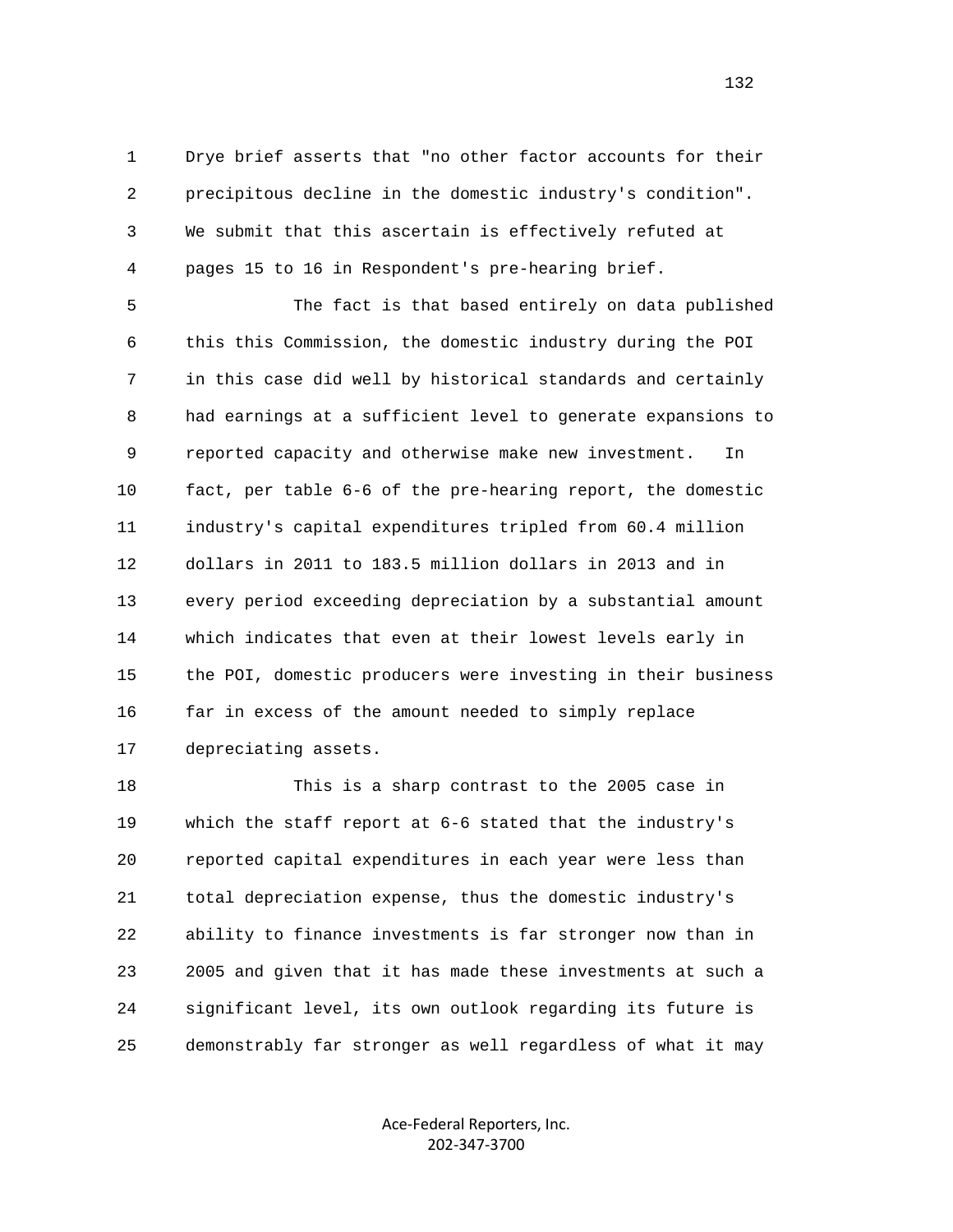1 tell the Commission.

| 2  | This morning Mr. Nystrom said that as soon as                 |
|----|---------------------------------------------------------------|
| 3  | their new investment decision had been made, Chinese import   |
| 4  | volumes surged because demand in China softened.<br>Again we  |
| 5  | invite the Commission to look at the record.<br>Table 7-3 of  |
| 6  | the pre-hearing report shows that Chinese producers whole     |
| 7  | market shipments increased by 31% from 2011 to 2012, over 3   |
| 8  | million tons, that doesn't look like a softening in demand    |
| 9  | to me and again another unsupported ascertain by the          |
| 10 | domestic industry.                                            |
| 11 | Separate and apart from addressing the selling                |
| 12 | points at Petitioner's introduction to their brief I would    |
| 13 | like to correct certain points raised later in that document  |
| 14 | that are based on incorrect information.<br>These concern the |
| 15 | text on page 8 of their pre-hearing brief and footnote 16 on  |
| 16 | page 25.                                                      |
| 17 | The related discussion concerns differences in                |
| 18 | product mix between subject imports and domestic production   |
| 19 | that is presented as ascertains about whether or not the      |
| 20 | domestic industry produces certain varieties of products for  |
| 21 | example, IQ quality versus welding wire rod, but in fact the  |
|    |                                                               |
| 22 | issue in the argument that we make doesn't concern the        |
| 23 | product mix of what is produced domestically, it is about     |
| 24 | the mix of the products that fuel the recent growth of        |
| 25 | subject imports compared to their relative importance to the  |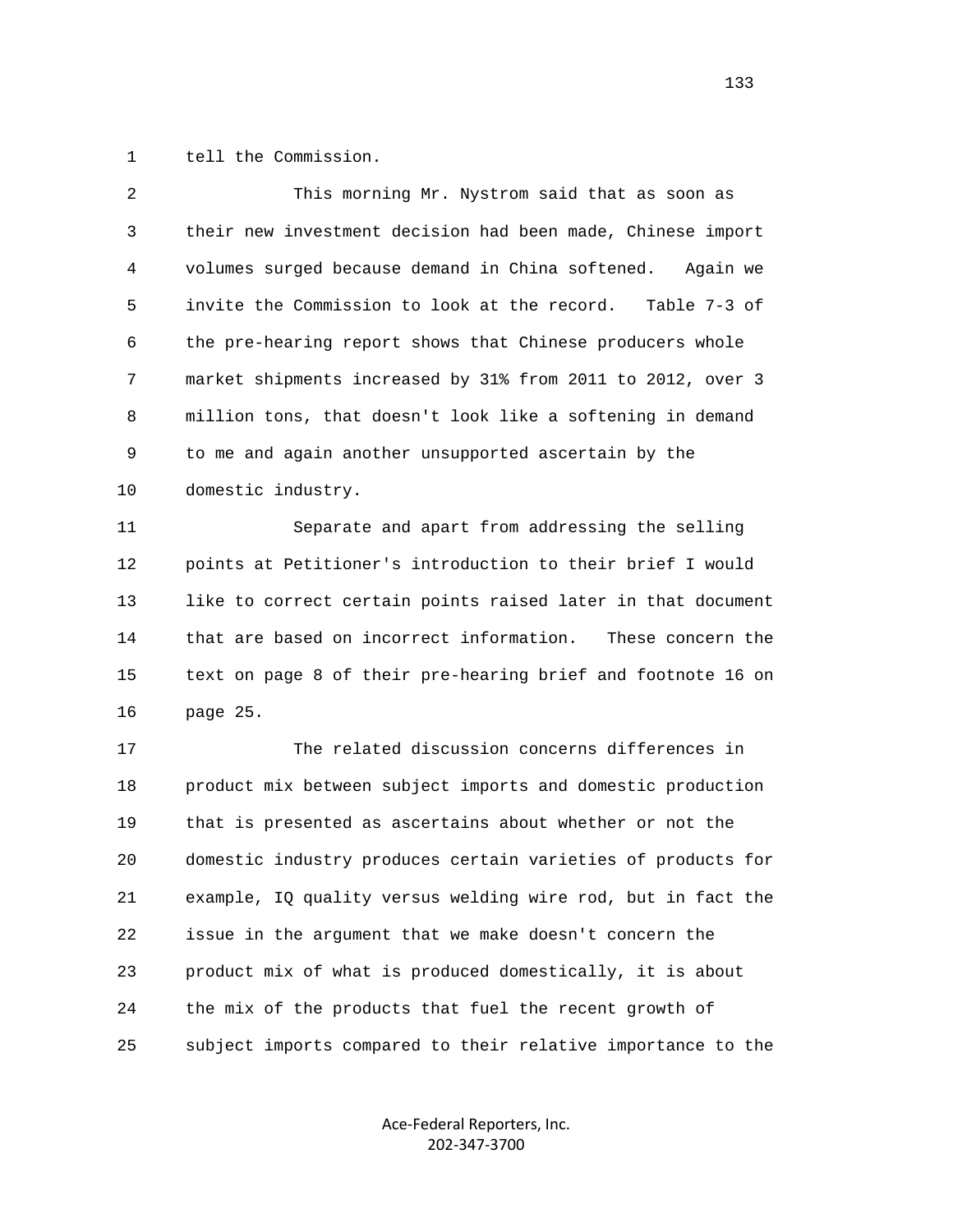1 domestic industry.

 2 It's part of Respondent's argument as to why 3 there are no significant volume effects in this case we 4 invite you to see Section 1, pages 10 to 11 of Respondent's 5 pre-hearing brief. 6 I will now briefly address the Wiley Rein brief 7 filed on behalf of Nucor. That brief essentially repeats 8 arguments made in the Kelley Drye brief with respect to 9 injury that I addressed in my earlier remarks. I must 10 respectfully point out however, there are two very serious 11 factual errors contained that detract generally from the 12 credibility of the brief's arguments. It first occurs on 13 page 1 which refers to the "unprecedented influx of dumped 14 and subsidized wire rod imports from China". Apparently 15 the writer was unaware of the Commission's negative 16 determination in the 2005 case in which the increase in 17 Chinese volume from 2003 to 2004 was of an even greater 18 magnitude, over 500,000 short tons or 186% compared to the 19 increase from 2012 to 2013 which was roughly 376,000 short 20 tons.

 21 Again, the Commission did not find this volume to 22 be significant even when combined with the volume of imports 23 from Germany and Turkey. I direct the Commission to a 24 discussion at pages 11 to 14 of our brief for further 25 elimination.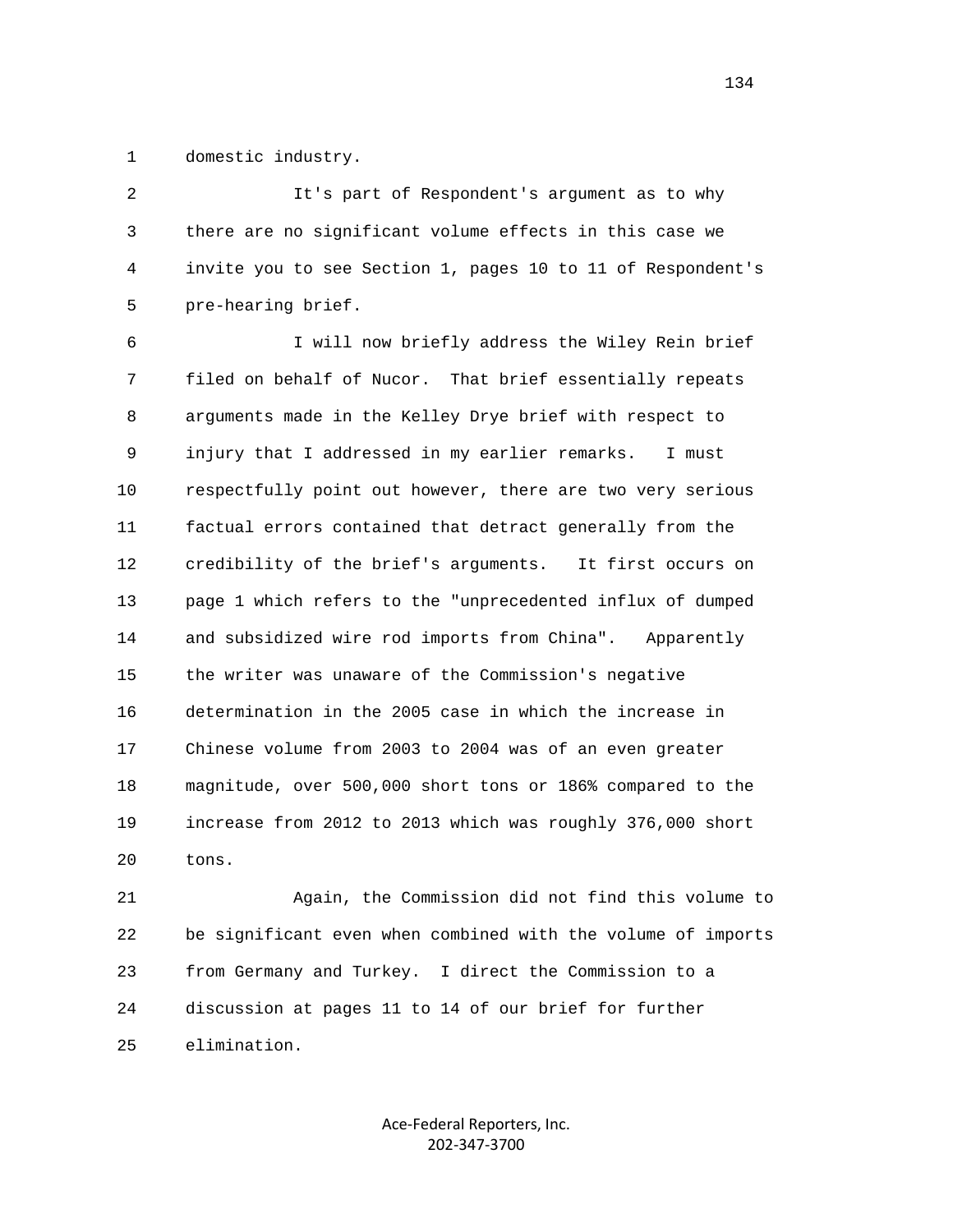1 Secondly, at page 4 of the Wiley Rein brief 2 references made to the lack of cooperation by Chinese 3 Respondents in the Commission's investigation but as the 4 pre-hearing report plainly shows and as Mr. Neeley pointed 5 out this morning, Chinese producers accounted for nearly 6 100% of Chinese exports during the POI have cooperated 7 entirely with the Commission's investigation and are 8 represented here today.

 9 Finally, perhaps the strangest argument from 10 Nucor's representatives appears on page 2 of their brief. 11 The plain language suggests that the industry injured itself 12 by circulating rumors of this case therefore precipitating 13 an alleged surge in subject imports about which they now 14 complain and say that they are injured. In my experience 15 this logic is bizarre and indicative of the low merits of 16 the case. I would be pleased to answer any questions, thank 17 you.

 18 MR. NEELEY: Thank you Jim, I will just touch on 19 the threat issue briefly before turning to Fred Waite. Of 20 course we have argued strongly that there is no indication 21 of threat for several reasons. First of all as Jim alluded 22 to market share simply has returned to previous levels, 23 there is no surge in a real sense that you see in this case. 24 There is what we see is that the domestic industry is 25 simply trying to take what's happened over the last couple

> Ace‐Federal Reporters, Inc. 202‐347‐3700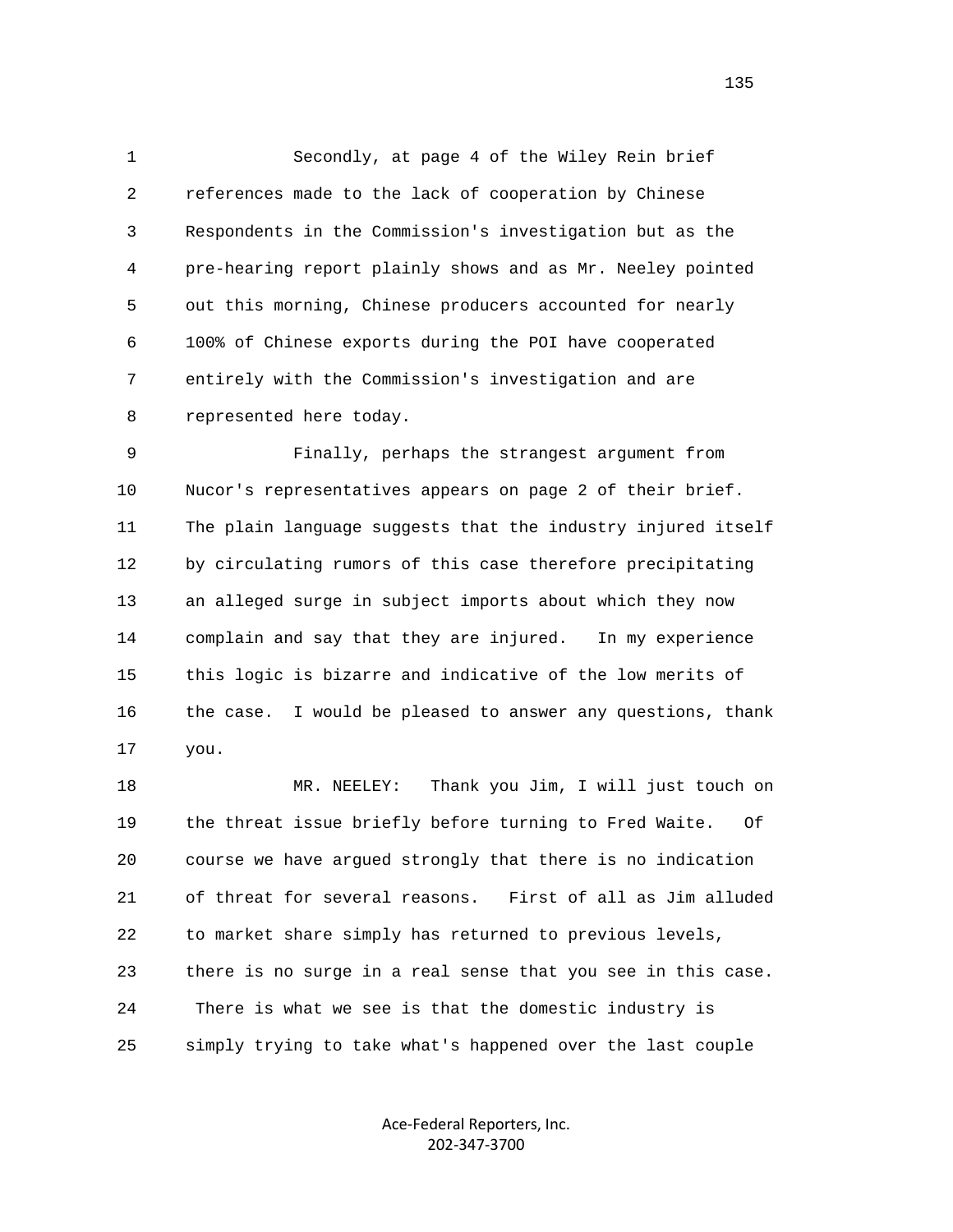1 of years and basically extrapolate that trade to infinity. 2 There's really no basis that's argued there that has offered 3 for that and in our view is just based on utter speculation. 4 What we have seen is that the Chinese producers 5 were in this market as the Commission well knows in 2003, 6 2004, 2005 in fact the Chinese left the market and from 7 information from my clients left the market for good reason. 8 Mr. Rosenthal seemed to think that it was economically 9 irrational in fact it wasn't economically irrational at all. 10

 11 At the end of 2008 there was a huge recession, 12 2009 the Chinese producers decided that this was really not 13 an attractive market, either in terms of demand or price and 14 largely exited the market. What they have seen is and again 15 as the U.S. industry itself alluded to there has been some 16 recovery in the U.S. market and they have now crept back up 17 to where they were before, that's really not economically 18 irrational nor is it very surprising.

 19 Secondly we also see in this case a very high 20 capacity utilization on the part of Chinese producers that 21 was similar to the last case. The producers have submitted 22 their data to the Commission and you know we are certainly 23 glad to answer any questions that the Commission has about 24 that data.

25 Thirdly, there are very substantial home marketed

Ace‐Federal Reporters, Inc. 202‐347‐3700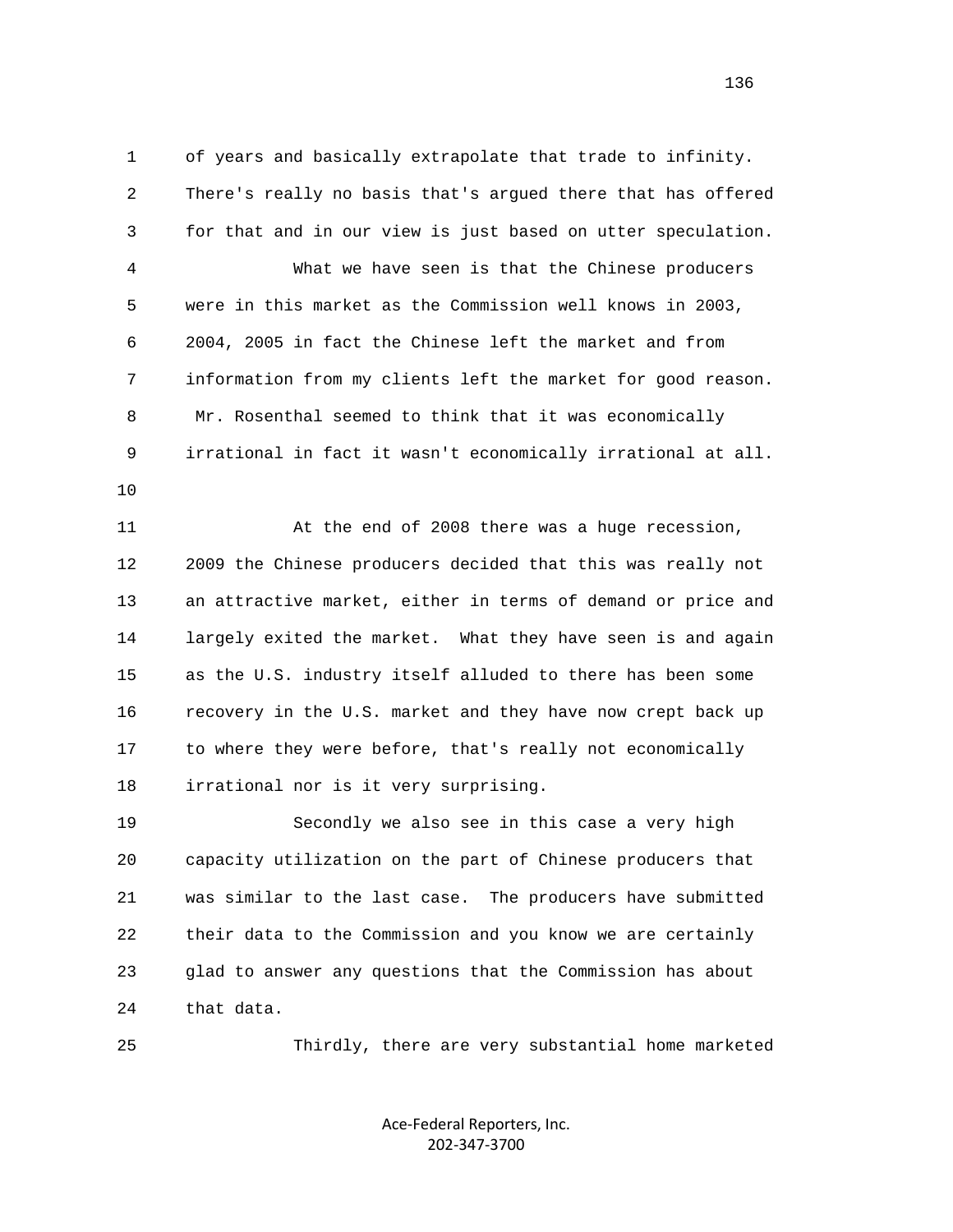1 third country sales on the part of all the Chinese 2 producers. The shift -- there is some shift from year to 3 year from home market to third country markets, depending on 4 which of the markets in a particular year happens to be 5 stronger.

 6 But together those markets are overwhelmingly 7 much, much larger than the U.S. market. The idea that the 8 U.S. market is just a market that everybody in China is just 9 dying to get into is really bellied by the facts, it's even 10 bellied by the facts regarding the 7 companies who are here, 11 7 companies who have -- who account for almost 100% of the 12 exports. For those companies what we see is that for most 13 of them this is a -- I can only categorize it and the 14 Commission has it in the staff report of the market share 15 U.S. represents in those companies an utterly insignificant 16 market for most of them.

 17 For a couple of them it's more significant 18 perhaps but certainly not in any way anything that they 19 consider major so the speculation that we are hearing is 20 somehow this is an incredibly attractive market for these 21 clients and apparently they think to everybody in China but 22 in fact there is nothing in America that bears that out. 23 Again we have got the issue which we talked about 24 earlier of qualification of products Buy American 25 provisions, other things that limit the amount of product

> Ace‐Federal Reporters, Inc. 202‐347‐3700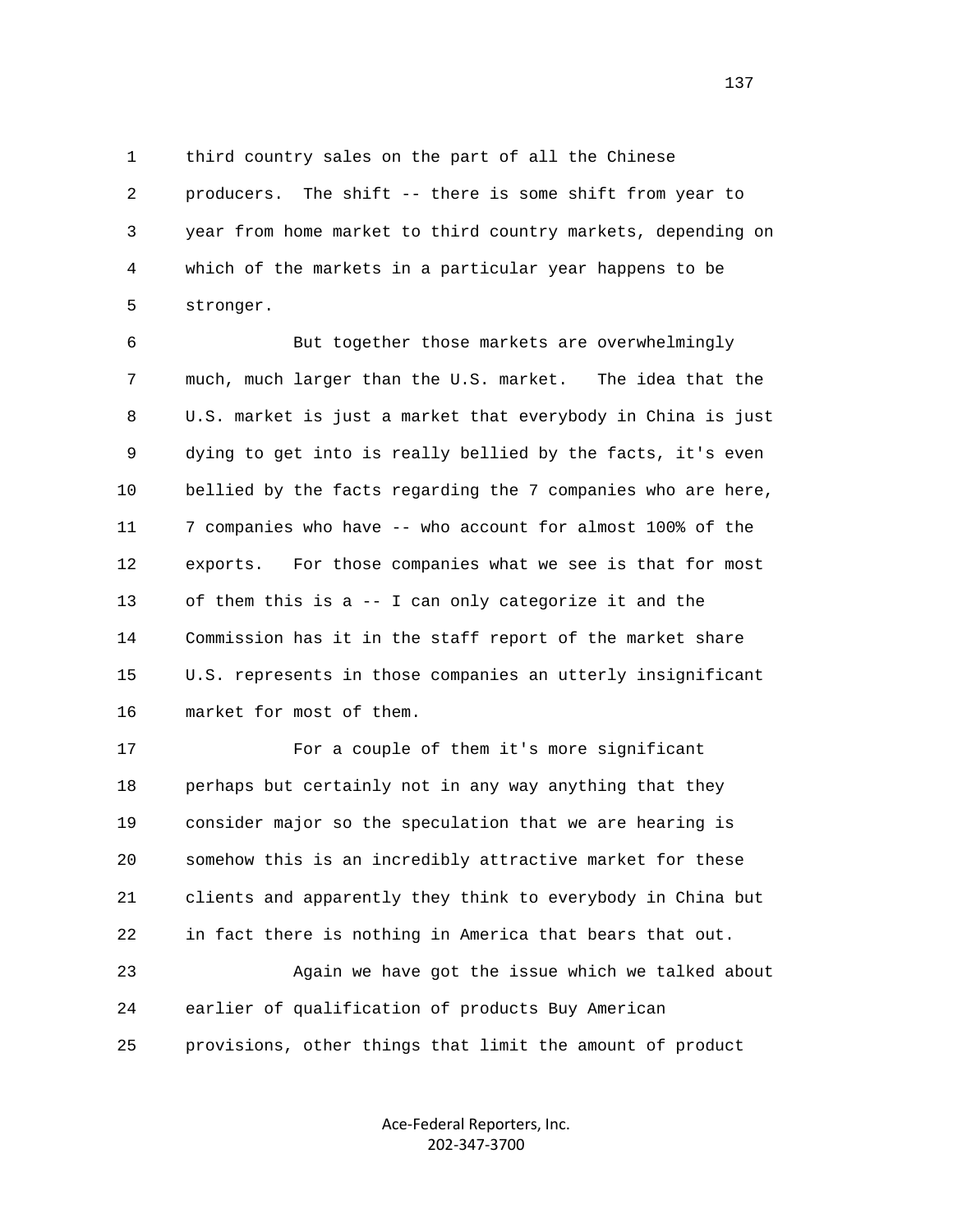1 that can come to the United States from China again it cuts 2 against the idea of threat.

 3 In terms of inventory buildups it is just not 4 showing up in the record. Even if you talk about purchases 5 where is it showing up, I mean they haven't really specified 6 when that is because even if its purchasers that supposedly 7 have these inventories, when did the imports occur 8 specifically you know.

 9 They had to at some point been imports and it's 10 less than clear to us from the discussion this morning, less 11 than clear to us from what was said in the briefs, when 12 exactly that was supposed to have occurred. It would be 13 very useful to know that, I mean we could then have 14 something we can actually discuss with data as opposed to 15 just words about how things are a threat.

 16 Finally, we've gone through the other trade 17 remedies cases for other countries one by one, we have shown 18 that none of them really have any significant effect on 19 Chinese imports, I'll leave it at that, other than to say 20 that this morning we heard some testimony that somehow the 21 Chinese producers were you know, putting a certain amount of 22 boron into the products and we are going to avoid those 23 trade remedy cases. Well you can't have it both ways, you 24 can't argue that they are avoiding those trade remedy cases 25 in other countries and at the same time say let's trade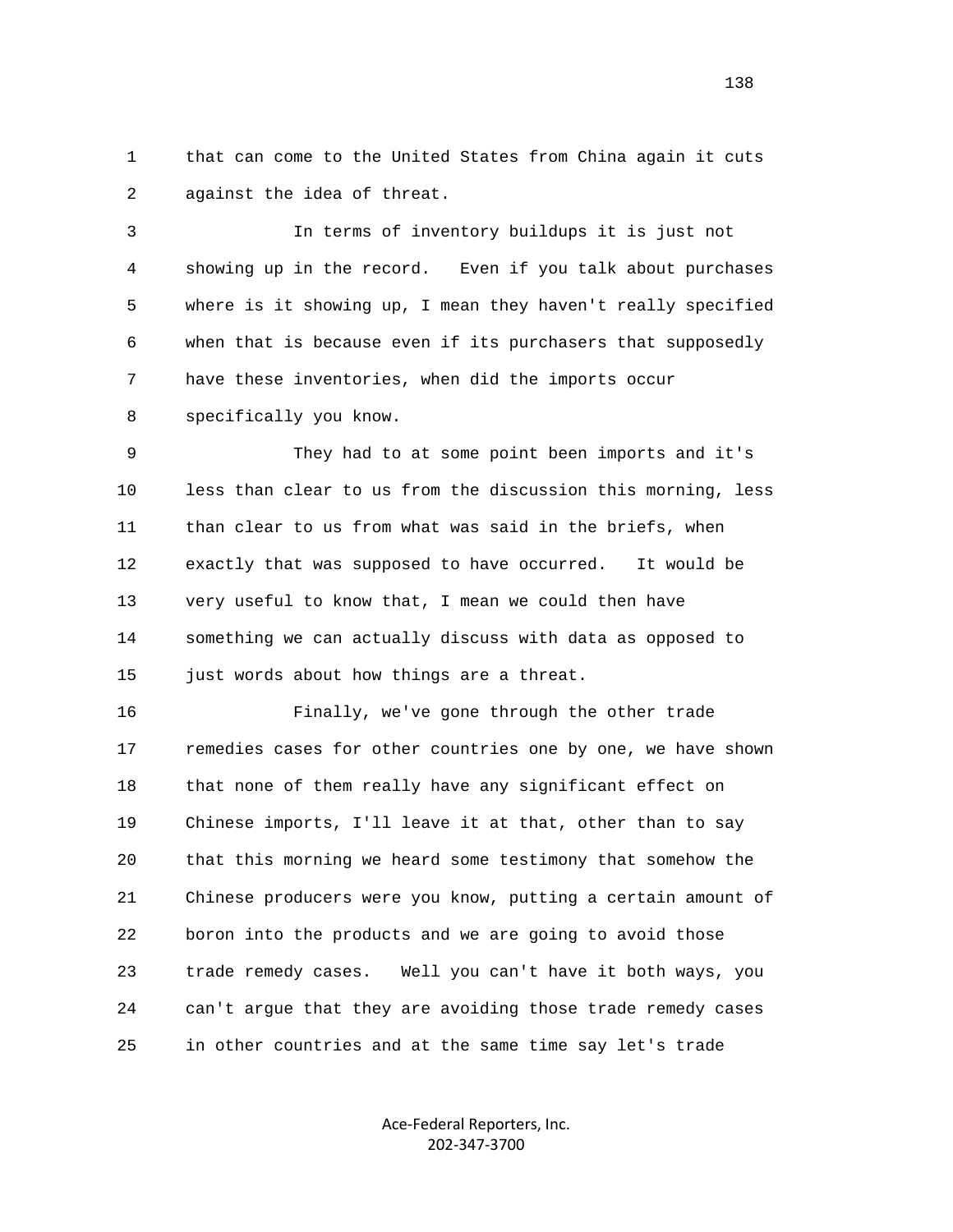1 remedy cases that are causing the Chinese to not be able to 2 export to other markets, so I mean it's one or the other so 3 I'll leave it at that.

 4 But the fundamental point is that there is no 5 evidence that those are having any major effect on Chinese 6 producers. I will now turn to Fred Waite who will discuss 7 the critical circumstances issues.

8 STATEMENT OF FREDERICK P. WAITE 9 MR. WAITE: Good afternoon Madam Chairman, 10 members of the Commission. My name is Fred Waite with the 11 firm Vorys, Sater and I'm here today with my colleague 12 Kimberly Young on behalf of two American importers of 13 subject merchandise, Macsteel International USA and Stemcor 14 USA in order to address this sole issue of critical 15 circumstances.

 16 Also on this panel to discuss critical 17 circumstances is Jay Campbell of the firm White & Case who 18 represents another U.S. importer Duferco Steel. Although 19 the Commerce Department has made affirmative preliminary 20 determinations in critical circumstances in its 21 investigations countervailing duty and anti-dumping of wire 22 rod from China, we submit that the facts on the record in 23 this investigation mandate a negative determination by the 24 Commission.

25 The Commission generally considers several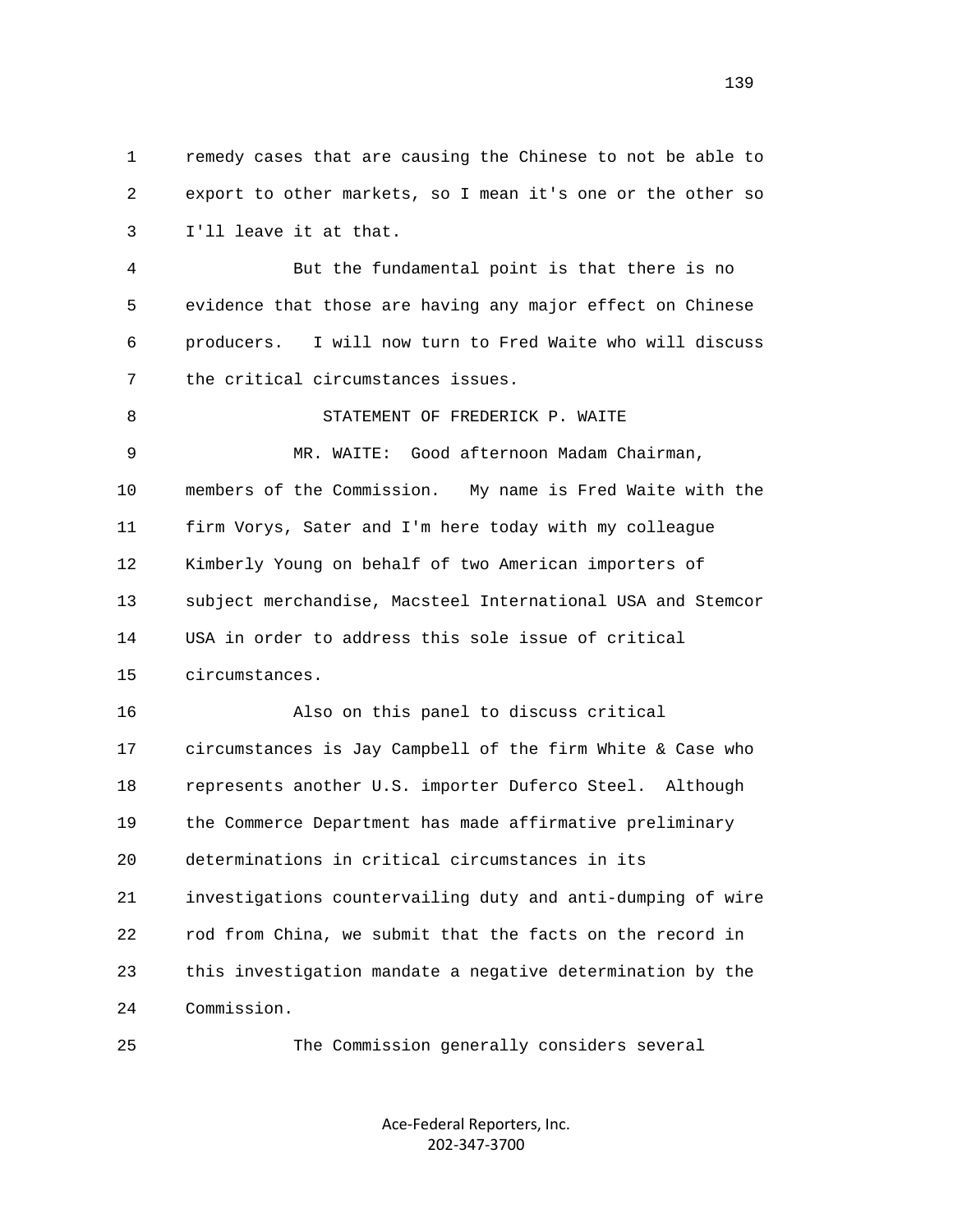1 factors in its analysis of critical circumstances and you 2 have discussed those at length this morning and I would just 3 like to outline our views on those factors now.

 4 First, the volume and timing of imports -- in 5 this regard the Commission almost always examines imports 6 during the six month periods before and after a Petition is 7 filed. Here imports of subject wire rod from China 8 declined significantly during the post-petition six month 9 period for both the countervailing duty and the anti-dumping 10 investigations and I would note that the Commission 11 collected separate data because the Commerce Department had 12 different determinations with respect to the countervailing, 13 anti-dumping critical circumstances in its investigations.

 14 That is in one case one set of companies were 15 excluded from the Congress Department's preliminary finding 16 and in the other case, three companies were excluded from 17 the Department's preliminary finding. Petitioners argue 18 that the Commission should consider two different periods in 19 its analysis of critical circumstances, either a three month 20 comparison period or a four month comparison period.

 21 Even if the Commission were to consider periods 22 of three or four months, the result would be the same. The 23 change of volume of imports over 3, 4, 5, 6, 7 whatever 24 months are far below the levels that the Commission has 25 found sufficient to support a finding of critical

> Ace‐Federal Reporters, Inc. 202‐347‐3700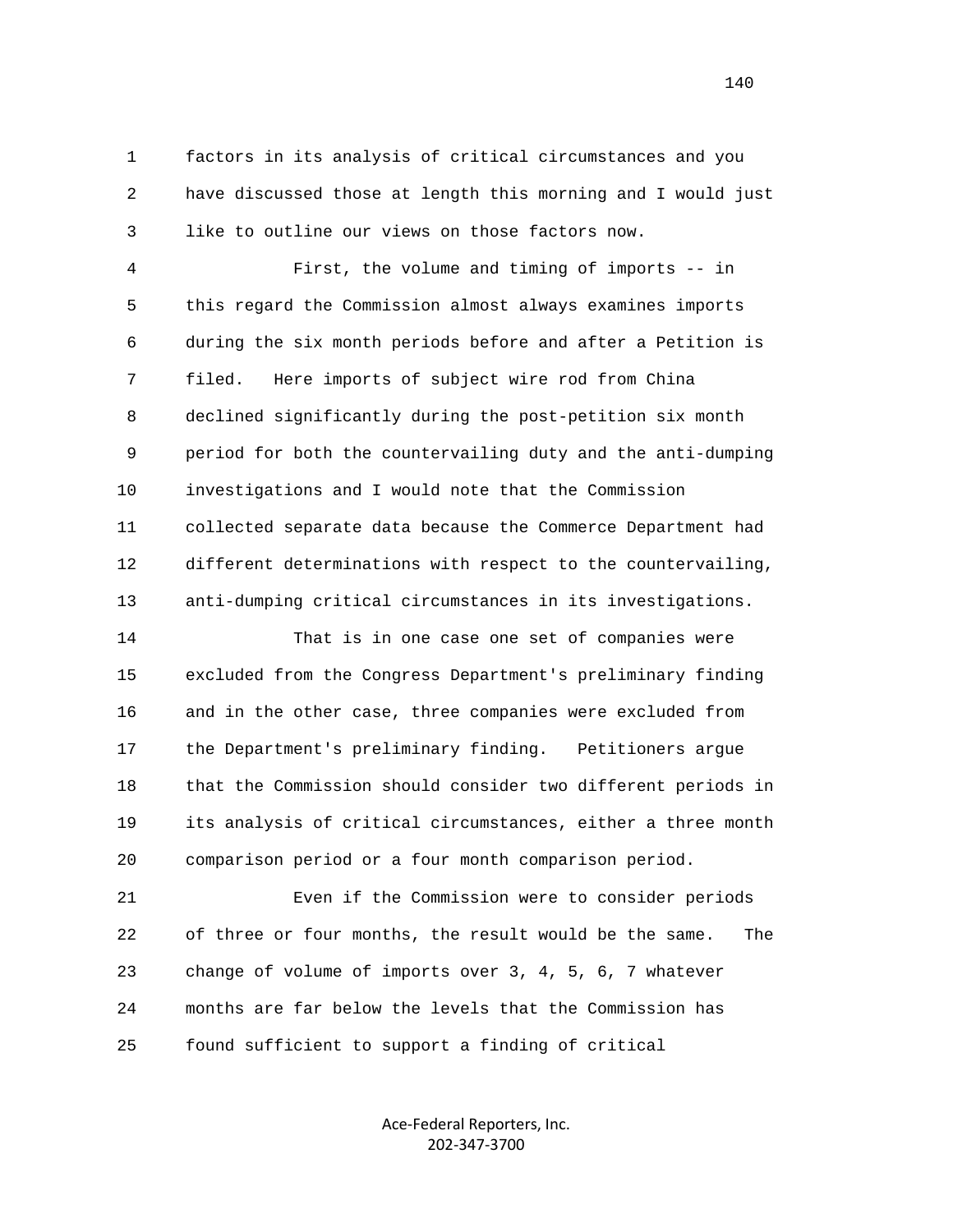1 circumstances in other cases. In fact these changes in 2 volumes during the three and four month periods are less 3 than in the previous investigation of wire rod from Moldova 4 where the Commission made a negative critical circumstance's 5 determination.

 6 Second the Commission also considers whether 7 there has been a rapid increase in inventories. Here the 8 inventories held by U.S. importers of subject merchandise 9 actually declined as shown in table VII-5 of the pre-hearing 10 staff report. In addition, importer's inventories also 11 fell sharply as a percentage of imports and as a percentage 12 of total shipments.

 13 Petitioners argue that the Commission should also 14 consider inventories held by U.S. purchasers however the 15 Commission does not collect information on the inventory 16 held by customers so there is no basis in the record for 17 making such comparisons in this investigation.

 18 Further there is no evidence in the record that 19 importers deliberately increased their shipments after the 20 Petition was filed. The staff report shows that virtually 21 all of the imported wire rod from China, 99.6% is made to 22 order and the staff report also shows that the lead times 23 range from 60 to 150 days, therefore subject imports which 24 entered the United States after the Petition was filed on 25 January 31, 2014 and before August, 2014 which is the 7th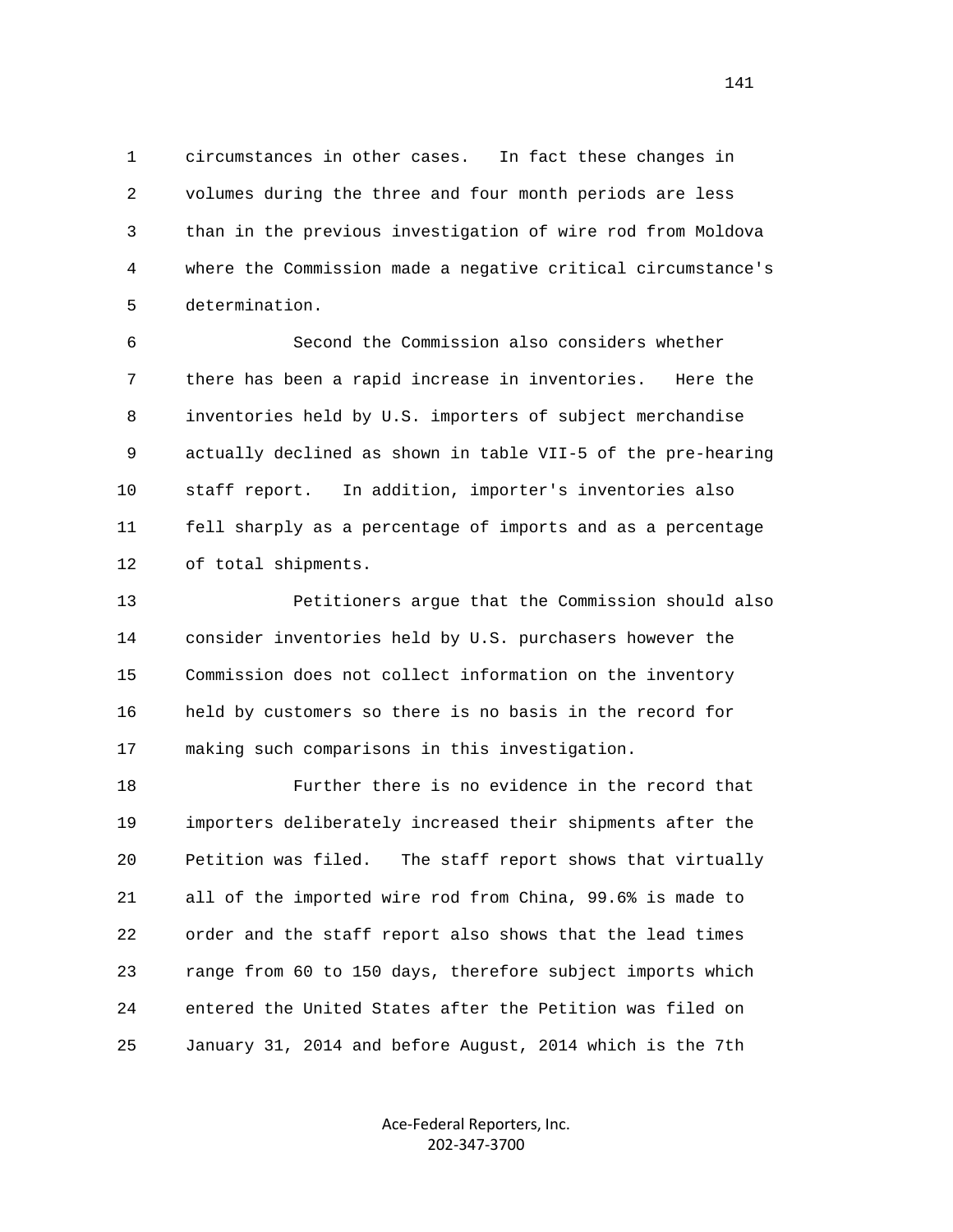1 month after the Petition was filed, all of the subject 2 imports have been ordered before the Petition was even 3 filed.

 4 Finally, the Petitioners claim that the pricing 5 data "hit new lows after the Petition was filed". Because 6 much of the pricing data are confidential, we will address 7 this issue more fully in our post-hearing brief however we 8 would note that for the pricing product with the greatest 9 tonnage, Chinese prices actually increased after the 10 Petition was filed in this case.

 11 Based on all of these factors we respectfully 12 submit that there is nothing about this case that suggests 13 the need for the extraordinary remedy of retroactive duties. 14 We respectfully urge the Commission to make a negative 15 determination of critical circumstances with respect to wire 16 rod from China. Thank you and I believe that concludes the 17 affirmative presentation of this panel.

 18 CHAIRMAN BROADBENT: Thank you to the panel. 19 We'll begin with Commissioner Schmidtlein this afternoon. 20 COMMISSIONER SCHMIDTLEIN: Thank you. I want to 21 thank the witnesses and their counsel for appearing here 22 today.

 23 Since I started with critical circumstances with 24 the Petitioners' side, let me just ask you a general 25 question. You've answered some of the more specific points,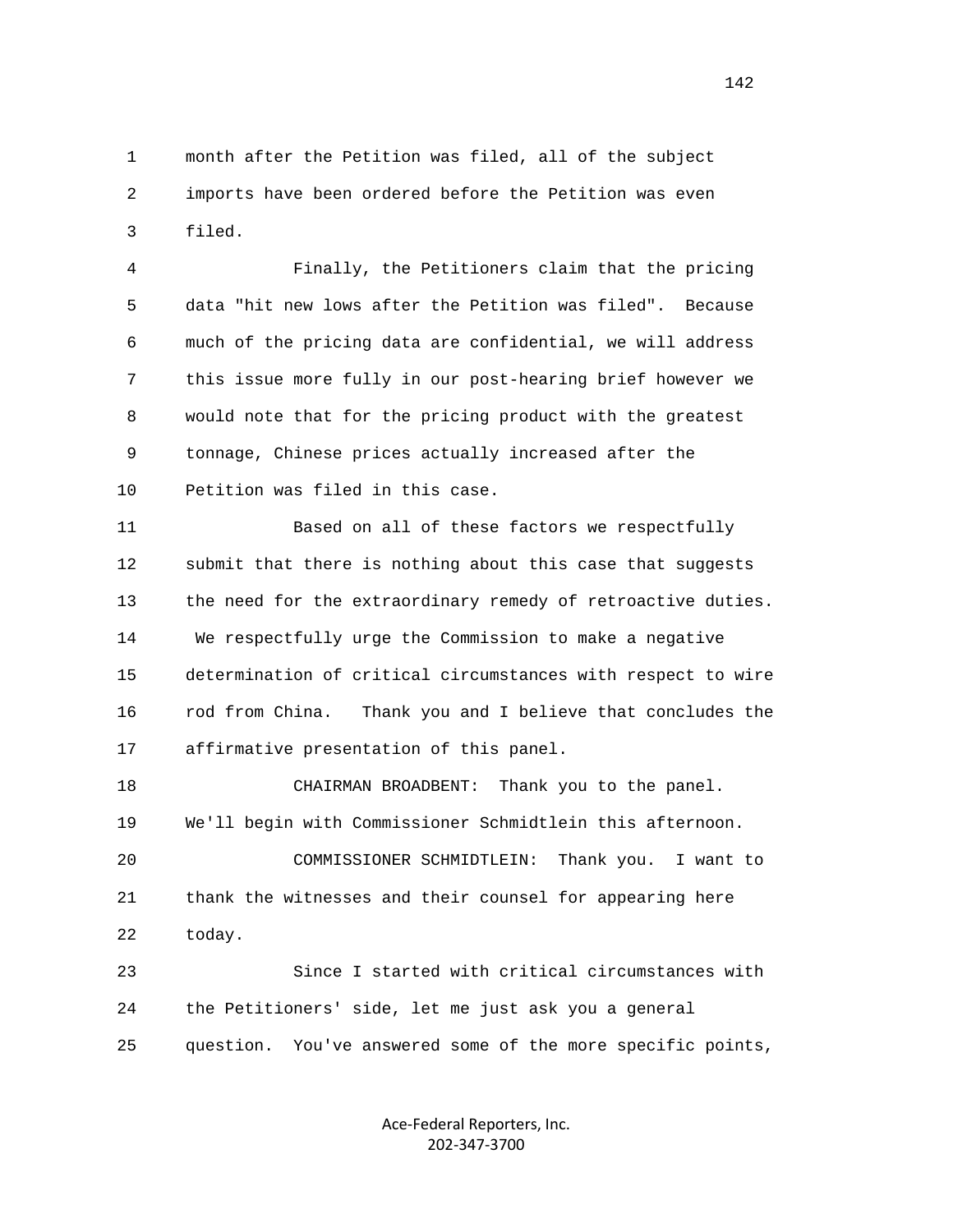1 I think, that I raised this morning. But can you comment, 2 Mr. Waite, on what you think the purpose of the critical 3 circumstances provision is? I mean does deterrents play -- 4 it is in the legislative history, so how should we consider 5 the idea of deterrents in looking at critical circumstances? 6 MR. WAITE: Yes, Commissioner. Again, it's Fred 7 Waite, and I would also invite my colleague, Mr. Campbell, 8 to respond after I complete.

 9 The statute and the legislative history, in 10 particular, do refer to deterrents. And I believe that's 11 the prerogative of the Congress and the Administration, in a 12 general sense, of policymaking. You are not a legislature. 13 I don't think you are in the business of deterrents, other 14 than deciding cases on the facts before you. In other 15 words, the merit of this investigation is the decisive fact 16 that I believe the Commission should consider in making its 17 critical circumstances determination.

 18 Whether, as Petitioners appear to argue this 19 morning, that an affirmative determination of critical 20 circumstances will send a shutter through the importing 21 community in hypothetical cases that may be filed in the 22 future I think is not a matter within the purview of this 23 Commission and not relevant to your analysis in this 24 investigation. I think you must look at the facts.

25 And related to that, on the deterrents issue, is,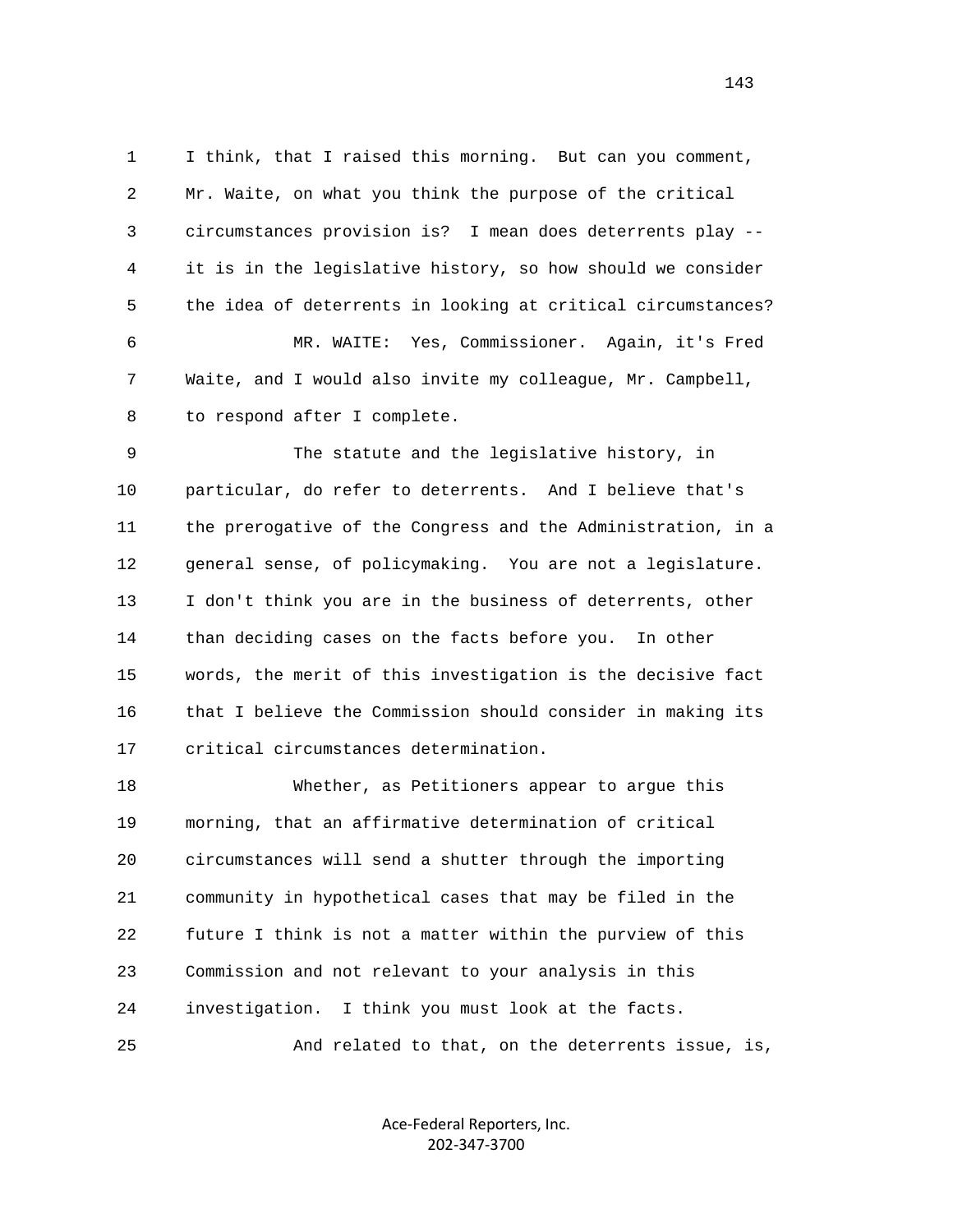1 I believe, intent; and that issue came up this morning too. 2 Is intent a factor to be considered by the Commission? I 3 think that it's not to be considered, but I also think the 4 Commission, as it always does, needs to be fairly skeptical 5 of broad, hyperbolic claims of intent by parties based on 6 often mere speculation or an anonymous publication^^^^ 7 anonymous source in a publication.

 8 I can tell you that with our clients intent was 9 not an issue. As I mentioned in my prepared testimony, the 10 imports that were made after the petition were filed covered 11 wire rod from China that had already been negotiated and 12 contracted and signed into contract before the case was 13 filed. So, this was material that was already obligated by 14 the mill and by the importer to be brought into the United 15 States.

 16 The other point I would make, and this may touch 17 on the points that you were raising earlier, and some of 18 your colleagues were raising earlier, about inventories held 19 by customers and also whether any inventories held by 20 importers were significant. And I think there was even an 21 elusion by one of Petitioners' counsel to inventory sitting 22 on the docks. And I, of course, remember cases where 23 photographs were brought in, a pipe, and other product 24 sitting on docks.

25 That's not the case here. These products are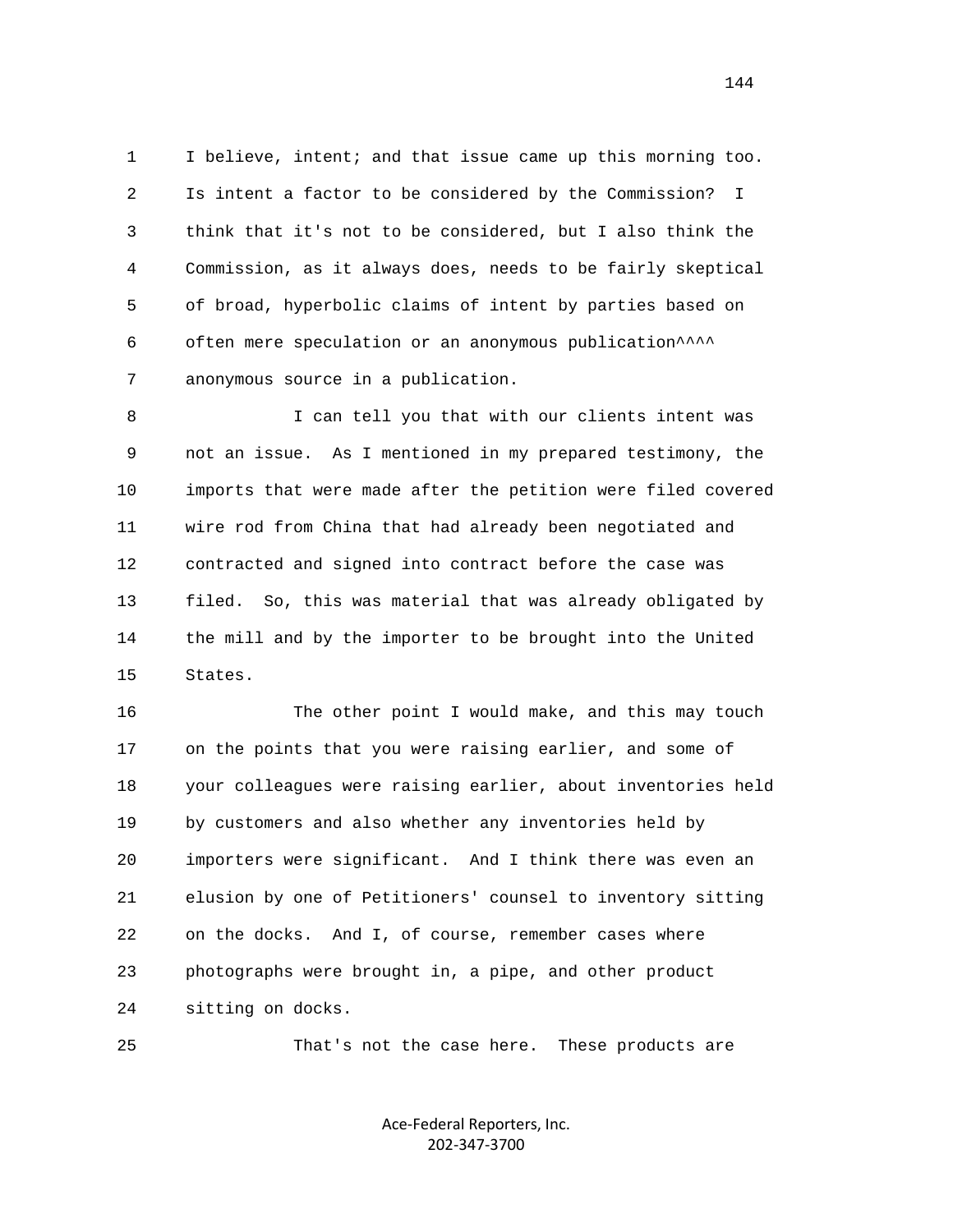1 sold back-to-back by importers in almost every case. In 2 other words, the importer buys the product and almost 3 immediately it's sold to a customer. As these products are 4 entered into the United States, then they are moved very 5 promptly to the customers.

 6 The inventory build-up by customers I think, 7 again, is hypothetical. There's no evidence in the record 8 that there's been an inventory build up. There is one 9 example given in both briefs by Petitioners of a domestic 10 purchasers who purportedly, according to Petitioners, was 11 building up inventory. I didn't read the comments of that 12 domestic producers to say, "I'm building up inventory." I 13 think you need to look at the source of those comments in 14 order to draw your own conclusions.

 15 I'm also perplexed why all of this is bracketed 16 confidential because these were comments by a company in the 17 public record, on the company's website, in the company's 18 routine conversations with investors, which are available in 19 the public domain. And it might be a little easier for all 20 of us if we could discuss who that company is and maybe what 21 that company was thinking when it said what it said.

 22 And indeed, what it said was not that we are 23 simply building up inventory because these purchasers tend 24 to be much smaller companies. They're not

25 multi-billion-dollar, multi-national companies like the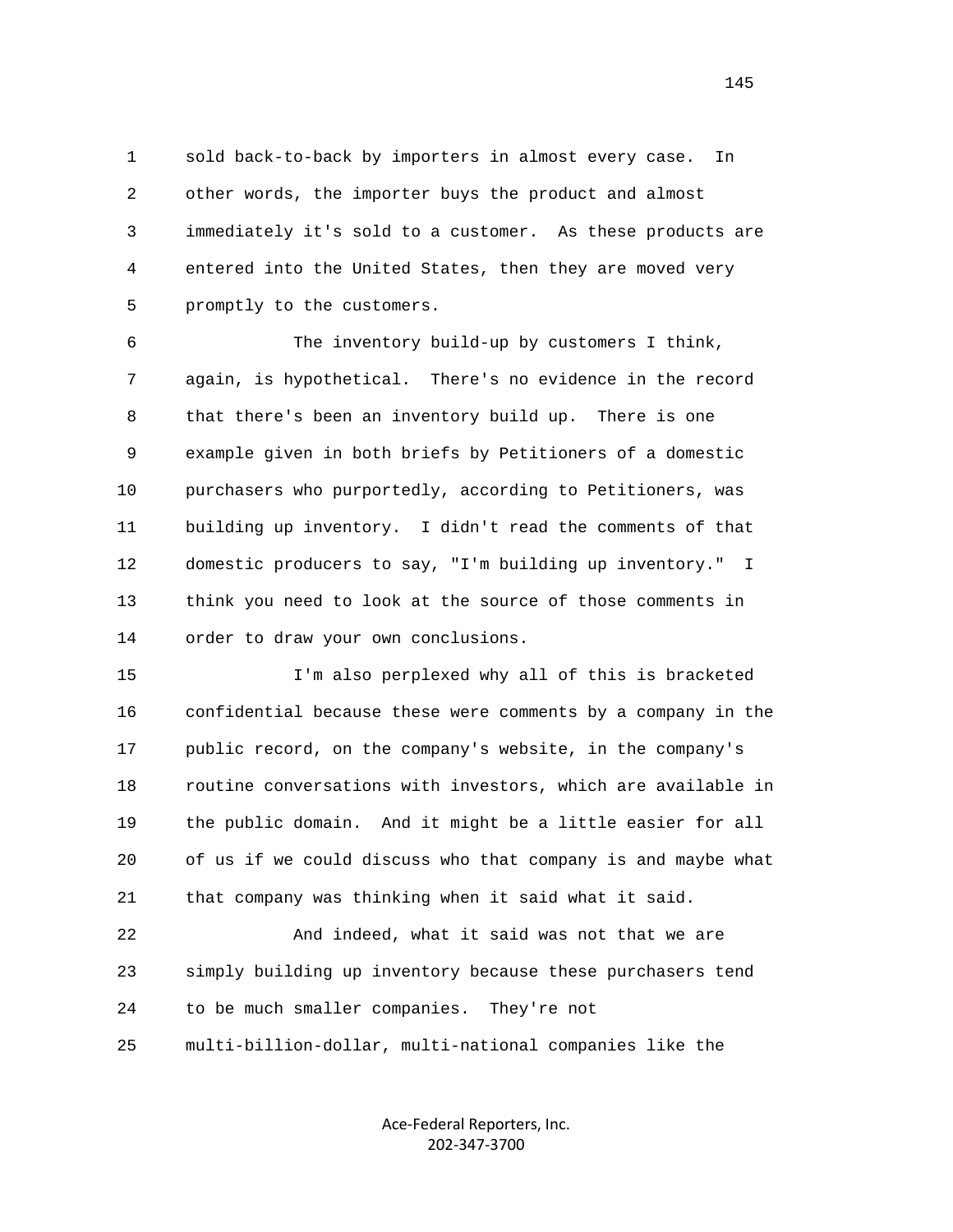1 Petitioners generally are. They can't afford to carry the 2 kind of inventory that the Petitioners alleged that they may 3 have built up and be carrying. They need to move that 4 inventory quickly. 5 So, I think there's just so much -- 6 COMMISSIONER SCHMIDTLEIN: But there is an 7 inventory -- I mean it shows in the staff report that 8 Chinese imports there was -- I'm not talking just about 9 critical circumstances, but just this general idea of 10 inventory. 11 MR. WAITE: By the U.S. importers held in the 12 United States. 13 COMMISSIONER SCHMIDTLEIN: That's right. Yes, 14 that substantially went up. 15 MR. WAITE: No, it actually declined. 16 COMMISSIONER SCHMIDTLEIN: I mean from year to 17 year. 18 MR. WAITE: It declined from the -- during the 19 interim period. 20 COMMISSIONER SCHMIDTLEIN: Okay, interim period. 21 MR. WAITE: Yes. 22 COMMISSIONER SCHMIDTLEIN: But from '11 to '12 to 23 '13. 24 MR. WAITE: Yes. And again, I think you're 25 addressing an issue that's --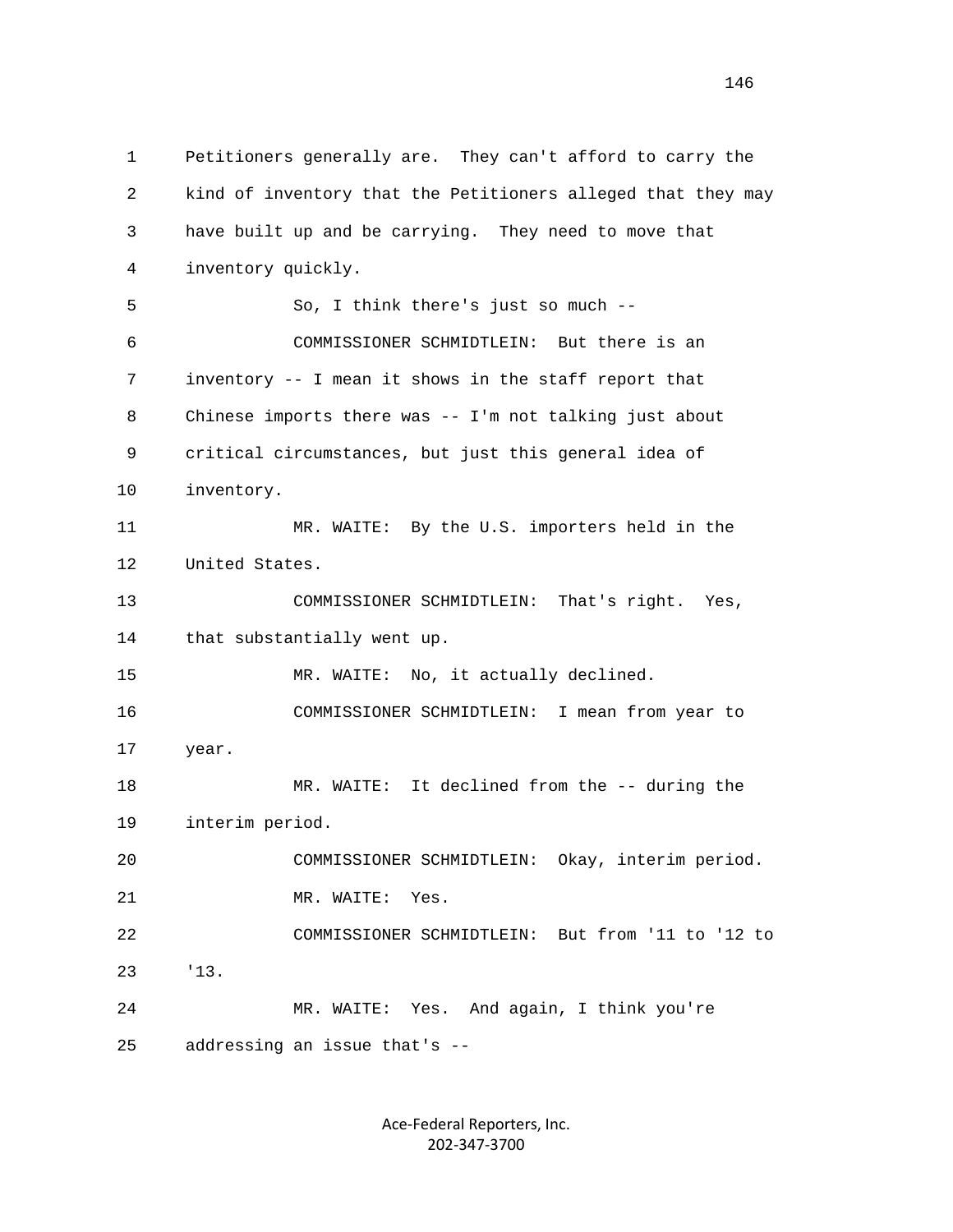1 COMMISSIONER SCHMIDTLEIN: Sort of separate, but 2 yes, okay.

 3 MR. WAITE: Exactly, Commissioner, that I would 4 like to also address. And that is, it appears that from 5 time to time the Petitioners can play the injury analysis 6 with the critical circumstances analysis, and think your 7 point is well taken. The build up of inventory, perhaps, 8 plays into an analysis of material injury or perhaps even 9 threat. But for critical circumstances, we're looking at 10 what's happened immediately after a petition is filed 11 compared with what's happened before the petition was filed.

 12 And that's why you and the Commerce Department 13 started Ground Zero, which is the date the petition is filed 14 and go backwards and forwards in your volume analysis, in 15 the Commerce Department's massive imports analysis to 16 compare those numbers. That's the critical circumstances 17 analysis for volume.

 18 For injury, you would be looking at longer 19 timeframes. Obviously, the three-year period of your 20 investigation, plus the interim periods. That was correct. 21 COMMISSIONER SCHMIDTLEIN: Mr. Campbell, did you 22 want to add anything to that? Okay.

 23 So, related to inventory this is a question 24 really maybe for Mr. Dougan. In hearing what you just said 25 about -- and I'm switching gears here, but I want to get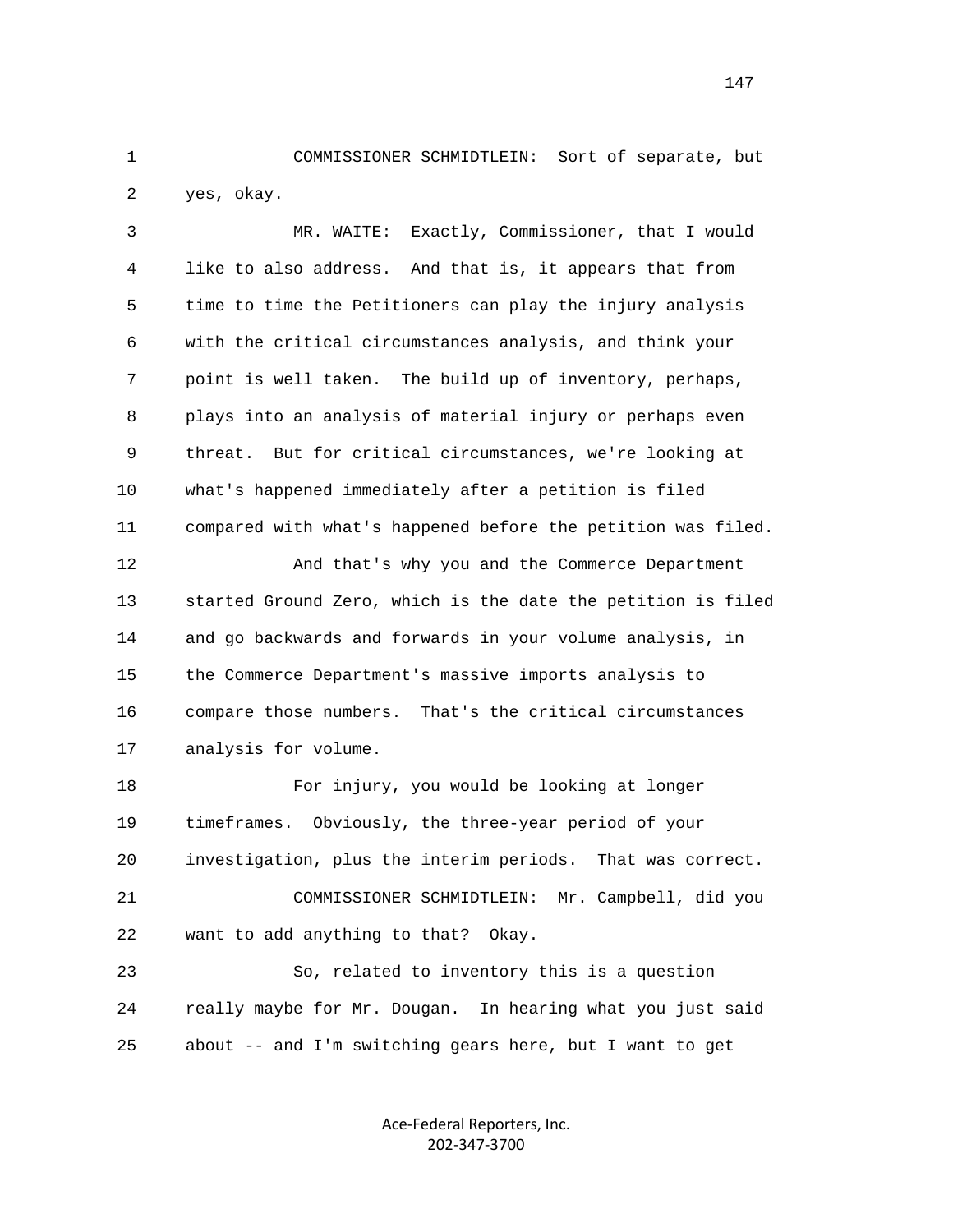1 this question out before I run out of time. So, in terms of 2 the underselling and this neutral margin, right, and that 3 margin is attributable to the fact that there's lead time 4 for Chinese product that doesn't happen with regard to U.S. 5 product. And I guess my question is, though, when you see 6 importers holding inventory -- yes, it's made-to-order, but 7 they can hold this in inventory. Obviously, this stuff 8 doesn't perish. So, how relevant is lead time when -- and 9 in fact, they do increase their inventories, as we just 10 discussed over the POI.

 11 So, in other words, so why would I think there's 12 a premium for U.S. product when importers can bring this 13 stuff in basically whenever they want, hold it in inventory, 14 and then sell it out to the customer?

 15 MR. DOUGAN: If I can address the first part -- 16 the premise of your question, and the data are confidential, 17 so I will tap dance here a bit. But there was an increase 18 in inventory from the beginning of the POI to 2013 or the 19 end, but that's effectively because in 2011 there wasn't 20 any. And between '12 and '13, you actually see decline, and 21 between the prior periods you also see a decline relative to 22 shipments.

 23 So, in absolute numbers -- again, I'm trying to 24 be careful here. In absolute numbers there is an increase, 25 but that is not the case between the prior periods. And as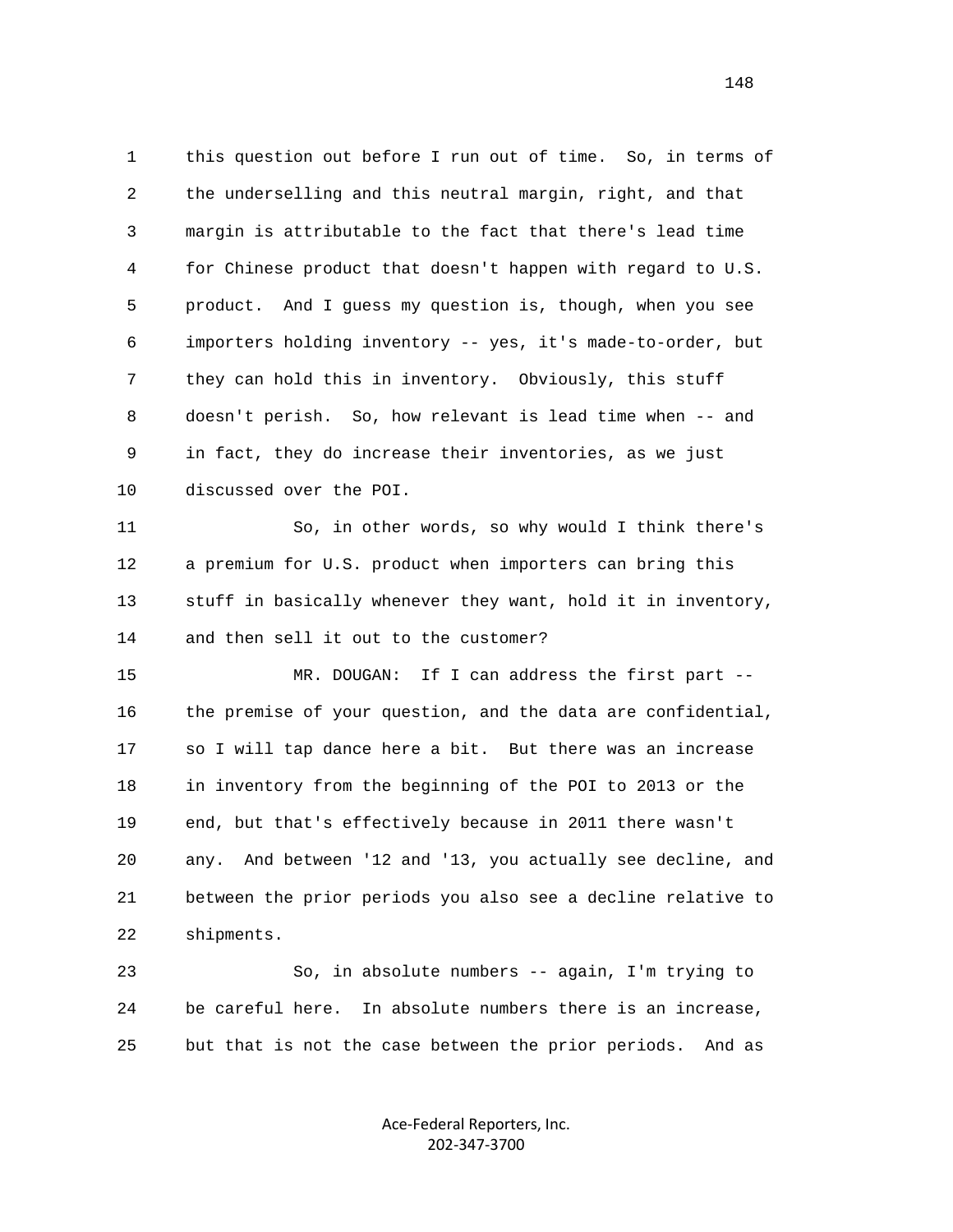1 a relative share of the shipments, that is also not the 2 case. 3 COMMISSIONER SCHMIDTLEIN: But just this concept  $4$  of  $-$  yeah. 5 MR. DOUGAN: That's just the factual part of it. 6 COMMISSIONER SCHMIDTLEIN: Yes, I mean not the 7 trends, but just the whole notion that they do, in fact, 8 hold stuff in inventory. So, why is somebody going to pay a 9 premium for a U.S. product because of the lead time with 10 regard to Chinese product when I can buy it out of inventory 11 from an importer? 12 MR. DOUGAN: I think there is a bit of a tension 13 here because it seems like, and you point this out, there is 14 a portion of importer sales that are made from inventory. 15 The responses in another part of the staff report indicate 16 that that is very small. So, there are sales out of 17 inventory, but most of them are -- I mean the ones that are 18 in inventory here are presumably destined for a particular 19 customer at some point.

 20 So, I'm not sure that it's the same -- given the 21 responses elsewhere, I'm not sure that these are inventories 22 in search of a customer, but maybe inventories that are 23 happen to be in stock at a time before they're transferred. 24 MR. NEELY: Yes, I would just say we don't know 25 long they're in inventory, which is a pretty relevant point,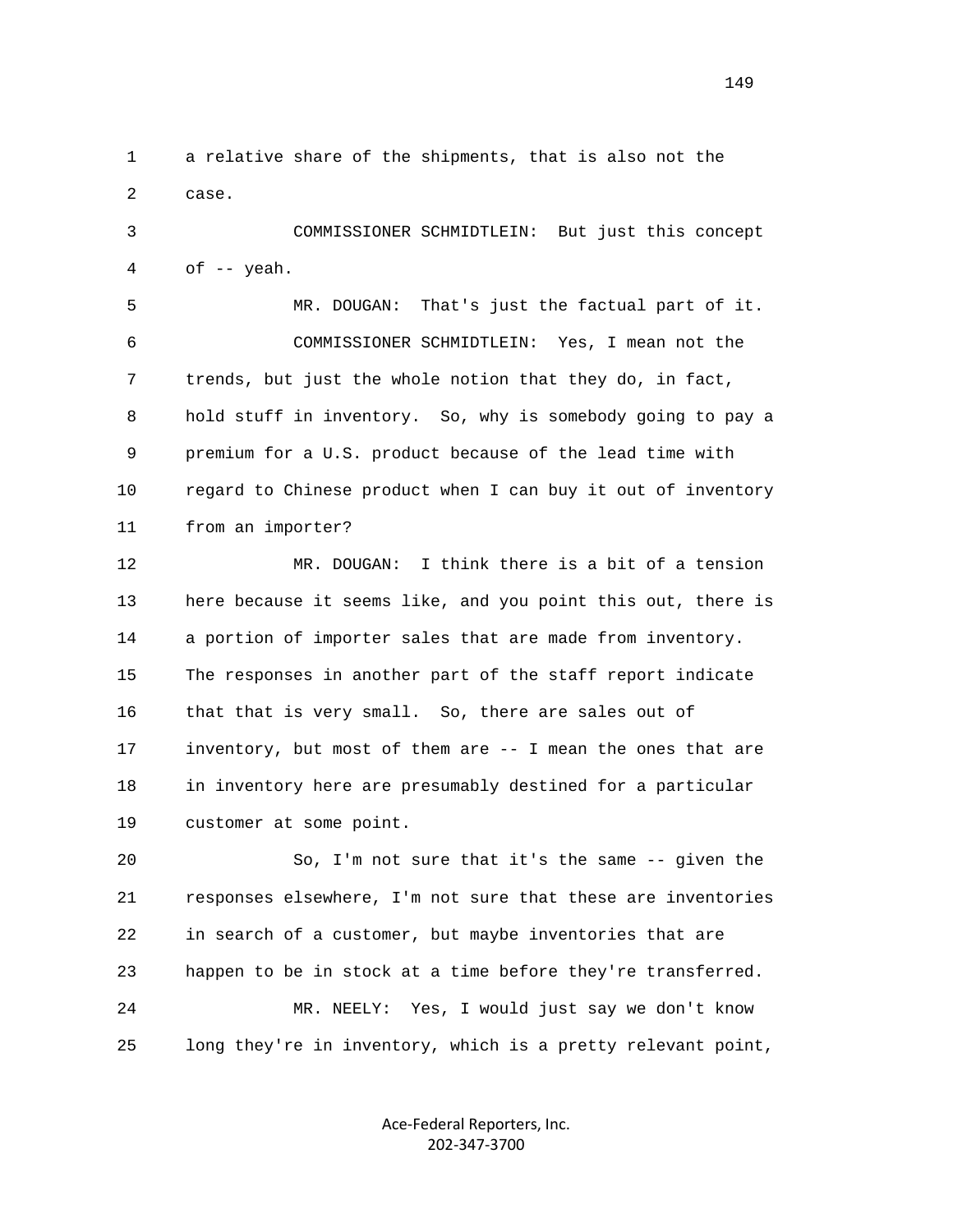1 I would think. If it's three months, four months, it's one 2 thing or six months or if it's a week is something else. 3 COMMISSIONER SCHMIDTLEIN: All right, thank you. 4 My time is up. 5 CHAIRMAN BROADBENT: Thank you. 6 In terms of the production in China of this 7 product, what is capacity utilization in China and how much 8 is production growing in that market? 9 MR. DOUGAN: Chairman Broadbent, looking at Table 10 7-3 of the pre-hearing report, and this is public, so 11 thankfully I can discuss it. The capacity utilization 12 between '11 and '13 ranged between 92.5 and 95.3 percent, 13 which is very high. 14 CHAIRMAN BROADBENT: In China? 15 MR. DOUGAN: In China, that's correct. 16 CHAIRMAN BROADBENT: All Chinese producers? 17 MR. DOUGAN: This is those for which we have the 18 evidence, the seven who are exporting to the United States. 19 CHAIRMAN BROADBENT: Right. 20 MR. DOUGAN: But as an indicator of the relevance 21 of home market demand, the lion's share of their production 22 and their shipments go to the home market. And in fact, 23 that increased over the POI from 62.8 percent to 72.8 24 percent in 2013. So, all the while this -- the capacity 25 remained relatively constant at about 18.2 million short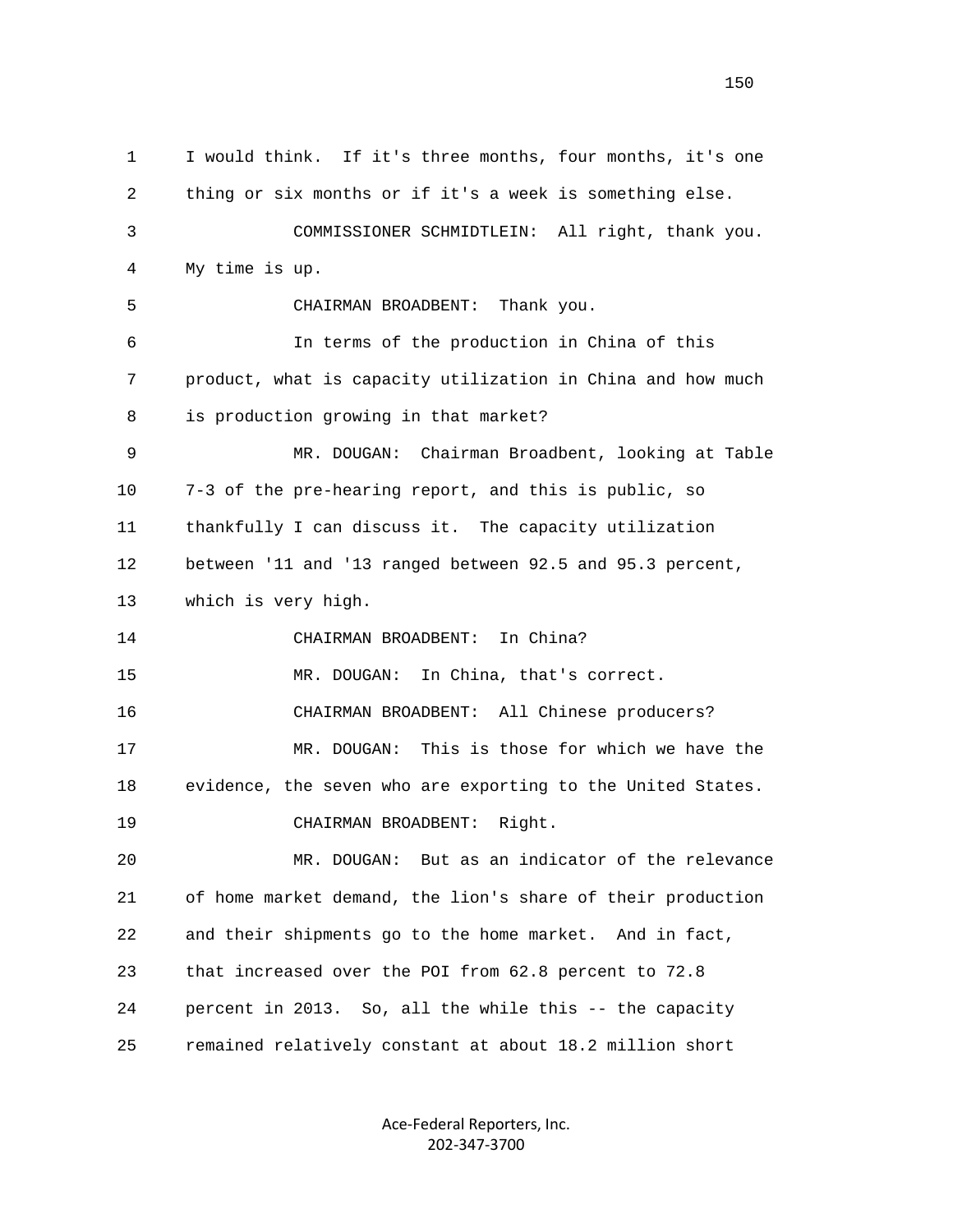1 tons, but the share of it that went to the home market 2 actually increased. So, this idea that the capacity is 3 being built and is destined for the U.S. and that home 4 market demand is softening it doesn't really seem to be 5 borne out by the evidence here that we're seeing. 6 CHAIRMAN BROADBENT: But we only have the 7 responding exporters to the U.S., right? 8 MR. NEELY: Yes, we only have the responding 9 exporters to the U.S., and this is always a dilemma, I 10 think, that the Commission has. People who aren't 11 interested in the market aren't interested in the market. I 12 mean it's very difficult to get people who are not in the 13 U.S. market who don't have any interest in the U.S. market 14 to fill out Commission questionnaires. 15 Certainly, there's additional capacity in China. 16 I mean nobody's said there isn't. There clearly is, but 17 what we've seen is that year in and year out there's not 18 that much interest in the U.S. market. I mean, I think what 19 the U.S. industry is telling you is grossly exaggerated. 20 And if you even look at the percentage, as I said, of 21 production that's coming to the U.S. from each of the seven 22 who actively participate in the U.S. market it isn't very 23 big. 24 So, yes, there are other producers in China.

25 They primarily sell to their home market. To some extent,

Ace‐Federal Reporters, Inc. 202‐347‐3700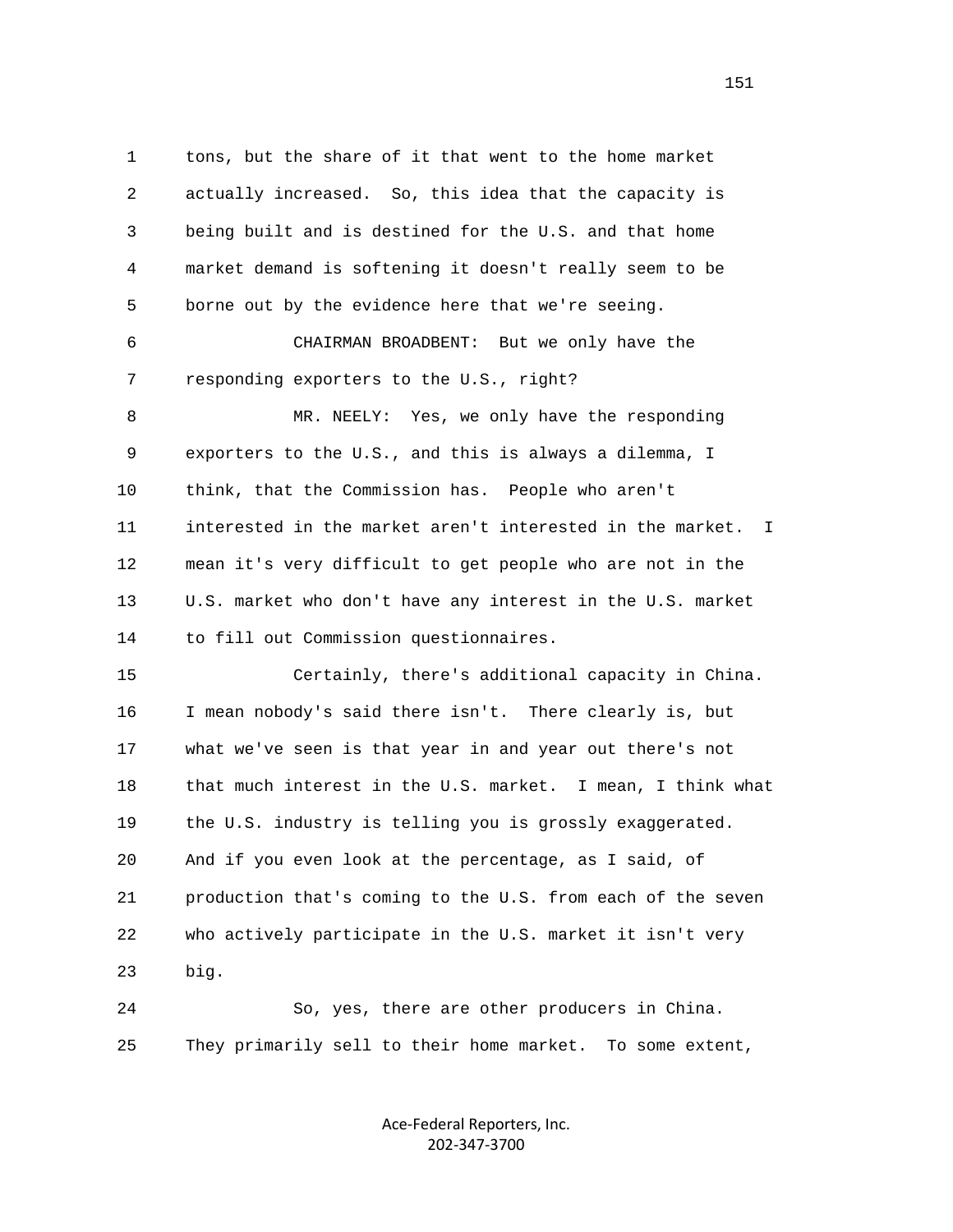1 they also sell to third country markets. I mean you can 2 just see that from the raw data in Chinese exports. And we 3 can supplement the record with some additional information 4 on those other importers --

 5 CHAIRMAN BROADBENT: I mean, the difficulty we 6 have here, of course, with China and steel, as you know, is 7 that the projections and the measurements of just total 8 production of steel capacity in China are huge, and they 9 have doubled in the last 10 years, and capacity utilization 10 is plummeting there and there is just more and more excess 11 capacity. Seemingly, it's a fairly out of control 12 situation. So, it's very hard for us to figure out what's 13 going to happen to our industry by parsing out what 14 responding companies are saying without knowing the fuller 15 picture of what's going on in China. And I think for China 16 it's even more important because of just the magnitude of 17 what's going on there right now.

 18 MR. NEELY: I understand what you're saying, but 19 I think if you look at the data that you have from the seven 20 who have participate and the seven who are in the U.S. 21 market, the idea that there's a huge collapse in the Chinese 22 market for this product that is affecting these companies 23 it's just not thee.

 24 CHAIRMAN BROADBENT: No, no, what I'm talking 25 about is the capacity that growing in China throughout the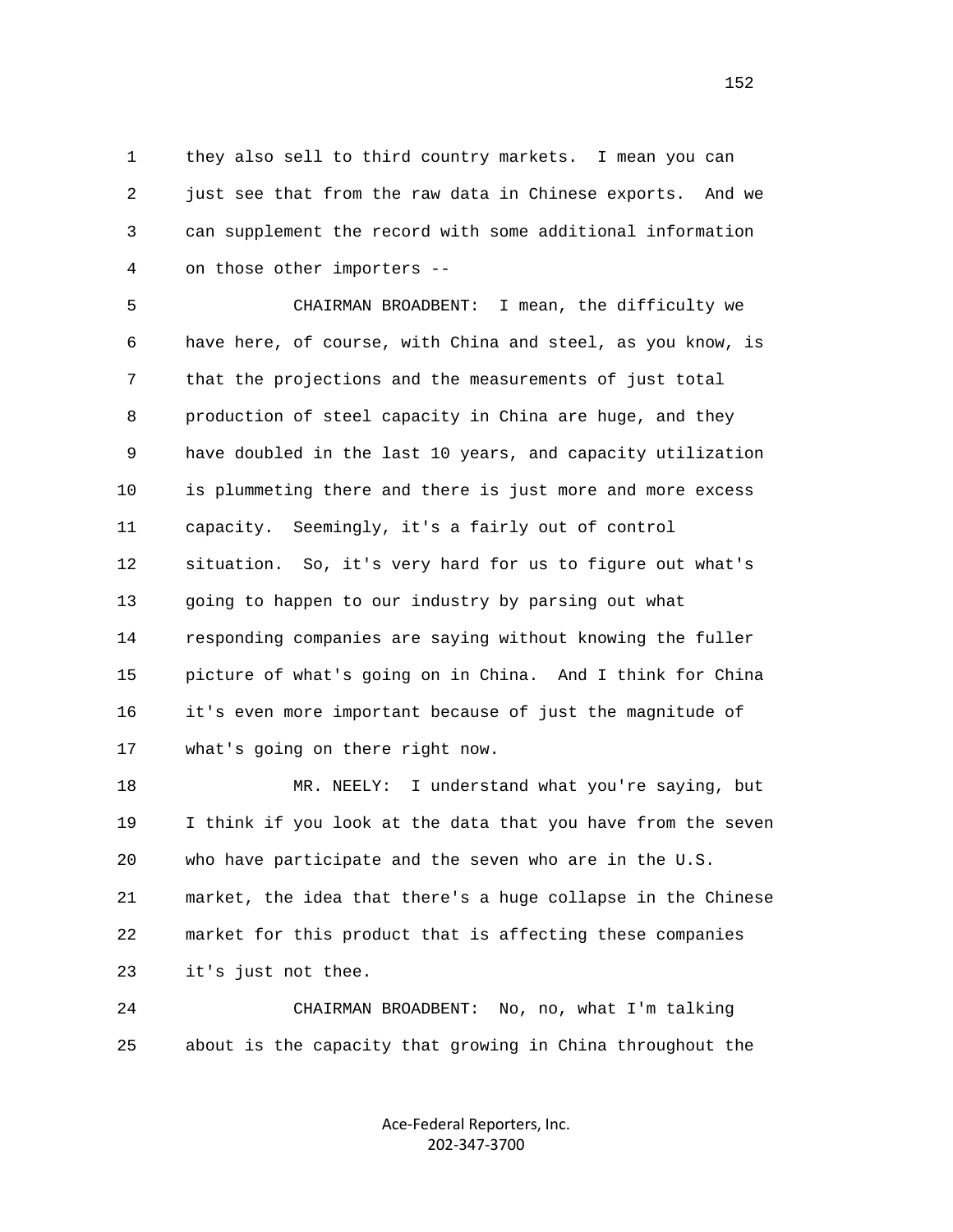1 steel sector is what we always to wrestle with here.

2 MR. NEELY: I understand. 3 CHAIRMAN BROADBENT: And with only seeing a 4 little tiny slice of what's going there it's very difficult 5 for us to be assured that it's not a threat. 6 MR. DOUGAN: Jim Dougan. 7 I think what might be useful is whatever you may 8 think of the comparisons of the conditions of competition in 9 the 2005 case to present, we have foreign producer data from 10 that case of what Chinese capacity looked like then, and it 11 was in the same ballpark, 17 to 18 million short tons. It 12 hasn't increased substantially. In fact, relative to 2004, 13 it's actually lower. 14 The 2004 capacity here is 21 million, and we're 15 looking at 18 to 18.5 million during the current POI. So, 16 whatever may be going on in the larger steel sector, over 17 the past 10 years it doesn't appear to have been affected 18 wire rod. So, there isn't really this additional capacity 19 overhang for this particular product to the degree that 20 there's large amounts of shipments that aren't going to the

 21 U.S. Well, I mean, they aren't going to the U.S. 22 And in the absence of an order because the 23 Commission went negative in January of 2006, given millions 24 and millions and millions of tons of capacity the Chinese

25 import volumes in the intervening years when there was no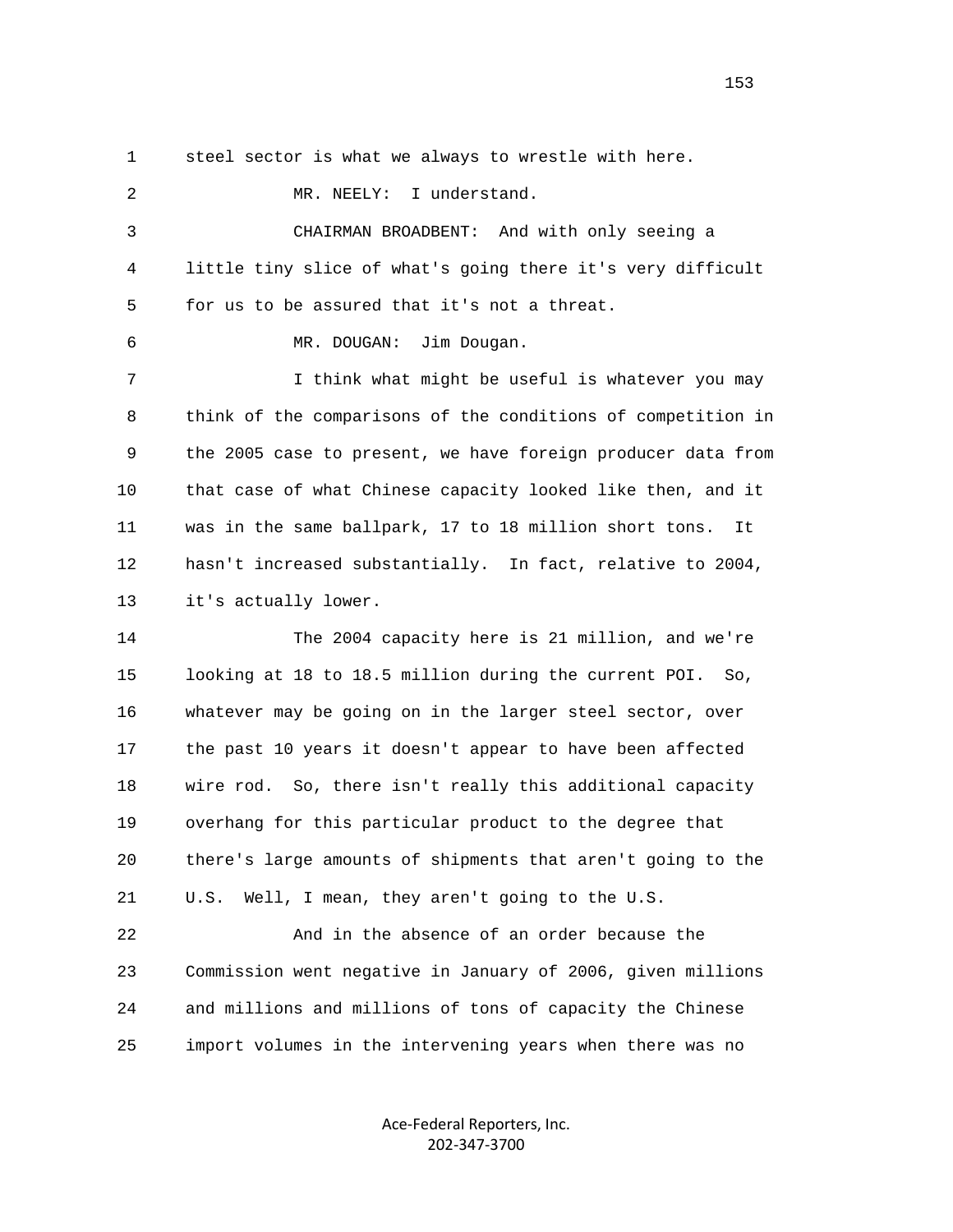1 order are modest and even went down. It's interesting that 2 Petitioners put together this exhibit that showed what 3 happened between 2005 and 2006, but they didn't put what 4 happened in 2007 on there. So, the implication that you're 5 supposed to take from that is vote negative and the imports 6 surge.

 7 Well, there may have been market reasons for 8 their imports increase from '05 to '06, but they went down 9 in 2007 for market reasons, presumably. They went up again 10 in '08, and then basically disappeared in '09 and '10. If 11 there were these millions and millions and millions of tons 12 of Chinese wire rod just waiting to come to the U.S. market 13 and had nowhere else to go why didn't they come here before? 14 And they don't have a story on that. They don't.

 15 CHAIRMAN BROADBENT: You argue in page 3 of your 16 brief that U.S. producers' internal consumption or transfers 17 to related firms are insulated from import competition. How 18 should we interpret the fact that the domestic industry's 19 commercial shipments fell noticeably between 2011 and 2013 20 in an expanding market while the domestic industry's 21 non-commercial U.S. shipments did not? 22 MR. DOUGAN: Jim Dougan.

 23 My response to that would be, again, look at what 24 this industry really is, which is part of a larger 25 combination mill for many of these producers, and the focus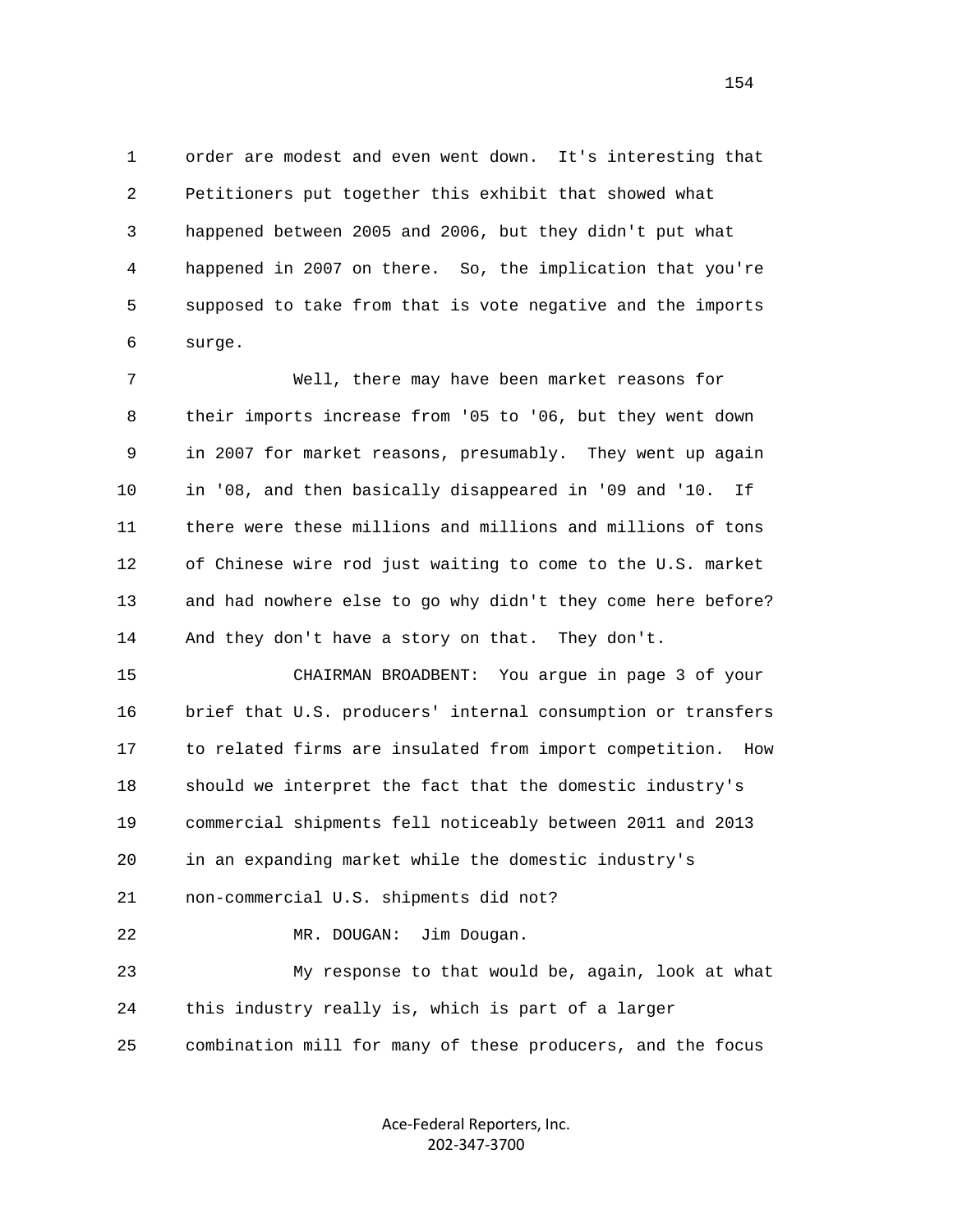1 again being on other higher margin products and their 2 downstream wire production. So, their internal consumption, 3 their transfers, their captive consumption is intended for 4 their downstream market. That's going to be what it is 5 dictated by the terms in that market.

 6 To the degree what they sell, what's leftover 7 from the capacity that they can use for rebar and other long 8 products and what's intended for their wire production, to 9 the degree that that shrinks I'm not sure that that's 10 necessarily an evidence of injury because they, by 11 admission, like Cascade and others doing very well in these 12 other products. They've simply chosen to use that capacity 13 to make other things, and that is clear from Table -- it's 14 in the pre-hearing report. But the shift in the capacity 15 that is devoted to other products, both in absolute tonnage 16 and percentage terms is significant.

 17 So, I would submit that it's the incremental to 18 them, the stuff that's not intended for the rebar and the 19 high-value added products, and the stuff that's not intended 20 for their downstream wire production. If that gets 21 squeezed, well, you know, so be it.

 22 CHAIRMAN BROADBENT: And if you can get me that 23 cite.

 24 MR. DOUGAN: Yes, it's Table 3-4, at page 3-7 of 25 the pre-hearing report.

> Ace‐Federal Reporters, Inc. 202‐347‐3700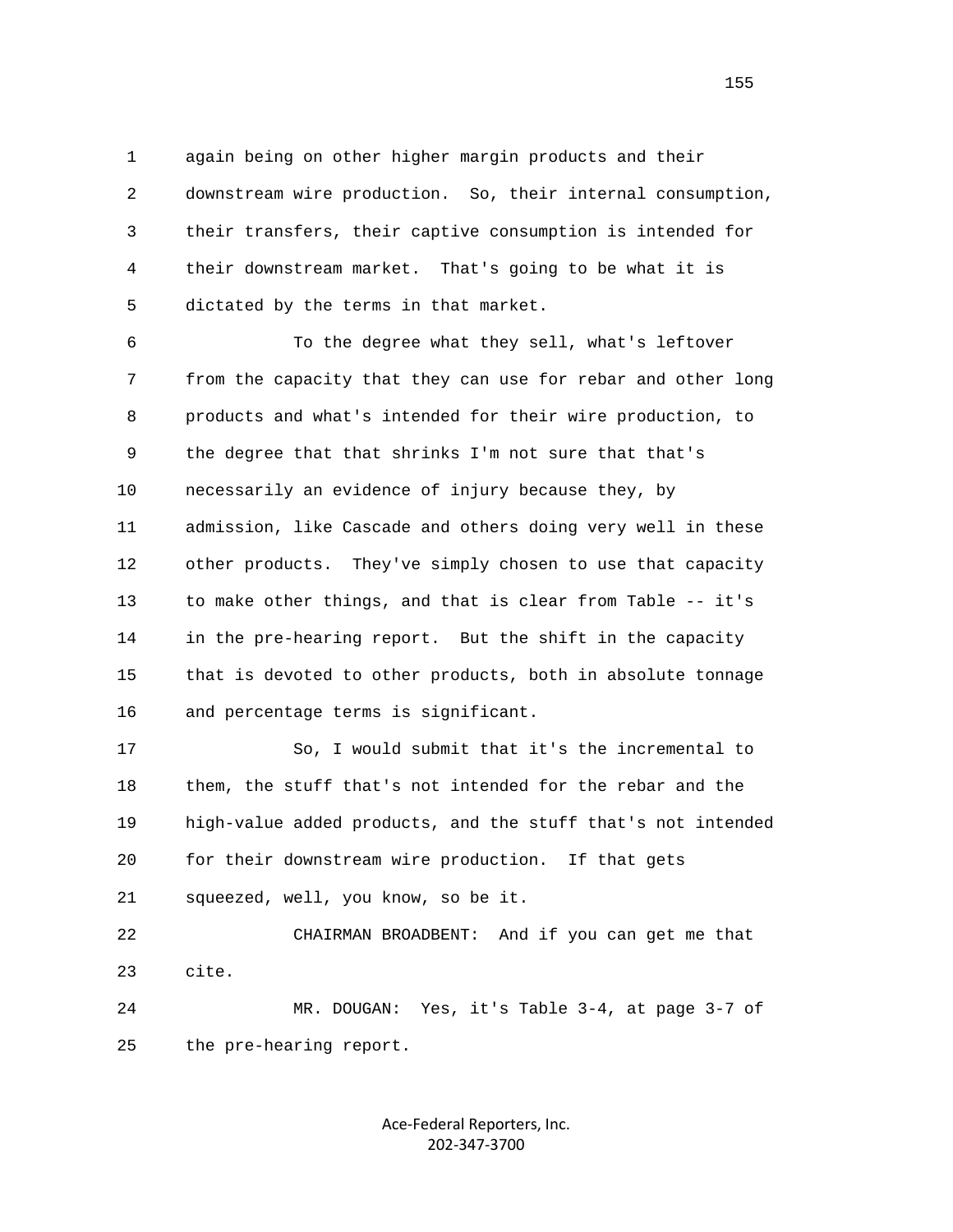1 CHAIRMAN BROADBENT: Got it. Why did demand 2 decline in 2013 relative to 2012? 3 MR. DOUGAN: This is Jim Dougan. 4 I think I'll have to give that some more thought 5 and provide an answer in the post-hearing. 6 CHAIRMAN BROADBENT: Sure. 7 MR. DOUGAN: I don't have anything on the tip of 8 my tongue. 9 CHAIRMAN BROADBENT: Got it. 10 MR. DOUGAN: I know that one thing that's been 11 going on is that the customers, the wire producers you've 12 seen them in other proceedings and so they've had a 13 difficult time of it at times. So, there maybe things going 14 on in their market, in the downstream markets that have 15 impacted demand for this product. 16 CHAIRMAN BROADBENT: Okay. Vice Chairman 17 Pinkert? 18 VICE CHAIRMAN PINKERT: Thank you, Madam 19 Chairman. And I thank all of you for being here today to 20 help us to understand these issues. 21 You argue that the increase in volume and market 22 share of Chinese imports has restored China to the place in 23 the U.S. market where it was previously. For purposes of 24 our analysis in this investigation, doesn't it matter how 25 that happened rather than it's the restoration of some prior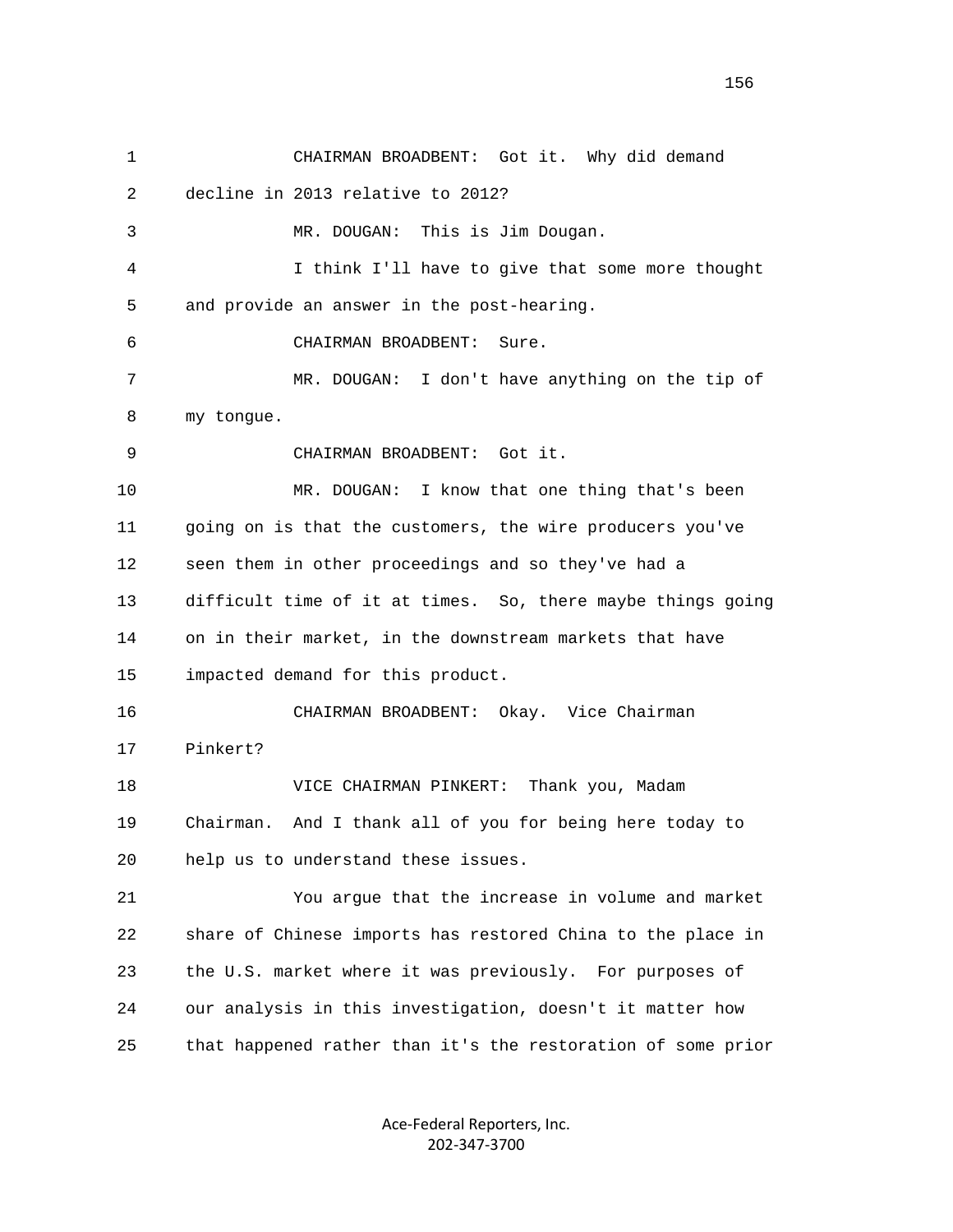1 period?

 2 In other words, the increase in the volume and 3 market share of the Chinese imports occurred in the context 4 of a market dynamic that is either injurious or not 5 injurious to the domestic industry. Wouldn't you agree with 6 that? 7 MR. NEELY: I'll let Mr. Dougan talk about it a 8 little bit more, but what I would say is, yes, we basically 9 agree that that's ultimately what the Commission has to look 10 at. But what we also would say is that the market share of 11 the imports you looked at last time was about 22 percent. 12 And yes, there were differences. There were similarities. 13 We think that one needs to look at the 14 differences and similarities compared to the last case and 15 see what is it that's changed. Is that significant enough 16 to have a different outcome here? We don't think it is. 17 And Jim, do you have anything to add on that? 18 MR. DOUGAN: I think the one thing the next stage 19 of the line inquiry that you're going with is it happened 20 because of price, that thee was a price affect associated 21 with -- they got in here on the basis of a lower price. You 22 know our response to that with regard to our natural premium 23 and things of that nature. But also, with regard to the 24 moments in the metal margin and the movements in scrap 25 prices and they can't be divorced from one another in terms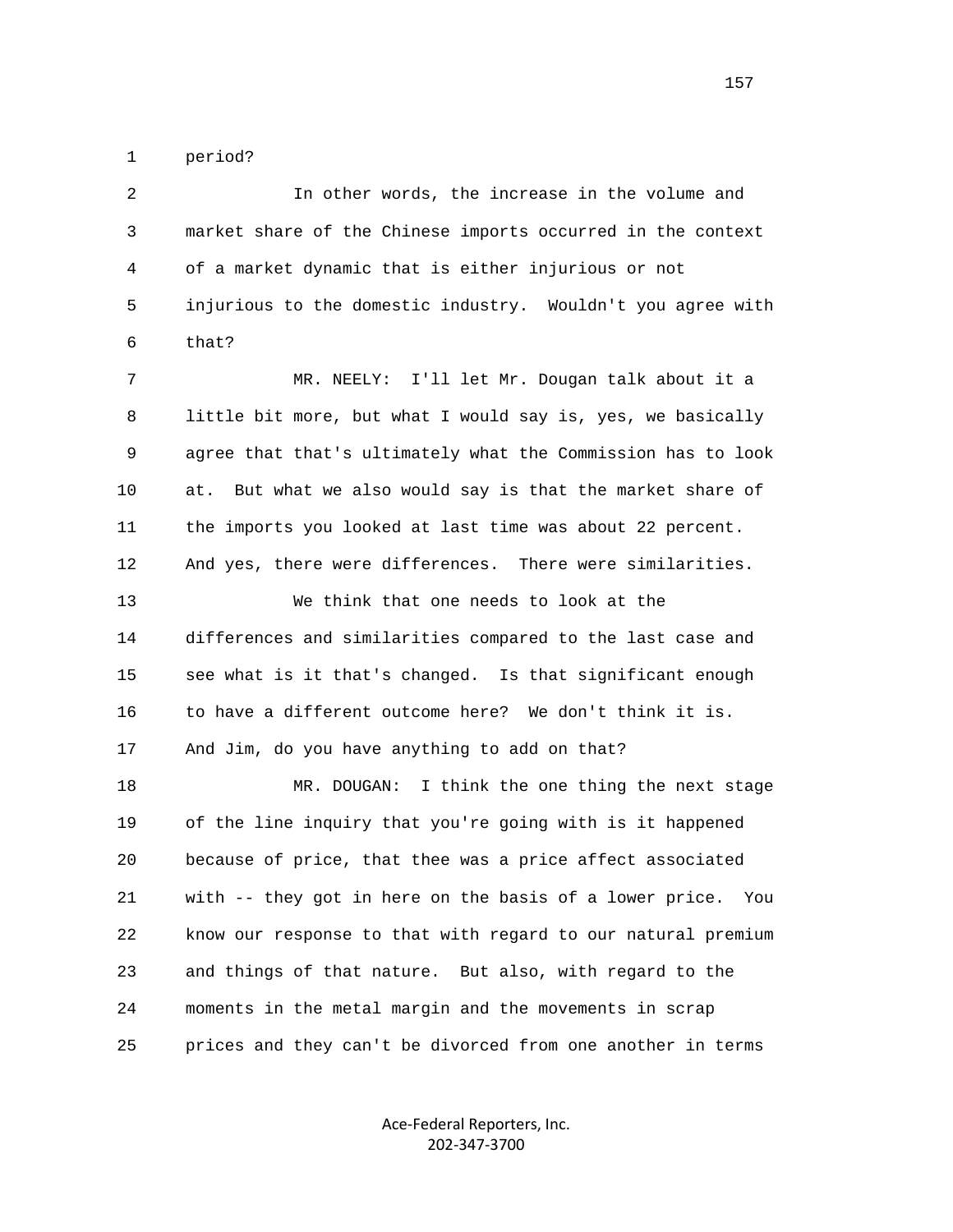1 of what that price meant.

| 2  | So, if you look at the metal margin, you look at             |
|----|--------------------------------------------------------------|
| 3  | the input costs relative to prices for the domestic          |
| 4  | industry, they've moved within a very narrow band. Whatever  |
| 5  | injury may have happened to the domestic industry appears to |
| 6  | have been the result of increased other factory costs, plus  |
| 7  | and absolute in other terms. But I'm not sure that those     |
| 8  | can be attributed to subject imports, especially given the   |
| 9  | large amount of new investment and capacity being added in   |
| 10 | this industry. So, the causal link isn't, to me, quite as    |
| 11 | clear as they would present.                                 |
| 12 | VICE CHAIRMAN PINKERT:<br>Thank you.                         |
| 13 | Now, in your brief at pages 10 and 11, you also              |
| 14 | argue that imports from China are increasingly moving away   |
| 15 | from product categories in which the domestic industry has a |
| 16 | large presence and toward, and I quote "Other specialty      |
| 17 | carbon and alloy quality wire rod." Can you give me a        |
| 18 | little better idea of what it is that you're talking about   |
| 19 | in defining that "Other" category?                           |
| 20 | I'm going to be careful here because<br>MR. DOUGAN:          |
| 21 | I think this analysis is not a little bit, but entirely      |
| 22 | based on confidential information.                           |
| 23 | The argument there is --                                     |
| 24 | If want to preview the<br>VICE CHAIRMAN PINKERT:             |
| 25 | argument now and then elaborate on it in the post-hearing,   |
|    |                                                              |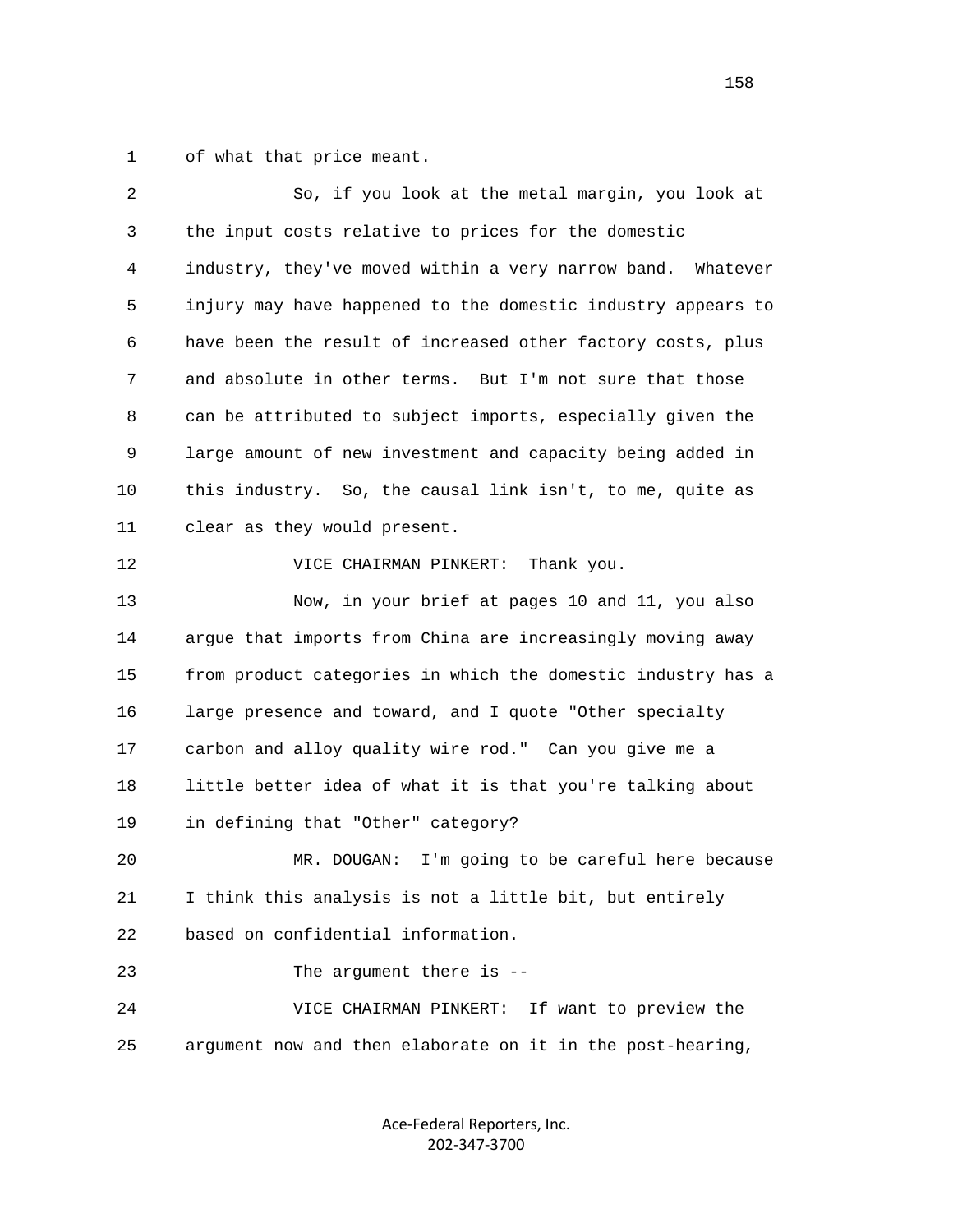1 that would be helpful.

| 2  | Okay. I mean the general argument<br>MR. DOUGAN:             |
|----|--------------------------------------------------------------|
| 3  | is it clear that the increase in subject imports was         |
| 4  | concentrated in a couple of categories among the categories  |
| 5  | for which data were gathered by the Commission, so it's not  |
| 6  | across the board in everything. It's very highly             |
| 7  | concentrated in a couple of them, and those categories are   |
| 8  | not the primary end use markets or the primary categories    |
| 9  | for the domestic industry. So, that is essentially the       |
| 10 | argument made.                                               |
| 11 | The Petitioners have put up a straw man to say               |
| 12 | that we're saying that the domestic industry doesn't make    |
| 13 | everything and can't make everything and doesn't have an     |
| 14 | overlap. And the point, as I said in my testimony, is not    |
| 15 | that the range of products is entirely different. It's the   |
| 16 | question about where the focus is. And in a market where     |
| 17 | these producers are competing with their downstream          |
| 18 | customers where there have been various different supply     |
| 19 | difficulties and purchasers are saying that they can't get   |
| 20 | rod for one reason or the other the fact that it's not       |
| 21 | universal competition in every segment of the market I think |
| 22 | is relevant.                                                 |
| 23 | I think that if it's focused in a couple of areas            |
|    |                                                              |

 24 it's a reasonable conclusion to draw that those are areas 25 where they weren't able to get it from the domestics. And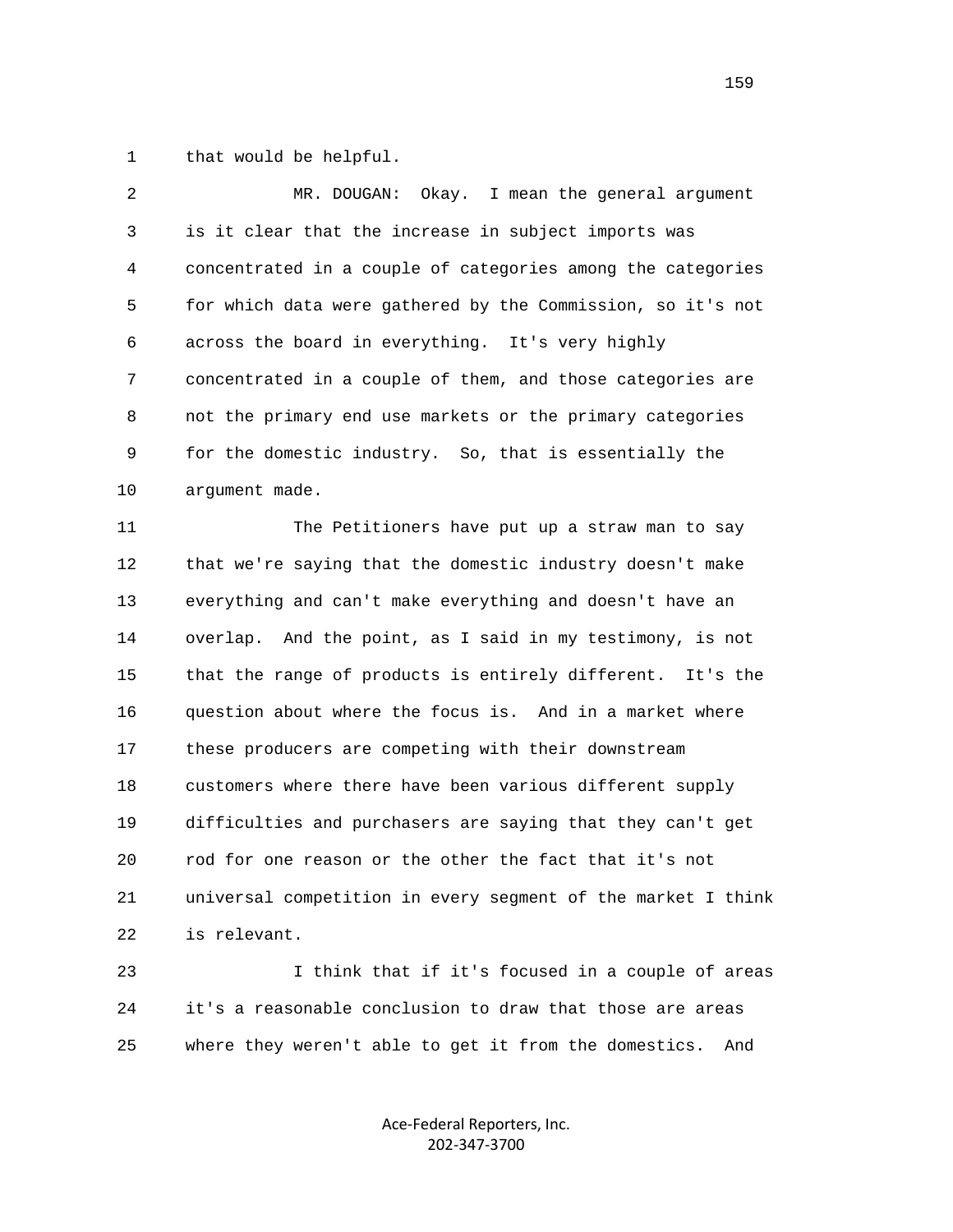1 the Petitioners tried to present a picture that they are now 2 the ones who fill in the gaps, but the weight of the 3 evidence just doesn't really support that. I think the 4 evidence supports that that's really the case with the 5 Chinese, but we'll elaborate more in post-hearing. 6 VICE CHAIRMAN PINKERT: Thank you. 7 Now, I remember 10, 15 years ago working on a 8 Boron scope issue at the Commerce Department, and there was 9 a clarification of scope. I can't remember what country it 10 was, what order it was, but there was a clarification that, 11 including a little bit of Boron didn't change anything about 12 the product and that it should be included in the scope. 13 I'm wondering. Is there a specific market in the 14 United States for wire rod containing Boron or is this 15 another -- I think Mr. Price referred to it as a trick or a 16 gimmick. 17 MR. NEELY: I think the best thing would be for 18 us to go back to the clients and ask them exactly what the 19 scope of what they're exporting is. Some may have a small 20 amount of Boron other amounts may be larger. I don't have 21 those figures in front of me, so it's a little bit hard for 22 me to answer that question sitting here, but we'll certainly 23 look at it.

 24 VICE CHAIRMAN PINKERT: That would be very 25 helpful. And if you know, for purposes of the public

> Ace‐Federal Reporters, Inc. 202‐347‐3700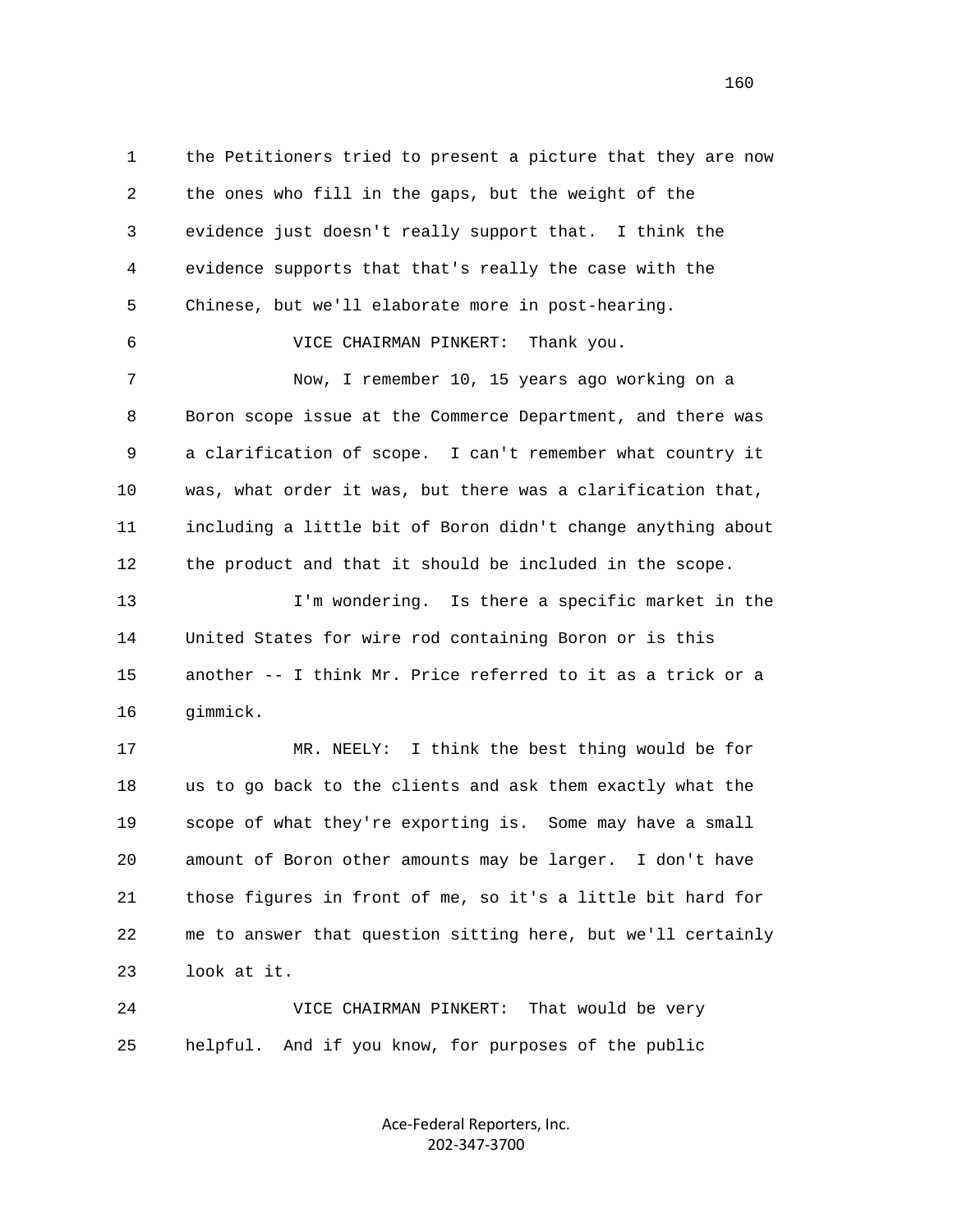1 hearing, whether there's a specific quality that's imparted 2 by the Boron that would be helpful too. 3 MR. NEELY: Yes, I mean, we'll discuss all of 4 that, I think, in the post-hearing where I can do it right 5 without speculating. 6 VICE CHAIRMAN PINKERT: Thank you very much. 7 Now, in this investigation, is there a basis for 8 concluding that during the period of investigation 9 non-subject imports would've replaced the subject imports 10 without benefit to the domestic industry had the subject 11 imports existed the market? I'm not going to ask Mr. Waite 12 to answer that question. 13 MR. NEELY: Yes, we're not really making that 14 argument here. I think we have other arguments on 15 non-causation. That isn't one of them. 16 VICE CHAIRMAN PINKERT: Thank you. 17 Now, in one of Mr. Dougan's answers I thought 18 that I might have heard echoes of the notion that the 19 domestic industry is injured, but not by reason of subject 20 imports. Is that your contention, or are you saying that 21 the domestic industry is doing just fine? 22 MR. DOUGAN: My argument would be that to the 23 degree there has been diminishment of their financial 24 results. I would say that it's not injurious. I think 25 looking at the time series of data that we presented from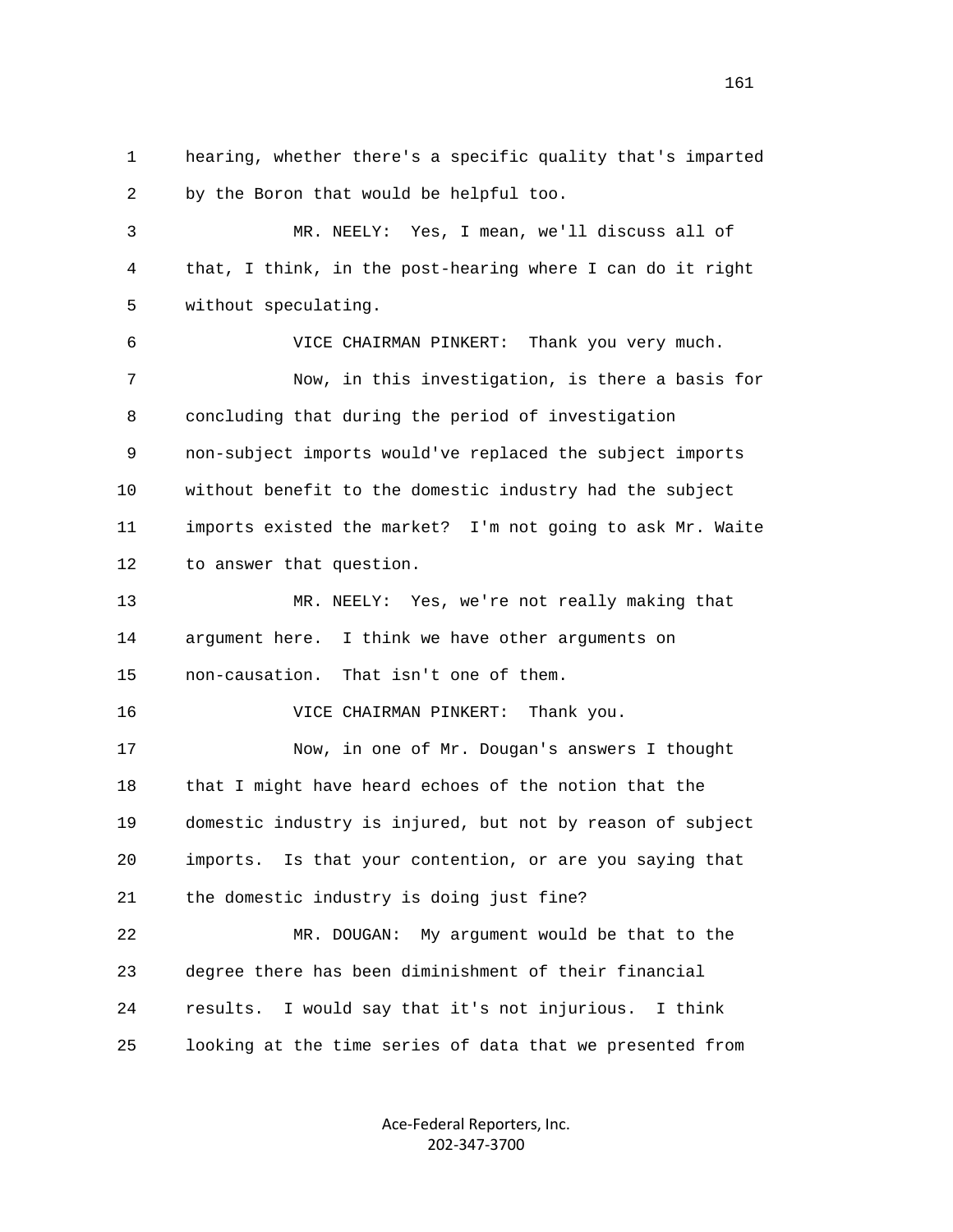1 all of the investigated years back to 1992, by comparison, 2 the operating margins that they're earning now are pretty 3 good.

 4 To the degree that there's an observed decline, 5 it's not as a result of a cost price squeeze with regard to 6 prices of raw materials and other costs. The decline in the 7 operating margin, the sort of one-for-one, whatever it is 8 from '11 to '13 and '14 is wholly, I think, attributable to 9 other factory costs, which includes things like energy and 10 other things, but in also includes allocations of new 11 facilities and PP&E and equipment and things of that nature, 12 which we know that they have made very large investments, 13 partly, to respond to demand in this product and partly to 14 respond to, we think, market conditions in their other 15 products made on these same mills. There's an allocation 16 issue here.

 17 So, we would argue that if you were seeing injury 18 by reason of subject imports you would observe it directly, 19 much more directly than you see it here. You would observe 20 it directly in the metal margin. You would observe it 21 directly in the raw materials to sales ratio, and you don't. 22 You don't.

 23 I think if price competition of the sort of 24 damaging nature that they purport were happening, you would 25 see it in those other indicators, and you don't.

> Ace‐Federal Reporters, Inc. 202‐347‐3700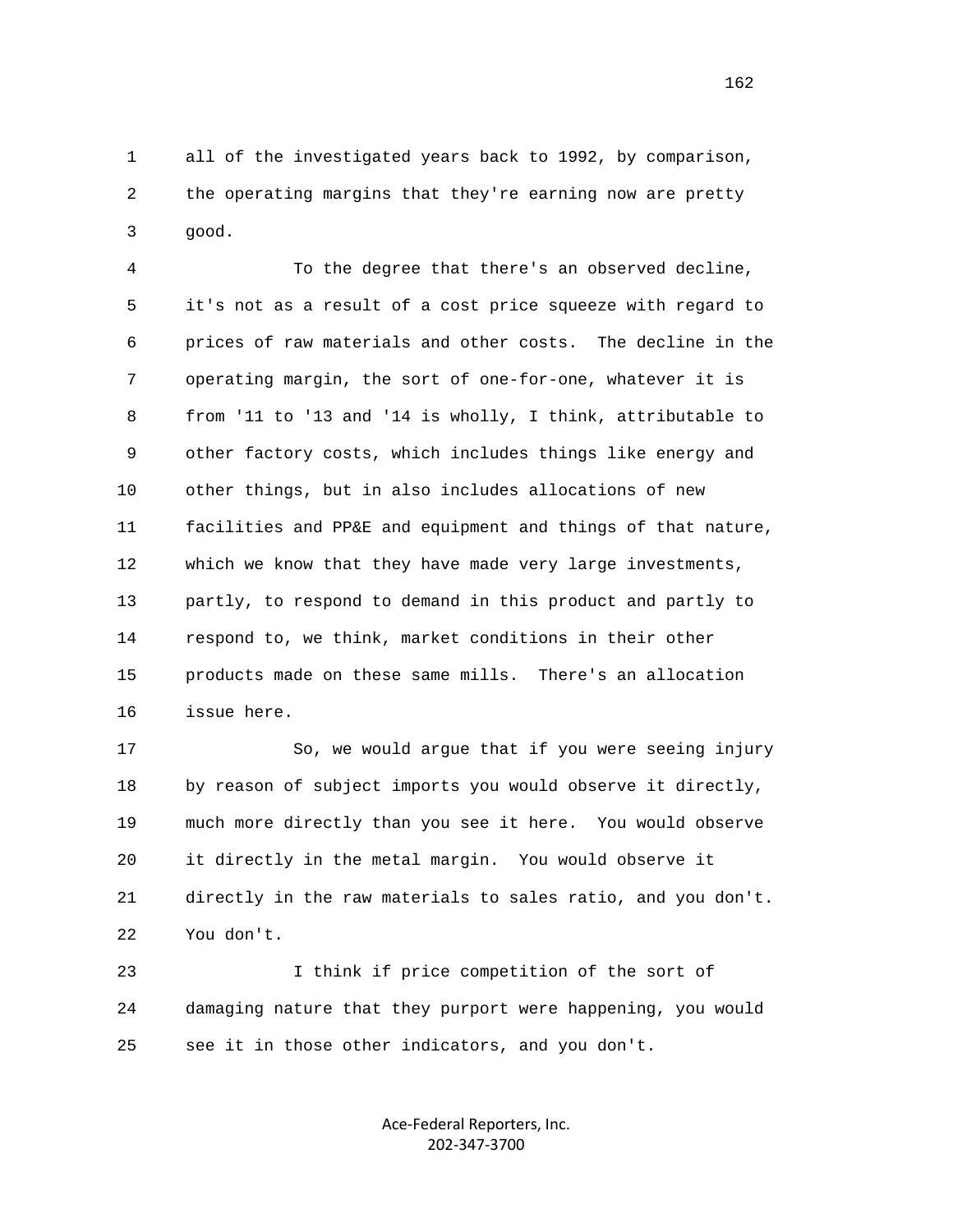1 VICE CHAIRMAN PINKERT: Thank you. Thank you, 2 Madam Chairman.

 3 CHAIRMAN BROADBENT: Commissioner Williamson. 4 COMMISSIONER WILLIAMSON: Thank you, Madam 5 Chairman, and I do want to express my appreciation to the 6 witnesses for coming today. You characterized the Chinese 7 industry as having moved away from industry quality wire rod 8 into specialty carbon and alloy wire rod. 9 I'll say that taking a look at the prehearing 10 report at page 4-9, where some 98 percent of the imports

 11 from China are industrial quality wire rod, isn't such a 12 characterization flatly contradicted by this U.S. importer 13 data?

 14 MR. DOUGAN: I think the argument that we're 15 making, and this is a bit like the response of Commissioner 16 Pinkert, the argument is where the increases in imports 17 occurred between '11 and '13, as opposed to the overall 18 magnitude. So if you look at our prehearing brief, exhibit  $19$  --

20 (Pause.)

 21 MR. DOUGAN: It's in our prehearing brief, I 22 promise. 23 COMMISSIONER WILLIAMSON: Well given what I 24 see in '13 -- 25 MR. DOUGAN: Oh, Exhibit 2. Sorry. Exhibit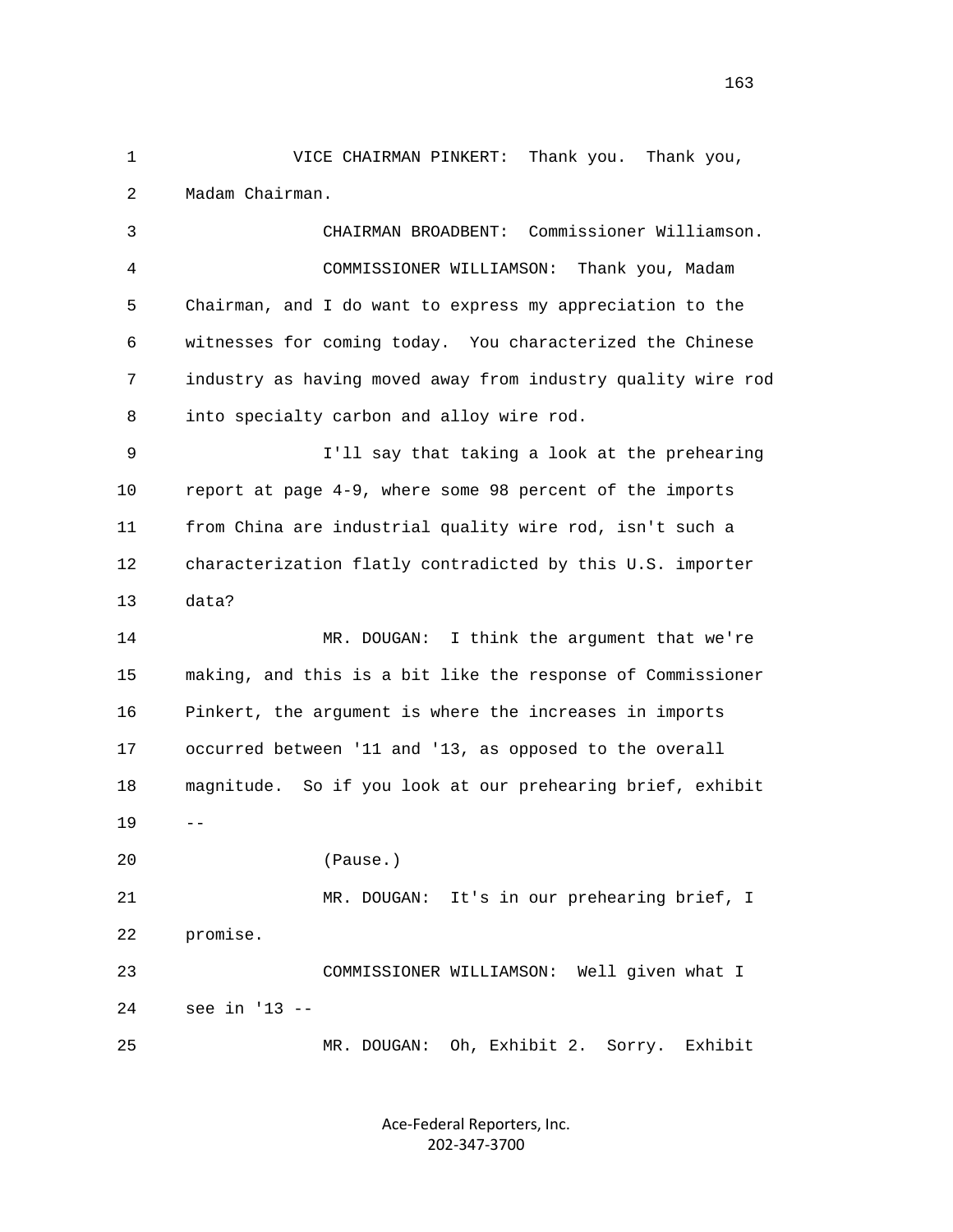1 2. 2 COMMISSIONER WILLIAMSON: Given the relative 3 magnitudes that I see here in '13, I don't know what you can 4 say before, of what was happening before and whether or not 5 that's really significant. But in any case, maybe 6 post-hearing you could -- 7 MR. DOUGAN: I have an answer, but it would 8 probably involve confidential information. So I'd like to 9 be careful about that. 10 COMMISSIONER WILLIAMSON: Okay, okay, good. 11 Let's just do that. But I was wondering, the difference 12 between the exporter and importer information, does this 13 reporting reflect differences between exporters and 14 importers, reflecting the use of a modest amount of boron? 15 Commissioner Pinkert has already asked you about the 16 significance of the boron. But I was wondering, you want to 17 address that post-hearing? 18 MR. DOUGAN: I think we're going to have to 19 address that one post-hearing. So we have to go back to our 20 clients on that one. 21 COMMISSIONER WILLIAMSON: Thanks, okay. So 22 you say that the shorter lead times results in -- shorter 23 lead times for domestic product results in a natural price 24 decline for domestic wire rod, and you base this argument on 25 data from a separate investigation involving different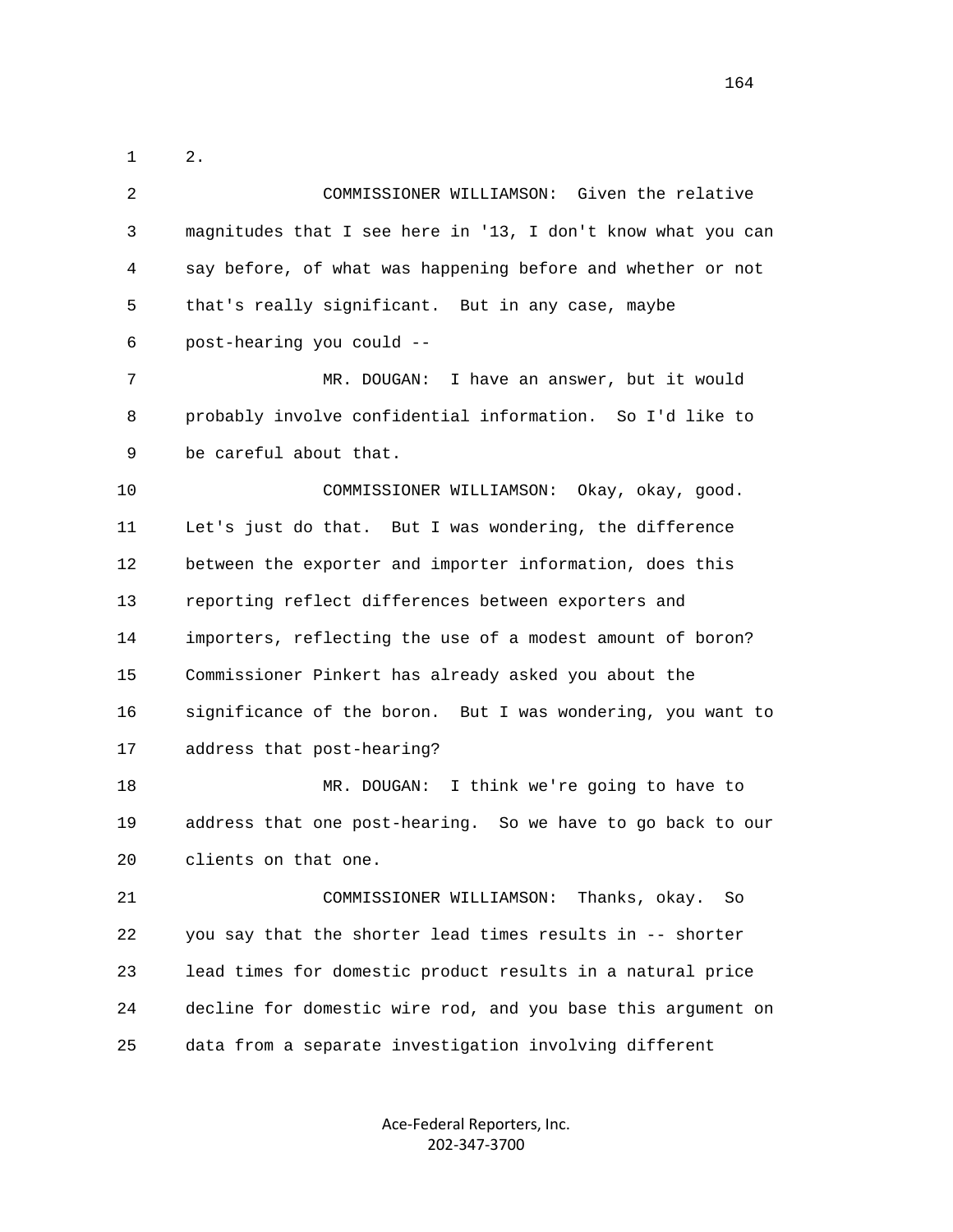1 product, OCTG.

| 2  | I was wondering, why is it appropriate to base               |
|----|--------------------------------------------------------------|
| 3  | conclusions for wire rod on data concerning a separate       |
| 4  | industry, and you know, the activity there is quite          |
| 5  | different from what we have here?                            |
| 6  | It is, Commissioner Williamson,<br>MR. DOUGAN:               |
| 7  | and I think that, if anything, the conditions of competition |
| 8  | in this industry are more indicative of -- it's a little bit |
| 9  | of a cleaner comparison here, in fact. The reason that the   |
| 10 | data for OCTG were used is mostly because that is a rare     |
| 11 | instance in which the Commission questionnaires and staff    |
| 12 | actually went out and asked that question and gathered that  |
| 13 | data, you know, as --                                        |
| 14 | And we -- I think as for these types of                      |
| 15 | analyses, it would be helpful to have that in every          |
| 16 | investigation, but we don't. While the conditions of         |
| 17 | competition, it's a different product, different             |
| 18 | investigation certainly, I think there is -- there is        |
| 19 | something to be said for -- even leaving aside OCTG, the     |
| 20 | idea that I can get something in a week or two weeks, or I   |
| 21 | can get something in four months.                            |
| 22 | I mean, you know, there's two gas stations.                  |
| 23 | One is ten percent cheaper than the other one. But you pull  |
| 24 | in the one and they tell you you have to wait four months    |
| 25 | You might not be willing to pay as much for<br>for your gas. |
|    |                                                              |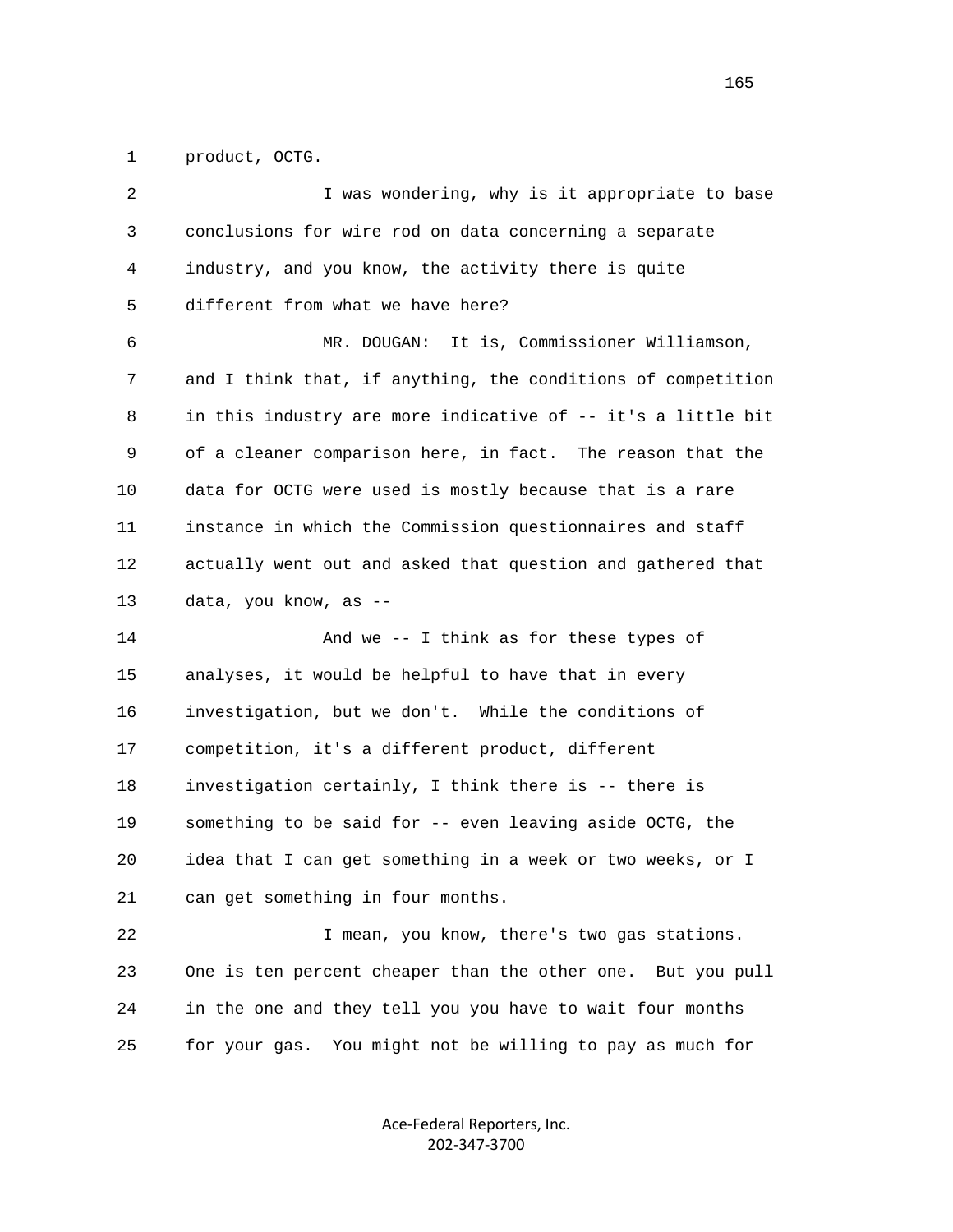1 that one. So I think --

| 2  | COMMISSIONER WILLIAMSON: Well first off, I                    |
|----|---------------------------------------------------------------|
| 3  | think the lead times are between 60 and 150 days. It wasn't   |
| 4  | all of four months. It's not a spot market. Inventory         |
| 5  | seemed to be a big factor in this -- and particularly since   |
| 6  | the -- in sales here. So there are more differences in the    |
| 7  | OCTG.                                                         |
| 8  | MR. DOUGAN: Well, I think if anything, the                    |
| 9  | inventories and the inventories held by distributors and      |
| 10 | OCTG are much more important in OCTG than they are here.      |
| 11 | The OCTG you did not have, you know, virtually universal      |
| 12 | products that were sold to order the way that you do here.    |
| 13 | So if anything the comparison favors this                     |
| 14 | case, as compared to OCTG. I think, you know, the idea of     |
| 15 | importer inventories and distributor inventories is more      |
| 16 | helpful here than it was there, and the lead times are        |
| 17 | longer here.                                                  |
| 18 | COMMISSIONER WILLIAMSON:<br>Yeah.<br>If there's               |
| 19 | anything post-hearing you can address this, because that      |
| 20 | does -- I have some questions about that. Okay. Let's turn    |
| 21 | to critical circumstances. You argue that the Commission      |
| 22 | should compare the six months period prior to filing with     |
| 23 | the six months subsequent to the filing of the petition.      |
| 24 | Commerce's preliminary CBG was just issued in                 |
| 25 | just over five months from the filing of the petition.<br>Why |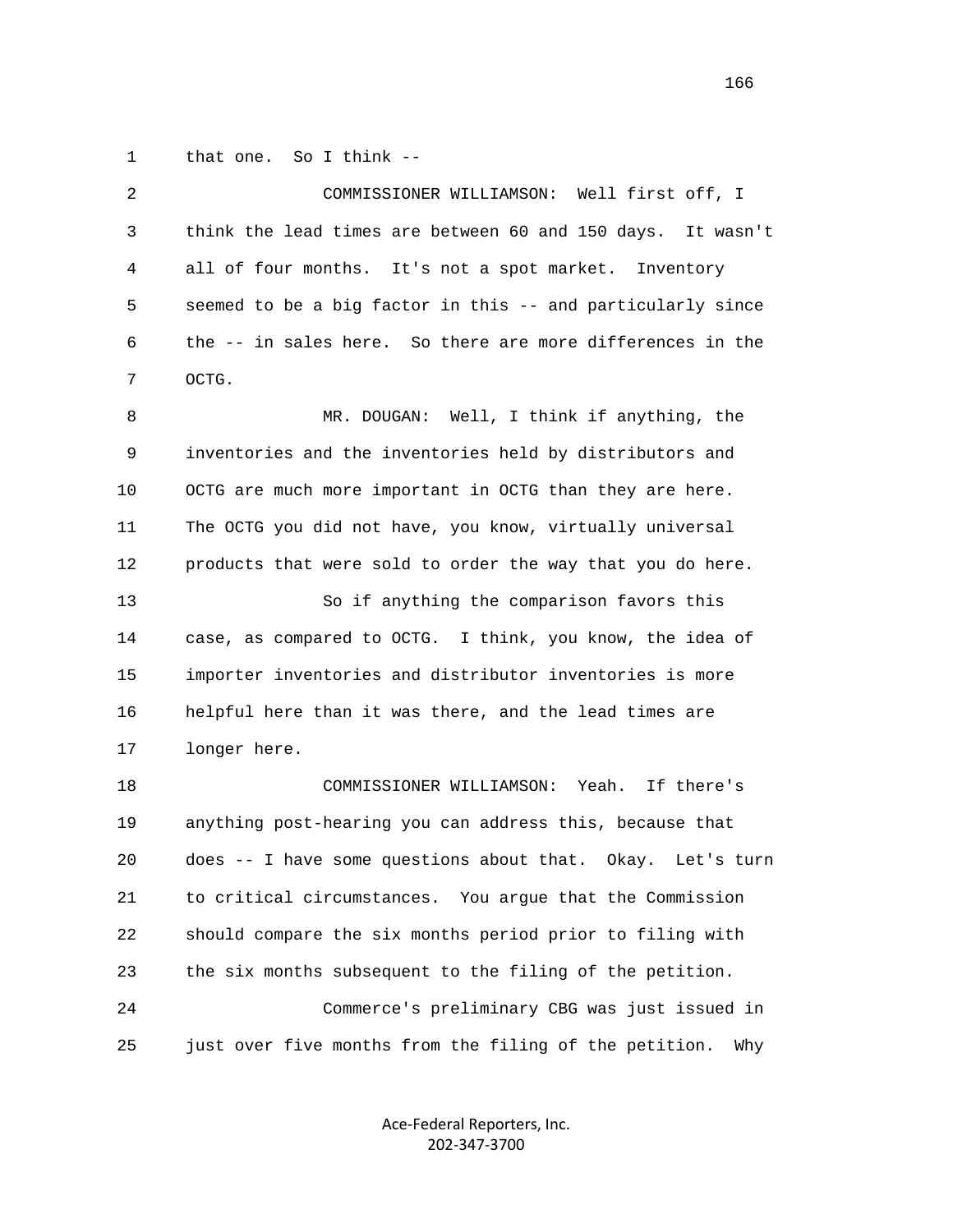1 should the post-petition period include some time subsequent 2 to the Commerce preliminary determination?

 3 MR. WAITE: Commissioner Williamson? 4 COMMISSIONER WILLIAMSON: Mr. Waite, sure. 5 MR. WAITE: Thank you. It's Fred Waite. Let 6 me first, as a prelude, say that the Commission has in 7 virtually every critical circumstances determination that's 8 come before it applied the six month period, and it's done 9 that in cases involving dumping, where the preliminary 10 determination generally comes at the seven month point, and 11 also in cases involving countervailing duties like this one, 12 where the preliminary determination often comes after the 13 five month point.

 14 In fact, this is a stack of your decisions, 15 most recent decisions on critical circumstances involving 16 both countervailing duties and anti-dumping. Every one of 17 them used a six month period. In the welded pipe case on 18 China, I note that the petitioners in that case argued that 19 the Commission should use only five months of data prior to 20 and after the filing of a petition.

 21 Given that Commerce's affirmative preliminary 22 countervailing duty determination was issued essentially 150 23 days after the case was filed, the Commission rejected that 24 argument and even in that case, as in all of the others, 25 applied the six month period.

> Ace‐Federal Reporters, Inc. 202‐347‐3700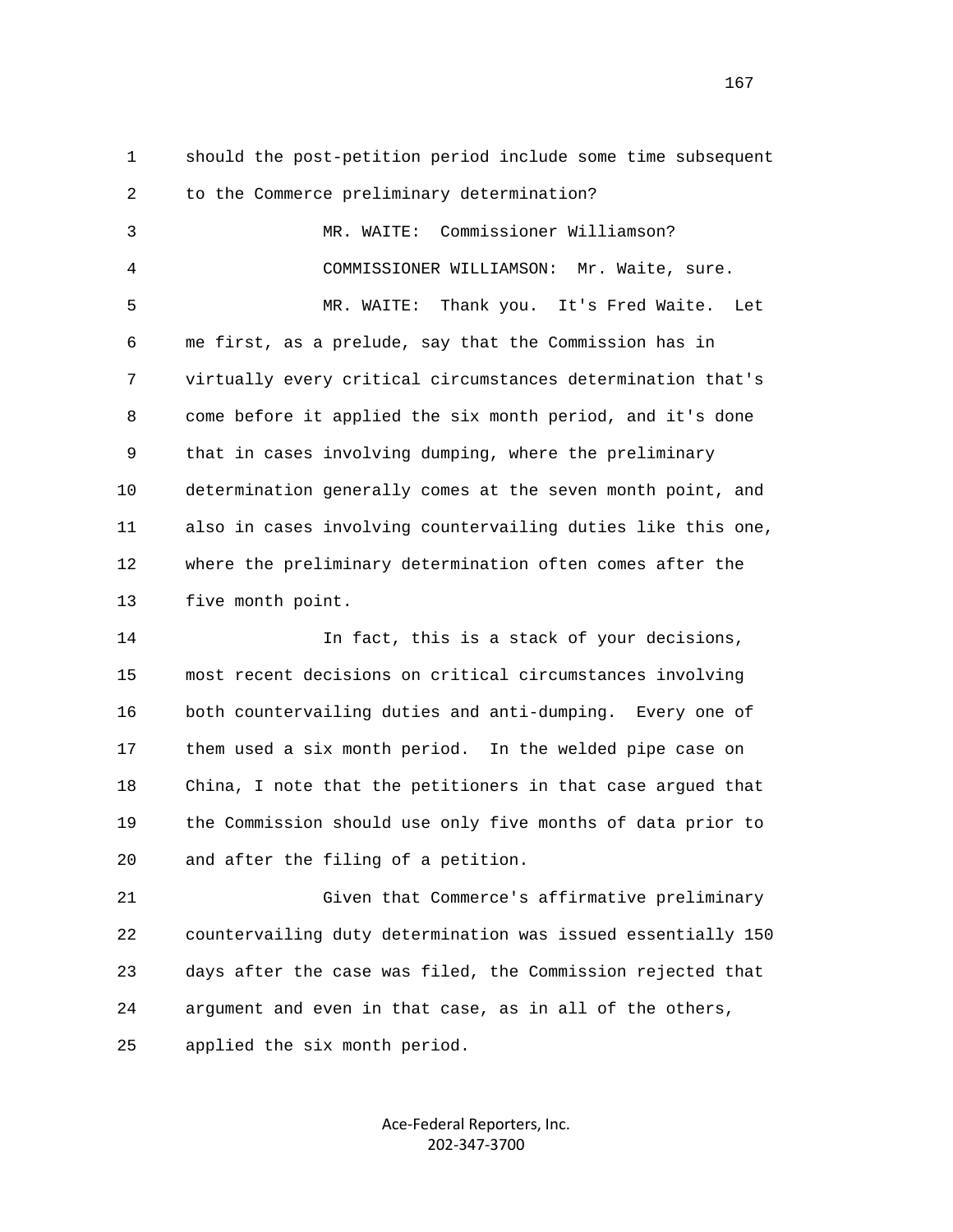1 I think the Commission probably does it for a 2 number of reasons. One it's a good benchmark to look at. 3 It does include all of the imports that come in, before the 4 Commerce Department completes its preliminary phase, and 5 that's usually in the dumping case when it completes its 6 preliminary phase. 7 Secondly, unlike the Commerce Department, 8 which quite frankly just applies a mathematical formula in 9 its analysis of massive imports, if imports during the 10 pre-petition period, post-petition period exceed imports 11 during the pre-petition period by 15 percent or more -- 12 COMMISSIONER WILLIAMSON: Okay. 13 MR. WAITE: Your mandate is not 14 that. Your mandate is to look at the volume of imports and 15 the trend of imports and the timing of imports. I think 16 looking at the six month period gives you substantial time 17 to consider that. 18 COMMISSIONER WILLIAMSON: What about 19 Petitioners' argument that the post-petition effects that 20 one often sees in a case that are not present here, and 21 that's why the critical -- finding critical circumstances 22 would be appropriate here? 23 MR. WAITE: Well I think there, they are 24 getting into issues that have more to do with injury than 25 critical circumstances. But is there data, explicit data on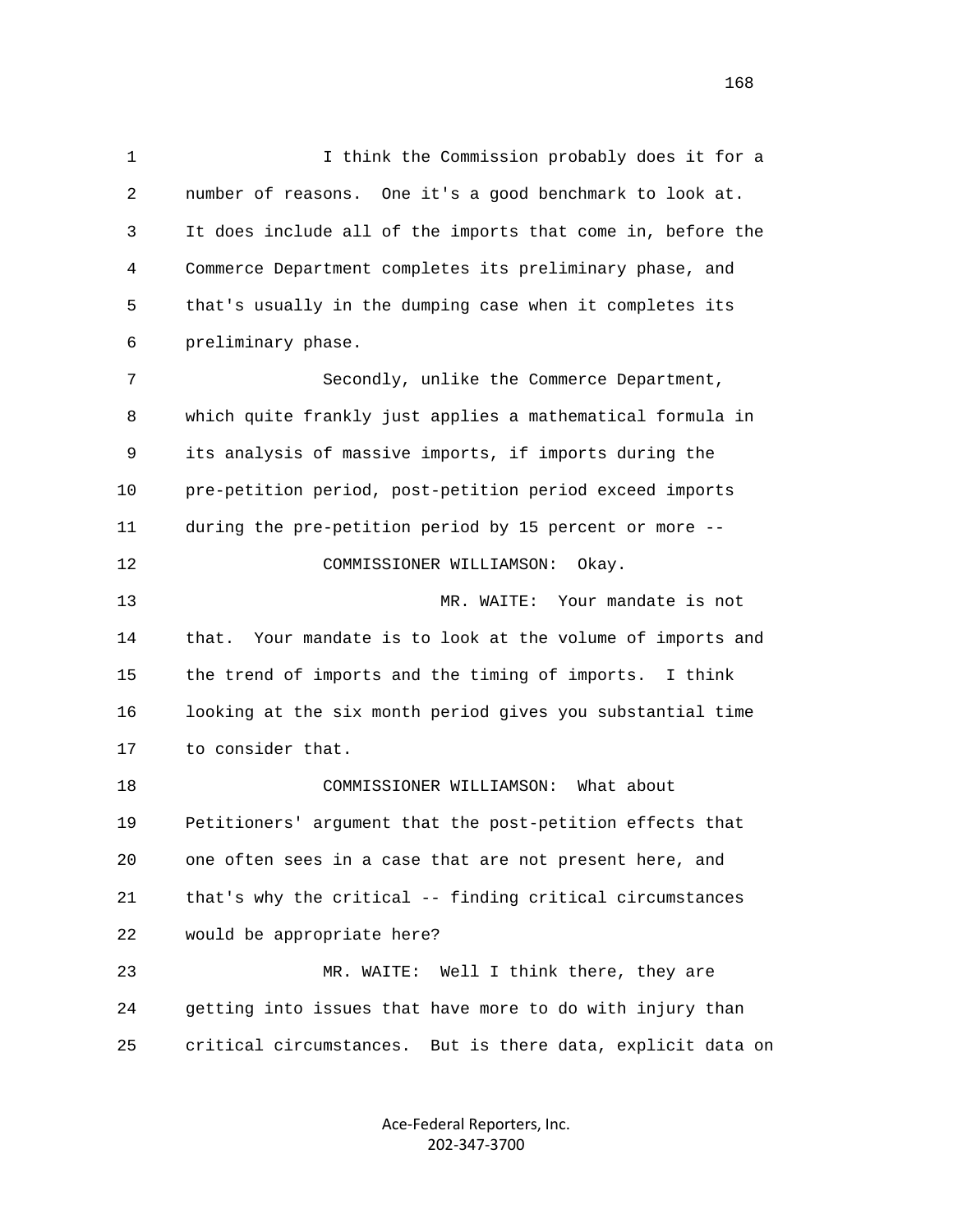1 the record about how the petitioners have been doing in the 2 third quarter and fourth quarter? They mentioned that. 3 But I don't think there's information that can 4 lead you to draw any conclusions about that, and in any 5 event, the statute says that the Commission should consider 6 the timing and volume of imports. It should consider 7 inventories, and I know we can have a discussion about those 8 inventories accrued, purchasers' inventories as well as 9 importers' inventories. 10 The Commission has historically looked only at 11 importers' inventories, because there, I believe, what the 12 Commission is doing is looking at what is overhanging the 13 market. What could diminish the remedial effect of an 14 anti-dumping order, and what could diminish that effect is 15 if importers built up significant inventories, as they have 16 done in those cases where the Commission has made 17 affirmative critical circumstances determinations in honey. 18 Actually, it was 13 years ago this month, that 19 that overhang of inventory could continue to have a negative 20 impact on the domestic industry, because the domestic 21 industry would still be competing with those imports, as 22 distributors, as importers release that -- 23 COMMISSIONER WILLIAMSON: Do you disagree with

 24 the Petitioners' claim that inventory overhang is having an 25 impact? That was the statement I thought I heard them make

> Ace‐Federal Reporters, Inc. 202‐347‐3700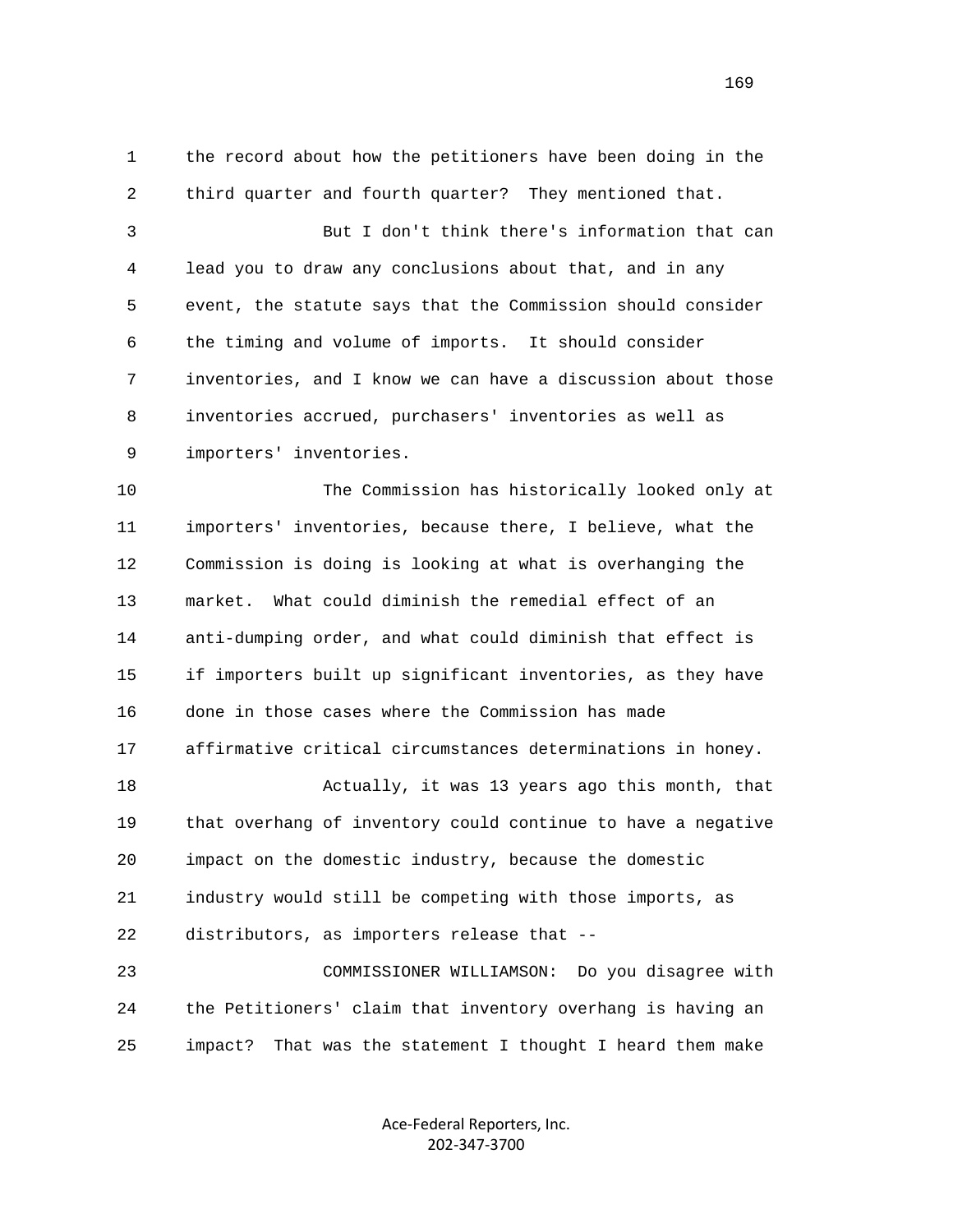1 this morning.

| 2  | MR. WAITE: I don't know. I don't know.                       |
|----|--------------------------------------------------------------|
| 3  | They've said that. I haven't seen anything that quantifies   |
| 4  | that impact. I've heard a lot of speculation. I've heard a   |
| 5  | lot of anecdotal references to one customer.                 |
| 6  | COMMISSIONER WILLIAMSON: My time is running                  |
| 7  | out. But what about the question about seasonality, and      |
| 8  | whether we should be comparing '13 to '14? Yeah, well '13    |
| 9  | to '14.                                                      |
| 10 | MR. WAITE: Thank you, Commissioner. I                        |
| 11 | believe that the wire rod industry is not seasonal, and I    |
| 12 | believe it was Mr. Kerkvliet this morning, who conceded that |
| 13 | there's not much seasonality in wire rod. Unlike perhaps     |
| 14 | other products, where you might have a buildup in the winter |
| 15 | for spring construction, wire rod is used in products that   |
| 16 | are used year-round, everything from coat hangers to paper   |
| 17 | clips. There's no seasonality at all.                        |
| 18 | COMMISSIONER WILLIAMSON: Okay, okay. Thank                   |
| 19 | you for those answers.                                       |
| 20 | MR. WAITE: Thank you, Commissioner.                          |
| 21 | Commissioner Johanson.<br>CHAIRMAN BROADBENT:                |
| 22 | COMMISSIONER JOHANSON:<br>Thank you, Chairman                |
| 23 | Broadbent, and I would also like to thank all of the         |
| 24 | witnesses and their counsel for appearing here today.        |
| 25 | Subject imports from China have increased approximately 430  |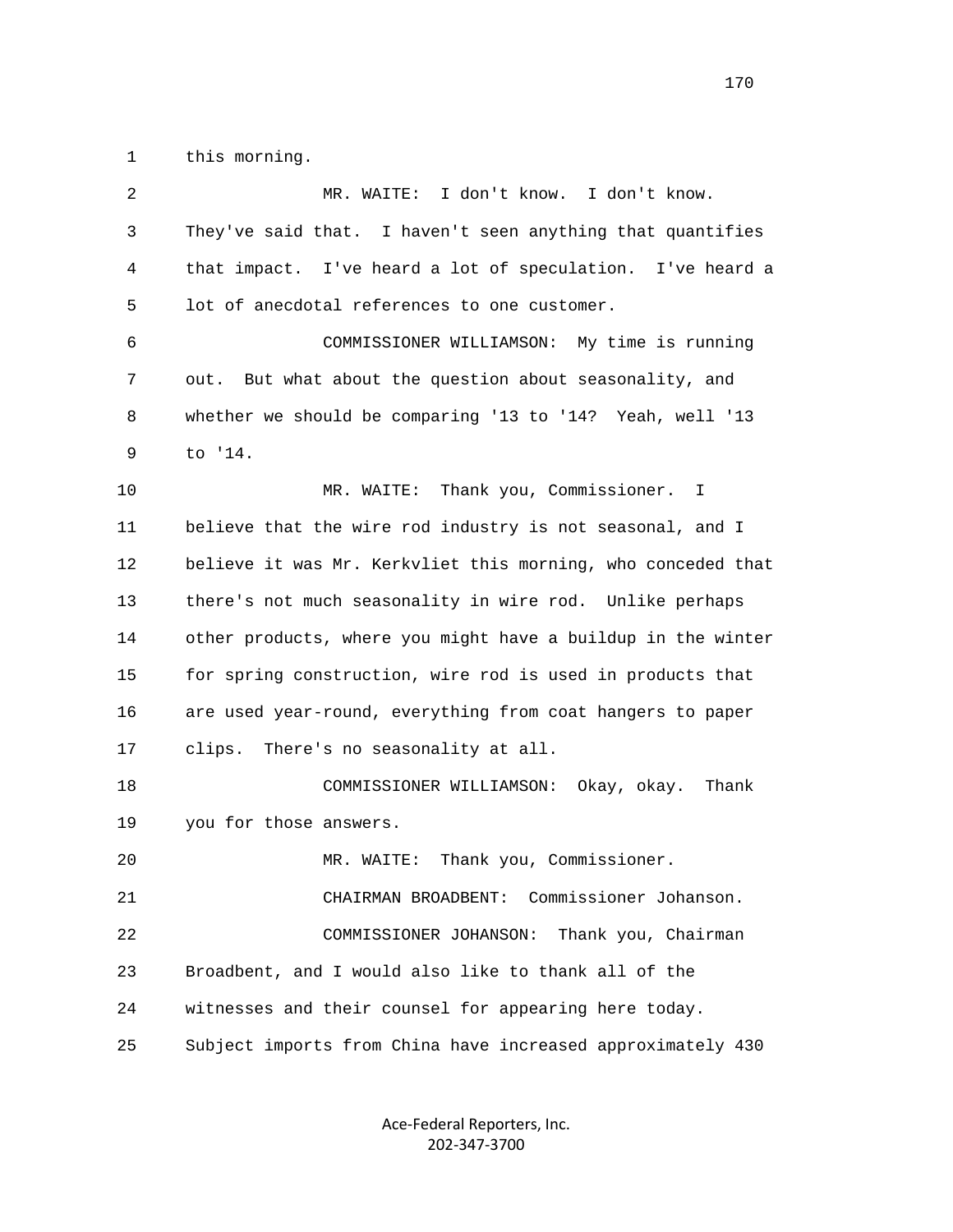1 percent from 2011 to 2013, and appear to have taken market 2 share directly from the domestic industry. 3 That is the case, whether you look at the 4 entire market or the merchant market. Under what definition 5 of significant do you contend that significant subject 6 import volume is not demonstrated on this record? I'm 7 sorry, it's 430,000 percent. It was inflated a bit. 8 MR. DOUGAN: Well, you know, if import volume 9 had actually been zero, than the import increase would have 10 been infinite by Mr. Rosenthal's calculations. So you know, 11 we'd be talking about quantum physics. 12 12 I think the -- the answer here is that, you 13 know, based on the conditions of competition and based on 14 what is -- what the overall strategy of these domestic 15 producers is with respect to the balance between this 16 product and the other products that they make on the same 17 mill. 18 The increase to a level that it is at now is, 19 you know, has been determined in the past by the Commission 20 to not be significant, and I think it's not clear that it 21 has led to particular displacement of volume, other than 22 that that might have been precipitated by a redirection of 23 capacity to other products that it finds to be more 24 profitable.

25 COMMISSIONER JOHANSON: Thank you, Mr. Dougan.

Ace‐Federal Reporters, Inc. 202‐347‐3700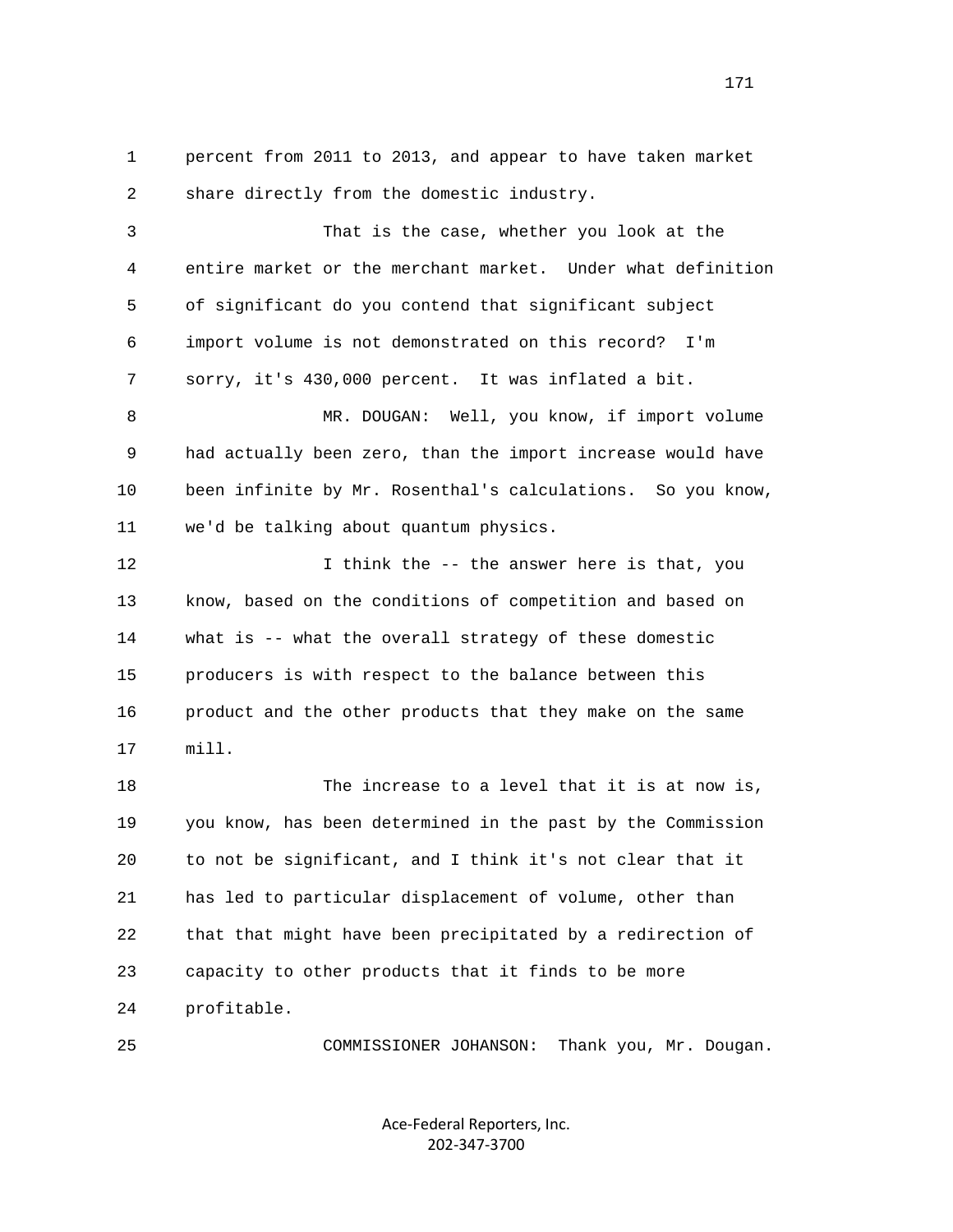1 According to the pricing data the Commission's collected, 2 prices for wire rod from China were below those for 3 U.S.-produced product in 36 of 38 instances, and the average 4 under-selling margin was 9.2 percent. Does this not show 5 significant under-selling on the record?

 6 MR. DOUGAN: Commissioner Johanson, Jim Dougan 7 again. We're not arguing with the plain facts that the 8 pricing data show, that the Chinese wire rod was, you know, 9 imported at a lower price level. But we believe that that 10 is a reflection of, among other things, the significantly 11 longer lead times associated with getting the product to the 12 United States, and the irrevocability of the purchase orders 13 and things like that.

 14 They're tied into a purchase that's going to 15 happen, you know, two to three to four months from now 16 delivery, and they're kind of hoping that market conditions 17 pan out in the meantime. That single digit level of 18 under-selling is essentially, you know, a discount or a 19 premium for the domestic industry product, that compensates 20 them for the risk of that commitment.

 21 COMMISSIONER JOHANSON: Thank you again, Mr. 22 Dougan. Petitioners this morning explained that demand 23 doesn't explain the industry's current condition, and 24 neither does non-subject import volume or non-subject import 25 prices. What other factors might explain the domestic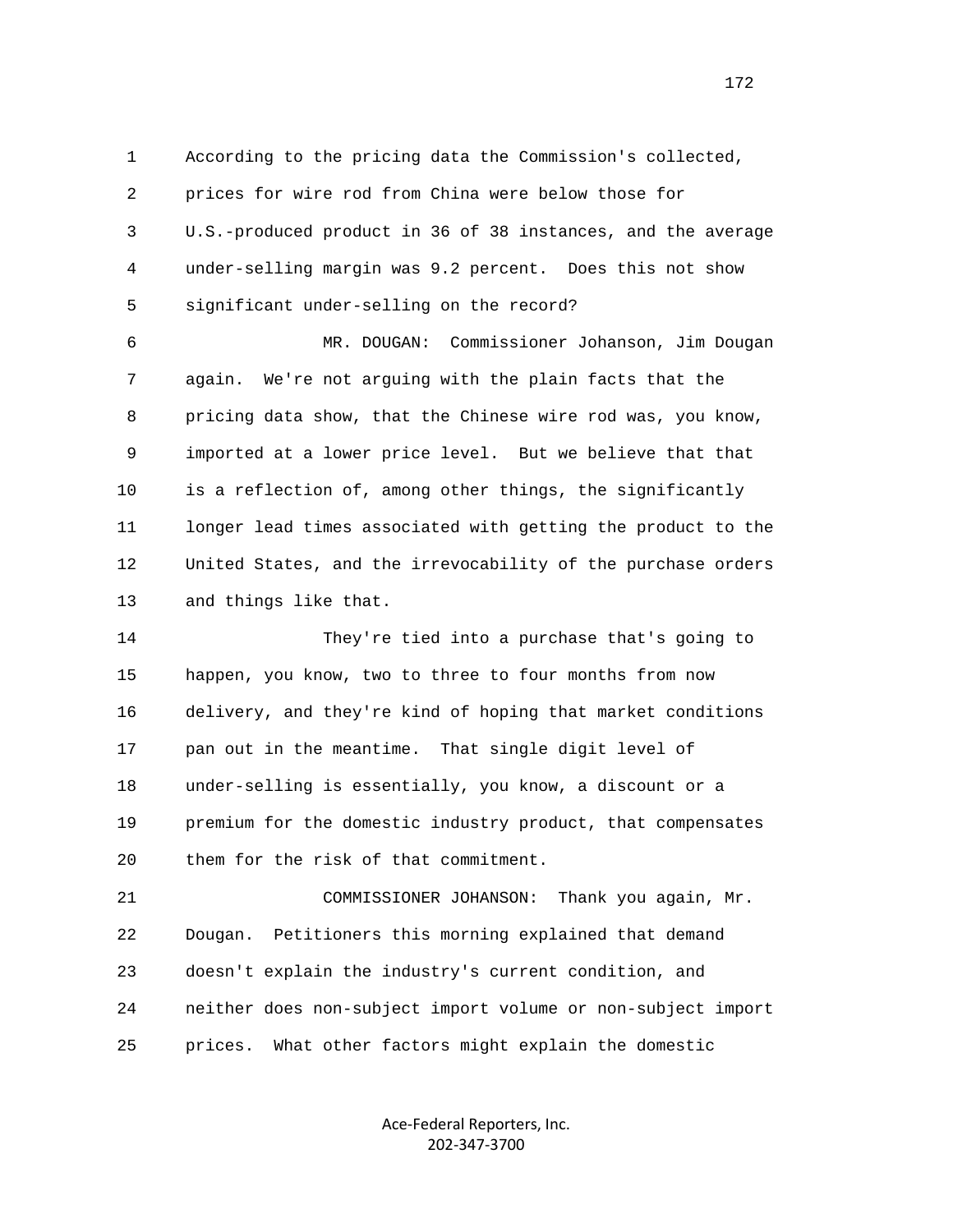1 industry's decline in performance during the Period of 2 Investigation, including interim 2014?

 3 MR. DOUGAN: I think -- Jim Dougan again. I 4 think, as I mentioned in response to Commissioner Pinkert, 5 if you look at what it actually was that led to declines in 6 the operating income of the domestic industry. It wasn't a 7 squeeze with regard to raw materials. It was increasing 8 absolute, as well as relative other factory costs.

 9 That was the driver, if you look at their -- 10 if you look at Table 6-1. This isn't a situation where you 11 can argue that, you know, we've got a relatively flat level 12 of fixed costs, but now it's just being spread over smaller 13 volumes, and therefore it's an increase only in relative 14 terms.

 15 There's actually an increase in absolute other 16 factors costs as well, and my interpretation of that -- I 17 mean it's difficult to know precisely what is in other 18 factory costs. It's kind of the, you know, everything 19 that's not raw materials and direct labor, right, that goes 20 into the direct cost of the product. So the mix, I'm sure, 21 varies from producer to producer.

 22 But when you've got a situation with very 23 significant capital expenditures and additions to capacity 24 during this POI, and you know, admittedly much of it for 25 other products made on the same equipment, some of that is

> Ace‐Federal Reporters, Inc. 202‐347‐3700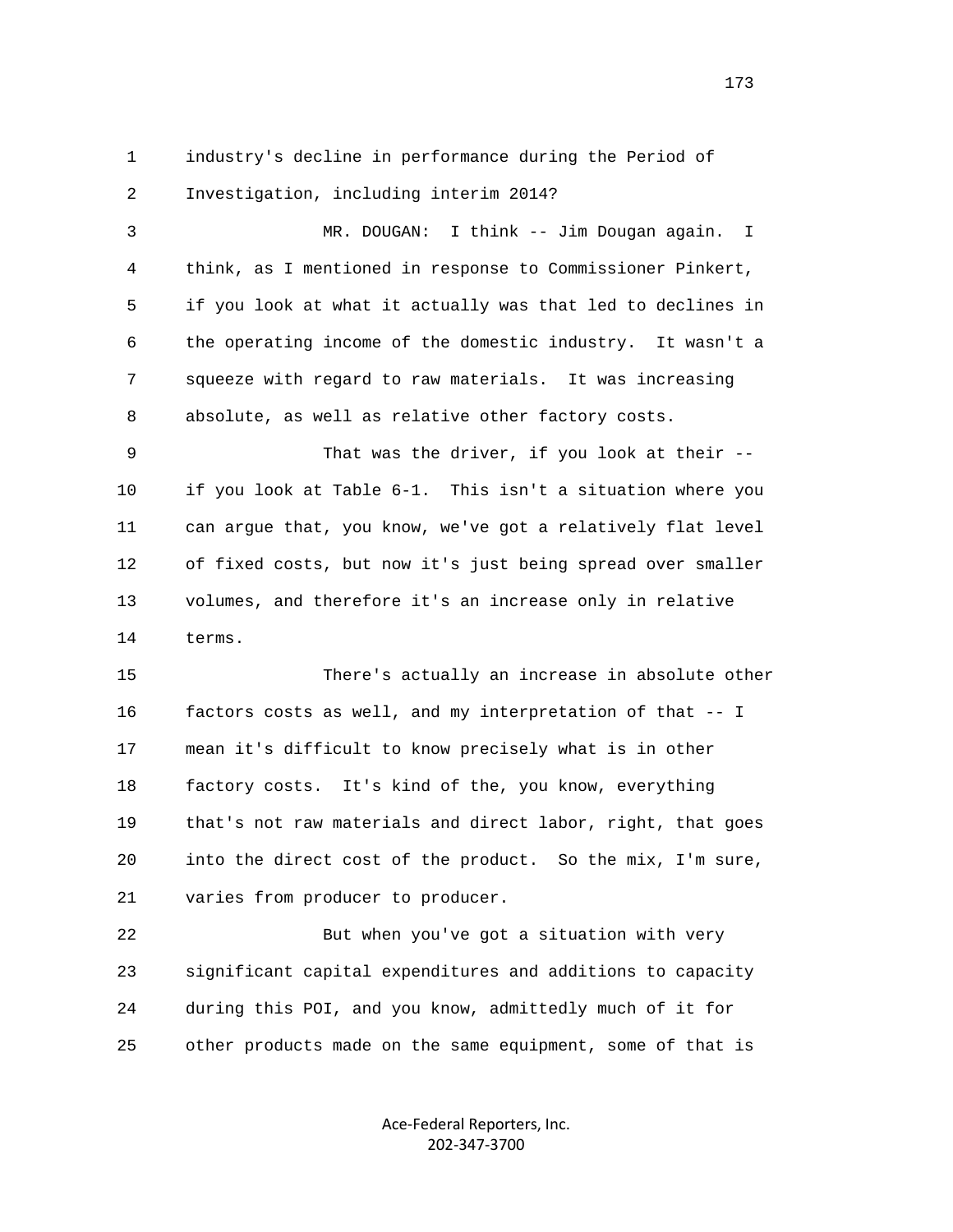1 going to show up in other factory costs.

| 2  | So to a degree, that increased in absolute                   |
|----|--------------------------------------------------------------|
| 3  | terms as well as in relative terms, and that that is the     |
| 4  | source of the decline in operating income. It to me says     |
| 5  | that there are other factors at play.                        |
| 6  | Again, my view is that if price competition                  |
| 7  | from subject imports is leading to the diminishment in       |
| 8  | profitability, you'd expect to see it in a narrowing margin  |
| 9  | with regard to their inability to recover raw materials      |
| 10 | costs, and you don't see that here.                          |
| 11 | COMMISSIONER JOHANSON:<br>Thanks again, Mr.                  |
| 12 | Apparent consumption has increased during the<br>Dougan.     |
| 13 | Period of Investigation. How should the Commission view the  |
| 14 | domestic industry's decline in performance through a period  |
| 15 | of modest recovery?                                          |
| 16 | Jim Dougan again. To go -- I<br>MR. DOUGAN:                  |
| 17 | guess to echo the previous point, to the degree that we're   |
| 18 | seeing demand recover, demand for this product recover in    |
| 19 | anticipation of a demand recovery, which is what everyone is |
| 20 | hoping for, you know, capacity is lumpy. Adding it often     |
| 21 | occurs in large increments.                                  |
| 22 | So the decision to make that investment and to               |
| 23 | add that capacity, you know, it's a little bit like a -- it  |
| 24 | takes a while to digest to some degree, and if that has been |
| 25 | added in anticipation of growth in demand, then that         |
|    |                                                              |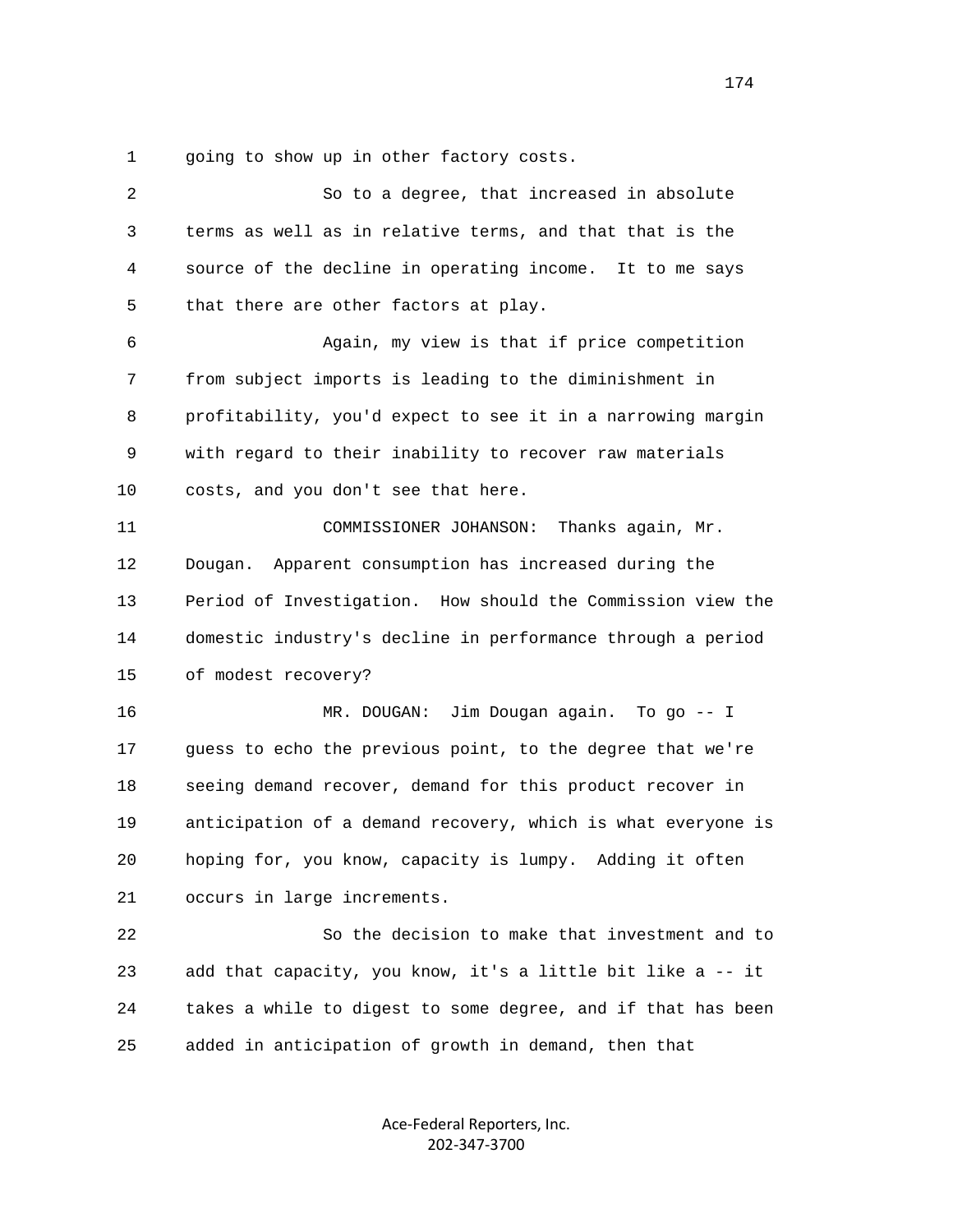1 investment needs to amortized over current production and 2 demand levels, then you know, that is --

 3 In other words, demand may not have caught up 4 with the additional available capacity that's been added. 5 COMMISSIONER JOHANSON: Thanks, and to follow 6 up on that question, you all argue at page three of your 7 brief that the U.S. producers' internal consumption or 8 transfers to related firms are insulated from import 9 competition. How should we interpret the fact that during 10 the domestic industry -- that the domestic industry's 11 commercial U.S. shipments fell noticeably during 2011 and 12 2013, in that expanding market while the domestic industry's 13 non-commercial U.S. shipments did not? 14 MR. DOUGAN: Jim Dougan again. The fact that 15 their non-commercial shipments did not reflects, I think,

 16 the degree of their more stable commitment to the downstream 17 products that they produce, like wire and other things using 18 wire rod.

 19 The fact that the remaining capacity that 20 might normally be allocated or dedicated to wire rod is 21 diminished in favor of other products that are made on the 22 same equipment, like rebar and other things which we know to 23 be more valuable and more profitable, you know, is 24 unsurprising. So you know, they think about their 25 downstream wire production; they think about their rebar and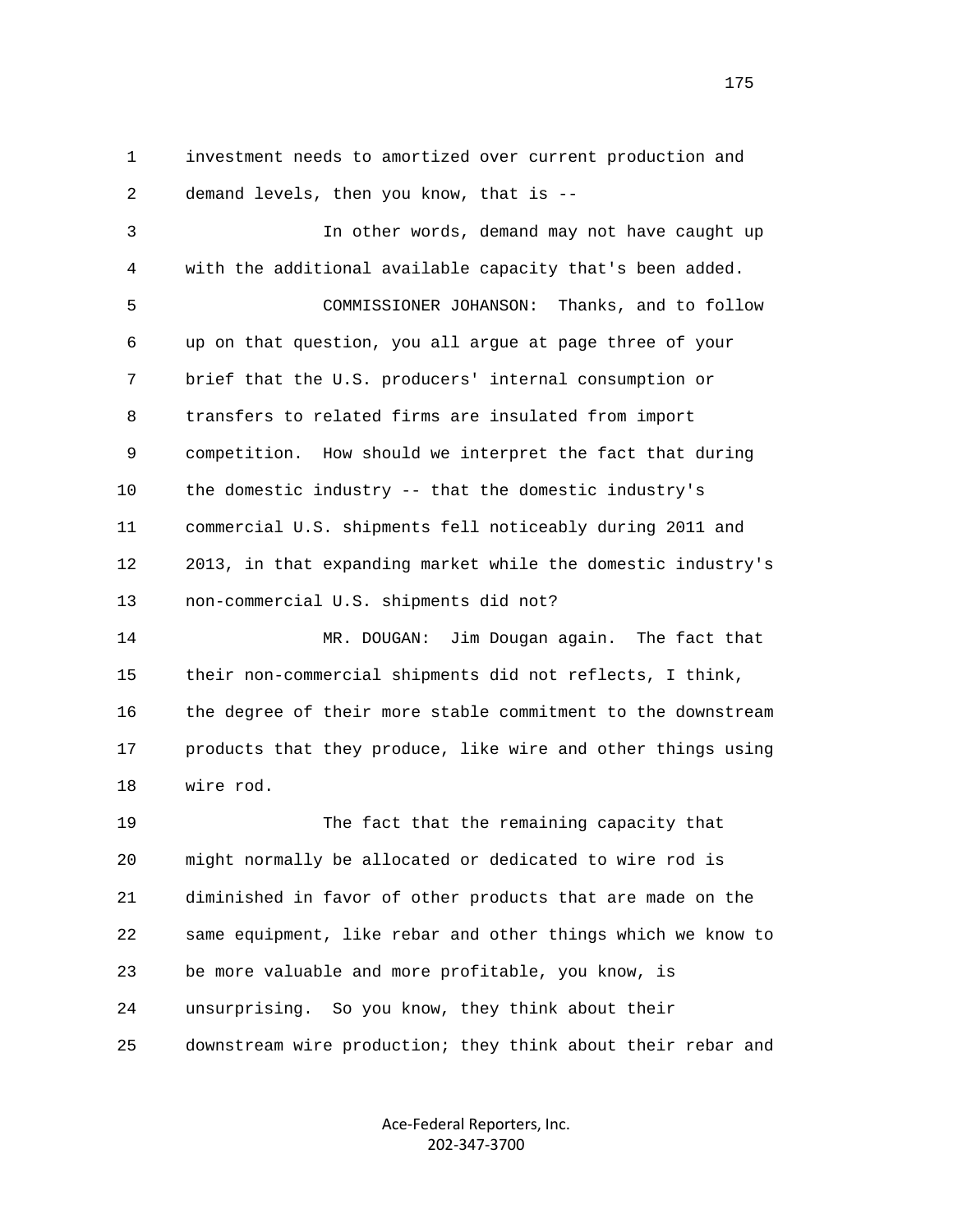1 other bar products.

| 2  | And then sort of what's left over gets made                  |
|----|--------------------------------------------------------------|
| 3  | for wire rod sold to the merchant market. You know, that     |
| 4  | may have been of lesser focus to them over the period.       |
| 5  | COMMISSIONER JOHANSON:<br>Thanks again. How do               |
| 6  | you all respond to the Petitioner's argument that Buy        |
| 7  | America and Buy American preferences do not insulate the     |
| 8  | domestic industry from competition from subject imports, and |
| 9  | how large a part of the U.S. market are Buy America and Buy  |
| 10 | American sales at this point? Mr. Neeley.                    |
| 11 | I think we can provide the<br>MR. NEELEY:                    |
| 12 | percentage in the post-hearing, because I think it's         |
| 13 | confidential. It's in the staff report. I think we can       |
| 14 | derive it from there, so we'll be glad to provide that.      |
| 15 | I think it's of some significance, I mean.                   |
| 16 | I'm not saying it's overwhelming, but it's a significant     |
| 17 | part of the market. I think that's a fair description, and   |
| 18 | that does not allow the Chinese to sell into that part of    |
| 19 | the market.                                                  |
| 20 | COMMISSIONER JOHANSON:<br>Do you have view on                |
| 21 | where this might be heading, with Buy America or Buy         |
| 22 | I mean there's talk of Congress revisiting the<br>American?  |
| 23 | issue of infrastructure, building U.S. infrastructure.<br>I  |
| 24 | mean that could change the situation.                        |
| 25 | If you can tell me what the<br>MR. NEELEY:                   |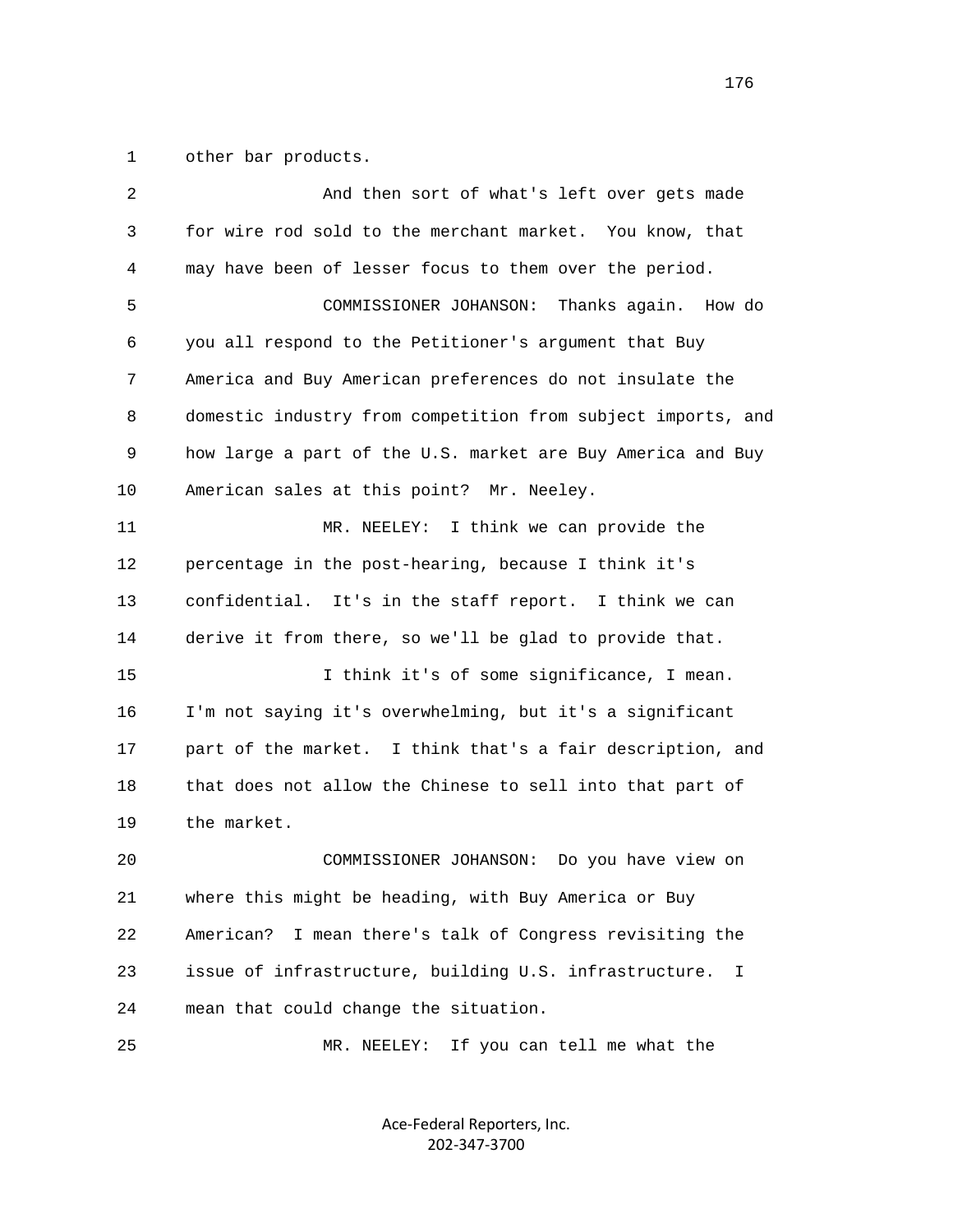1 Congress is going to do, you know, I could probably predict. 2 I'm not so sure that we're in the position to be able to 3 know what will happen, at least in the foreseeable future 4 with them. 5 COMMISSIONER JOHANSON: That's a good point. 6 MR. NEELEY: Thank you. 7 MR. DOUGAN: Commissioner Johanson, just one 8 thing to add to that. 9 COMMISSIONER JOHANSON: Yes. 10 MR. DOUGAN: Even if the proportion of 11 customers who either by law or by preference, Buy American 12 only remains the same. One would think that a large 13 investment in infrastructure in this country would sort of 14 be the rising tide that lifted all boats. 15 So that percentage, whatever it may happen to 16 be, which we'll tell you in the post-hearing, would 17 represent a much larger absolute volume of rod. 18 COMMISSIONER JOHANSON: Thank you. My time 19 has expired. 20 CHAIRMAN BROADBENT: Commissioner Schmidtlein. 21 COMMISSIONER SCHMIDTLEIN: Thank you. All 22 right. I have a few things I wanted to follow up on, and 23 some of them may seem sort of related. First with regard to 24 the lead time, and the idea that wire rod is made to order, 25 when such ordered by the customer.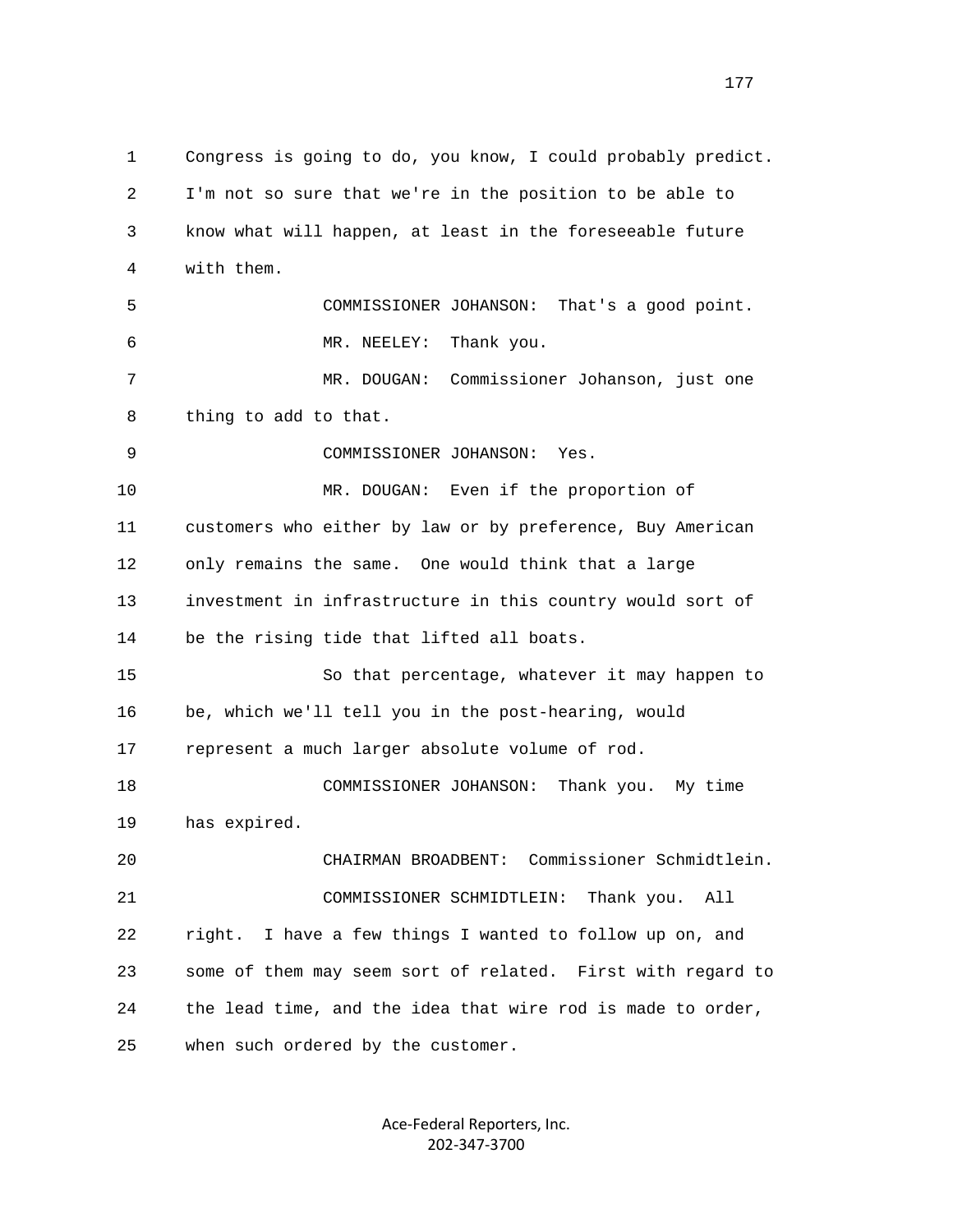1 Could one of the maybe the industry witnesses 2 talk about how long a product is held in inventory, and 3 whether all of that product is destined for a particular 4 customer? In other words, it's been brought into the 5 country at the specific order of another other customer 6 here? 7 MR. DOUGAN: I think that the people who are 8 here from the Chinese industry are not actually the 9 importers. So the people who they're selling to, these 10 companies and the other companies, are primarily selling to 11 importers. So to the extent that the inventories would be 12 held by anybody or for what length of time, would best be 13 answered by the people who are those importers, rather than 14 our guys who are basically just selling the product. 15 COMMISSIONER SCHMIDTLEIN: Okay, okay. So we 16 don't have that information. 17 MR. DOUGAN: We don't have that information 18 right now. We do not. 19 COMMISSIONER SCHMIDTLEIN: Okay, and I guess I

 20 would invite both sides to comment in the post-hearing on 21 what it means that this is made to order. Is that just -- 22 is this just a quantity notion, quantity and price? In 23 other words, you're not suggesting that wire rod is 24 something other than a mere commodity or commodity-like 25 product?

> Ace‐Federal Reporters, Inc. 202‐347‐3700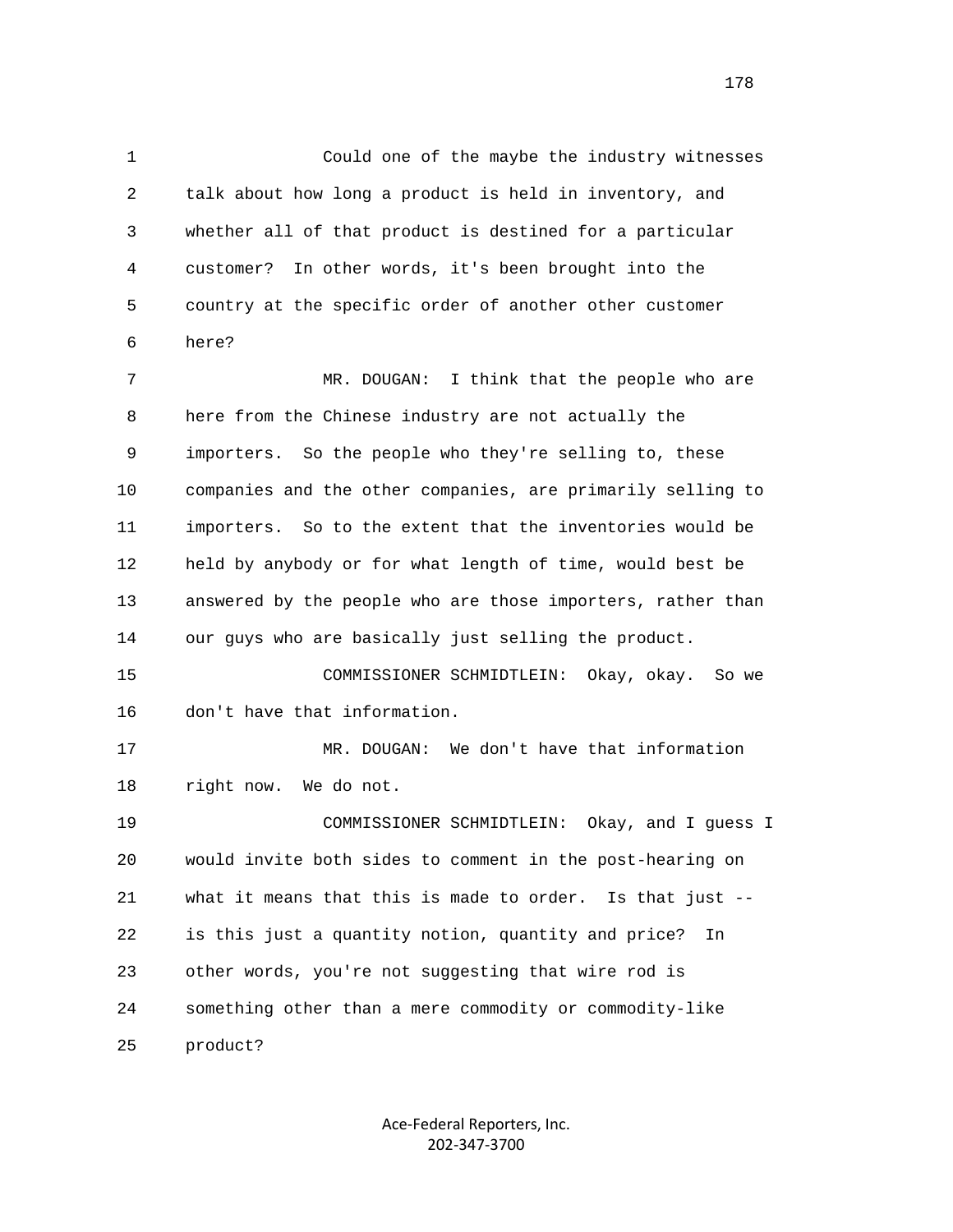1 MR. DOUGAN: I think the distinction in it 2 being made to order suggests that, you know, there is an 3 intent, you know, to -- there would be a demand for it, for 4 it to be consumed, that this is, you know, these companies 5 aren't intending to purchase it to hold it to inventory and 6 speculate, and hope that, you know, prices move in a way 7 that they can make an arbitrage margin on their inventories. 8 I think that would, especially given the 9 physical nature of this and the production and lead times 10 involved, I think that would be a pretty risky proposition. 11 So that's -- it's intended to be back to back, is where 12 we're going with that. 13 COMMISSIONER SCHMIDTLEIN: Okay, okay, thank 14 you. So I wanted to understand a little bit more the 15 argument in the brief on the metal margin, and I'm looking 16 at, for China Iron and Steel, where you discuss this. It's 17 on page 15. But at one point you describe what the metal 18 margin is, that it's the difference between the net price of 19 rod and the cost of the scrap metal; is that right? 20 MR. DOUGAN: Correct. 21 COMMISSIONER SCHMIDTLEIN: Okay, and when you 22 say "net price," what's been netted out of the price? 23 MR. DOUGAN: It is net of returns and rebates. 24 It uses the pricing product data. So it's whatever that is, 25 the net price. So it's net of, you know, returns and

> Ace‐Federal Reporters, Inc. 202‐347‐3700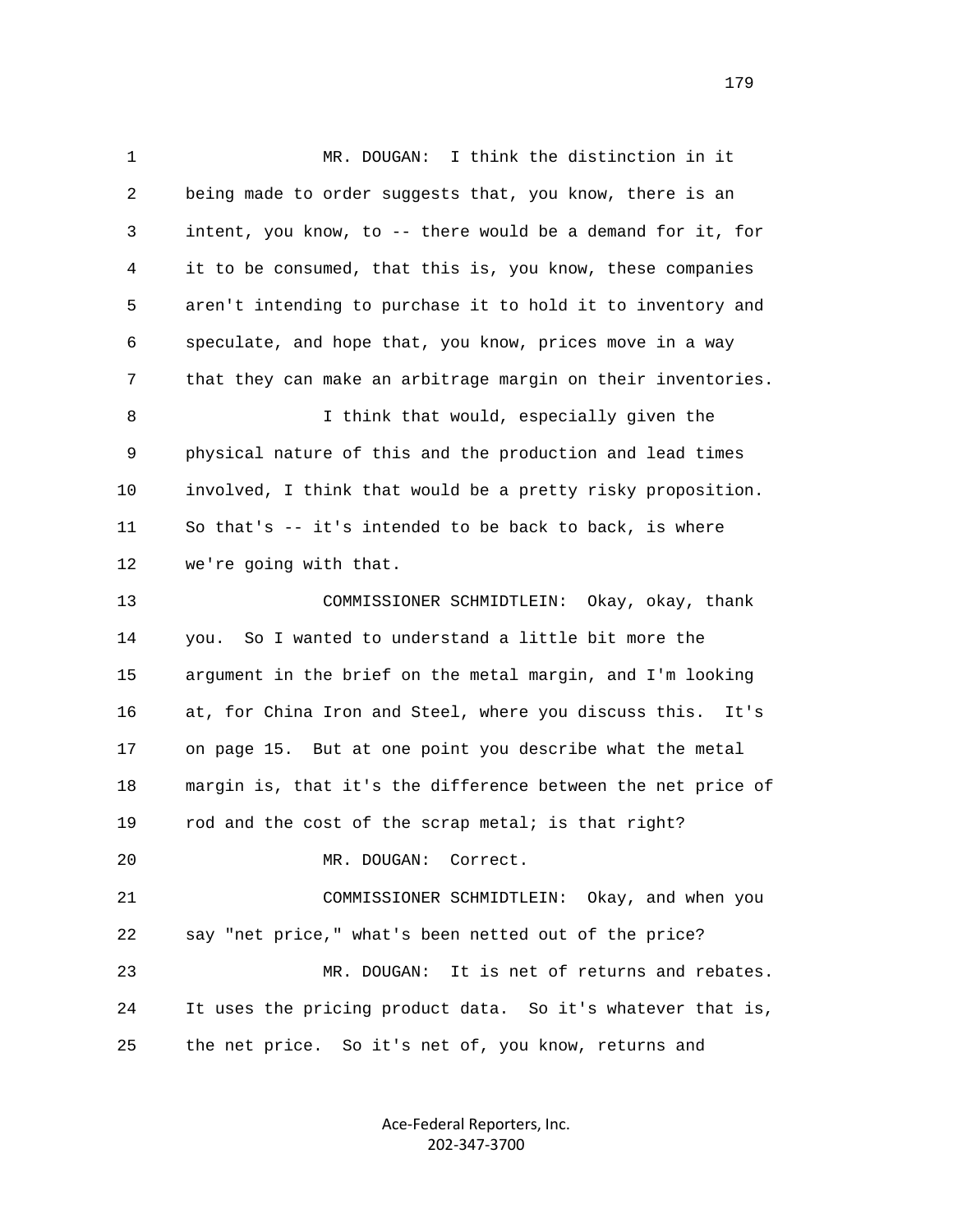1 rebates, all the things that go into -- or that netted out 2 of the sales value and the pricing data.

 3 COMMISSIONER SCHMIDTLEIN: Okay. So if I 4 understand your argument in this regard, it's that basically 5 that margin was constant at the beginning of the period you 6 cite and then the end period you cite, roughly the same? 7 MR. DOUGAN: That's part of -- part of the 8 argument is that it ended up at, you know, where it began. 9 I think I can say, without getting into anything else, that 10 it never went lower than when it began, which to me would be 11 evidence of again, like the pressure on that squeeze. 12 And in fact, as you see from quarter to 13 quarter in Exhibit 5, it actually went up for a while, 14 suggesting that even as imports were increasing and there 15 was this supposedly injurious price effect, that the margin 16 spread, that they were able to more than pass on any changes 17 in the margin. 18 COMMISSIONER SCHMIDTLEIN: Well I guess that 19 was my question, and maybe it is in Exhibit 5. Did you -- 20 what happened to the margin in between the two, you know, 21 the two end points? 22 MR. DOUGAN: Right. If you look at Exhibit 5, 23 you can actually see. 24 COMMISSIONER SCHMIDTLEIN: Okay, okay, and I

25 don't know why I've lost my place here for that particular,

Ace‐Federal Reporters, Inc. 202‐347‐3700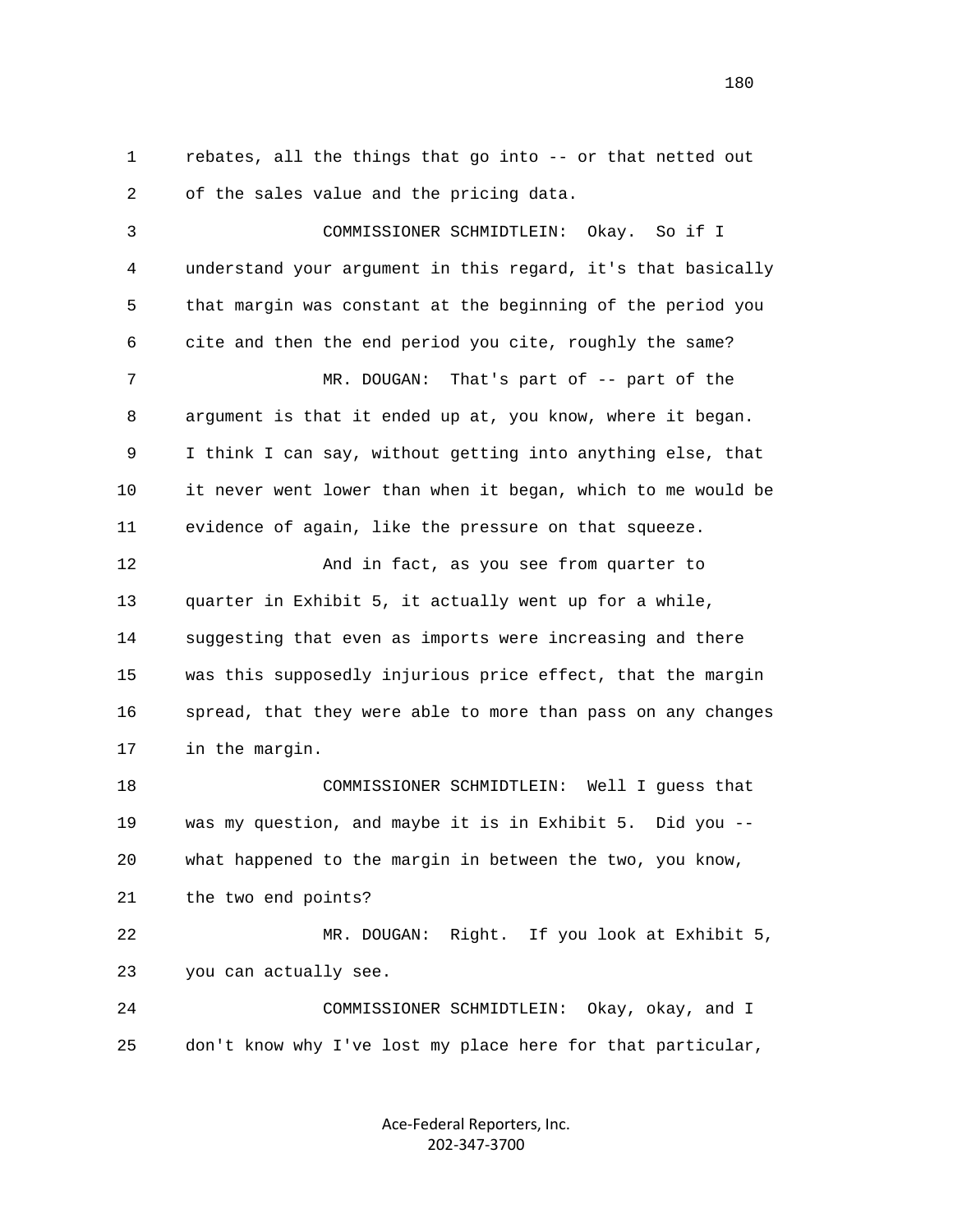1 but the time period you chose was -- what was it, first 2 quarter or --

 3 MR. DOUGAN: '12 to second quarter of '14. 4 COMMISSIONER SCHMIDTLEIN: Right. So and why 5 was it -- oh, I guess because that's when the volume started 6 coming in. This is what --

 7 MR. DOUGAN: I think that's partly it. I 8 think it may also be that the -- I'm not sure that we had 9 American metal -- medical market -- metal market data from 10 prior to that. But certainly the volumes in 2011 were 11 fairly insignificant with respect to China. So the degree 12 that you're going to see the price impact from the Chinese 13 volume you're going to see it in 2012.

14 But I can add one thing, which is -- which may 15 be helpful in putting this into context. I also presented 16 information, and it's in the staff report, about the raw 17 materials to net sales ratios for the domestic producers, 18 and that that actually declined between '11 and '13. 19 What's interesting about that is that in 2011, 20 when the POI began, so essentially before the Chinese were 21 coming in here in any significant volume, it was lower. 22 That margin was lower. That percentage was lower than it 23 was in the prior investigation, the 2005 investigation, if 24 you look at those ratios.

25 So you know, and it actually improved during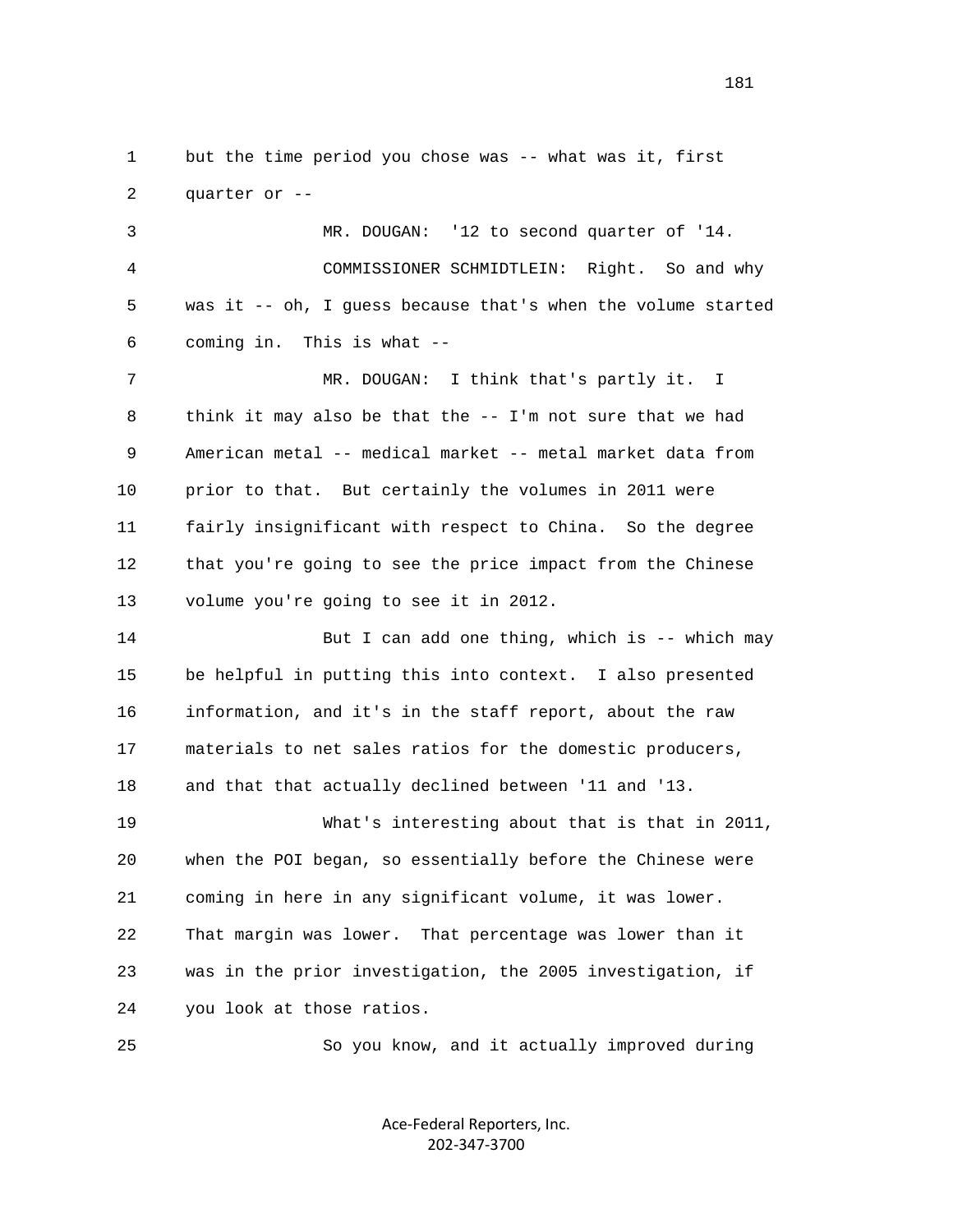1 the course of this POI. So to the degree that there was, 2 you know, some kind of shift in the nature of the ability to 3 pass through a metal margin, that predated the Chinese 4 imports' entry into the market. 5 COMMISSIONER SCHMIDTLEIN: So I just want to 6 make sure I understand the argument, though, about this, 7 that it's you all's position that the prices of wire rod 8 move with the price of scrap metal, and that's shown through 9 this analysis of margin. Is that right? 10 MR. DOUGAN: That is right. 11 COMMISSIONER SCHMIDTLEIN: So and when I look 12 at the AUV data, though, I see that, you know at least for 13 commercial shipments, I believe when I looked at it, that 14 the AUV data fell more than the unit COGS, and I realize 15 unit COGS takes into account more than just raw materials. 16 So I know this is -- those numbers are confidential. 17 But when you look at the decrease, right. So 18 in other words, the prices went down more than their unit 19 COGS. So if they're always moving constant, you know, why 20 is that? Why am I seeing that? Is that SG&A? Is that what 21 you're going to say? 22 MR. DOUGAN: No. My answer to that is that 23 element of other factory costs, because I think it is, and 24 you know, the trade press, looking at American Metal Market 25 from day to day, the conversation about scrap and with

> Ace‐Federal Reporters, Inc. 202‐347‐3700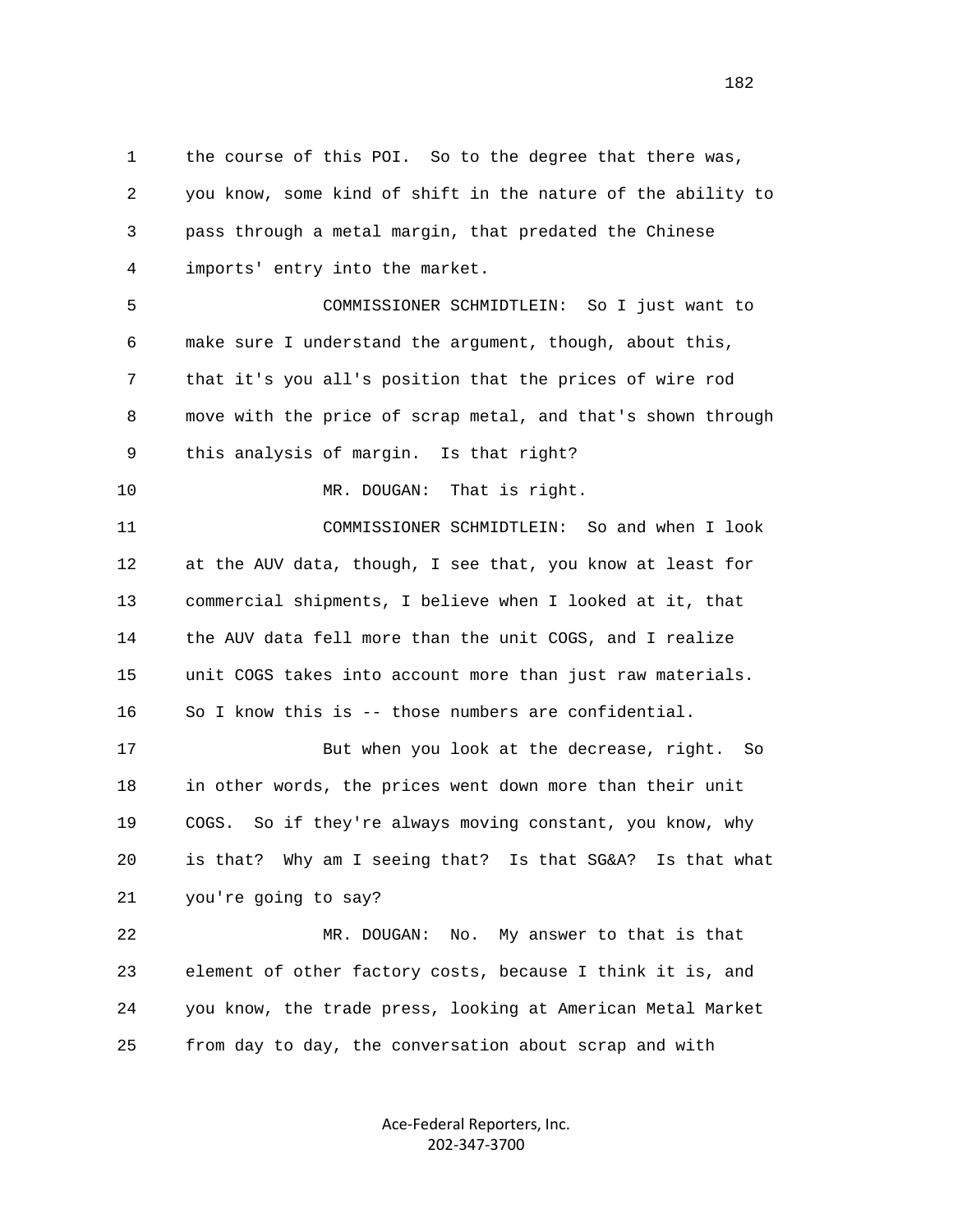1 regard to rod is, you know, what's the price going to be 2 next month, you know?

 3 We don't know. There's a lot of volatility in 4 the scrap price, and that leads to a volatility in the rod 5 price, that isn't driven by any kind of underlying demand 6 factors. It really is driven by scrap, and there's articles 7 from as far back as '11 and '12 and even before the Chinese 8 were coming here in any significant volumes.

 9 Customers saying, you know, this is crazy. We 10 don't know what's going to happen to our price from month to 11 month, because it's all dependent on our volatility to the 12 scrap price. Demand isn't changing in any particular way; 13 it's just the price moves with scrap.

 14 COMMISSIONER SCHMIDTLEIN: But you -- in the 15 brief you say -- well, you know, competition can affect the 16 price, outside of the raw material price.

 17 MR. DOUGAN: But I think if you were -- you 18 would -- if it didn't track the scrap price as cleanly as it 19 does, you would see -- and because everyone kind of knows 20 that, you know, when the scrap prices are announced each 21 month, then the rod prices get quoted. I think it was a 22 representative of the domestic industry this morning who 23 said, you know, his own scrap guy doesn't know what it's 24 going to be next month.

25 It might go up, it might go down, it might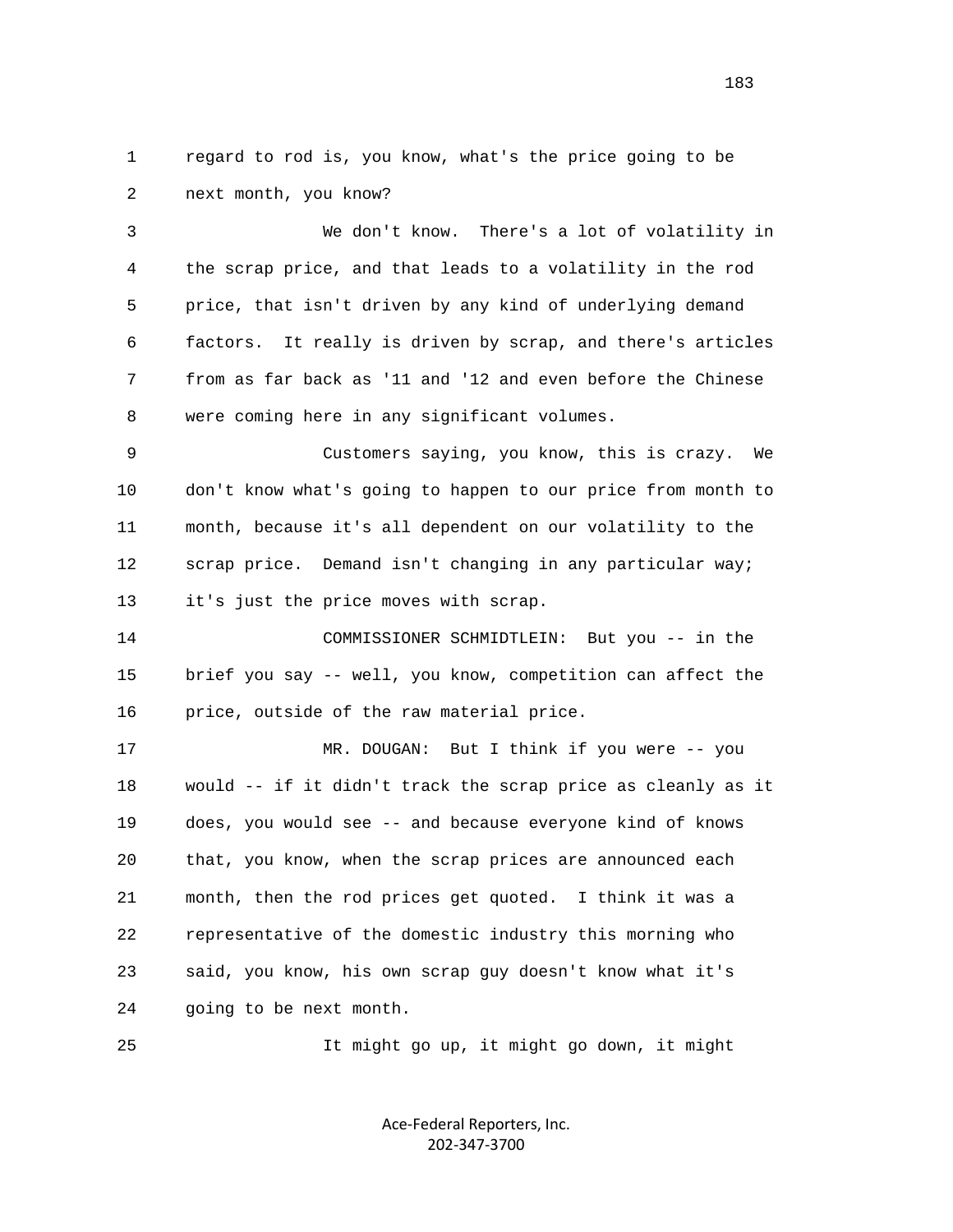1 stay the same. They really don't know. There's a 2 tremendous amount of volatility. So the prices do tend to 3 track that, and to the degree that you would see pricing 4 pressure relative to say an index that everyone in the 5 market understands is an important indicator, the key 6 indicator maybe even, you'd see it in the metal margin 7 shrinking, because you wouldn't -- the overall market price 8 for these things wouldn't be set by any individual producers 9 of the factory costs or what its depreciation is or anything 10 like that. Everybody's looking at the scrap price. 11 So if you're seeing pricing pressure, you'd 12 see it in that ratio, and you kind of don't. 13 COMMISSIONER SCHMIDTLEIN: So the last 14 question I had has to do with the premium -- I meant to ask 15 this earlier -- the premium that you claim for the lead 16 time, for the lack of lead time for the U.S. products, and 17 that that is what accounts for the under-selling. 18 So my question is is that just a coincidence 19 or, you know, what's the evidence in the record that those 20 particular numbers reflects the premium? Do you see what 21 I'm trying to ask here? 22 MR. DOUGAN: I understand. There was no 23 question asked of purchasers like there was -- 24 COMMISSIONER SCHMIDTLEIN: Yes, exactly. So  $25$  how do I --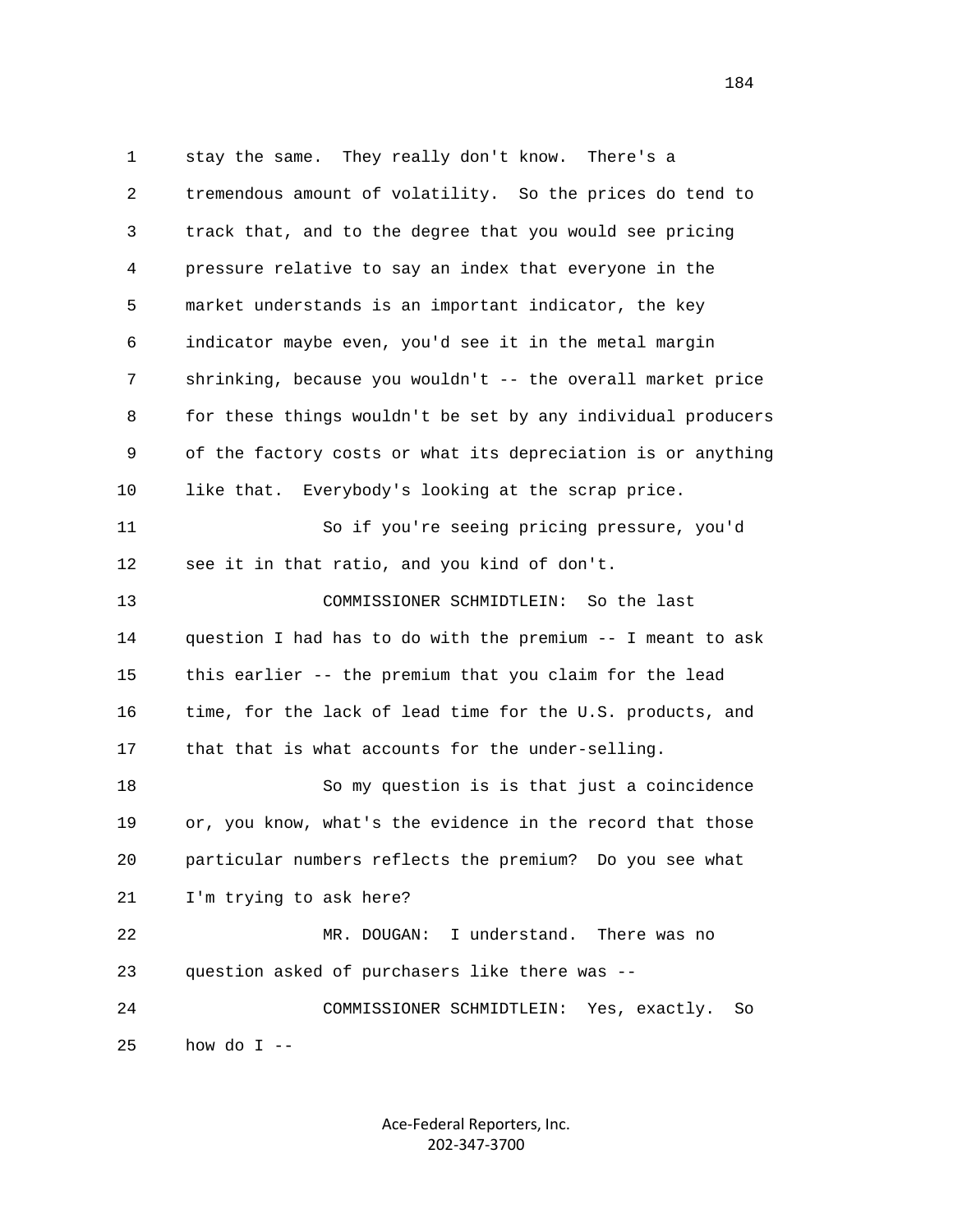1 MR. DOUGAN: Unfortunately, we don't have 2 that. So you're looking -- 3 COMMISSIONER SCHMIDTLEIN: Right. 4 MR. DOUGAN: I think if -- it is somewhat 5 impressionistic, to be honest. I mean it's a single digit 6 under-selling margin. I think if you were seeing 7 under-selling margins in the 20 and 30 percent range, you 8 know, would that be reasonable premium or compensation for a 9 difference in lead time? Perhaps not. 10 When you're seeing single digit under-selling 11 margins, you know, that in my opinion seems like more 12 reasonable -- 13 COMMISSIONER SCHMIDTLEIN: It's a 14 commodity-like product. I mean don't commodity-like 15 products -- 16 MR. DOUGAN: But in terms of trading -- 17 COMMISSIONER SCHMIDTLEIN: --normally trade 18 pretty close together? 19 MR. DOUGAN: They ought to. But again, if the 20 terms of trade are that different, I mean we're not talking 21 one week versus two weeks. We're talking, you know, 15 days 22 versus 60 or 75 days. 23 I mean those are fairly substantial, and when 24 you are -- you have an irrevocable, you know, letter of 25 credit, and the stuff's going to be in production and on the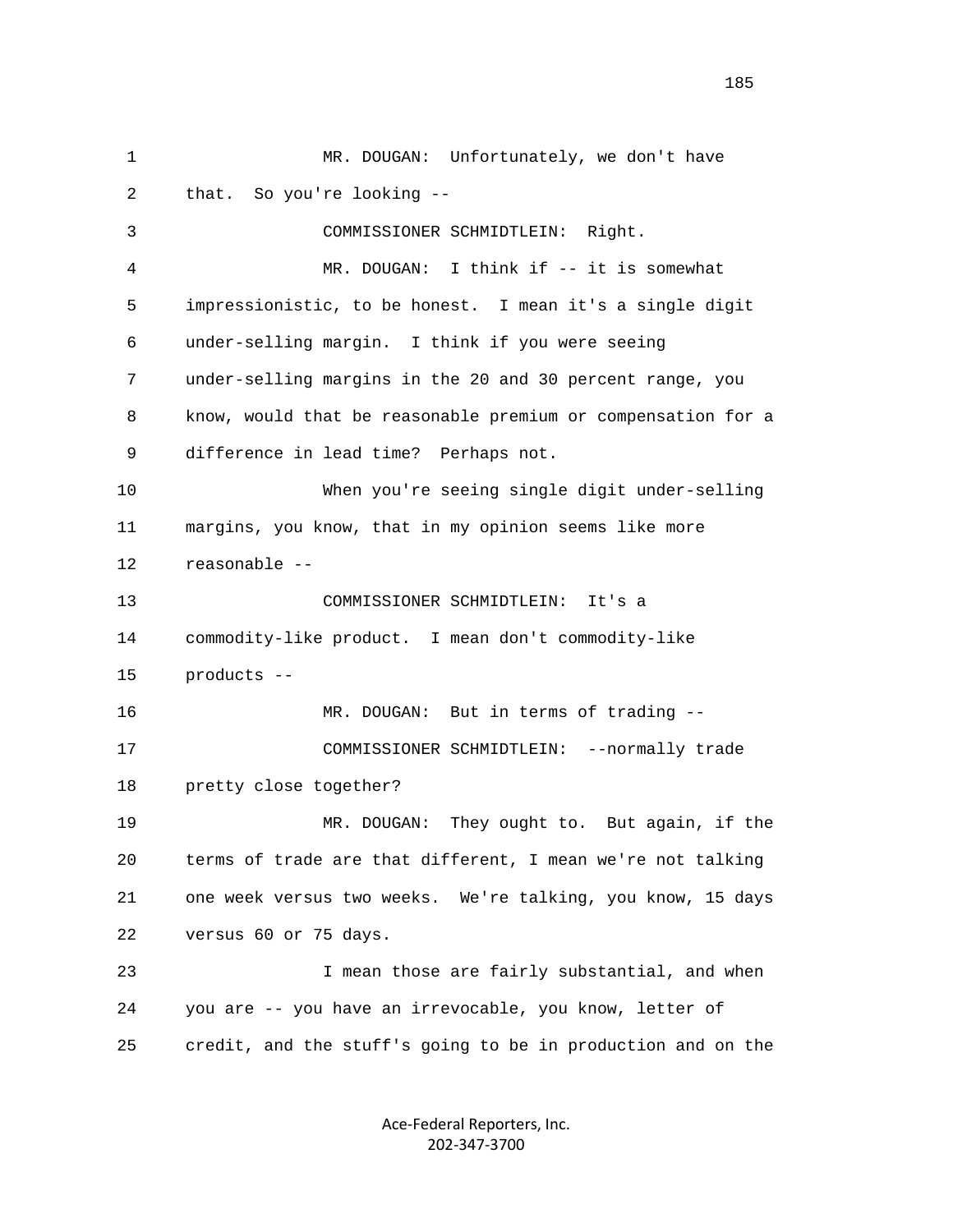1 water for three months or four months, you're hoping to be 2 able to predict what -- that you're still going to need it 3 to the same degree that you think you do now.

 4 And given the volatility in the scrap price, 5 the ability to predict and understand, you know, what you 6 are going to be able, you know, what your price for that is 7 going to be, there is a risk to you as a purchaser. And you 8 know, a single digit under-selling margin to me does not 9 seem like an unreasonable indication or compensation for 10 that risk.

 11 COMMISSIONER SCHMIDTLEIN: Okay. All right, 12 thank you. I have no further questions. Thank you all very 13 much.

 14 CHAIRMAN BROADBENT: Okay, let's see on table 15 2-8 of the staff report and this would be for you Mr. 16 Dougan, it shows that most purchasers considered the U.S. 17 product to be inferior to the Chinese product with respect 18 to price. Price was considered a very important factor in 19 53 out of 54 purchasers we surveyed. What should we take 20 away from this in terms of our analysis of price?

 21 MR. DOUGAN: I think with respect to the physical 22 product I don't think we are making an argument that it's 23 different, that you can't use it for the same applications. 24 I think what we are saying is the pricing is different 25 because as I was discussing with Commissioner Schmidtlein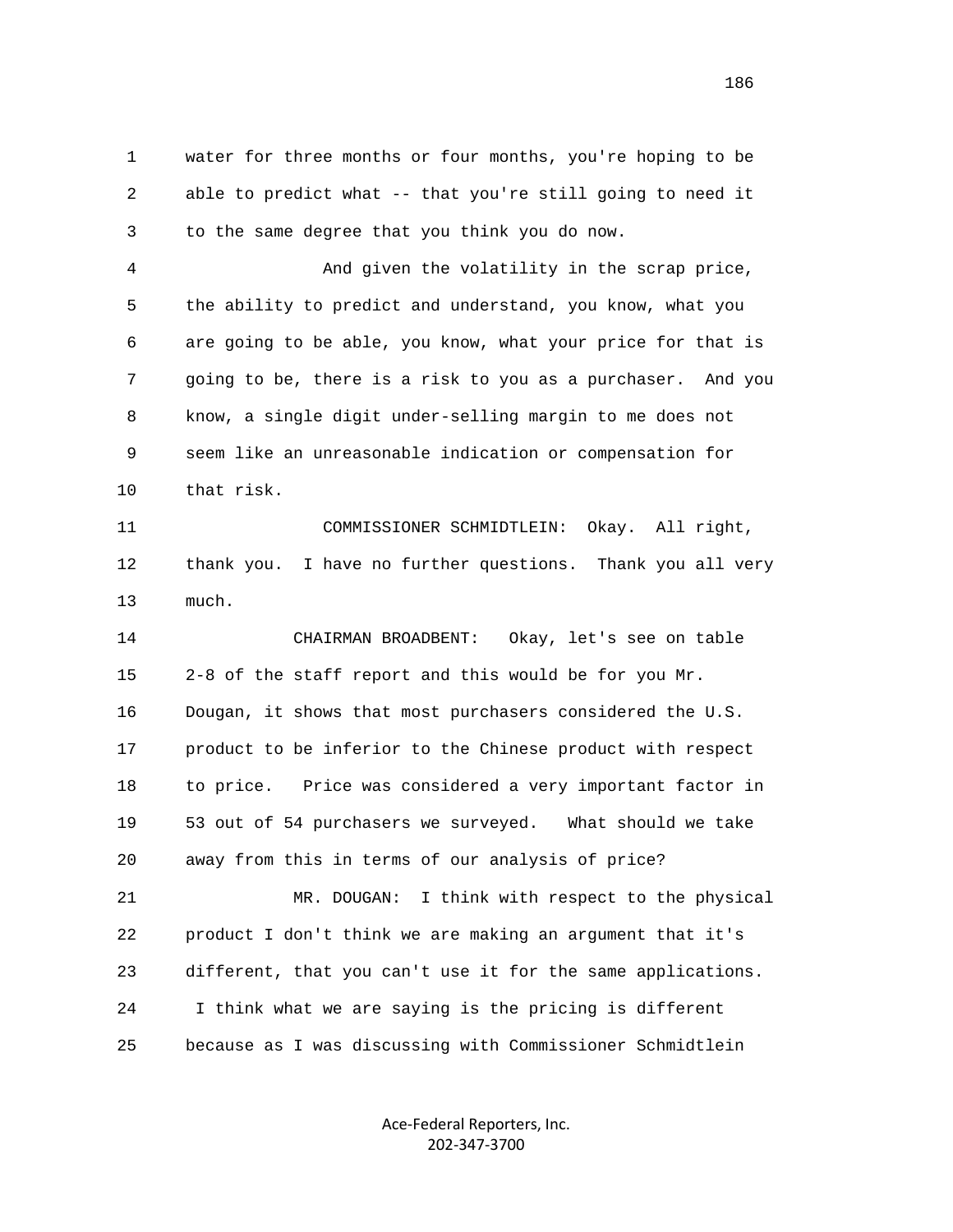1 the terms of trade are different in that there is a risk 2 associated with buying the Chinese product, associated with 3 how long it takes to get it and their ability to cancel 4 orders or modify your quantities ordered over the interim 5 period so that is what we are saying is the difference. 6 CHAIRMAN BROADBENT: Okay, how would you respond 7 to Petitioner's -- the Petitioner's statement that they have

 8 sufficient capacities to serve the entire U.S. market for 9 wire rod?

 10 MR. DOUGAN: Well it's interesting and I'm going 11 to be cautious about getting into confidential data, but 12 there are -- the data that are presented in the pre-hearing 13 report with regard to industry capacity which are in Section 14 3 not only overall capacity but wire rod capacity as 15 presented at table 3-3 and you can compare them to apparent 16 consumption and you know it's not always greater than 100%.

17

 18 There are data presented in Petitioner's 19 pre-hearing briefs that "some other number that is much 20 higher with regard to wire rod capacity," I'm not sure where 21 that comes from but it doesn't come from the staff report, 22 so the idea that you know that there is absolutely just 23 loads of available wire rod capacity at all times to serve 24 all customers and all demand in the United States I don't 25 think really holds water.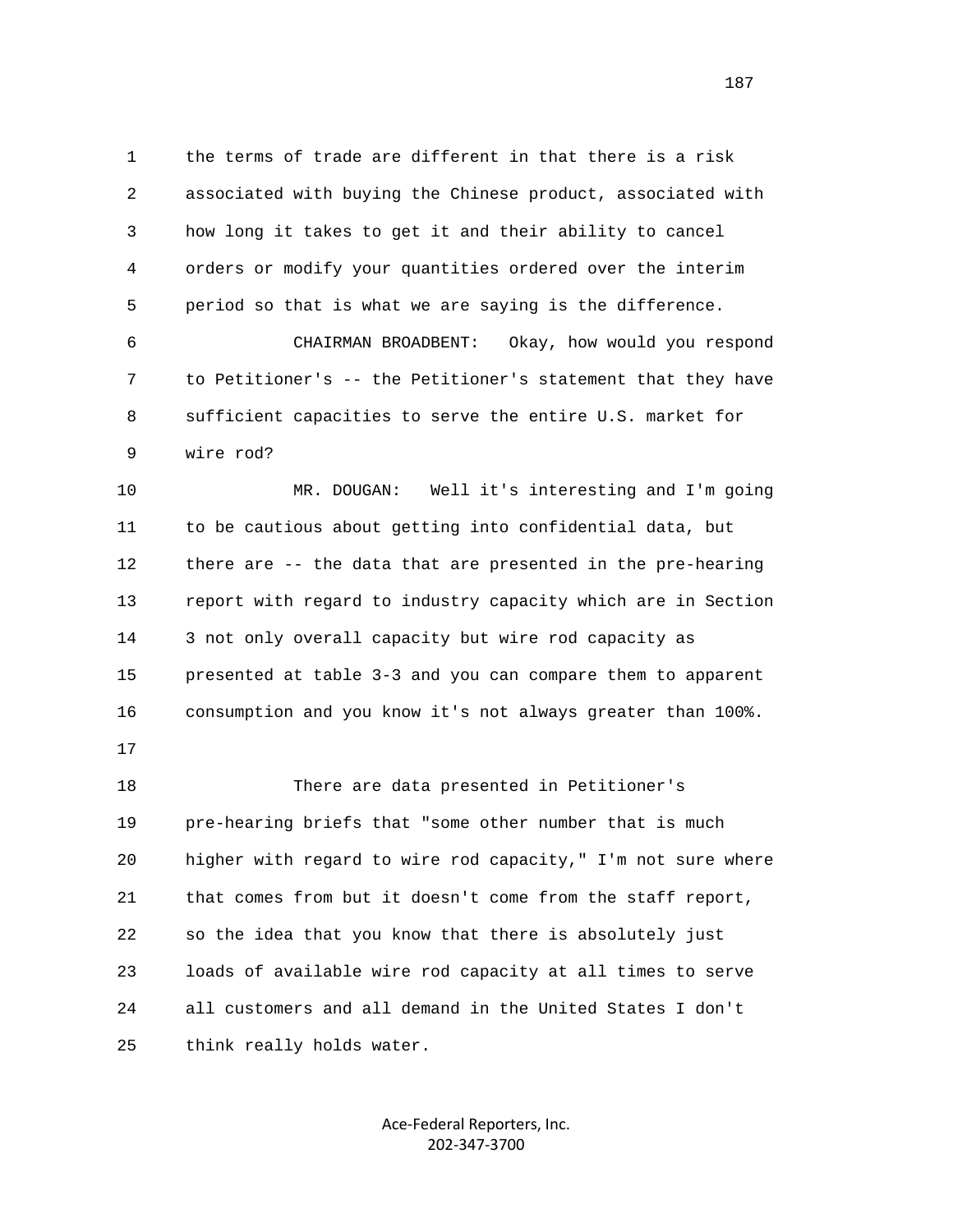1 It's you know, not far off but again it's about 2 that capacity is an allocation of shared capacity to some 3 degree and when that capacity might be demanded for higher 4 margin products, it's you know understandable that the wire 5 rod might not get to the front of the que.

 6 CHAIRMAN BROADBENT: So you are saying that they 7 can't supply the entire market because of their other 8 priorities?

 9 MR. DOUGAN: I mean at times. You know the -- 10 because they themselves say you know we shift, based on 11 relative demand and relative in different products. If 12 they could devote a constant share of capacity always to 13 wire rod and make sure that those customers always get 14 served to the you know, exclusion of others, I mean 15 hypothetically they could come close to supplying a quantity 16 at least an aggregate that is an aggregate similar to the 17 overall quantity demanded but they you have to look at 18 products and yes they may make the full spectrum of products 19 but do they make it in the same proportions that is demanded 20 by the market.

 21 Are there customers who at a given time have a 22 need for a particular product that is not going to get 23 served, I think that's unquestionably true so I don't think 24 it's really a true statement to say that they could serve 25 100% of the demand in the market, 100% of the time.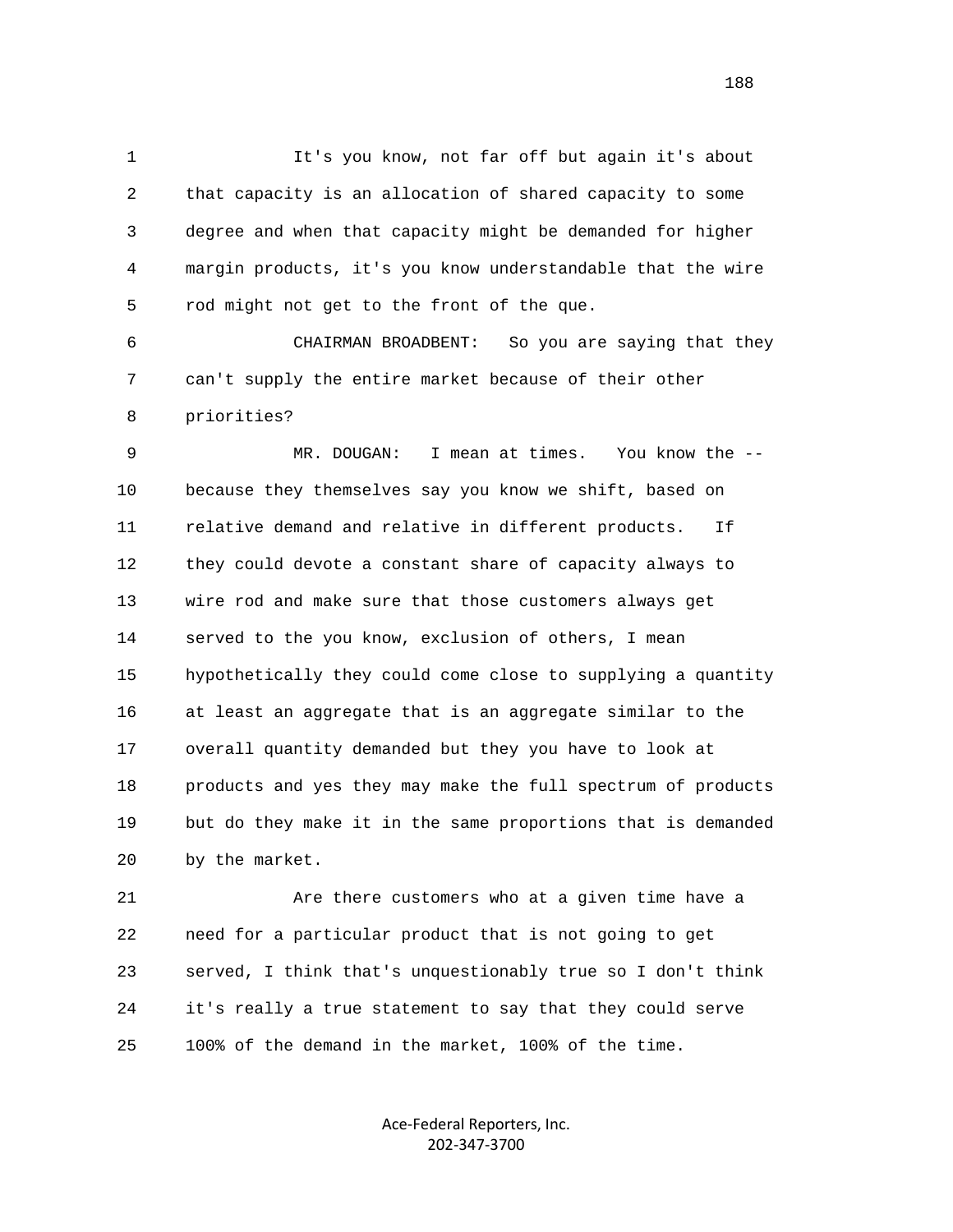1 CHAIRMAN BROADBENT: Okay, I've got to go back 2 and look at your correlation argument but let me just ask 3 this question and you can respond. On page 7 Exhibit 3 of 4 your brief you assert that U.S. producer's production 5 capacity utilization and apparent U.S. consumption have very 6 little correlation with profitability contrary to the 7 long-time arguments of the domestic industry. Would we 8 expect a different outcome if the dependent variable here 9 were the value of operating income as opposed to operating 10 income margins? 11 MR. DOUGAN: That is a very good question and I 12 will look into it for the post-hearing. 13 CHAIRMAN BROADBENT: Yeah I probably wouldn't 14 understand it if you explained it to me now anyways. I 15 hate to say but -- 16 MR. DOUGAN: But what I can say is given the 17 lack of correlation and the numbers that don't appear here 18 per Commissioner Kieff's request provide them in the 19 post-hearing. It's not just the lack of explanatory power 20 of the model or lack of correlation that you are seeing. 21 The coefficients for each one of these are not statistically 22 significant, that's not shown here but so there's -- it's 23 not just no correlation, it's not just you know these things 24 don't explain it, there's no indication that the results 25 that you see would be derived of anything but random chance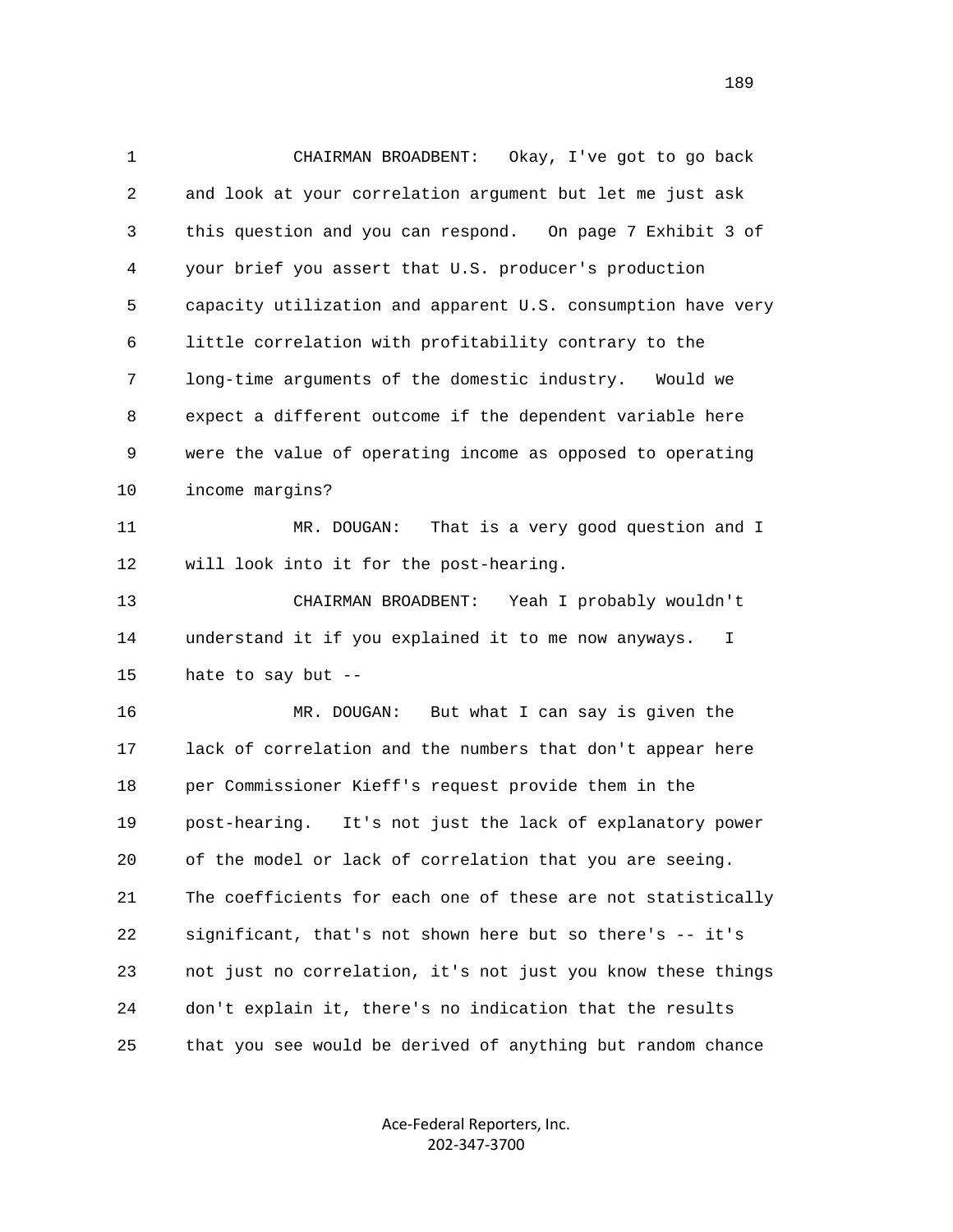1 but we will look into that more and see if we get a 2 different result.

 3 CHAIRMAN BROADBENT: Okay, great. Let's see Mr. 4 Dougan you are more than earning your wage here as I ask you 5 another question.

6 MR. DOUGAN: Tell me about it.

 7 CHAIRMAN BROADBENT: How do we deal with the 8 fact that we have got this modest demand recovery and we 9 still have -- even though we are not expecting huge great 10 performance from the domestic industry, we are really not 11 seeing anything and they are not benefitting at all from the 12 increase in demand, what is going on?

 13 MR. DOUGAN: Based on the redeployment or the 14 shift in production among products shared on the same mill 15 and based on statements like the one from the President of 16 Cascade, it seems to me that you know faced with a choice of 17 making a product where demand is increasing by a lot and 18 margins are very strong and where demand is recovering 19 marginally and margins are somewhat lower and always have 20 been by the way, this isn't the impact of the Chinese 21 imports, you are going to product elsewhere so I mean if we 22 saw a profitability from the mills as a whole, I think you 23 might see a different picture, but you are not seeing it 24 here.

25 CHAIRMAN BROADBENT: Okay and then I had back on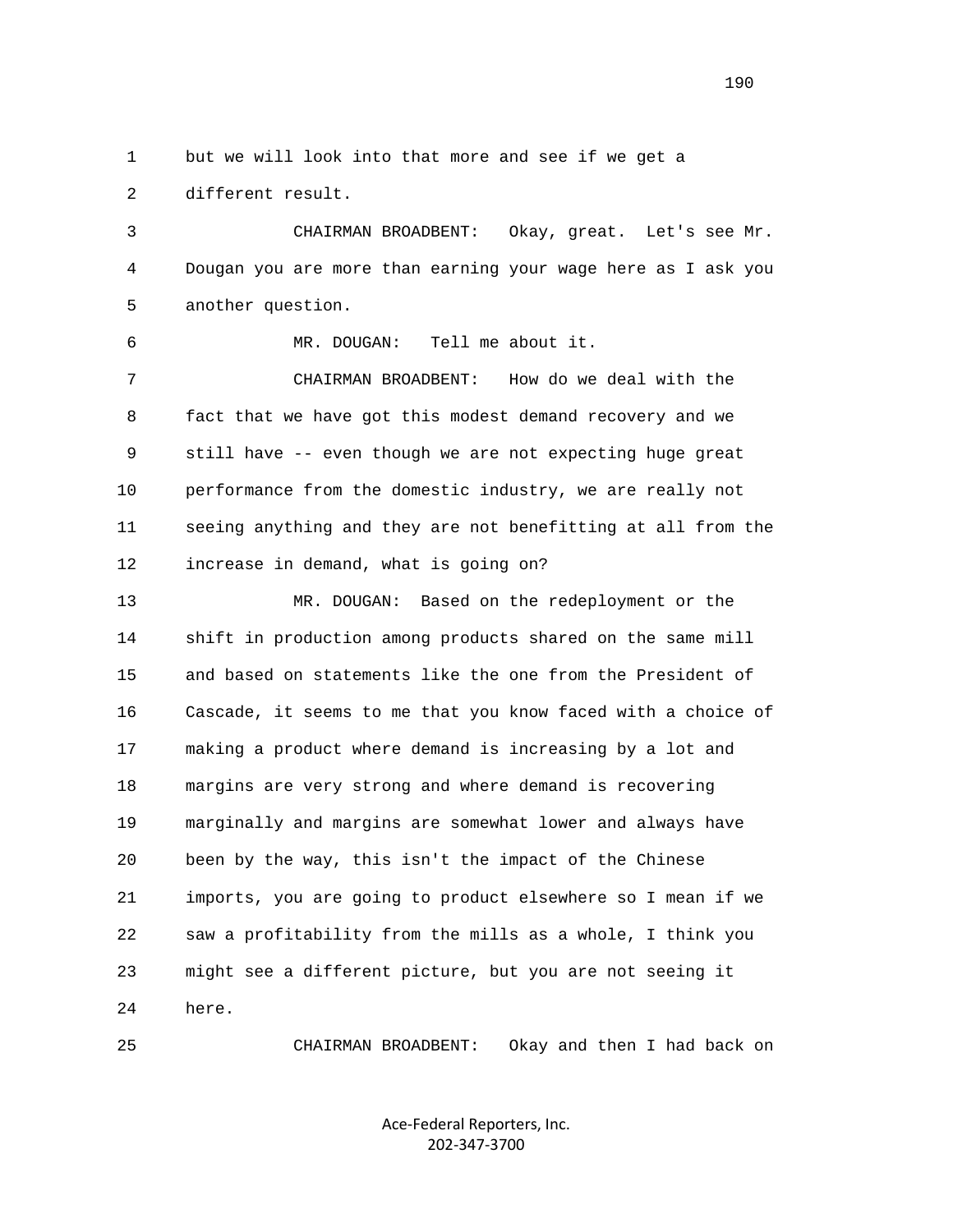1 my -- I want to talk about demand in the future and maybe 2 there's an industry rep here that can help me but do we 3 think demand for this product will pick up worldwide so we 4 have more of a balance and prices can start rising globally 5 again?

 6 MR. NEELEY: I guess we ought to just take a 7 look at some studies and see what we can come up with for 8 the post-hearing, it's probably some -- I don't want to 9 speculate off the top of our heads.

 10 CHAIRMAN BROADBENT: Okay the folks in the back 11 of the room? Whether you expect global demand to go up? 12 MR. WANG: This is Weizhong Wang from Angang. I 13 will try to make some statement about demand trending. I 14 think the national economy -- and we can say this year, 15 that import tonnage which were high to support this major 16 economy and also given the down trend and down trades in a 17 bad turn, -- outnumber the down trade so it's hard for me to 18 say that. If in this nation for the people, so that this 19 year such as wire rod import tonnage is still at a high 20 level because there is very strong demand and the down trend 21 for the product. We can say for the argument, today we can 22 say that there is a worry you know, the local mills also 23 produce the down trend product so it's not wire rod, it's 24 just a semi-product, a segment downtrend product so that 25 let's relive the local, we have often competed, also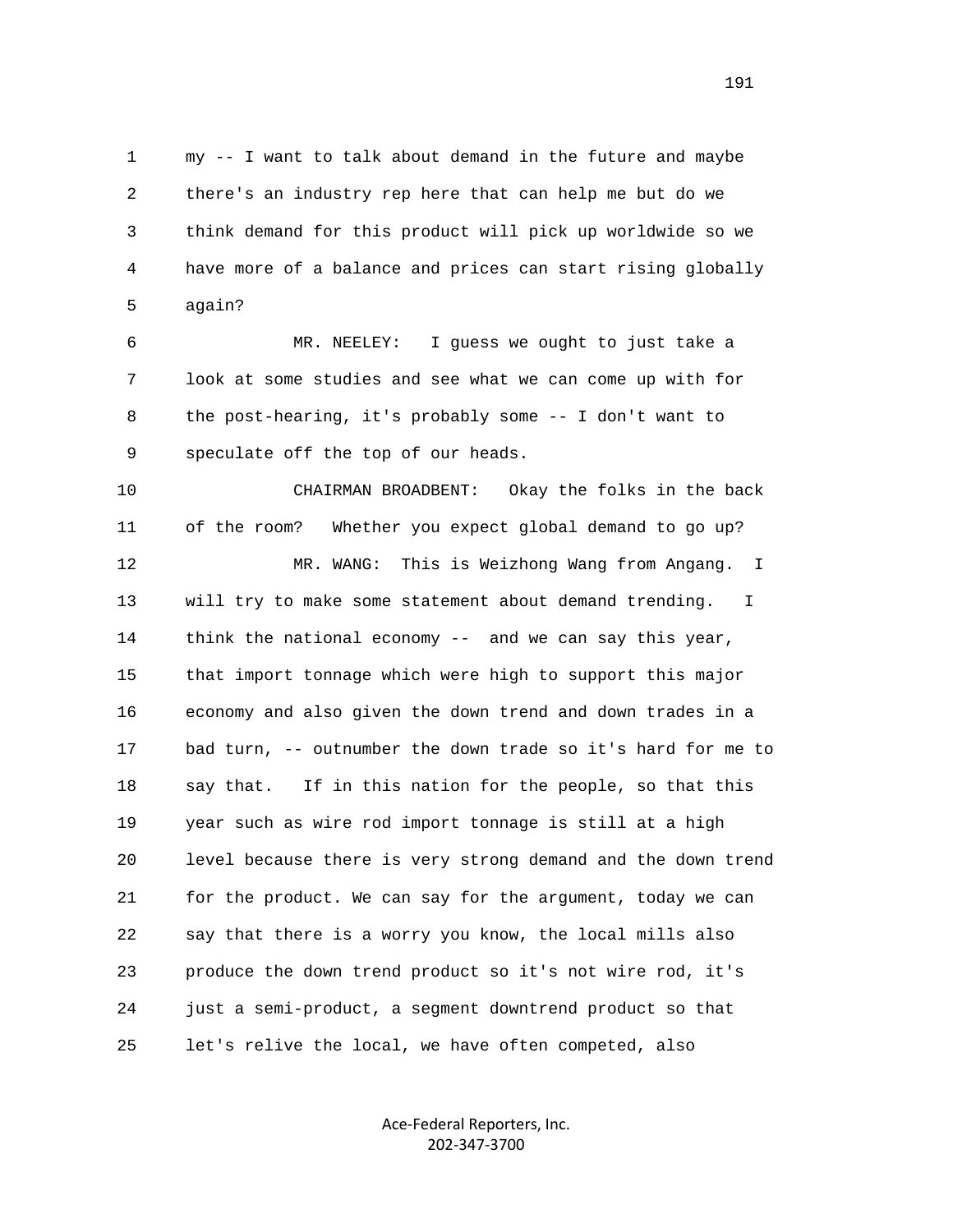1 competed where there are customs.

| 2  | So at the year-end economy I think that there is             |
|----|--------------------------------------------------------------|
| 3  | still good demand for wire rod, here and in the future.      |
| 4  | MR. NEELEY:<br>And we will try to get you some               |
| 5  | more specific if there are projections out there about that, |
| 6  | I mean that's impressionistic obviously of what is going on  |
| 7  | but we can see what else we can find.                        |
| 8  | Thank you very much I<br>CHAIRMAN BROADBENT:                 |
| 9  | appreciate that answer. Let's see I have one more here,      |
| 10 | this is for the post-hearing. On page 5-2 of the staff       |
| 11 | report we have indexes for three types of scrap for each of  |
| 12 | our pricing products, can you explain which type of scrap    |
| 13 | would be used to produce it and if you could do that for the |
| 14 | post-hearing that would be great and with that I will yield  |
| 15 | to Commissioner Williamson.<br>You told me you didn't have   |
| 16 | any more questions, okay, all right, Vice Chairman Pinkert?  |
| 17 | VICE CHAIRMAN PINKERT:<br>Just a couple of                   |
| 18 | follow-up questions. You heard me ask the earlier panel      |
| 19 | about the extent to which producers are competing with their |
| 20 | own customers for sales of the end use products that the     |
| 21 | customers produce and the earlier panel I think tended to    |
| 22 | minimize the extent to which that might have an impact on    |
| 23 | purchasers seeking alternative sources for imports and I'm   |
| 24 | wondering if you can respond to the points that they are     |
| 25 | making.                                                      |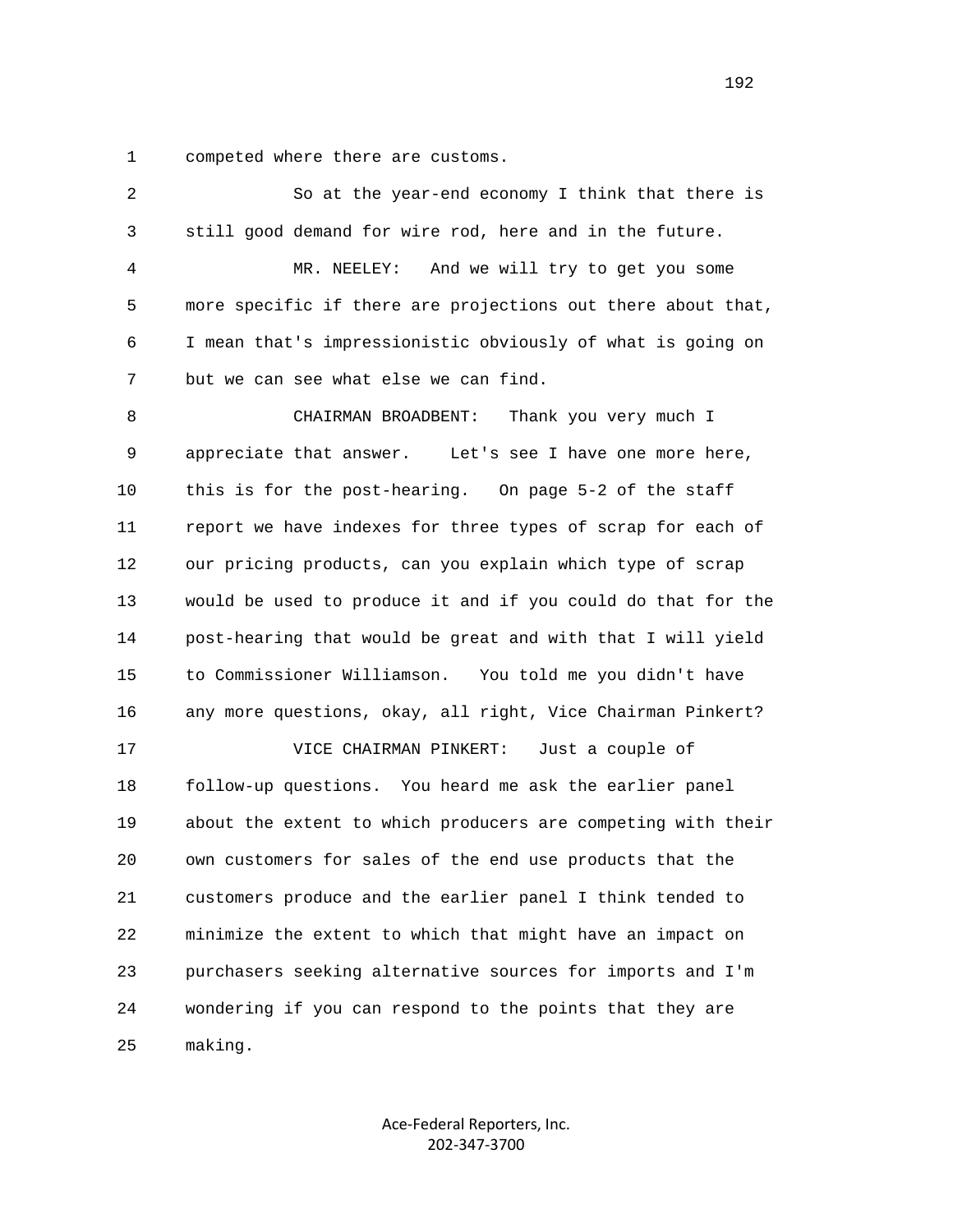1 MR. DOUGAN: Jim Dougan we can respond more 2 completely I think in post-hearing but in general you know 3 this is, this is fairly unusual degree to the amount to 4 which there is competition so I mean I think some of them 5 said that oh well you know, their customer's don't care as 6 long as they get it at the cheapest price but I think they 7 care that they can get it and you know if you are in a 8 situation and again it's not about not making everything and 9 it's not about having certain amounts of available capacity 10 but it very well is about priorities and you know your own 11 internal production be it for downstream or of another 12 product of the same mill I think is going to come first. 13 So I can't imagine that that doesn't have an 14 impact on the conditions of competition but you know we will 15 look at what they said and answer more completely in 16 post-hearing. 17 VICE CHAIRMAN PINKERT: That would be helpful 18 and also if you could answer here or in the post-hearing, 19 how would we see that prioritization by the producer. You 20 said that you would expect that they would prioritize their 21 own production over the production by a customer of a 22 downstream product but how would we see that prioritization 23 in the evidence of record in the case? 24 Would it come up only because of supply 25 constraints that are imposed on customers?

> Ace‐Federal Reporters, Inc. 202‐347‐3700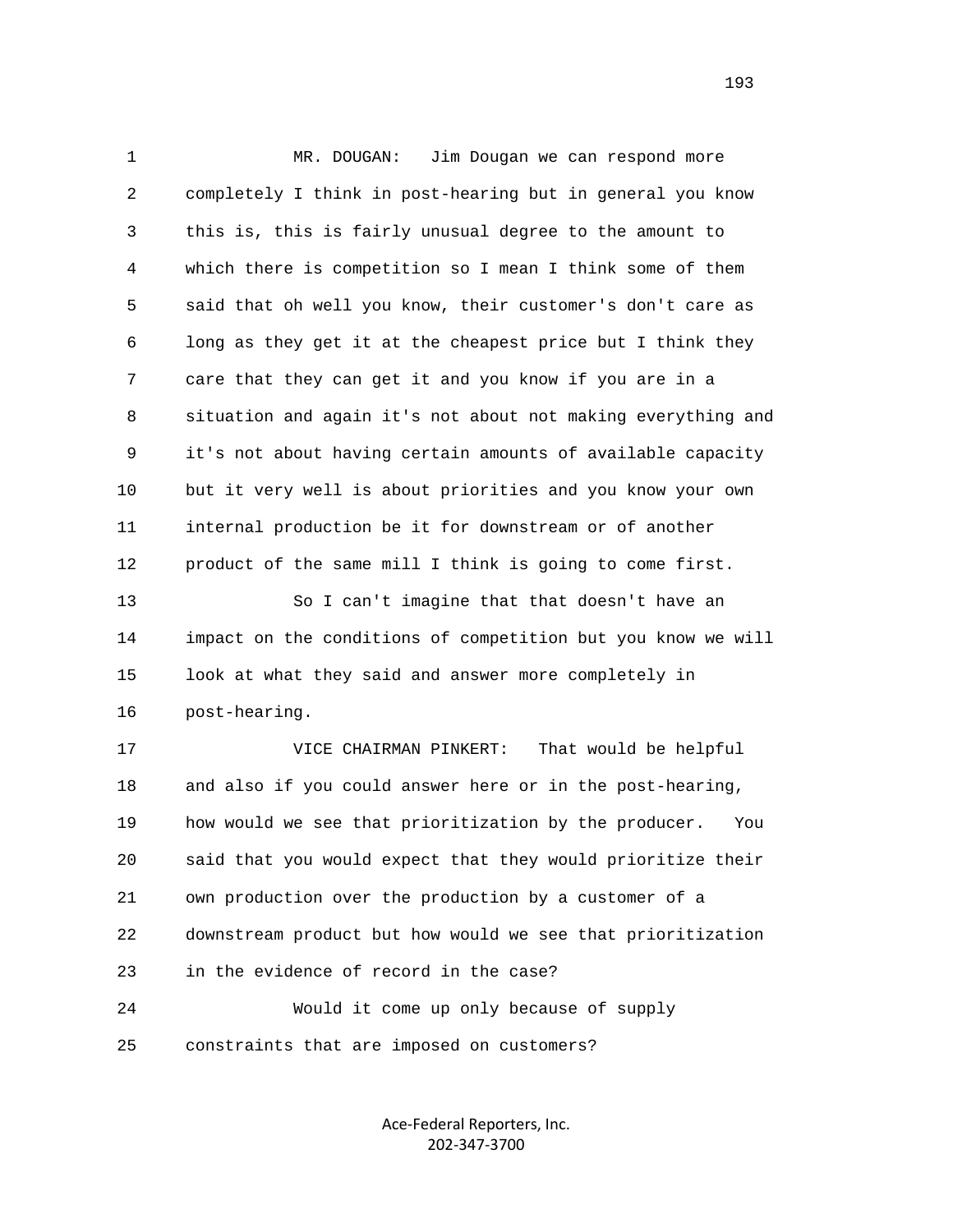1 MR. DOUGAN: I think you see it in the share of 2 sales and the share of production that is consumed or 3 transferred internally, that would be number one. And then 4 you see it in like I said the share of capacity that is 5 being used to not make wire rod at all but to make other 6 things and I think if there are merchant market wire rod 7 customers were the priority, you wouldn't see those trends, 8 you would see them try to maintain a fairly you know, even 9 balance of that and you don't so that would be my short 10 answer.

 11 VICE CHAIRMAN PINKERT: I look forward to the 12 longer answer on that one. Now, also on the contracts 13 versus spot market, there was some discussion earlier about 14 whether contract sales would insulate the domestic industry 15 to some extent from subject import competition and I believe 16 the earlier panel tended to minimize the significance of the 17 contract segment or the contract sales so I want to give you 18 an opportunity to respond to that as well.

 19 MR. DOUGAN: Jim Dougan again my impression is 20 that the contract sales are not a significant portion of the 21 sales here right, I don't have the -- well I have the data 22 in front of me but I don't have them pulled up, so I think 23 it would have to do with the length of the contract and the 24 proportion of the demand that went in the contracts versus 25 spot sales so I would think that the degree of influence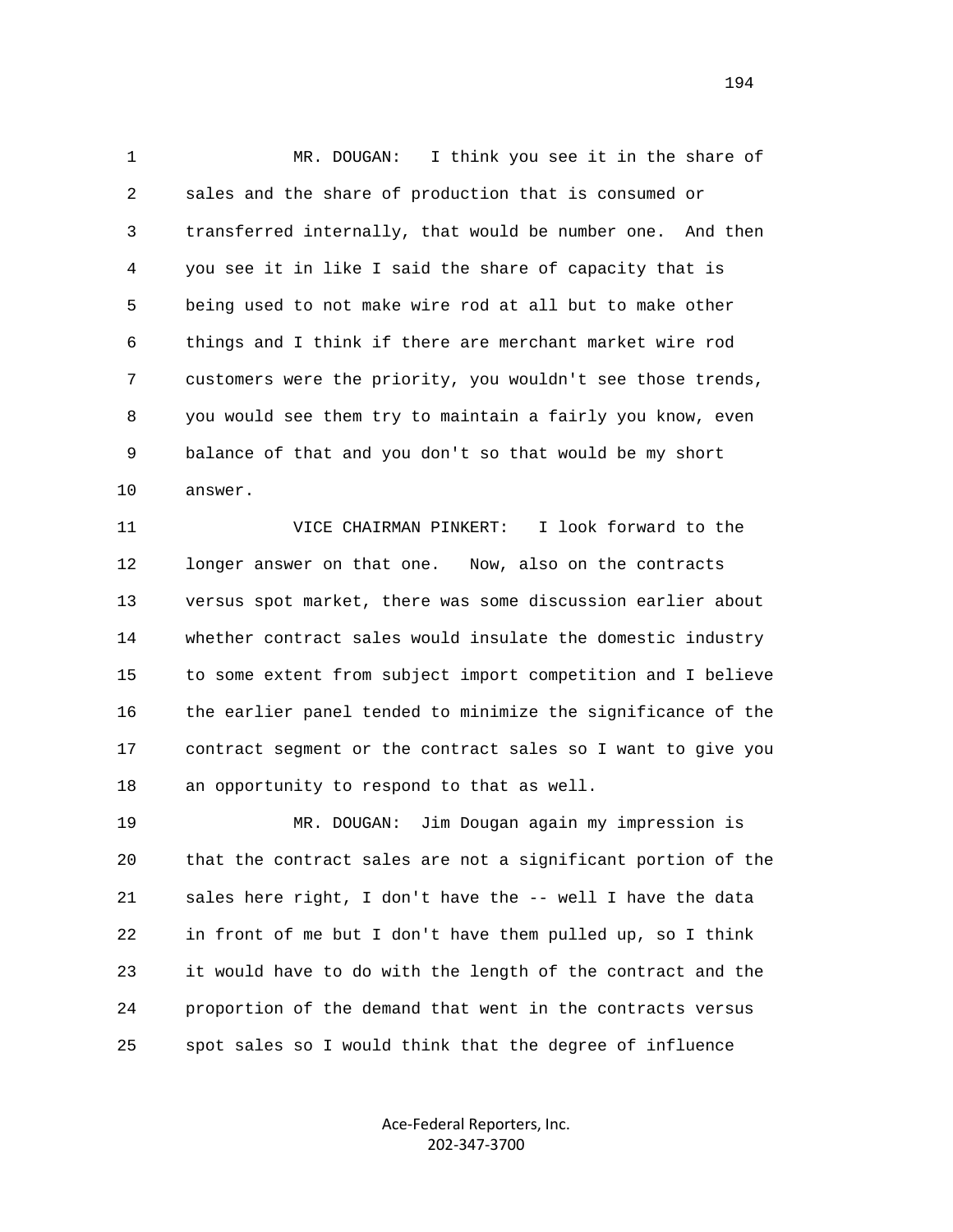1 from the spot market would be stronger to the degree that 2 spot market sales represented a greater proportion of their 3 overall shipments so there may be however, applications 4 where it's all contracts that may align with situations 5 where Buy America is important or other things like that so 6 to that degree, that would aid for the insulation but I 7 think in general I mean I could be wrong here but I don't 8 think the contract sales are that you know, not significant 9 enough to be a major factor here.

 10 VICE CHAIRMAN PINKERT: Thank you, thank you 11 Madame Chairman.

 12 CHAIRMAN BROADBENT: Commissioner Williamson? 13 COMMISSIONER WILLIAMSON: Thank you, Mr. Yang 14 and Mr. Wang, we very much appreciate your coming today it's 15 helpful to have you present. I don't know if you can now 16 or in post-hearing if you want to give us some comments on 17 conditions in the Chinese market over the last 3 years and 18 what conditions are like now.

 19 MR. NEELEY: Conditions is Commissioner what you 20 are primarily looking at?

 21 COMMISSIONER WILLIAMSON: Yeah and demand 22 conditions yes.

23 MR. NEELEY: Okay yeah, will do.

 24 COMMISSIONER WILLIAMSON: Okay, thank you. Mr. 25 Waite I think I heard you say that the shipments that came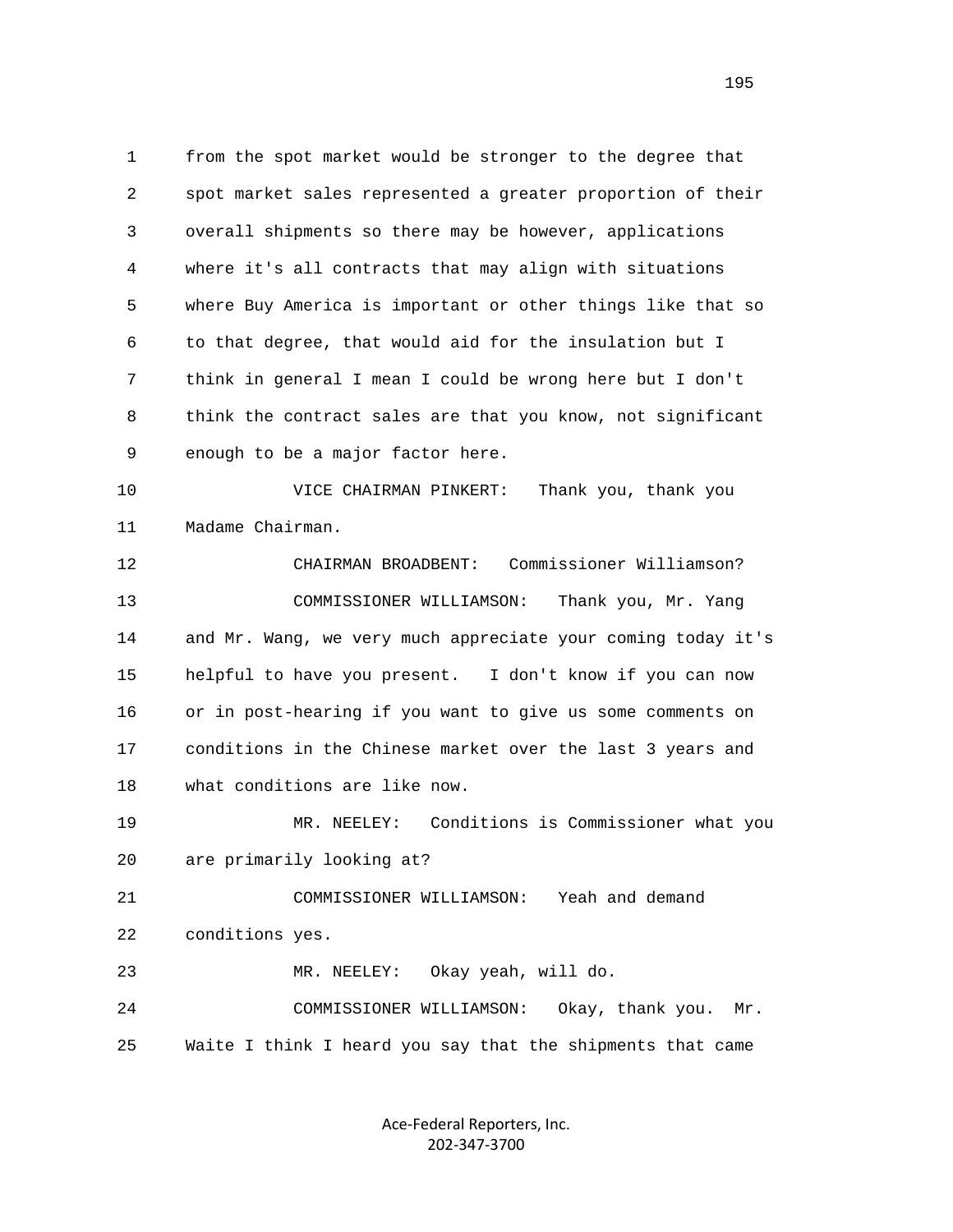1 in after the addition, some clients were by and much ordered 2 before the Petition was filed so does that mean that your 3 clients did not place any orders after the Petition was 4 filed?

 5 MR. WAITE: Sorry, Commissioner Williamson it's 6 Fred Waite, I'd like to hold that for the post-conference 7 confidential. I can tell you that for the client the 8 importer who is prominently mentioned in the Petitioner's 9 brief in terms of their looking at critical circumstances, 10 that importer did not place any new orders after the 11 Petition was filed.

12 COMMISSIONER WILLIAMSON: Okay.

 13 MR. WAITE: All of its orders had been 14 negotiated and signed before the Petition was filed. 15 COMMISSIONER WILLIAMSON: Okay.

 16 MR. WAITE: But I can give you dates and facts 17 in the post-hearing.

 18 COMMISSIONER WILLIAMSON: Okay, thank you for 19 that. Mr. Neeley you assert that Respondent Chinese 20 producers account for virtually all subject imports during 21 the period of investigation, could you please address 22 whether this is also true for the first half of 2014? 23 MR. NEELEY: I believe it's true for the entire, 24 the overall period of investigation in general as an 25 aggregate use.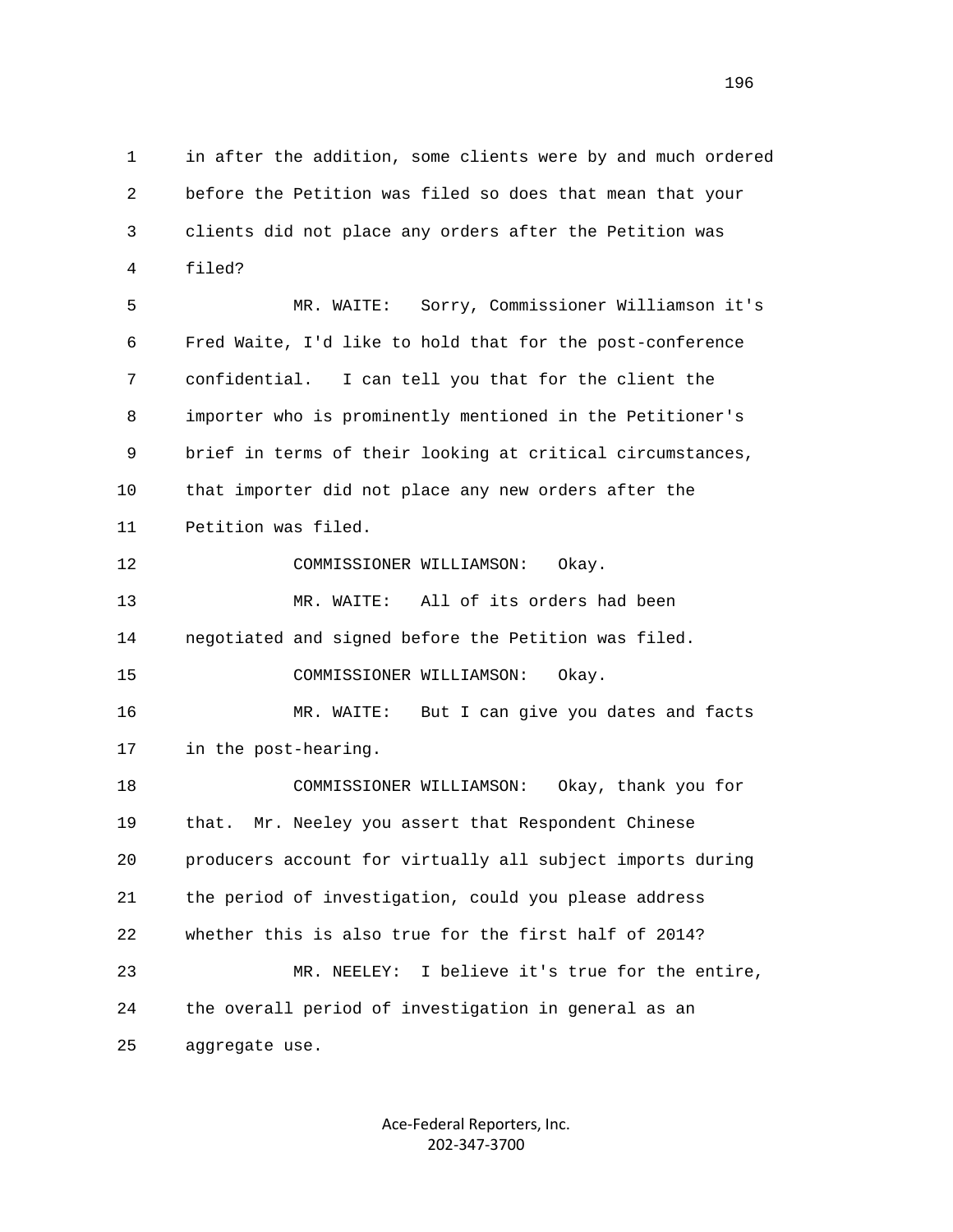1 COMMISSIONER WILLIAMSON: Okay, thank you. I 2 think when I raised the question about producer inventories, 3 I think we didn't have that data and so I was wondering if 4 Petitioner's had proposed asking producers to provide that 5 information about their inventories and I was wondering if 6 you had any objections to that? 7 MR. DOUGAN: We don't have any objections. I 8 mean we much prefer to argue on facts than you know 9 speculation. 10 COMMISSIONER WILLIAMSON: Wow, okay. No thank 11 you and good, so I guess those two windows when those 12 inventories were ordered, okay. And with that I have no 13 further questions. I want to thank this panel for their 14 testimony. 15 CHAIRMAN BROADBENT: Mr. Johanson? 16 COMMISSIONER JOHANSON: Thank you Chairman 17 Broadbent. Mr. Neeley you stated earlier today that Chinese 18 producers left the U.S. market in 2009 due to poor economic 19 conditions in the U.S. market. Where did they go at that 20 time? Or was there a cut-back in Chinese production 21 overall? 22 MR. DOUGAN: Jim Dougan, yeah Commissioner 23 Johanson I think it's helpful if you look at the -- this is 24 the staff report from the 2005 versus now and you compare 25 the I don't know if it's the same table it's from Section 7,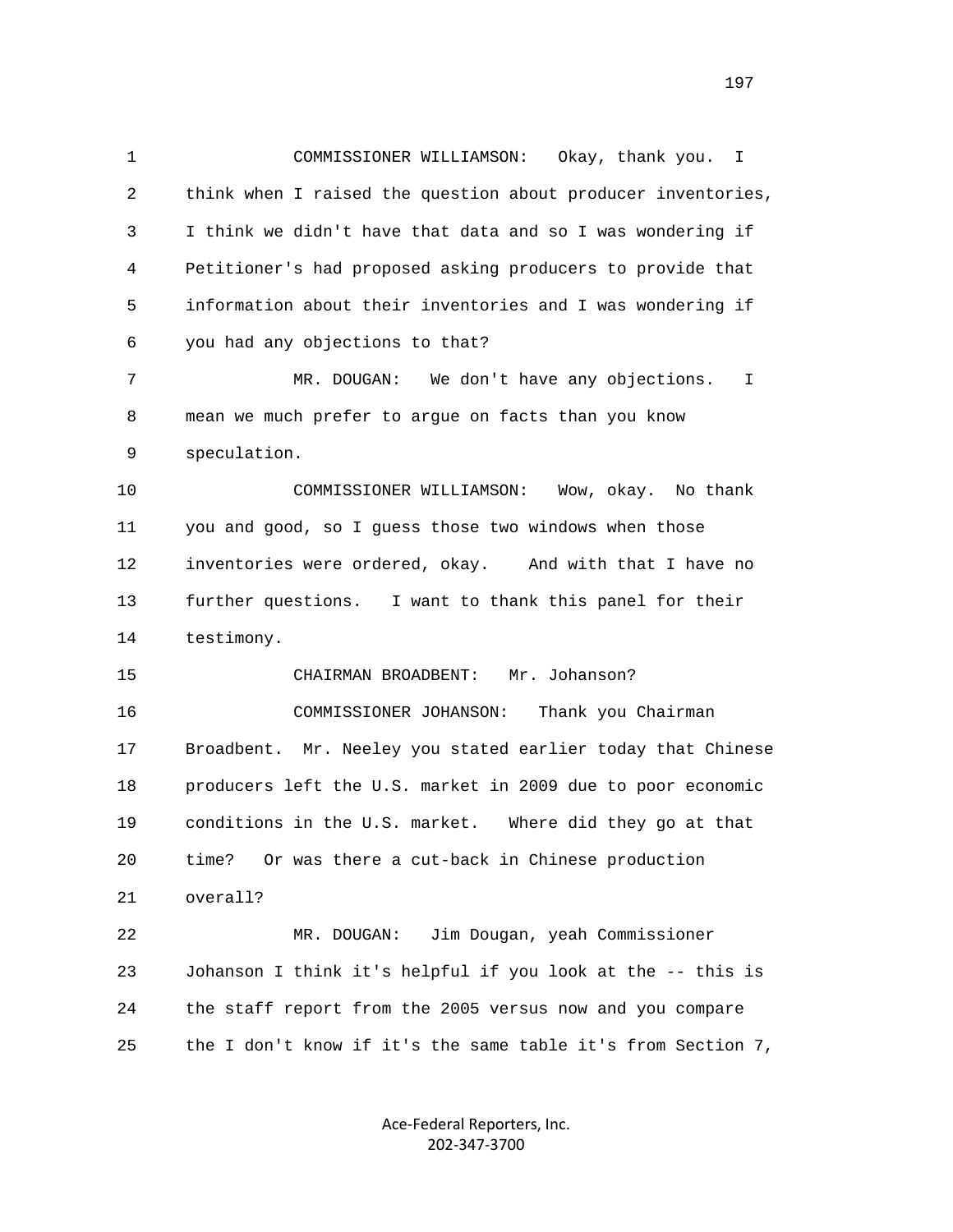1 it's 7-1 in the 2005 case and 7-3 in the current one. What 2 you can see is that the -- it looks like the home market 3 shipments are withheld as confidential in the 2005 one, but 4 the total exports between 2002 and 2004 range between about 5 700,000 short tons and 2 million short tons.

 6 In this current deal the home market shipment -- 7 and that is out of total shipments of say between 16 and 19 8 million so very, very small and it was almost all going to 9 the home market apparently. You look now, total shipments 10 again between 16 and 17 million so not a whole lot different 11 but total exports range between 3 and 6 million. Home 12 market shipments were you know 10 to 13 million so it 13 appears that you know, this discussion about the home market 14 demand for China being lower now than it was then may be 15 true but all that volume didn't come to the United States.

 16 There are other export markets in the range where 17 essentially I mean you know we are talking a couple of 18 hundred thousand short tons for the U.S. market versus 3, 4 19 or 6 million tons going to other export markets, that's 20 where it's going.

 21 COMMISSIONER JOHANSON: But wasn't the entire 22 world economy in the trough at that point?

 23 MR. NEELEY: It actually changed in some markets 24 at that time and some of the other markets were not in the 25 trough to the same extent of the United States. You also I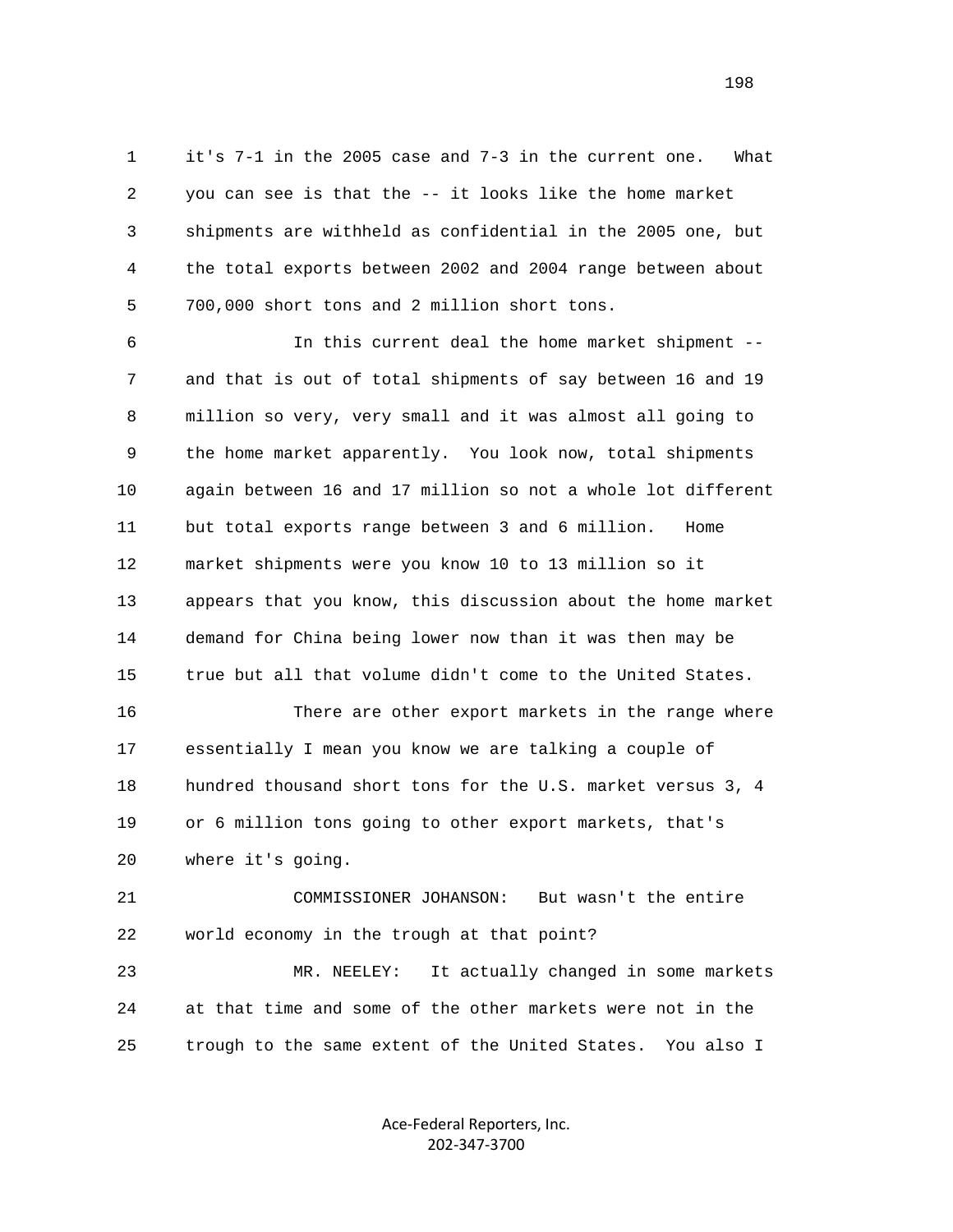1 think have to recognize that for many of these companies it 2 simply is easier to sell in China if you have the risk of 3 selling to the U.S. where the market seems to be spinning 4 out of control, they can sell to Asia or they can sell even 5 to China and the home market which has always been 6 significantly important to these companies than the U.S. 7 market.

 8 MR. DOUGAN: And they could also sell into 9 markets where you know there may not be a domestic industry 10 to compete against so you know in that sense it might be 11 more attractive. It obviously is more attractive, they 12 have millions of tons to export and it didn't come here so 13 obviously it is more attractive somewhere else, there was no 14 order, there was nothing stopping it from coming here and it 15 didn't come here.

 16 COMMISSIONER JOHANSON: All right thanks for 17 your explanations.

 18 Your pre-hearing brief at page 4 points out that some of the 19 price incentives to producing products other than wire rod 20 on bar and in bar and in rod mills, to what extent did 21 Chinese producers produce products other than the wire rod, 22 the bar and rod mills?

 23 MR. NEELEY: I think the answer to that in their 24 questionnaires that this is unlike the U.S. industry it is 25 not done in the same way. We have not said that we don't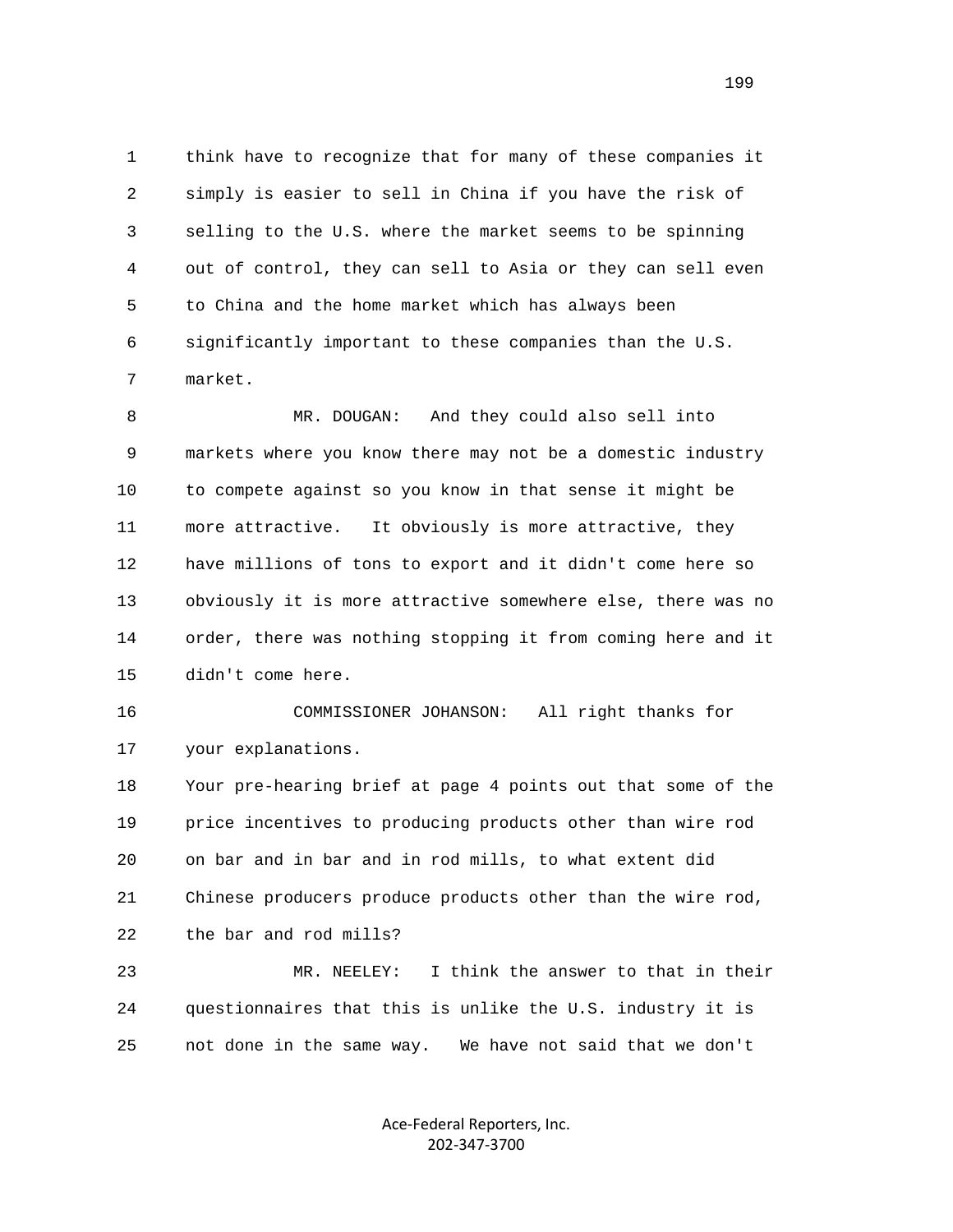1 produce bar by these companies, but they are not being 2 produced in the same machinery which is what the question 3 was that the Commission had asked. 4 MR. DOUGAN: Commissioner Johanson it's table 5 7-4 on page 7-9 of the pre-hearing report and there is based 6 on the responses from these foreign producers, zero 7 production of other, you know, the same types of products 8 that were asked about in the domestic industry so at least 9 among these purchasers you are not seeing it. 10 COMMISSIONER JOHANSON: All right thanks for 11 your responses and that concludes my questions, my thanks 12 again to all of you for being here today. 13 CHAIRMAN BROADBENT: All right, no further 14 questions from the Commissioners as I understand it. The 15 Commissioners don't have any further questions does the 16 staff have questions for this panel? 17 MR. CORKRAN: Douglas Corkran, Office of 18 Investigations, thank you Madame Chairman staff has no 19 additional questions. 20 CHAIRMAN BROADBENT: Do the Petitioners have any 21 questions for this panel? 22 MR. ROSENTHAL: Paul Rosenthal, Petitioners have 23 no questions. 24 CHAIRMAN BROADBENT: Okay, thank you in that 25 case I want to thank the panel very much for their testimony

> Ace‐Federal Reporters, Inc. 202‐347‐3700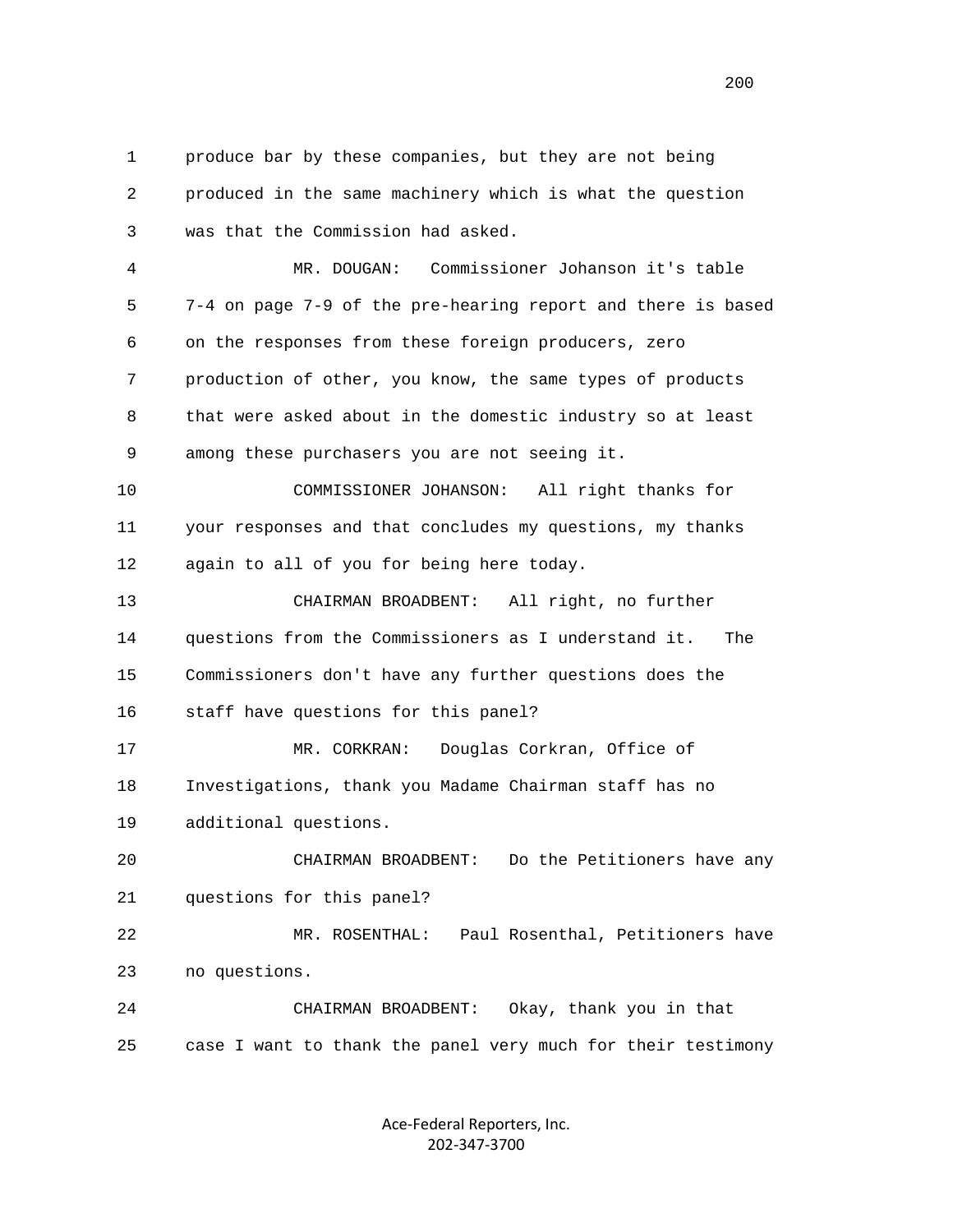1 and taking time away from their businesses to come here 2 today and I'll dismiss you now. And with that we come to 3 closing statements. Those in support of the Petition have 4 7 minutes from direct and 5 for closing for a total of 12 5 minutes and those in opposition have 30 minutes from direct 6 and 5 for closing for a total of 35 minutes. As is our 7 custom we will combine those, of course you do not have to 8 take all of that time. We will start with those in support 9 of the Petition. 10 CLOSING REMARKS 11 CHAIRMAN BROADBENT: You may begin when you're 12 ready, Mr. Rosenthal. 13 MR. PICKARD: Good afternoon. For the record, 14 I'm Dan Pickard of Wiley Rein. I'm going to keep my 15 comments very brief, and then defer to my colleague and 16 co-counsel. 17 First, and as always, would like to thank the 18 staff and the Commissioners for their time. I think I'd 19 like to sum up one aspect of the case. And I would agree 20 with my colleague, Ms. Cannon, that while there may be no 21 simple cases, this really does fall under the category of a 22 classic case. 23 When you look at the traditional, classic, 24 affirmative determination by the ITC, traditionally, kind of 25 the jargon at the bar has been the magic "x" case. It's the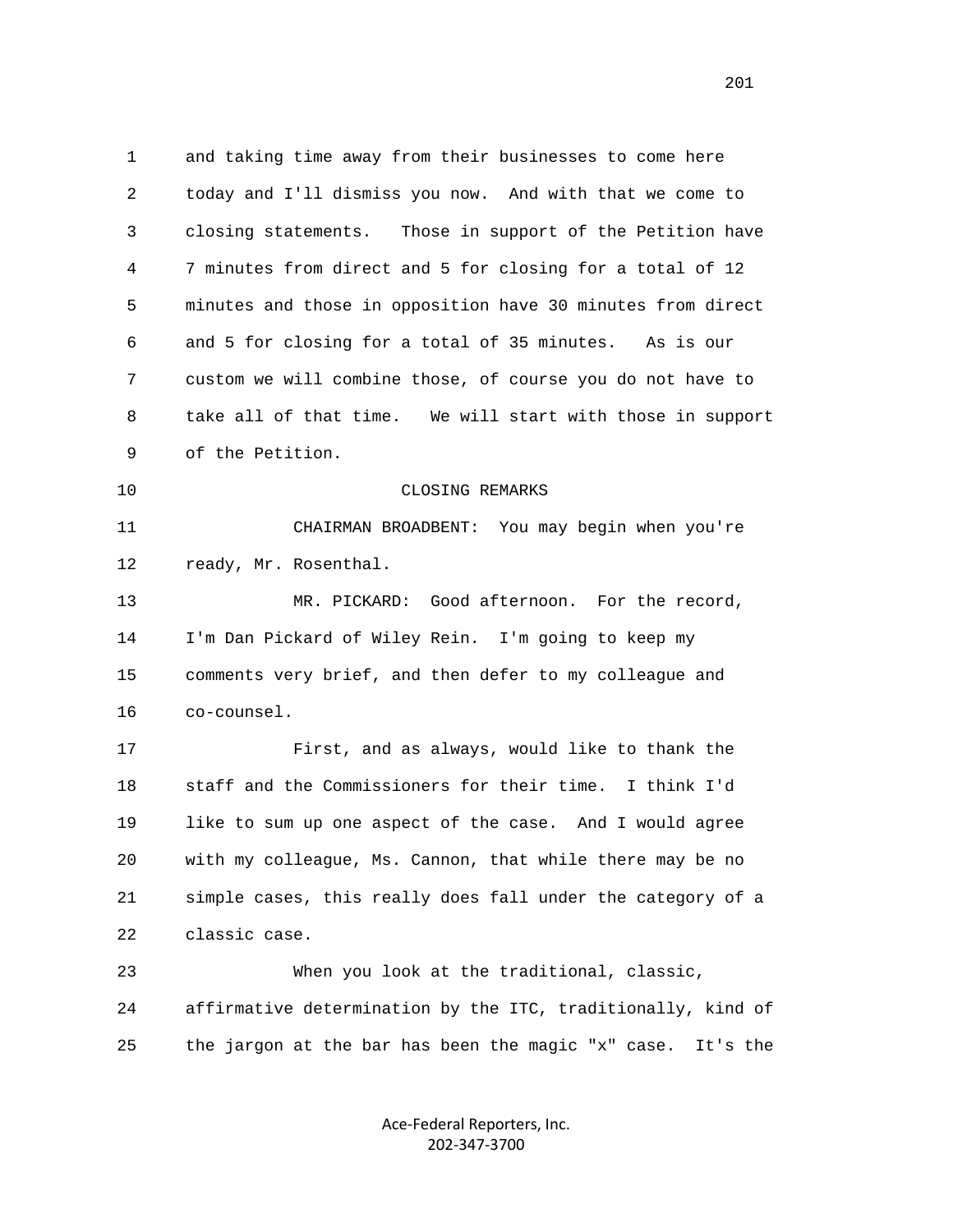1 case where you see volumes increasing over the POI and 2 hand-in-hand you see profits decreasing, and that's exactly 3 what we have here.

 4 There's been a lot of talk regarding the 5 astronomical percentage increase of imports, but on absolute 6 basis it's a 600,000 ton increase over a three-year period 7 that took approximately 13 percent market share from the 8 domestic industry and transferred to the Chinese on the 9 basis of price. That's a significant volume affect.

 10 When it comes to price affects, and the 11 significance of underselling, the Commission's data 12 demonstrates 95 percent incidents of underselling by the 13 Chinese imports. And when it comes to a classic in dicta of 14 material injury, we have a sharp decline in operating 15 margins, almost to the point of being a breakeven point. 16 That, I would suggest, is a classic case.

17 17 I would like to offer three very, very brief 18 rebuttal points. First off, there's been a decent amount of 19 discussion today in regard to the 2005 case with, I think, 20 the insinuation of if there was a negative determination in 21 that case, then you should make a negative determination in 22 this case.

 23 As a purely factual matter, I would suggest, and 24 we will certainly be spelling out in our post-hearing brief 25 that there are significant factual differences when it comes

> Ace‐Federal Reporters, Inc. 202‐347‐3700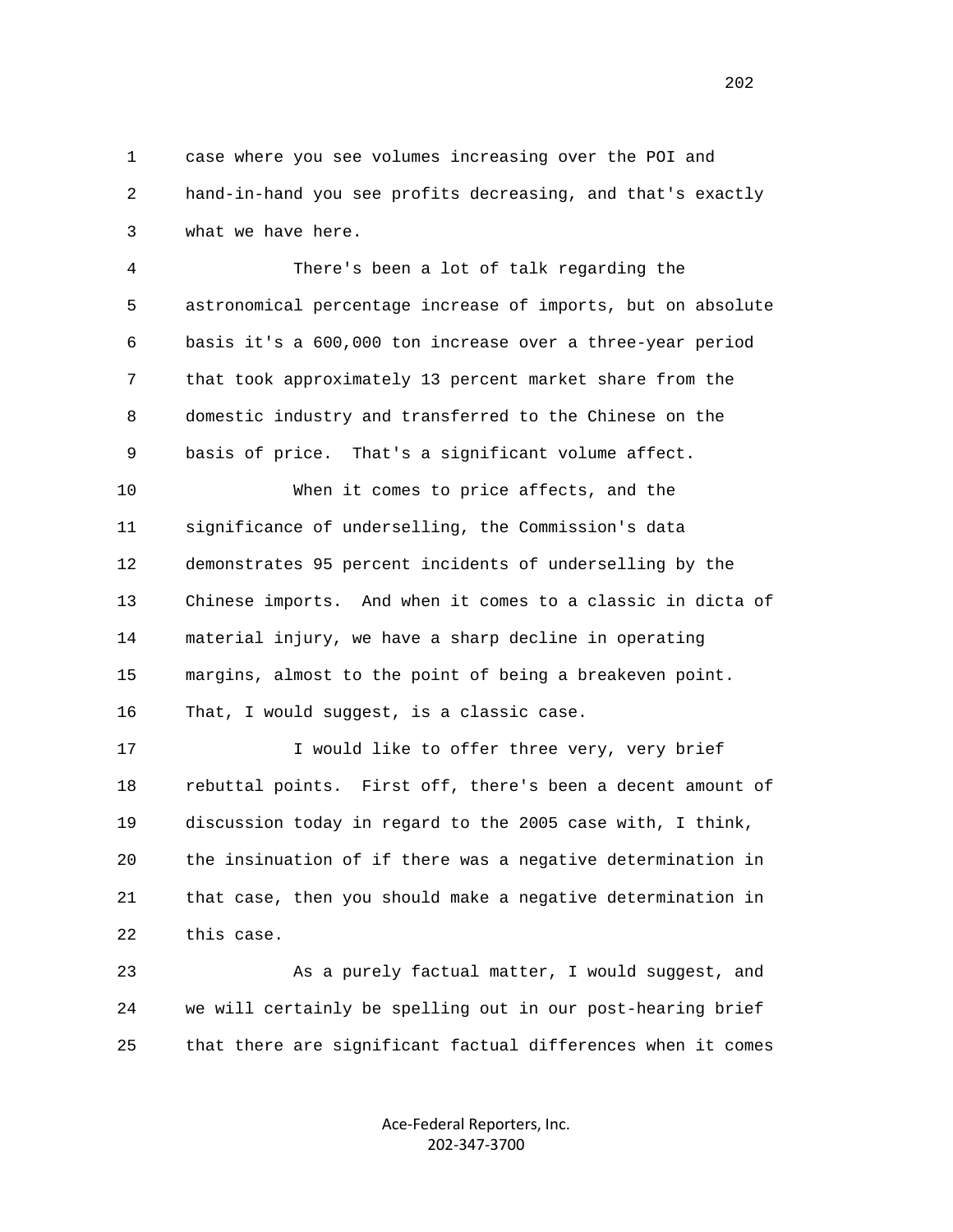1 to pricing, when it comes to supply issues, when comes to 2 capacity issues, and when it comes to profitability issues. 3 But arguably, more important, from a legal 4 perspective, obviously every case stands on its own 5 administrative record. And this is a record that shows a 6 huge spike in imports that cost the domestic industry jobs 7 and market share and profits.

 8 There are also some arguments in regard to metal 9 margins, which we'll address in more detail in our 10 post-hearing brief, in part, because I think a lot of the 11 flaws, the fundamental flaws in their analysis touch on 12 business proprietary information. But I think it's worth 13 making two observations about that.

 14 Even if you assumed that their argument was 15 correct or factually true that metal margin remained flat 16 throughout the period of investigation, what that would mean 17 is metal margins stayed flat during a period of increasing 18 demand. And that itself is classic price suppression. On 19 top of that, and this is public information as well, during 20 the period of investigation we see the cost of goods sold 21 for the domestic industry increase as a percent of net 22 sales. That's also classic price suppression.

 23 As to the statistical analysis, that also will 24 get a decent amount of space in our post-hearing brief. I 25 would suggest that any economic analysis or statistical

> Ace‐Federal Reporters, Inc. 202‐347‐3700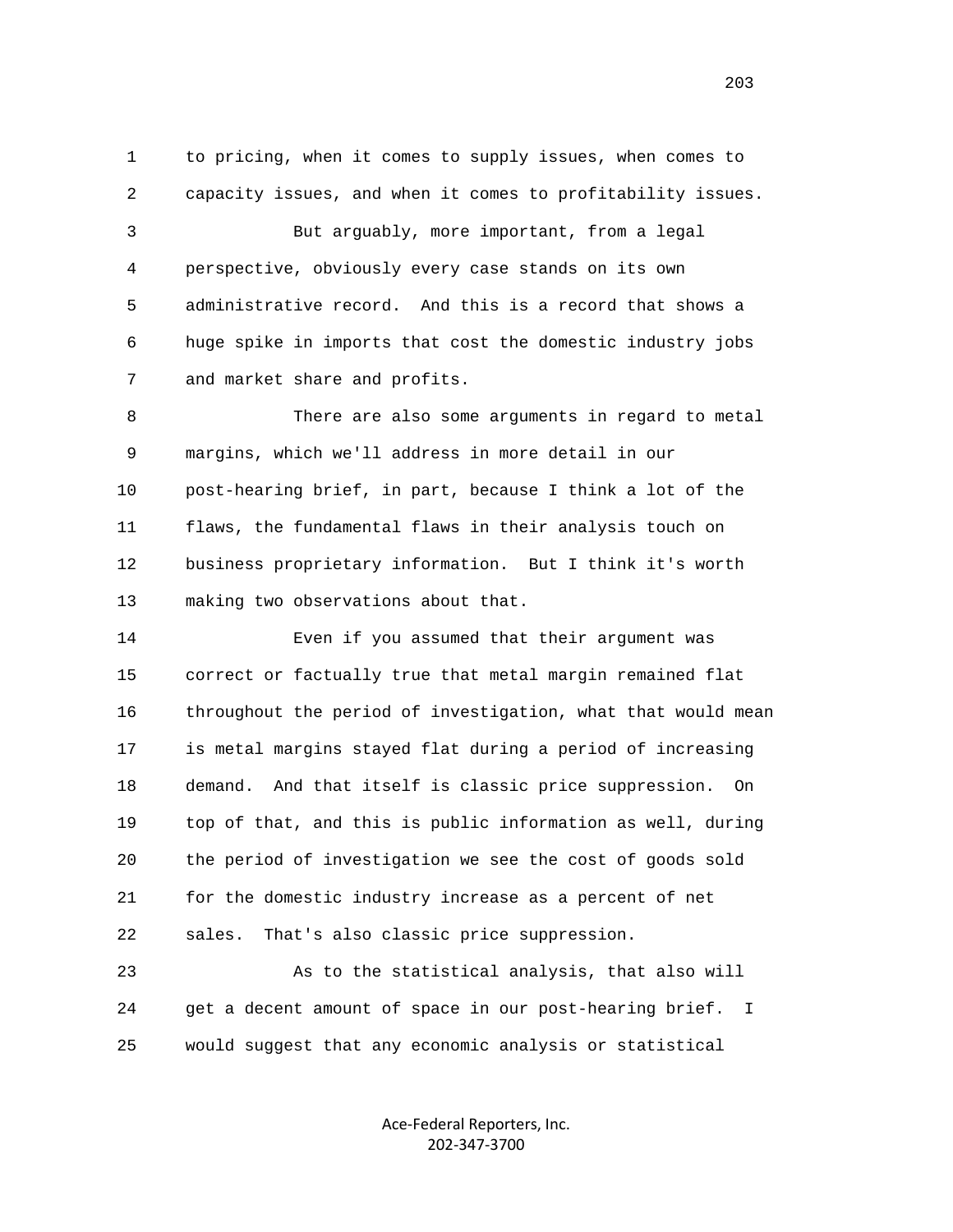1 analysis that says an industry's profitability is unrelated 2 to production, capacity utilization, or demand is suspect 3 from the beginning, the idea that an industry's 4 profitability is essentially divorced from demand and supply 5 considerations fails kind of Eco 101, but we'll go into that 6 in more detail.

 7 What I think is unusual in this case is the 8 critical circumstances issue. And I would emphasize that 9 the Commission has very rarely found affirmed --for critical 10 circumstances determinations. And we would welcome perhaps 11 revisiting part of that analysis.

 12 What I attempted to emphasize earlier, and 13 perhaps did not do as well as I should have, is not to imply 14 that there's an intent requirement in the statute. But if 15 the fundamental question goes to whether purchasers 16 increased their orders because they anticipated an 17 antidumping order and that is going to delay the beneficial 18 affects of the case, some of the most probative evidence of 19 that is the fact that purchasers and importers specifically 20 and explicitly stated that they were doing so.

 21 So, how do we know? If you go to the fundamental 22 question at heart of critical circumstances, whether they 23 rushed imports, we know that they did so because they've 24 said that they did so. And we have several examples of 25 statements in our post-hearing brief, but it's also publicly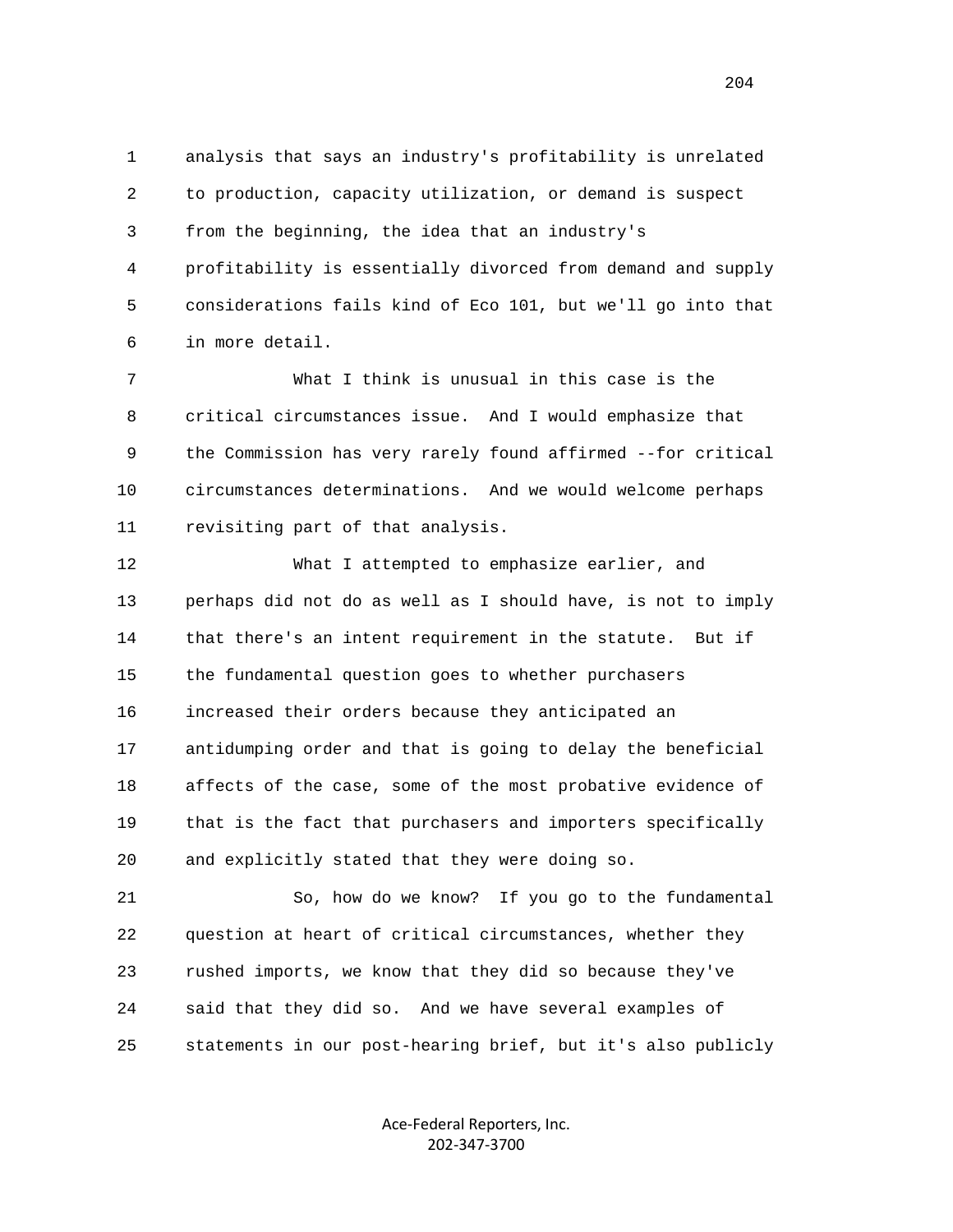1 available. We quickly just looked on the Internet and 2 Insteel, as the Commission might know, is one of the largest 3 purchasers of wire rod in the United States, and in their 4 earnings call, which is available on the web, and I believe 5 it's dated July 17, 2014 -- and this is a partial quote, 6 they state that, and the quote begins here "In anticipation 7 of successful Chinese trade cases, we elevated our import 8 purchases and inventory levels." And the quote goes on, but 9 that is specific probative evidence in regard to the 10 critical circumstances determination. 11 And with that, I defer to my colleague. 12 MR. ROSENTHAL: Thank you. I almost hate to see 13 the afternoon end. I know it's a little bit early for a 14 conclusion of a hearing, and I'm not referring to Mr. 15 Pickard's statement, but I think as Napoleon said never 16 interrupt your enemy when he's making a mistake. Well, the 17 longer the questioning went on the more mistakes were made 18 by the other side. And in a way I feel a little sympathetic 19 for them because, in fact, they don't have a lot to say on 20 the record of this case.

 21 They're bringing in arguments that are clearly 22 speculation in their view, hyperbole, and frankly, they 23 couldn't answer your questions.

 24 If you go back and look at the transcript, which 25 I will do, I'm going to have a hard time matching up their

> Ace‐Federal Reporters, Inc. 202‐347‐3700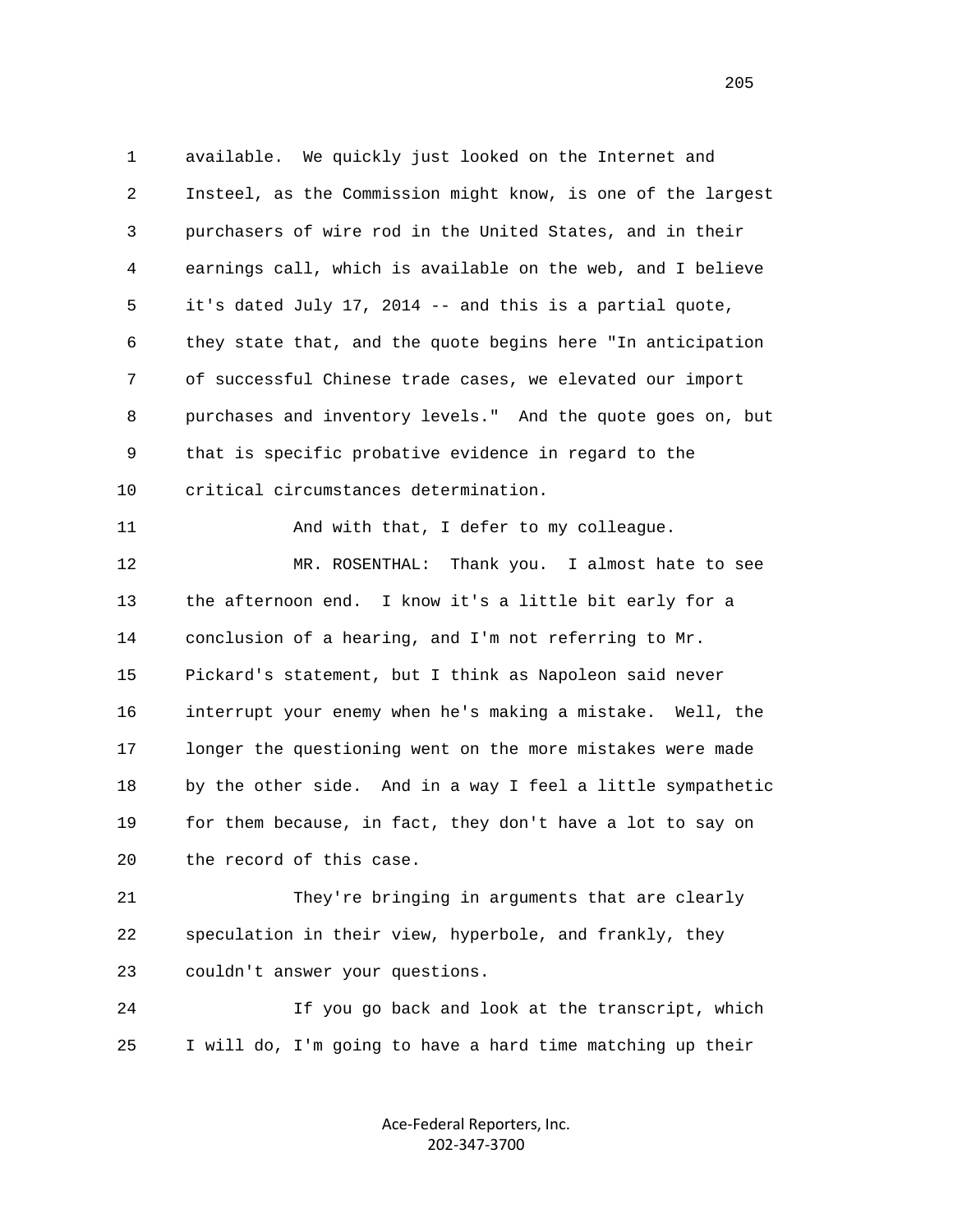1 answers and your questions. Not disrespectful for them, but 2 frankly, the facts just don't support their theories.

 3 I had to laugh when Mr. Dougan referred to, in 4 response to a question about the premium and where that came 5 from; he said I'll have to admit it's impressionistic. I 6 think my view would be it's more surrealistic. Their 7 theories here have no basis in this particular record.

 8 Briefly, on critical circumstances, I will say 9 that on the time period take a look at page 41 of our brief. 10 We cite a number of instances and cases where you use the 11 three or four-month period. One of them was mentioned 12 earlier, indigo from China. I think you made a negative 13 determination, but did use a three-month period. I remember 14 that case. I was involved in it. Your determination made 15 me blue, but nevertheless, you did use the three-month 16 period, and there are other cases along those lines as well.

 17 Mr. Waite had said that there's no record 18 evidence and databasing that the industry didn't improve 19 after the case was filed. He's not right about that. Take 20 a look at the first half 2014 data. The industry condition 21 worsened in 2014 after the filing of the case. It did not 22 improve, so there is record evidence of that. And there's 23 also record evidence that there is -- the importers 24 deliberately brought in product because of the rumors of the 25 filing and the actual filing. We'll go into detail there.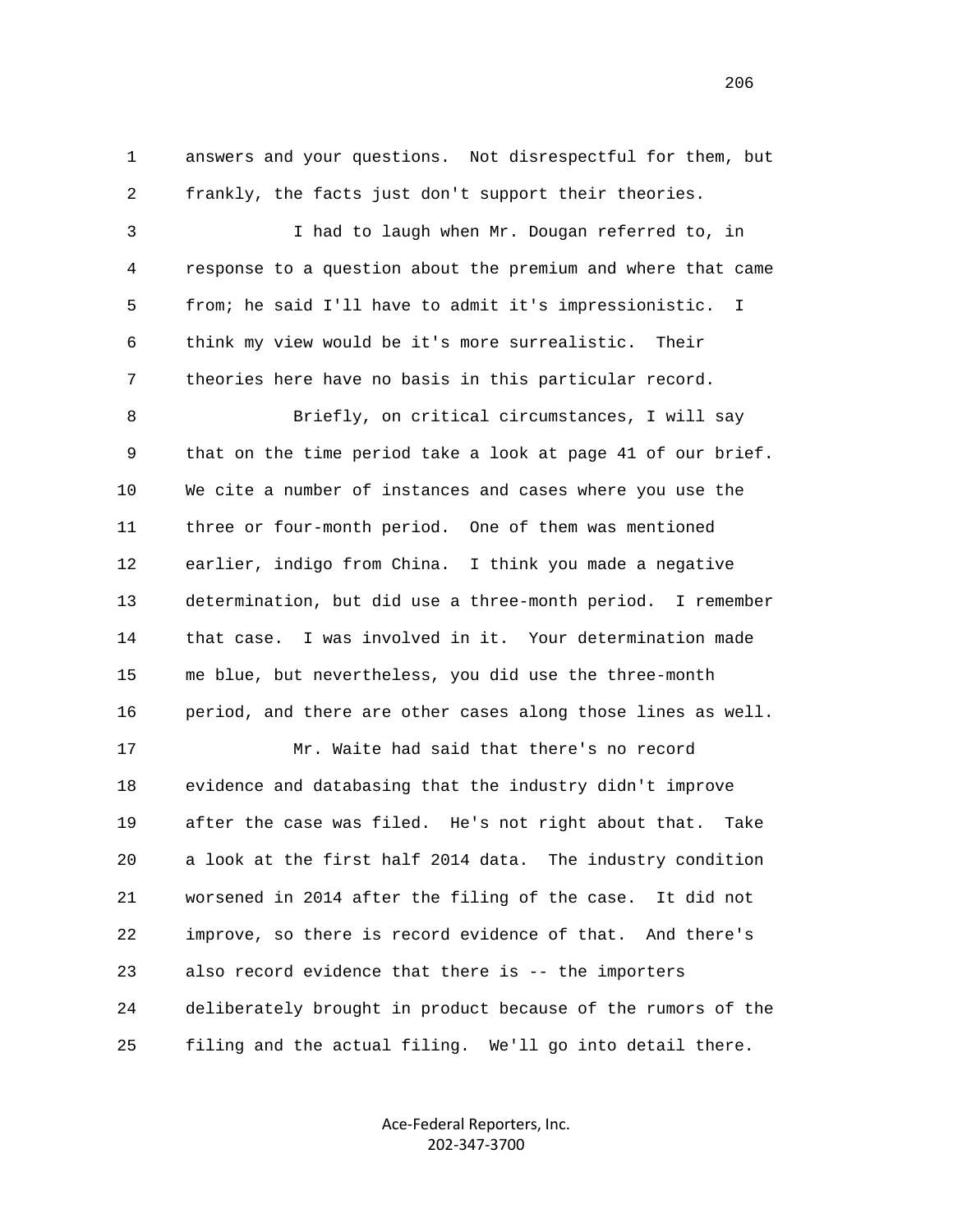1 And as we talked about earlier with Commissioner

 2 Schmidtlein, you don't have to prove intent, but that's 3 clearly a factor that ought to drive your decision-making 4 when it comes to the time period.

 5 There are a number of other misstatements that 6 were made by the Respondents beyond the price premium and 7 the metal analysis. I just wanted to refer to the staff 8 report when it comes to the claims concerning Chinese rod 9 coming in because they're selling different kids of rod that 10 really don't compete with the U.S. If you look at the staff 11 report, it shows the vast majority, 98.9 percent of the 12 imported rod was industrial quality, not other specialty and 13 about 70 percent or more of the U.S. product is in that 14 exact same category.

 15 Mr. Dougan said that home market share of Chinese 16 shipments are up. That's not true. They actually declined, 17 and at the same time the export share of Chinese shipments 18 increased as well.

 19 One of the non sequiturs, I would say, that was 20 repeated often by the Respondents was, well, they left the 21 market previously and therefore they're entitled to come 22 back in at the levels that they had achieved nine years ago. 23 Let's remember this period of investigation is 2011 to 2013 24 and interim 2014. That's the period which the Commission 25 has to focus on, has to look at what happened in this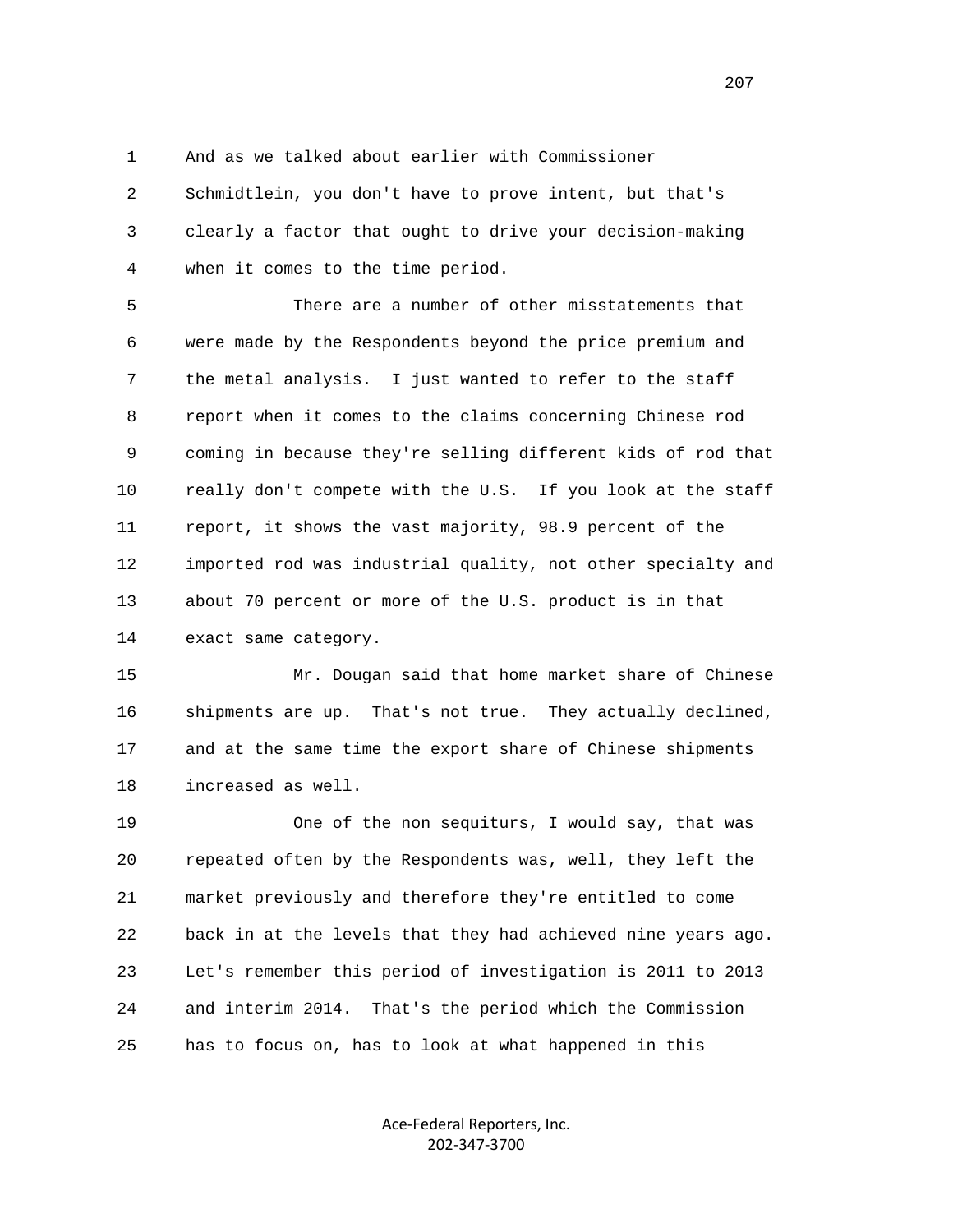1 period. What happened to volume? What happened to price? 2 What were the affects in this period? What happened in a 3 different time, almost a decade ago under total different 4 factual circumstance is not relevant to your analysis here.

 5 In the couple of minutes I have remaining, I want 6 to point to a couple other points. Respondents claim that 7 we've engaged in hyperbole. I just want to -- maybe theirs 8 is not hyperbole, it's just misstatements, but they suggest 9 that the industry doesn't care much about profits that makes 10 wire rod. Not true. Or the domestics get a premium in 11 price. No evidence upon it, about it, all speculation on 12 their part.

 13 They say the domestic industry can't compete the 14 imports for share with respect to -- I'm sorry -- the 15 particular specialty products, et cetera. Again, as I 16 mentioned, not correct. And their theory that if Chinese 17 import market share doesn't increase above where it was nine 18 years ago that somehow that's not injurious, again no 19 support in the record.

 20 Ninety-five percent underselling with import 21 share jumping to 15 is somehow not injurious in their world. 22 Where is that in the statute or based in any reality? Not 23 clear, again, based on what they have presented today. A 24 600,000 ton increase they may regard as minor in the big 25 scheme of things, given the amount of capacity and shipments

> Ace‐Federal Reporters, Inc. 202‐347‐3700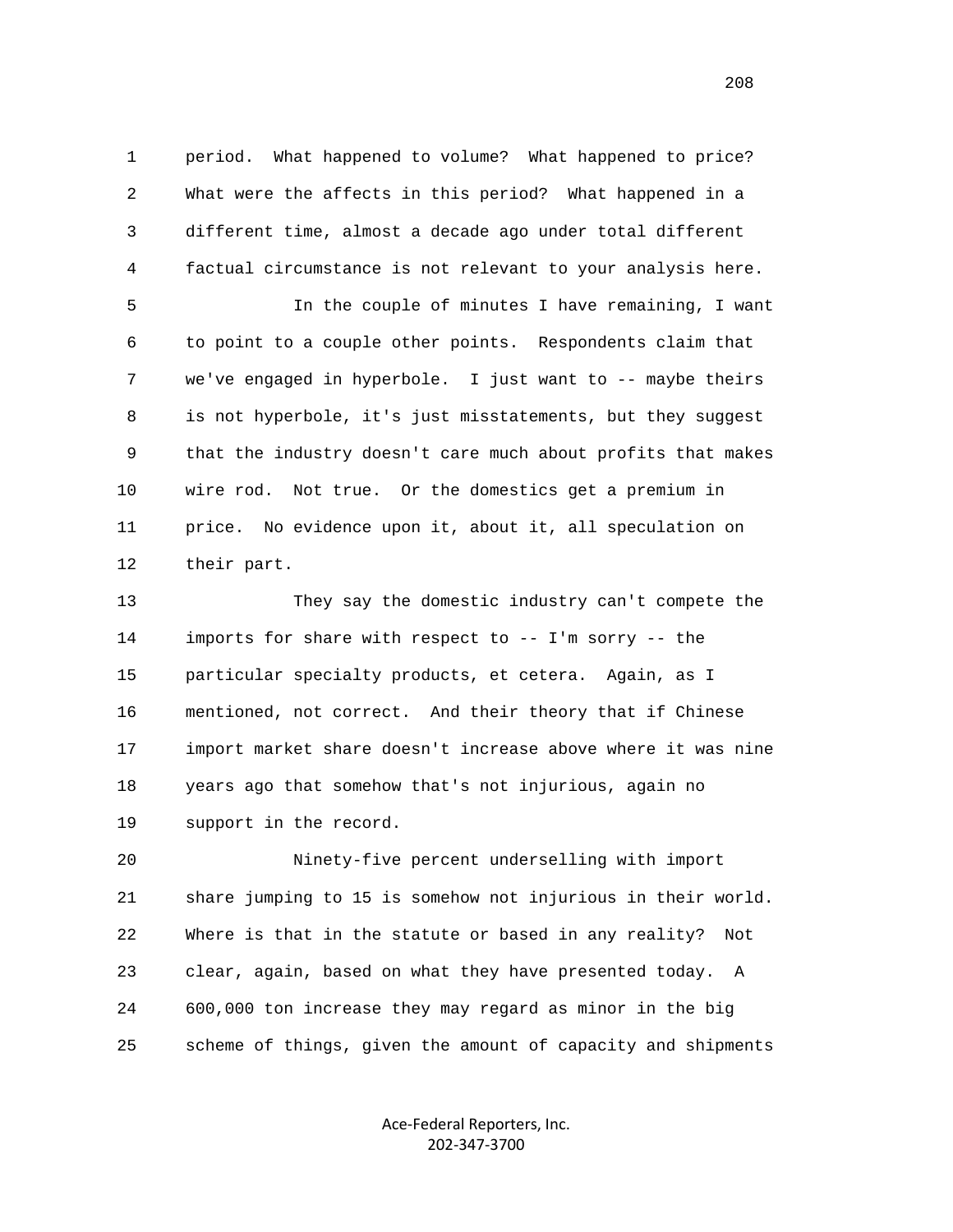1 that the Chinese industry is capable of, but in this market, 2 in the U.S. market 600,000 tons over a couple of years is a 3 lot of product.

 4 So, the facts are underselling 95 percent of the 5 time. When costs fell, prices fell by more, and a constant 6 pattern of price suppression, U.S. industry losing market 7 share when the Chinese were gaining market share, and 8 operating profit, which started off at 7 percent going down 9 to below to 1 percent.

 10 We can talk all about what the averages should be 11 according to the Respondents' claim, but even now we're not 12 even at the average that they suggest we should be at.

 13 So, I'm not going to get into threat. We don't 14 even need to go there. This is a very, very clear case of 15 present material injury. We urge the Commission to make an 16 affirmative determination in this case. Thank you.

17 CHAIRMAN BROADBENT: Thank you.

 18 Mr. Neeley, you may begin when you're ready. 19 MR. NEELEY: And I won't take my 30 minutes here. 20 You're guaranteed.

21 CHAIRMAN BROADBENT: Thank you.

 22 MR. NEELEY: What we've heard is that it's a 23 simple case. Imports brought our profits down, which is 24 pretty much what we heard from the beginning. Obviously, we 25 disagree with that. We think it's a much more complicated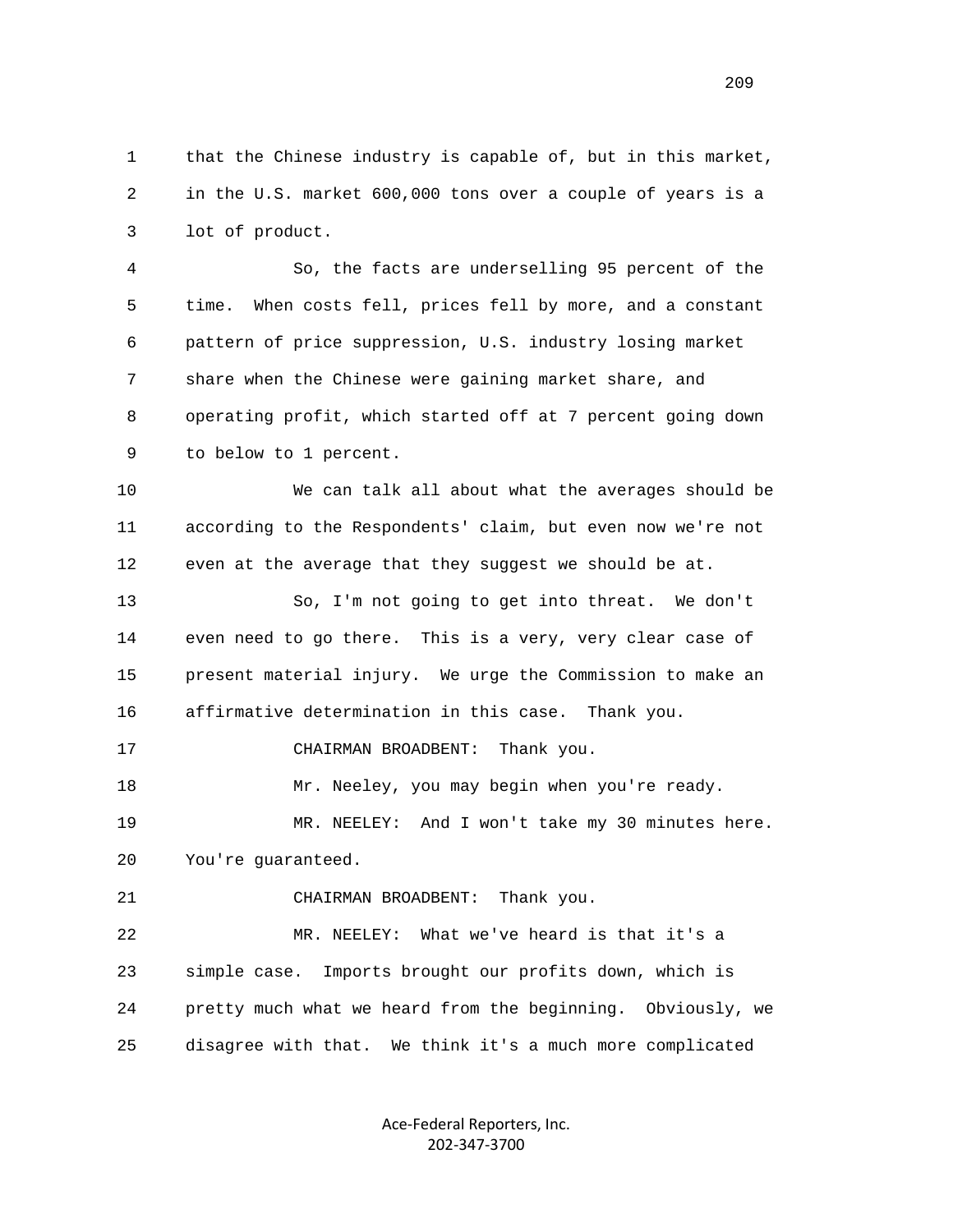1 case.

| 2            | China's role in the market is one thing we talked              |
|--------------|----------------------------------------------------------------|
| $\mathsf{3}$ | about, the fact that they were in the market. They left the    |
| 4            | They came back. That's really an unusual<br>market.            |
| 5            | situation, and we talked about it for a reason, and it         |
| 6            | wasn't because we thought that they were entitled to be in     |
| 7            | the market. That's the words of the domestic industry.         |
| 8            | Those aren't our words.<br>Those are their words.              |
| 9            | We discussed that primarily for one reason, and                |
| 10           | that is to show the Commission that this is not the            |
| 11           | overwhelmingly important market for these companies.<br>It     |
| 12           | just is not the case. As much as they emphasize it, as much    |
| 13           | as they try to convince you of that, it isn't the case.<br>Ιf  |
| 14           | it were the case, they won the case in 2005, obviously.<br>And |
| 15           | if they were sitting there ready to flood the market, not      |
| 16           | only with the companies that were involved then, but with      |
| 17           | other companies, they had plenty of chances to do that.        |
| 18           | They didn't do it, and so I think you should take from that    |
| 19           | that there's actually a history here. There's actually         |
| 20           | something going on here more than what they've told you, and   |
| 21           | that's generally true.                                         |
| 22           | I think this industry, and again, when we cite                 |
| 23           | back to past cases it wasn't to tell the Commission you did    |

25 some extent, what your predecessors thought when they looked

Ace‐Federal Reporters, Inc. 202‐347‐3700

24 it then. You have to do it now. But it does tell you, to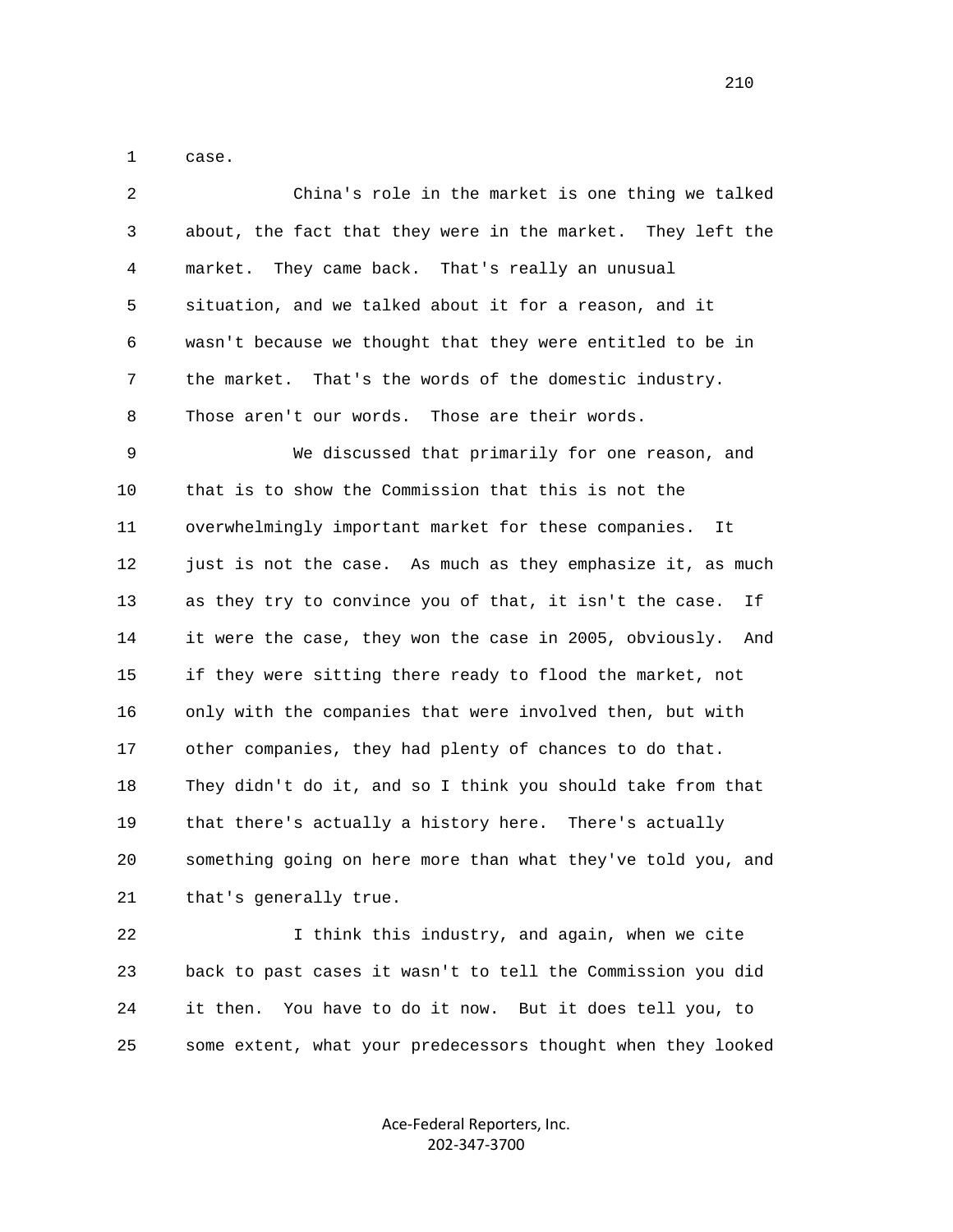1 at what this industry had to say. And clearly, a lot of the 2 arguments they're making today were made in the past and 3 were found wanting and exaggerated by previous 4 commissioners. And so, again, you should take what they 5 say, I think, with a very large grain of salt.

 6 Profits, yes, they showed that profits are down, 7 as we discussed. But as Mr. Dougan pointed out, it's not 8 due to the raw materials. Typically, that's what you would 9 see. That's what the metal margin's about. That's why we 10 argued about the metal margin. There's other factory costs. 11 It would be, I think, very helpful for the Commission to 12 find out what exactly is going on in those other factory 13 costs.

 14 Generally speaking, that is not where you're 15 going to see the so-called cost price squeeze. There's a 16 lot that could be in there. Certainly, this is an industry 17 that has been expanding in terms of its capacity. There's a 18 lot else going on, not only that relates to the so-called 19 wire rod industry, but the broader industry of which wire 20 rod is a part, in which these companies all operate. And I 21 don't think we can just put blinders on and ignore the rest 22 of reality.

 23 We've presented evidence, and we'll supplement 24 that in the post-hearing brief about correlations between or 25 lack of correlations between capacity and profitability.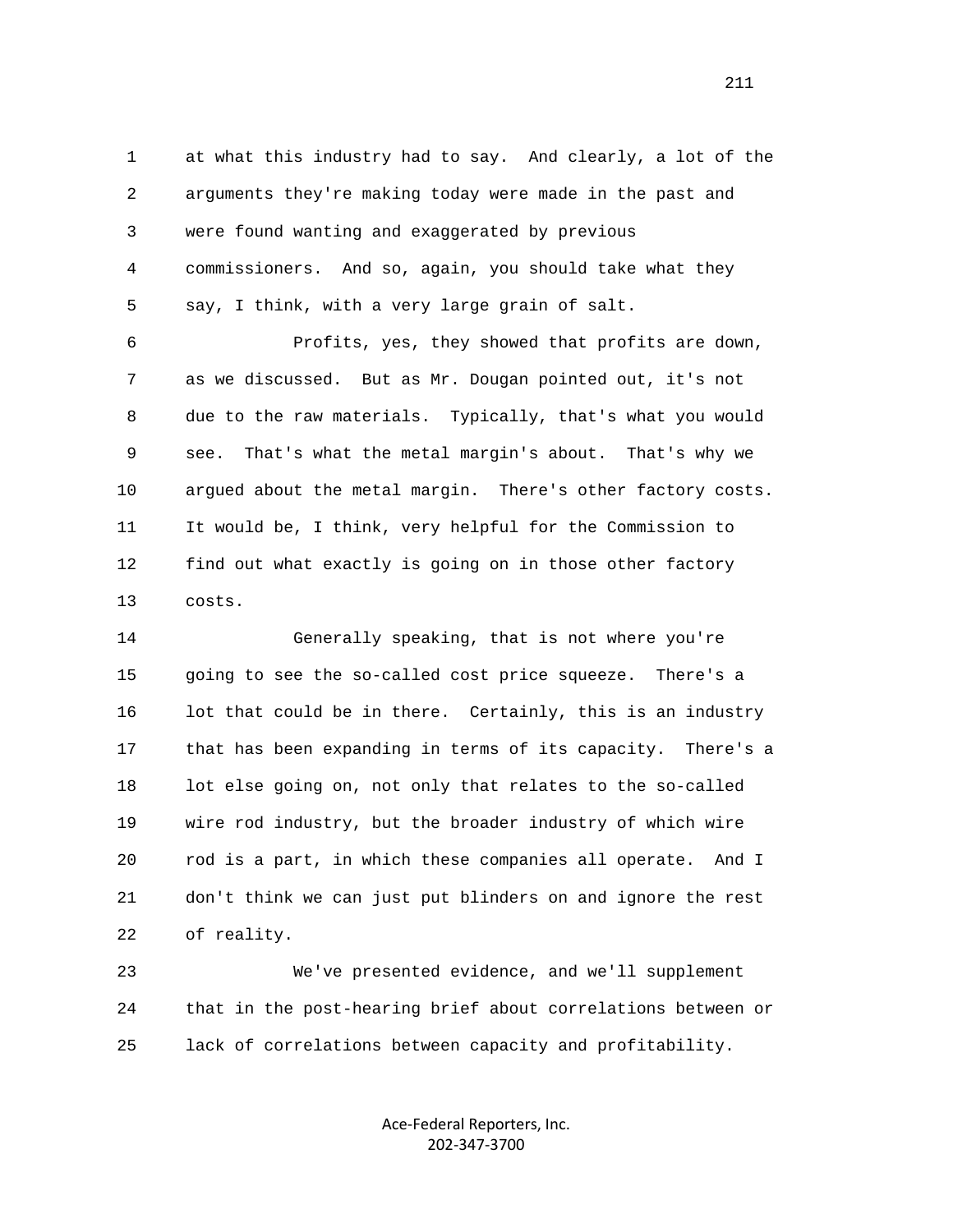1 It's simply not there.

 2 We hear from Mr. Pickard that it's suspect. 3 Well, let them present their data, we'll present our data, 4 and let the Commission decide. I think just saying it 5 doesn't make it so. I think we've presented a very thorough 6 analysis. We have more information we can provide. We will 7 do that.

 8 In terms of prices, what we're really talking 9 about is what the terms of trade are and how the Commission 10 should consider that. The Commission takes into account in 11 every case things like delivery terms. You know you want to 12 make sure you're comparing apples to apples. That's really 13 all we're talking about here. It's not really a terribly 14 new concept to the Commission, not terribly complicated. 15 We're saying take into account the fact that you've got 16 different terms of sales here and what does that mean in 17 terms of what the prices are?

 18 Altogether, this is not a simple case. There's a 19 number of things that you've got to take into account, other 20 than simply imports, which are, as Mr. Dougan pointed out, 21 could've been infinitesimal if there had been zero imports 22 in 2011. But the rate of increase is not terrible 23 important. It's what the impact is and where you see it in 24 the data and not just impressionistic or other ways of 25 terming it, but what is actually going on terms of the data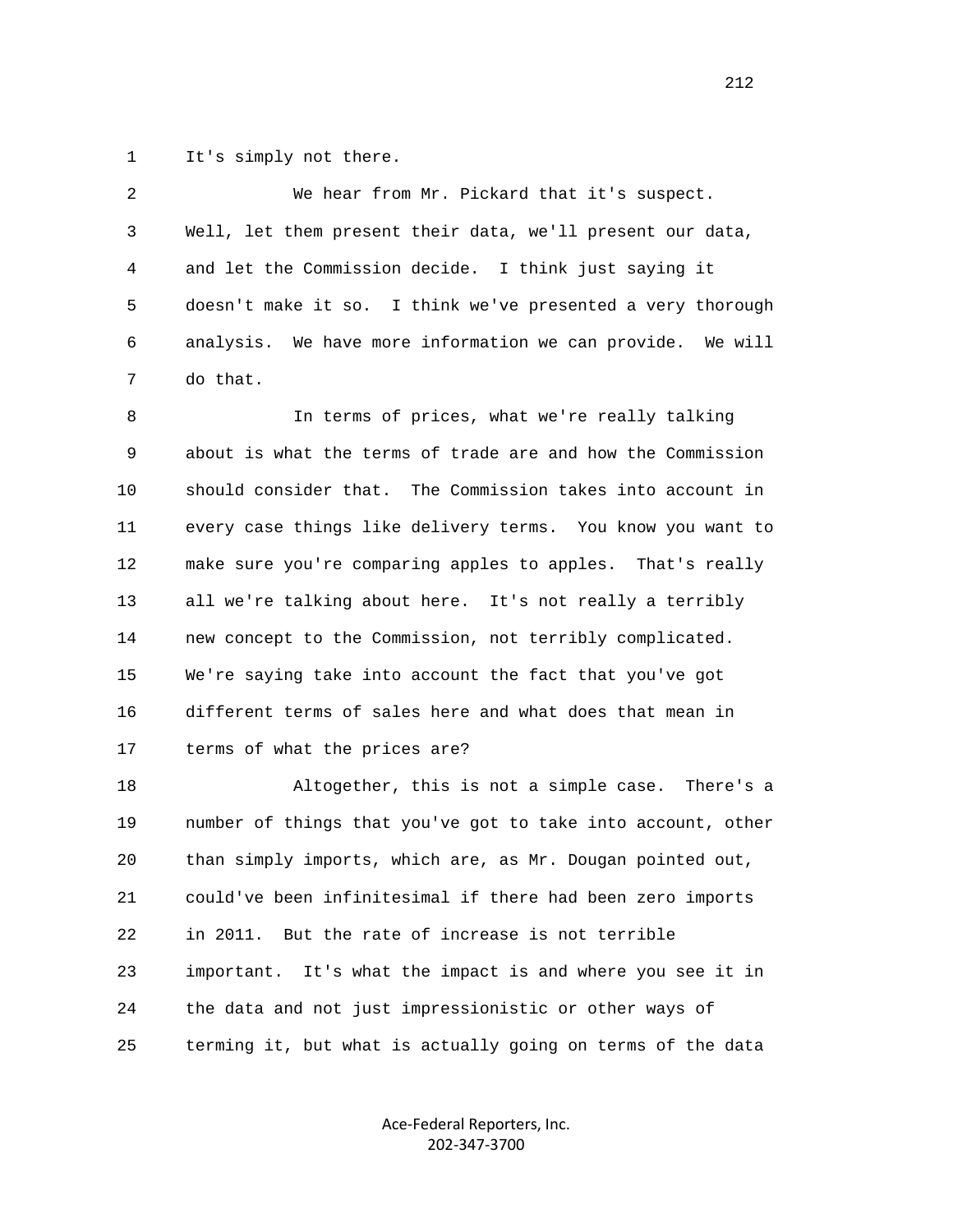1 and how is it supported by price analysis, by correlations, 2 by all the things that we talked about in our pre-hearing 3 brief.

 4 Finally, I just have to add it's not so much my 5 issue. Mr. Waite addressed it, and I'm not going to spend a 6 lot of time on it, but critical circumstances.

 7 Their whole case, and this is similar to some of 8 the other arguments they made, they're relying on a 9 statement by one person that was ambiguous and they have 10 other citations for sure in their pre-hearing brief, but 11 it's basically citations to themselves. This build up 12 there's not evidence of it. They haven't defined when this 13 build-up occurred. It's all left kind of vague. We're glad 14 for the Commission to look at it further. We think and 15 we're very much convinced that if the Commission looks at 16 it, no matter how you look at it, you're going to come to 17 the same conclusion that there are no critical circumstances 18 here.

 19 So, thank you very much for your time and 20 attention today.

 21 CHAIRMAN BROADBENT: Thank you for your brevity. 22 I want to express the Commission's appreciation to everyone 23 who participated in today's hearing. Your closing 24 statement, post-hearing brief statements responsive to the 25 questions and requests of the Commission and corrections to

> Ace‐Federal Reporters, Inc. 202‐347‐3700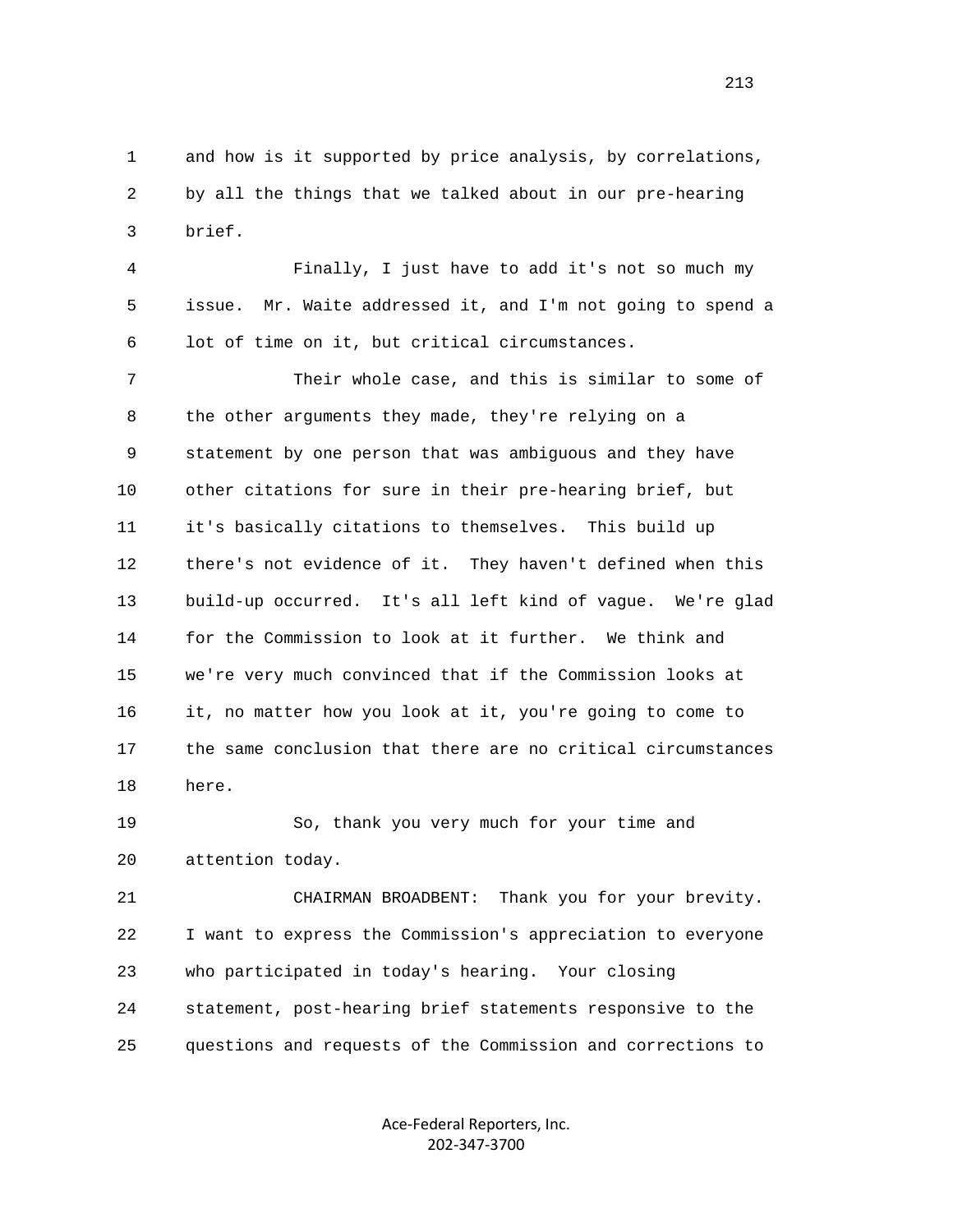| $\mathbf 1$    | the transcript will be filed by November 19, 2014. Closing  |
|----------------|-------------------------------------------------------------|
| $\overline{a}$ | of the record and final release of data to the parties will |
| 3              | be on December 8, 2014. Final comments are due on December  |
| $\overline{4}$ | 10, 2014.                                                   |
| 5              | And with that, this hearing is adjourned.<br>Thank          |
| 6              | you very much.                                              |
| 7              | (Whereupon the hearing adjourned at 3:39 p.m.)              |
| 8              |                                                             |
| 9              |                                                             |
| $10$           |                                                             |
| $11\,$         |                                                             |
| $12$           |                                                             |
| 13             |                                                             |
| 14             |                                                             |
| 15             |                                                             |
| 16             |                                                             |
| 17             |                                                             |
| $18\,$         |                                                             |
| 19             |                                                             |
| 20             |                                                             |
| $21\,$         |                                                             |
| 22             |                                                             |
| 23             |                                                             |
| 24             |                                                             |
| 25             |                                                             |